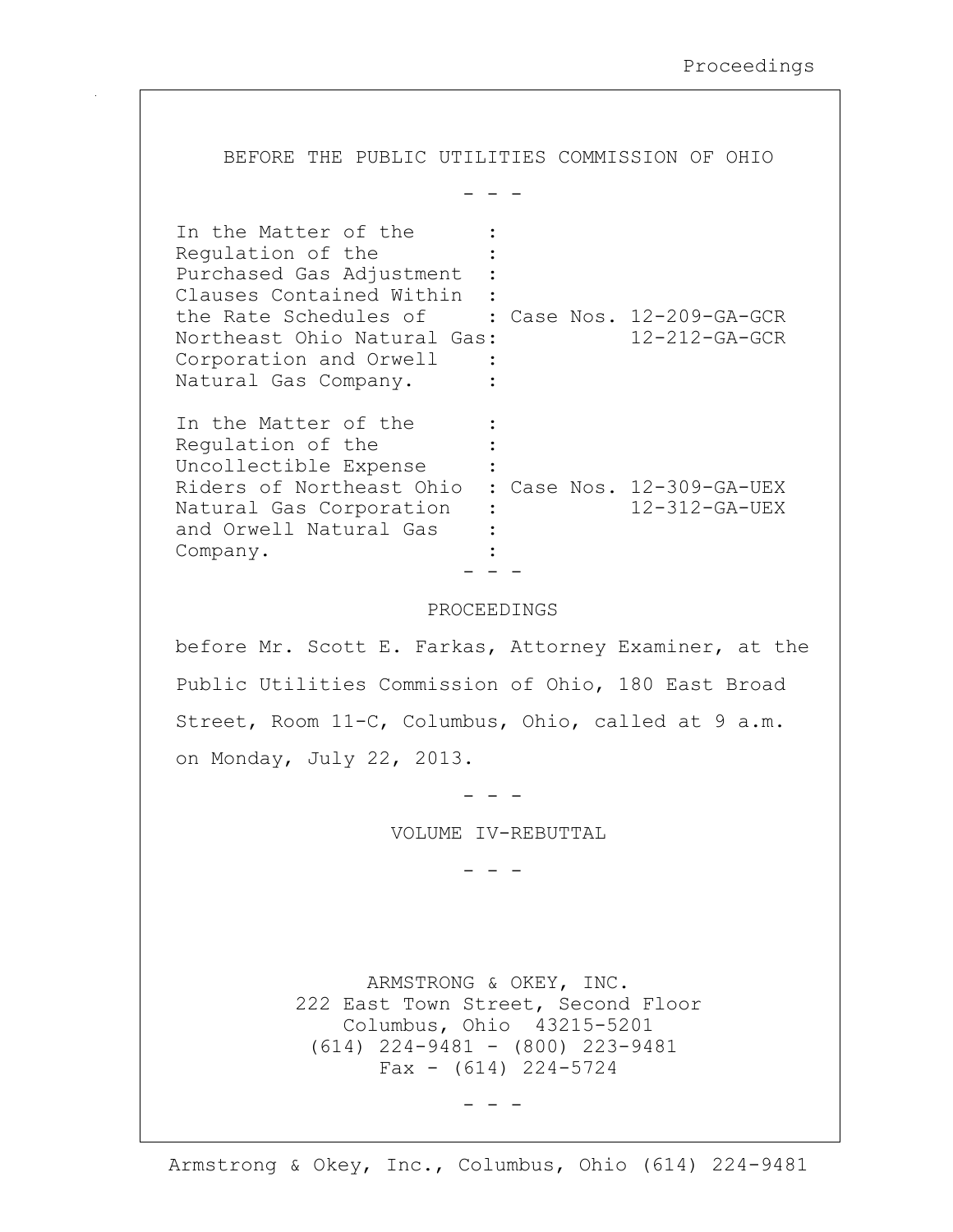832

| $\mathbf 1$  | APPEARANCES:                                                                                  |  |  |
|--------------|-----------------------------------------------------------------------------------------------|--|--|
| $\mathbf{2}$ | Taft, Stettinius & Hollister LLP<br>By Mr. Mark S. Yurick                                     |  |  |
| 3            | and Mr. Zachary D. Kravitz<br>65 East State Street, Suite 1000                                |  |  |
| 4            | Columbus, Ohio 43215                                                                          |  |  |
| 5            | Dworken & Bernstein Co., L.P.A.<br>By Mr. Erik L. Walter                                      |  |  |
| 6            | 60 South Park Place<br>Painesville, Ohio 44077                                                |  |  |
| 7            | On behalf of the Applicants.                                                                  |  |  |
| 8            |                                                                                               |  |  |
| 9            | Bruce E. Weston, Ohio Consumers' Counsel<br>By Mr. Joseph P. Serio<br>and Mr. Larry S. Sauer, |  |  |
| 10           | Assistant Consumers' Counsel<br>10 West Broad Street, Suite 1800                              |  |  |
| 11           | Columbus, Ohio 43215-3485                                                                     |  |  |
| 12           | On behalf of the Residential Consumers of<br>Northeast Ohio Natural Gas Corporation           |  |  |
| 13           | and Orwell Natural Gas Company.                                                               |  |  |
| 14           | Mike DeWine, Ohio Attorney General<br>By Mr. William L. Wright,                               |  |  |
| 15           | Section Chief<br>Public Utilities Section                                                     |  |  |
| 16           | Mr. Werner L. Margard, III<br>and Mr. Devin Parram,                                           |  |  |
| 17           | Assistant Attorneys General<br>180 East Broad Street, 6th Floor                               |  |  |
| 18           | Columbus, Ohio 43215                                                                          |  |  |
| 19           | On behalf of the Staff of the PUCO.                                                           |  |  |
| 20           |                                                                                               |  |  |
| 21           |                                                                                               |  |  |
| 22           |                                                                                               |  |  |
| 23           |                                                                                               |  |  |
| 24           |                                                                                               |  |  |
| 25           |                                                                                               |  |  |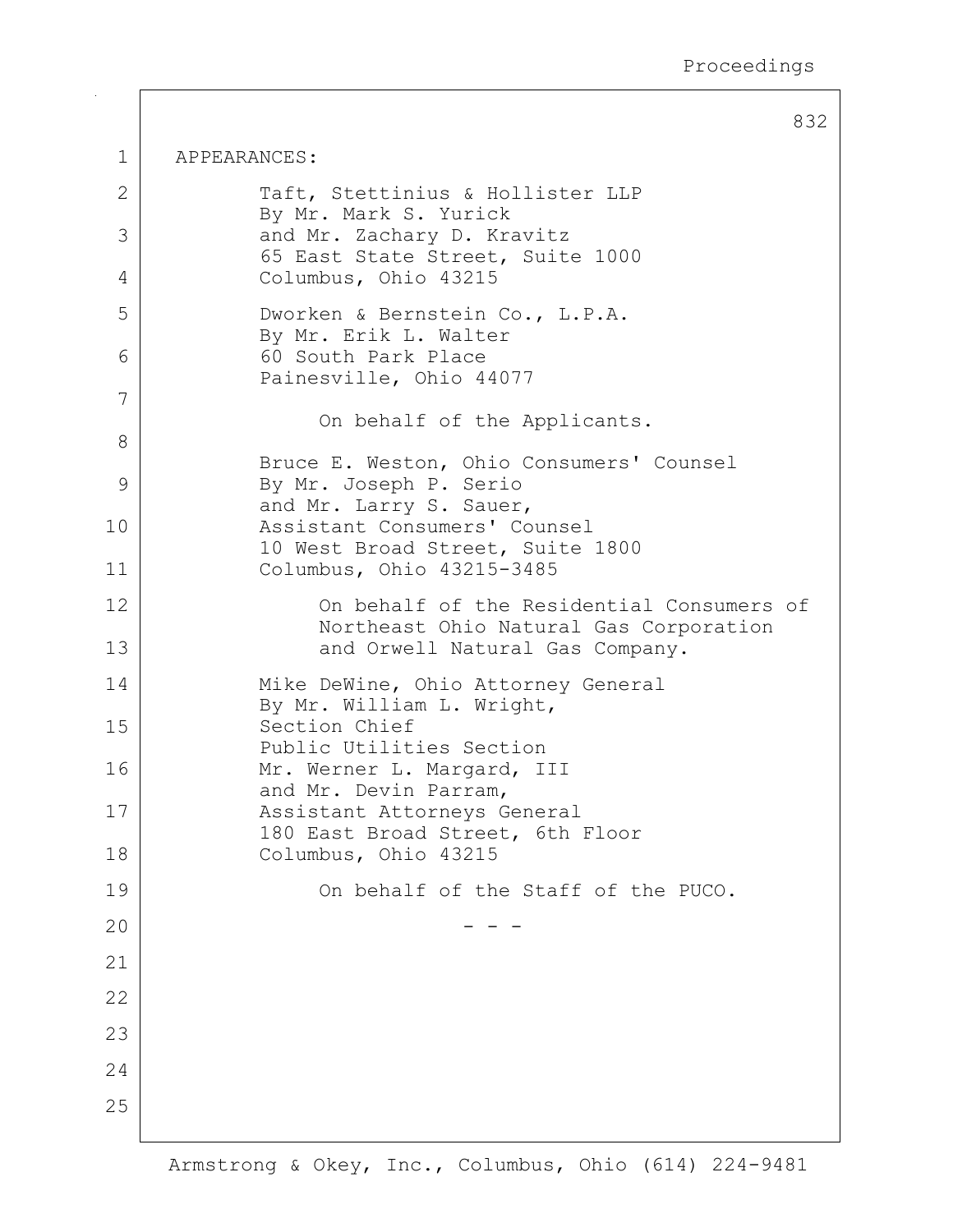|    |                                                                                                                             |                                                                    |                     | 833        |  |
|----|-----------------------------------------------------------------------------------------------------------------------------|--------------------------------------------------------------------|---------------------|------------|--|
| 1  | INDEX                                                                                                                       |                                                                    |                     |            |  |
| 2  |                                                                                                                             |                                                                    |                     |            |  |
| 3  | Witness                                                                                                                     |                                                                    |                     | Page       |  |
| 4  |                                                                                                                             | Thomas J. Smith                                                    |                     |            |  |
| 5  | 835<br>Direct Examination by Mr. Yurick<br>837<br>Cross-Examination by Mr. Serio<br>897<br>Cross-Examination by Mr. Margard |                                                                    |                     |            |  |
| 6  |                                                                                                                             | Rebecca Howell                                                     |                     |            |  |
| 7  |                                                                                                                             | Direct Examination by Mr. Yurick<br>Cross-Examination by Mr. Serio |                     | 918<br>921 |  |
| 8  |                                                                                                                             | Cross-Examination by Mr. Margard                                   |                     | 955        |  |
| 9  |                                                                                                                             | Anita Noce<br>Direct Examination by Mr. Yurick                     |                     | 976        |  |
| 10 |                                                                                                                             | Cross-Examination by Mr. Serio<br>Cross-Examination by Mr. Margard |                     | 978<br>995 |  |
| 11 |                                                                                                                             |                                                                    |                     |            |  |
| 12 |                                                                                                                             |                                                                    |                     |            |  |
| 13 |                                                                                                                             | Company Exhibit                                                    | Identified Admitted |            |  |
| 14 |                                                                                                                             | 7 Rebuttal Testimony of<br>Thomas J. Smith                         | 835                 | 917        |  |
| 15 | 8                                                                                                                           | Rebuttal Testimony of<br>Rebecca Howell                            | 918                 | 973        |  |
| 16 |                                                                                                                             | 9 Rebuttal Testimony of                                            |                     |            |  |
| 17 |                                                                                                                             | Anita Noce                                                         | 977                 | 1004       |  |
| 18 |                                                                                                                             |                                                                    |                     |            |  |
| 19 | Staff Exhibit<br>Identified Admitted                                                                                        |                                                                    |                     |            |  |
| 20 | 3                                                                                                                           | Northeast Ohio Natural Gas<br>Corporation Purchased Gas            |                     |            |  |
| 21 |                                                                                                                             | Adjustment 09-209-GA-GCR                                           | 914                 | 973        |  |
| 22 | $4\overline{ }$                                                                                                             | Page 46 from Gas Natural's<br>10-K with the Securities and         |                     |            |  |
| 23 |                                                                                                                             | Exchange Commission                                                | 971                 | 975        |  |
| 24 |                                                                                                                             |                                                                    |                     |            |  |
| 25 |                                                                                                                             |                                                                    |                     |            |  |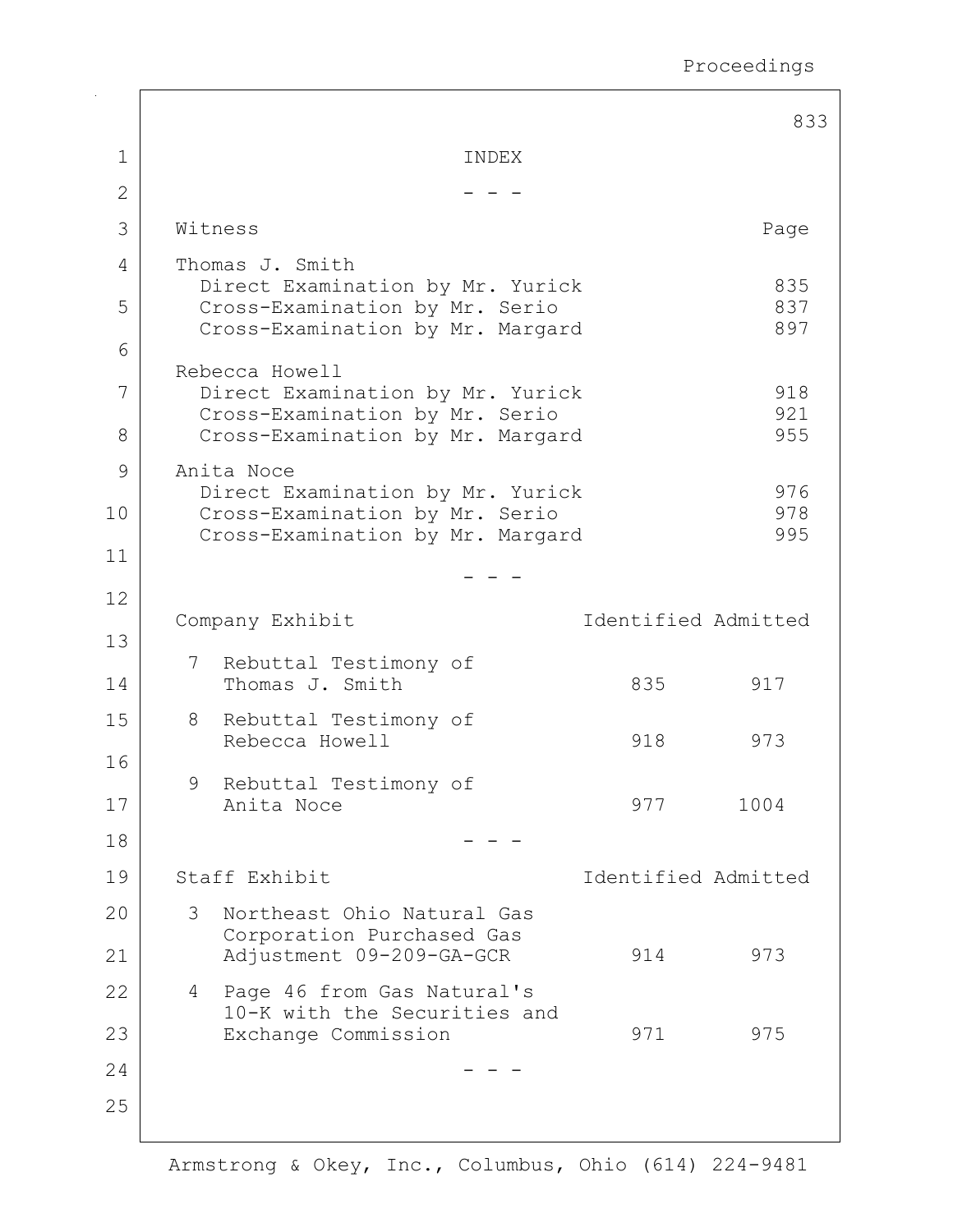|              |    |                                                             |                     | 834  |
|--------------|----|-------------------------------------------------------------|---------------------|------|
| 1            |    | INDEX (Continued)                                           |                     |      |
| $\mathbf{2}$ |    |                                                             |                     |      |
| 3            |    | OCC Exhibit                                                 | Identified Admitted |      |
| 4            |    | 22 Orwell Natural Gas Company<br>and Northeast Natural Gas  |                     |      |
| 5            |    | Company's Supplemental<br>Responses to the Office of the    |                     |      |
| 6            |    | Ohio Consumers' Counsel's                                   |                     |      |
| 7            |    | Second Set of Interrogatories                               | 947                 | 975  |
| 8            | 23 | Orwell Natural Gas Company<br>and Northeast Natural Gas     |                     |      |
| 9            |    | Company's Responses to the<br>Office of the Ohio Consumers' |                     |      |
| 10           |    | Counsel's Amended First Set<br>of Interrogatories, and      |                     |      |
| 11           |    | Requests for Production of<br>Documents                     | 985                 | 1004 |
| 12           |    |                                                             |                     |      |
| 13           |    |                                                             |                     |      |
| 14           |    |                                                             |                     |      |
| 15           |    |                                                             |                     |      |
| 16           |    |                                                             |                     |      |
| 17           |    |                                                             |                     |      |
| 18           |    |                                                             |                     |      |
| 19           |    |                                                             |                     |      |
| 20           |    |                                                             |                     |      |
| 21           |    |                                                             |                     |      |
| 22           |    |                                                             |                     |      |
| 23           |    |                                                             |                     |      |
| 24           |    |                                                             |                     |      |
| 25           |    |                                                             |                     |      |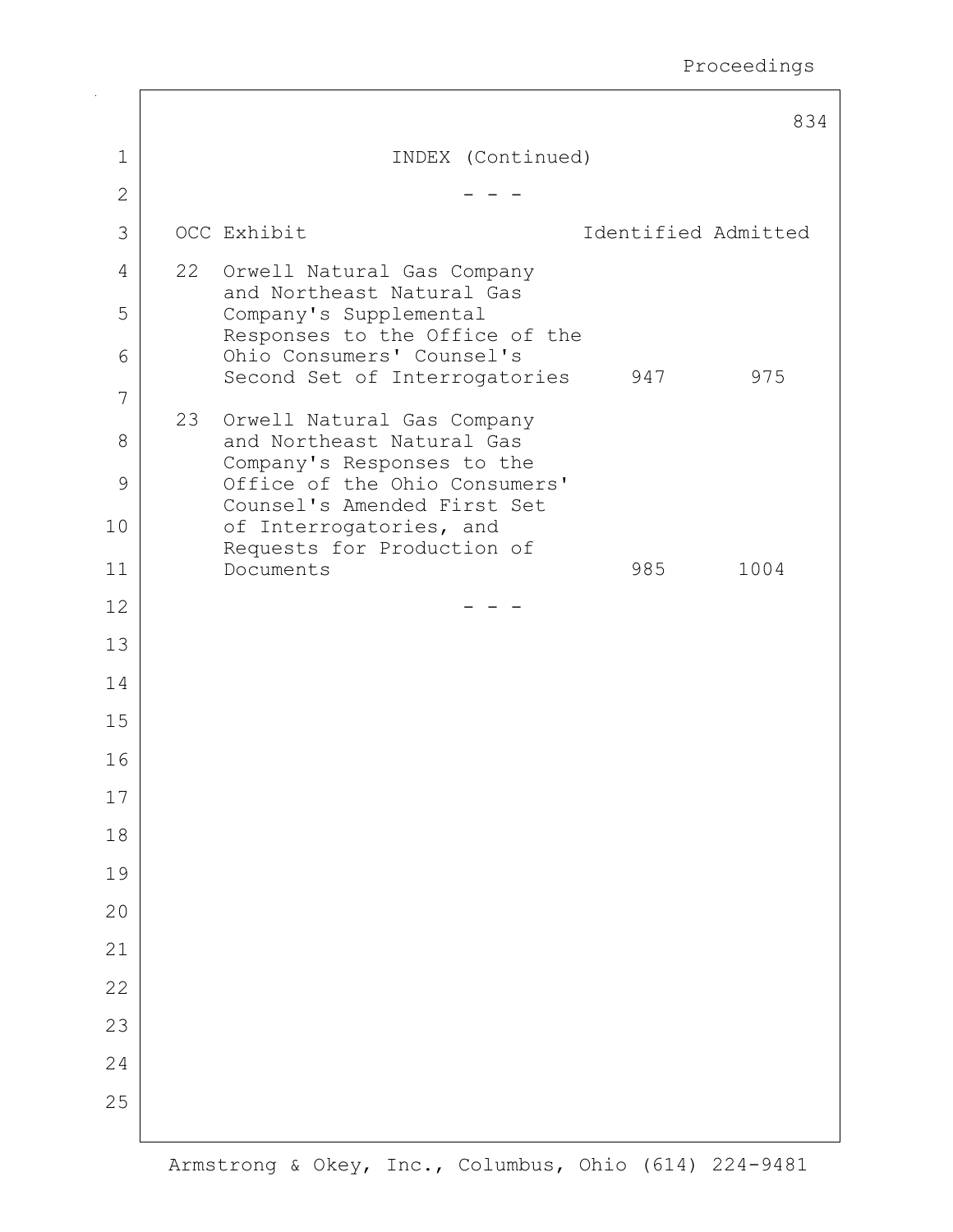835 1 | Monday Morning Session, 2 July 22, 2013.  $3 \mid$  - - -4 | EXAMINER FARKAS: Let's go on the record. 5 | This is a continuation of the hearing in Case No. 6 12-209-GA-GCR, et al. 7 | At this time I think you're up. 8 MR. YURICK: Thank you, your Honor. The 9 | company would call to the stand Mr. Tom Smith. 10 EXAMINER FARKAS: Okay. 11 (Witness sworn.) 12 | EXAMINER FARKAS: You may be seated. 13 MR. YURICK: Your Honor, may I approach? 14 (EXHIBIT MARKED FOR IDENTIFICATION.)  $15$  - - -16 THOMAS J. SMITH 17 being first duly sworn, as prescribed by law, was 18 examined and testified as follows: 19 DIRECT EXAMINATION 20 By Mr. Yurick: 21 Q. Good morning, sir. 22 A. Good morning. 23 Q. Could you please state your name and 24 spell your last name for the record. 25 | A. My name is Thomas J. Smith, S-M-I-T-H.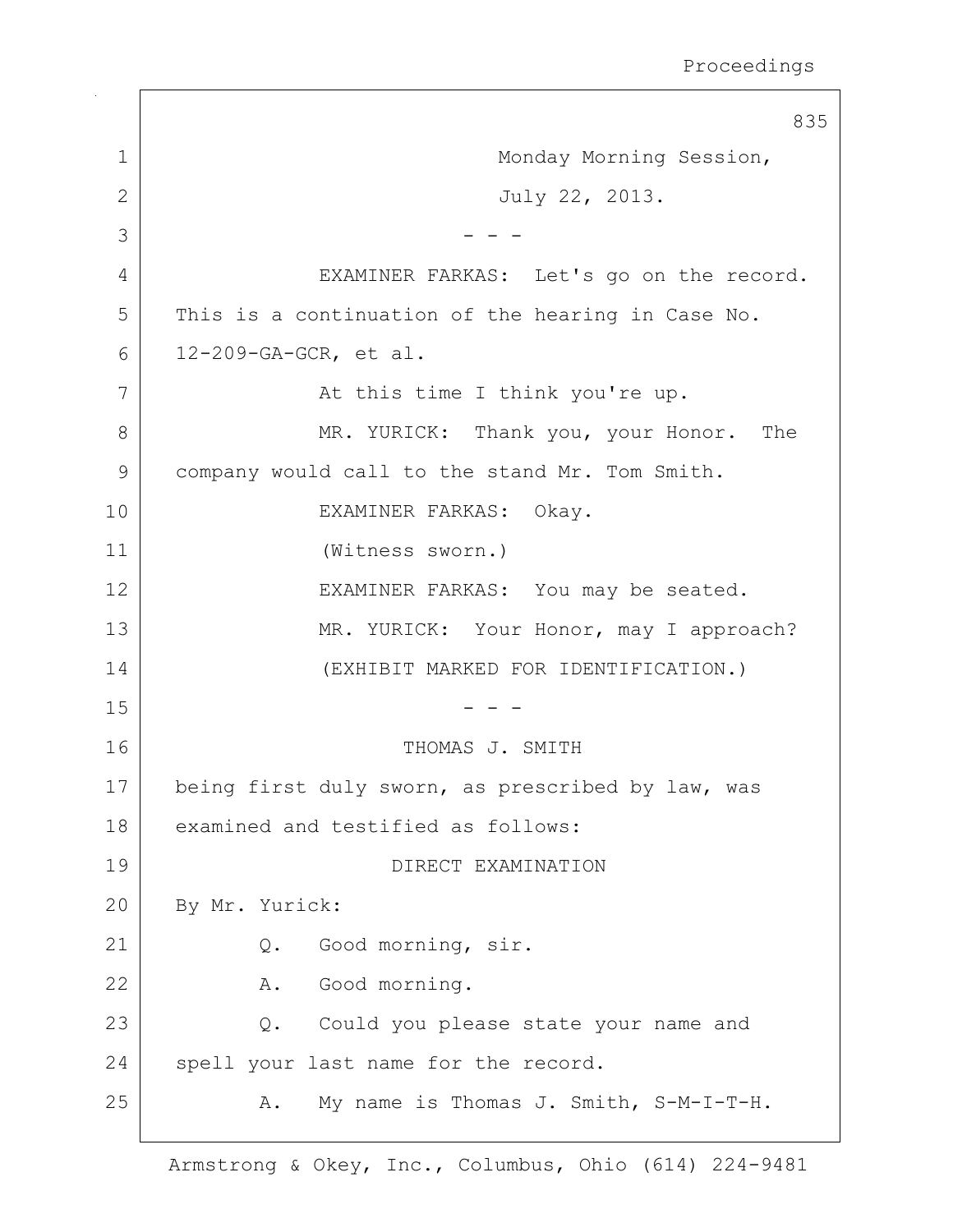|             | 836                                                   |
|-------------|-------------------------------------------------------|
| $\mathbf 1$ | And, Mr. Smith, are you currently<br>Q.               |
| 2           | employed with Gas Natural, or were you at the time of |
| 3           | the audit employed by Gas Natural in connection with  |
| 4           | one of the regulated utilities, Orwell Natural Gas or |
| 5           | Northeast Natural Gas?                                |
| 6           | A. Yes, I was.                                        |
| 7           | And are you here to offer testimony on<br>Q.          |
| 8           | behalf of Northeast Natural Gas and Orwell Natural    |
| 9           | Gas Company?                                          |
| 10          | A. Yes, I am.                                         |
| 11          | And handing you what's been marked<br>Q.              |
| 12          | Company's Exhibit 7, is that a copy of your rebuttal  |
| 13          | testimony filed in the GCR cases herein?              |
| 14          | Yes, it is.<br>Α.                                     |
| 15          | And was that testimony prepared by you or<br>Q.       |
| 16          | at your direction?                                    |
| 17          | Yes.<br>Α.                                            |
| 18          | And if I asked you the questions posed in<br>Q.       |
| 19          | the rebuttal testimony of Thomas J. Smith prefiled    |
| 20          | here and marked as Company's Exhibit No. 7, would     |
| 21          | your answer be the same to those questions as you sit |
| 22          | here today?                                           |
| 23          | Yes, they would.<br>Α.                                |
| 24          | Do you have any corrections, deletions,<br>Q.         |
| 25          | or modifications to that testimony?                   |
|             |                                                       |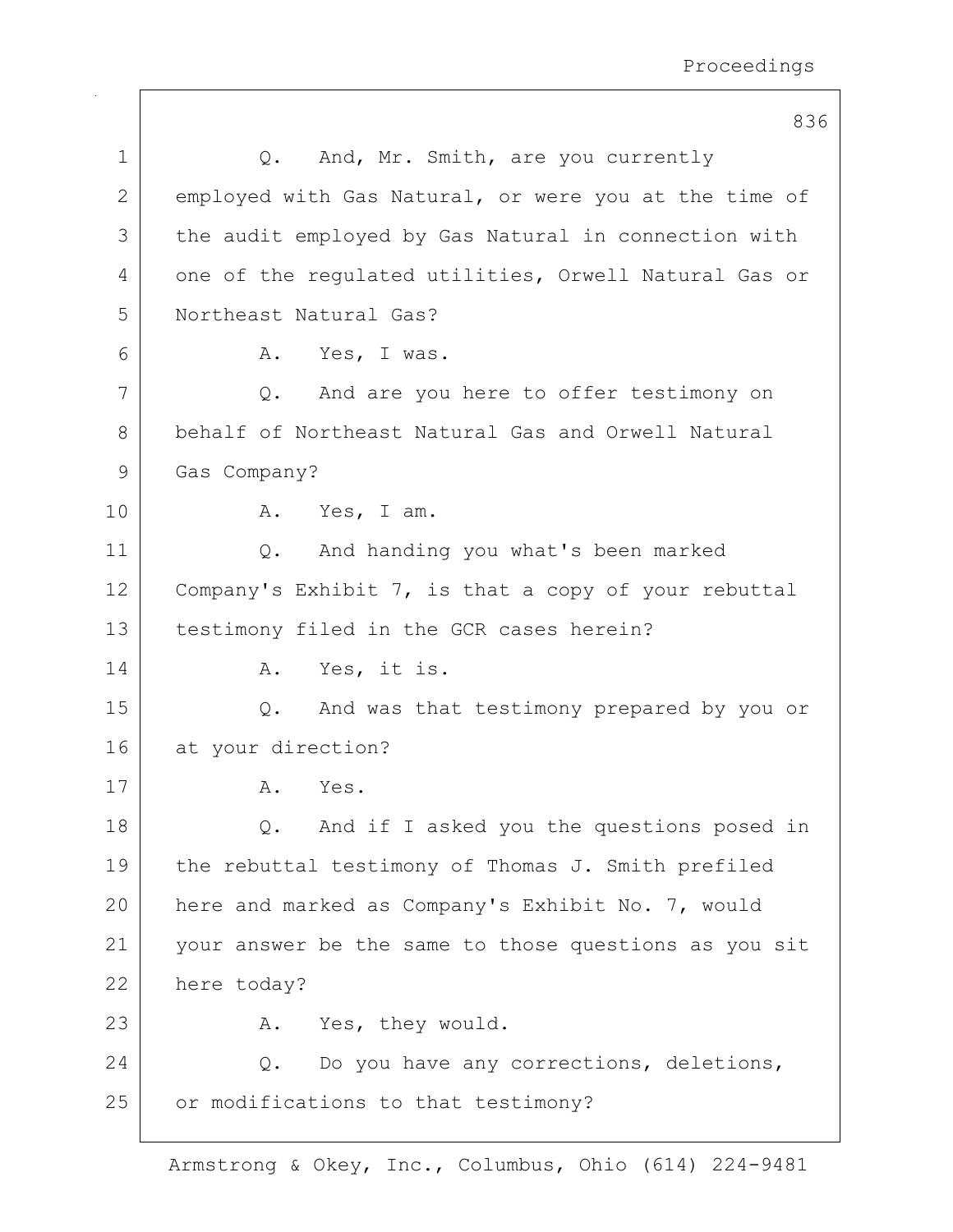837 1 | A. No, I do not. 2 MR. YURICK: Your Honor, at this point 3 the companies would move the admission of Company's 4 Exhibit No. 7, and we would tender the witness for 5 cross-examination. 6 EXAMINER FARKAS: Thank you. 7 Mr. Serio. 8 |  $- - -$ 9 CROSS-EXAMINATION 10 By Mr. Serio: 11 | Q. Good morning, Mr. Smith. 12 A. Good morning. 13 Q. Am I correct that the purpose of your 14 rebuttal testimony is to respond to and contradict 15 the testimony given by Cindy Bates at the hearing on 16 July 11, 2013, in this case? 17 A. That is correct. 18 Q. And is it your testimony contradicting 19 | Ms. Bates based on your extensive expertise in the 20 natural gas industry and your experience with LDCs? 21 A. That is correct. 22 Q. And also your authority as president of 23 Northeast and Orwell, correct? 24 A. That's correct. 25 | Q. Now, you were president of Northeast and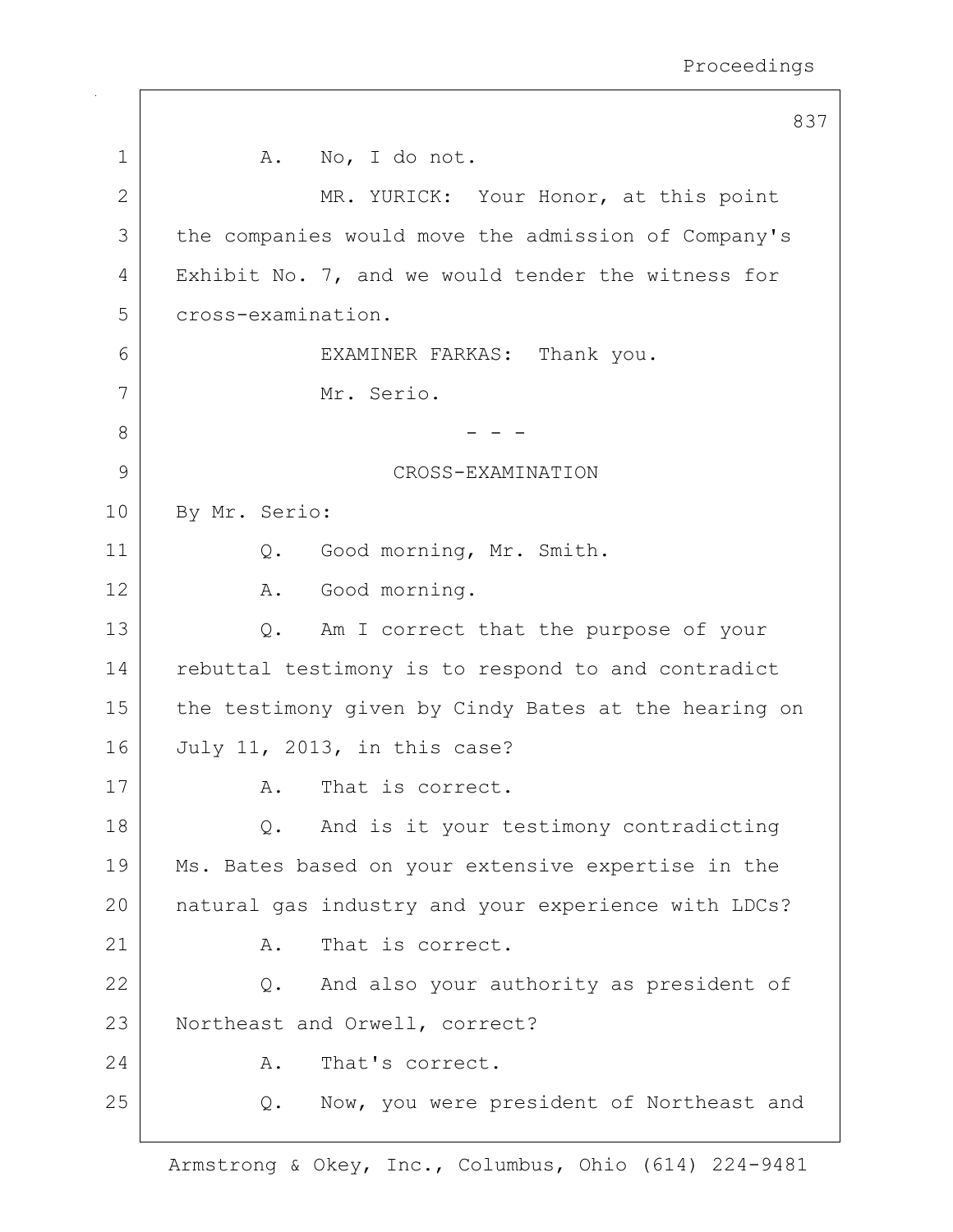|             | 838                                             |  |
|-------------|-------------------------------------------------|--|
| $\mathbf 1$ | Orwell during the audit period, correct?        |  |
| 2           | That is correct.<br>Α.                          |  |
| 3           | And you are not the president of<br>Q.          |  |
| 4           | Northeast or Orwell today, correct?             |  |
| 5           | I'm president of Orwell.<br>Α.                  |  |
| 6           | You are still president of Orwell.<br>$Q$ .     |  |
| 7           | Yes.<br>A.                                      |  |
| 8           | But you're no longer president of<br>$Q$ .      |  |
| 9           | Northeast, correct?                             |  |
| 10          | That's correct.<br>Α.                           |  |
| 11          | Q. And can you tell me when you ceased being    |  |
| 12          | president of Northeast?                         |  |
| 13          | Α.<br>It was in June of this year.              |  |
| 14          | And why did you cease being president of<br>Q.  |  |
| 15          | Northeast?                                      |  |
| 16          | It was the chairman's choice.<br>A.             |  |
| 17          | And the chairman would be --<br>Q.              |  |
| 18          | Richard M. Osborne.<br>Α.                       |  |
| 19          | Were you given any explanation behind his<br>Q. |  |
| 20          | choice to no longer have you as president of    |  |
| 21          | Northeast?                                      |  |
| 22          | MR. YURICK: There would be an objection         |  |
| 23          | on the basis of hearsay.                        |  |
| 24          | EXAMINER FARKAS: I'll allow it if he            |  |
| 25          | knows.                                          |  |
|             |                                                 |  |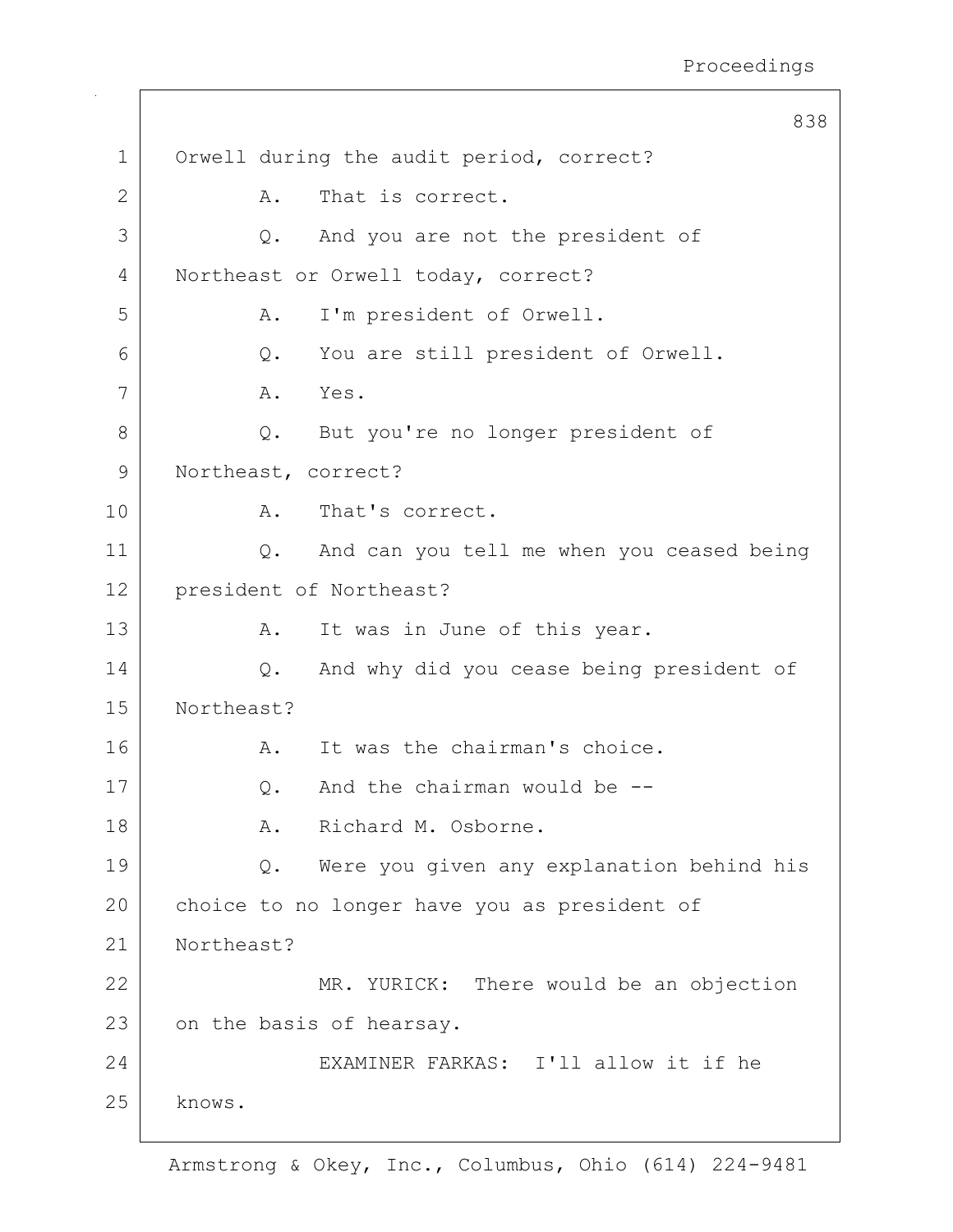|    | 839                                                 |  |  |
|----|-----------------------------------------------------|--|--|
| 1  | Α.<br>No.                                           |  |  |
| 2  | So you were given no explanation; you<br>Q.         |  |  |
| 3  | were simply removed as president of Northeast?      |  |  |
| 4  | That's correct.<br>Α.                               |  |  |
| 5  | And Mr. Whelan became president of<br>Q.            |  |  |
| 6  | Northeast?                                          |  |  |
| 7  | That's correct.<br>A.                               |  |  |
| 8  | Was this part of any succession plan, or<br>Q.      |  |  |
| 9  | was this a sudden change?                           |  |  |
| 10 | Α.<br>I suspect it was part of a succession         |  |  |
| 11 | plan.                                               |  |  |
| 12 | Had you been made aware that that<br>Q.             |  |  |
| 13 | succession plan was going to be put in place?       |  |  |
| 14 | Not until it happened.<br>A.                        |  |  |
| 15 | Now, some -- I have some questions that I<br>Q.     |  |  |
| 16 | think you covered some of this with my colleague in |  |  |
| 17 | the last GCR audit. You have a B.S. degree in       |  |  |
| 18 | business administration from John Carroll, correct? |  |  |
| 19 | That's correct.<br>Α.                               |  |  |
| 20 | And you were a CPA. You took and passed<br>Q.       |  |  |
| 21 | the exam in 1969?                                   |  |  |
| 22 | Α.<br>Yes.                                          |  |  |
| 23 | Q. And I recall that you were only licensed         |  |  |
| 24 | through you said approximately 1980 or '85. Can you |  |  |
| 25 | tell me why your license lapsed at that time?       |  |  |
|    |                                                     |  |  |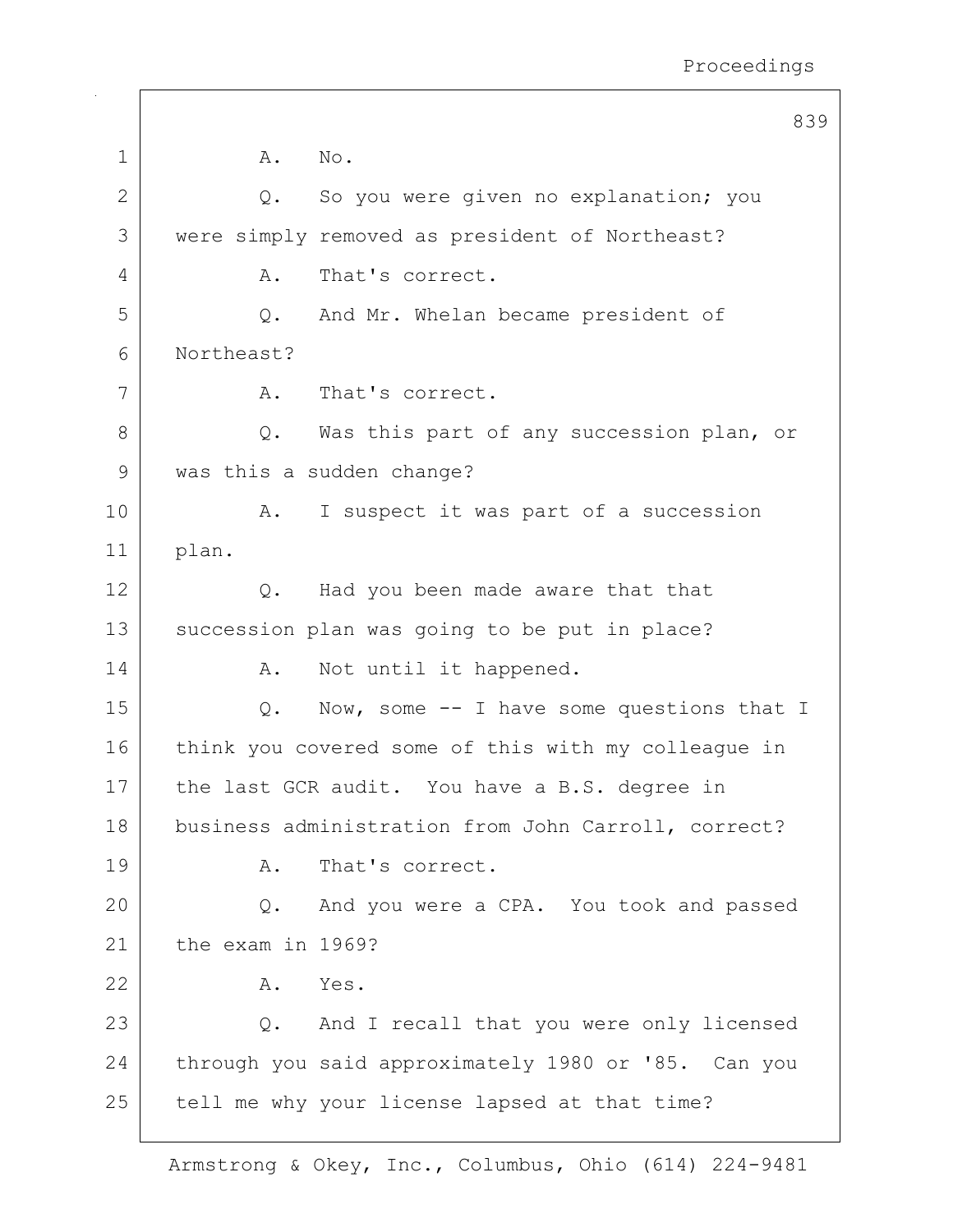|              | 840                                                        |  |  |
|--------------|------------------------------------------------------------|--|--|
| $\mathbf 1$  | I didn't keep up with my requirements,<br>A.               |  |  |
| $\mathbf{2}$ | licensing requirements. I didn't believe I needed          |  |  |
| 3            | the certificate in my job duties at that time.             |  |  |
| 4            | And in that 1980 to 1985 time period, you<br>$Q_{\bullet}$ |  |  |
| 5            | were employed by Mr. Osborne, correct?                     |  |  |
| 6            | What time period was that?<br>Α.                           |  |  |
| 7            | 1980 to 1985, about the time your license<br>Q.            |  |  |
| 8            | lapsed.                                                    |  |  |
| 9            | Α.<br>No.                                                  |  |  |
| 10           | No. Who were you employed by?<br>$Q$ .                     |  |  |
| 11           | Ameritrust.<br>Α.                                          |  |  |
| 12           | EXAMINER FARKAS: I'm sorry? Ameritrust?                    |  |  |
| 13           | THE WITNESS: Uh-huh.                                       |  |  |
| 14           | Now, I believe you indicated you first<br>$Q$ .            |  |  |
| 15           | worked with Peat Marwick and that was an accounting        |  |  |
| 16           | firm.                                                      |  |  |
| 17           | Correct.<br>Α.                                             |  |  |
| 18           | And the time you were with Mr. Marwick's<br>Q.             |  |  |
| 19           | firm you didn't do any audits of utility companies;        |  |  |
| 20           | is that correct?                                           |  |  |
| 21           | That is correct.<br>Α.                                     |  |  |
| 22           | And then you worked for Ameritrust for 16<br>Q.            |  |  |
| 23           | years in their accounting and corporate development        |  |  |
| 24           | departments?                                               |  |  |
| 25           | That's correct.<br>Α.                                      |  |  |
|              |                                                            |  |  |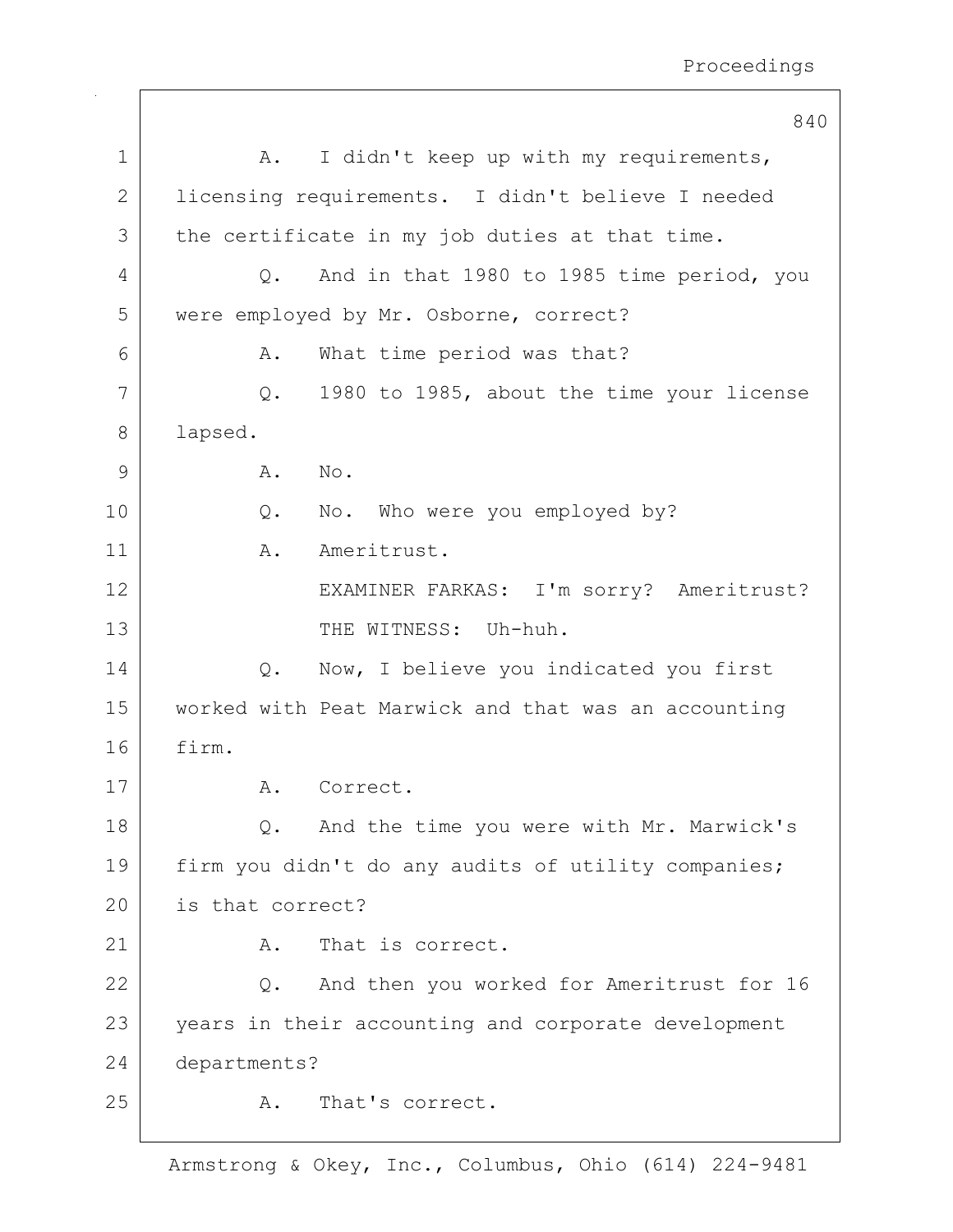|              | 841                                                   |  |  |
|--------------|-------------------------------------------------------|--|--|
| $\mathbf 1$  | And your emphasis there was mergers and<br>Q.         |  |  |
| $\mathbf{2}$ | acquisitions. You didn't do anything with utilities   |  |  |
| 3            | there, correct?                                       |  |  |
| 4            | Correct.<br>Α.                                        |  |  |
| 5            | Q. You began working for Mr. Osborne -- and           |  |  |
| 6            | that's Richard Osborne, the chairman who you          |  |  |
| 7            | mentioned previously, correct?                        |  |  |
| 8            | Correct.<br>Α.                                        |  |  |
| 9            | And you began working for him in the<br>Q.            |  |  |
| 10           | 1987-1988 time period?                                |  |  |
| 11           | Correct.<br>Α.                                        |  |  |
| 12           | And I believe you went to work for OsAir<br>$\circ$ . |  |  |
| 13           | Securities; is that correct?                          |  |  |
| 14           | Correct.<br>A.                                        |  |  |
| 15           | And what was OsAir Securities?<br>Q.                  |  |  |
| 16           | It was a securities company.<br>A.                    |  |  |
| 17           | And were they involved with utilities at<br>Q.        |  |  |
| 18           | all?                                                  |  |  |
| 19           | Α.<br>No.                                             |  |  |
| 20           | And what was your role or function at<br>Q.           |  |  |
| 21           | OsAir Securities?                                     |  |  |
| 22           | It was mergers and acquisitions.<br>Α.                |  |  |
| 23           | And from there you went to work for<br>$Q$ .          |  |  |
| 24           | People Savings Bank; is that correct?                 |  |  |
| 25           | That's correct.<br>Α.                                 |  |  |
|              |                                                       |  |  |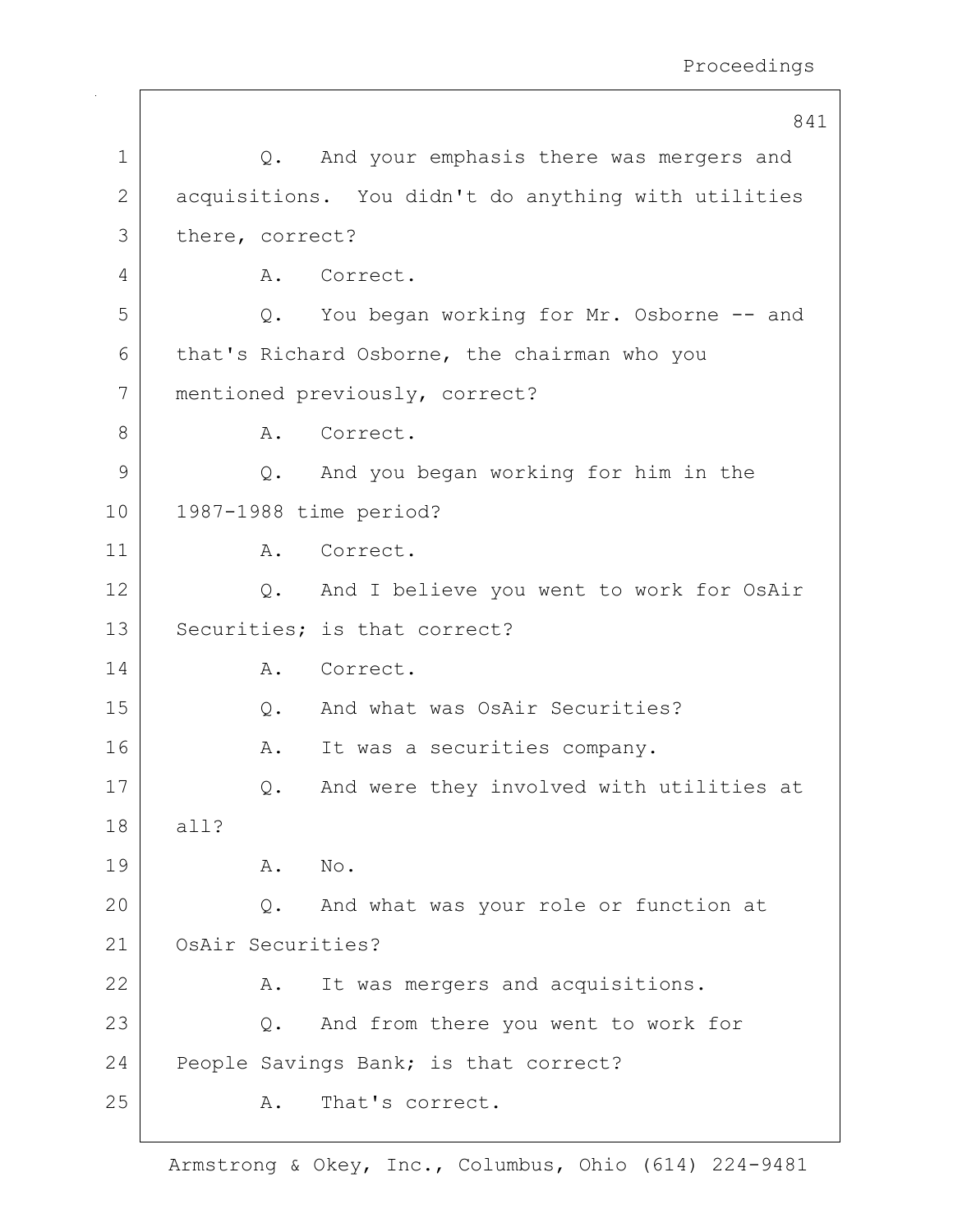|              | 842                                                |
|--------------|----------------------------------------------------|
| $\mathbf 1$  | And you did consulting there?<br>$Q$ .             |
| $\mathbf{2}$ | Consulting initially.<br>Α.                        |
| 3            | And then you actually went to work for<br>Q.       |
| 4            | them as their CFO, their chief financial officer?  |
| 5            | That's correct.<br>Α.                              |
| 6            | And after that, you went to work for<br>Q.         |
| 7            | Mr. Osborne's auto dealership, correct?            |
| 8            | Correct.<br>Α.                                     |
| 9            | And then I believe you went to work for a<br>$Q$ . |
| 10           | Retirement Management Company?                     |
| 11           | That's correct.<br>Α.                              |
| 12           | And what was your function there?<br>$Q$ .         |
| 13           | We managed assisted living facilities.<br>Α.       |
| 14           | And from there then you became president<br>Q.     |
| 15           | of Liberty Self-Store, correct?                    |
| 16           | That's correct.<br>Α.                              |
| 17           | And what kind of company was Liberty<br>Q.         |
| 18           | Self-Store?                                        |
| 19           | It owned and operated self-storage<br>Α.           |
| 20           | facilities.                                        |
| 21           | Now, I believe in 2004 you became the<br>$Q$ .     |
| 22           | treasurer for Orwell Natural Gas Company; is that  |
| 23           | correct?                                           |
| 24           | It was somewhere in that time period.<br>Α.        |
| 25           | And what were -- as treasurer, what were<br>Q.     |
|              |                                                    |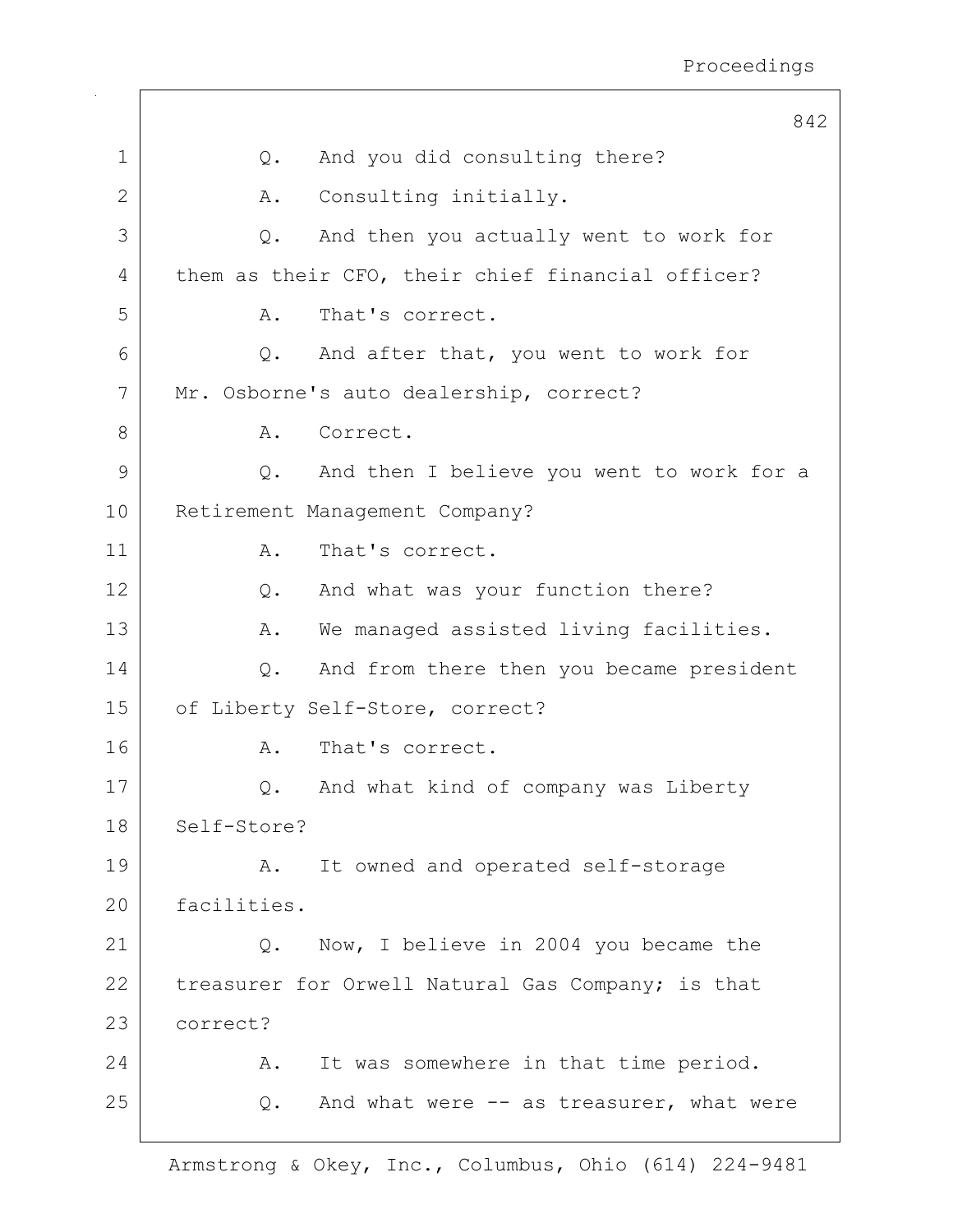843 1 your duties? 2 | A. It was primarily head accountant. 3 0. What would be the difference between the 4 duties of the treasurer and just the staff 5 accountant? 6 A. The treasurer or controller is at a 7 higher level. 8 Q. In your opinion is the treasurer or 9 | controller interchangeable? 10 | A. No. The treasury function usually has to 11 do with handling money, not necessarily strictly 12 accounting. 13 Q. And then I believe after six months to a 14 year at Orwell, you became president of Orwell, 15 correct? 16 A. That's correct. 17 Q. Now, when you became president, what were 18 your duties as president? 19 | A. It was to oversee the operation. 20 Q. Now, prior to being employed as treasurer 21 | for Orwell, you had no prior utility experience, 22 correct? 23 A. That's correct. 24 Q. And you went to work for Orwell as 25 treasurer, and within a year you were made president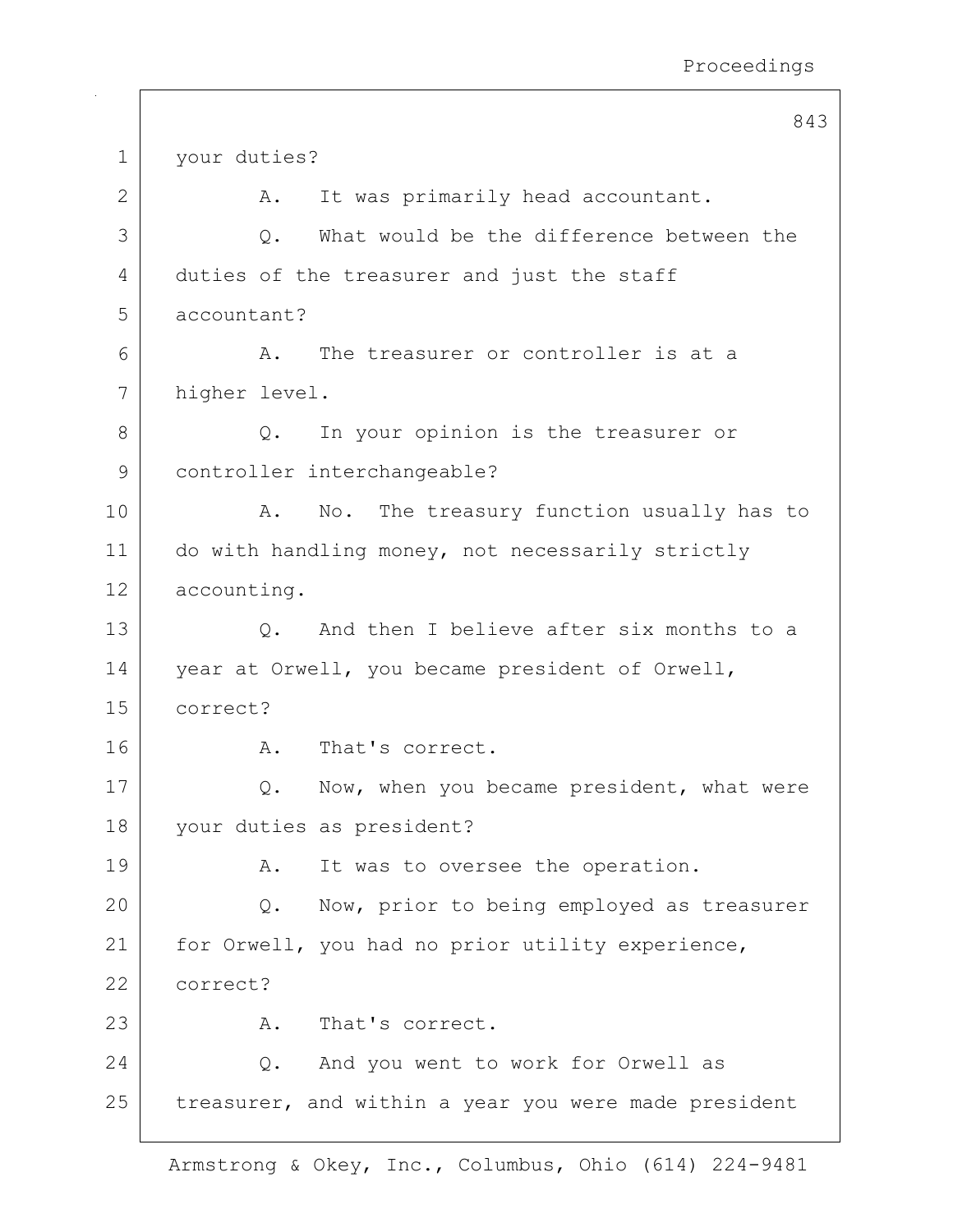844 1 of the company, correct? 2 A. Correct.  $3$  Q. Now, in the time you were treasurer, what 4 did you do to learn the business of the company in 5 order to function as president? 6 A. What did I do? I listened to the 7 employees that were purchasing gas for JDOG, their 8 jobs, and learned on the job. 9 Q. In your experience with distribution 10 companies, did you find that it's a usual practice 11 for someone to become president of a utility with 12 | less than one year's experience as treasurer prior 13 to -- prior to being named president? 14 | A. I couldn't tell you. 15 Q. In your time as president of Orwell and 16 Northeast Gas Company, did you ever have 17 opportunities to talk to the officers of other 18 distribution companies in Ohio or the United States? 19 A. Yes. 20 Q. And did you ever compare their 21 backgrounds to your own? 22 A. Yes. 23 Q. And did you find that their experience 24 prior to being named president was more extensive in  $25$  the utility field than your own?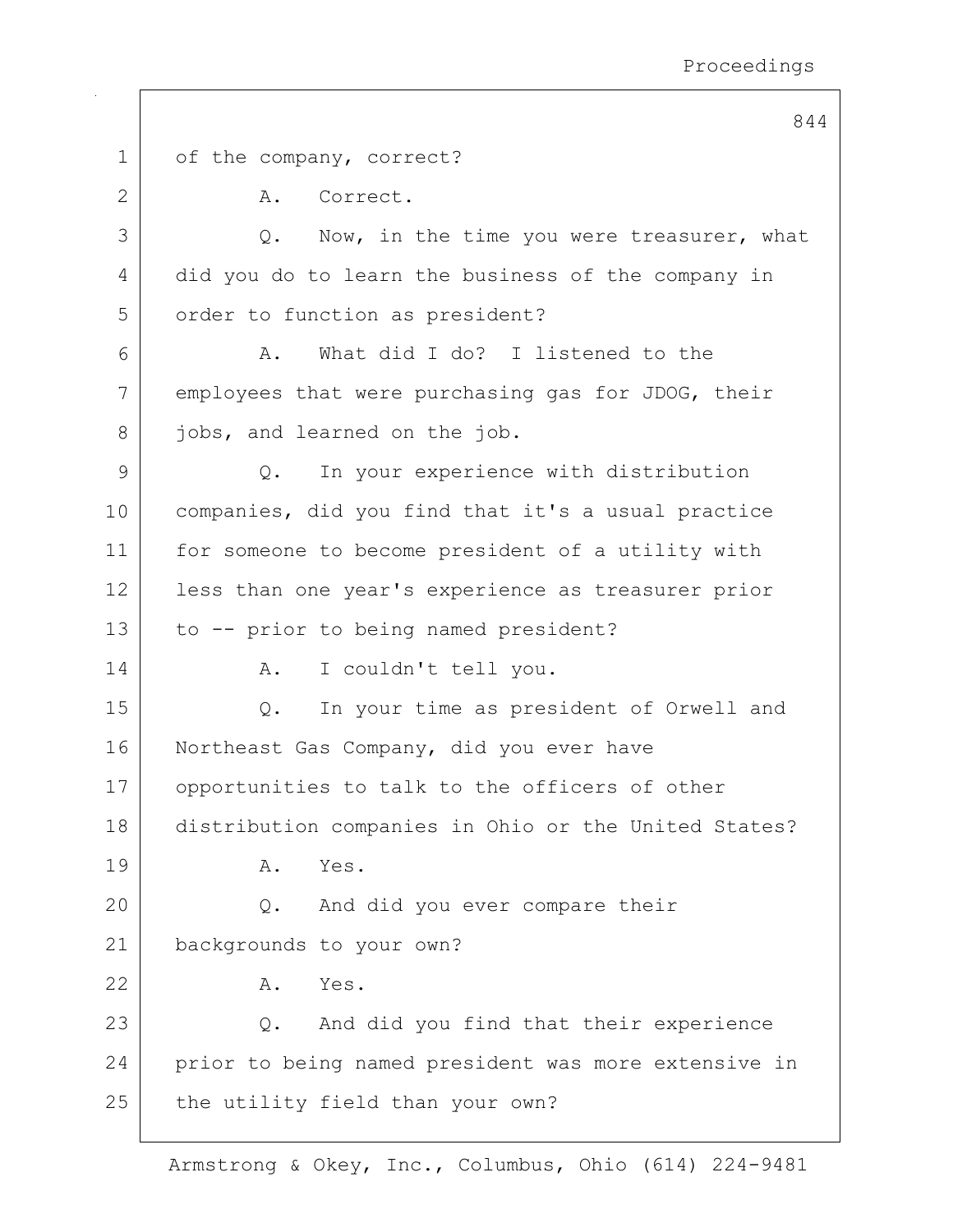|              | 845                                                   |
|--------------|-------------------------------------------------------|
| $\mathbf 1$  | I really couldn't say.<br>A.                          |
| $\mathbf{2}$ | Now, at the same time you were named<br>Q.            |
| 3            | president of Orwell you were also named president of  |
| 4            | Northeast and Brainard, correct?                      |
| 5            | No. That occurred, I believe, about a<br>Α.           |
| 6            | year, year and a half later. I believe it was like    |
| 7            | 2005, somewhere in that timeframe.                    |
| 8            | Q. Okay. Now, when you were named the                 |
| 9            | president, I believe in the last case my colleague    |
| 10           | asked you a question of what did you see your duty as |
| 11           | president and do you recall your answer to him at     |
| 12           | that time?                                            |
| 13           | No, I don't.<br>Α.                                    |
| 14           | MR. SERIO: Could I approach, your Honor?              |
| 15           | EXAMINER FARKAS: Yes.                                 |
| 16           | MR. SERIO: I have a copy of the                       |
| 17           | transcript of Mr. Smith's testimony in the last       |
| 18           | proceeding, the 10-209-GA-GCR and 10-212-GA-GCR. I    |
| 19           | only copied the pages of cross-examination starting   |
| 20           | on page 786, and I wasn't going to make it an exhibit |
| 21           | inasmuch as it has already been administratively      |
| 22           | noticed, but I had copies made today to make it a     |
| 23           | little easier.                                        |
| 24           | EXAMINER FARKAS: Okay. Thank you.                     |
| 25           | And you do recall testifying in that<br>Q.            |
|              |                                                       |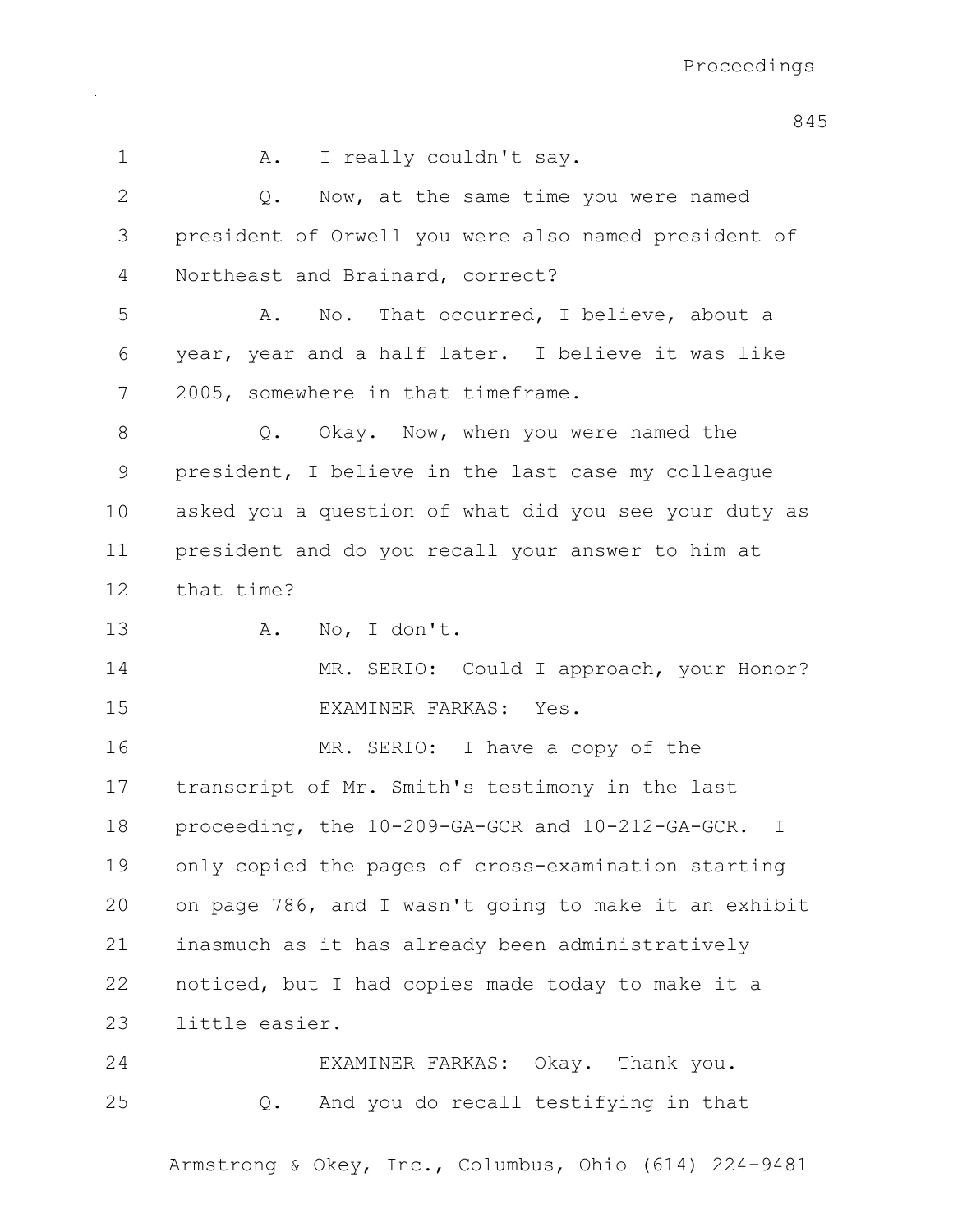846 1 other proceeding, correct? 2 A. Yes. 3 Q. If you would turn to page 795 of the 4 transcript. 5 EXAMINER FARKAS: Page again? 6 MR. SERIO: 795. 7 | EXAMINER FARKAS: Thank you. 8 | A. Okay. 9 Q. Do you see your answer -- the second 10 answer on the page about your primary responsibility 11 as president? 12 A. Yes. 13 Q. So at the time you -- you indicated your 14 primary responsibility was to make sure you had 15 adequate staff, an adequate operations manager, and 16 an adequate accounting manager, correct? 17 | A. That's what I said, yes. 18 Q. Now, as president -- you were also 19 president of Orwell Trumbull Pipeline, correct? 20 A. Yes. 21 Q. Now, you indicated in the 2010 proceeding 22 that you were not functionally involved with Orwell 23 Trumbull, although you were president. Can you 24 explain to me what you meant by "not functionally 25 involved"?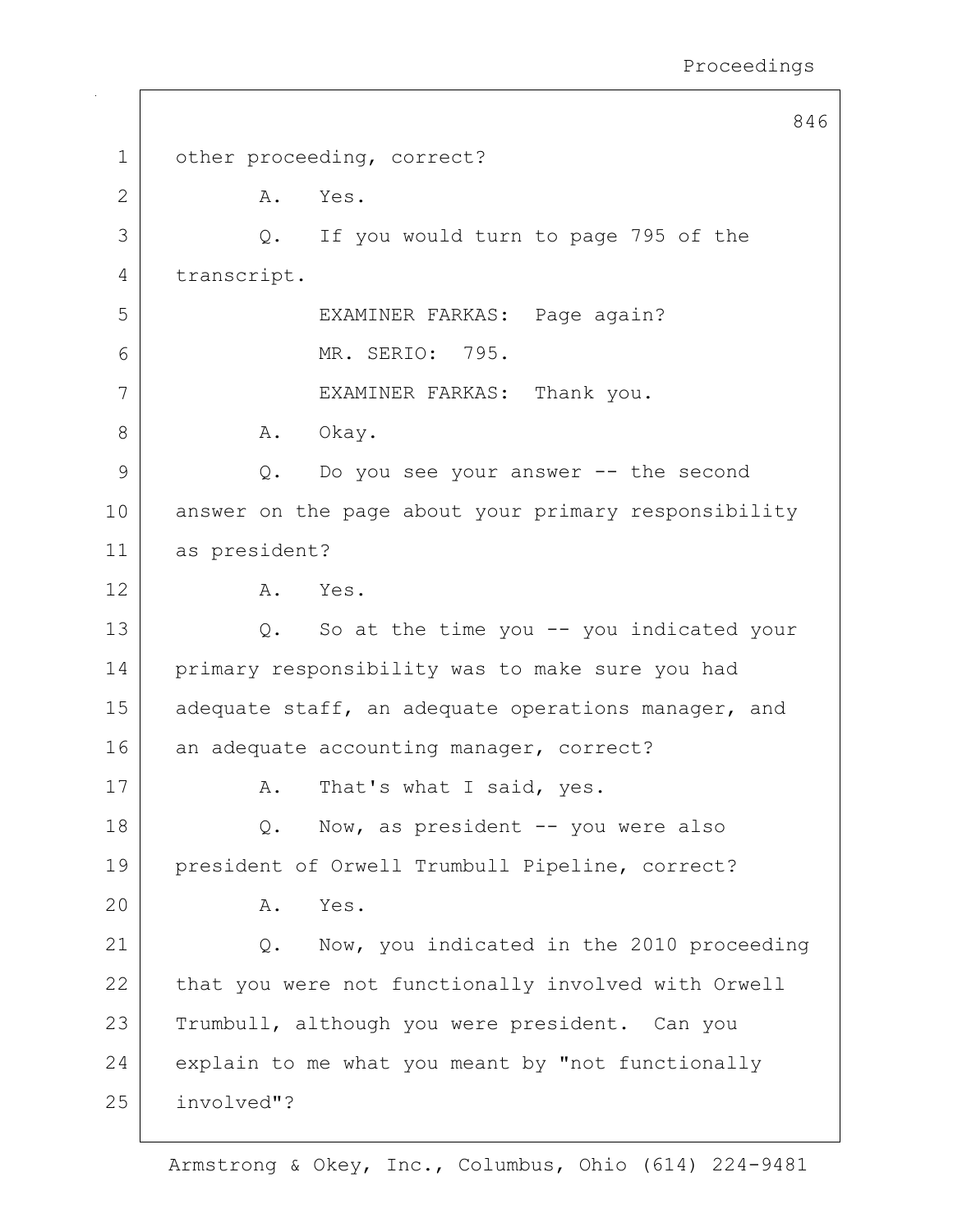|              | 847                                                |
|--------------|----------------------------------------------------|
| $\mathbf 1$  | I didn't oversee the operations, and I<br>A.       |
| $\mathbf{2}$ | did not oversee the accounting.                    |
| 3            | Okay. What did you do as president of<br>Q.        |
| 4            | Orwell Trumbull?                                   |
| 5            | I held that title and that was it.<br>Α.           |
| 6            | At the time you held the title but were<br>Q.      |
| 7            | not functionally involved, who was the functional  |
| 8            | head of the company?                               |
| 9            | I don't recall.<br>Α.                              |
| 10           | Now, when you were president of Orwell<br>Q.       |
| 11           | Trumbull, were you compensated for the position of |
| 12           | president of Orwell Trumbull?                      |
| 13           | No, I was not.<br>Α.                               |
| 14           | Now, I believe you indicated at some<br>Q.         |
| 15           | point that the presidency of Orwell Trumbull was   |
| 16           | given to Ms. Howell, Becky Howell?                 |
| 17           | Yes.<br>Α.                                         |
| 18           | And I believe you indicated in the 2010<br>Q.      |
| 19           | case that it was because Rick wanted someone       |
| 20           | stronger.                                          |
| 21           | Correct.<br>Α.                                     |
| 22           | You can look at page 796 of the<br>Q.              |
| 23           | transcript.                                        |
| 24           | 796.<br>A.                                         |
| 25           | Last answer on the page.<br>Q.                     |
|              |                                                    |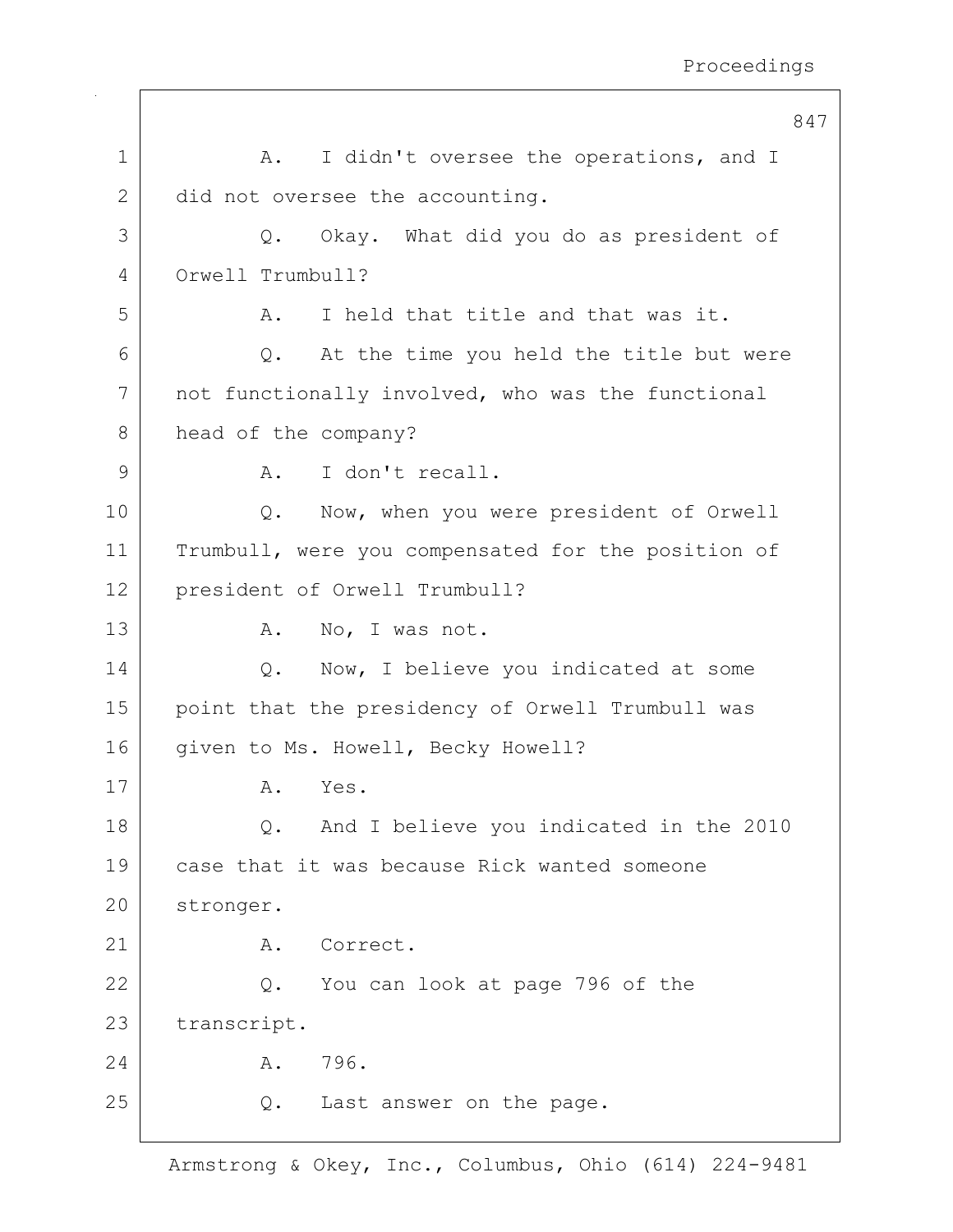|             |                      | 848                                               |
|-------------|----------------------|---------------------------------------------------|
| $\mathbf 1$ | Α.                   | That's correct.                                   |
| 2           | Q.                   | And Rick was Mr. Rick Osborne, correct?           |
| 3           | Α.                   | Correct.                                          |
| 4           | Q.                   | And Ms. Howell was the Becky Howell who           |
| 5           |                      | testified both in the last proceeding and in this |
| 6           | proceeding, correct? |                                                   |
| 7           | Α.                   | That's correct.                                   |
| 8           | Q.                   | And do you -- what did you mean by he             |
| 9           |                      | wanted someone stronger?                          |
| 10          | Α.                   | He needed stronger accounting personnel.          |
| 11          | Q.                   | Do you know if Ms. Howell is a CPA?               |
| 12          | A.                   | I believe she is not.                             |
| 13          | $Q$ .                | But you were a CPA.                               |
| 14          | Α.                   | Was.                                              |
| 15          | Q.                   | At the time she was named president, did          |
| 16          |                      | Ms. Howell have your experience of working for a  |
| 17          |                      | major accounting firm or a major bank doing       |
| 18          |                      | accounting work for them?                         |
| 19          | Α.                   | I don't believe so.                               |
| 20          | Q.                   | Yet he wanted someone with a stronger             |
| 21          |                      | accounting background, and he replaced you with   |
| 22          |                      | someone that had less experience than you did.    |
| 23          | Α.                   | Uh-huh.                                           |
| 24          | Q.                   | And you were president of Cobra Pipeline,         |
| 25          | correct?             |                                                   |
|             |                      |                                                   |

 $\Gamma$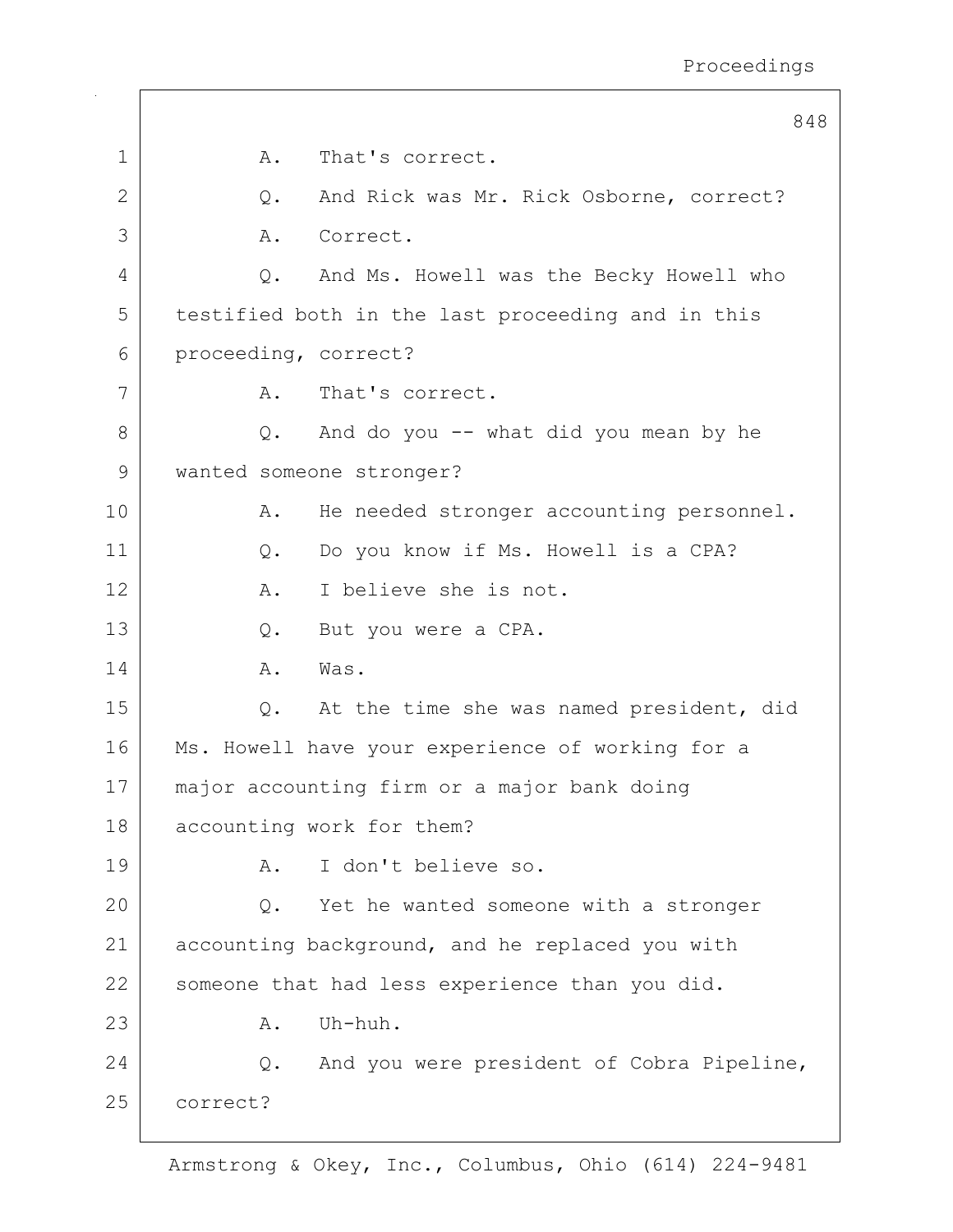|              | 849                                                     |
|--------------|---------------------------------------------------------|
| $\mathbf 1$  | That's correct.<br>Α.                                   |
| $\mathbf{2}$ | And I think you also indicated that you<br>Q.           |
| 3            | were not functionally involved with Cobra at the        |
| 4            | time.                                                   |
| 5            | That's correct.<br>Α.                                   |
| 6            | So your answers regarding Cobra would be<br>Q.          |
| 7            | the same as the answers that I just $-$ - you just gave |
| 8            | me regarding Orwell Trumbull?                           |
| 9            | Yes.<br>Α.                                              |
| 10           | Q. And who became -- who actually was                   |
| 11           | running or who became president of Cobra when you       |
| 12           | were replaced?                                          |
| 13           | When I was what?<br>Α.                                  |
| 14           | When you were replaced.<br>Q.                           |
| 15           | I think it's Becky, but I can't be<br>Α.                |
| 16           | certain.                                                |
| 17           | And Becky would be Ms. Howell.<br>Q.                    |
| 18           | Yes.<br>Α.                                              |
| 19           | Now, I believe you indicated in the last<br>Q.          |
| 20           | hearing that you are also president of Great Plains     |
| 21           | Natural Gas Company? 798 in the transcript.             |
| 22           | Yes.<br>Α.                                              |
| 23           | And you indicated that there was no one<br>$Q$ .        |
| 24           | reporting to you in that position as president of       |
| 25           | Great Plains because it was strictly a shell holding    |
|              |                                                         |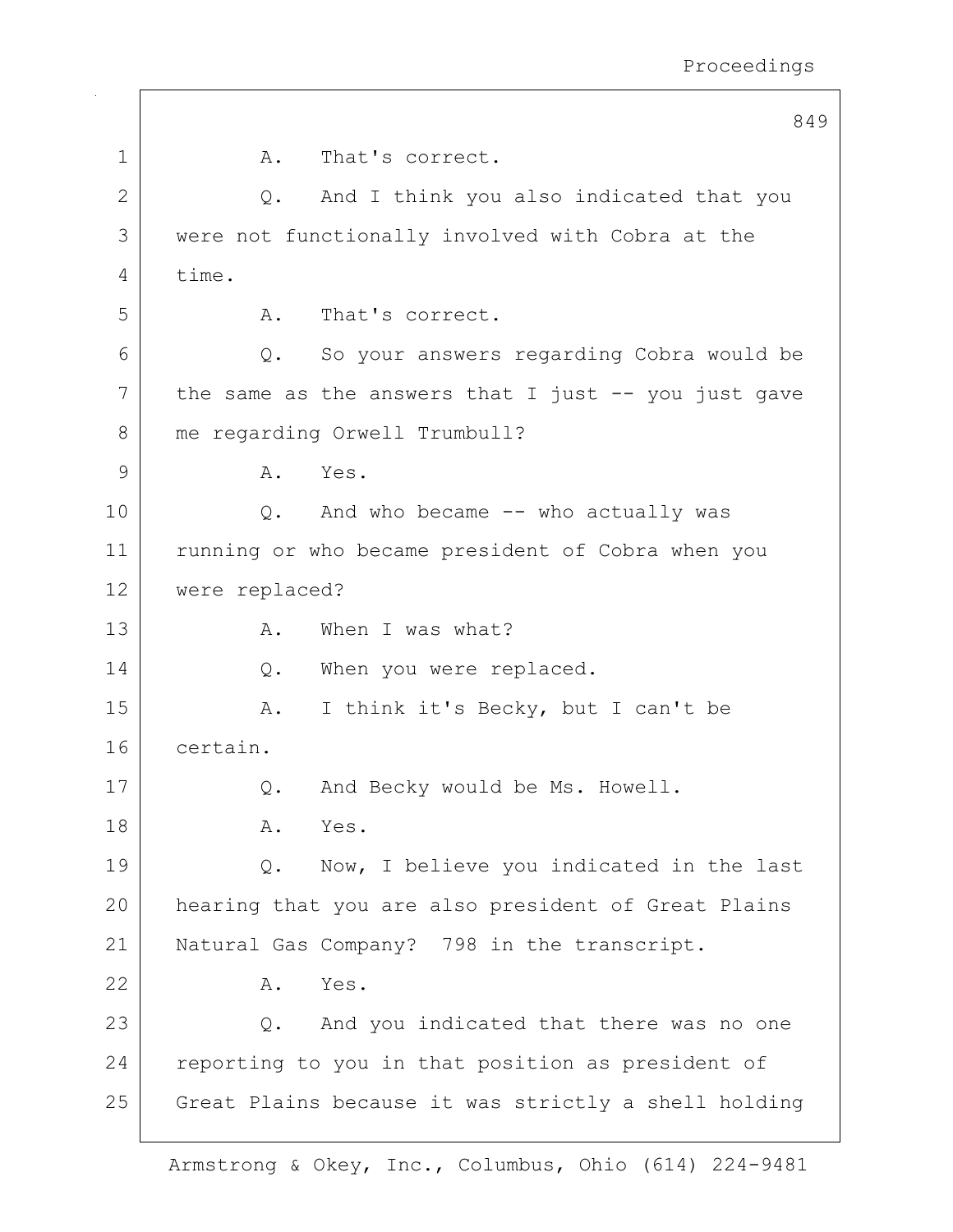|    | 850                                               |  |
|----|---------------------------------------------------|--|
| 1  | company.                                          |  |
| 2  | That's correct.<br>Α.                             |  |
| 3  | Can you explain to me the purpose of a<br>Q.      |  |
| 4  | shell holding company?                            |  |
| 5  | A shell holding company in a virtual<br>Α.        |  |
| 6  | acquisition shielded the owner from liability.    |  |
| 7  | And the owner would be Mr. Osborne?<br>Q.         |  |
| 8  | Α.<br>Correct.                                    |  |
| 9  | And what kind of liability would a shell<br>Q.    |  |
| 10 | holding company shield him from?                  |  |
| 11 | Be subject to the same liability that any<br>Α.   |  |
| 12 | corporation would.                                |  |
| 13 | Did you receive any compensation as<br>Q.         |  |
| 14 | president of Great Plains Natural Gas Company?    |  |
| 15 | No, I did not.<br>Α.                              |  |
| 16 | And I believe you were also president of<br>$Q$ . |  |
| 17 | Lightning Pipeline?                               |  |
| 18 | Correct.<br>Α.                                    |  |
| 19 | And that was a shell holding company that<br>Q.   |  |
| 20 | was the parent company of Orwell?                 |  |
| 21 | That's correct.<br>Α.                             |  |
| 22 | Did you receive compensation as Lightning<br>Q.   |  |
| 23 | Pipeline?                                         |  |
| 24 | No, I did not.<br>Α.                              |  |
| 25 | And to the extent that was a shell<br>Q.          |  |
|    |                                                   |  |

 $\overline{\phantom{a}}$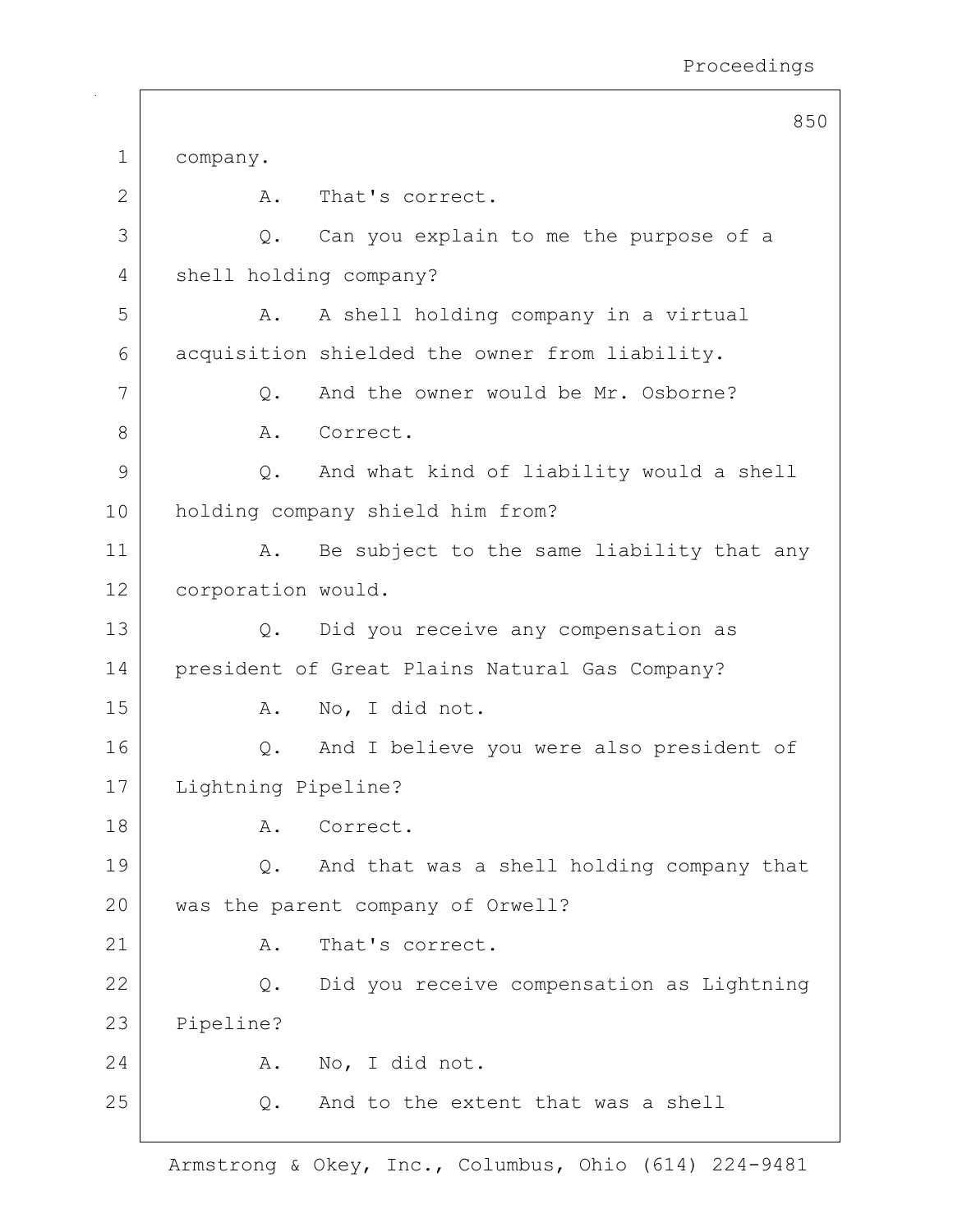|              | 851                                                   |  |  |  |
|--------------|-------------------------------------------------------|--|--|--|
| $\mathbf 1$  | holding company, again, it was designed simply to     |  |  |  |
| $\mathbf{2}$ | shield Mr. Osborne from liability?                    |  |  |  |
| 3            | Correct.<br>Α.                                        |  |  |  |
| 4            | Now, you indicated previously that for<br>Q.          |  |  |  |
| 5            | Orwell Trumbull and Cobra Pipelines you did not       |  |  |  |
| 6            | functionally oversee the two pipelines. At the time   |  |  |  |
| 7            | you were president who oversaw the accounting and the |  |  |  |
| 8            | financial part of the business for those two          |  |  |  |
| 9            | entities?                                             |  |  |  |
| 10           | The accounting was a Jeff, I can't<br>Α.              |  |  |  |
| 11           | remember his last name, and the operations was Steve  |  |  |  |
| 12           | Williams.                                             |  |  |  |
| 13           | EXAMINER FARKAS: Before you get too far,              |  |  |  |
| 14           | when you were president of Great Plains and Lightning |  |  |  |
| 15           | Pipeline, the shell corporations, did they file tax   |  |  |  |
| 16           | returns?                                              |  |  |  |
| 17           | THE WITNESS: As part of Gas Natural,                  |  |  |  |
| 18           | they are part of the consolidated tax return.         |  |  |  |
| 19           | EXAMINER FARKAS: Consolidated? But did                |  |  |  |
| 20           | those two companies, Great Plains and Lightning       |  |  |  |
| 21           | Pipeline, have income?                                |  |  |  |
| 22           | THE WITNESS: In an accounting world on                |  |  |  |
| 23           | an equity basis their income is the same as Orwell or |  |  |  |
| 24           | NEO on an equity basis.                               |  |  |  |
| 25           | EXAMINER FARKAS: But on a nonequity                   |  |  |  |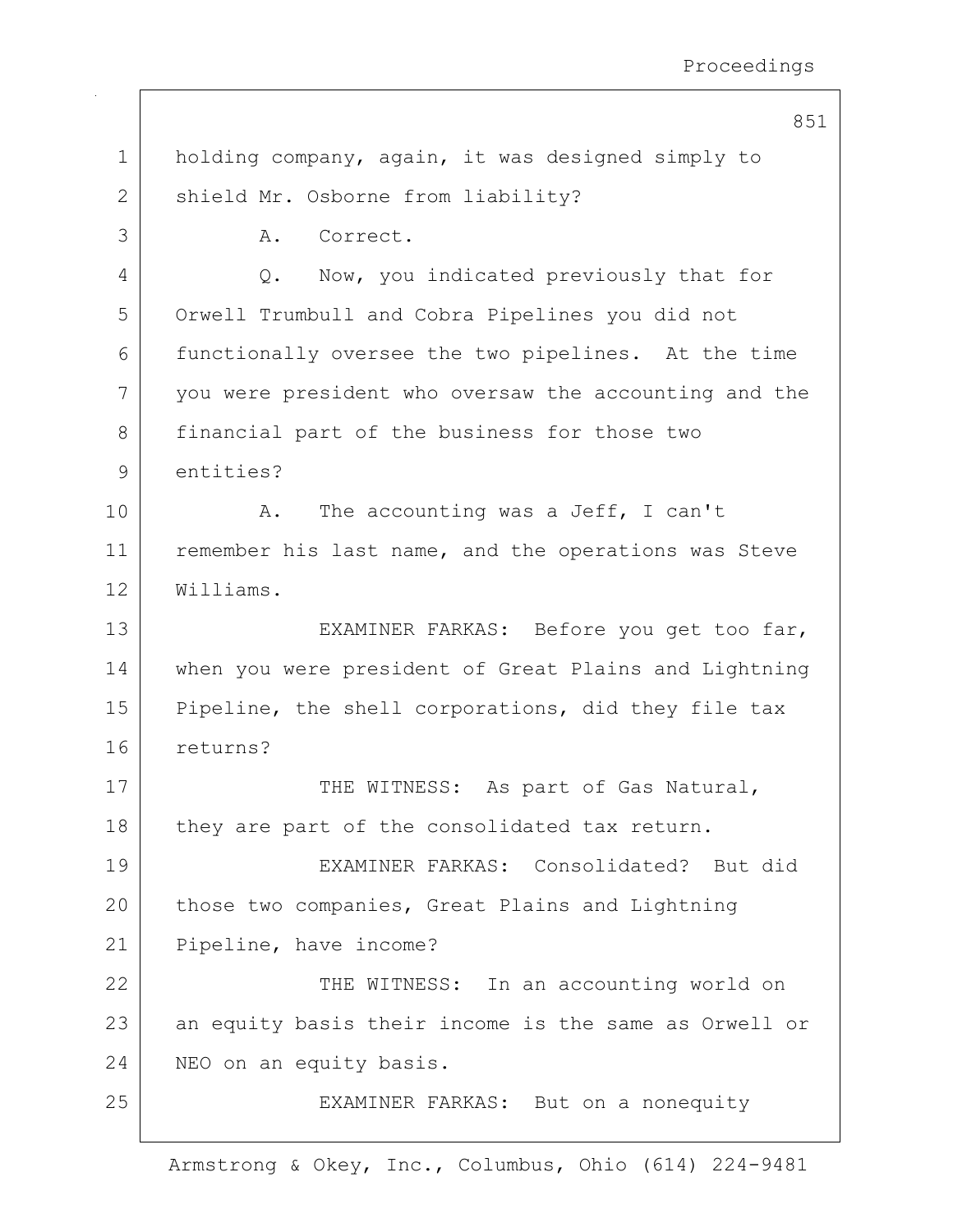|             | 852                                                       |  |  |
|-------------|-----------------------------------------------------------|--|--|
| $\mathbf 1$ | basis.                                                    |  |  |
| 2           | THE WITNESS: They have no income.                         |  |  |
| 3           | EXAMINER FARKAS: Okay. Thank you. Any                     |  |  |
| 4           | other employees?                                          |  |  |
| 5           | THE WITNESS: No.                                          |  |  |
| 6           | EXAMINER FARKAS: Okay. Thank you.                         |  |  |
| 7           | Q. (By Mr. Serio) Now, I believe you were                 |  |  |
| 8           | also vice president and chief financial officer of        |  |  |
| 9           | Energy West?                                              |  |  |
| 10          | That's correct.<br>Α.                                     |  |  |
| 11          | And what was Energy West?<br>Q.                           |  |  |
| 12          | Energy West was a utility holding company<br>Α.           |  |  |
| 13          | in Montana.                                               |  |  |
| 14          | Now, what's the difference between a<br>$Q$ .             |  |  |
| 15          | utility holding company and a shell holding company?      |  |  |
| 16          | The -- initially Energy West operated as<br>Α.            |  |  |
| 17          | a utility, and it was a utility until we spun them        |  |  |
| 18          | out about two years ago.                                  |  |  |
| 19          | So there were actual employees that<br>Q.                 |  |  |
| 20          | worked for Energy West?                                   |  |  |
| 21          | Yes. There was a Montana division and a<br>Α.             |  |  |
| 22          | Wyoming division.                                         |  |  |
| 23          | And those were actual local distribution<br>$Q_{\bullet}$ |  |  |
| 24          | companies in those states, correct?                       |  |  |
| 25          | Α.<br>Yes.                                                |  |  |
|             |                                                           |  |  |

 $\Gamma$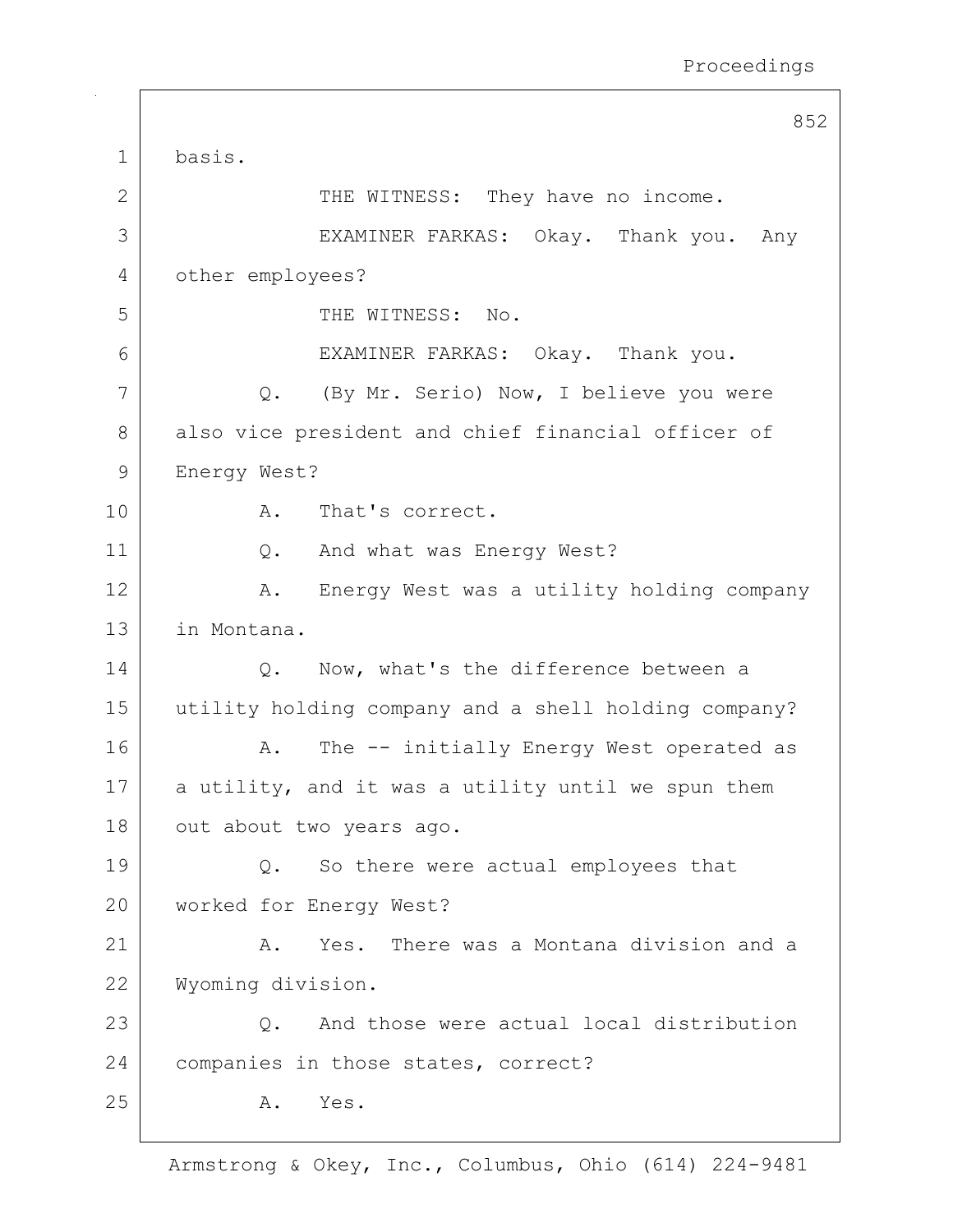|    | 853                                                |  |  |
|----|----------------------------------------------------|--|--|
| 1  | Now, in the previous case you also<br>Q.           |  |  |
| 2  | indicated you were vice president of OsAir and was |  |  |
| 3  | OsAir still the same as OsAir Securities or were   |  |  |
| 4  | those different?                                   |  |  |
| 5  | No. It's a different company.<br>Α.                |  |  |
| 6  | And what was OsAir?<br>Q.                          |  |  |
| 7  | OsAir is a real estate developer and<br>A.         |  |  |
| 8  | operates an industrial gas business.               |  |  |
| 9  | You said industrial gas business?<br>Q.            |  |  |
| 10 | Α.<br>Yes.                                         |  |  |
| 11 | Can you explain to me what you mean by<br>Q.       |  |  |
| 12 | that?                                              |  |  |
| 13 | The company owns a nitrogen plant, and we<br>Α.    |  |  |
| 14 | pipe nitrogen approximately 40 miles to various    |  |  |
| 15 | industrial customers.                              |  |  |
| 16 | Is that the only gas that the OsAir is<br>Q.       |  |  |
| 17 | involved with is nitrogen?                         |  |  |
| 18 | It at one time handled both oxygen and<br>Α.       |  |  |
| 19 | nitrogen.                                          |  |  |
| 20 | Q.<br>Are other natural gases such as pentane      |  |  |
| 21 | or butane a part of their gas at all?              |  |  |
| 22 | Yes.<br>Α.                                         |  |  |
| 23 | And what is their business with regard to<br>Q.    |  |  |
| 24 | butane and pentane?                                |  |  |
| 25 | They used to sell propane on a retail --<br>Α.     |  |  |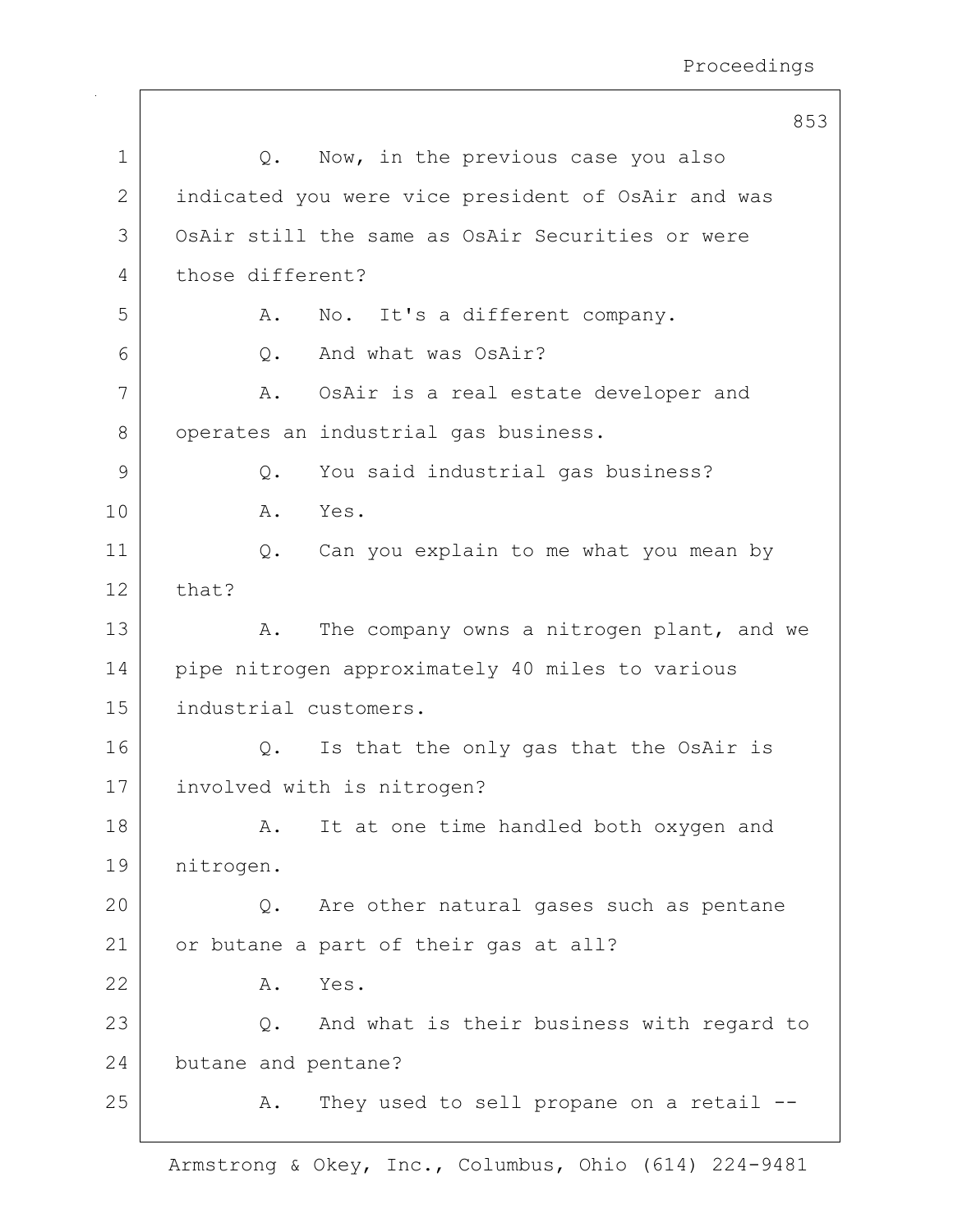|             |                                                 | 854 |
|-------------|-------------------------------------------------|-----|
| $\mathbf 1$ | I said pentane, not propane.<br>Q.              |     |
| 2           | Oh, I don't know about pentane.<br>Α.           |     |
| 3           | Now, you were also president of Spellman<br>Q.  |     |
| 4           | Pipeline?                                       |     |
| 5           | Yes.<br>Α.                                      |     |
| 6           | And what's Spellman Pipeline?<br>Q.             |     |
| 7           | Spellman Pipeline is a pipeline owned by<br>Α.  |     |
| 8           | I believe Lightning Pipeline. We bought it --   |     |
| 9           | purchased from a Marathon pipeline company.     |     |
| 10          | And what function does the Spellman<br>Q.       |     |
| 11          | Pipeline have?                                  |     |
| 12          | It's a gas transportation.<br>Α.                |     |
| 13          | Is that currently -- does Spellman<br>Q.        |     |
| 14          | currently transport natural gas in Ohio?        |     |
| 15          | Yes.<br>Α.                                      |     |
| 16          | And to what customers do they transport<br>Q.   |     |
| 17          | gas?                                            |     |
| 18          | I couldn't tell you.<br>Α.                      |     |
| 19          | Does Spellman transport any gas to Cobra,<br>Q. |     |
| 20          | Northeast, or Brainard?                         |     |
| 21          | I believe it does some to Northeast but<br>Α.   |     |
| 22          | I'm guessing. I don't know.                     |     |
| 23          | You're president of Spellman Pipeline,<br>$Q$ . |     |
| 24          | correct?                                        |     |
| 25          | Correct.<br>Α.                                  |     |
|             |                                                 |     |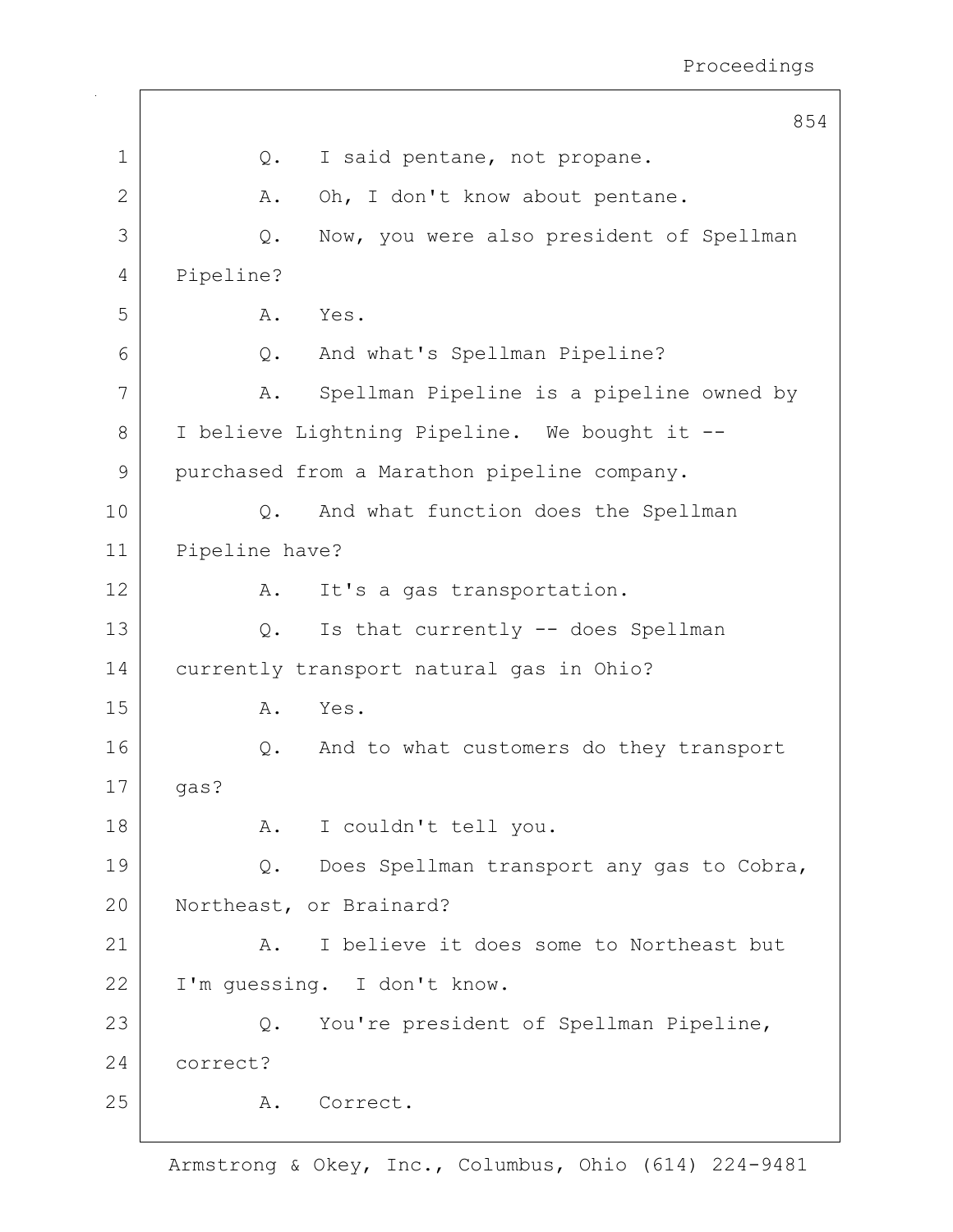|    |                  | 855                                                 |
|----|------------------|-----------------------------------------------------|
| 1  | $Q$ .            | And you are also president of Northeast?            |
| 2  | Α.               | Correct.                                            |
| 3  | Q.               | You were. And you don't know if one of              |
| 4  |                  | the companies that you are president of transported |
| 5  |                  | gas to another that you are president of.           |
| 6  | Α.               | That's correct.                                     |
| 7  |                  | Q. Now, you also indicated that you were            |
| 8  |                  | employed by Gas Natural Service Company?            |
| 9  | Α.               | Correct.                                            |
| 10 | Q.               | What title did you hold with Gas Natural            |
| 11 | Service Company? |                                                     |
| 12 | Α.               | Oh, I think it's president, but I can't             |
| 13 | be certain.      |                                                     |
| 14 | Q.               | What is Gas Natural Service Company?                |
| 15 | Α.               | It buys and purchases the gas for the               |
| 16 | Ohio utilities.  |                                                     |
| 17 | Q.               | A marketing company?                                |
| 18 | Α.               | It's a service company.                             |
| 19 | Q.               | What services other than purchasing                 |
| 20 |                  | natural gas do they provide?                        |
| 21 | Α.               | That's it.                                          |
| 22 |                  | EXAMINER FARKAS: But, again, you don't              |
| 23 |                  | know if you are president of Gas Natural?           |
| 24 |                  | THE WITNESS:<br>No.                                 |
| 25 | Q.               | Are you --                                          |
|    |                  |                                                     |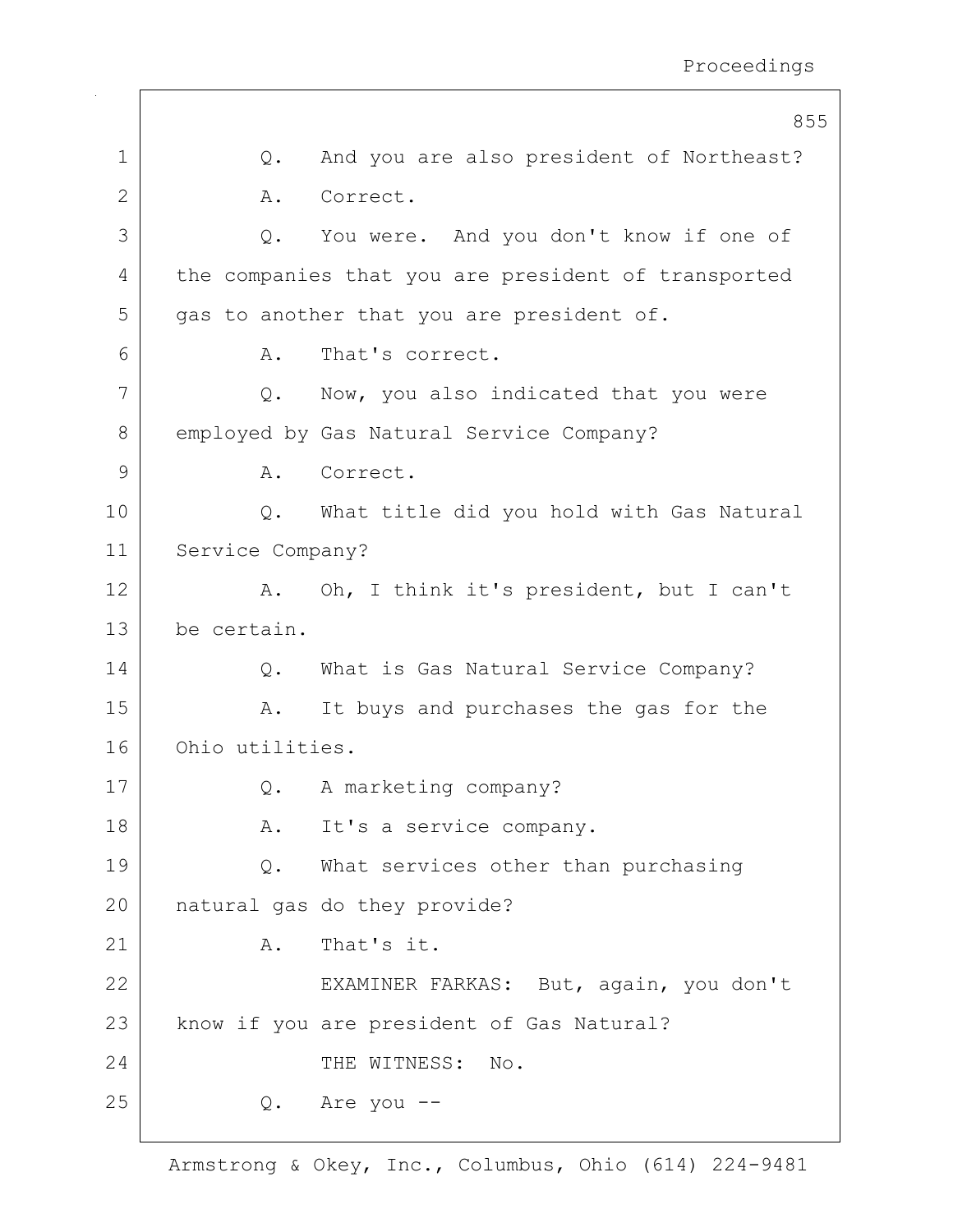856 1 THE WITNESS: Not Gas Natural, of the 2 service company. 3 EXAMINER FARKAS: Gas Natural Service 4 Company, that's different than Gas Natural. 5 | THE WITNESS: Uh-huh. 6 EXAMINER FARKAS: Do you -- do you ever 7 | recall being president of it? 8 | THE WITNESS: I probably am. 9 EXAMINER FARKAS: But you're not sure? 10 | THE WITNESS: I'm not sure. 11 EXAMINER FARKAS: Okay. Thank you. 12 Q. (By Mr. Serio) Are you familiar with 13 marketing companies in Ohio, natural gas marketing 14 companies? 15 | A. I have some knowledge of them, yes. 16 Q. What knowledge -- what's your 17 understanding of a natural gas marketing company in 18 Ohio? 19 A. A natural gas marketing company in Ohio 20 primarily buys gas from either producers or other 21 | providers and sells it to end use customers.  $22$  Q. Based on that understanding is there 23 anything that Gas Natural Service Company does 24 different than what marketing companies do in Ohio? 25 A. I don't believe so.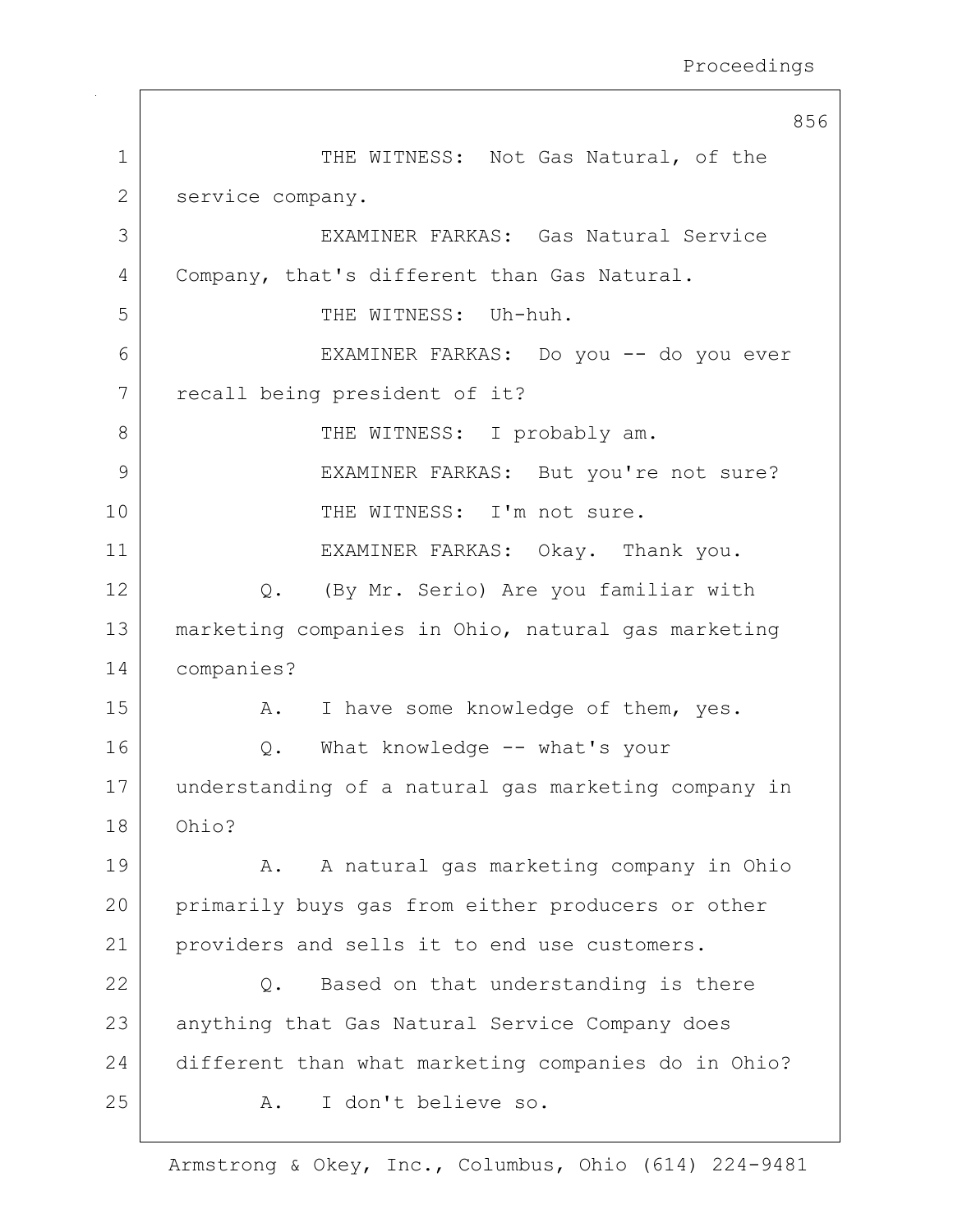|              | 857                                               |
|--------------|---------------------------------------------------|
| $\mathbf 1$  | Q. Okay. And I believe you indicated you          |
| $\mathbf{2}$ | were still president of the Retirement Management |
| 3            | Company?                                          |
| 4            | Yes.<br>Α.                                        |
| 5            | And, again, that has nothing to do with<br>Q.     |
| 6            | utilities at all, correct?                        |
| 7            | Α.<br>Correct.                                    |
| 8            | And then I believe there is also a<br>$Q$ .       |
| 9            | Bedford Properties Company?                       |
| 10           | Correct.<br>Α.                                    |
| 11           | Was that -- what was Bedford Properties?<br>$Q$ . |
| 12           | Bedford Properties originally was a<br>Α.         |
| 13           | retirement facility; and, now, it owns a parking  |
| 14           | garage.                                           |
| 15           | Nothing to do with a utility industry?<br>Q.      |
| 16           | Nothing to do with utilities.<br>Α.               |
| 17           | Now, you also indicated that you were<br>Q.       |
| 18           | president of John D. Oil and Gas Exploration,     |
| 19           | correct?                                          |
| 20           | For a short time period, that was the<br>Α.       |
| 21           | successor to Liberty Self-Store.                  |
| 22           | Okay. And Liberty Self-Store has been a<br>Q.     |
| 23           | company that was in the business of purchasing    |
| 24           | self-storage units, correct?                      |
| 25           | And operating them.<br>Α.                         |
|              |                                                   |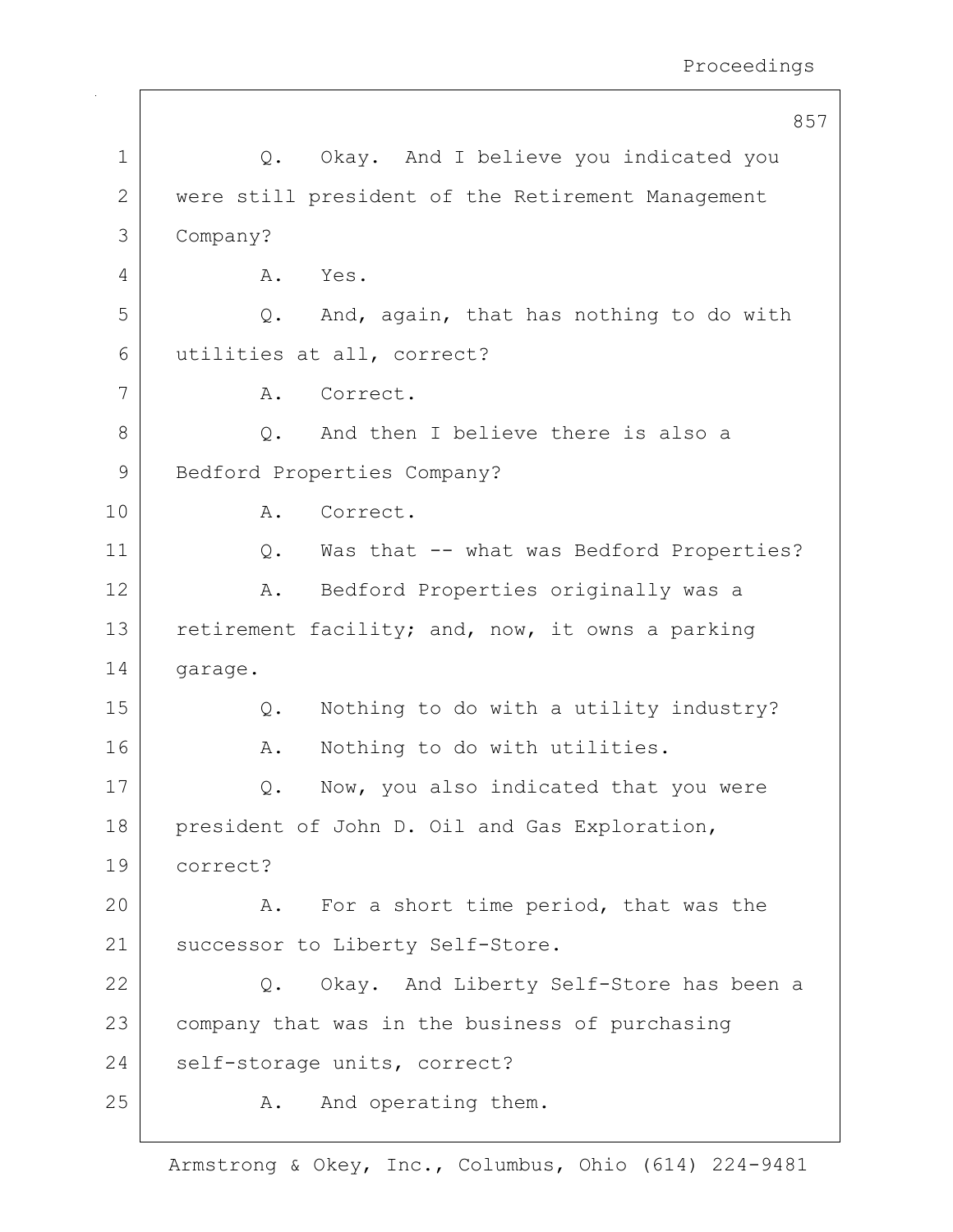|             | 858                                                      |
|-------------|----------------------------------------------------------|
| $\mathbf 1$ | And operating them. So John D. Oil and<br>Q.             |
| 2           | Gas Exploration succeeded Liberty Self-Store and         |
| 3           | because oil and gas exploration is in the name, do I     |
| 4           | assume at some point they changed their business from    |
| 5           | self-storage units to oil and gas exploration?           |
| 6           | That is correct.<br>Α.                                   |
| 7           | Now, what exactly did John D. Oil and Gas<br>Q.          |
| 8           | Exploration do with gas exploration in the business?     |
| 9           | What did it do? It drilled wells.<br>Α.                  |
| 10          | So it was actually a producer.<br>$Q$ .                  |
| 11          | Correct.<br>Α.                                           |
| 12          | Now, there's also a John D. Oil and Gas<br>Q.            |
| 13          | Marketing, correct?                                      |
| 14          | Α.<br>Correct.                                           |
| 15          | Were you employed by John D. Oil and Gas<br>Q.           |
| 16          | Marketing?                                               |
| 17          | I don't recall whether I was an officer<br>Α.            |
| 18          | of that or not.                                          |
| 19          | What did John D. Oil and Gas Marketing<br>$Q$ .          |
| 20          | do?                                                      |
| 21          | It was a gas marketing company.<br>Α.                    |
| 22          | So it would have done similar functions<br>$Q_{\bullet}$ |
| 23          | to Gas Natural Service Company?                          |
| 24          | Similar.<br>Α.                                           |
| 25          | Is it safe to say that even though they<br>Q.            |
|             |                                                          |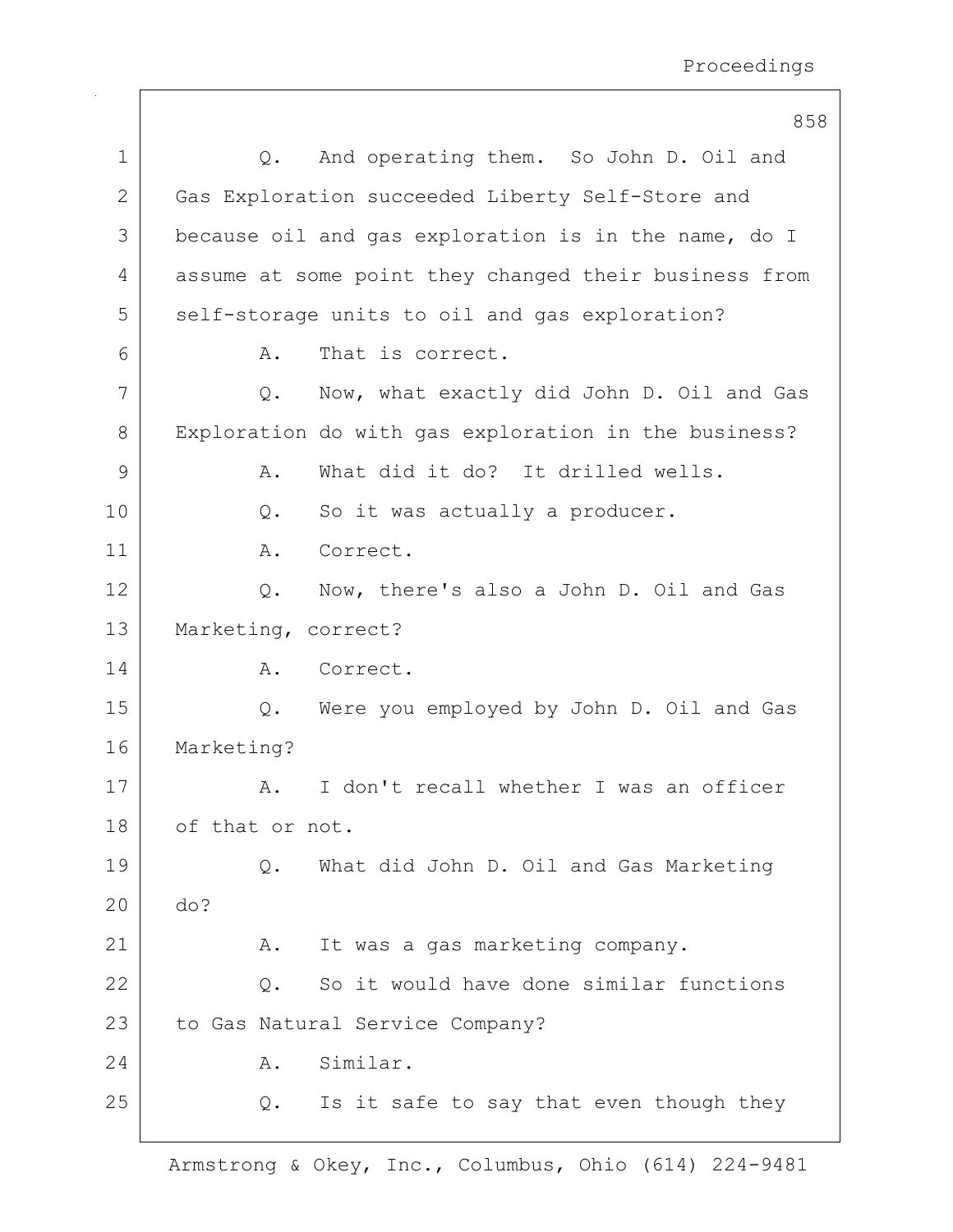|               | 859                                                   |  |
|---------------|-------------------------------------------------------|--|
| $\mathbf 1$   | were affiliates they were competitors in the field of |  |
| $\mathbf{2}$  | selling natural gas?                                  |  |
| 3             | No.<br>Α.                                             |  |
| 4             | No. Did they work together in selling<br>Q.           |  |
| 5             | natural gas?                                          |  |
| 6             | Α.<br>No.                                             |  |
| 7             | If I was a utility company and Gas<br>Q.              |  |
| 8             | Natural Service Company came to me to sell natural    |  |
| $\mathcal{G}$ | gas, would I have any way of knowing they were        |  |
| 10            | affiliated to John D. Oil and Gas Marketing?          |  |
| 11            | I don't know.<br>Α.                                   |  |
| 12            | And during the last audit period who was<br>Q.        |  |
| 13            | the president of John D. Oil and Gas Marketing?       |  |
| 14            | It's either Becky or somebody else.<br>I'm<br>Α.      |  |
| 15            | not sure who it was. It could have been me.           |  |
| 16            | Can you look at page 805 of the<br>Q.                 |  |
| 17            | transcript, bottom of the page. It indicates there    |  |
| 18            | that Gregory Osborne was president of John D. Oil and |  |
| 19            | Gas Exploration.                                      |  |
| 20            | Correct.<br>Α.                                        |  |
| 21            | So do you know what your function was if<br>Q.        |  |
| 22            | he was president?                                     |  |
| 23            | In $--$<br>Α.                                         |  |
| 24            | During the last audit case.<br>Q.                     |  |
| 25            | What was my function?<br>Α.                           |  |
|               |                                                       |  |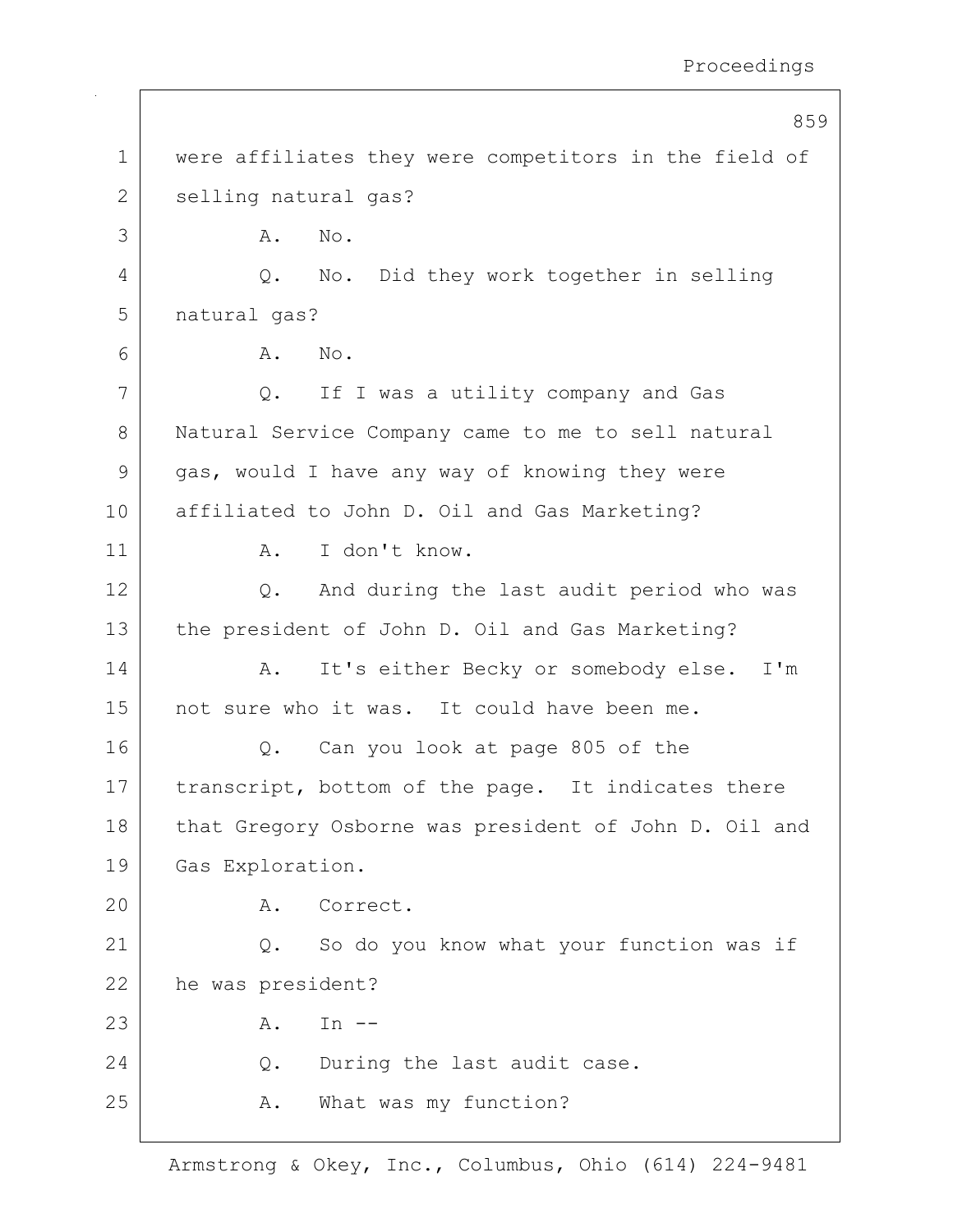|               | 860                                                     |
|---------------|---------------------------------------------------------|
| 1             | Yes.<br>Q.                                              |
| 2             | You had asked about Marketing initially.<br>Α.          |
| 3             | Okay. I'm sorry, yeah, we are getting<br>Q.             |
| 4             | them confused. So he was -- Mr. Osborne was             |
| 5             | president of John D. Oil and Gas Exploration.           |
| 6             | Yes.<br>Α.                                              |
| 7             | And you believe that you might have been<br>Q.          |
| 8             | president of John D. Oil and Gas Marketing.             |
| $\mathcal{G}$ | I just don't recall.<br>Α.                              |
| 10            | Now, during the time that you were<br>Q.                |
| 11            | president of Northeast, Orwell, and Brainard, roughly   |
| 12            | 2005 to 2013, you were also employed by                 |
| 13            | Cobra Pipeline, Orwell Trumbull Pipeline, John D. Oil   |
| 14            | and Gas Marketing, Great Plains Exploration, Gas        |
| 15            | Natural, and Energy West. Can you tell me who you       |
| 16            | were compensated by when you were president of          |
| 17            | Northeast and Orwell?                                   |
| 18            | For several years I was compensated by<br>Α.            |
| 19            | NEO. The last several years I have been compensated     |
| 20            | by Energy West.                                         |
| 21            | Can you tell me roughly in that period<br>$Q_{\bullet}$ |
| 22            | from 2005 to 2013 when the change went from NEO to      |
| 23            | Energy West?                                            |
| 24            | My guess is it was somewhere around 2009<br>Α.          |
| 25            | or 2010.                                                |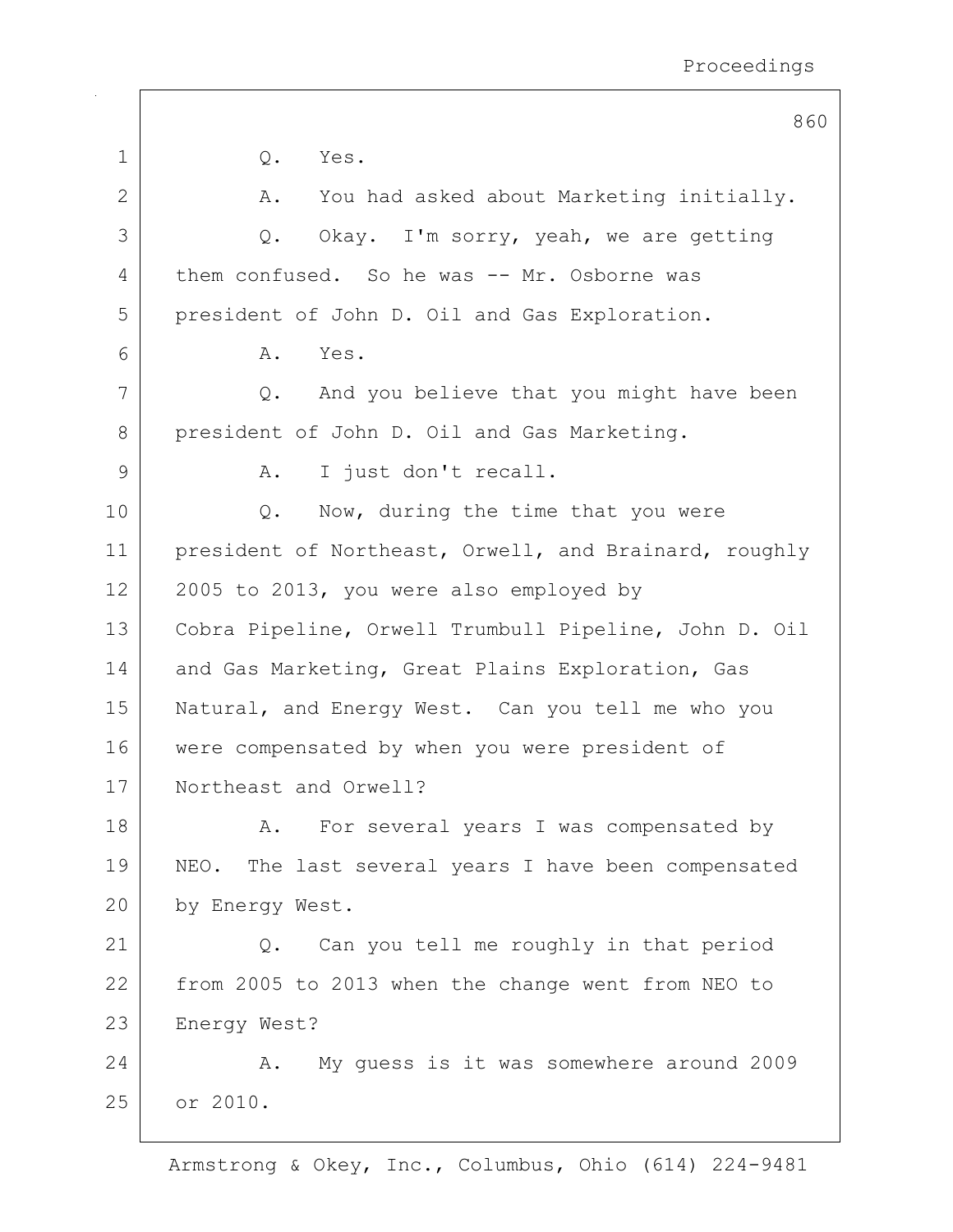|              |                                         | 861                                                   |
|--------------|-----------------------------------------|-------------------------------------------------------|
| $\mathbf 1$  | Q.                                      | Now, when you were compensated by NEO,                |
| $\mathbf{2}$ |                                         | you were doing work for the other Ohio utilities,     |
| 3            | correct?                                |                                                       |
| 4            | Α.                                      | Correct.                                              |
| 5            | Q.                                      | But all your compensation came from                   |
| 6            | Northeast?                              |                                                       |
| 7            | Yes.<br>Α.                              |                                                       |
| 8            | Q.                                      | Was there any allocation of cost to                   |
| 9            | Orwell or Brainard?                     |                                                       |
| 10           | No.<br>Α.                               |                                                       |
| 11           | $Q$ .                                   | Do you know a Mike Zappitello?                        |
| 12           | Yes.<br>Α.                              |                                                       |
| 13           | Q.                                      | And how do you know him?                              |
| 14           | Α.                                      | Mike buys the gas for the Ohio utilities              |
| 15           | through John D. Oil and Gas Marketing.  |                                                       |
| 16           | Q.                                      | During your tenure of Northeast, did                  |
| 17           | Mr. Zappitello ever work for Northeast? |                                                       |
| 18           | Α.                                      | Not that I am aware of.                               |
| 19           | Q.                                      | Or Orwell?                                            |
| 20           | No.<br>Α.                               |                                                       |
| 21           | Q.                                      | Or Brainard?                                          |
| 22           | No.<br>Α.                               |                                                       |
| 23           | Q.                                      | And you indicated Mr. Zappitello buys gas             |
| 24           |                                         | on behalf of John D. Oil and Gas Marketing, I believe |
| 25           | you said?                               |                                                       |
|              |                                         |                                                       |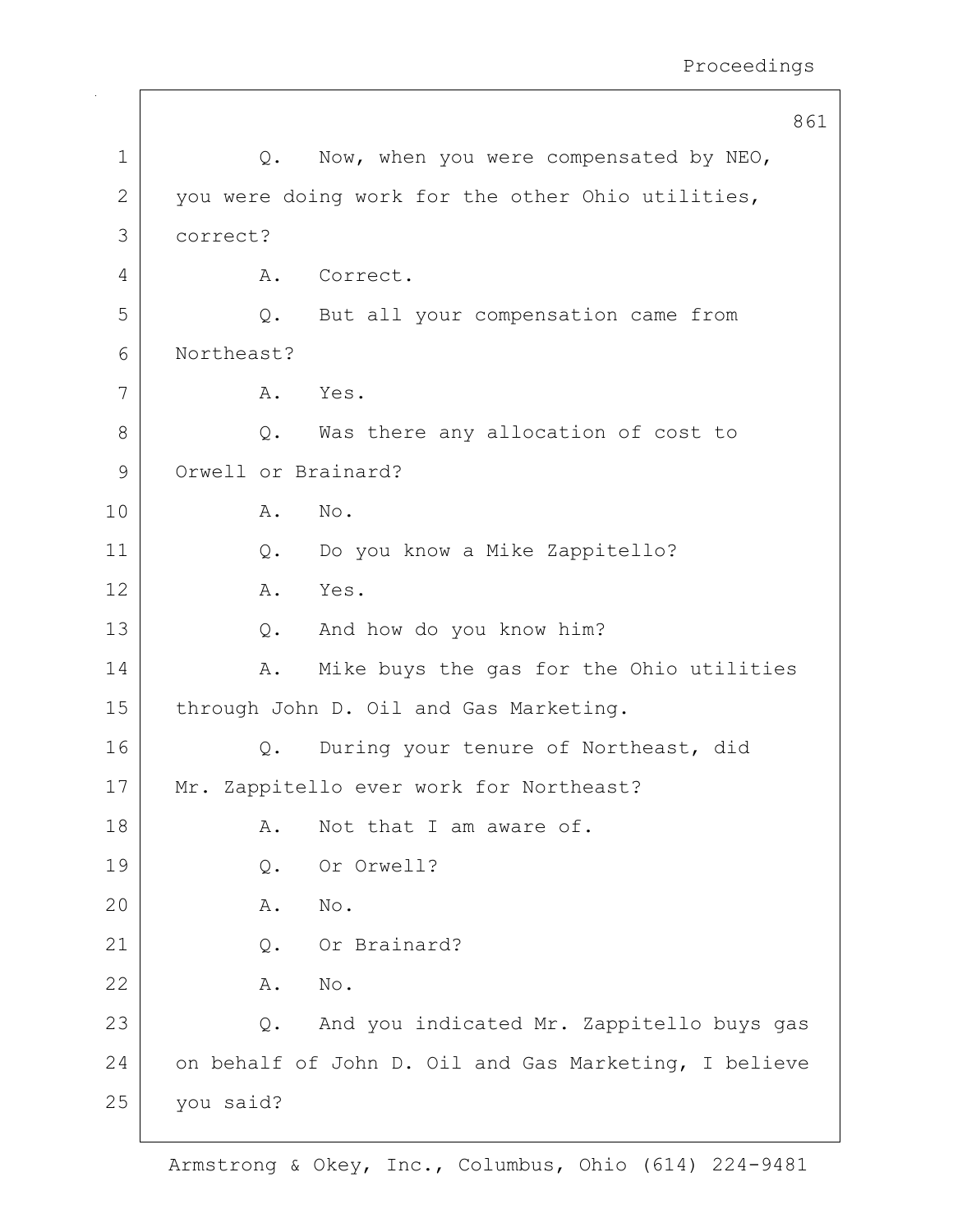|             | O U                                                   |
|-------------|-------------------------------------------------------|
| $\mathbf 1$ | Α.<br>Yes.                                            |
| 2           | Do you know if he is employed by any<br>Q.            |
| 3           | other companies?                                      |
| 4           | I don't know.<br>Α.                                   |
| 5           | Q. For example, do you know if he works for           |
| 6           | Mentor Energy and Resources Company?                  |
| 7           | MR. YURICK: Your Honor, I'm going to                  |
| 8           | pose an objection at this point. I think we are       |
| 9           | getting a little bit beyond Mr. Smith's general       |
| 10          | background and knowledge in the oil and gas industry  |
| 11          | and beyond the scope of the rebuttal testimony that   |
| 12          | he has offered so.                                    |
| 13          | MR. SERIO: Your Honor, it seems to me                 |
| 14          | that what's at issue here is the credibility of       |
| 15          | Ms. Bates versus the credibility of Mr. Smith. I'm    |
| 16          | trying to explore his knowledge as president so that  |
| 17          | we can put his credibility in proper perspective      |
| 18          | against Ms. Bates.                                    |
| 19          | EXAMINER FARKAS: I'm going to allow the               |
| 20          | question.                                             |
| 21          | Q. I'll repeat. I was asking if you know              |
| 22          | whether he is employed by Mentor Energy and Resources |
| 23          | Company; OsAir, Inc.; John D. Resources; or Great     |
| 24          | Plains Exploration, Ltd?                              |
| 25          | I don't know.<br>Α.                                   |
|             |                                                       |

862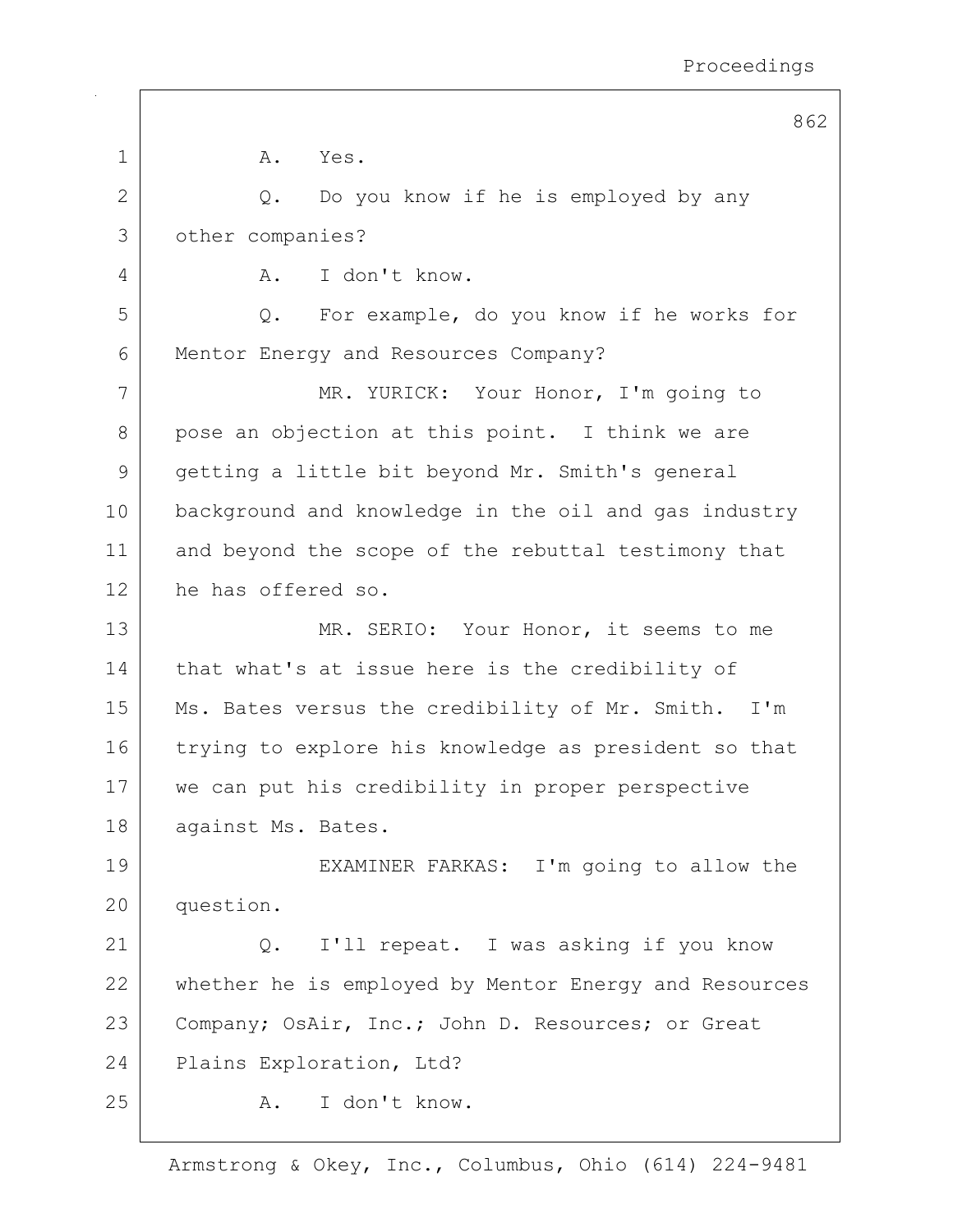|              | 863                                                     |
|--------------|---------------------------------------------------------|
| $\mathbf 1$  | Now, can you tell me what business<br>$Q$ .             |
| $\mathbf{2}$ | relationship there is between John D. Oil and Gas       |
| 3            | Marketing and John D. Oil and Gas Exploration?          |
| 4            | The business relationship?<br>Α.                        |
| 5            | Are they affiliated companies?<br>$Q$ .                 |
| 6            | I don't know if they are affiliated.<br>Α.<br>I         |
| 7            | know the Marketing company bought from the              |
| 8            | Exploration company.                                    |
| 9            | Are both companies ultimately owned by<br>$Q_{\bullet}$ |
| 10           | Mr. Osborne?                                            |
| 11           | Α.<br>Yes.                                              |
| 12           | Now, at times in your role as president<br>$Q$ .        |
| 13           | of Northeast and Orwell, you were also indicated as     |
| 14           | president of Cobra or John D. Oil and Gas and there     |
| 15           | were instances during your term as president when       |
| 16           | Northeast and Orwell would purchase gas from Cobra or   |
| 17           | from John D. Oil and Gas; is that correct?              |
| 18           | That's correct.<br>Α.                                   |
| 19           | Now, what did you do when there were<br>Q.              |
| 20           | transactions between different affiliates that you      |
| 21           | were an officer of to make sure that the transactions   |
| 22           | were arm's length?                                      |
| 23           | I would review prices occasionally but<br>A.            |
| 24           | not every time.                                         |
| 25           | What's your definition of an arm's length<br>$Q$ .      |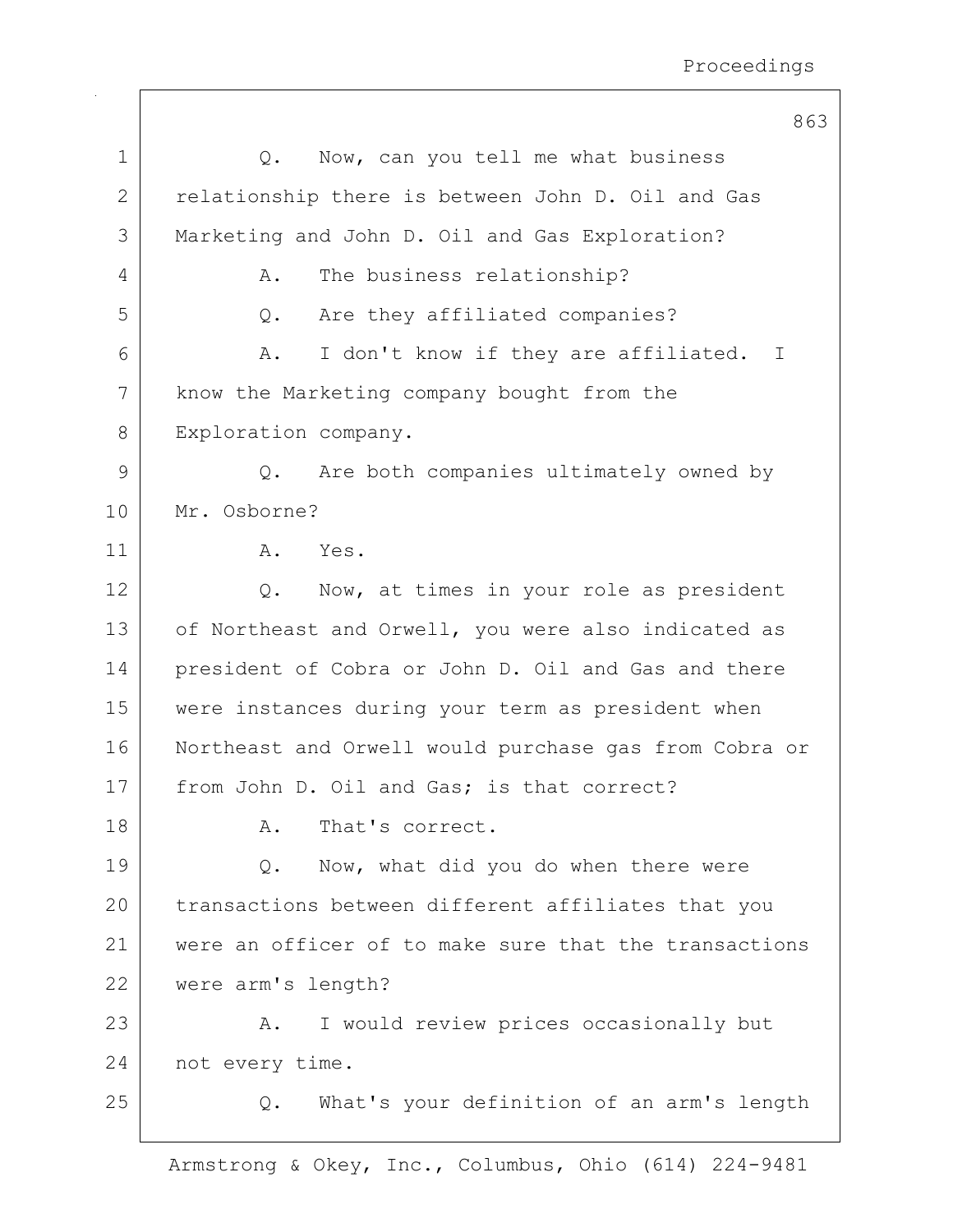864 1 transaction? 2 A. It's a transaction between two 3 independent parties. 4 Q. And if the companies are affiliated, what 5 do you think is necessary in order for the 6 | transaction to be an arm's length one? 7 A. I couldn't answer that. 8 Q. Did the companies under your tenure, 9 Northeast and Orwell, have any safeguards in place to 10 make sure that any business transactions with 11 affiliates were done at an arm's length basis? 12 A. Yes. 13 Q. And what were those safeguards? 14 A. Generally speaking we would get other 15 outside pricing. 16 | Q. So you would solicit other bids and 17 compare those to the affiliate? 18 A. Occasionally, yes. 19 | Q. Occasionally. Did you do it all the 20 time?  $21$  A. No. 22 Q. Why not? 23 | R. I just did it on a test basis. 24 Q. What do you mean by a test basis? 25 A. A sample.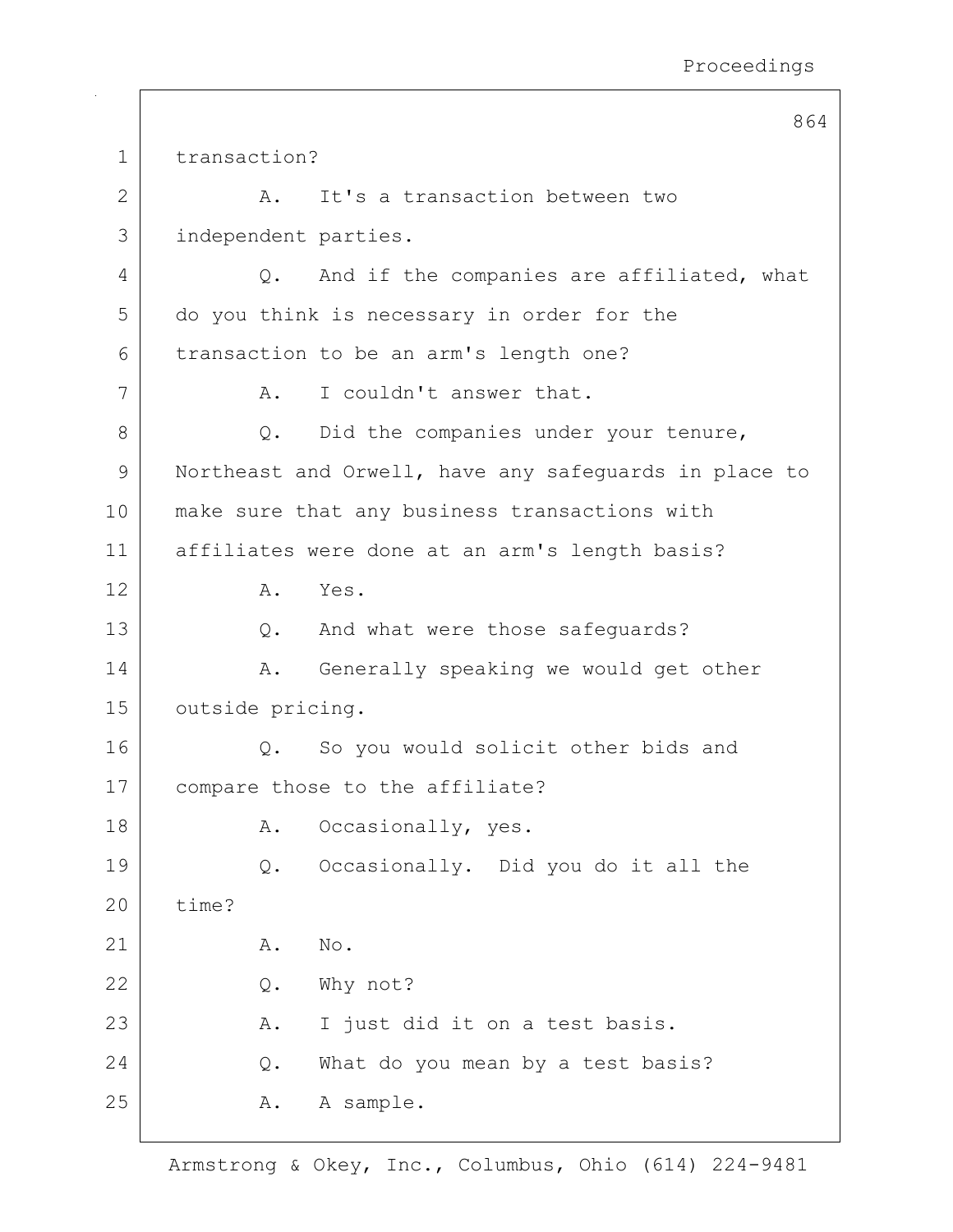|             | 865                                                   |
|-------------|-------------------------------------------------------|
| $\mathbf 1$ | So, for example, the first time that<br>Q.            |
| 2           | there was a transaction between Northeast and Orwell  |
| 3           | or Cobra and John D. Oil, you would do a sample at    |
| 4           | that time, correct?                                   |
| 5           | Or look at it for reasonableness.<br>Α.               |
| 6           | And then if the contract was replaced<br>$Q$ .        |
| 7           | with another contract, would you look at it again at  |
| 8           | that point?                                           |
| 9           | Yes.<br>Α.                                            |
| 10          | Did you ever have any instances where the<br>Q.       |
| 11          | transaction with the affiliates, the price was not in |
| 12          | line with the prices that you were getting from       |
| 13          | nonaffiliates?                                        |
| 14          | Not that I recall.<br>Α.                              |
| 15          | Now, when you were president of Northeast<br>$Q$ .    |
| 16          | and Orwell prior to 2008, Northeast and Orwell        |
| 17          | purchased local production in-house, correct?         |
| 18          | Α.<br>Correct.                                        |
| 19          | And then in 2008, John D. Oil and Gas<br>Q.           |
| 20          | Marketing was brought in to do the purchasing for the |
| 21          | two utilities, correct?                               |
| 22          | That's correct.<br>Α.                                 |
| 23          | Why was John D. Oil and Gas Marketing<br>Q.           |
| 24          | brought in to do a function that previously the       |
| 25          | company had done in-house?                            |
|             |                                                       |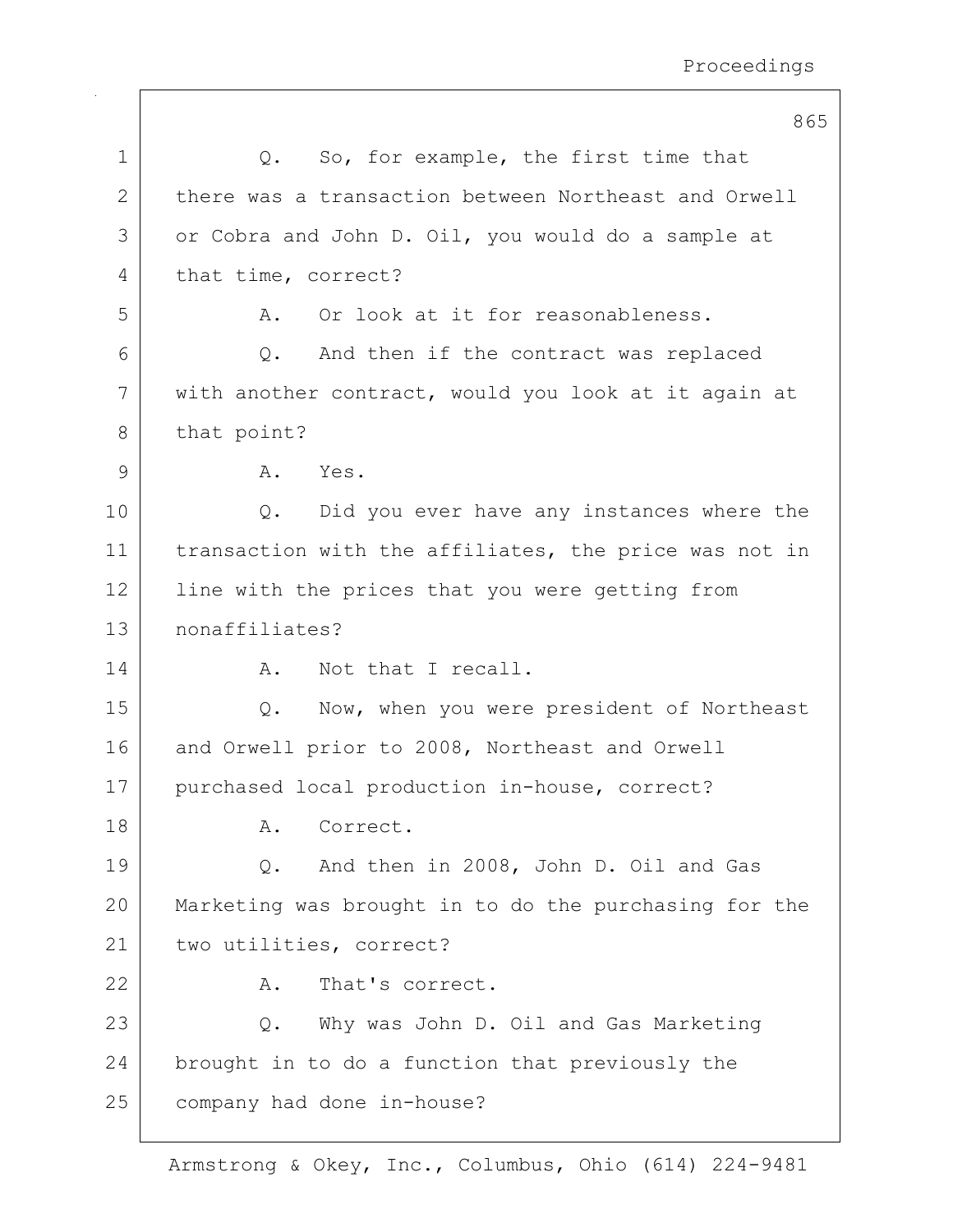|    | 866                                                 |
|----|-----------------------------------------------------|
| 1  | Because we believed that centralizing the<br>Α.     |
| 2  | function with one person, one company was more      |
| 3  | efficient for the company.                          |
| 4  | Who was doing the purchasing for<br>Q.              |
| 5  | Northeast and Orwell prior to 2008?                 |
| 6  | I don't have exact dates but there was<br>Α.        |
| 7  | Mike Zappitello and Steve Rego were involved for    |
| 8  | Orwell, and NEO I believe it was Steve.             |
| 9  | Q. Okay. So prior to 2008, at some point            |
| 10 | Mr. Zappitello and Mr. Rego were employed by either |
| 11 | Northeast or Orwell --                              |
| 12 | Mike was never employed by Orwell or NEO<br>Α.      |
| 13 | to my knowledge.                                    |
| 14 | Q. Okay. So did -- prior to 2008, did               |
| 15 | Orwell do local production purchasing in-house?     |
| 16 | It's somewhere in that timeframe that we<br>Α.      |
| 17 | did it in-house, yes.                               |
| 18 | And if you did it in-house, do you recall<br>Q.     |
| 19 | who the in-house employees that did the purchasing  |
| 20 | were?                                               |
| 21 | Yes. It was Steve Rego.<br>Α.                       |
| 22 | Mr. Rego, okay. And he did it for both<br>Q.        |
| 23 | Northeast and Orwell?                               |
| 24 | I believe so. Stephanie may have --<br>Α.           |
| 25 | Patton may have done some of the NEO purchases. I   |
|    |                                                     |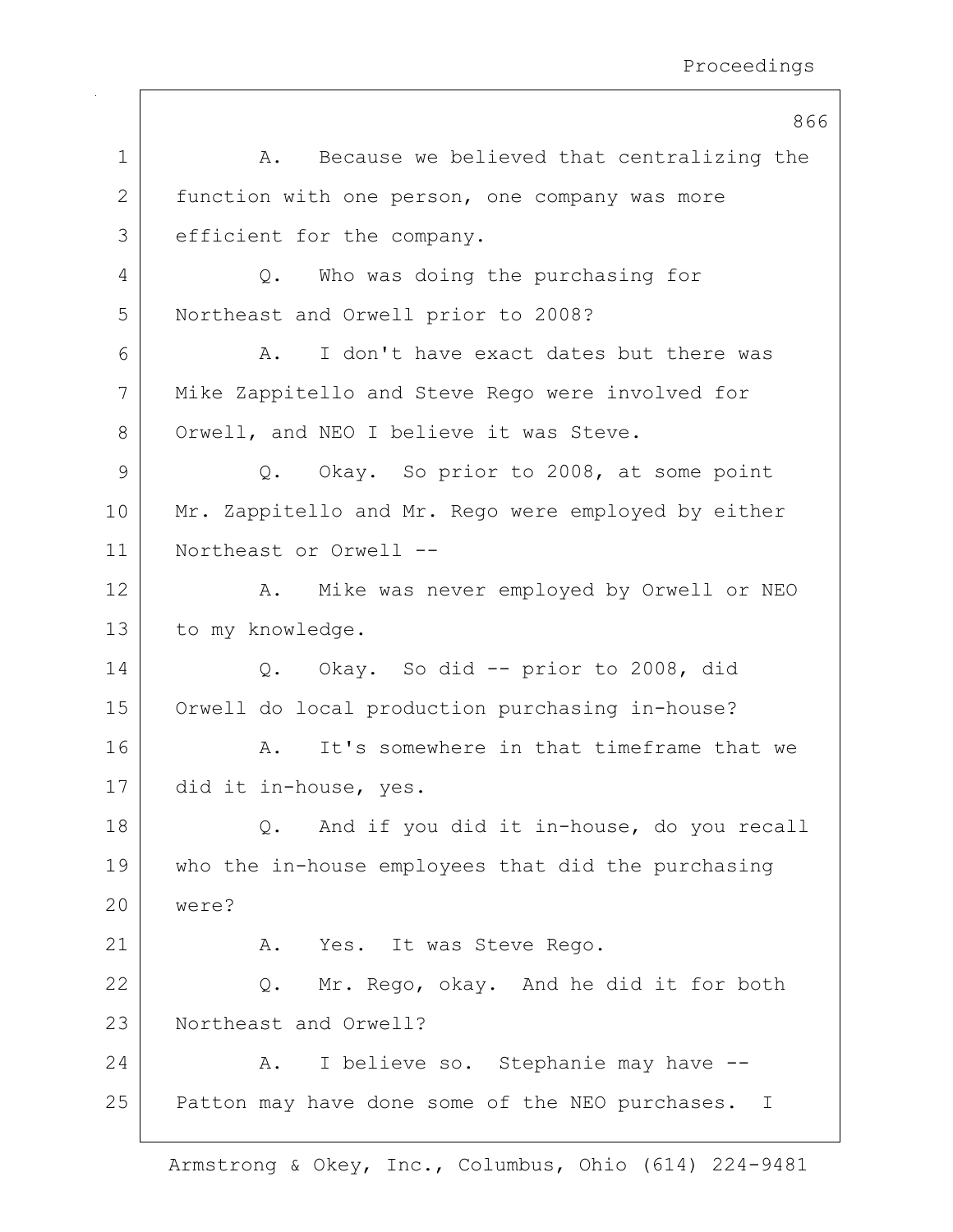867

1 just don't recall. 2 Q. So you went from having one or two 3 in-house employees do it to having Mr. Zappitello do 4 the work for JDOG Marketing, correct? 5 A. That's correct.  $6$  Q. If you turn to page 823 of the 7 | transcript, in the last hearing you indicated that 8 one of the reasons that you used JDOG Marketing was 9 that things got more complicated when Orwell Trumbull 10 Pipeline was built. Do you recall that? Bottom of 11 page 823. 12 A. Bottom? 13 Q. Bottom of page 823.  $14$  A. Uh-huh. 15 Q. What do you mean by Orwell Trumbull 16 Pipeline was built? What exactly was built at the 17 time? 18 | A. The Orwell Trumbull Pipeline somewhere in 19 that time period was built. 20 Q. So there was no previous pipeline; the 21 entire pipeline was built in that time period? 22 | R. Yes. It was over about a two-year 23 period. 24 Q. Do you know how many miles Orwell 25 Trumbull is?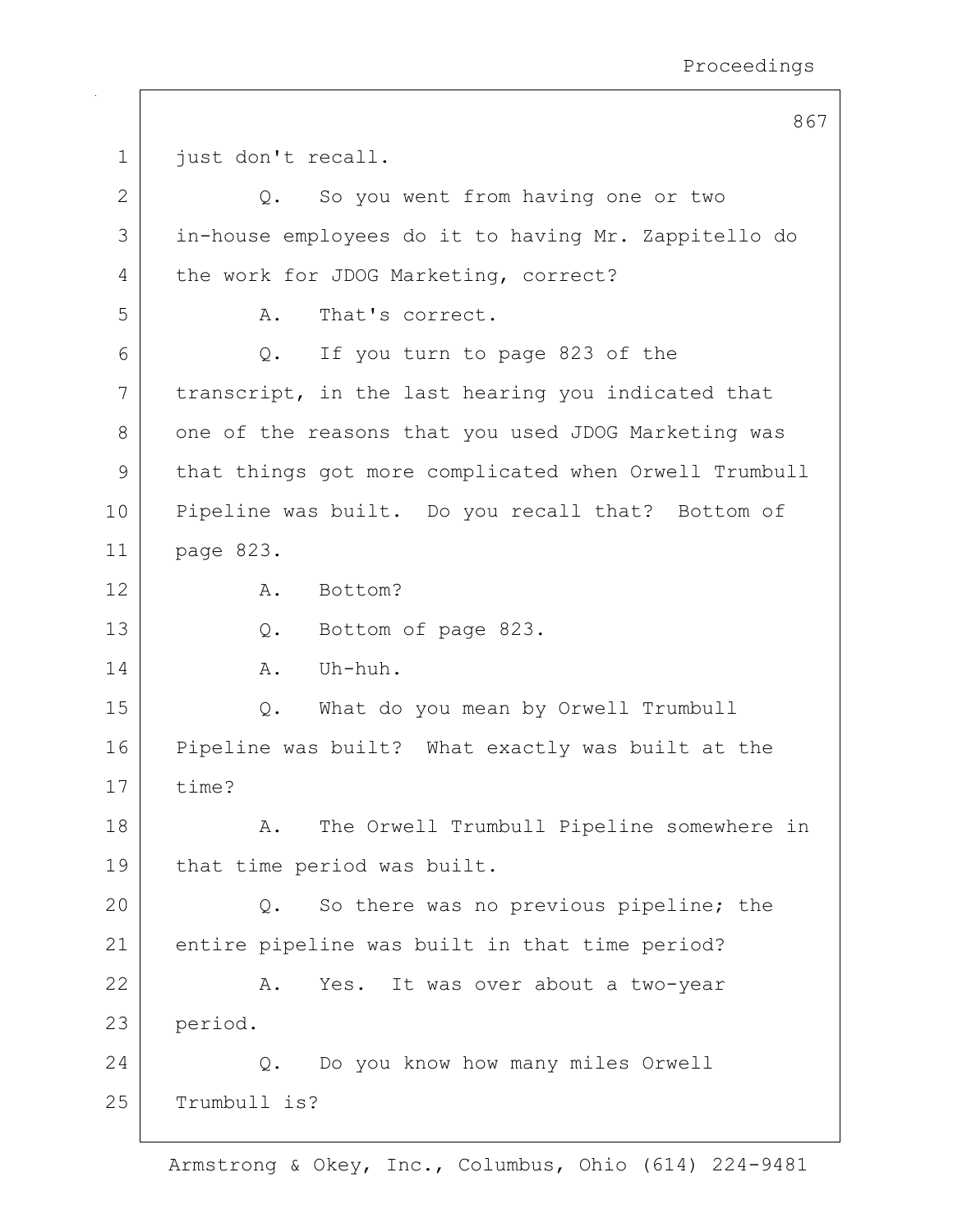|             | 868                                                  |
|-------------|------------------------------------------------------|
| $\mathbf 1$ | My recollection is it's about 40 or<br>Α.            |
| 2           | 50 miles.                                            |
| 3           | Well, what function does Orwell Trumbull<br>Q.       |
| 4           | Pipeline have as far as transporting gas for Orwell  |
| 5           | and Northeast?                                       |
| 6           | It provides transportation from an<br>Α.             |
| 7           | alternate source other than Columbia Gas and         |
| 8           | Dominion.                                            |
| 9           | What's the alternate source?<br>Q.                   |
| 10          | It's the -- oh, it's Northeast Pipeline.<br>Α.       |
| 11          | I got the name wrong, but it will come to me.        |
| 12          | Would that be another interstate<br>Q.               |
| 13          | pipeline?                                            |
| 14          | Yes.<br>Α.                                           |
| 15          | Do you know if it was Rocky's Express?<br>Q.         |
| 16          | Α.<br>No.                                            |
| 17          | Now, when you say it got more<br>$Q$ .               |
| 18          | complicated, what was complicated to have another    |
| 19          | option to purchase gas?                              |
| 20          | Well, what was more complicated? Well,<br>Α.         |
| 21          | the companies essentially doubled in size. There was |
| 22          | a new source. It was not as simple as it used to be. |
| 23          | Now, was local production sourced on<br>Q.           |
| 24          | Orwell Trumbull, or was that interstate gas?         |
| 25          | It was both.<br>Α.                                   |
|             |                                                      |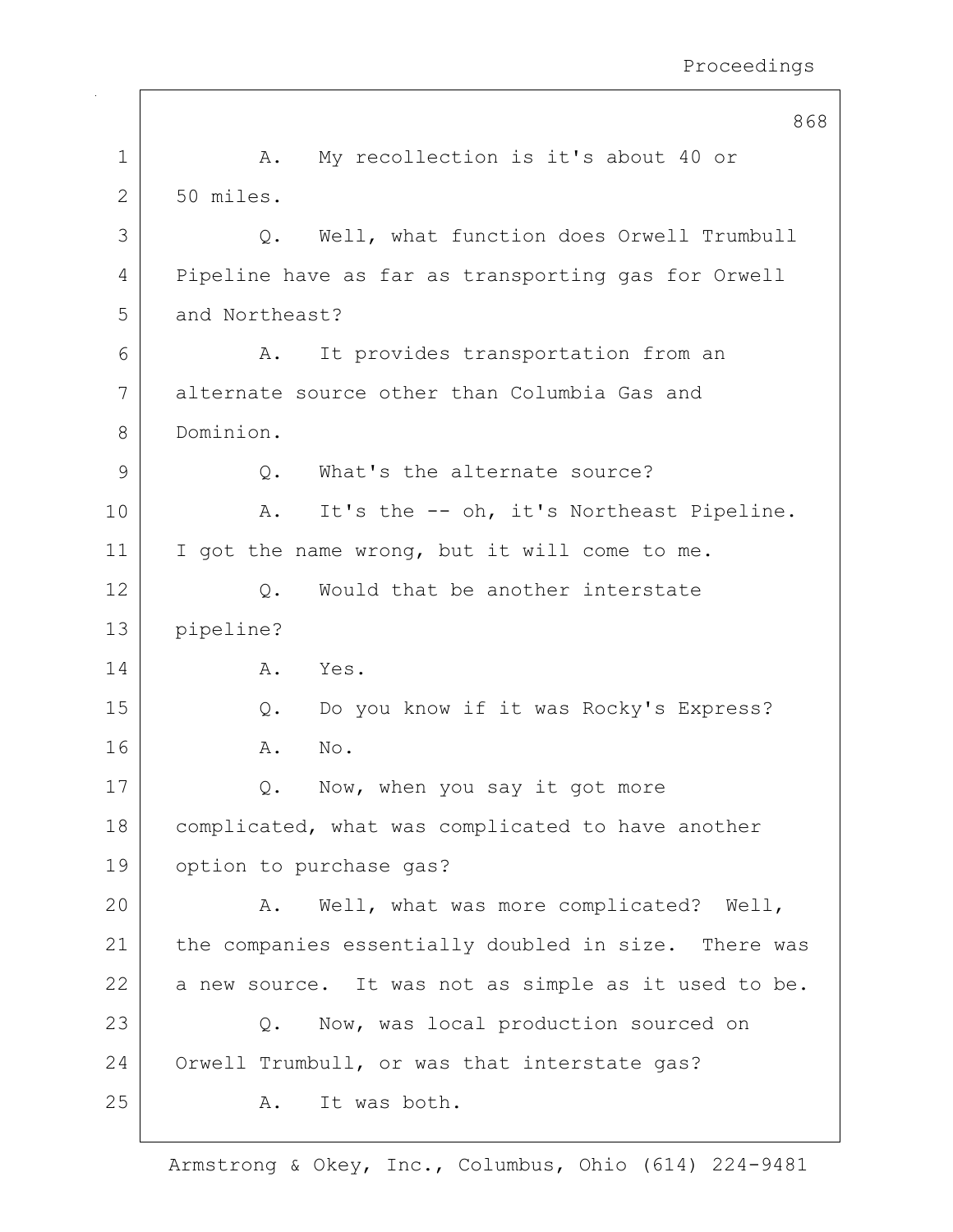|             | 869                                                   |
|-------------|-------------------------------------------------------|
| $\mathbf 1$ | Now, you also indicated things got more<br>Q.         |
| 2           | complicated when Cobra Pipeline was purchased. How    |
| 3           | many miles is the Cobra Pipeline? Do you know?        |
| 4           | It's in three seqments, and I couldn't<br>Α.          |
| 5           | tell you the mileage.                                 |
| 6           | Am I correct what is today the<br>$Q$ .               |
| 7           | Cobra Pipeline used to be part of Columbia Gas        |
| 8           | Transmission or TCO?                                  |
| 9           | Correct.<br>Α.                                        |
| 10          | And prior to it being purchased and made<br>Q.        |
| 11          | Cobra, the gas flowed through the same pipe as the    |
| 12          | TCO tariffs as today flows under the Cobra tariffs,   |
| 13          | correct?                                              |
| 14          | I don't believe they are the same tariff.<br>Α.       |
| 15          | Well, but the function of transporting<br>$Q$ .       |
| 16          | gas for that same pipe is the same when it was TCO as |
| 17          | when it's Cobra, correct?                             |
| 18          | They perform the same function.<br>Α.                 |
| 19          | But they have different tariffs.<br>Q.                |
| 20          | That's my understanding.<br>Α.                        |
| 21          | Now, Cobra Pipeline charges for<br>Q.                 |
| 22          | shrinkage, correct?                                   |
| 23          | I believe they do.<br>Α.                              |
| 24          | And TCO also charges for shrinkage,<br>Q.             |
| 25          | correct?                                              |
|             |                                                       |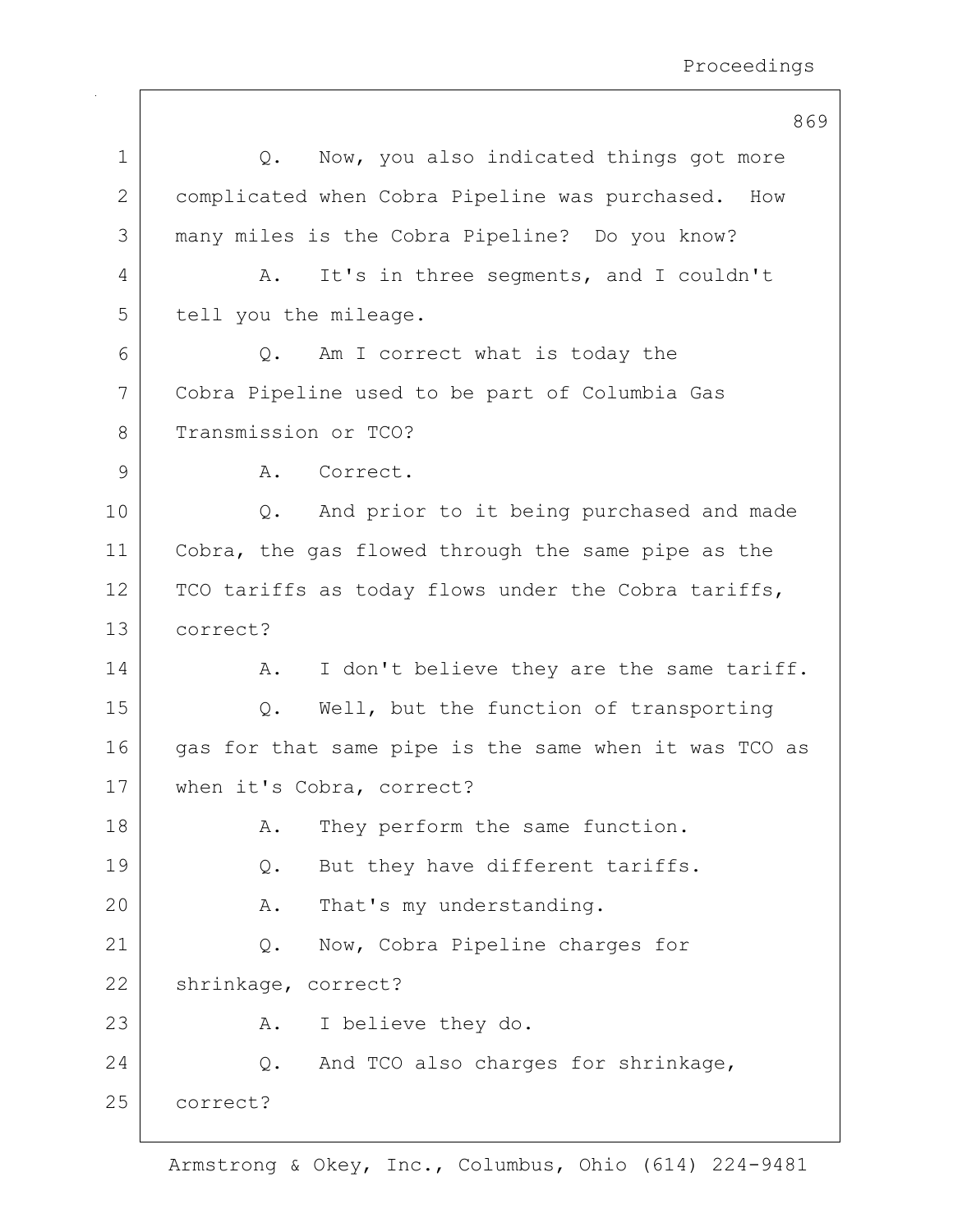|              | 870                                                   |
|--------------|-------------------------------------------------------|
| $\mathbf 1$  | I believe so.<br>A.                                   |
| $\mathbf{2}$ | Q. And when Cobra Pipeline was part of TCO,           |
| 3            | the shrinkage rate was one rate for both TCO and the  |
| 4            | portions that are now Cobra, correct?                 |
| 5            | Correct.<br>A.                                        |
| 6            | Q. But now it's separate Cobra, there is an           |
| 7            | additional shrinkage rate on the Cobra Pipeline,      |
| 8            | correct?                                              |
| 9            | That's correct.<br>A.                                 |
| 10           | EXAMINER FARKAS: Could we go off the                  |
| 11           | record for a second?                                  |
| 12           | (Discussion off the record.)                          |
| 13           | EXAMINER FARKAS: Go back on the record.               |
| 14           | Now, I believe you indicated in the prior<br>Q.       |
| 15           | case that in all your positions as president, you     |
| 16           | reported directly to Mr. Osborne, correct?            |
| 17           | That is correct.<br>Α.                                |
| 18           | Now, earlier I asked you about the<br>Q.              |
| 19           | difference between treasurers and controllers.        |
| 20           | Uh-huh.<br>Α.                                         |
| 21           | And I believe you indicated generally<br>Q.           |
| 22           | controllers -- are controllers at a higher level than |
| 23           | treasurers?                                           |
| 24           | It probably varies from company to<br>Α.              |
| 25           | company. I would say as a general rule, that one is   |
|              |                                                       |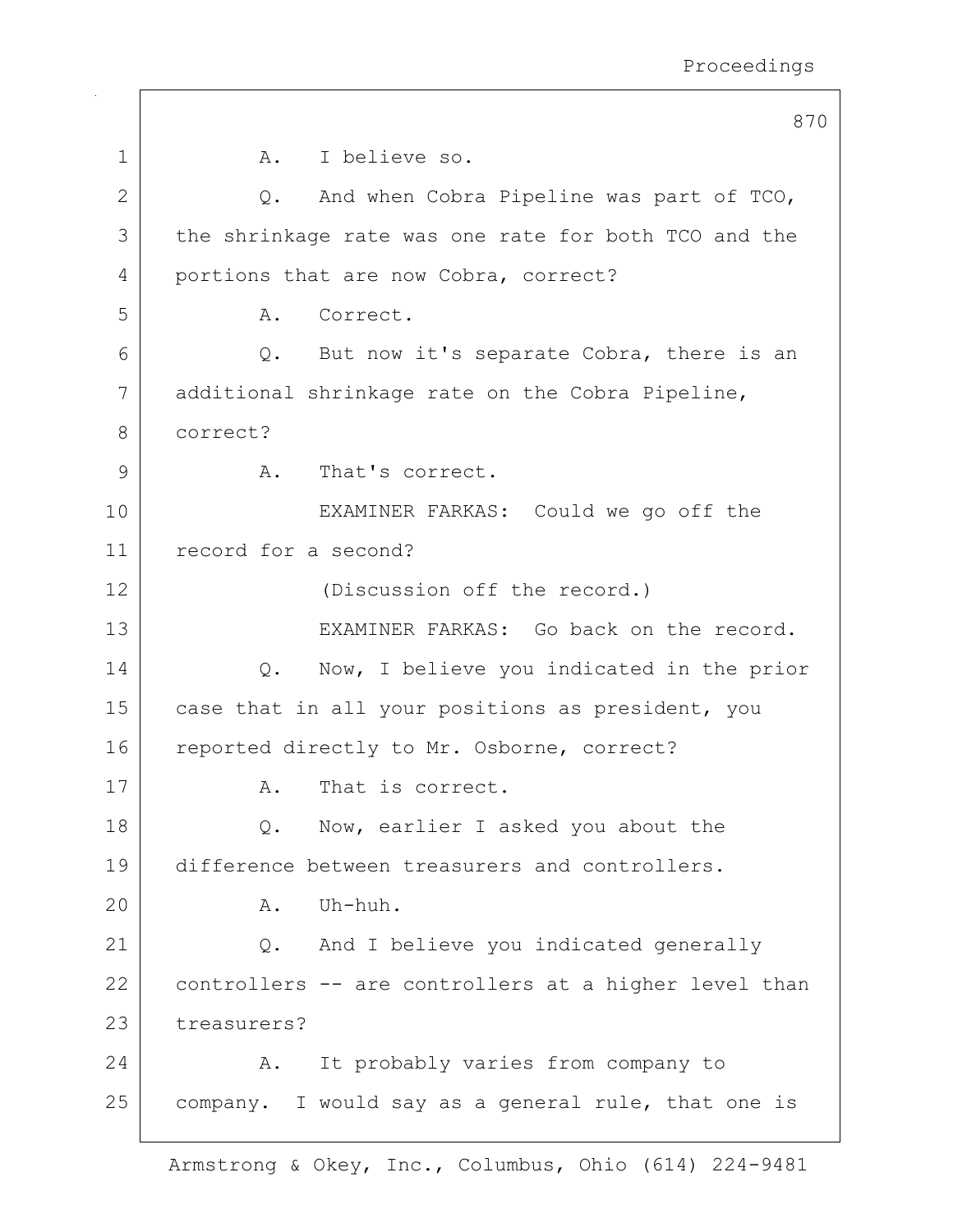871 1 above the other in any particular company. 2 EXAMINER FARKAS: Could I just interject 3 here? When you say you report to Mr. Osborne, how 4 often are you reporting to Mr. Osborne? 5 THE WITNESS: At least once a week we 6 talk. 7 | EXAMINER FARKAS: Okay. Is he -- and he 8 is aware of what's going on with these companies? 9 THE WITNESS: Yes. 10 EXAMINER FARKAS: Is he aware of what 11 prices companies are charging and paying? 12 THE WITNESS: I'm sure he is. 13 | EXAMINER FARKAS: Okay. 14 Q. (By Mr. Serio) Now, to the extent you 15 report to Mr. Osborne, did he provide you direction 16 on what you should do as president of Northeast and 17 Orwell? 18 A. Not necessarily. 19 O. Not necessarily. Does that mean 20 sometimes he would give you direction? 21 | A. Sometimes he would give me direction. 22 Sometimes he would directly go to operations 23 managers. 24 Q. To the extent that there was a contract 25 | pending between one of the LDCs, either Northeast or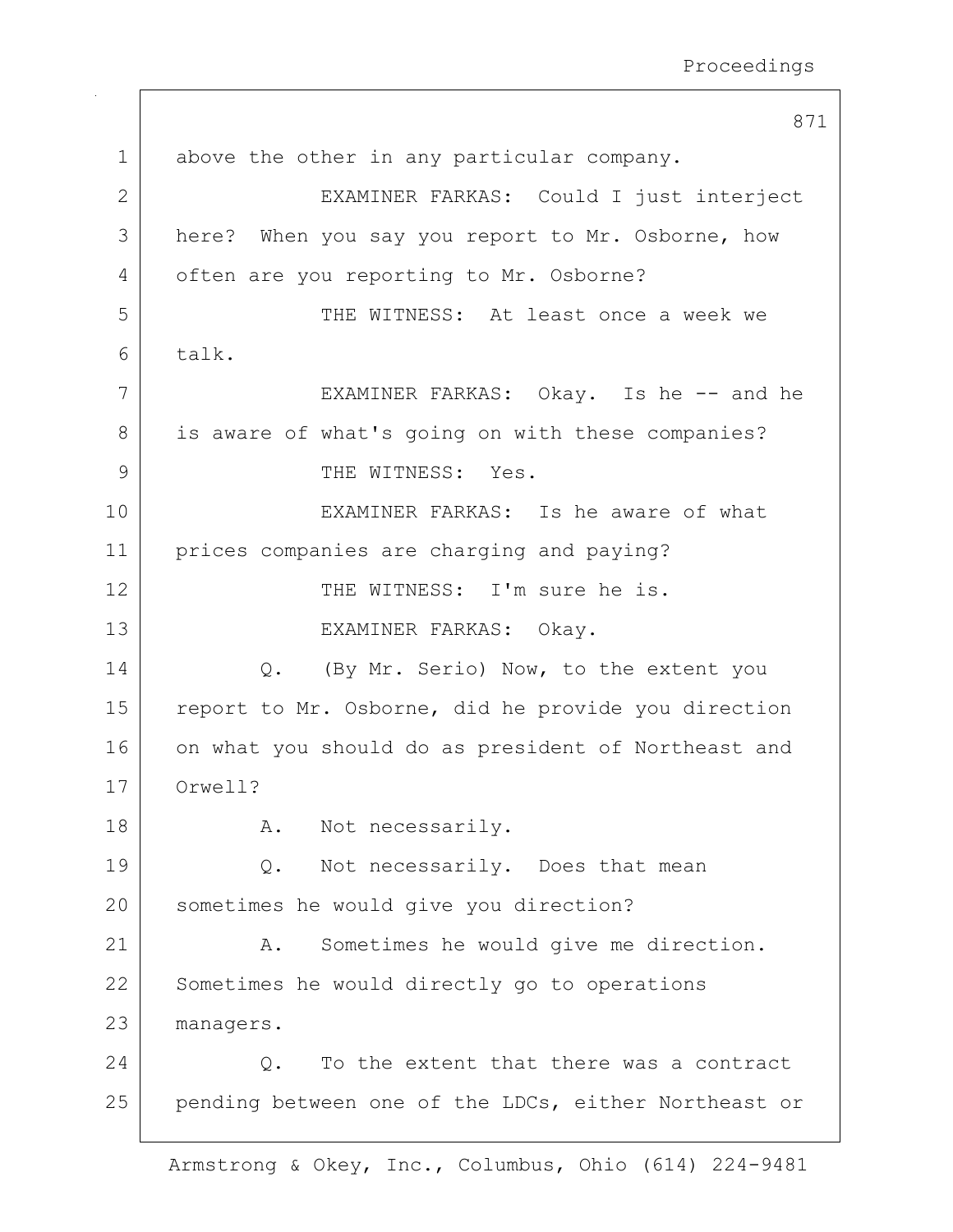872 1 Orwell, and one of the other affiliate companies 2 | owned by Mr. Osborne such as JDOG Marketing, did he 3 ever give you instructions you should purchase gas 4 from JDOG Marketing? 5 A. No. 6 Q. Did you ever have any instances where you 7 did not purchase from an affiliate and then you 8 informed Mr. Osborne and he indicated he would prefer 9 you purchase from the affiliate? 10 | A. I don't recall. 11 | Q. Now, during your presidency of Northeast 12 and Orwell from 2005 to 2013, how many controllers 13 did Orwell have? 14 | A. Boy, that's a -- I just don't recall. It  $15$  may have been several; it may have been one. 16 | Q. Was Heather Lipnis a controller for 17 Orwell during your time period? 18 A. No. She was controller for Energy West 19 and Gas Natural. 20 | Q. What about Jonathan Harrington? 21 A. Jonathan was the controller for Gas 22 Natural and Energy West. 23 Q. What about Ms. Howell? 24 A. She is -- was the controller of Gas 25 Natural.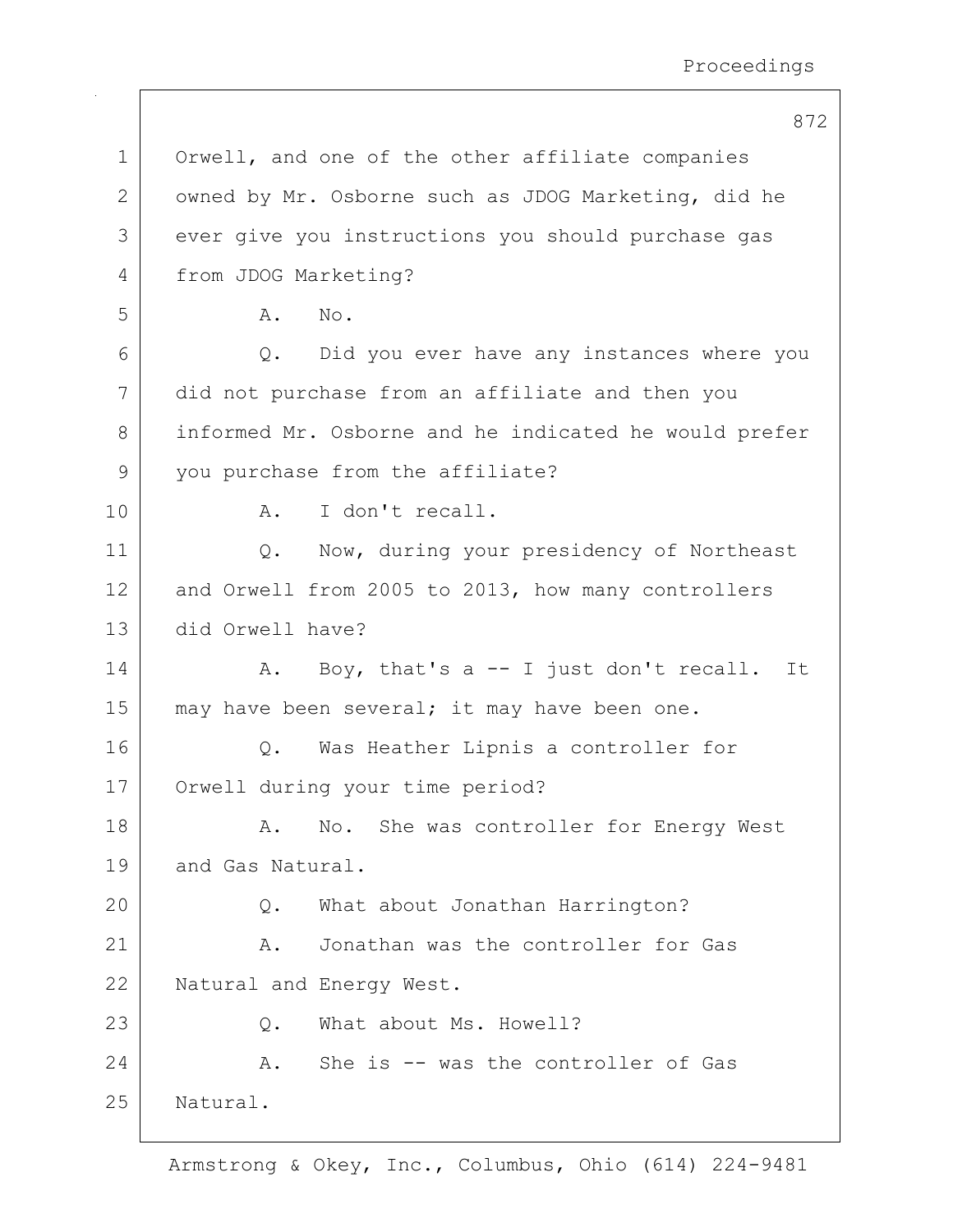|              | 873                                                   |
|--------------|-------------------------------------------------------|
| $\mathbf 1$  | Larry Brainard?<br>Q.                                 |
| $\mathbf{2}$ | Larry was the Ohio companies controller.<br>Α.        |
| 3            | What about Sue Lagoni?<br>$Q$ .                       |
| 4            | Sue was the Ohio controller at one time.<br>Α.        |
| 5            | So the different individual utilities,<br>Q.          |
| 6            | Northeast, Orwell, and Brainard, did not have         |
| 7            | individual controllers, but you generally had an Ohio |
| 8            | controller for all three companies?                   |
| 9            | Yes.<br>A.                                            |
| 10           | And that would have been during your<br>$\circ$ .     |
| 11           | entire tenure from '05 to '13?                        |
| 12           | A. Yes.                                               |
| 13           | Q. Do you recall other than Mr. Brainard and          |
| 14           | Ms. Lagoni there was any other controllers for the    |
| 15           | Ohio companies?                                       |
| 16           | There was another one before Sue, Marie.<br>Α.        |
| 17           | I just don't recall her name.                         |
| 18           | And is Mr. Brainard still the Ohio<br>Q.              |
| 19           | controller to your knowledge?                         |
| 20           | No, he is not.<br>Α.                                  |
| 21           | Do you know who is?<br>Q.                             |
| 22           | I couldn't tell you right now, no.<br>Α.              |
| 23           | When did Mr. Brainard cease being the<br>Q.           |
| 24           | Ohio controller?                                      |
| 25           | Last Friday.<br>Α.                                    |
|              |                                                       |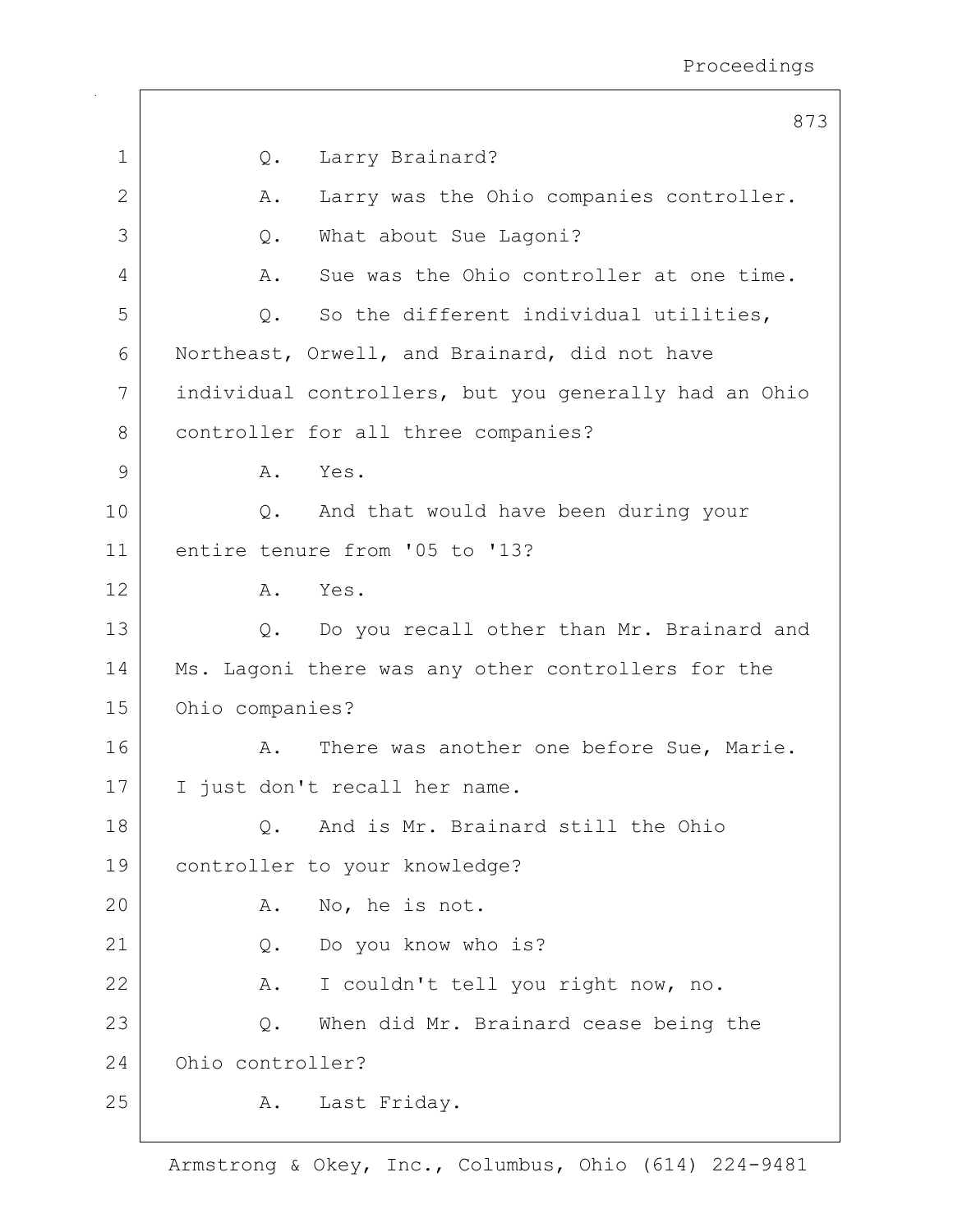874 1 | Q. Can you tell me the circumstances of 2 Mr. Brainard no longer being controller? 3 A. He tendered his resignation. 4 Q. Was any reason given for tendering his 5 resignation? 6 A. He couldn't take the pressure. His 7 health was going -- deteriorating. He was developing 8 ulcers and high blood pressure. 9 Q. So counting the new controller who you 10 can't recall, that means that there were at least 11 four controllers for the Ohio companies during the 12 period from 2005 to 2013? 13 A. That's correct. 14 O. And how many controllers has Gas Natural 15 | had during your time employed by Gas Natural? 16 A. Three, I believe. 17 | C. And what time would that cover? 18 | R. That would cover -- oh, I couldn't tell 19 | you, probably 2006 -- no, it's after. It's 2009, 20 | 2010, sometime in that time period to the current. 21 Q. So in roughly a four- or five-year period 22 they have had at least three different controllers?  $23$   $A.$  Yes. 24 Q. Now, in your experience is it normal for  $25$  there to be that many controllers in that short a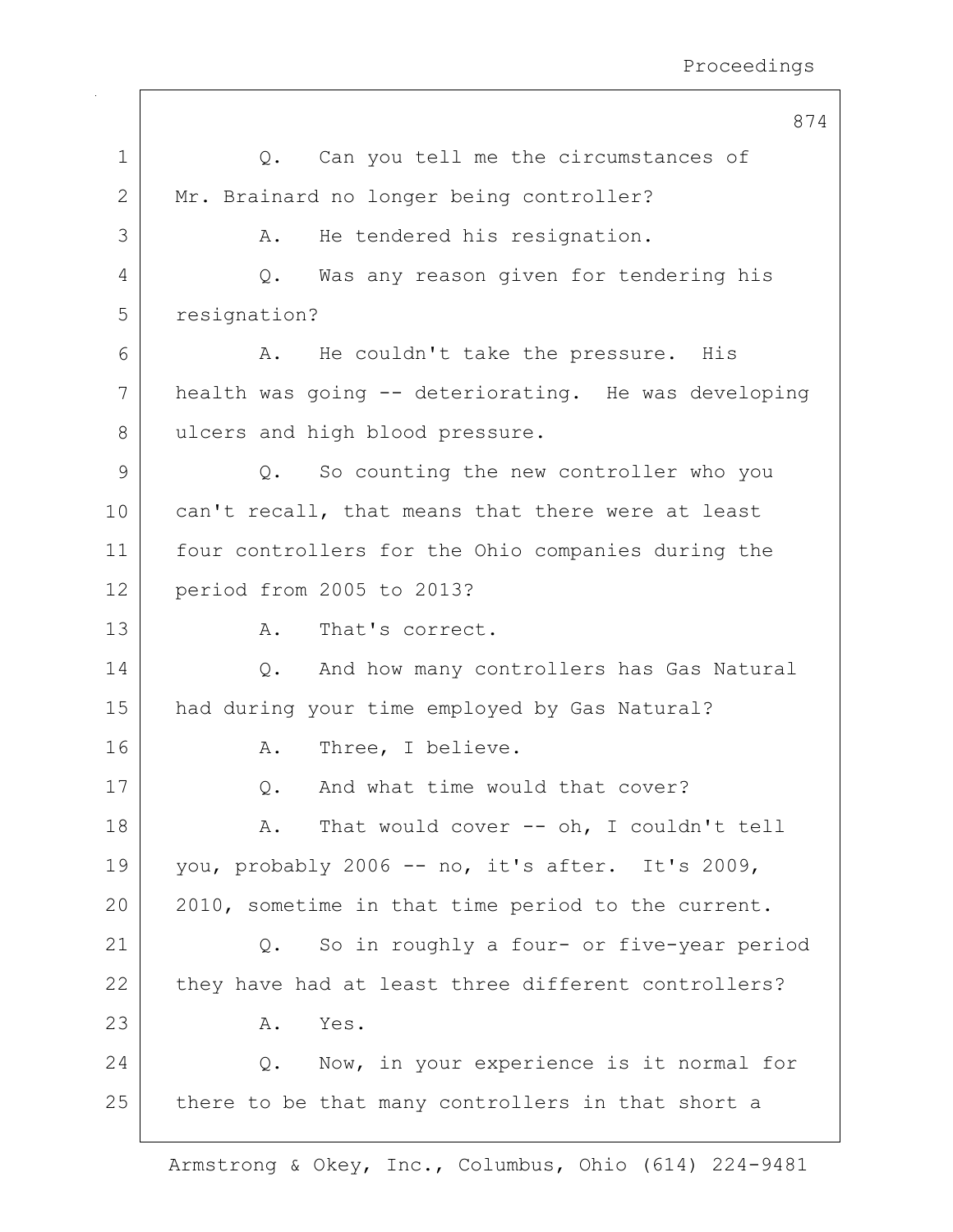875 1 time period for companies? 2 | A. It's not unusual but it does happen. 3 Q. Now, does the controller in any way help 4 ensure that transactions among affiliates are arm's 5 length? 6 A. I would hope so. 7 | C. So that would be one of the functions the 8 controller has. 9 | A. Of which company? 10 | Q. Of the Ohio companies. 11 | A. That's correct. 12 | C. And also with Gas Natural. 13 A. That's correct. 14  $\vert$  Q. Now, is it possible there is a higher 15 turnover among controllers for the Ohio companies 16 because there is concern with how transactions among 17 the affiliates are handled? 18 MR. YURICK: Objection. 19 O. If you know. 20 A. I don't know. The last one was health. 21 EXAMINER FARKAS: You want to wait until 22 | I make a ruling before you answer. 23 THE WITNESS: Oh, I'm sorry. 24 EXAMINER FARKAS: That's okay with me. I 25 don't care.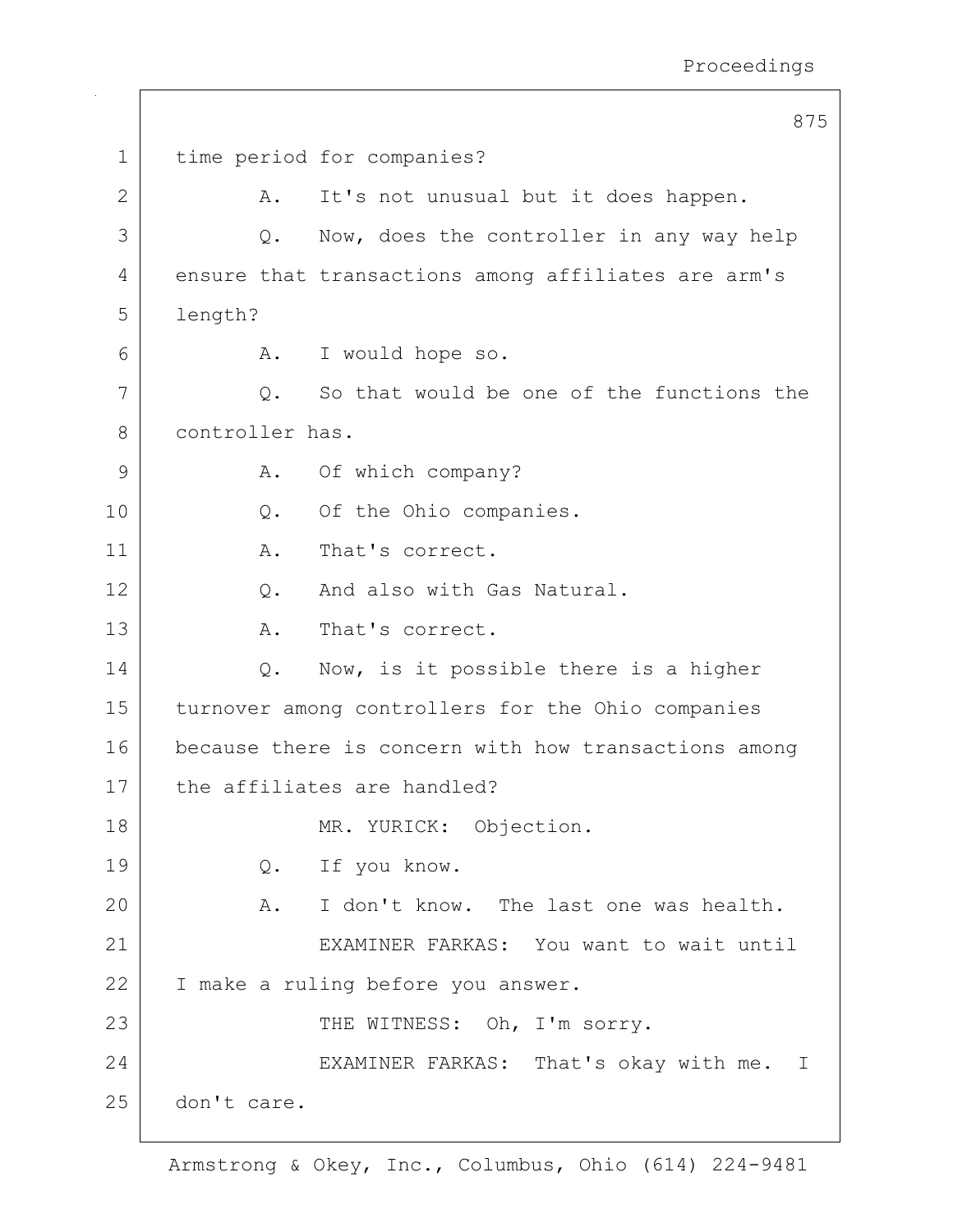$\overline{a}$ 

|              | 8/6                                                   |
|--------------|-------------------------------------------------------|
| 1            | Two weeks ago in the hearing the company<br>$Q$ .     |
| $\mathbf{2}$ | introduced as Exhibit No. 2 a Gas Natural, Inc., Code |
| 3            | of Business Ethics -- Code of Business Conduct for    |
| 4            | Directors, Officers, and Employees.                   |
| 5            | That's correct.<br>Α.                                 |
| 6            | Are you familiar with that document?<br>Q.            |
| 7            | I know we have it. I couldn't rattle it<br>Α.         |
| 8            | off to you.                                           |
| 9            | Did you sign a copy of it?<br>Q.                      |
| 10           | I believe I did.<br>A.                                |
| 11           | $Q$ .<br>Do you know when the code of conduct was     |
| 12           | put in place?                                         |
| 13           | I don't recall.<br>Α.                                 |
| 14           | Do you know if it was after the last<br>Q.            |
| 15           | audit case or prior to it?                            |
| 16           | No. I think it has been around for a<br>Α.            |
| 17           | number of years.                                      |
| 18           | And you indicated that you did sign this<br>Q.        |
| 19           | agreement, correct?                                   |
| 20           | Yes.<br>Α.                                            |
| 21           | Do you know if Mr. Osborne, Rick Osborne,<br>Q.       |
| 22           | signed it?                                            |
| 23           | I don't know.<br>Α.                                   |
| 24           | Do you know if Mr. Greg Osborne signed<br>Q.          |
| 25           | it?                                                   |
|              |                                                       |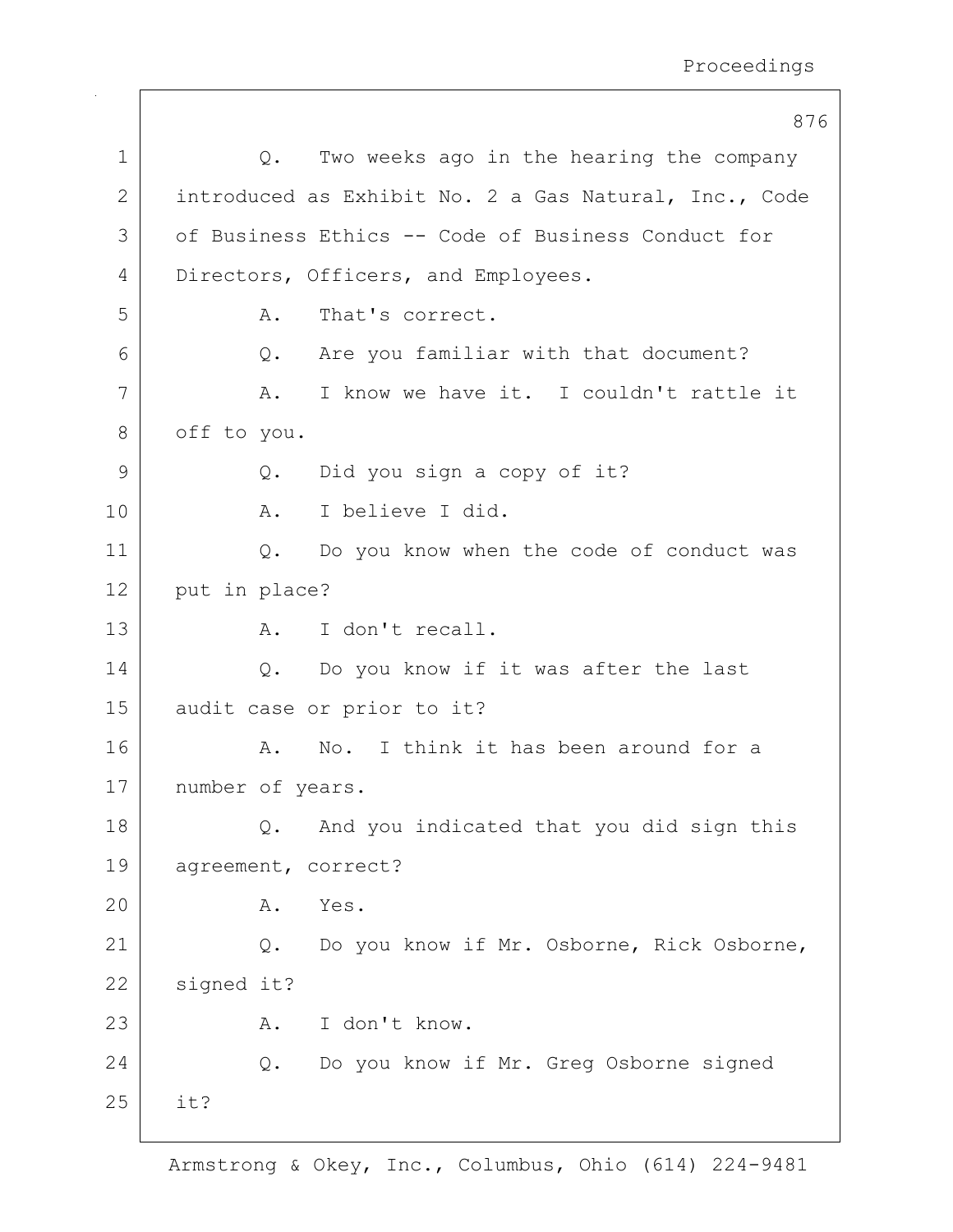|    | 877                                                   |
|----|-------------------------------------------------------|
| 1  | I don't know.<br>A.                                   |
| 2  | To the extent that it's supposed to be<br>Q.          |
| 3  | for directors, officers, and employees, would you     |
| 4  | assume that both Mr. Rick and Greg Osborne would have |
| 5  | signed it?                                            |
| 6  | MR. YURICK: Objection. I think the                    |
| 7  | witness already testified he didn't know.             |
| 8  | EXAMINER FARKAS: I'll sustain the                     |
| 9  | objection.                                            |
| 10 | Now, to your knowledge does the code of<br>Q.         |
| 11 | conduct indicate how affiliate transactions are to be |
| 12 | handled?                                              |
| 13 | I just don't recall.<br>Α.                            |
| 14 | Who's responsible for enforcing the code<br>Q.        |
| 15 | of conduct?                                           |
| 16 | Each employee is responsible. They sign<br>Α.         |
| 17 | the form.                                             |
| 18 | Is there someone that's employed by<br>Q.             |
| 19 | either Northeast or Orwell whose job it is to make -- |
| 20 | one of their job duties is to make sure that everyone |
| 21 | follows the code of conduct? Is there a compliance    |
| 22 | officer?                                              |
| 23 | There's probably a designated compliance<br>Α.        |
| 24 | officer but I couldn't tell you who that is.          |
| 25 | Do you know how the code is actually --<br>Q.         |
|    |                                                       |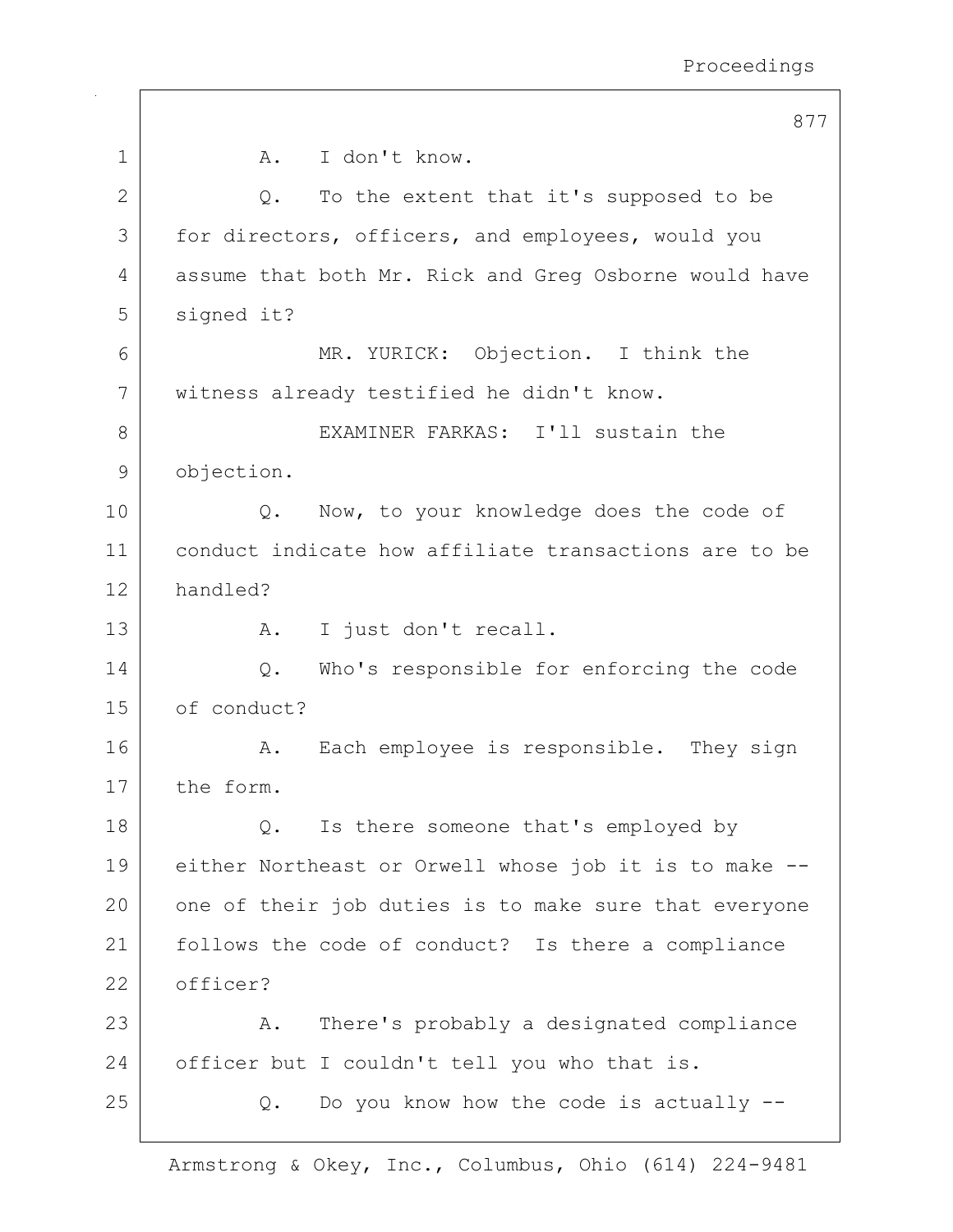|             | 878                                                 |
|-------------|-----------------------------------------------------|
| $\mathbf 1$ | code of conduct is actually enforced other than     |
| 2           | giving employees a copy?                            |
| 3           | No, I don't.<br>Α.                                  |
| 4           | Now, you know Ms. Cindy Bates, correct?<br>Q.       |
| 5           | Α.<br>Yes.                                          |
| 6           | Did you hire Ms. Bates?<br>Q.                       |
| 7           | Yes, I did.<br>Α.                                   |
| 8           | And you were familiar with her<br>$Q$ .             |
| 9           | background, education, and work experience when you |
| 10          | hired her, correct?                                 |
| 11          | Yes.<br>Α.                                          |
| 12          | And as president of the company, what was<br>Q.     |
| 13          | your working relationship with Ms. Bates? How did   |
| 14          | you interact as president with her role?            |
| 15          | As I indicated in my testimony, I did<br>Α.         |
| 16          | review the GCR.                                     |
| 17          | Do you know how to do a GCR calculation?<br>Q.      |
| 18          | No, I don't.<br>Α.                                  |
| 19          | Does Ms. Bates know how to do one to your<br>Q.     |
| 20          | knowledge?                                          |
| 21          | I hope she did.<br>Α.                               |
| 22          | How often did you work with Ms. Bates?<br>$Q$ .     |
| 23          | Probably only about 20 minutes a month.<br>Α.       |
| 24          | EXAMINER FARKAS: I just have another                |
| 25          | question. You said you reviewed the GCR.            |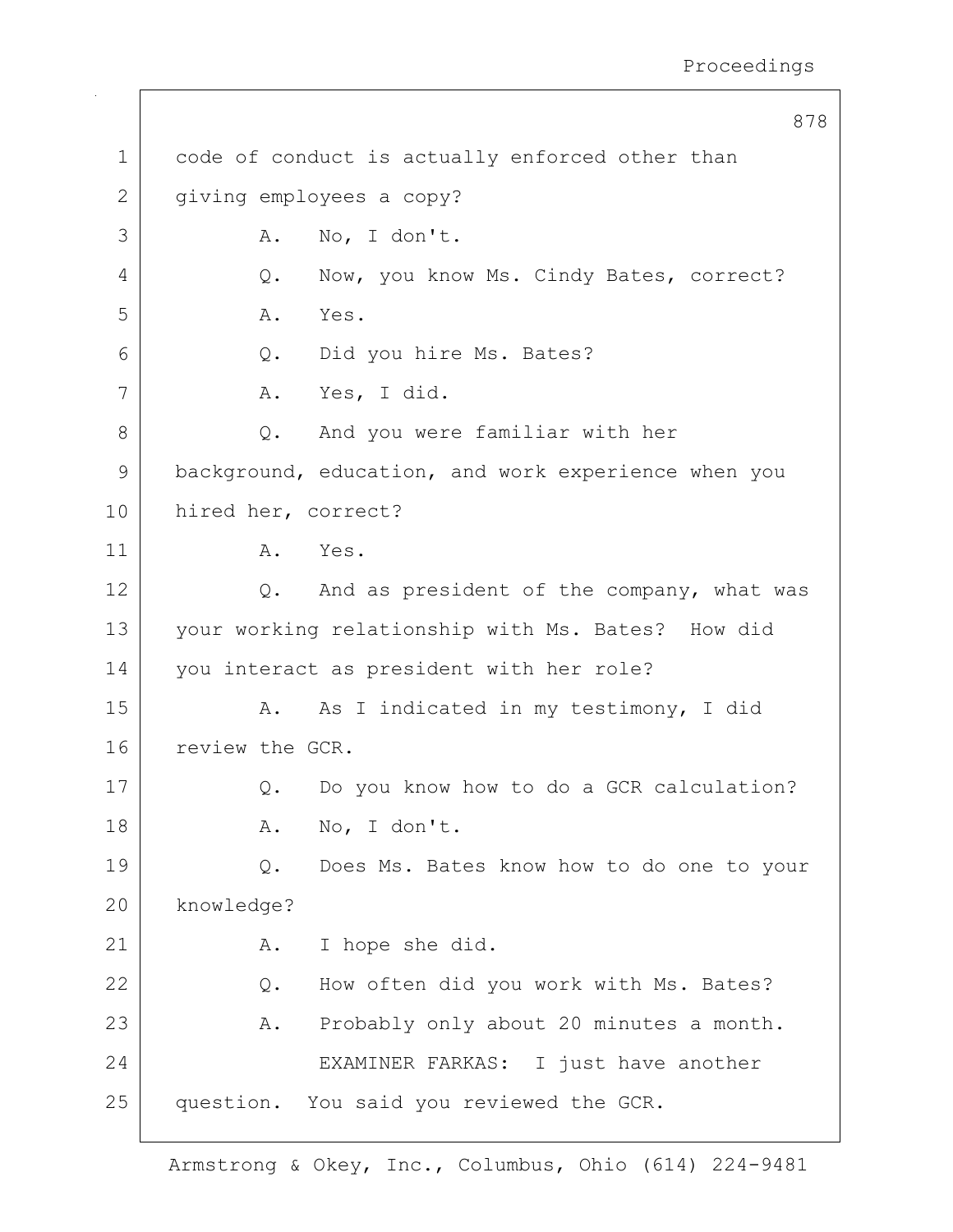|              | 879                                                  |
|--------------|------------------------------------------------------|
| 1            | THE WITNESS: Uh-huh.                                 |
| $\mathbf{2}$ | EXAMINER FARKAS: But you don't know how              |
| 3            | actually to do a GCR?                                |
| 4            | THE WITNESS: That's correct.                         |
| 5            | EXAMINER FARKAS: What was the extent of              |
| 6            | your review?                                         |
| 7            | THE WITNESS: I would look at their                   |
| 8            | estimates.                                           |
| 9            | EXAMINER FARKAS: What did you say?                   |
| 10           | THE WITNESS: I would look at their                   |
| 11           | estimates and see where they were on the over and    |
| 12           | under. If they continued to grow the -- that number  |
| 13           | one way or the other means their estimates were      |
| 14           | wrong, and I would occasionally adjust them.         |
| 15           | EXAMINER FARKAS: Okay. Thank you.                    |
| 16           | Q. (By Mr. Serio) And by over and under, you         |
| 17           | mean the estimates from prior experience had grown   |
| 18           | too large and you were trying to reconcile those     |
| 19           | through either the actual adjustment $-$ the RA, AA, |
| 20           | or BA, correct?                                      |
| 21           | If she continually undercollected, to me<br>Α.       |
| 22           | that meant she was doing the estimates wrong or her  |
| 23           | estimates were off.                                  |
| 24           | Was she responsible for making the<br>Q.             |
| 25           | estimates herself, or did she get that information   |
|              |                                                      |

 $\Gamma$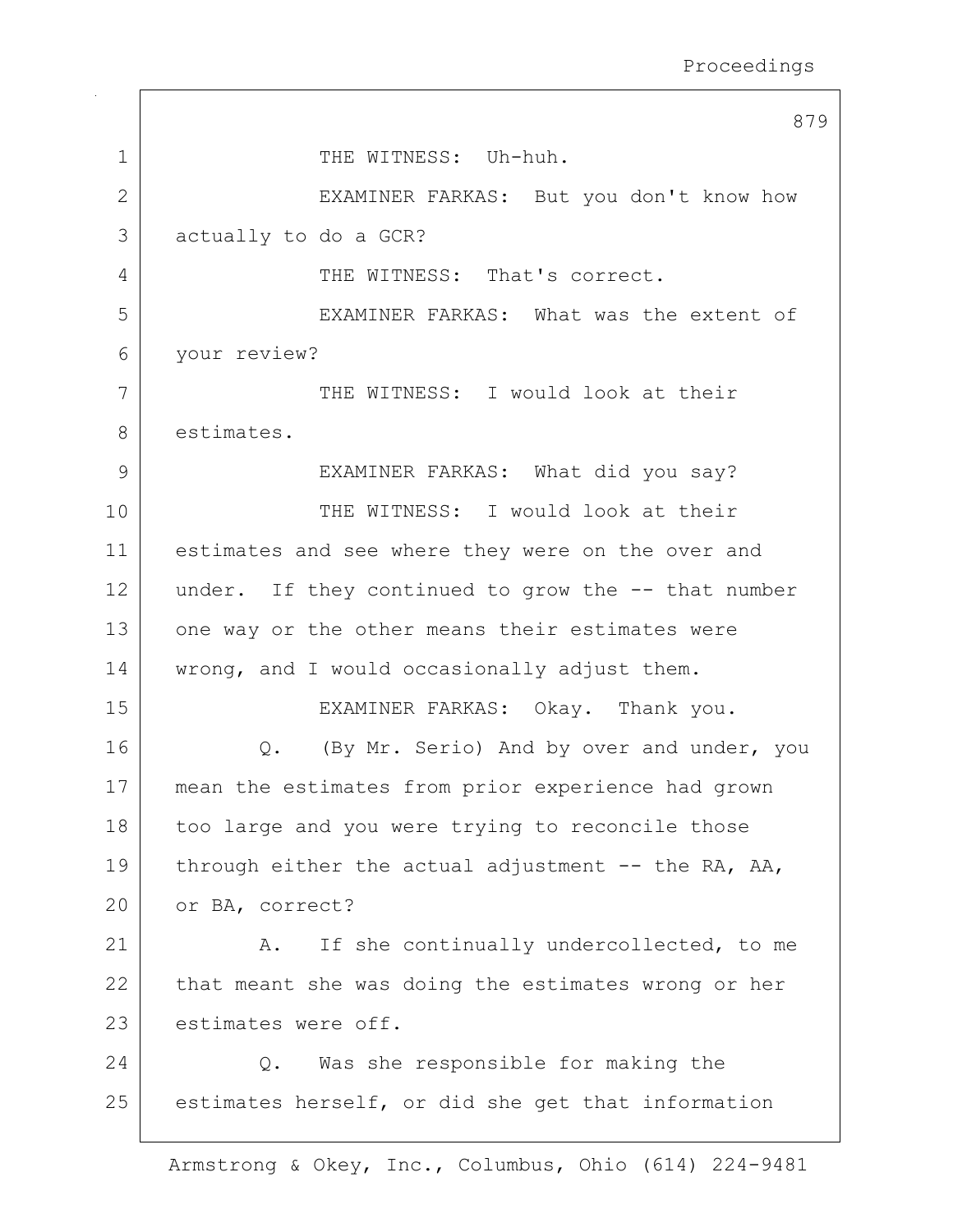880 1 from somebody else? 2 A. She was responsible for making the 3 initial estimate. 4 Q. During the time that she was involved 5 with working with the GCR, did she ever have -- did 6 you ever have opportunity where you had any 7 situations where she was informed that her work was 8 inadequate or didn't meet your expectations? 9 A. Was she informed? 10 | 0. Yes. 11 A. I don't know. 12 Q. Did you ever determine that her work was 13 inadequate or did not meet expectations? 14 A. You want my opinion; is that what you are 15 asking? 16 | Q. As president of the company. 17 | A. She did not meet my expectations. 18 Q. What did you do about the fact that she 19 did not meet your expectations? 20 | A. Well, I let her immediate superior know, 21 and I also, you know, encouraged them to work 22 | together to correct some of those deficiencies. 23 Q. And who was your direct supervisor? 24 A. Larry Brainard. 25 Q. To the extent that you identified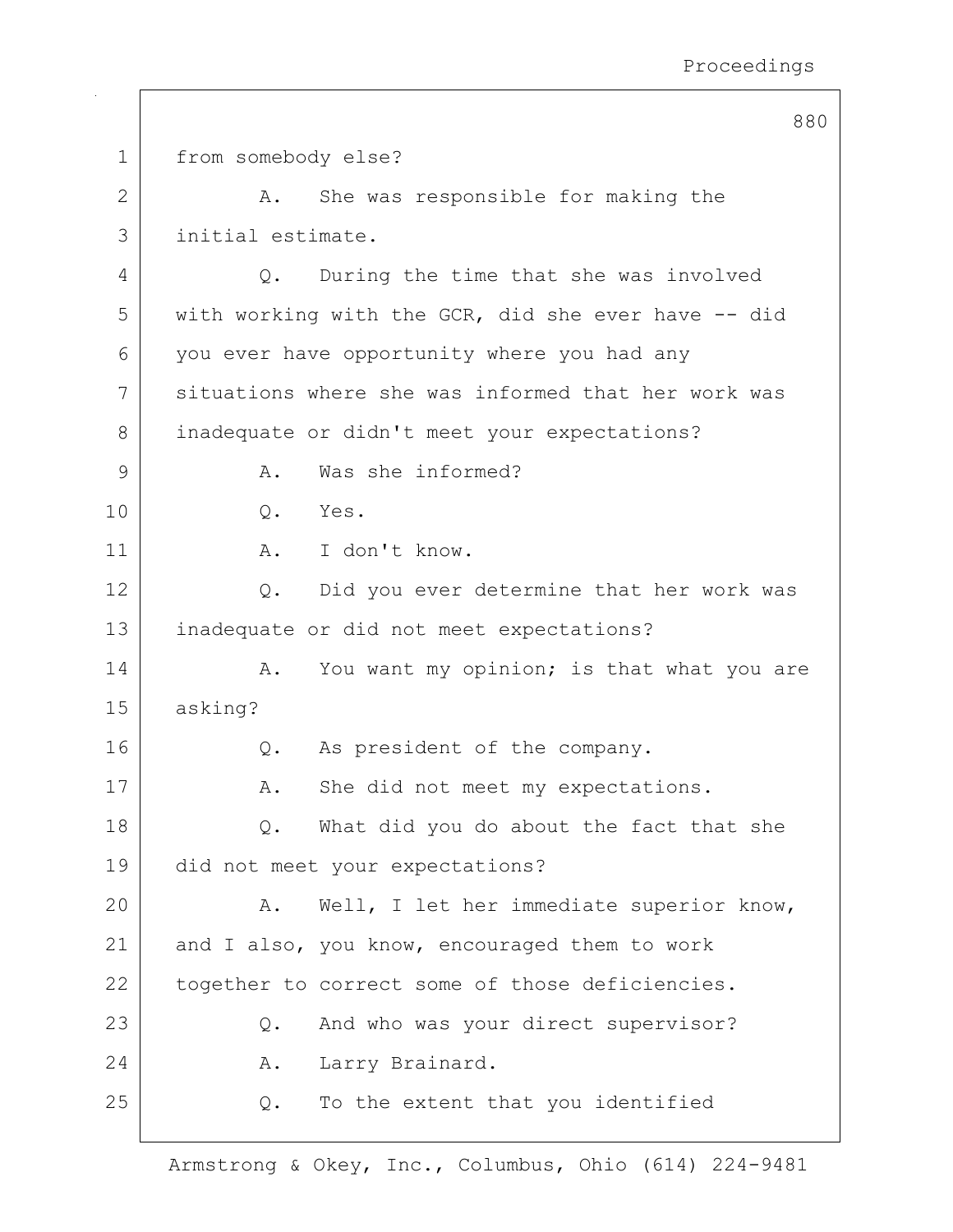881

| $\mathbf 1$ | deficiencies in her work, what were those            |
|-------------|------------------------------------------------------|
| 2           | deficiencies?                                        |
| 3           | One of her other responsibilities other<br>A.        |
| 4           | than the GCR at that point in time was system        |
| 5           | balancing, and she fell way behind in system         |
| 6           | balancing.                                           |
| 7           | What do you mean she fell behind?<br>Q.              |
| 8           | She was behind by two or three months,<br>Α.         |
| 9           | maybe more.                                          |
| 10          | Meaning that for two or three months she<br>Q.       |
| 11          | didn't do anything to correct the imbalance?<br>What |
| 12          | exactly do you mean by that?                         |
| 13          | In balancing the system you balance each<br>Α.       |
| 14          | one of our individual systems and there's more than  |
| 15          | one. Obviously it was a complicated system. The ins  |
| 16          | and the outs have to be equal.                       |
| 17          | So it was her job to make sure that each<br>Q.       |
| 18          | of the systems were in balance on the different      |
| 19          | pipelines that you have?                             |
| 20          | No, from the city gate versus sales.<br>Α.<br>It     |
| 21          | was not balancing the pipelines.                     |
| 22          | What would cause a difference between<br>$Q$ .       |
| 23          | city gate and sales?                                 |
| 24          | Shrink.<br>Α.                                        |
| 25          | Other than shrink is there anything that<br>$Q$ .    |
|             |                                                      |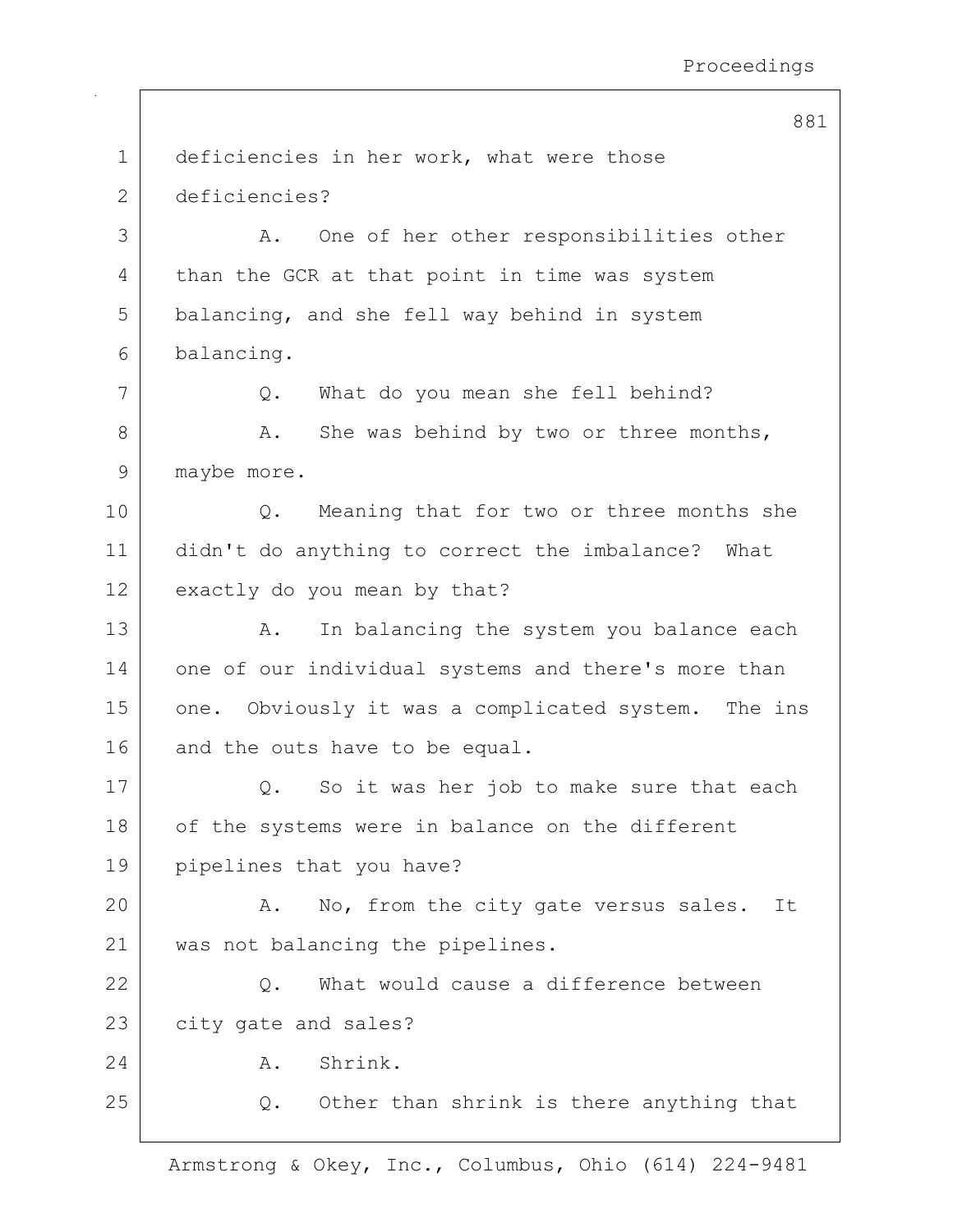|    |                      | 882                                              |
|----|----------------------|--------------------------------------------------|
| 1  |                      | would cause that difference?                     |
| 2  | Α.                   | Not that I can think of.                         |
| 3  | Q.                   | So she was behind in reconciling the             |
| 4  |                      | shrink between the city gate and sales volumes?  |
| 5  | Α.                   | She was behind in balancing the system.          |
| 6  | $Q$ .                | Was she ever directly informed that her          |
| 7  | work was inadequate? |                                                  |
| 8  | Α.                   | She was told she was behind, and we              |
| 9  |                      | encouraged her to catch up.                      |
| 10 | Q.                   | Now, on your testimony at page 2 --              |
| 11 | Α.                   | Testimony today?                                 |
| 12 | Q.                   | Your testimony, your direct testimony, it        |
| 13 |                      | indicates that from time to time you had to make |
| 14 |                      | adjustments to her calculations.                 |
| 15 | Α.                   | That's correct.                                  |
| 16 | Q.                   | How often did you have to make those             |
| 17 | corrections?         |                                                  |
| 18 | Α.                   | Oh, I don't recall.                              |
| 19 | Q.                   | Half the time? Less than half the time?          |
| 20 | Α.                   | Less than half the time.                         |
| 21 | Q.                   | And what type of adjustments did you             |
| 22 | make?                |                                                  |
| 23 | Α.                   | I would either increase or decrease her          |
| 24 | estimate.            |                                                  |
| 25 | Q.                   | And that was based on your expertise or          |
|    |                      |                                                  |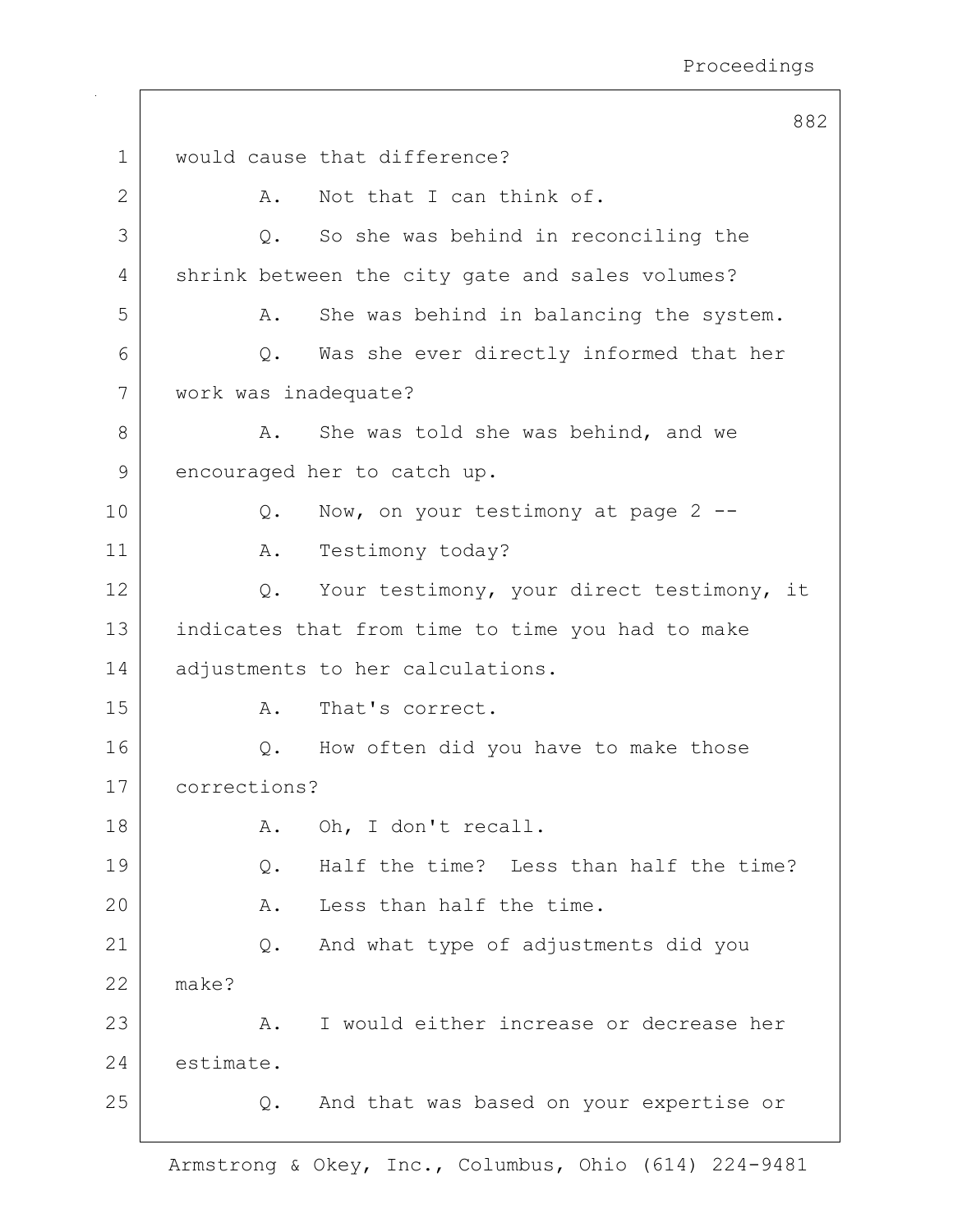|              | 883                                                   |
|--------------|-------------------------------------------------------|
| $\mathbf 1$  | based on the imbalances from prior periods?           |
| $\mathbf{2}$ | That was based on my experience in the<br>Α.          |
| 3            | business and what had happened to the over and under. |
| 4            | Now, you indicated that you had been told<br>Q.       |
| 5            | one portion of Ms. Bates' testimony involved an       |
| 6            | incident that you believe to be untrue. What          |
| 7            | specifically were you told about Ms. Bates'           |
| 8            | testimony?                                            |
| 9            | I was told she had adjusted the sales<br>Α.           |
| 10           | volumes.                                              |
| 11           | That's all you were told, she adjusted<br>Q.          |
| 12           | them?                                                 |
| 13           | Α.<br>Yes.                                            |
| 14           | And you're saying that she never adjusted<br>Q.       |
| 15           | sales volumes? That's what's untrue?                  |
| 16           | I don't know what she had ended up doing.<br>Α.       |
| 17           | I had told her to correct the estimate.               |
| 18           | Okay. So you were told she did an<br>Q.               |
| 19           | adjustment to sales volumes and what you told her was |
| 20           | to correct the estimate.                              |
| 21           | That's correct.<br>Α.                                 |
| 22           | So to the extent that she said that she<br>Q.         |
| 23           | was told to adjust sales volumes, that is not an      |
| 24           | untrue statement. What's untrue about her statement?  |
| 25           | What is true about it?<br>Α.                          |
|              |                                                       |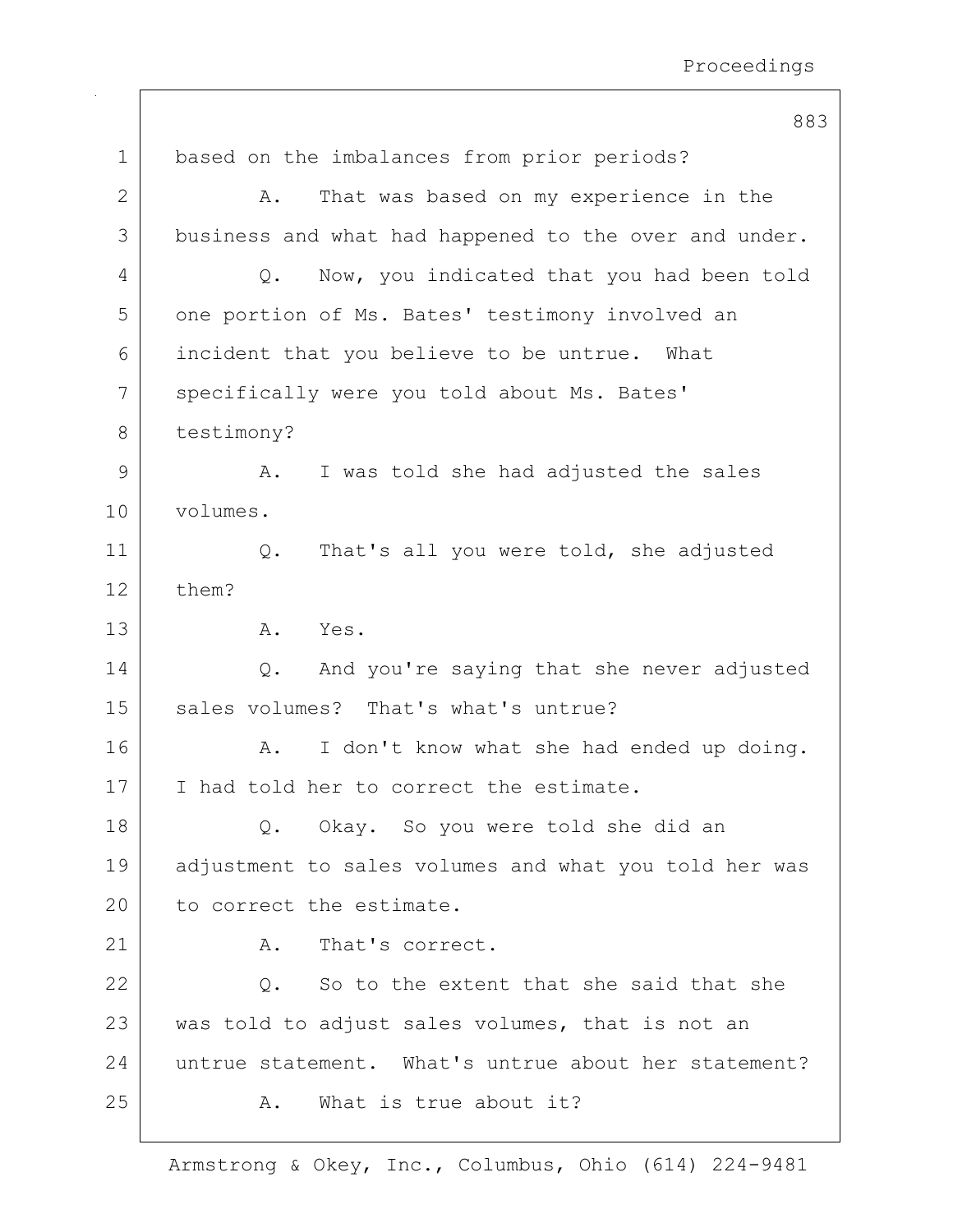884

|              | 884                                                   |
|--------------|-------------------------------------------------------|
| 1            | What's untrue? You indicated, I believe,<br>Q.        |
| $\mathbf{2}$ | it's untrue.                                          |
| 3            | You just used a double negative. I am<br>Α.           |
| 4            | not sure how to answer it.                            |
| 5            | EXAMINER FARKAS: Do you want to rephrase              |
| 6            | your question?                                        |
| 7            | On line 10 you say on your testimony<br>$Q$ .         |
| 8            | there was an incident that you believed to be untrue. |
| 9            | That is correct.<br>Α.                                |
| 10           | What was untrue about what you were told<br>Q.        |
| 11           | of her testimony?                                     |
| 12           | I was told in her testimony that I told<br>Α.         |
| 13           | her to adjust the sales volume and that is not        |
| 14           | correct.                                              |
| 15           | So when you said from time to time you<br>$Q$ .       |
| 16           | would have her make adjustments, did you tell her to  |
| 17           | make adjustments?                                     |
| 18           | I told her to make adjustments to the<br>Α.           |
| 19           | estimate.                                             |
| 20           | What's the difference between making an<br>$Q$ .      |
| 21           | adjustment to the estimate and making the adjustment  |
| 22           | that Ms. Bates testified to?                          |
| 23           | I think the estimate is estimated --<br>Α.            |
| 24           | estimating what your cost is going to be. The sales   |
| 25           | should be trailing -- my understanding should be the  |
|              |                                                       |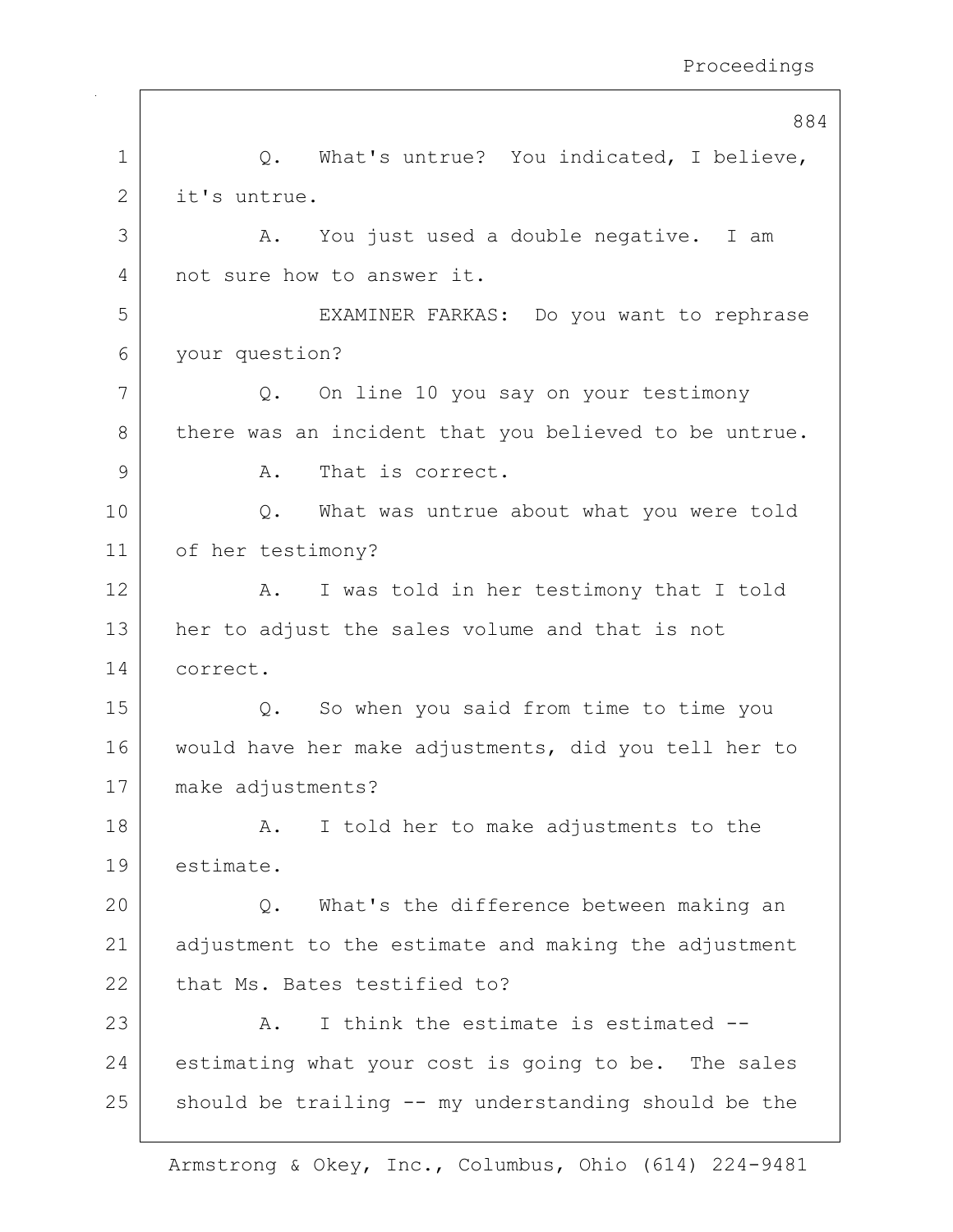```
885
1 | trailing 12 months of sales.
2 | C. So Ms. Bates testified that she was told
3 to make an adjustment to sales, and you're saying
4 | that you never told her to adjust sales.
5 A. That is correct.
6 Q. But you did tell her to make adjustments
7 to her calculations.
8 A. To her estimate.
9 | C. Were the estimates to sales?
10 A. No. The estimate was future gas cost.
11 | Q. And the GCR filings, are there ever
12 estimates of sales volumes that are included in the
13 calculation?
14 MR. YURICK: Objection, your Honor. I
15 don't think he could --
16 | EXAMINER FARKAS: If he knows.
17 | THE WITNESS: Pardon?
18 | EXAMINER FARKAS: If you know the answer,
19 | you can answer.
20 FHE WITNESS: No.
21 | EXAMINER FARKAS: No, what? So you don't
22 know?
23 THE WITNESS: I don't know.
24 EXAMINER FARKAS: Thank you.
25 Q. (By Mr. Serio) The one incident that
```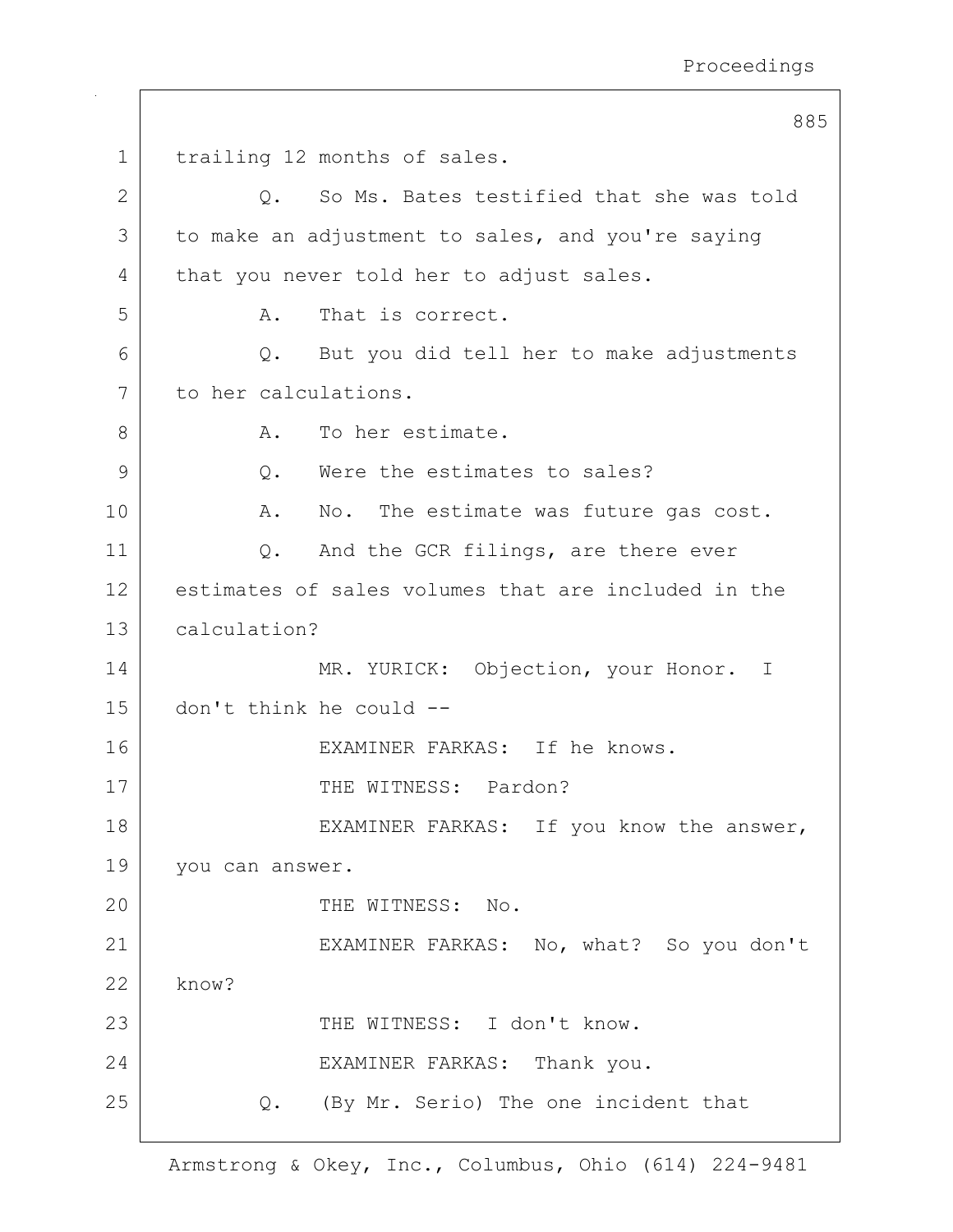|    | 886                                                      |
|----|----------------------------------------------------------|
| 1  | Ms. Bates testified to when you told her not to make     |
| 2  | the adjustment, what was the result of not making the    |
| 3  | adjustment? Was the GCR higher or lower?                 |
| 4  | I don't recall.<br>Α.                                    |
| 5  | So you don't recall if estimated sales<br>Q.             |
| 6  | are part of the calculation, and you don't recall        |
| 7  | whether the GCR would have been higher or lower, but     |
| 8  | you do recall telling her not to adjust the sales        |
| 9  | numbers.                                                 |
| 10 | That's correct.<br>Α.                                    |
| 11 | You're familiar with the processing fee<br>$Q_{\bullet}$ |
| 12 | that's on the Cobra Pipeline?                            |
| 13 | Not as $-$ I know there is a fee, but I<br>Α.            |
| 14 | just couldn't tell you what it is.                       |
| 15 | Would that have been something that would<br>Q.          |
| 16 | have been in Mr. Whelan's expertise when you were        |
| 17 | president?                                               |
| 18 | Α.<br>Yes.                                               |
| 19 | Would it surprise you to know that<br>Q.                 |
| 20 | Mr. Whelan testified he didn't know with certainty       |
| 21 | whether the gas on the Cobra system that's charged       |
| 22 | the processing fee actually gets processed?              |
| 23 | MR. YURICK: There would be an objection,                 |
| 24 | your Honor.                                              |
| 25 | EXAMINER FARKAS: I will sustain the                      |
|    |                                                          |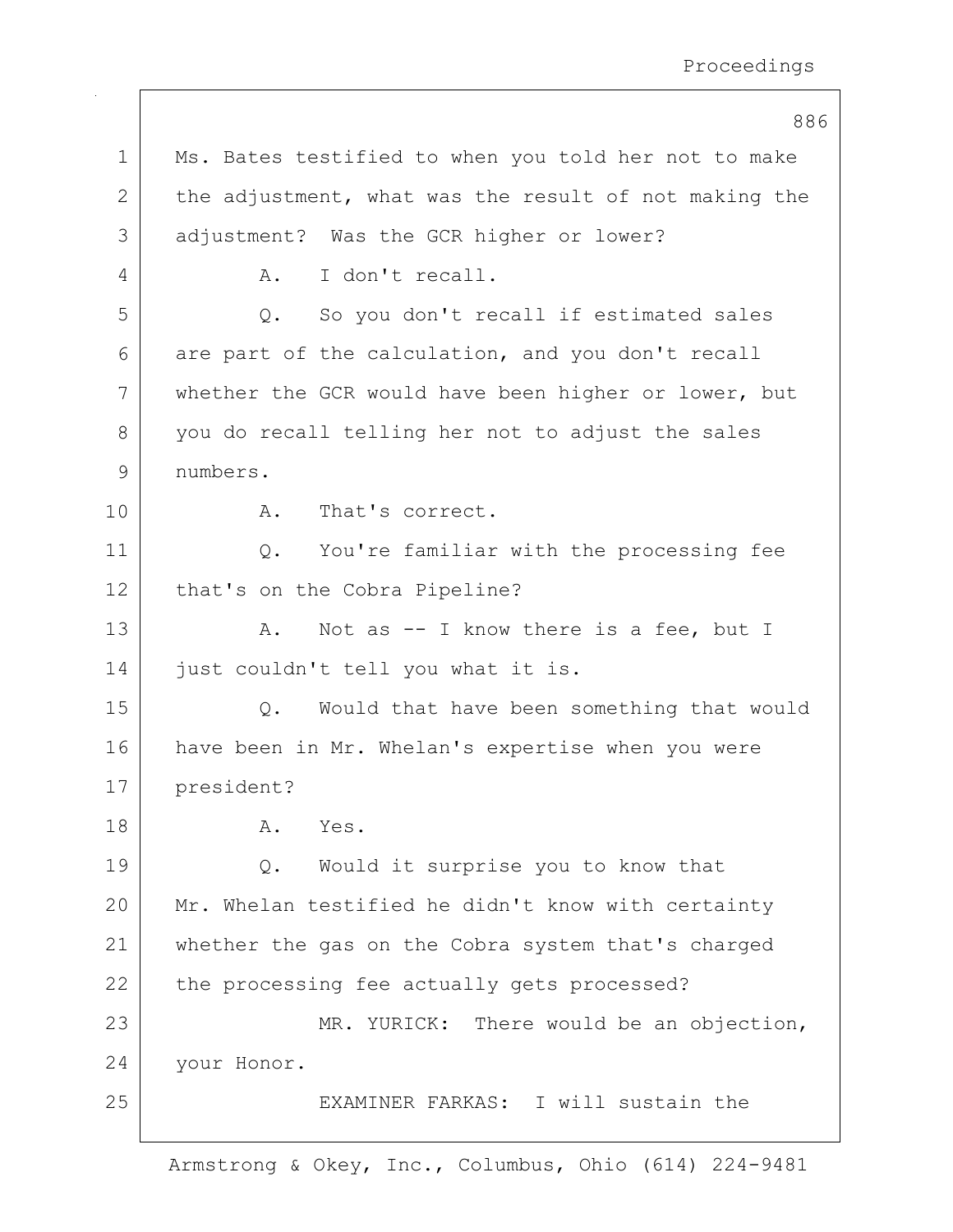1 objection.

| $\mathbf{2}$ | MR. SERIO: Well, your Honor, he is                   |
|--------------|------------------------------------------------------|
| 3            | allowed to rely on what he was told about Ms. Bates' |
| 4            | testimony and testify to that. I'm trying to         |
| 5            | determine his reaction to the fact that his vice     |
| 6            | president and now his successor as president didn't  |
| 7            | know with certainty whether gas that's charged a fee |
| 8            | is actually processed. I don't see a difference.     |
| 9            | EXAMINER FARKAS: I'm going to sustain                |
| 10           | the objection.                                       |
| 11           | (By Mr. Serio) Do you know if the gas on<br>Q.       |
| 12           | the Cobra system that's charged a fee actually goes  |
| 13           | through the processing plant?                        |
| 14           | There is gas that goes through a<br>Α.               |
| 15           | processing plant down in Marietta, yes.              |
| 16           | Do you know if all the gas on the<br>Q.              |
| 17           | Churchtown system goes through that processing plant |
| 18           | before it goes to customers?                         |
| 19           | A. That I don't know.                                |
| 20           | Q. Do you know if the fee is charged on all          |
| 21           | the volumes on the Churchtown system?                |
| 22           | That I don't know.<br>Α.                             |
| 23           | EXAMINER FARKAS: And would that include              |
| 24           | at any time even while you were president of         |
| 25           | Cobra you don't --                                   |

Armstrong & Okey, Inc., Columbus, Ohio (614) 224-9481

887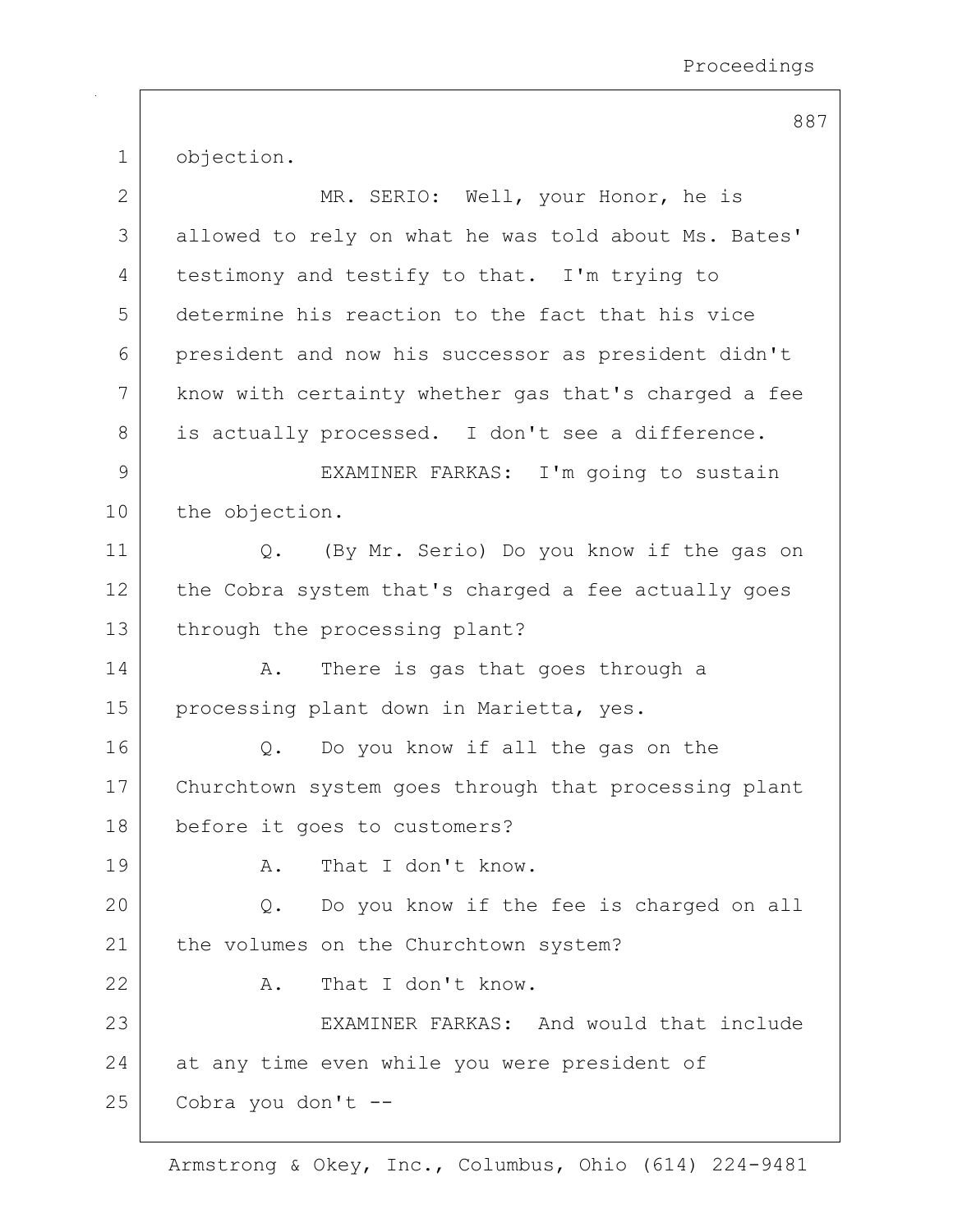|                | 888                                                  |
|----------------|------------------------------------------------------|
| $\mathbf 1$    | THE WITNESS: That's correct.                         |
| $\overline{2}$ | EXAMINER FARKAS: You just don't know.                |
| 3              | THE WITNESS: Don't know.                             |
| $\overline{4}$ | MR. SERIO: Could I approach, your Honor?             |
| 5              | EXAMINER FARKAS: Yes.                                |
| 6              | MR. SERIO: Earlier in the proceeding                 |
| 7              | there was a document marked as OCC Exhibit No. 11.   |
| 8              | It was some discovery responses from the company to  |
| 9              | OCC. In particular the interrogatories talk about    |
| 10             | whether Northeast pays a processing charge to Cobra  |
| 11             | and, if so, how much the charge is. In particular    |
| 12             | I'm pointing to Interrogatory No. 100 where the      |
| 13             | question refers to page 13 of the staff audit report |
| 14             | and questions whether Northeast paid the 25-cent     |
| 15             | processing fee or charge on all volumes on the       |
| 16             | Churchtown system.                                   |
| 17             | And the response there is that the                   |
| 18             | companies didn't have sufficient information to      |
| 19             | determine whether JDOG is paying a Cobra 25 percent  |
| 20             | charge on the Churchtown system.                     |
| 21             | MR. YURICK: I'm sorry. Go ahead. I                   |
| 22             | didn't mean to cut you off, Mr. Serio.               |
| 23             | My question to you is based on the<br>Q.             |
| 24             | response to that interrogatory, do you -- does that  |
| 25             | help you with any indication as to whether that      |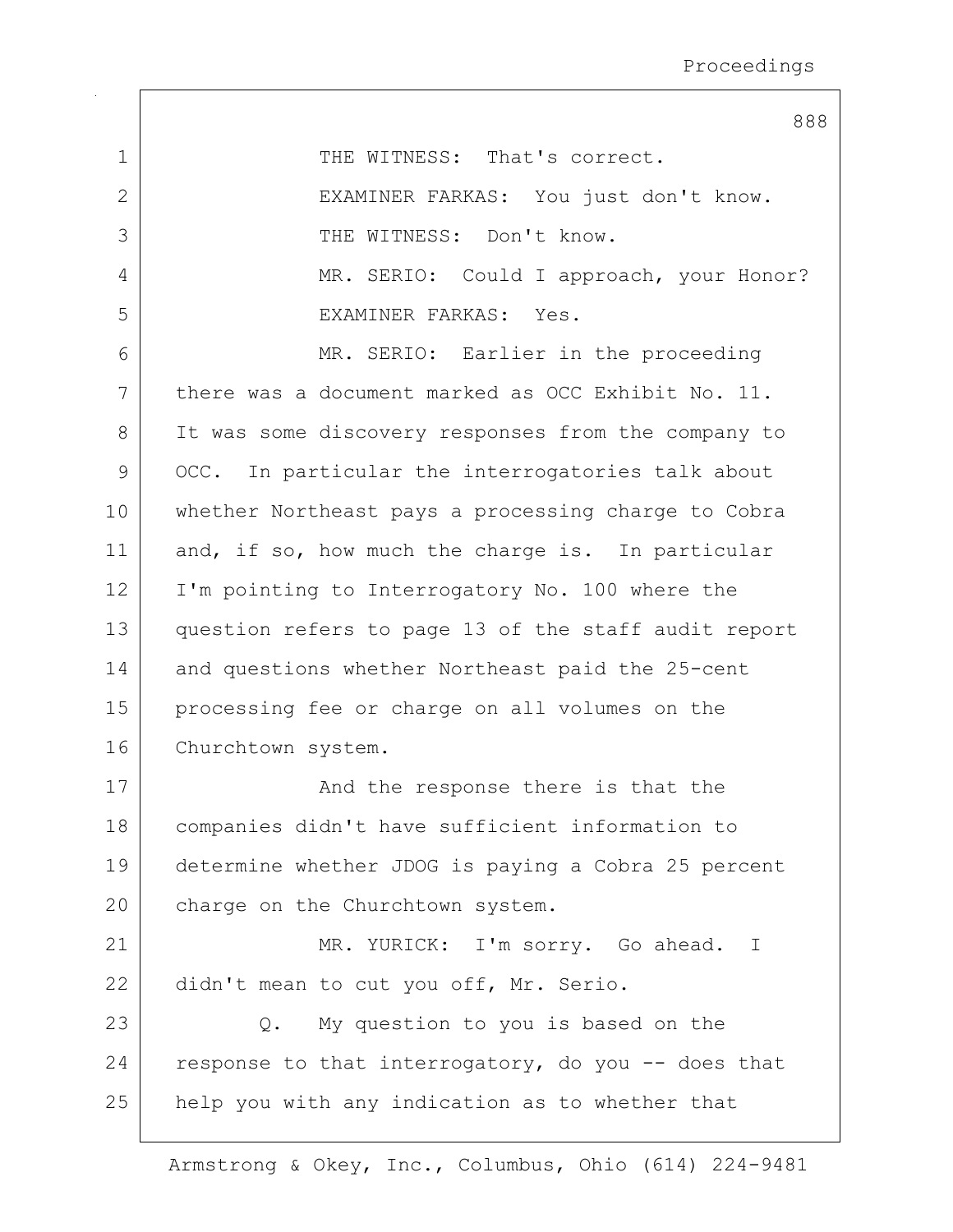889

| $\mathbf 1$ | 25-cent fee is paid on all volumes on the Churchtown  |
|-------------|-------------------------------------------------------|
| 2           | system, the Cobra system?                             |
| 3           | MR. YURICK: There would be an objection               |
| 4           | to the form of the question and the fact that the     |
| 5           | witness is being asked to formulate an opinion based  |
| 6           | on an answer to an interrogatory --                   |
| 7           | EXAMINER FARKAS: I will let him use it                |
| 8           | to refresh his recollection. Does that refresh your   |
| 9           | recollection?                                         |
| 10          | THE WITNESS: No, no, it does not.                     |
| 11          | I'm also going to show you the questions<br>Q.        |
| 12          | back and forth to each other. Question 96 refers to   |
| 13          | the response to Interrogatory 94 as to when the       |
| 14          | processing fee is paid on all local production on the |
| 15          | Churchtown system. And if you go back to the answer   |
| 16          | No. 94, that answer indicates that the companies      |
| 17          | state Northeast pays a lump sum to JDOG for local     |
| 18          | production delivered to the city gate. There is not   |
| 19          | a processing charge on the invoices from JDOG for the |
| 20          | Churchtown system, and then it says the companies do  |
| 21          | not have sufficient information to determine whether  |
| 22          | JDOG pays the processing charge to Cobra for local    |
| 23          | production purchased on the Churchtown system.        |
| 24          | Does that help refresh your recollection              |
| 25          | with the fee at all?                                  |
|             |                                                       |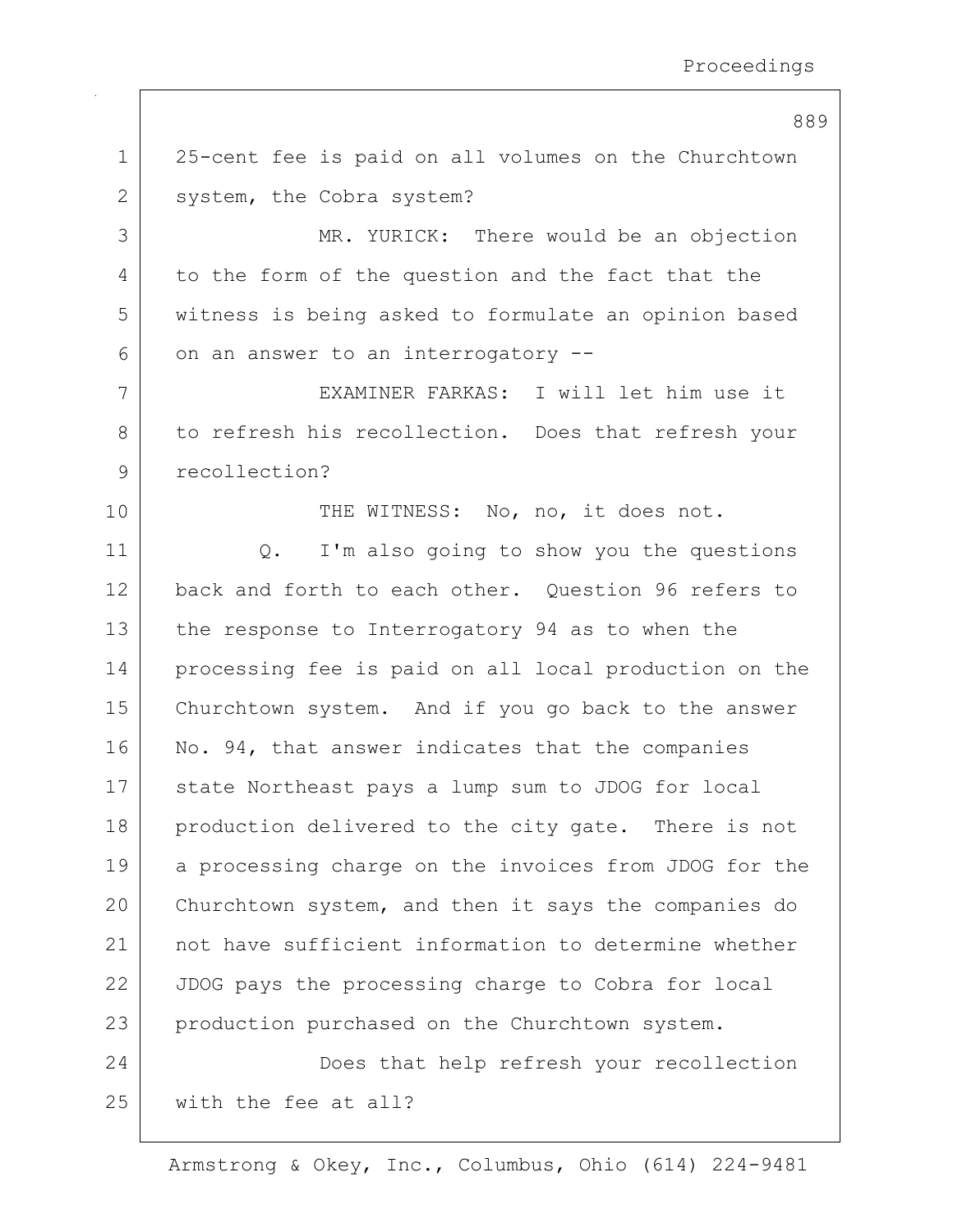890 1 A. No. 2 Q. As president of Northeast, do you think 3 it's important for you to know whether customers are 4 being charged that processing fee on all the volumes 5 | that flow on the Churchtown system? 6 MR. YURICK: Objection, your Honor. I 7 | think at this point Mr. Smith said that he was no 8 | longer president of Northeast Ohio.  $9$  Q. At the time that you were president of 10 Northeast Ohio, did you think it was important to 11 | know whether customers that were paying 25 cents on 12 each volume of gas on the Cobra Churchtown system for 13 | processing, whether that gas was actually processed? 14 | A. I left that up to our operational folks 15 to take care of. 16 Q. As president -- when you were president 17 of Northeast, did you have a fiduciary duty to 18 customers to ensure that customers were not charged 19 for fees that were not -- for fees for services that 20 were not rendered? 21 | MR. YURICK: There would be an objection, 22 | your Honor. 23 EXAMINER FARKAS: I will let him answer 24 it. 25 A. We have a duty to do the best we can.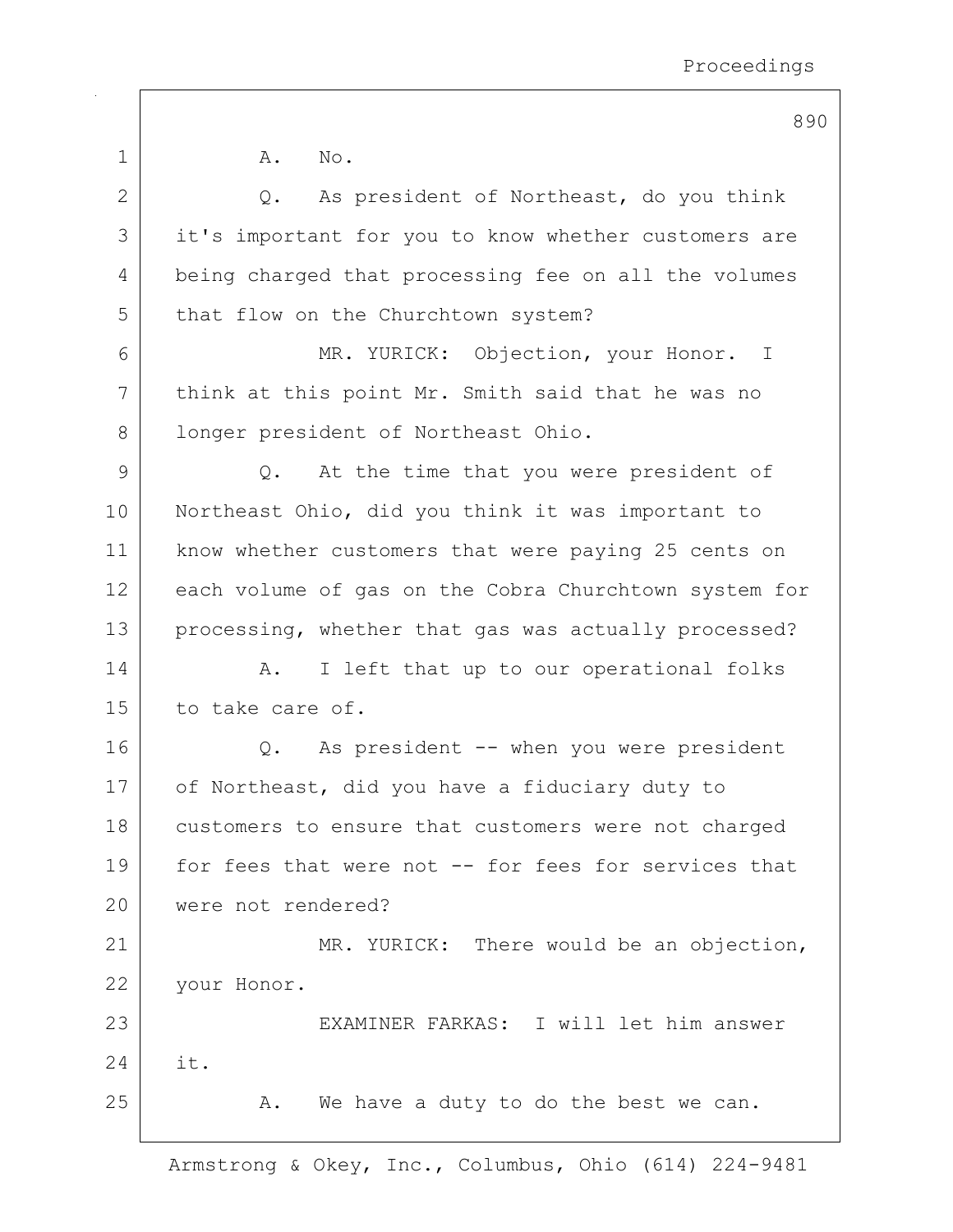|    | 891                                                   |
|----|-------------------------------------------------------|
| 1  | And in your opinion does that duty<br>Q.              |
| 2  | include making sure the customers don't pay for fees  |
| 3  | that they don't receive a service for?                |
| 4  | Yes.<br>Α.                                            |
| 5  | Now, are you familiar with the term wet<br>Q.         |
| 6  | qas?                                                  |
| 7  | A. Yes.                                               |
| 8  | And is it your understanding that wet gas<br>Q.       |
| 9  | refers to natural gas that has additional other       |
| 10 | natural gases such as butane and pentane?             |
| 11 | That is correct.<br>Α.                                |
| 12 | And those, in fact, are the wet gases<br>Q.           |
| 13 | that the processing plant on the Cobra system removes |
| 14 | from natural gas, correct?                            |
| 15 | Right.<br>Α.                                          |
| 16 | Is it your understanding that those other<br>Q.       |
| 17 | wet gases have value?                                 |
| 18 | Α.<br>Yes.                                            |
| 19 | And is it your understanding that that<br>Q.          |
| 20 | value is, in fact, greater than the value of natural  |
| 21 | gas itself?                                           |
| 22 | That I don't know.<br>Α.                              |
| 23 | When gas is processed at the Cobra plant<br>Q.        |
| 24 | for Northeast customers, do you know what happens to  |
| 25 | the wet gases that are removed?                       |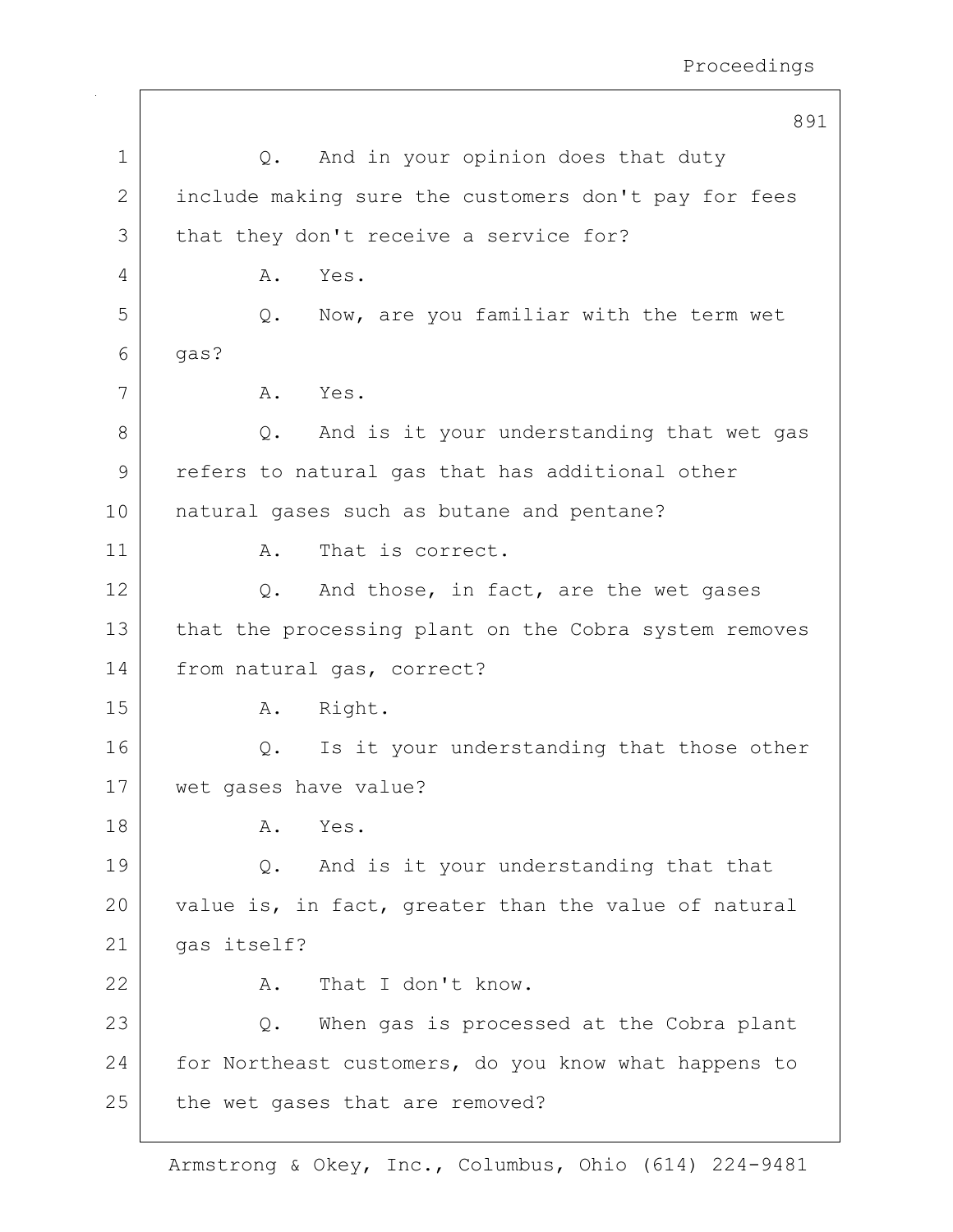|               | 892                                                   |
|---------------|-------------------------------------------------------|
| 1             | I believe they were sold to Mark West.<br>Α.          |
| 2             | And did Northeast get any credit for the<br>Q.        |
| 3             | sale of those wet gases?                              |
| 4             | MR. YURICK: Your Honor, there will be an              |
| 5             | objection. We didn't offer this witness as an expert  |
| 6             | on the processing fee or to testify about the         |
| 7             | processing fee or the price of --                     |
| 8             | EXAMINER FARKAS: I will let him answer                |
| $\mathcal{G}$ | this question, but I think we're reaching here.       |
| 10            | Do you want to repeat the question,<br>Α.             |
| 11            | please?                                               |
| 12            | Does Northeast get a credit for the sale<br>Q.        |
| 13            | of those wet gases to Mark West?                      |
| 14            | I don't know.<br>Α.                                   |
| 15            | Do you know if Cobra Pipeline sells any<br>Q.         |
| 16            | of those liquids or gases to OsAir?                   |
| 17            | MR. YURICK: Again, your Honor --                      |
| 18            | EXAMINER FARKAS: I'm going to sustain                 |
| 19            | the objection.                                        |
| 20            | Are you familiar with the fees that<br>$Q$ .          |
| 21            | Northeast and Orwell paid to JDOG Marketing while you |
| 22            | were president --                                     |
| 23            | Yes.<br>Α.                                            |
| 24            | Q. -- of Northeast? Do you know the                   |
| 25            | magnitude of those fees?                              |
|               |                                                       |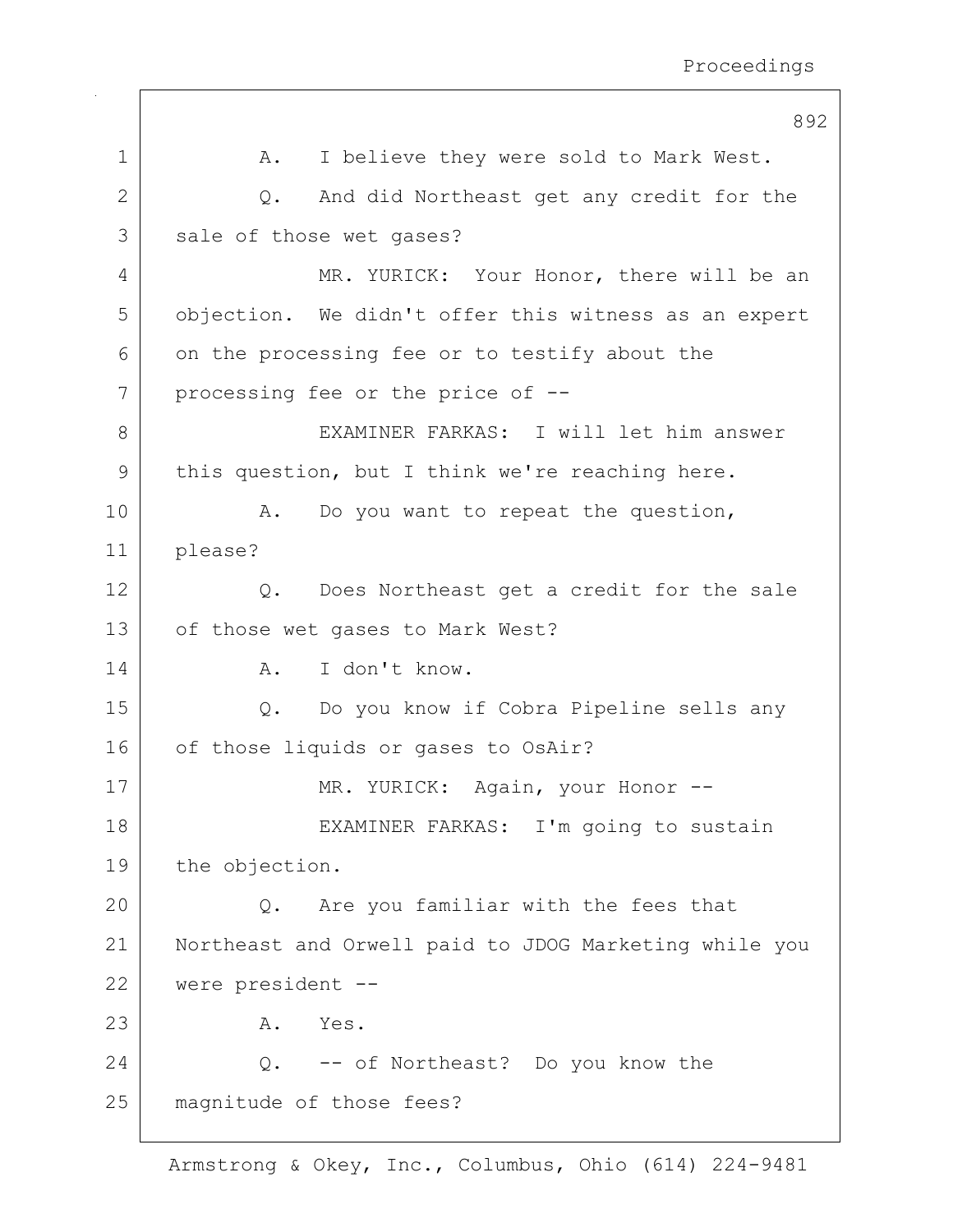|    |                             | 893                                                 |
|----|-----------------------------|-----------------------------------------------------|
| 1  | Α.<br>No.                   |                                                     |
| 2  |                             | MR. SERIO: May I approach, your Honor?              |
| 3  |                             | EXAMINER FARKAS: Yes.                               |
| 4  | Q.                          | Previously OCC Exhibit 6 was entered into           |
| 5  |                             | the record. And Interrogatories 24 and 25 to that   |
| 6  |                             | discovery asked the amount of the fees paid to JDOG |
| 7  |                             | by Northeast and Orwell. And you see the figure     |
| 8  | \$418,730.65 for Northeast? |                                                     |
| 9  | Α.                          | Yes.                                                |
| 10 |                             | Q. And do you see the $$229,175.41$ for             |
| 11 | Orwell?                     |                                                     |
| 12 | Α.                          | Yes.                                                |
| 13 | Q.                          | And that -- those two amounts would cover           |
| 14 |                             | the roughly two years of the audit period, correct? |
| 15 | Α.                          | That I don't know.                                  |
| 16 |                             | Q. Do you see in the question there it asks         |
| 17 |                             | if that was over the audit period?                  |
| 18 | Α.                          | Yes.                                                |
| 19 | Q.                          | Okay. Do you know what services JDOG                |
| 20 |                             | Marketing provided to Northeast and Orwell in       |
| 21 |                             | exchange for the \$600,000 in fees?                 |
| 22 | Α.                          | They purchased the local production gas,            |
| 23 |                             | arranged for contracts with that gas, and also      |
| 24 |                             | arranged for interstate gas purchases.              |
| 25 | Q.                          | Now, to the extent that was -- the fees             |
|    |                             |                                                     |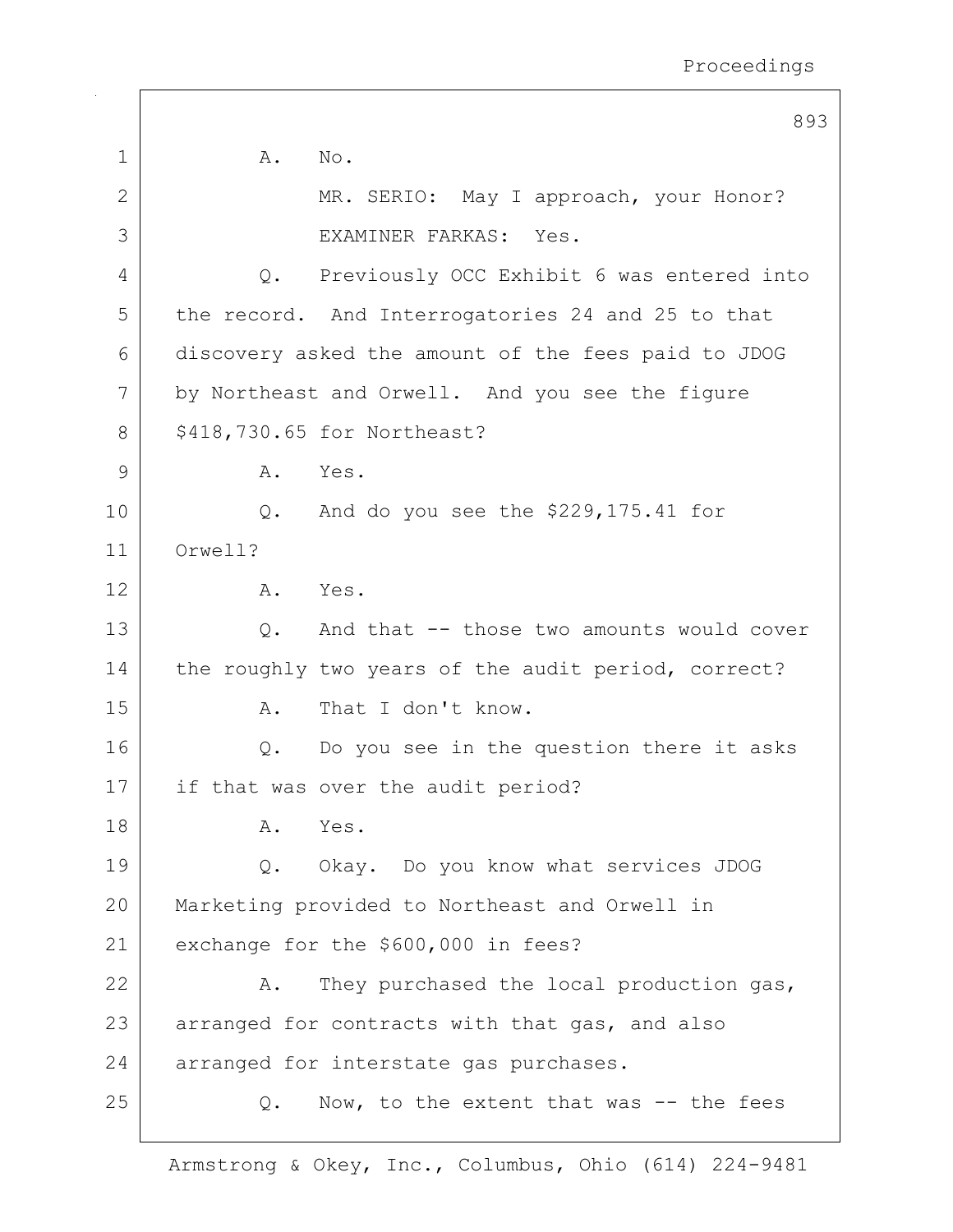894

| $\mathbf 1$ | were related to local production, those are the       |
|-------------|-------------------------------------------------------|
| 2           | fees -- that's the service that prior to 2008         |
| 3           | Northeast and Orwell did in-house while you were      |
| 4           | president?                                            |
| 5           | Local production, yes.<br>Α.                          |
| 6           | Now, is it your understanding that part<br>Q.         |
| 7           | of those fees require Mr. Zappitello from JDOG        |
| 8           | Marketing to nominate, schedule, and confirm gas      |
| 9           | volumes on Columbia Gas Transmission Company, TCO?    |
| 10          | That was my understanding, yes.<br>Α.                 |
| 11          | Do you know if, in fact, Ms. Patton does<br>Q.        |
| 12          | the nominating, scheduling, and confirmation of gas   |
| 13          | volumes on Columbia Gas Transmission?                 |
| 14          | That I don't know.<br>Α.                              |
| 15          | I recall in your cross-examination you<br>Q.          |
| 16          | indicated to me that one of your duties as president, |
| 17          | treasurer, and secretary of the three Ohio utilities  |
| 18          | was to make sure you had adequate staff, correct?     |
| 19          | Correct.<br>Α.                                        |
| 20          | And do you recall in the last case<br>Q.              |
| 21          | Mr. Sauer asking you if you thought Ms. Howell was    |
| 22          | qualified for the job that she had?                   |
| 23          | I don't recall.<br>Α.                                 |
| 24          | If you look at page 863 of the transcript<br>Q.       |
| 25          | I gave you. You might want to look at page 862 also   |
|             |                                                       |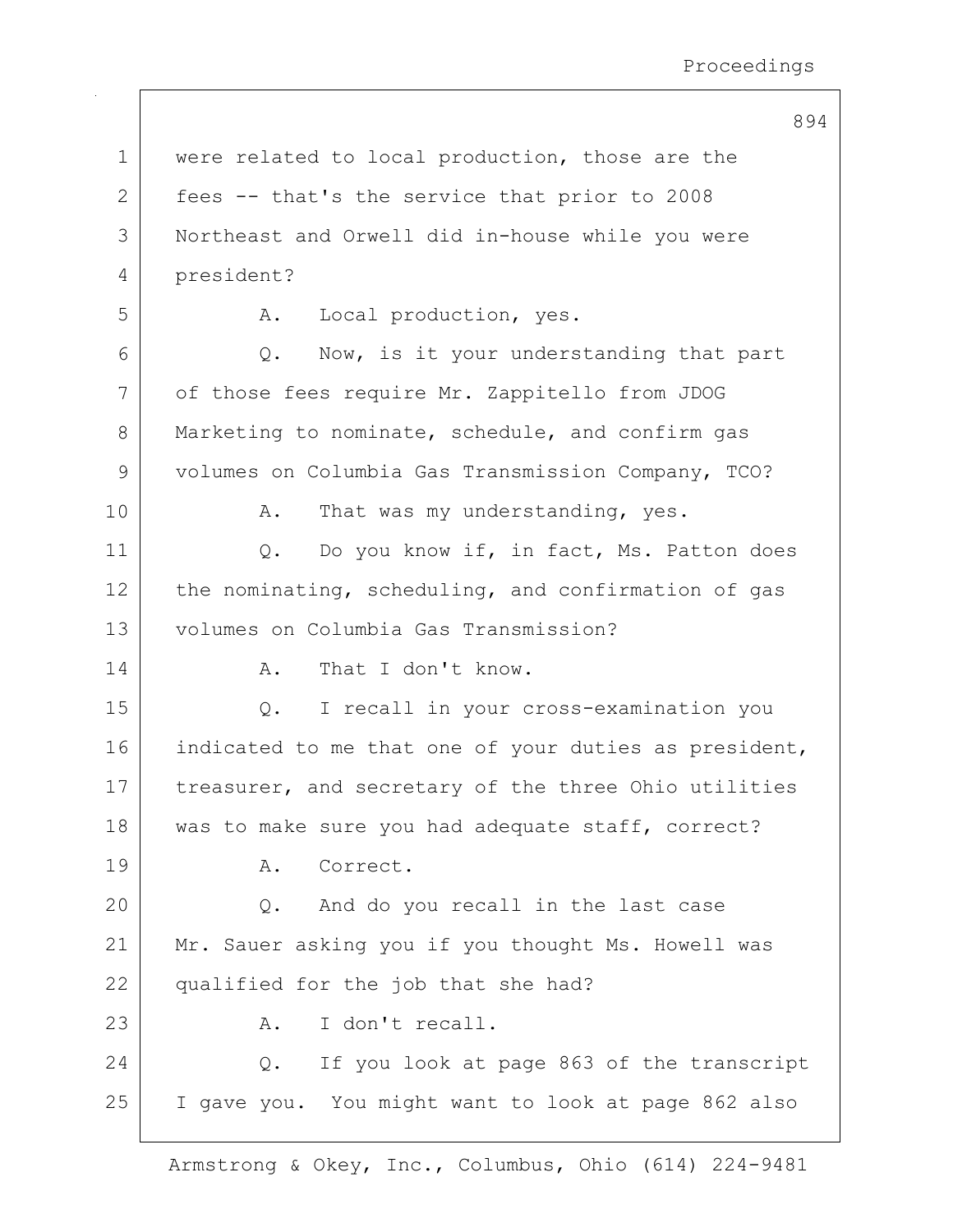895 1 to get the context. You indicated previously it was 2 Mr. Osborne's decision to promote Ms. Howell to C --3 from the CFO position, correct? 4 A. Yes. 5 Q. And did you not agree? 6 A. That was the promotion to what position? 7 | Q. From the CFO. 8 A. It doesn't say that. 9 Q. On line 8 it says, "She was CFO while all 10 this was going on." You say, "That's correct." 11 | The was your decision to promote her?" 12 | And you say, "No, it was not." 13 A. That's correct. 14 | C. But it was Mr. Osborne's decision. Why 15 did you disagree with Mr. Osborne's decision to 16 promote her? 17 | A. I meant to say it was not my decision. 18 Q. Right. And did you agree with his 19 decision? 20 A. It was not my decision to question it. 21 Q. But you were president of the company, 22 and you stated that your duty was to make sure you 23 had adequate staff. 24 A. Correct. 25 | Q. So how does making sure you have adequate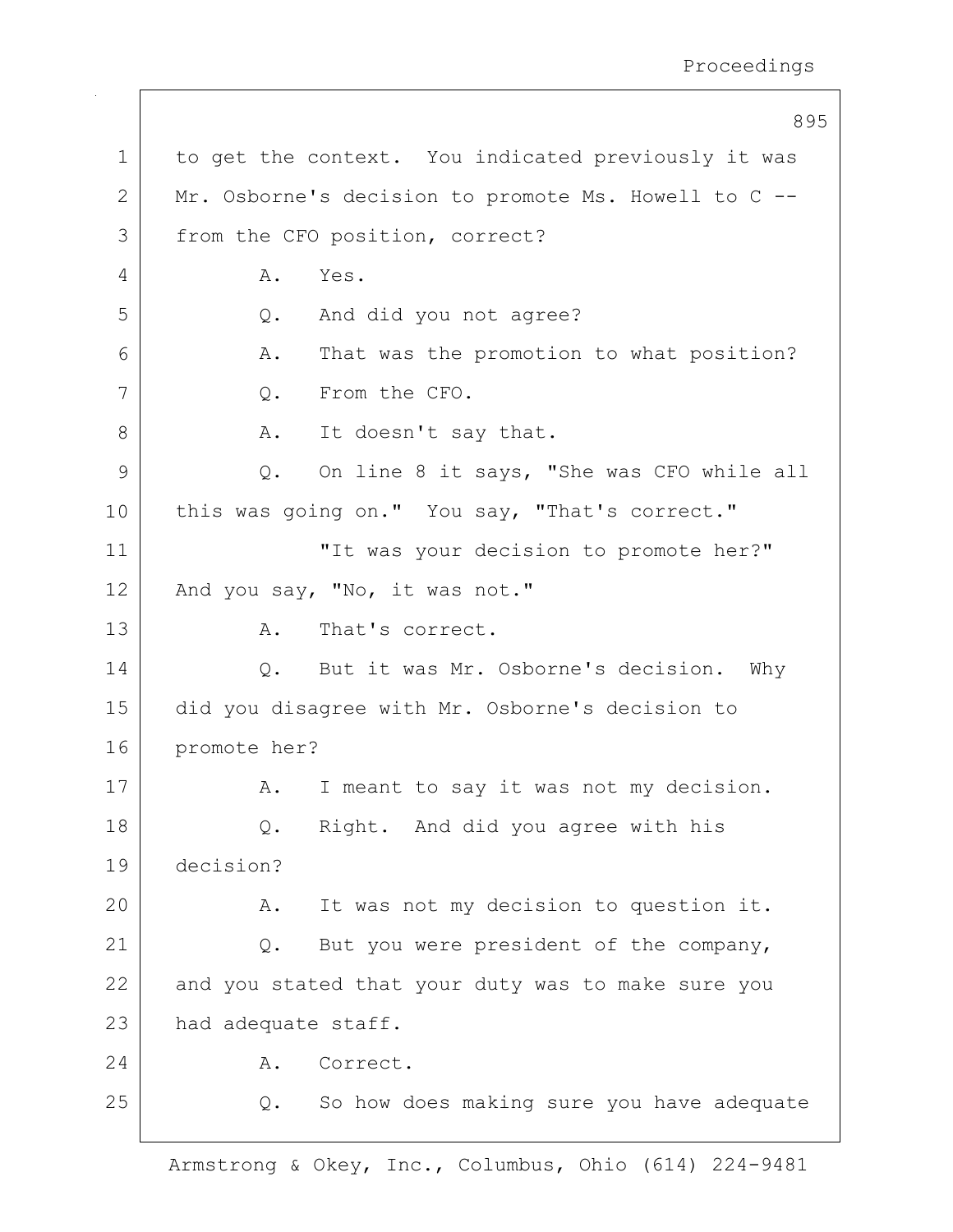|             | 896                                                   |
|-------------|-------------------------------------------------------|
| $\mathbf 1$ | staff conform with it wasn't your decision on whether |
| 2           | to promote her or not?                                |
| 3           | It was Mr. Osborne's decision.<br>Α.                  |
| 4           | Now, you're not currently employed by<br>Q.           |
| 5           | Northeast, correct?                                   |
| 6           | That is correct.<br>Α.                                |
| 7           | Are you being compensated for your<br>Q.              |
| 8           | appearance today?                                     |
| 9           | I receive compensation from Gas Natural.<br>Α.        |
| 10          | Are you involved with training Mr. Whelan<br>Q.       |
| 11          | to take over as president for Northeast?              |
| 12          | Marty has pretty much run that operation<br>Α.        |
| 13          | except for the accounting for the last number of      |
| 14          | years.                                                |
| 15          | Have you scheduled any time with<br>Q.                |
| 16          | Mr. Whelan since your leaving Northeast as president  |
| 17          | in order to bring him up to speed on functions as     |
| 18          | president?                                            |
| 19          | A. No, I have not.                                    |
| 20          | MR. SERIO: That's all I have, your                    |
| 21          | Honor. Thank you.                                     |
| 22          | Thank you, Mr. Smith.                                 |
| 23          | EXAMINER FARKAS: Mr. Margard.                         |
| 24          | MR. MARGARD: Thank you, your Honor.                   |
| 25          |                                                       |
|             |                                                       |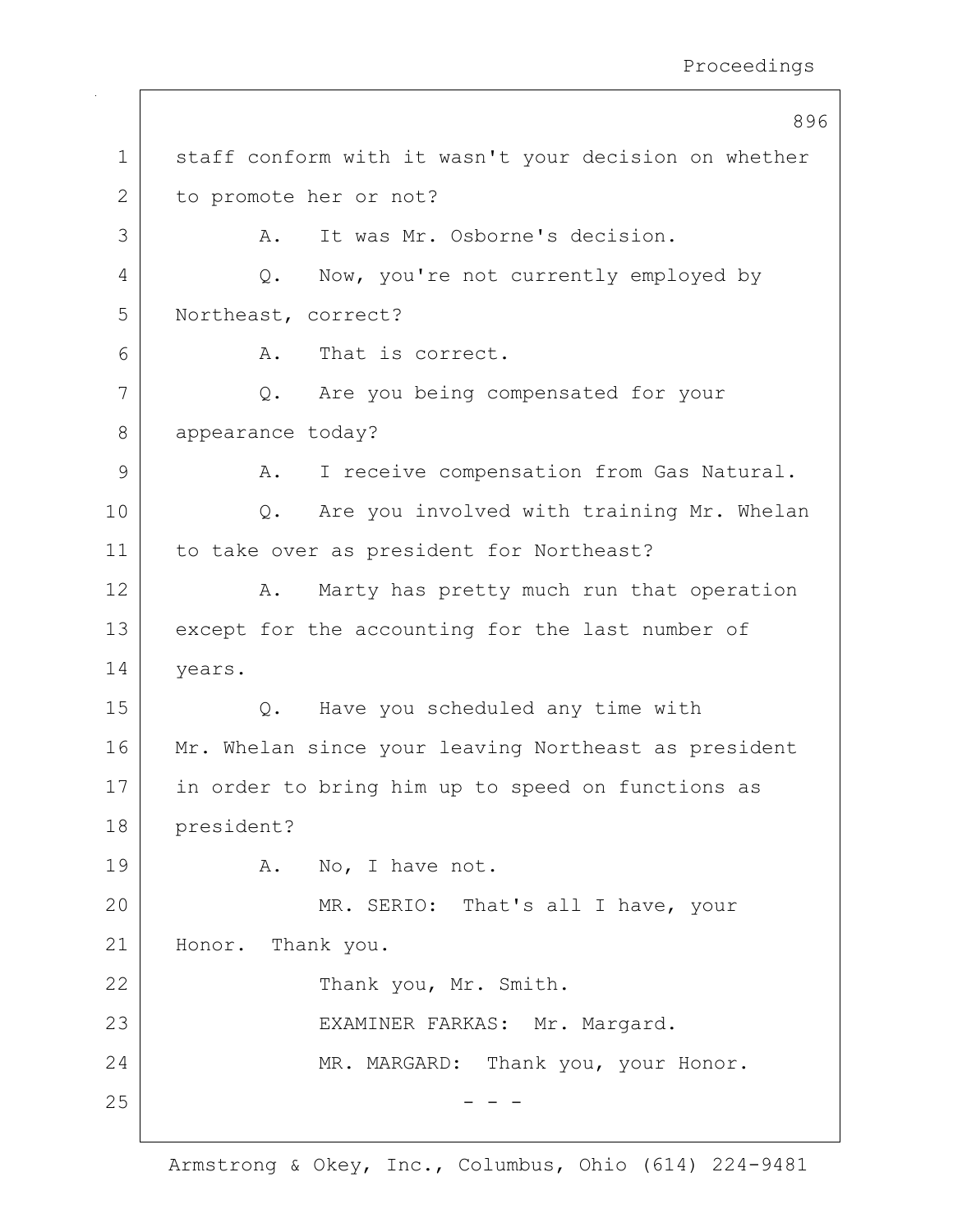|             | 897                                                       |
|-------------|-----------------------------------------------------------|
| $\mathbf 1$ | CROSS-EXAMINATION                                         |
| 2           | By Mr. Margard:                                           |
| 3           | Good morning, Mr. Smith.<br>Q.                            |
| 4           | Good morning.<br>A.                                       |
| 5           | Mr. Serio's examination was thorough.<br>$Q$ .<br>$\perp$ |
| 6           | hope I won't have too much additional for you, but I      |
| 7           | do have some clarifying questions. You indicated          |
| 8           | that you first began working for Mr. Osborne in about     |
| 9           | 1987 with OsAir Securities, correct?                      |
| 10          | Correct.<br>Α.                                            |
| 11          | And that was a securities firm.<br>Q.                     |
| 12          | Correct.<br>A.                                            |
| 13          | And that's different than OsAir,<br>$Q$ .                 |
| 14          | Incorporated.                                             |
| 15          | Correct.<br>Α.                                            |
| 16          | And that OsAir, Incorporated, you<br>$Q$ .                |
| 17          | indicated was a property developer and a manufacturer     |
| 18          | of gases?                                                 |
| 19          | Correct.<br>Α.                                            |
| 20          | And both of those entities are owned by<br>Q.             |
| 21          | Mr. Richard Osborne; is that correct?                     |
| 22          | Yes.<br>Α.                                                |
| 23          | Are they public or private?<br>Q.                         |
| 24          | Well, OsAir Securities was jointly owned<br>Α.            |
| 25          | by Rick and his brother Michael.                          |
|             |                                                           |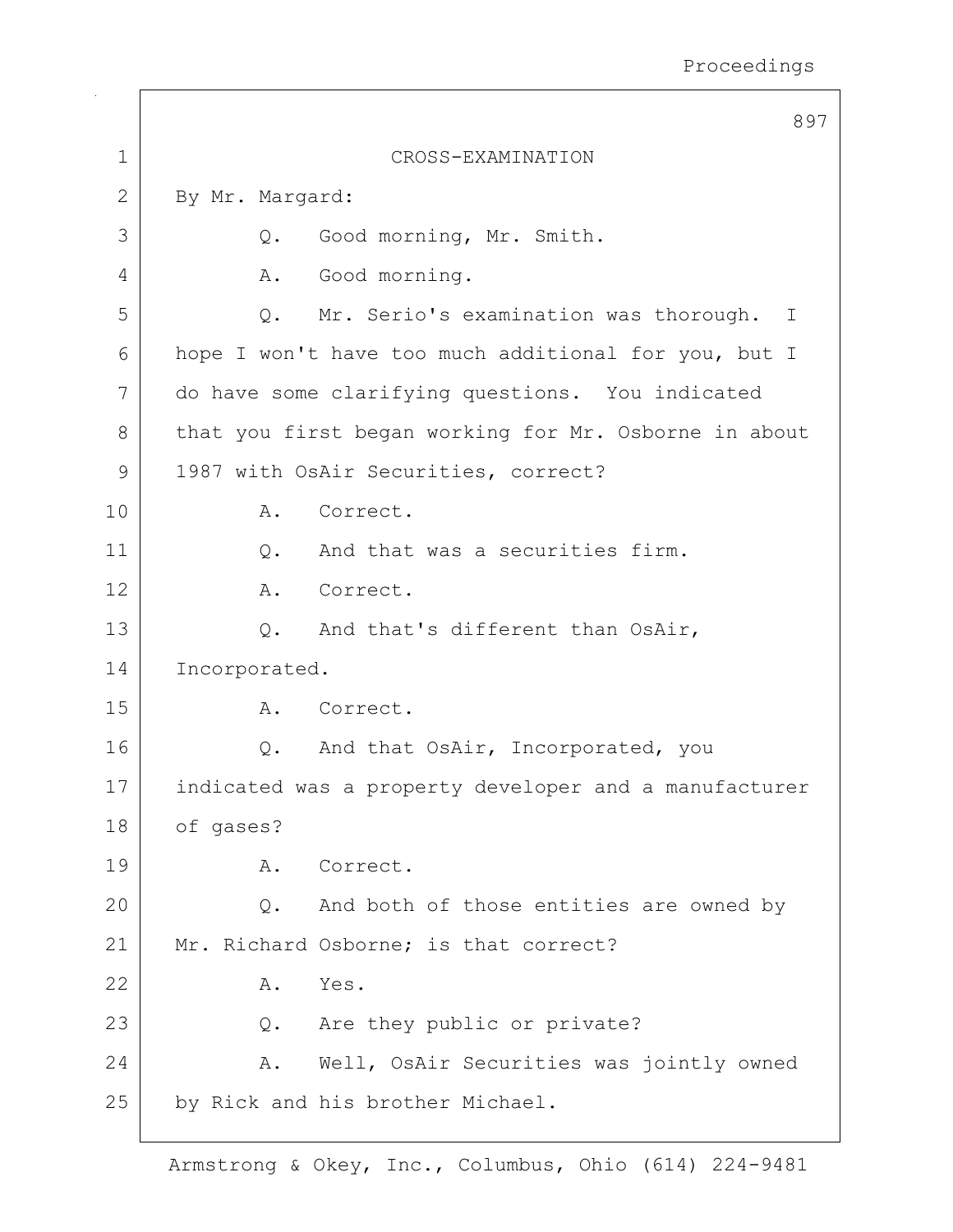898 1 | Q. Okay. Private company or public? 2 A. Private. 3 Q. Thank you. Are you acquainted with 4 OsGas? 5 A. Yes. 6 0. And what is OsGas? 7 | A. OsGas or OsAir? 8 | Q. OsGas. 9 A. OsGas is -- I keep forgetting, it was the 10 PA exploration company. 11 | Q. And PA you mean Pennsylvania? 12 | A. Pennsylvania, yes. 13 Q. And that's the entity that filed 14 bankruptcy at the beginning of last year? 15 A. Yes. 16 | Q. Now, you also indicated in response to 17 questions from Mr. Serio that you were the -- at the 18 time of your previous testimony an officer with 19 Retirement Management Company. 20 A. Correct. 21 Q. You were president then; is that correct? 22 A. Correct. 23 Q. Are you still? 24 A. I believe so. 25 Q. You believe you are?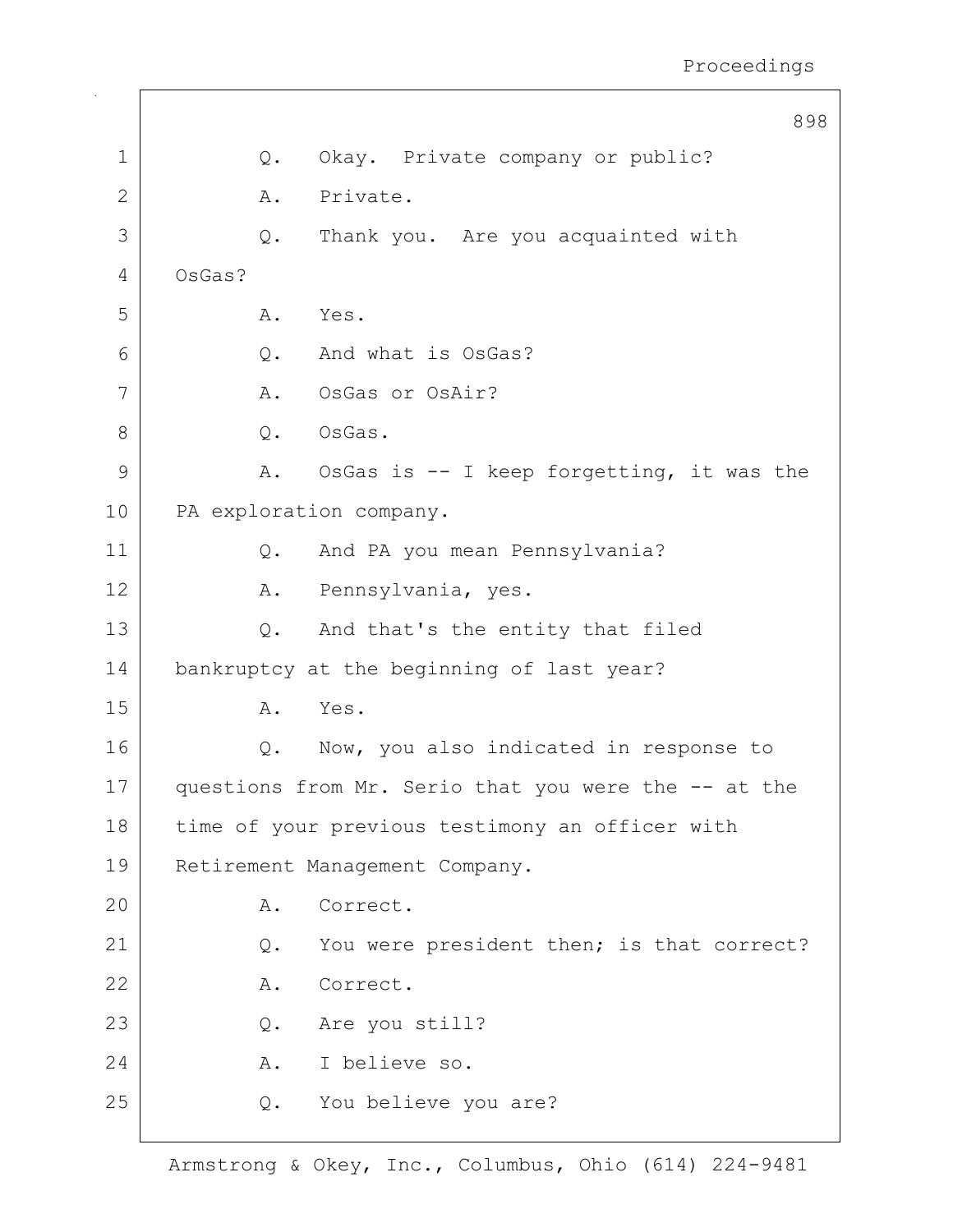|    | 899                                                     |
|----|---------------------------------------------------------|
| 1  | Uh-huh.<br>Α.                                           |
| 2  | And what business does it perform?<br>$Q$ .             |
| 3  | It owns one assisted living facility.<br>Α.             |
| 4  | And what is the name of that facility?<br>Q.            |
| 5  | It's a Cardinal retirement village. I<br>Α.             |
| 6  | don't know whether they are presently using that.<br>We |
| 7  | have got a triple net lease to at least one customer.   |
| 8  | And I'm going to ask you to repeat in<br>$Q_{\bullet}$  |
| 9  | just a moment because I had trouble hearing you over    |
| 10 | the siren.                                              |
| 11 | MR. MARGARD: With your indulgence.                      |
| 12 | EXAMINER FARKAS: I will always indulge                  |
| 13 | the emergency crews and the staff.                      |
| 14 | You want to repeat your answer?<br>$Q$ .                |
| 15 | It was a Cardinal retirement village with<br>Α.         |
| 16 | which we now have triple net lease to do one            |
| 17 | individual.                                             |
| 18 | Does it manage any others?<br>Q.                        |
| 19 | Α.<br>No.                                               |
| 20 | But -- and it owns that village?<br>Q.                  |
| 21 | Not currently, no.<br>Α.                                |
| 22 | Not currently, okay. Do you know whether<br>Q.          |
| 23 | that retirement community was, is, or has ever been     |
| 24 | served by either Orwell or Northeast Ohio?              |
| 25 | To my knowledge it has not.<br>Α.                       |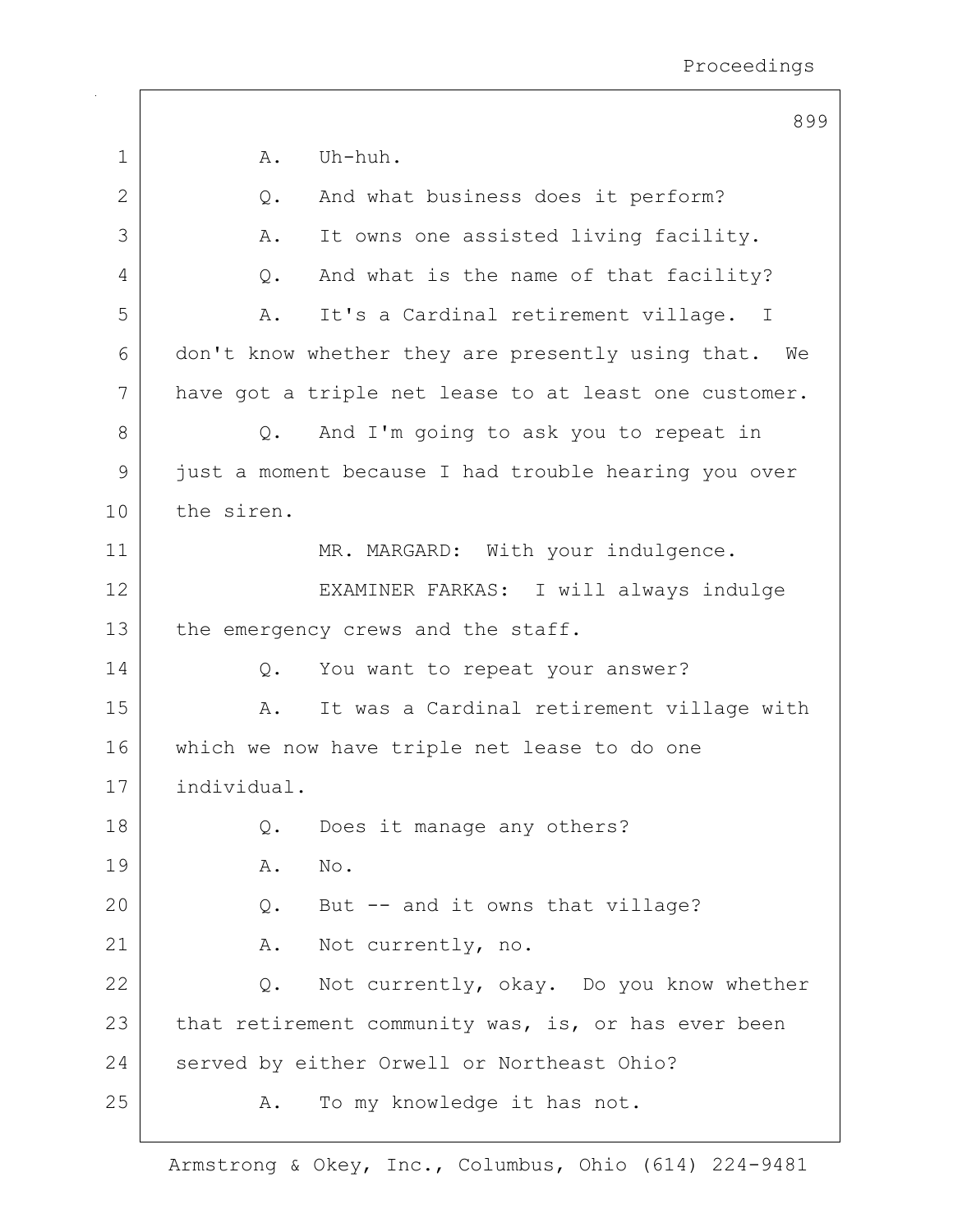|             | 900                                                 |
|-------------|-----------------------------------------------------|
| $\mathbf 1$ | Q. Were you aware that there was a -- a             |
| 2           | retirement community or a community that was served |
| 3           | by one of the companies on a residential            |
| 4           | transportation service?                             |
| 5           | I don't recall. There is one with<br>Α.             |
| 6           | Brainard where we have a nursing home.              |
| 7           | Okay. And just for the record that<br>Q.            |
| 8           | nursing home is not associated with Retirement      |
| 9           | Management Company in any way?                      |
| 10          | No.<br>Α.                                           |
| 11          | And you became the treasurer of Orwell in<br>$Q$ .  |
| 12          | 2004.                                               |
| 13          | Correct.<br>Α.                                      |
| 14          | Did you have any responsibility for GCR<br>Q.       |
| 15          | filings as treasurer of Orwell?                     |
| 16          | A.<br>No.                                           |
| 17          | About six months later you became the<br>Q.         |
| 18          | president of Orwell and Northeast?                  |
| 19          | Α.<br>Yes.                                          |
| 20          | Continued as president of Orwell.<br>Q.             |
| 21          | Correct.<br>Α.                                      |
| 22          | And you subsequently also became the<br>Q.          |
| 23          | president of Brainard Natural Gas.                  |
| 24          | Correct.<br>Α.                                      |
| 25          | At the time of your previous testimony<br>Q.        |
|             |                                                     |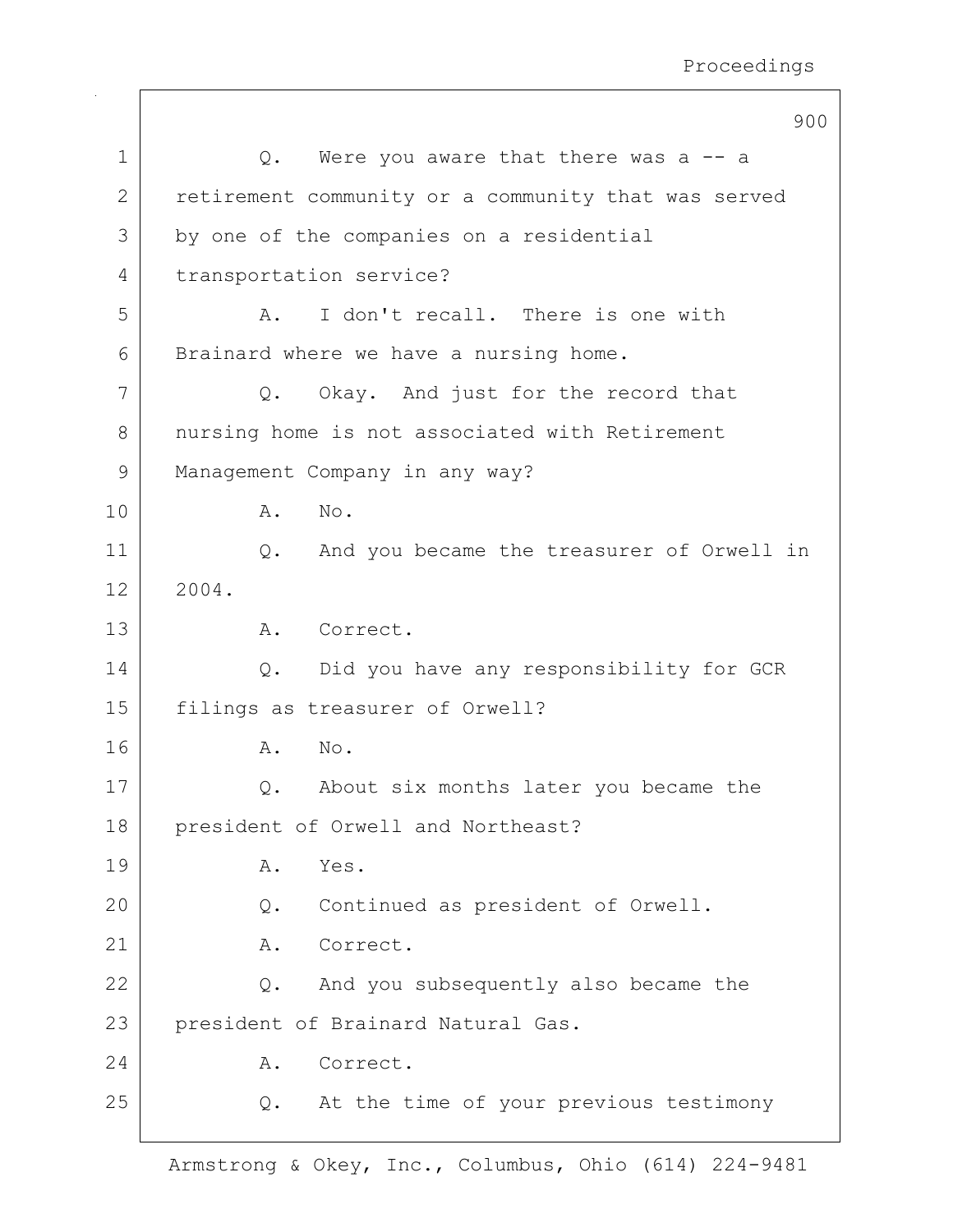|                | 901                                                 |
|----------------|-----------------------------------------------------|
| $\mathbf 1$    | you were vice president and CFO of Gas Natural?     |
| $\overline{2}$ | Correct.<br>Α.                                      |
| 3              | Are you still?<br>Q.                                |
| 4              | Yes.<br>Α.                                          |
| 5              | And vice president and CFO of Energy<br>Q.          |
| 6              | West?                                               |
| 7              | Correct.<br>Α.                                      |
| 8              | And are you still?<br>Q.                            |
| 9              | Yes.<br>Α.                                          |
| 10             | We had some discussion about controllers<br>$Q$ .   |
| 11             | and CFOs and who reports to who, and I believe you  |
| 12             | indicated that that sort of depends on the company. |
| 13             | Uh-huh.<br>Α.                                       |
| 14             | Is that true within this family of<br>Q.            |
| 15             | related entities?                                   |
| 16             | Is what true?<br>Α.                                 |
| 17             | I was trying to figure out if you were<br>Q.        |
| 18             | speaking in general terms or if you were speaking   |
| 19             | specifically in terms of the Gas Natural family.    |
| 20             | The question he asked me as I understand<br>Α.      |
| 21             | it was do companies normally have this sort of      |
| 22             | turnover with controllers. My answer or my response |
| 23             | intended it to be that depends on the companies.    |
| 24             | Some companies have a lot of turnover; some don't.  |
| 25             | Okay. Let's -- let's take a look at<br>Q.           |
|                |                                                     |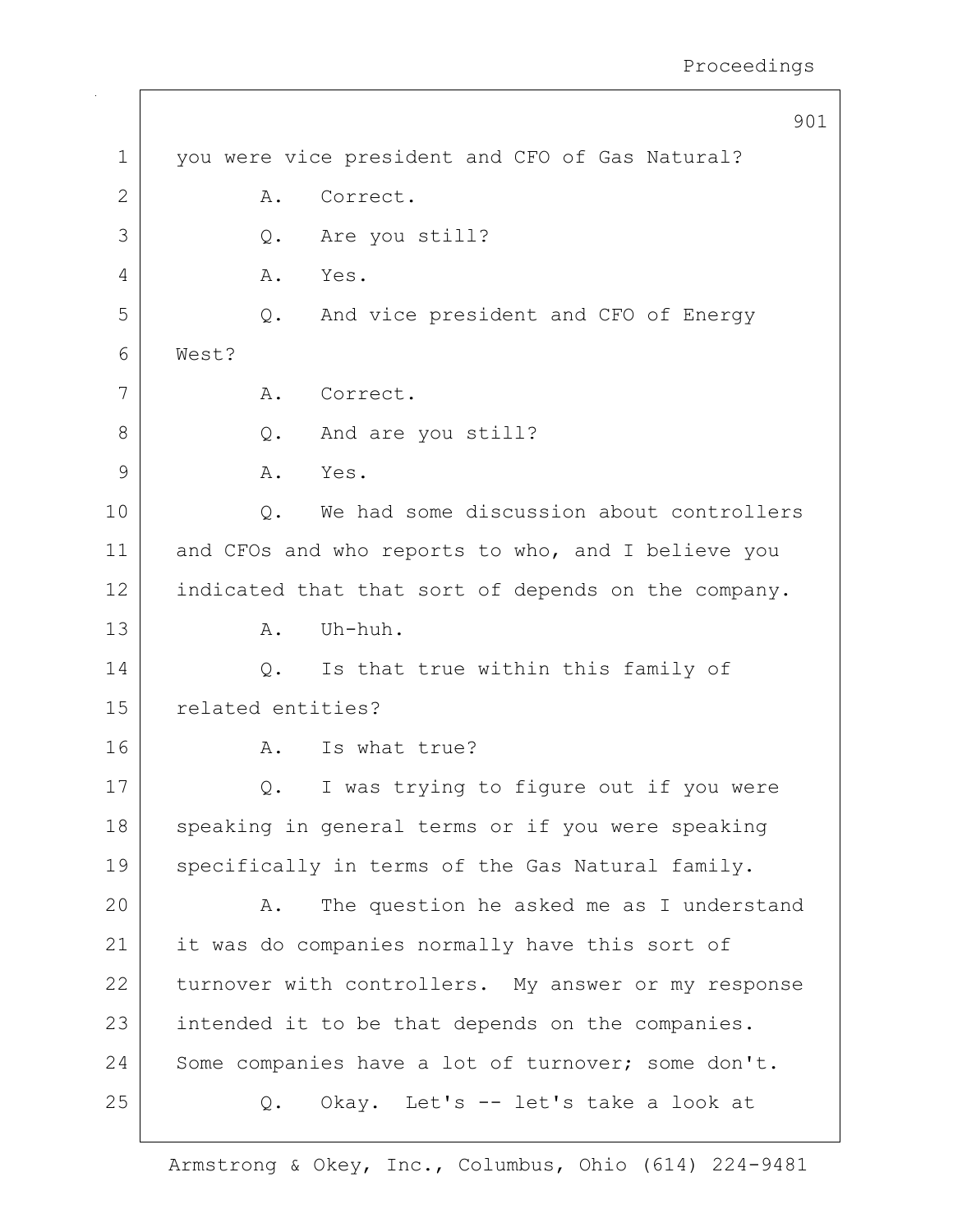902 1 these distribution companies in Ohio. Do they have 2 chief financial officers? 3 A. They have key accountants, key financial 4 officers, yes. 5 Q. And when you say key officers, are you 6 talking about key accountants? 7 | A. Key accountants. 8 Q. But without a specific title. 9 A. Correct. 10 Q. And who would they report to? 11 | A. The Ohio companies would report to Larry 12 Brainard. 13 Q. Or previously to Mr. Brainard as the 14 controller of the Ohio utilities. 15 A. Yes, yes. 16 | Q. Okay. And Mr. Brainard would report to 17 whom, please? 18 | A. He would report to the controller of the 19 holding company. 20 Q. Okay. And what was the relationship 21 between the CFO and the controller of the holding 22 company? 23 A. The controller would report to me. 24 O. As the CFO. 25 A. Yes.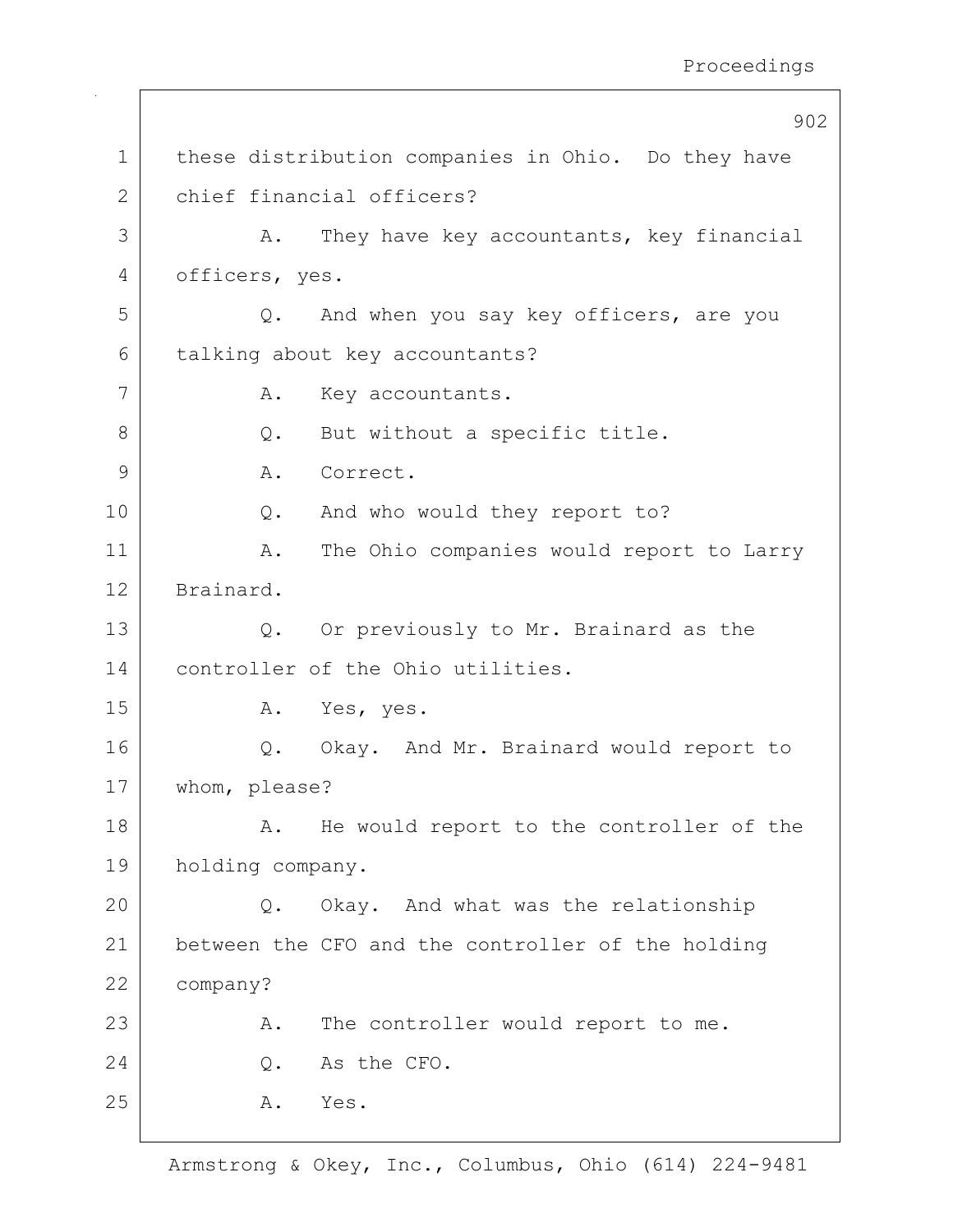|             | 903                                             |
|-------------|-------------------------------------------------|
| $\mathbf 1$ | And who did you report to as president of<br>Q. |
| 2           | the utilities?                                  |
| 3           | I think Mr. Osborne.<br>Α.                      |
| 4           | As chairman of the board.<br>Q.                 |
| 5           | Α.<br>Yes.                                      |
| 6           | You didn't have any responsibility for<br>Q.    |
| 7           | the controller of the Ohio utilities?           |
| 8           | I had input but I did not -- he did not<br>Α.   |
| 9           | directly report to me.                          |
| 10          | You also indicated you were at the time<br>Q.   |
| 11          | of your previous testimony the executive vice   |
| 12          | president of OsAir.                             |
| 13          | Α.<br>Correct.                                  |
| 14          | And which OsAir are we talking about?<br>$Q$ .  |
| 15          | OsAir the industrial gas and real estate<br>Α.  |
| 16          | developer.                                      |
| 17          | Thank you. And are you still?<br>Q.             |
| 18          | Α.<br>Yes.                                      |
| 19          | And that you were president of Spellman<br>Q.   |
| 20          | Pipeline, we discussed that this morning.       |
| 21          | Yes.<br>Α.                                      |
| 22          | And are you still president of Spellman?<br>Q.  |
| 23          | I don't recall. I probably many.<br>Α.          |
| 24          | Who would have informed you you were no<br>Q.   |
| 25          | longer president if you were no longer?         |
|             |                                                 |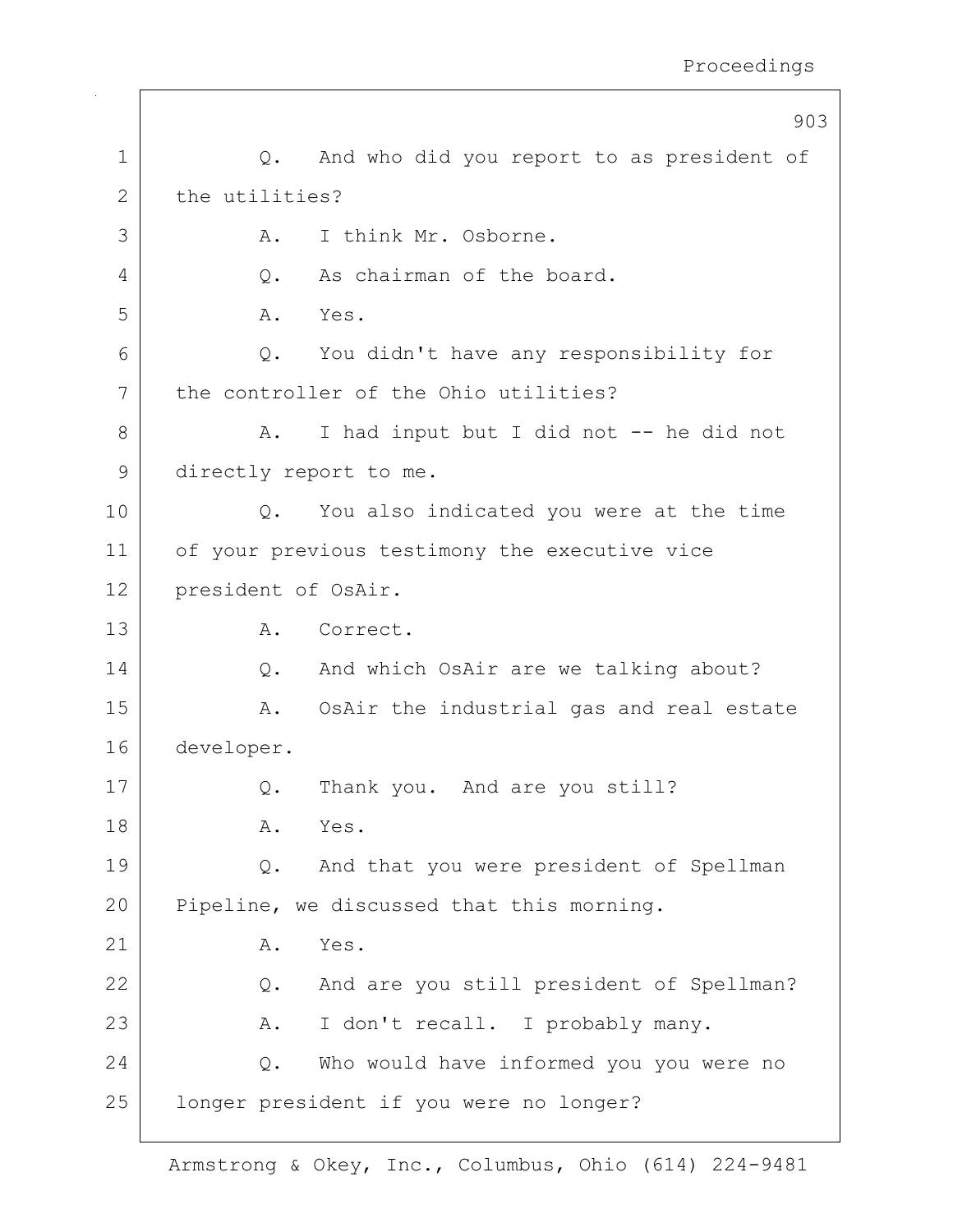|              | 904                                                  |
|--------------|------------------------------------------------------|
| $\mathbf 1$  | I would suppose Mr. Osborne.<br>Α.                   |
| $\mathbf{2}$ | But to the best of your knowledge, he has<br>Q.      |
| 3            | not told you that?                                   |
| 4            | I just don't recall.<br>Α.                           |
| 5            | Are you aware that Spellman Holdings<br>Q.           |
| 6            | filed an application with the Commission in July of  |
| 7            | 2011 indicating that Mr. Martin Whelan was the       |
| 8            | president of Spellman Pipeline?                      |
| 9            | I just don't recall.<br>Α.                           |
| 10           | Do you know whether, in fact, he is the<br>Q.        |
| 11           | president of Spellman Pipeline?                      |
| 12           | No, I don't.<br>Α.                                   |
| 13           | And I believe you indicated Spellman is<br>Q.        |
| 14           | currently providing intrastate gas transportation in |
| 15           | Ohio; is that correct?                               |
| 16           | Right.<br>Α.                                         |
| 17           | Do you -- do you know if Spellman<br>Q.              |
| 18           | Pipeline is currently extending lines to participate |
| 19           | as part of the Utica and Marcellus shale operations  |
| 20           | in the state of Ohio?                                |
| 21           | That I don't know.<br>Α.                             |
| 22           | Q. Okay. I want to get back to your                  |
| 23           | responsibilities as president of the distribution    |
| 24           | companies. And you were, as I'm understanding it,    |
| 25           | president of these companies during the audit period |

 $\Gamma$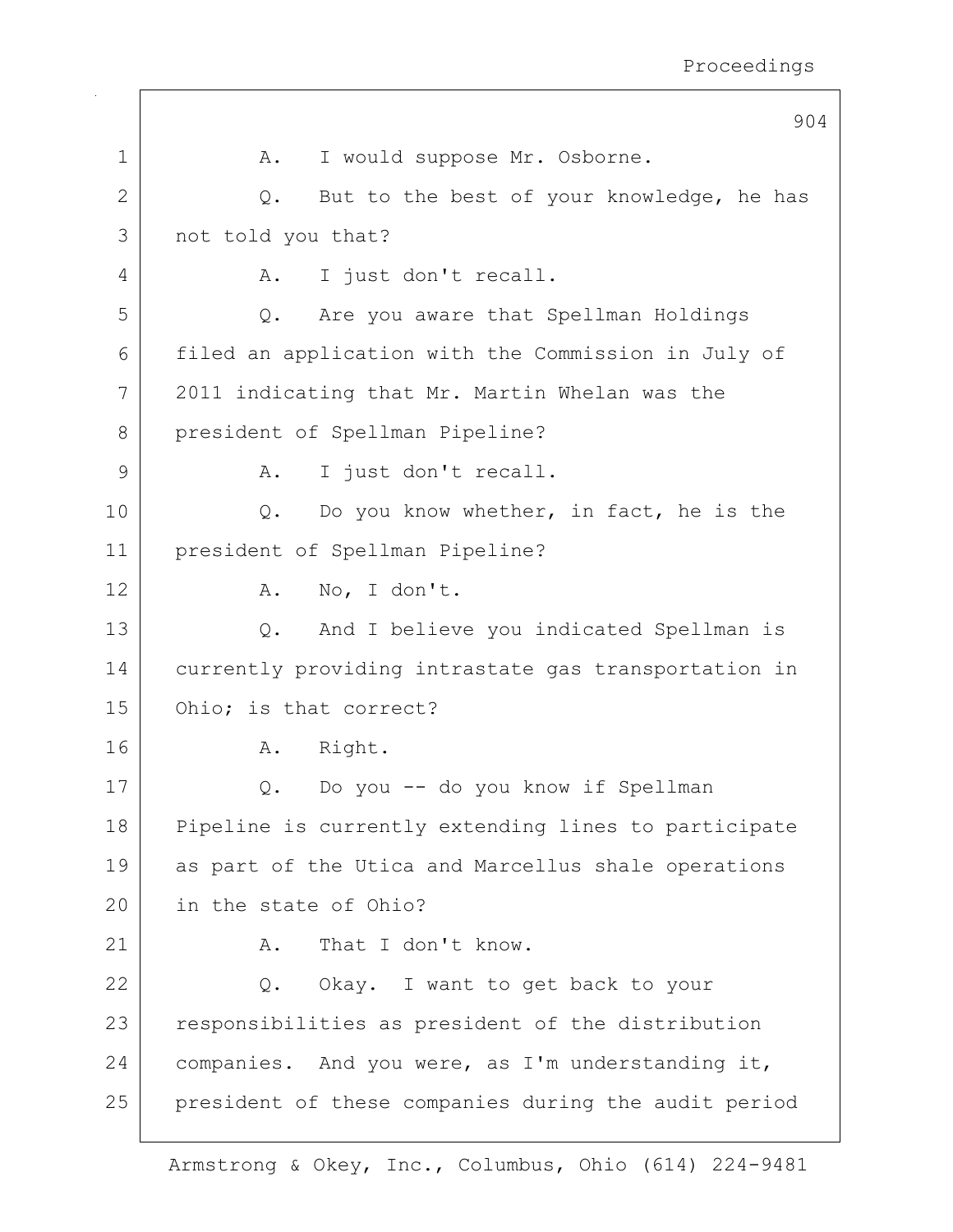|              | 905                                                 |
|--------------|-----------------------------------------------------|
| $\mathbf 1$  | of this case; is that correct?                      |
| $\mathbf{2}$ | Correct.<br>Α.                                      |
| 3            | Are you aware of what the audit period of<br>Q.     |
| 4            | these cases is?                                     |
| 5            | No, I'm not.<br>Α.                                  |
| 6            | Q. Just so that we have some context, the           |
| 7            | audit period for Northeast is from March of 2010    |
| 8            | through the end of February of 2012.                |
| 9            | Uh-huh.<br>Α.                                       |
| 10           | Do you have that in mind?<br>$Q$ .                  |
| 11           | Uh-huh.<br>Α.                                       |
| 12           | And for Orwell is from July of 2010<br>Q.           |
| 13           | through June of 2012. And just to make sure that we |
| 14           | tied that up, you were, in fact, president of the   |
| 15           | companies during that time.                         |
| 16           | Yes.<br>Α.                                          |
| 17           | Okay. And I believe you indicated you<br>Q.         |
| 18           | did not have any responsibility for the preparation |
| 19           | or the filing of GCR with the Commission.           |
| 20           | That's correct.<br>Α.                               |
| 21           | You indicated in your prefiled testimony<br>Q.      |
| 22           | today that Ms. Bates at least during her time with  |
| 23           | the companies performed the initial calculations of |
| 24           | monthly estimates.                                  |
| 25           | Correct.<br>Α.                                      |
|              |                                                     |

 $\overline{\Gamma}$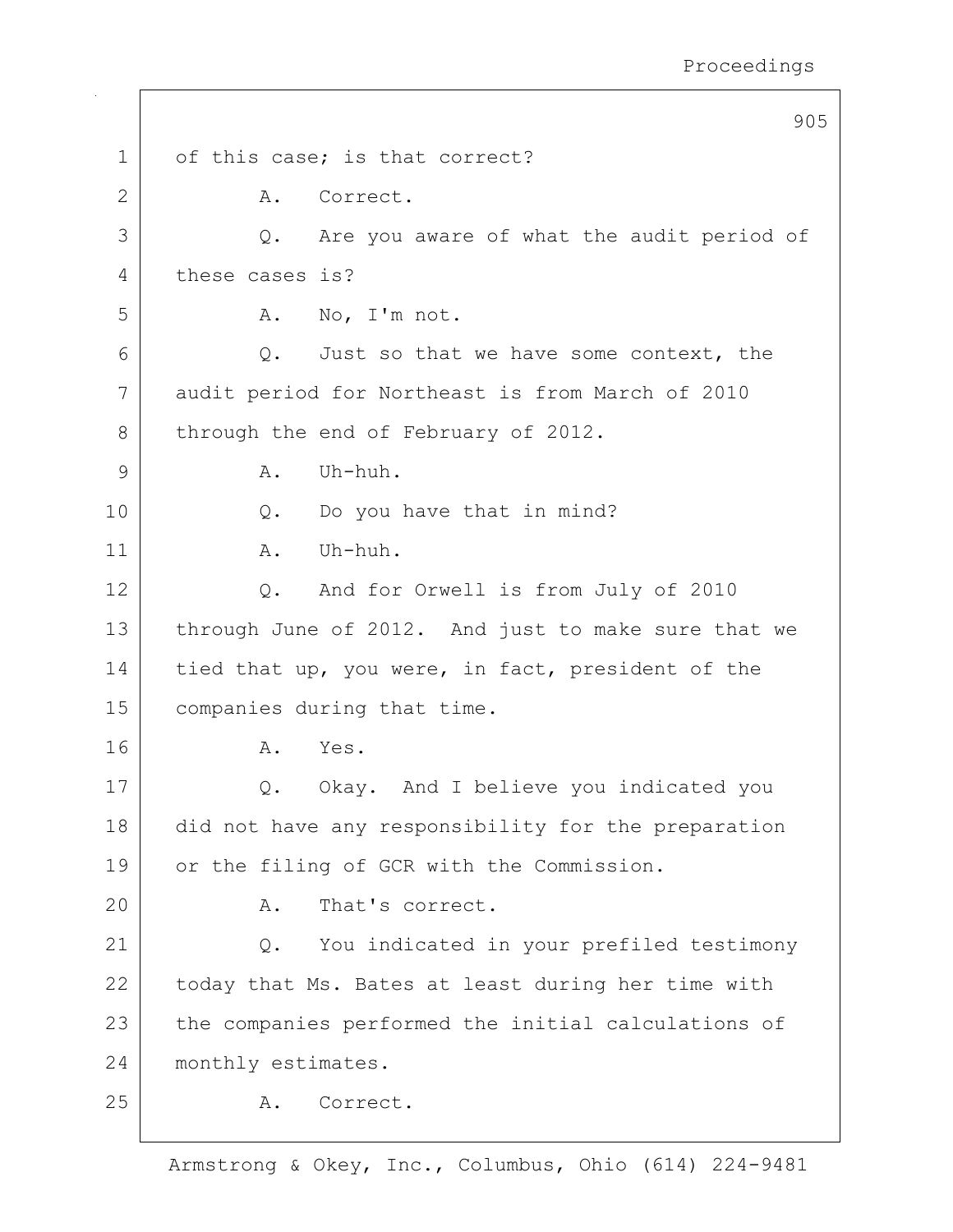|              | 906                                                      |
|--------------|----------------------------------------------------------|
| 1            | I wanted to make sure that the record is<br>Q.           |
| $\mathbf{2}$ | clear what you're referring to when you say "monthly     |
| 3            | estimates." Will you define what that means, please.     |
| 4            | It's my understanding she would have to<br>Α.            |
| 5            | estimate the cost of gas for the coming month.           |
| 6            | The cost of gas. Would this be the total<br>Q.           |
| 7            | cost that the company was expected to expend?            |
| 8            | No. It was the actual cost per Mcf she<br>Α.             |
| 9            | was expecting to pay.                                    |
| 10           | So we're talking about the price of gas<br>$Q_{\bullet}$ |
| 11           | in the market.                                           |
| 12           | Yes.<br>Α.                                               |
| 13           | And that was her responsibility to<br>Q.                 |
| 14           | perform that calculation?                                |
| 15           | Α.<br>Yes.                                               |
| 16           | And do you know --<br>Q.                                 |
| 17           | Or to make that estimate.<br>Α.                          |
| 18           | To make that estimate. And what<br>$Q_{\bullet}$         |
| 19           | information did she rely on to the best of your          |
| 20           | knowledge to make that estimate?                         |
| 21           | I don't know.<br>Α.                                      |
| 22           | Do you know if anyone associated with the<br>Q.          |
| 23           | companies -- and by associated I mean the related        |
| 24           | entities as well -- provided that information to         |
| 25           | Ms. Bates?                                               |
|              |                                                          |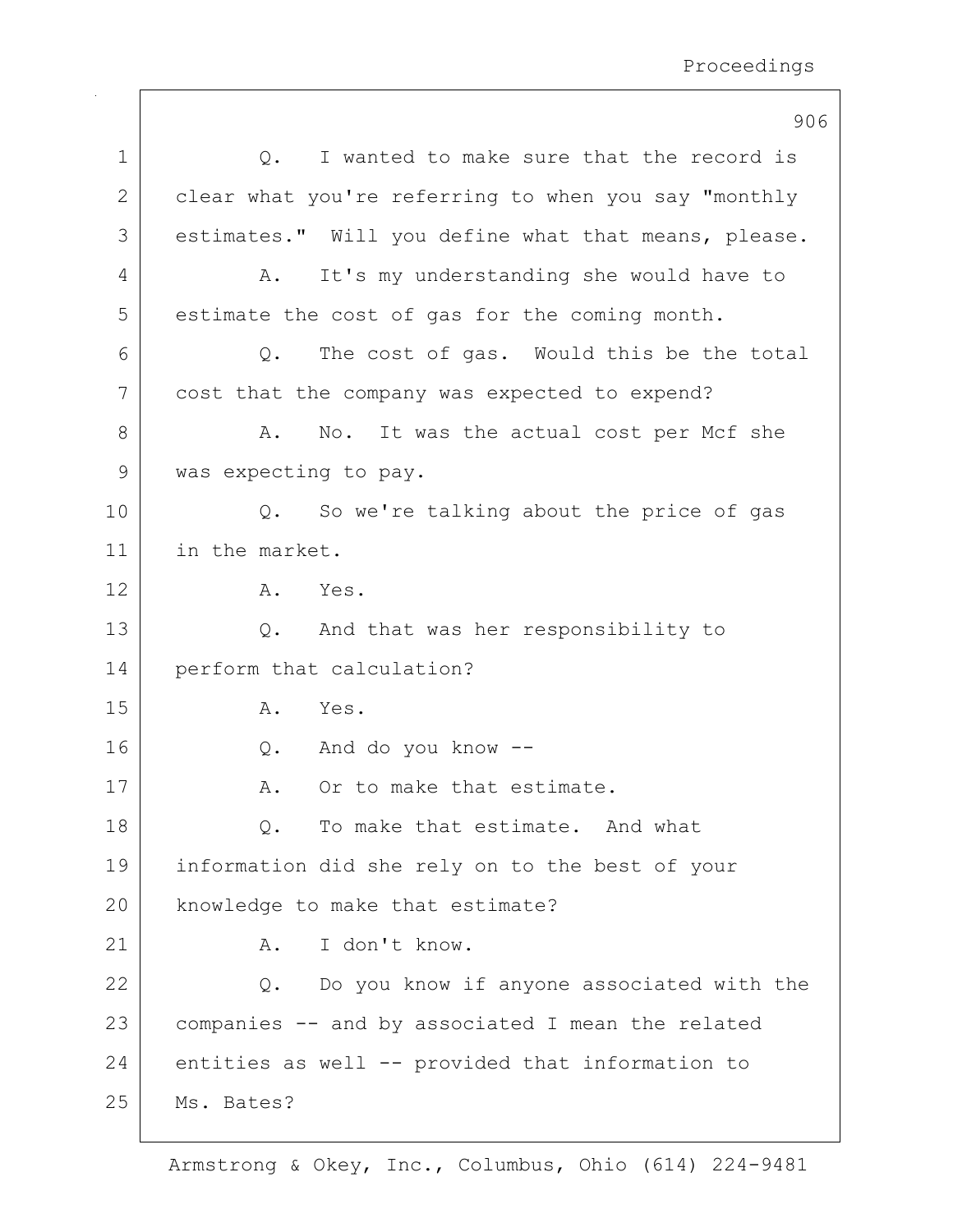|              |                   | 907                                                   |
|--------------|-------------------|-------------------------------------------------------|
| $\mathbf 1$  | Α.                | That I don't know.                                    |
| $\mathbf{2}$ | Q.                | Now, you indicate to the best of your                 |
| 3            |                   | knowledge she had no prior experience in the natural  |
| 4            | gas industry.     |                                                       |
| 5            | Α.                | That's correct.                                       |
| 6            | Q.                | Did somebody train her how to perform                 |
| 7            | this calculation? |                                                       |
| 8            | Α.                | It was my understanding her predecessor               |
| $\mathsf{9}$ | Dawn did.         |                                                       |
| 10           | $Q$ .             | And Dawn is still with the companies; is              |
| 11           | that correct?     |                                                       |
| 12           | Α.                | Yes.                                                  |
| 13           | Q.                | With the related companies?                           |
| 14           | Α.                | I couldn't tell you whose payroll she's               |
| 15           |                   | on, but she does the accounting for one of the other  |
| 16           | utilities.        |                                                       |
| 17           | Q.                | During the audit period were there others             |
| 18           |                   | who were performing this same function?               |
| 19           | Α.                | I don't recall.                                       |
| 20           | Q.                | Were there others whose estimated                     |
| 21           |                   | calculations you would have reviewed during the audit |
| 22           | period?           |                                                       |
| 23           | Α.                | I just don't recall.                                  |
| 24           | Q.                | You weren't Ms. Bates direct supervisor,              |
| 25           | were you?         |                                                       |
|              |                   |                                                       |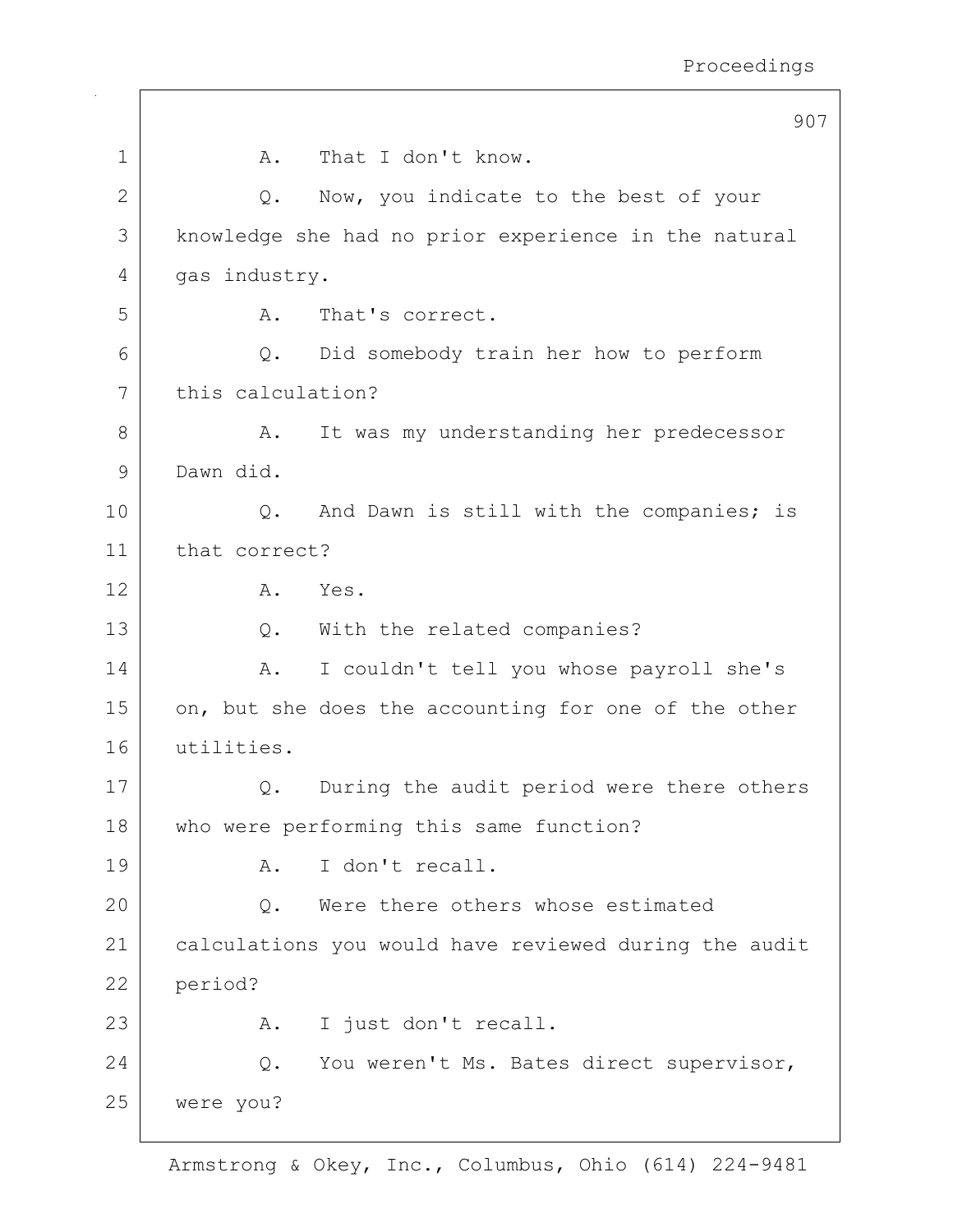|             | 908                                                   |
|-------------|-------------------------------------------------------|
| $\mathbf 1$ | Α.<br>No.                                             |
| 2           | Who was?<br>$Q$ .                                     |
| 3           | Larry Brainard.<br>Α.                                 |
| 4           | As the controller, he was her supervisor?<br>Q.       |
| 5           | Controller of the Ohio companies, yes.<br>Α.          |
| 6           | Okay. To the best of your knowledge, was<br>Q.        |
| 7           | there any prescribed method for calculating this GCR  |
| 8           | estimate?                                             |
| 9           | That I don't know.<br>Α.                              |
| 10          | And you also would not know if that was<br>Q.         |
| 11          | the method that was approved or discussed at any time |
| 12          | with the Commission or the Commission staff?          |
| 13          | That I don't know.<br>Α.                              |
| 14          | Why would these estimates have to be<br>Q.            |
| 15          | revised?                                              |
| 16          | It was my opinion she constantly<br>Α.                |
| 17          | consistently underestimated or undercollected         |
| 18          | consistently. It indicated to me her estimation and   |
| 19          | her process were faulty.                              |
| 20          | What do you mean by undercollect?<br>Q.               |
| 21          | It means we did not charge the customer<br>A.         |
| 22          | enough, and we would have to $-$ we would be          |
| 23          | undercollected versus overcollected.                  |
| 24          | Q. Okay. How did you make that                        |
| 25          | determination based on the information that she       |
|             |                                                       |

 $\Gamma$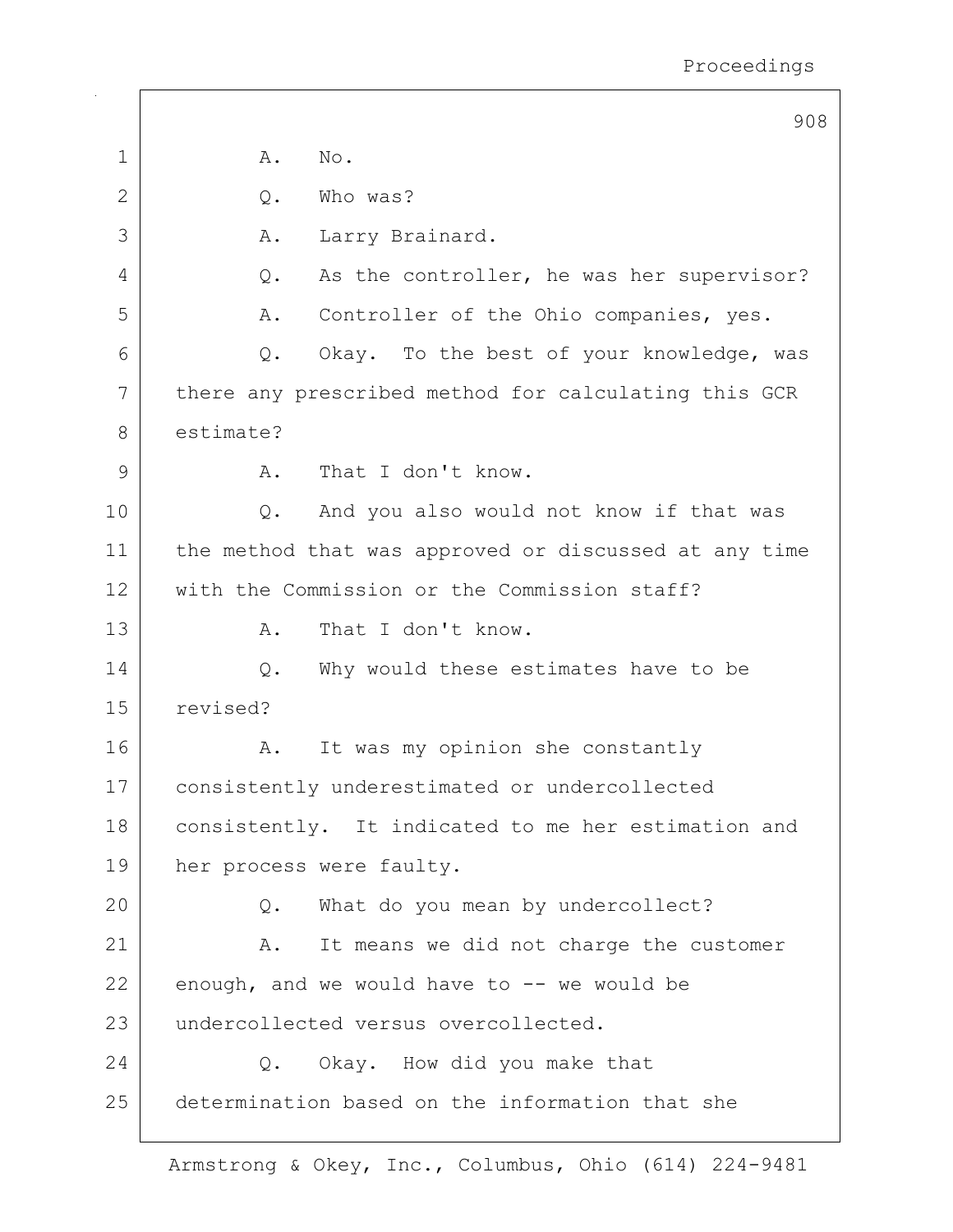1 provided to you? 2 A. She gave me every month what she was 3 going to use, and she also gave me the history on the 4 over and under account. 5 0. And we've heard reference to the over and 6 under account numerous times in this proceeding. 7 Would you please specifically indicate what that 8 account is and how that informed your decision 9 whether to revise her estimates. 10 | A. It's an account on the balance sheet. We 11 | keep track of that -- that account for the 12 undercharged or overcharged gas to the customers. 13 Q. Are these overcharges, undercharges that 14 | vou are referring to components of the GCR mechanism? 15 R. Pardon? 16 | Q. Are these components of the GCR 17 mechanism? 18 A. I believe so. 19 Q. Now, you've indicated that you are not 20 intimately familiar with the GCR mechanism itself; is 21 that right? 22 A. Correct. 23 Q. Do you know what the different component 24 | parts of the GCR in Ohio are? 25 A. I know there is an AA and there is a BA.

Armstrong & Okey, Inc., Columbus, Ohio (614) 224-9481

909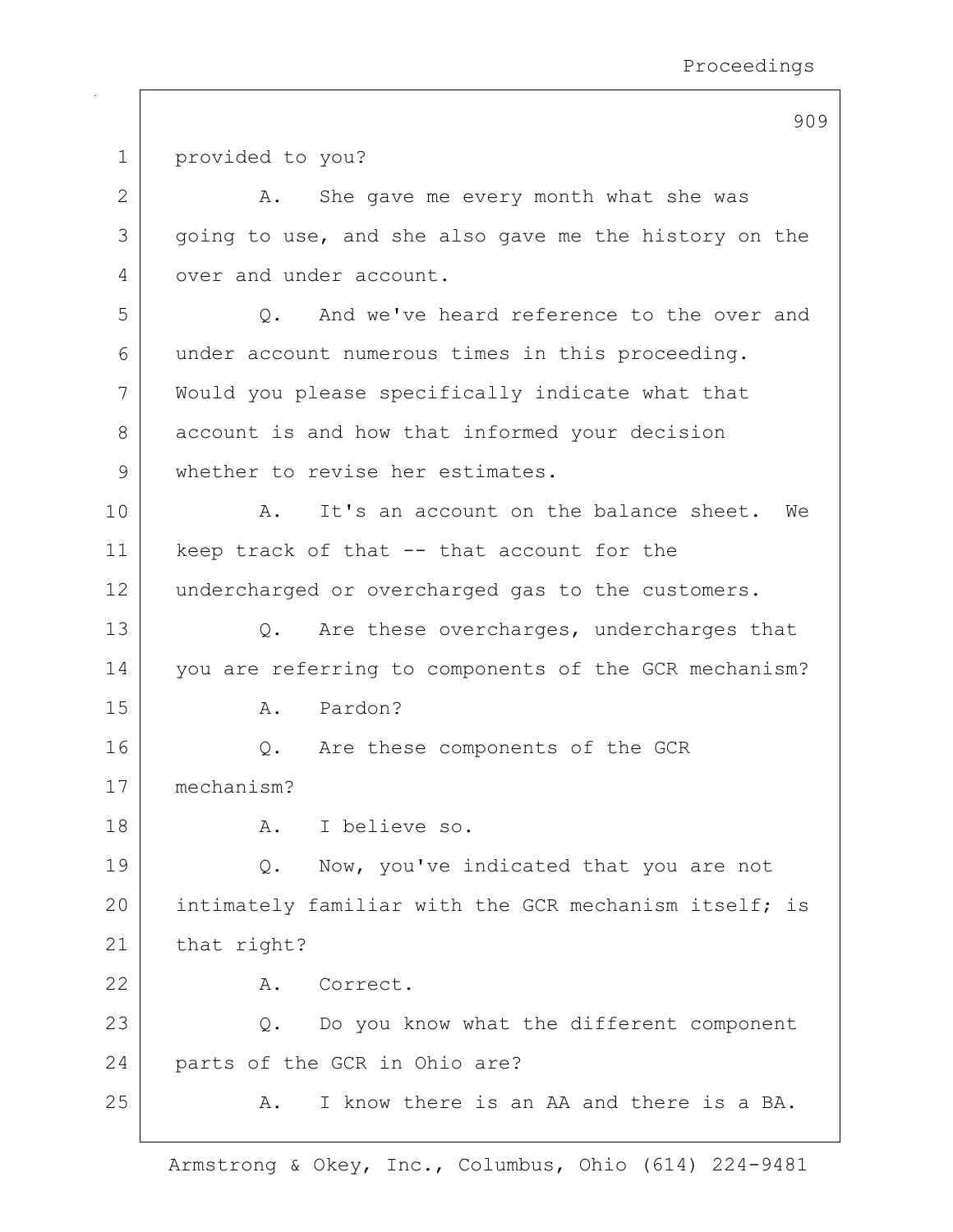|              | 910                                                   |
|--------------|-------------------------------------------------------|
| $\mathbf 1$  | And do you know what those refer to?<br>Q.            |
| $\mathbf{2}$ | Α.<br>No.                                             |
| 3            | Do you know what their relationship is to<br>Q.       |
| 4            | each other?                                           |
| 5            | I know it's the catch up.<br>A.                       |
| 6            | How often would you have to make<br>Q.                |
| 7            | revisions based on information that was communicated  |
| 8            | to you by Ms. Bates?                                  |
| 9            | I believe I answered that question. I<br>A.           |
| 10           | don't recall what I said.                             |
| 11           | Q. Well, I'm just trying to recall as well            |
| 12           | because I don't honestly. You said in your testimony  |
| 13           | you did it from time to time.                         |
| 14           | From time to time, I don't think it was<br>Α.         |
| 15           | over half the time.                                   |
| 16           | Okay.<br>Q.                                           |
| 17           | EXAMINER FARKAS: I think that was your                |
| 18           | answer previously.                                    |
| 19           | THE WITNESS: Thank you.                               |
| 20           | EXAMINER FARKAS: Just for the record.                 |
| 21           | Q. Obviously not trying to trip you up. It            |
| 22           | just didn't register with me.                         |
| 23           | And when you would make these revisions,              |
| 24           | were they always increases, or did you ever decrease? |
| 25           | They could have been decreases.<br>Α.                 |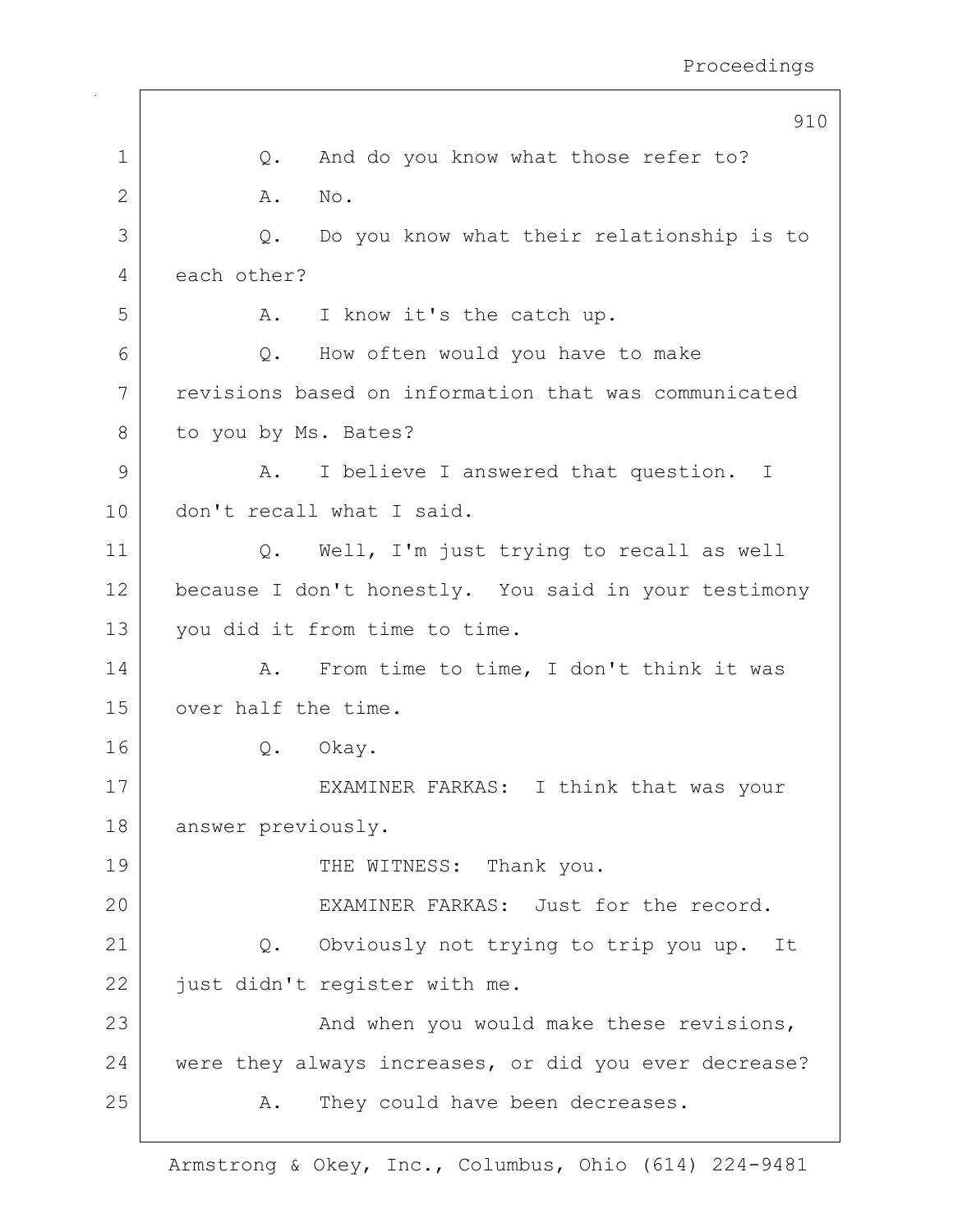|             | 911                                                   |
|-------------|-------------------------------------------------------|
| $\mathbf 1$ | Do you recall whether you ever revised --<br>Q.       |
| 2           | I don't recall.<br>Α.                                 |
| 3           | Did you rely on any other source of<br>Q.             |
| 4           | information to check the accuracy of these estimates  |
| 5           | other than the over/under account?                    |
| 6           | No.<br>Α.                                             |
| 7           | Did you or anyone who reported to you<br>Q.           |
| 8           | ever do any analysis to determine which estimates     |
| 9           | were more accurate, yours or hers?                    |
| 10          | That I don't know.<br>Α.                              |
| 11          | Now, it's true, isn't it, and just from a<br>Q.       |
| 12          | mechanical point of view, when you increase the       |
| 13          | estimates, you increase the amount of revenue that's  |
| 14          | generated from customers?                             |
| 15          | That's correct.<br>Α.                                 |
| 16          | And in the event that that revenue<br>Q.              |
| 17          | generation is too high, there would have to be        |
| 18          | subsequent adjustments that would then credit back to |
| 19          | customers; is that correct?                           |
| 20          | Yes.<br>Α.                                            |
| 21          | By the way did anyone else have any other<br>Q.       |
| 22          | responsibility for reviewing and revising these       |
| 23          | estimates?                                            |
| 24          | I don't think so.<br>Α.                               |
| 25          | Did you have any responsibility for<br>Q.             |
|             |                                                       |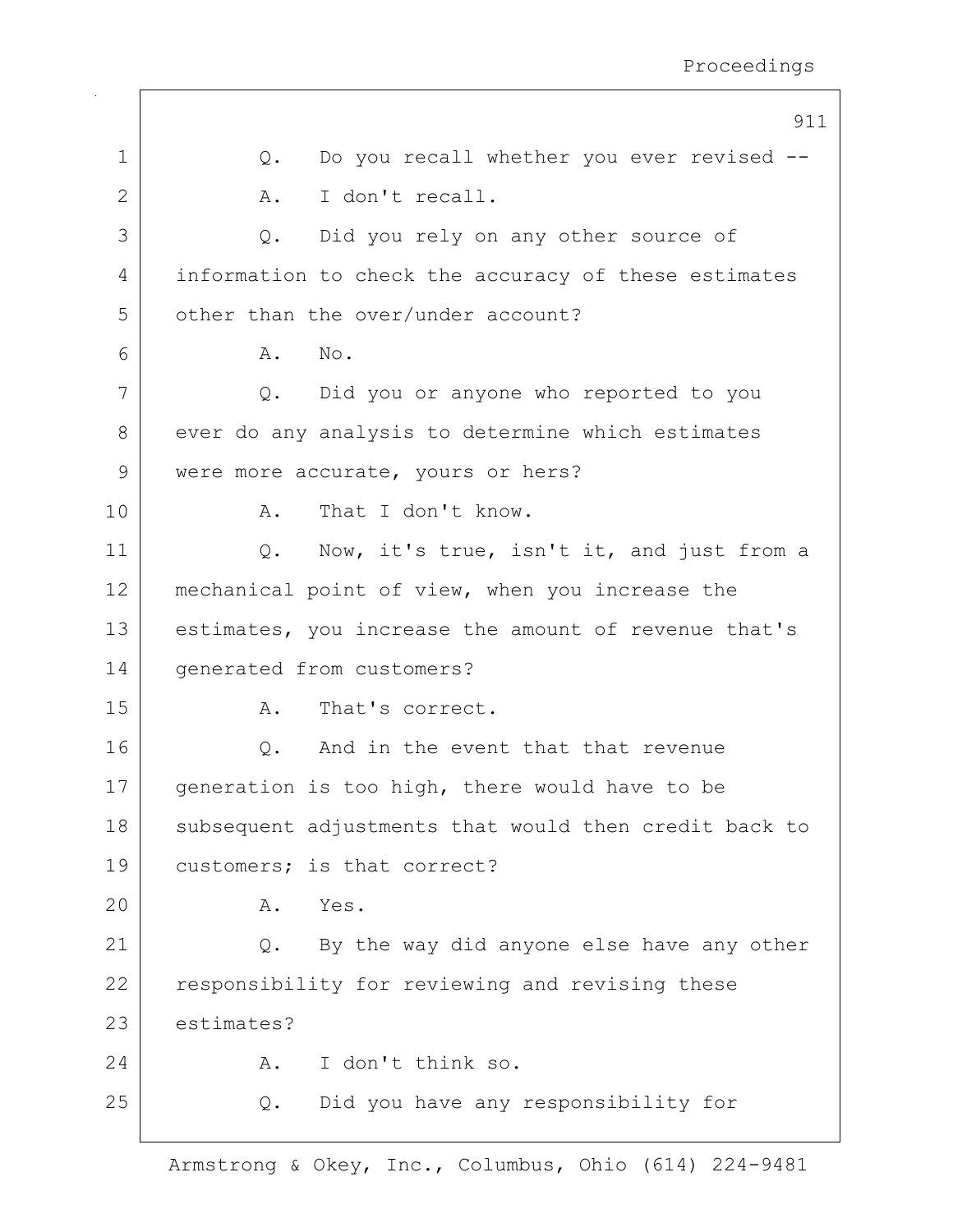|             | 912                                                   |
|-------------|-------------------------------------------------------|
| $\mathbf 1$ | reviewing the filings that she made with the Public   |
| 2           | Utilities Commission?                                 |
| 3           | No, I did not review the actual filings.<br>Α.        |
| 4           | Are you aware of whether anyone else had<br>Q.        |
| 5           | any responsibility for reviewing her filings with the |
| 6           | Public Utilities Commission?                          |
| 7           | I believe Larry occasionally would review<br>Α.       |
| 8           | it, but I can't be certain.                           |
| 9           | Do you know how the companies forecasted<br>Q.        |
| 10          | their gas purchases?                                  |
| 11          | My recollection is we would take a look<br>Α.         |
| 12          | at historical volumes and adjusted them for weather.  |
| 13          | And who was responsible for making those<br>Q.        |
| 14          | forecasts?                                            |
| 15          | I couldn't tell you.<br>A.                            |
| 16          | Did Ms. Bates have any responsibility for<br>Q.       |
| 17          | making those forecasts?                               |
| 18          | I couldn't tell you.<br>A.                            |
| 19          | Do you know if anyone provided that<br>Q.             |
| 20          | information to her for purposes of her making her     |
| 21          | estimates?                                            |
| 22          | I am sure she got our historical numbers<br>Α.        |
| 23          | from probably Mike Zappitello.                        |
| 24          | Mr. Smith, have you reviewed the GCR<br>Q.            |
| 25          | filings that are the subject of this case?            |
|             |                                                       |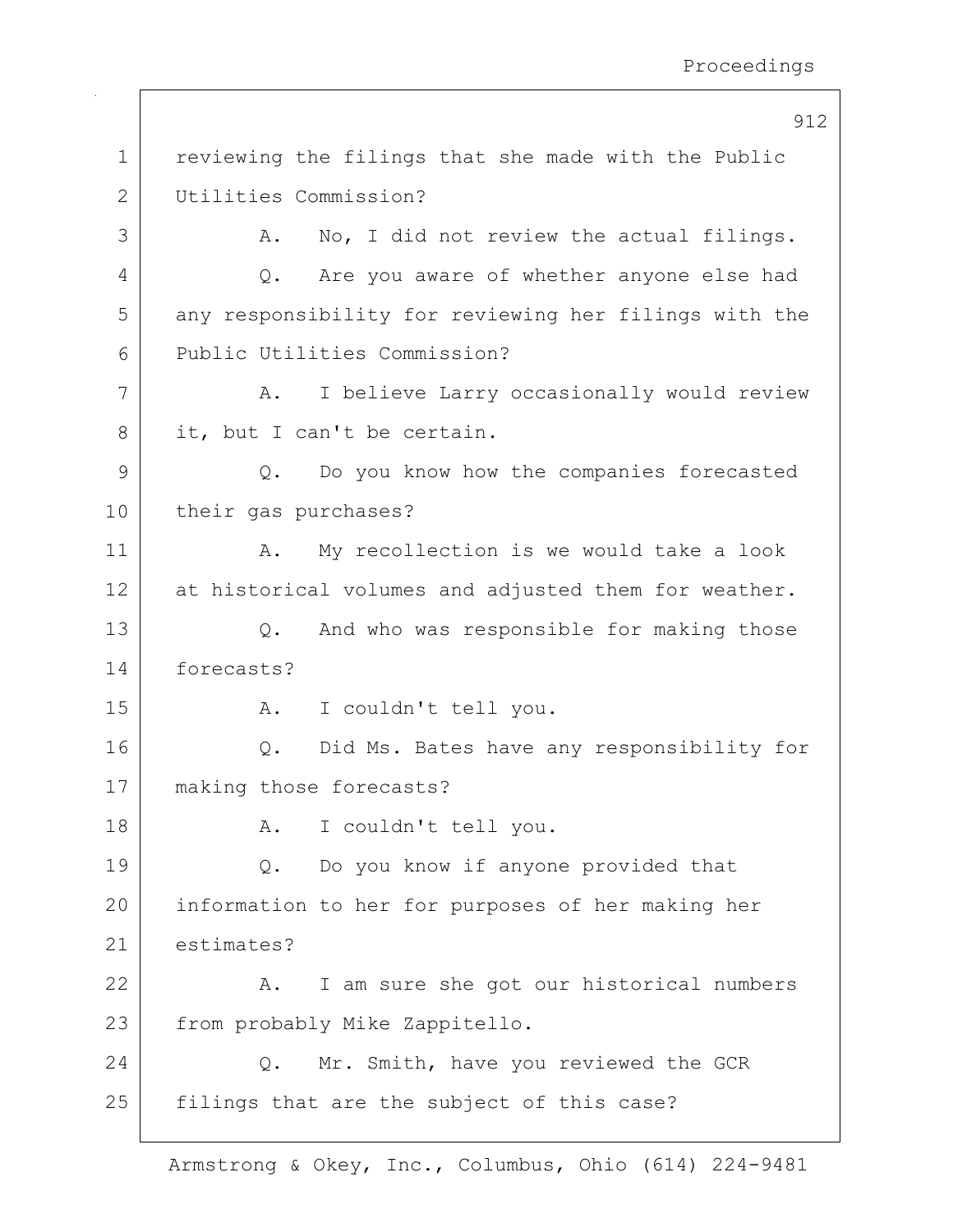|              | 913                                                 |
|--------------|-----------------------------------------------------|
| 1            | No, I have not.<br>A.                               |
| $\mathbf{2}$ | Have you reviewed staff's audit report in<br>Q.     |
| 3            | this case?                                          |
| 4            | A. Pardon?                                          |
| 5            | Q. Have you reviewed the staff's audit              |
| 6            | report in this case?                                |
| 7            | No, I have not.<br>A.                               |
| 8            | Q. Are you aware of the magnitude of the            |
| 9            | adjustments to the GCR mechanism the company had to |
| 10           | make during this audit period?                      |
| 11           | I know they were large. I know they were<br>Α.      |
| 12           | in excess of a million dollars.                     |
| 13           | MR. MARGARD: Your Honor, I would like to            |
| 14           | mark an exhibit to show the witness. I believe we   |
| 15           | are at Staff Exhibit 3; is that correct?            |
| 16           | MR. SERIO: Your Honor, I think 1 was the            |
| 17           | financial audit. 2 was --                           |
| 18           | MR. MARGARD: Those are Commission                   |
| 19           | ordered.                                            |
| 20           | MR. SERIO: Those are Commission ordered.            |
| 21           | EXAMINER FARKAS: I think the last Staff             |
| 22           | Exhibit was Mr. Sarver's testimony. That was 2.     |
| 23           | MR. MARGARD: Thank you.                             |
| 24           | May I approach, your Honor?                         |
| 25           | EXAMINER FARKAS: Yes.                               |
|              |                                                     |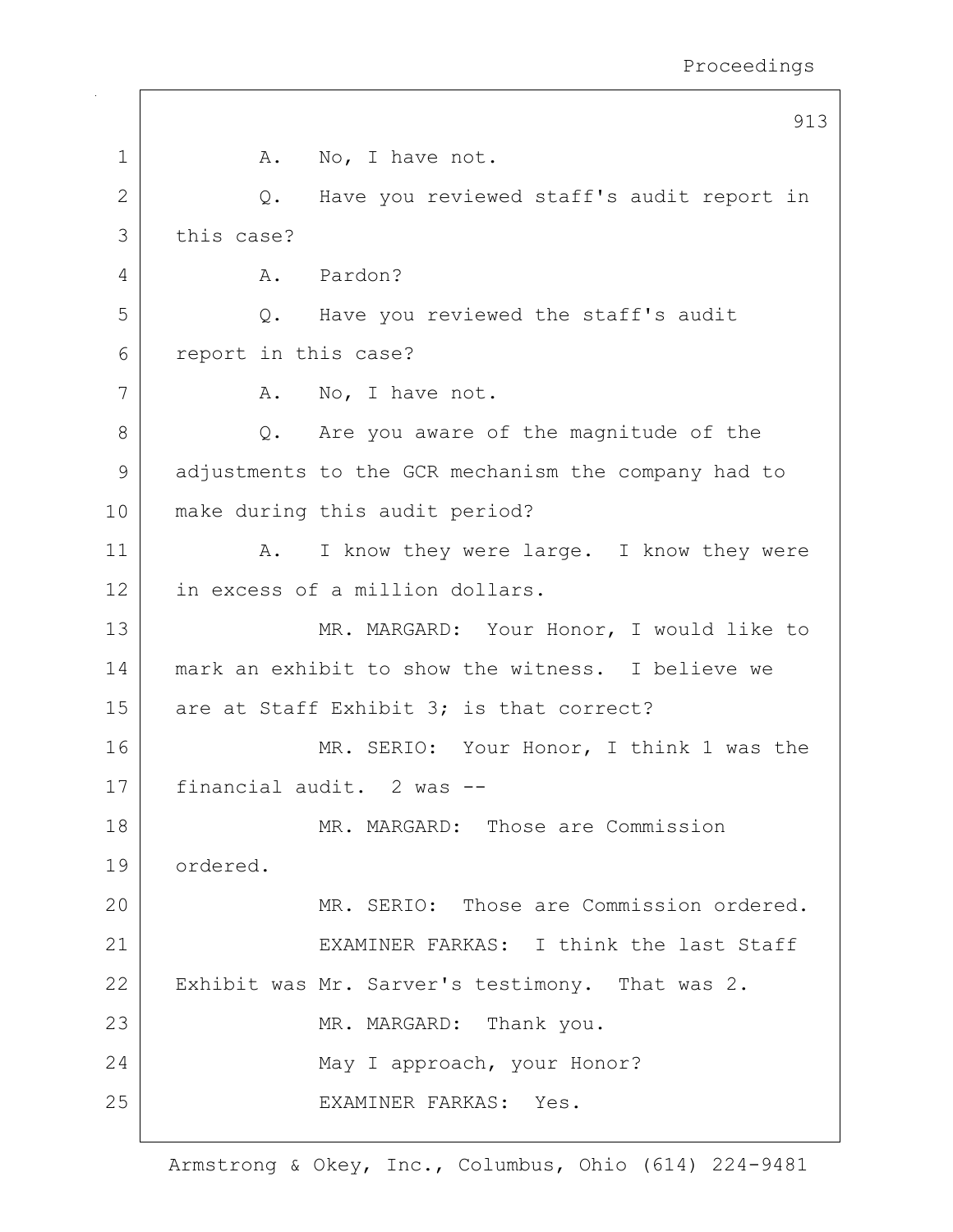|             | 914                                                   |
|-------------|-------------------------------------------------------|
| $\mathbf 1$ | MR. MARGARD: Your Honor, I have marked                |
| 2           | for purposes of identification Staff Exhibit 3 Gas    |
| 3           | Cost Recovery Rate Calculation of Northeast Ohio      |
| 4           | Natural Gas Corporation filed with the Commission on  |
| 5           | February 28, 2010.                                    |
| 6           | EXAMINER FARKAS: So marked.                           |
| 7           | (EXHIBIT MARKED FOR IDENTIFICATION.)                  |
| 8           | Mr. Smith, are you familiar with this<br>$Q$ .        |
| 9           | type of document?                                     |
| 10          | I have seen it, but I don't review it.<br>Α.          |
| 11          | I am going to represent to you, sir, as<br>$Q$ .      |
| 12          | indicated on the stamp on this document a calculation |
| 13          | that was, in fact, filed --                           |
| 14          | Correct.<br>A.                                        |
| 15          | -- by the company by Ms. Dawn Opara it<br>$Q$ .       |
| 16          | indicates at the bottom with respect to the company's |
| 17          | GCR mechanism.                                        |
| 18          | Α.<br>Correct.                                        |
| 19          | And I'm going to ask you to take a look<br>Q.         |
| 20          | at the actual adjustment summary calculation. Do you  |
| 21          | see that?                                             |
| 22          | Yes.<br>Α.                                            |
| 23          | And do you see that there are four<br>Q.              |
| 24          | different quarterly adjustments indicated there?      |
| 25          | Yes.<br>Α.                                            |

 $\overline{\phantom{a}}$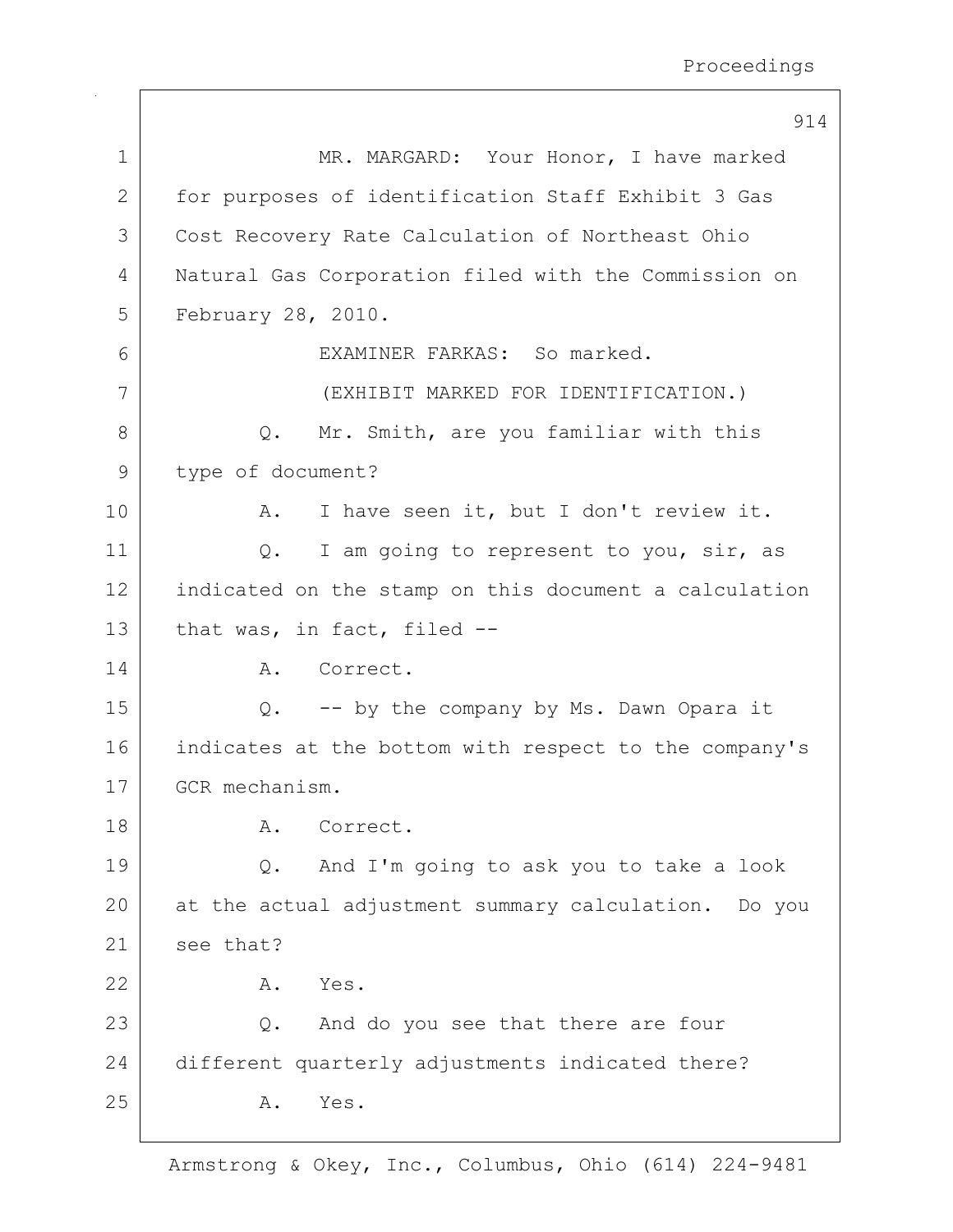|    | 915                                                   |
|----|-------------------------------------------------------|
| 1  | And all of those adjustments are<br>Q.                |
| 2  | negative?                                             |
| 3  | Correct.<br>Α.                                        |
| 4  | What would that indicate to you based on<br>Q.        |
| 5  | your familiarity with the GCR mechanism?              |
| 6  | It would mean we have overcollected on<br>Α.          |
| 7  | GCR.                                                  |
| 8  | That you had overcollected on GCR.<br>Q.              |
| 9  | Uh-huh.<br>Α.                                         |
| 10 | And indeed the total actual adjustment<br>$Q$ .       |
| 11 | was on the magnitude of \$2.65 per Mcf?               |
| 12 | Uh-huh.<br>Α.                                         |
| 13 | But you're not aware, are you, sir, how<br>Q.         |
| 14 | often during the audit period the actual adjustment   |
| 15 | was negative as opposed to positive?                  |
| 16 | No, I don't.<br>Α.                                    |
| 17 | EXAMINER FARKAS: And you're talking                   |
| 18 | about which audit period?                             |
| 19 | MR. MARGARD: Current audit period.                    |
| 20 | EXAMINER FARKAS: Thank you.                           |
| 21 | MR. MARGARD: Yes, thank you.                          |
| 22 | No, I am not.<br>A.                                   |
| 23 | This would have been a calculation for<br>Q.          |
| 24 | the GCR that went into effect at the beginning of the |
| 25 | current audit period; is that your understanding?     |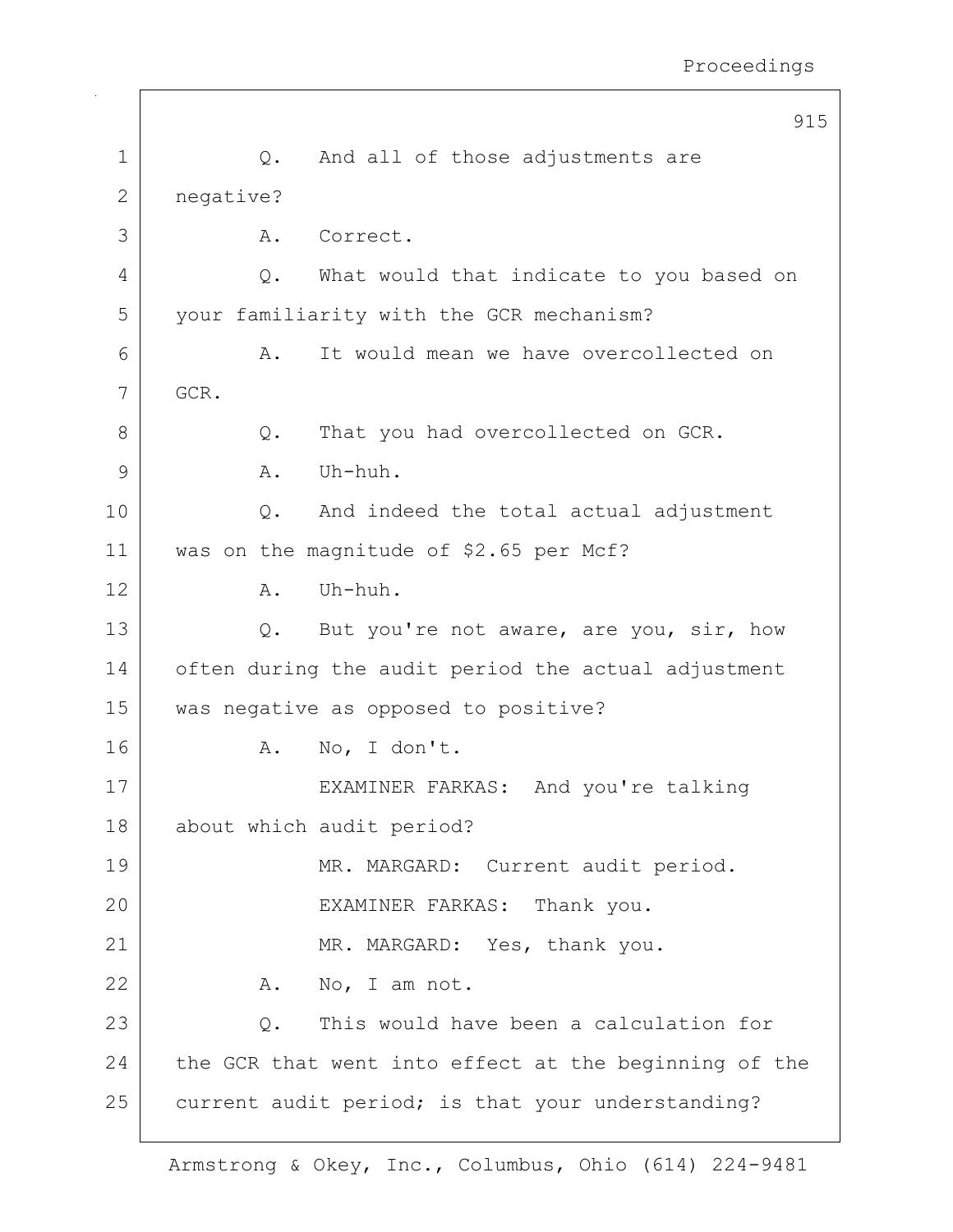|    | ノエし                                                   |
|----|-------------------------------------------------------|
| 1  | Uh-huh.<br>A.                                         |
| 2  | Q. We could tell, couldn't we, certainly by           |
| 3  | looking at these filed rate calculations whether, in  |
| 4  | fact, the company was overcollecting or               |
| 5  | undercollecting its GCR?                              |
| 6  | A. This one it would appear that we're                |
| 7  | overcollecting.                                       |
| 8  | During what period was the company<br>$Q_{\bullet}$   |
| 9  | undercollecting, if you know?                         |
| 10 | I did not review these forms. I reviewed<br>Α.        |
| 11 | what was on the general ledger.                       |
| 12 | Q. Okay. Back to the revisions of the                 |
| 13 | estimates -- and I assume you would have discussions  |
| 14 | with Ms. Bates when you would revise those estimates; |
| 15 | is that correct?                                      |
| 16 | A. Yes.                                               |
| 17 | And did you at any time tell her how the<br>Q.        |
| 18 | revision was being made?                              |
| 19 | No.<br>Α.                                             |
| 20 | Did you give her any instruction on how<br>Q.         |
| 21 | to use the over/under account in combination with the |
| 22 | other information to arrive at a what you believe to  |
| 23 | be more appropriate calculation?                      |
| 24 | I don't know how I came to my conclusion.<br>Α.       |
| 25 | MR. MARGARD: I believe that's all the                 |
|    |                                                       |

916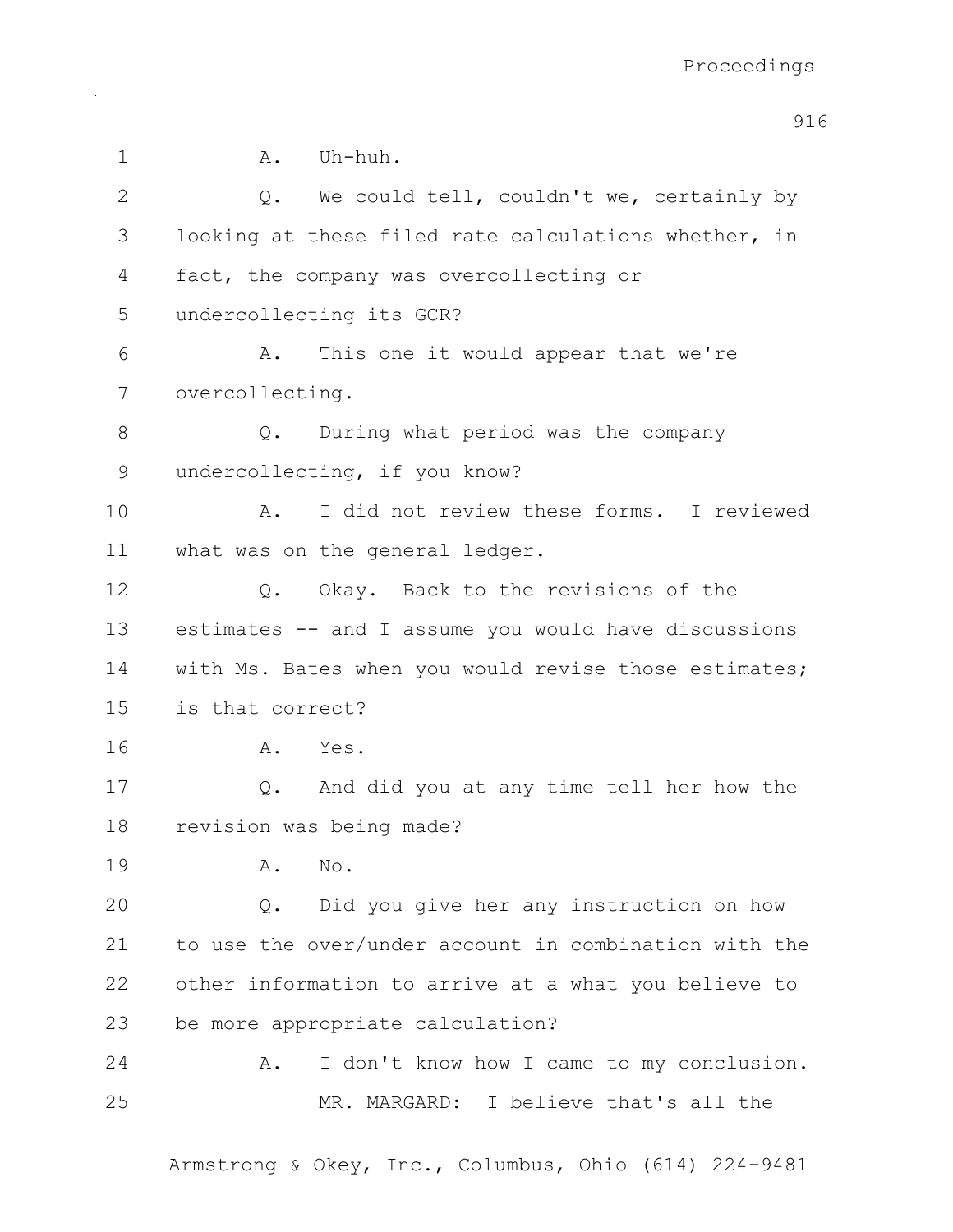917 1 | questions I have for Mr. Smith. 2 | EXAMINER FARKAS: Okay. Why don't we 3 take a 10-minute recess and come back. 4 (Recess taken.) 5 EXAMINER FARKAS: Okay. Let's go back on 6 the record. 7 MR. YURICK: Your Honor, the company has 8 | no redirect for Mr. Smith at this point, and I would 9 renew my motion to admit Company's Exhibit No. 7, the 10 rebuttal testimony of Mr. Tom Smith. 11 EXAMINER FARKAS: Any objection to the 12 admission of Company Exhibit 7? 13 MR. SERIO: No objection, your Honor. 14 MR. MARGARD: No, your Honor. 15 EXAMINER FARKAS: It will be admitted. 16 (EXHIBIT ADMITTED INTO EVIDENCE.) 17 EXAMINER FARKAS: Thank you for your 18 testimony. 19 MR. MARGARD: Your Honor, staff would 20 | respectfully move for the admission of Exhibit 3. We 21 have received a request from the company that if we 22 were to admit this exhibit, that we admit all of the 23 pages of that exhibit as it indicates there it is 24 page 1 of 11. We have no objection to that and what 25 I would like to do is to hold off on a ruling on that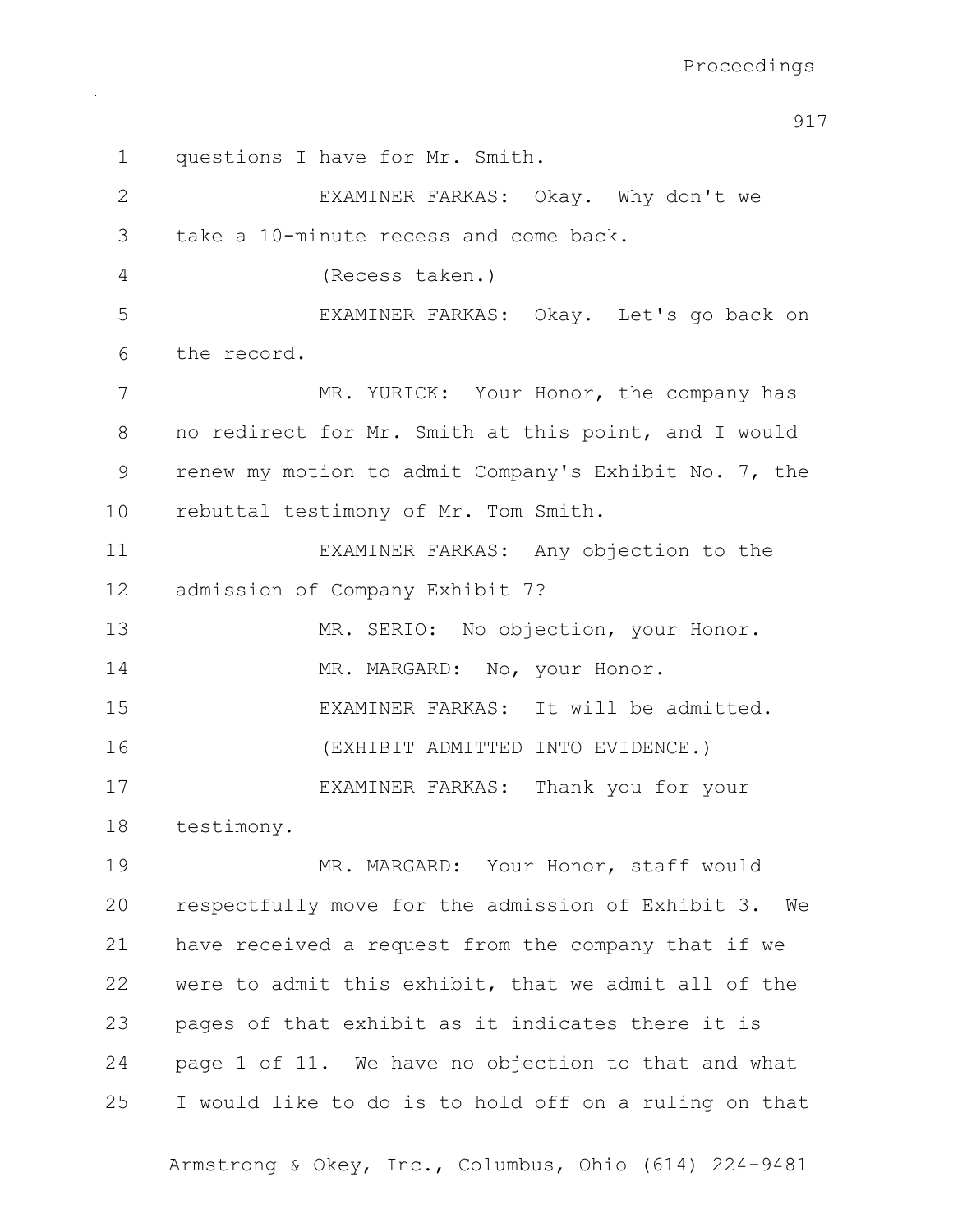918 1 motion until we can provide all of those pages to the 2 | parties. We will do that at the next break. 3 EXAMINER FARKAS: Okay. Thank you. 4 | MR. YURICK: Your Honor, if we are ready 5 to proceed -- 6 EXAMINER FARKAS: Yes. 7 MR. YURICK: -- to the next witness, the 8 company would call Ms. Becky Howell. 9 (EXHIBIT MARKED FOR IDENTIFICATION.) 10 (Witness sworn.) 11 | EXAMINER FARKAS: You may be seated.  $12$  - - -13 REBECCA HOWELL 14 | being first duly sworn, as prescribed by law, was 15 examined and testified as follows: 16 DIRECT EXAMINATION 17 By Mr. Yurick: 18 Q. Ms. Howell, could you please state your 19 | name and spell your last name for the record. 20 | Rebecca Howell, H-O-W-E-L-L. 21 | Q. And, Ms. Howell, are you employed by Gas 22 Natural? 23 A. I'm employed by Gas Natural, yes. 24 Q. Okay. 25 | EXAMINER FARKAS: You will have to speak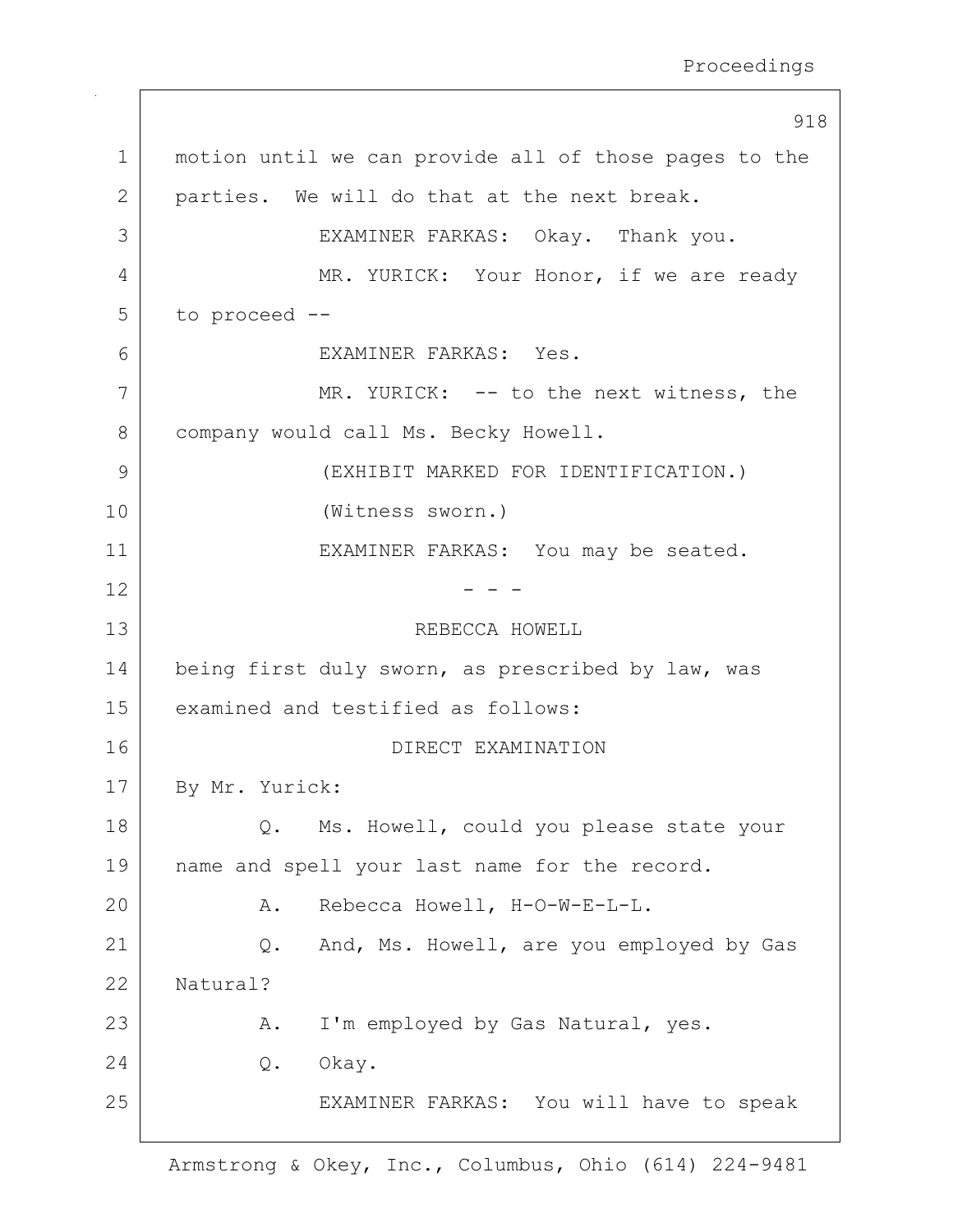919 1 up too, please. 2 | THE WITNESS: Okay. 3 Q. And is it your purpose here to offer 4 | testimony on behalf of Gas Natural, Incorporated? 5 A. Yes, it is. 6 Q. Showing you what's been marked Company 7 Exhibit 8, is that a copy of your prefiled rebuttal 8 | testimony filed herein in this GCR case? 9 A. Yes, it is. 10 Q. And was that testimony completed by you 11 or at your direction? 12 A. Yes, it was. 13 Q. And if I asked you the questions that 14 were posed in your re -- Company's Exhibit 8, would 15 your answers be the same as you sit here today? 16 A. Yes. 17 | Q. Do you have any corrections or 18 modifications, additions to your testimony? 19 | A. Yes. Originally the first page of 20 Exhibit 2 needs to become now the first page of 21 Exhibit 1. And the second page of Exhibit 2 had an 22 incomplete document so there was a second page for 23 Exhibit 2 added to make it complete. 24 Q. Now, showing you what's been marked 25 Exhibit 1 and Exhibit 2 to your testimony, are those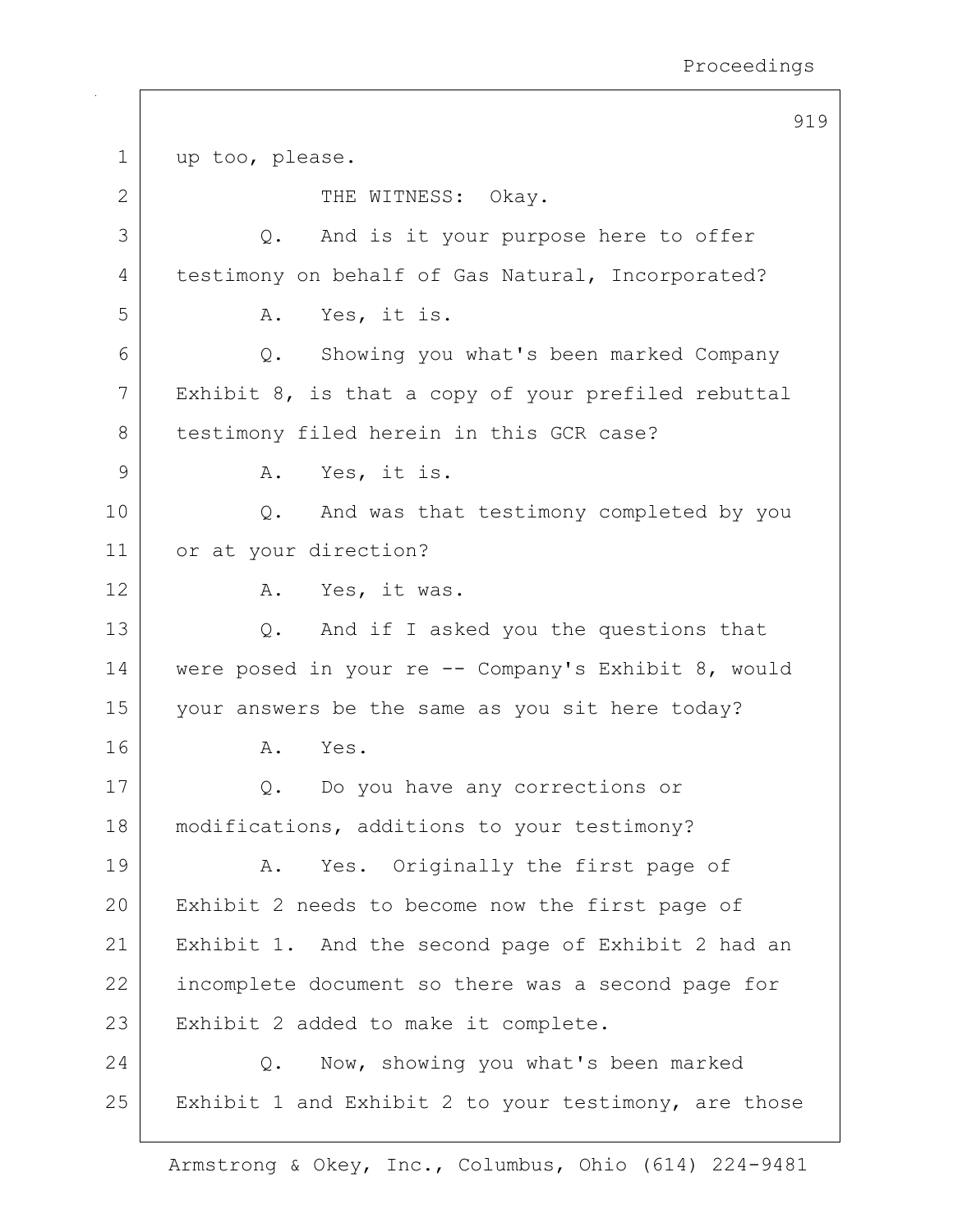920 1 the correct exhibits? 2 A. Yes, they are. 3 Q. Okay. So if I were to substitute in your 4 prefiled testimony Company Exhibit 8 for -- at tab 1  $5$  at Exhibit 1 and tab 2 at Exhibit 2, would that 6 correct the exhibits to your testimony? 7 | A. Yes, it would. 8 Q. Now, showing you what's been marked now 9 Company's Exhibit 8, is that your complete and 10 corrected rebuttal testimony filed on behalf of the 11 company in this GCR case? 12 A. Yes, it is. 13 Q. And, again, if I were to ask you the 14 questions set forth therein, your answers would be 15 the same today, correct? 16 A. Correct. 17 MR. YURICK: At this point the company 18 | would move the admission of Company Exhibit 8 and 19 would tender the witness for cross-examination, your 20 Honor. 21 | EXAMINER FARKAS: Thank you. 22 You may proceed. 23 MR. SERIO: Thank you, your Honor.  $24$  - - -25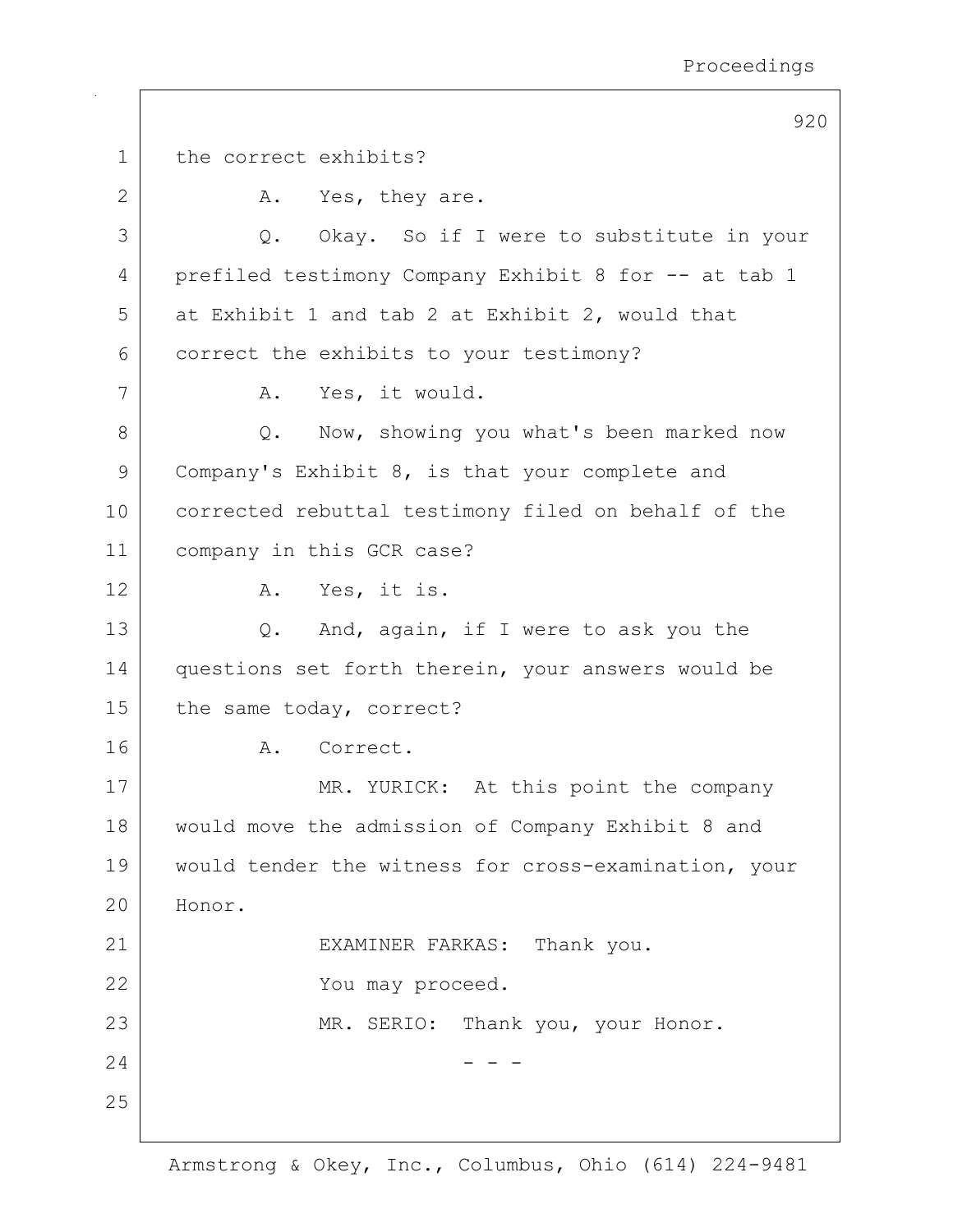|             | 921                                                   |
|-------------|-------------------------------------------------------|
| $\mathbf 1$ | CROSS-EXAMINATION                                     |
| 2           | By Mr. Serio:                                         |
| 3           | Good morning, Ms. Howell.<br>Q.                       |
| 4           | Good morning.<br>Α.                                   |
| 5           | Q.<br>Your testimony indicates that you are           |
| 6           | currently employed by Gas Natural. What is your       |
| 7           | current position?                                     |
| 8           | I'm currently working on the software<br>Α.           |
| 9           | conversion for the company.                           |
| 10          | Q.<br>You're not controller any more?                 |
| 11          | No, I am not.<br>Α.                                   |
| 12          | Okay. When you testified two weeks ago,<br>Q.         |
| 13          | you were controller for Gas Natural, correct?         |
| 14          | Correct.<br>Α.                                        |
| 15          | So when did that change occur?<br>$Q$ .               |
| 16          | Last Monday.<br>Α.                                    |
| 17          | Was that something that was planned, your             |
| 18          | no longer being controller for Gas Natural?           |
| 19          | I moved over to the position. We had a<br>Α.          |
| 20          | position to lead up the team for the big software     |
| 21          | conversion, the two-year project, and I chose to move |
| 22          | over to that.                                         |
| 23          | So this was not an unexpected change on<br>Q.         |
| 24          | your part?                                            |
| 25          | Α.<br>No.                                             |
|             |                                                       |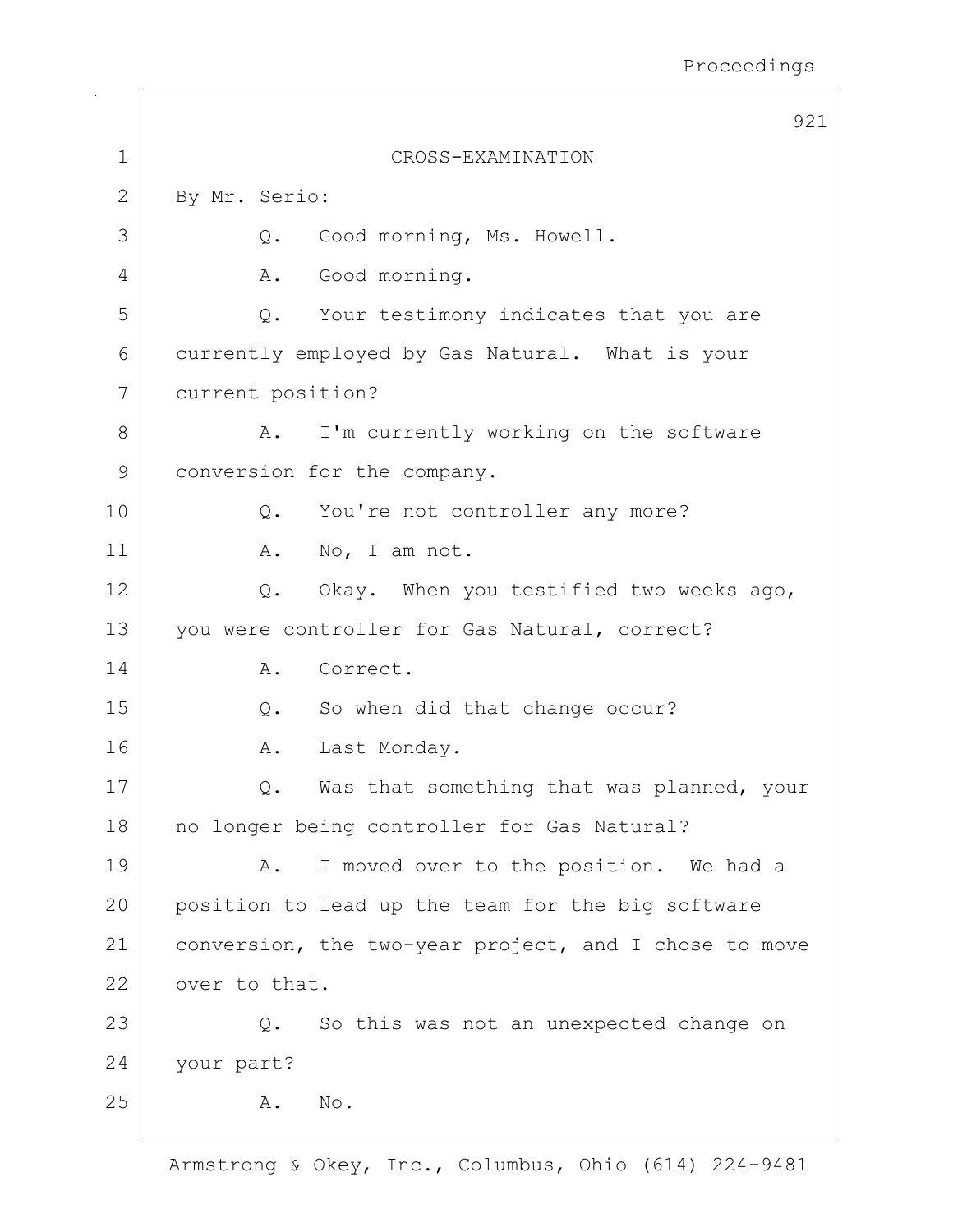|             | 922                                                   |
|-------------|-------------------------------------------------------|
| $\mathbf 1$ | Is there another controller for Gas<br>Q.             |
| 2           | Natural that's taking your place now?                 |
| 3           | Α.<br>Yes.                                            |
| 4           | And who is that?<br>Q.                                |
| 5           | Don Whiteman.<br>Α.                                   |
| 6           | And is Mr. Whiteman someone that was<br>Q.            |
| 7           | previously employed by Gas Natural, or is he a new    |
| 8           | employee?                                             |
| 9           | New employee.<br>Α.                                   |
| 10          | And as controller for Gas Natural, he'll<br>Q.        |
| 11          | oversee the controllers for the Ohio LDCs, correct?   |
| 12          | Correct.<br>Α.                                        |
| 13          | Has the new controller for Gas Natural<br>$Q$ .       |
| 14          | started yet?                                          |
| 15          | Yes.<br>Α.                                            |
| 16          | And was that Monday --<br>$Q$ .                       |
| 17          | Monday.<br>Α.                                         |
| 18          | Now, counsel indicated that you were --<br>Q.         |
| 19          | the question to you that you were testifying on       |
| 20          | behalf of Gas Natural, but your testimony says you're |
| 21          | testifying on behalf of Northeast Ohio and Orwell.    |
| 22          | So can you clarify?                                   |
| 23          | They are subsidiaries of Gas Natural so<br>Α.         |
| 24          | testifying on their behalf for this -- this hearing.  |
| 25          | Now, you're responding to the testimony<br>Q.         |
|             |                                                       |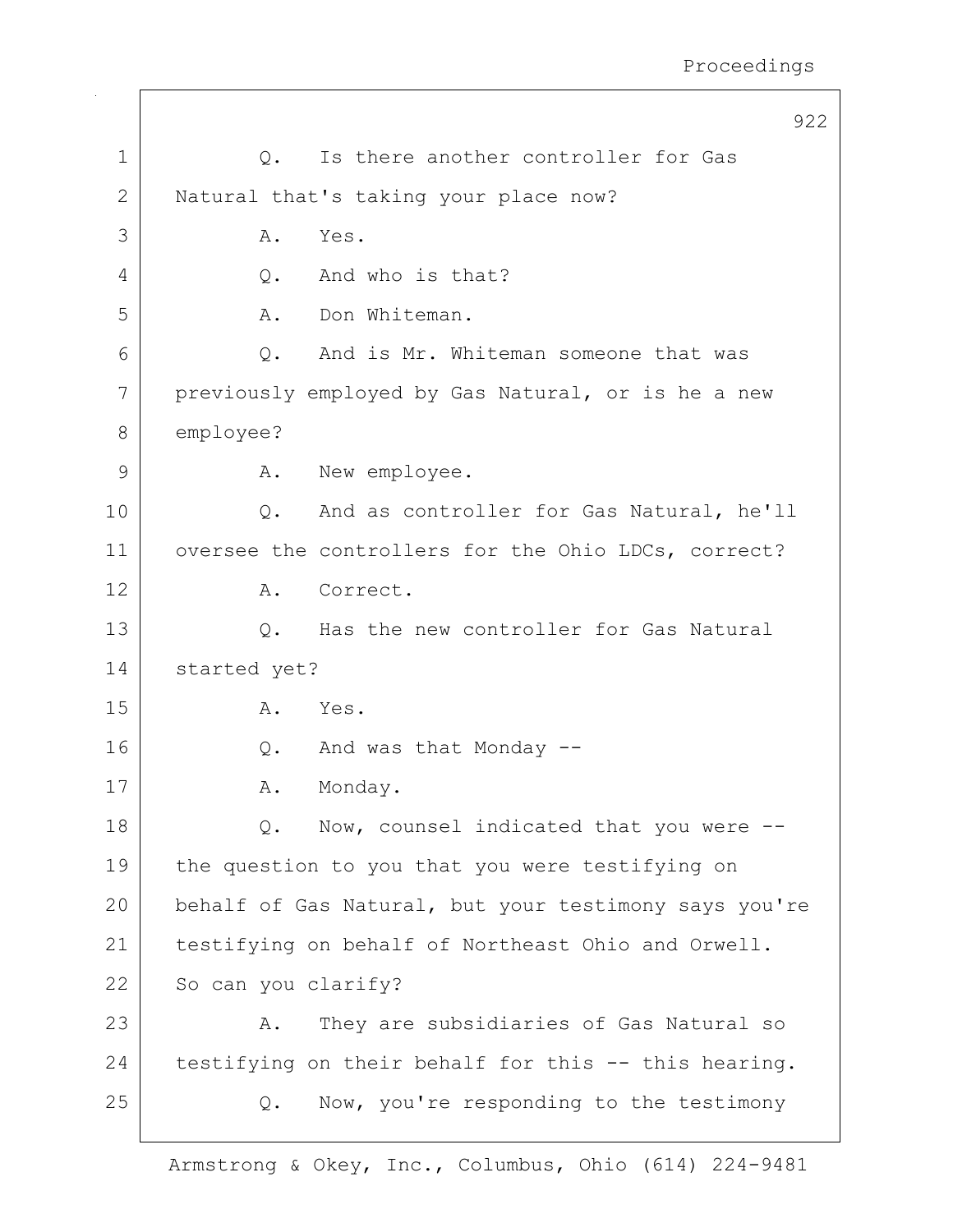|             | 923                                                   |  |
|-------------|-------------------------------------------------------|--|
| $\mathbf 1$ | from Ms. Lipnis and not Ms. Bates, correct?           |  |
| 2           | Correct.<br>A.                                        |  |
| 3           | And you indicate that when you worked<br>Q.           |  |
| 4           | with Ms. Lipnis, you were at that time an employee of |  |
| 5           | Cobra Pipeline, correct?                              |  |
| 6           | I was an employee of Cobra Pipeline.<br>Α.            |  |
| 7           | And, in fact, you were the president of<br>Q.         |  |
| 8           | Cobra Pipeline?                                       |  |
| 9           | Correct.<br>A.                                        |  |
| 10          | And Cobra Pipeline when you were<br>$Q$ .             |  |
| 11          | interacting with Ms. Lipnis was actually selling      |  |
| 12          | services to Northeast and Orwell, correct?            |  |
| 13          | I really didn't have interaction with<br>A.           |  |
| 14          | Ms. -- with Ms. Lipnis.                               |  |
| 15          | Q. Okay. So you did not have much                     |  |
| 16          | interaction with her at all.                          |  |
| 17          | No.<br>Α.                                             |  |
| 18          | So when it says you would periodically<br>Q.          |  |
| 19          | assist, how often did that occur?                     |  |
| 20          | During the time that I was the president,<br>Α.       |  |
| 21          | one time that I can think of.                         |  |
| 22          | I'm sorry?<br>Q.                                      |  |
| 23          | One time --<br>Α.                                     |  |
| 24          | One time?<br>Q.                                       |  |
| 25          | -- that I can think of.<br>Α.                         |  |
|             |                                                       |  |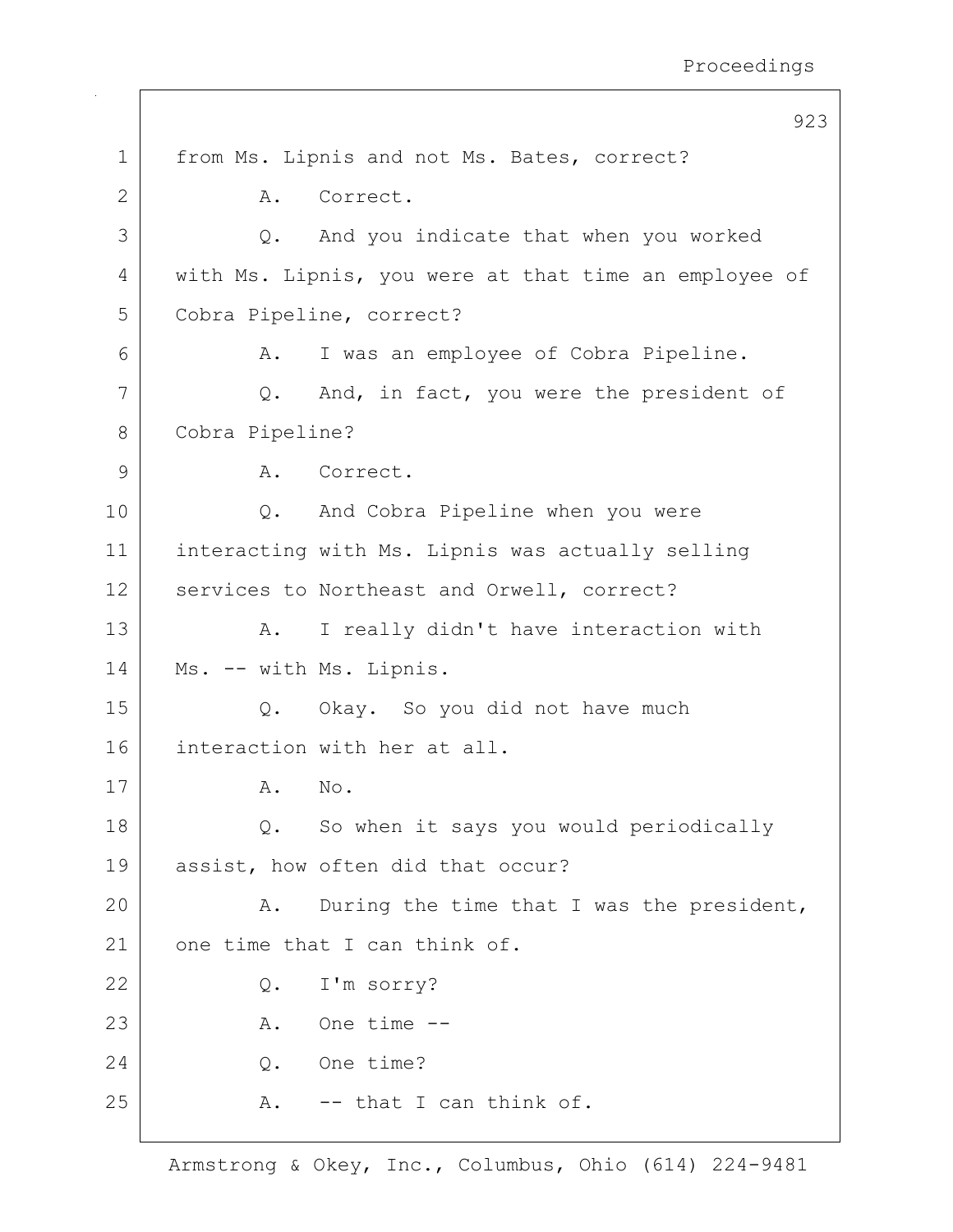|    | 924                                                 |
|----|-----------------------------------------------------|
| 1  | So instead of periodically you assisted<br>Q.       |
| 2  | once --                                             |
| 3  | Α.<br>Yes.                                          |
| 4  | -- correct? And so --<br>$Q$ .                      |
| 5  | Clarify once that I physically went over<br>Α.      |
| 6  | there and helped, yes.                              |
| 7  | Okay. And when you say during that time<br>Q.       |
| 8  | period, what time period are you talking about?     |
| 9  | I don't know the exact date. I know when<br>Α.      |
| 10 | I moved over as president was in March of 2010.     |
| 11 | So March of 2010 through approximately<br>Q.        |
| 12 | when?                                               |
| 13 | I was president until October of 2012.<br>Α.        |
| 14 | So roughly a two-and-a-half-year period.<br>Q.      |
| 15 | Is when I was president.<br>Α.                      |
| 16 | And you assisted her one time when there<br>Q.      |
| 17 | was a question about the GCR filing.                |
| 18 | Periodically Dawn would send me other<br>Α.         |
| 19 | e-mail questions but very minor questions. I mainly |
| 20 | just assisted on one.                               |
| 21 | Now, is Dawn the only one that would ever<br>Q.     |
| 22 | ask for your assistance, or did Ms. Lipnis also ask |
| 23 | for your assistance?                                |
| 24 | No, she did not.<br>Α.                              |
| 25 | I'm sorry?<br>Q.                                    |
|    |                                                     |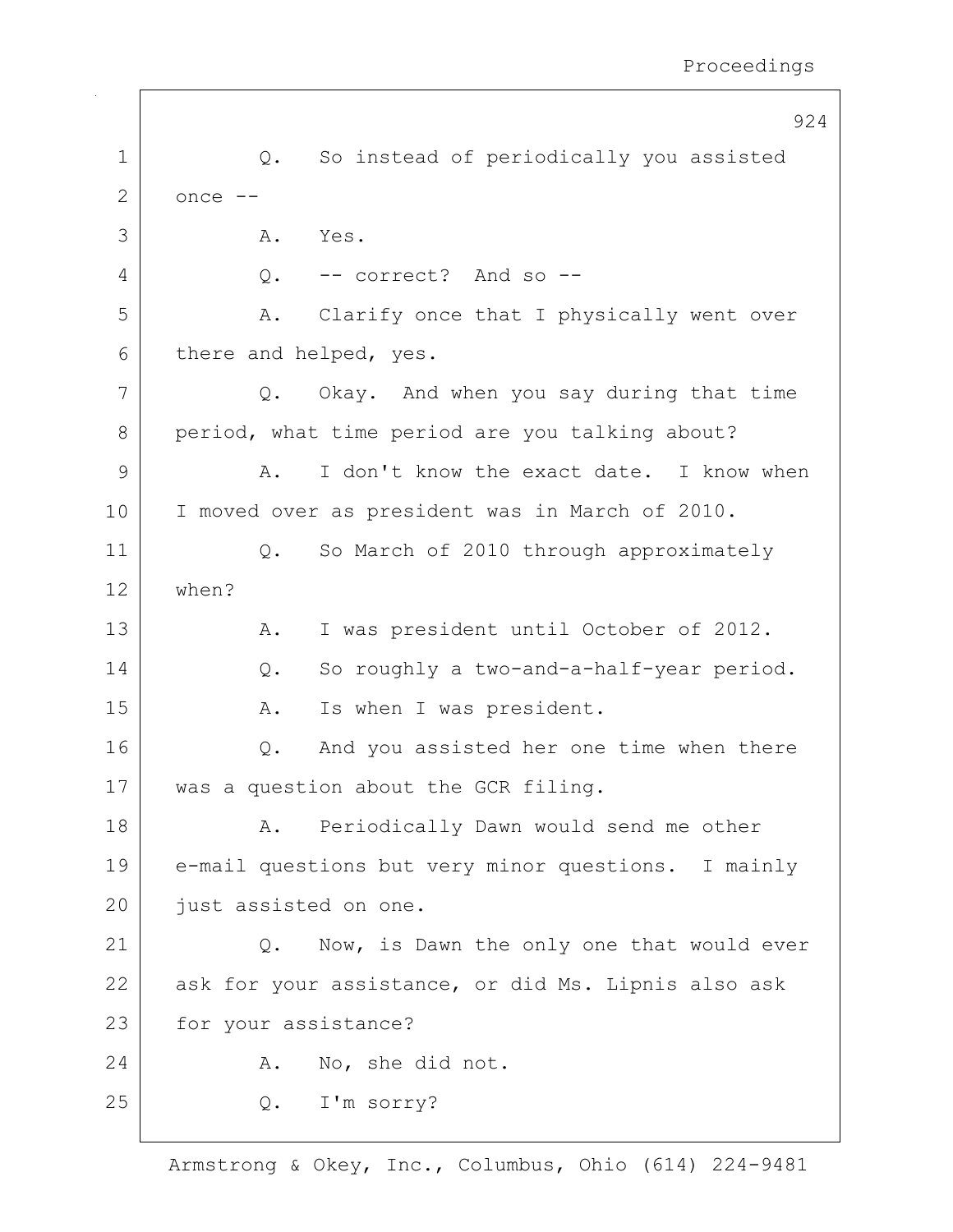|              | 925                                                   |
|--------------|-------------------------------------------------------|
| 1            | Ms. Lipnis did not.<br>A.                             |
| $\mathbf{2}$ | So any time you were asked to assist,<br>Q.           |
| 3            | that request came from Dawn Opara, correct?           |
| 4            | Actually Tom Smith would ask me to help<br>Α.         |
| 5            | her.                                                  |
| 6            | Q. Okay. So on page 1 of your testimony, on           |
| 7            | line 21 when you say you periodically would be asked  |
| 8            | to assist, those requests would come from either      |
| 9            | Mr. Smith or Ms. Opara.                               |
| 10           | Mainly Mr. Smith.<br>Α.                               |
| 11           | And that was during that<br>Q.                        |
| 12           | two-and-a-half-year period when you were president of |
| 13           | Cobra.                                                |
| 14           | A. Correct.                                           |
| 15           | So while you were president of Cobra the<br>Q.        |
| 16           | president of Northeast would ask you to help his      |
| 17           | people do the GCR filing.                             |
| 18           | Not often but at times. Not help to<br>Α.             |
| 19           | prepare it, it was to review.                         |
| 20           | Okay. And to the extent that you were<br>Q.           |
| 21           | reviewing the GCR filings, did you ever give advice   |
| 22           | on whether there should be changes made to the        |
| 23           | filing?                                               |
| 24           | No. I would just help them to review it.<br>Α.        |
| 25           | So you would review it and basically<br>Q.            |
|              |                                                       |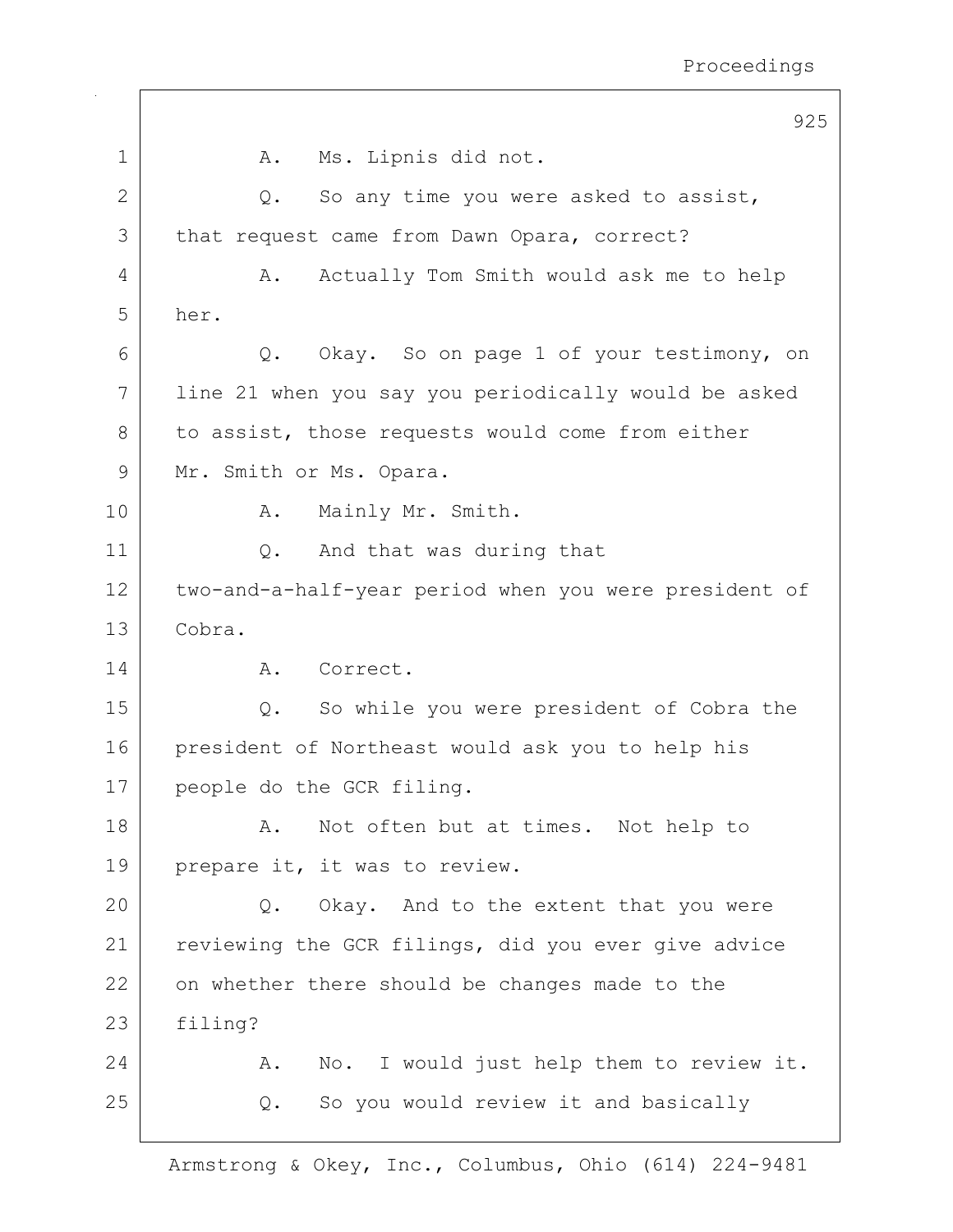926 1 indicate that what you saw was okay. 2 A. Okay or not okay, yes. 3 Q. Okay. All right. So if you indicated 4 there was a concern, do you know if they ever made 5 modifications to the GCR filing as a result of your 6 concerns? 7 | A. After I left, no, I do not because I 8 | wouldn't stay there and watch them file it. 9 | EXAMINER FARKAS: What were you reviewing 10 when they asked you to review the GCR filings? 11 THE WITNESS: The one particular time I 12 went over I know their gas cost I believe it was like 13 at \$3, and they knew something was wrong because they 14 said the gas cost was higher than that so they asked 15 me to come over and look at it. 16 | EXAMINER FARKAS: And so what documents 17 did you look at? 18 THE WITNESS: I should say the estimated 19 gas costs. 20 EXAMINER FARKAS: What document did you 21 | look at when you reviewed the documents? 22 | THE WITNESS: The only thing I looked at 23 was their past gas costs because they were saying it 24 was higher than so I looked historically at their 25 past gas costs.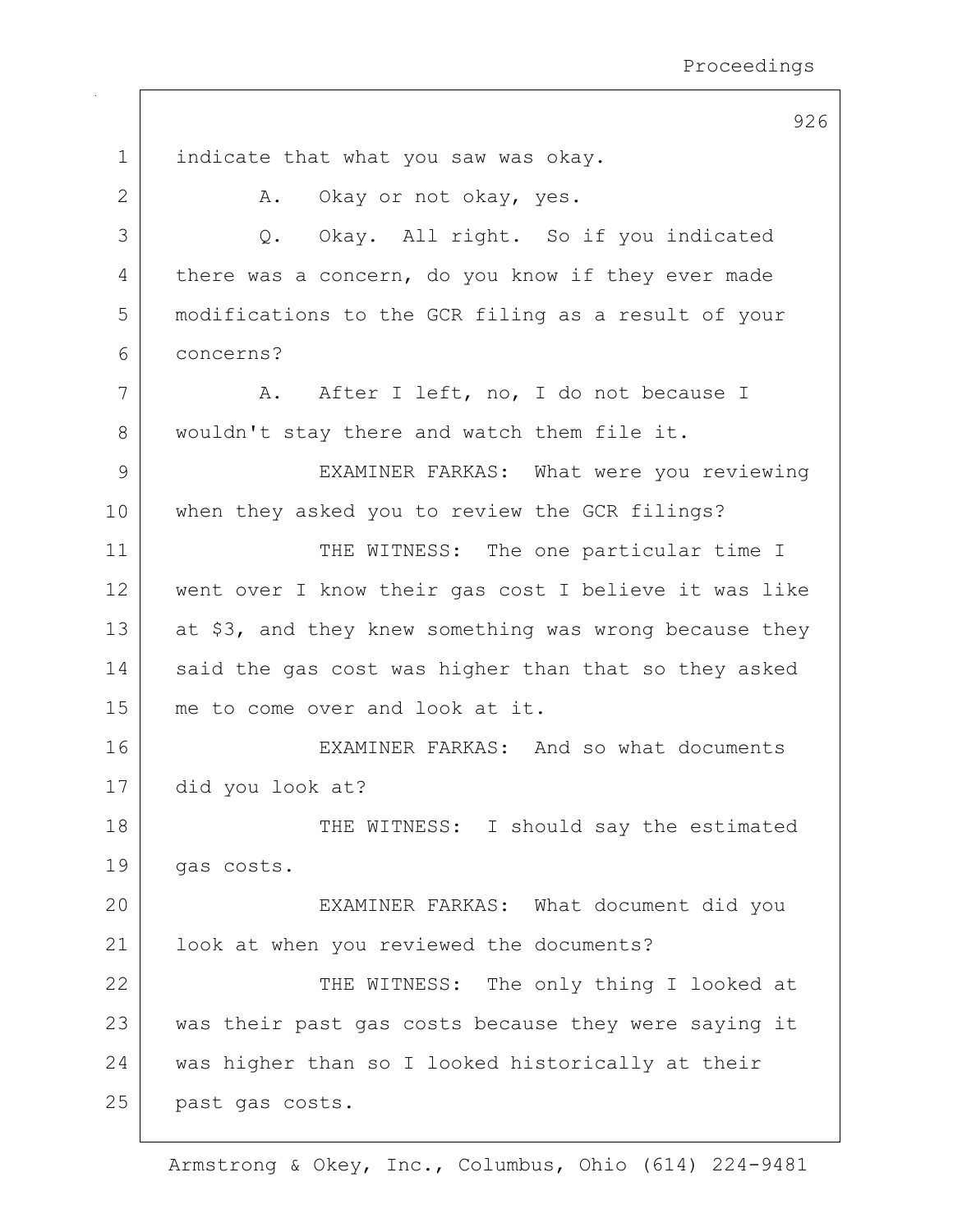| $\mathbf 1$<br>EXAMINER FARKAS: And what did you look<br>2<br>at to get that information?<br>3<br>THE WITNESS: On their over/under<br>schedule there is a place where it shows what their<br>4<br>5<br>actual gas cost had been historically.<br>6<br>EXAMINER FARKAS: So you as an employee<br>7<br>of Cobra got access to Northeast's information.<br>8<br>THE WITNESS: To review for that |  |
|----------------------------------------------------------------------------------------------------------------------------------------------------------------------------------------------------------------------------------------------------------------------------------------------------------------------------------------------------------------------------------------------|--|
|                                                                                                                                                                                                                                                                                                                                                                                              |  |
|                                                                                                                                                                                                                                                                                                                                                                                              |  |
|                                                                                                                                                                                                                                                                                                                                                                                              |  |
|                                                                                                                                                                                                                                                                                                                                                                                              |  |
|                                                                                                                                                                                                                                                                                                                                                                                              |  |
|                                                                                                                                                                                                                                                                                                                                                                                              |  |
|                                                                                                                                                                                                                                                                                                                                                                                              |  |
|                                                                                                                                                                                                                                                                                                                                                                                              |  |
| 9<br>particular period, yes.                                                                                                                                                                                                                                                                                                                                                                 |  |
| 10<br>EXAMINER FARKAS: All right. Thank you.                                                                                                                                                                                                                                                                                                                                                 |  |
| 11<br>Q. Now, the information that you looked at,                                                                                                                                                                                                                                                                                                                                            |  |
| 12<br>did that include information regarding projected                                                                                                                                                                                                                                                                                                                                       |  |
| 13<br>sales?                                                                                                                                                                                                                                                                                                                                                                                 |  |
| 14<br>No. The only thing I looked at was their<br>Α.                                                                                                                                                                                                                                                                                                                                         |  |
| 15<br>expected gas costs.                                                                                                                                                                                                                                                                                                                                                                    |  |
| 16<br>And the expected gas costs would include<br>Q.                                                                                                                                                                                                                                                                                                                                         |  |
| 17<br>any of the costs that came -- that flowed from                                                                                                                                                                                                                                                                                                                                         |  |
| 18<br>Cobra to Northeast and Orwell, correct?                                                                                                                                                                                                                                                                                                                                                |  |
| 19<br>I didn't look at that in detail, no.<br>Α.                                                                                                                                                                                                                                                                                                                                             |  |
| 20<br>But that would -- that information would<br>Q.                                                                                                                                                                                                                                                                                                                                         |  |
| have been included in those -- in that information<br>21                                                                                                                                                                                                                                                                                                                                     |  |
| 22<br>that you had access to.                                                                                                                                                                                                                                                                                                                                                                |  |
| 23<br>I didn't see that information. I only<br>Α.                                                                                                                                                                                                                                                                                                                                            |  |
| 24<br>saw the over/under schedule to show what their gas                                                                                                                                                                                                                                                                                                                                     |  |
| 25<br>costs were historically.                                                                                                                                                                                                                                                                                                                                                               |  |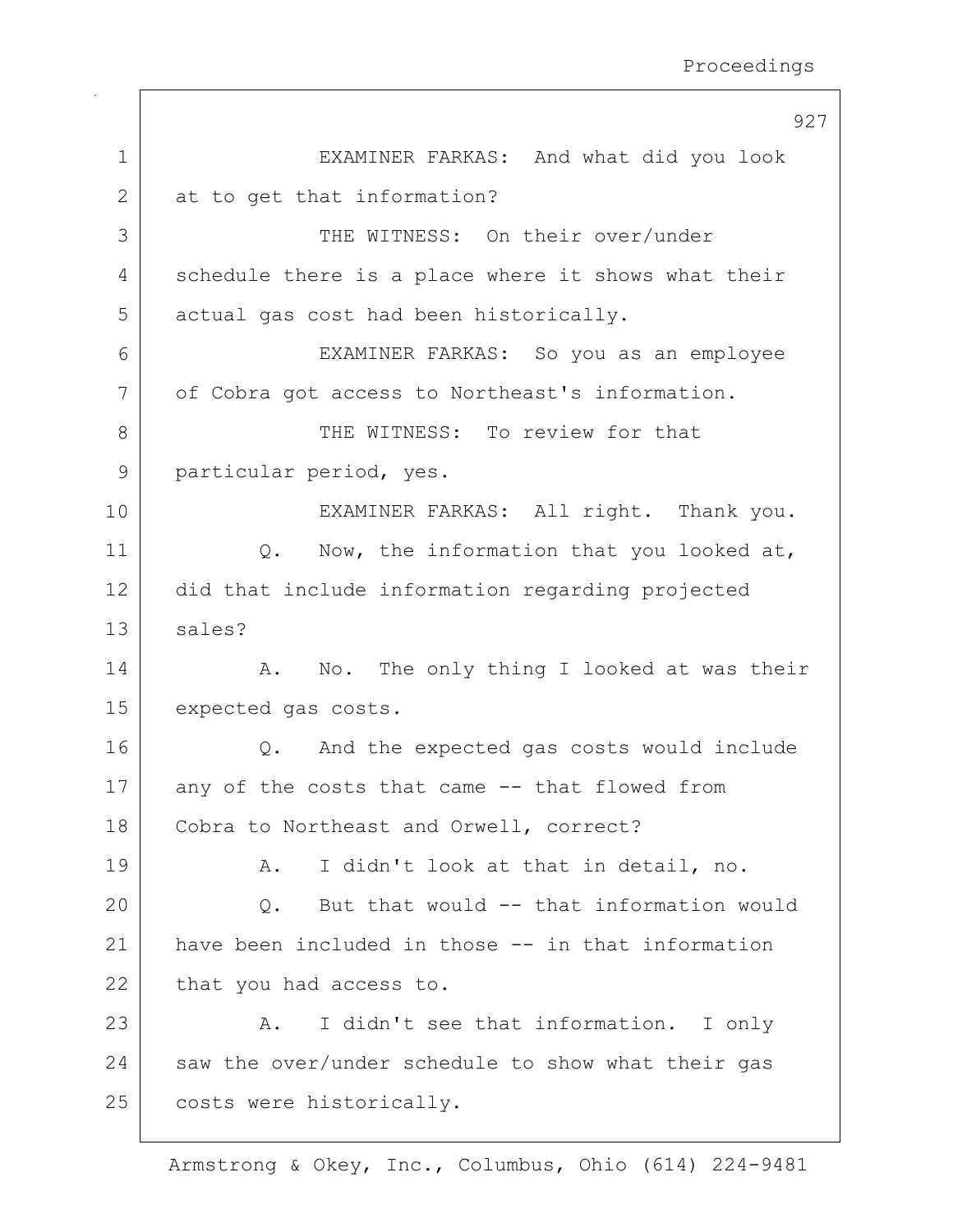|             | 928                                                  |
|-------------|------------------------------------------------------|
| $\mathbf 1$ | Was that information regarding<br>Q.                 |
| 2           | Cobra billings to Northeast and Orwell part of the   |
| 3           | GCR calculation?                                     |
| 4           | That I don't know. I wasn't doing that<br>Α.         |
| 5           | calculation.                                         |
| 6           | Now, it says here that in your testimony<br>Q.       |
| 7           | that Ms. Lipnis also worked on the GCR filings. What |
| 8           | was her role working on the GCR filings?             |
| 9           | I do not know that.<br>Α.                            |
| 10          | Was there anybody else at Northeast or<br>$Q$ .      |
| 11          | Orwell that could look at the GCR filing and provide |
| 12          | the same level of review that you provided?          |
| 13          | I don't know that either.<br>Α.                      |
| 14          | Do you know why Mr. Smith would ask you,<br>Q.       |
| 15          | a president of a supplier to Northeast, instead of   |
| 16          | going in-house to ask one of the other Northeast     |
| 17          | employees?                                           |
| 18          | No, I do not.<br>Α.                                  |
| 19          | To the extent you were employed by<br>Q.             |
| 20          | Cobra as their president, did you find it unusual an |
| 21          | LDC customer of yours would ask them to review your  |
| 22          | GCR filings?                                         |
| 23          | I just was helping out because they asked<br>Α.      |
| 24          | me to.                                               |
| 25          | Does Cobra provide service for any LDC in<br>Q.      |
|             |                                                      |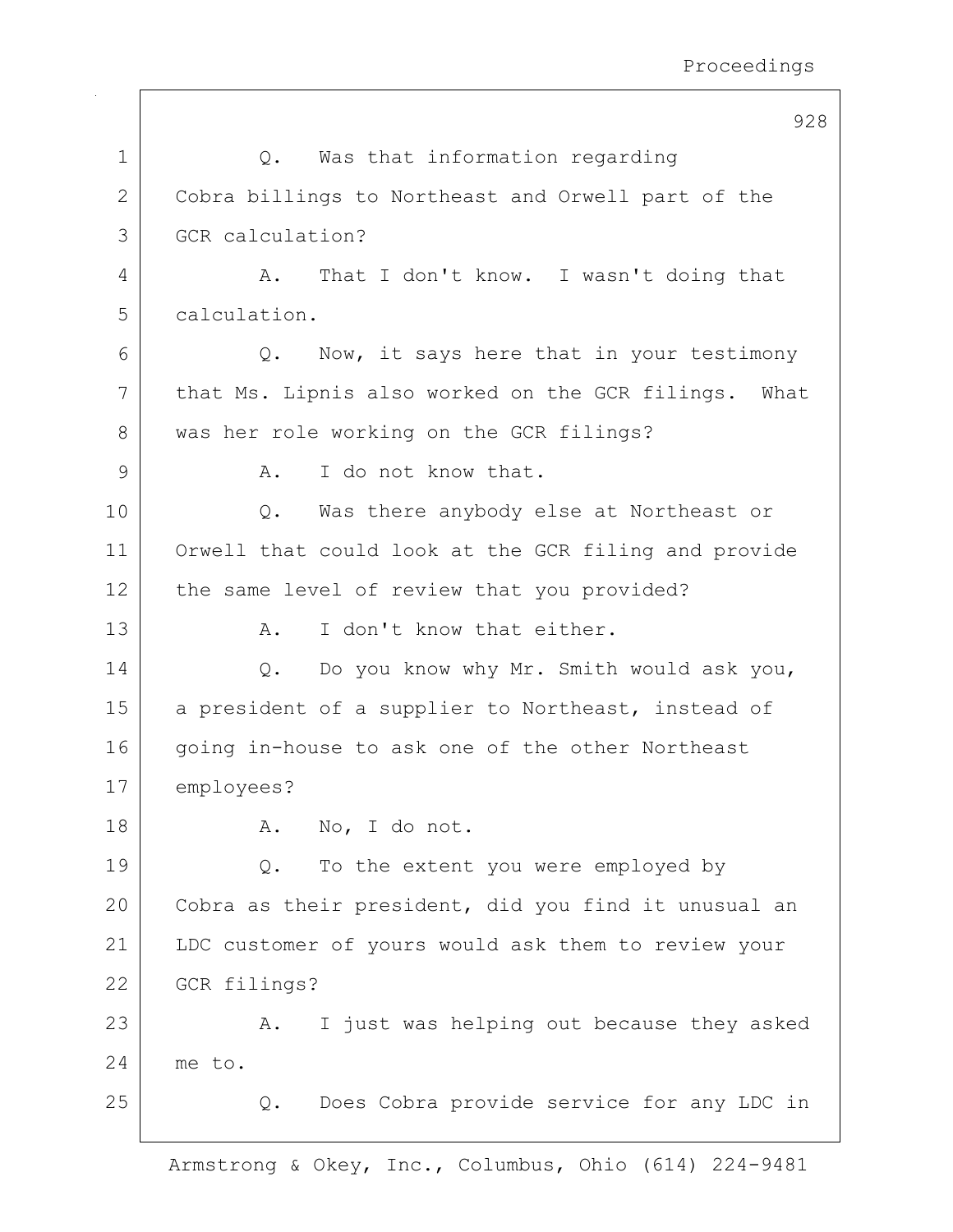|              | 929                                                   |
|--------------|-------------------------------------------------------|
| $\mathbf 1$  | Ohio other than Northeast, Orwell, or Brainard?       |
| $\mathbf{2}$ | What do you mean by provide service?<br>Α.            |
| 3            | Are there any other LDCs that take<br>Q.              |
| 4            | service from Cobra?                                   |
| 5            | Α.<br>No.                                             |
| 6            | Q. Now, Dawn Opara that you mention in your           |
| 7            | testimony, there was some confusion two weeks ago     |
| 8            | regarding Dawn's last name. Are there any other       |
| 9            | Dawns employed by Northeast or Orwell, or is she the  |
| 10           | only Dawn that you are aware of?                      |
| 11           | She's the only Dawn I am aware of.<br>Α.              |
| 12           | Sorry anywhere in the record there is a<br>Q.         |
| 13           | reference to Dawn, it's your understanding that would |
| 14           | be Dawn Opara?                                        |
| 15           | Correct.<br>Α.                                        |
| 16           | Now, on page 2 of your testimony, you<br>Q.           |
| 17           | indicate if you were assisting with a review of the   |
| 18           | company's GCR, you would review GCR estimates to the  |
| 19           | best of your ability. What do you mean by that?       |
| 20           | Exactly what I did when I assisted her<br>Α.          |
| 21           | that day, I had heard the gas costs she had           |
| 22           | calculated was \$3. I went back and looked at what    |
| 23           | their gas costs had been running in the past and      |
| 24           | tried to help her in that way to the best of my       |
| 25           | ability.                                              |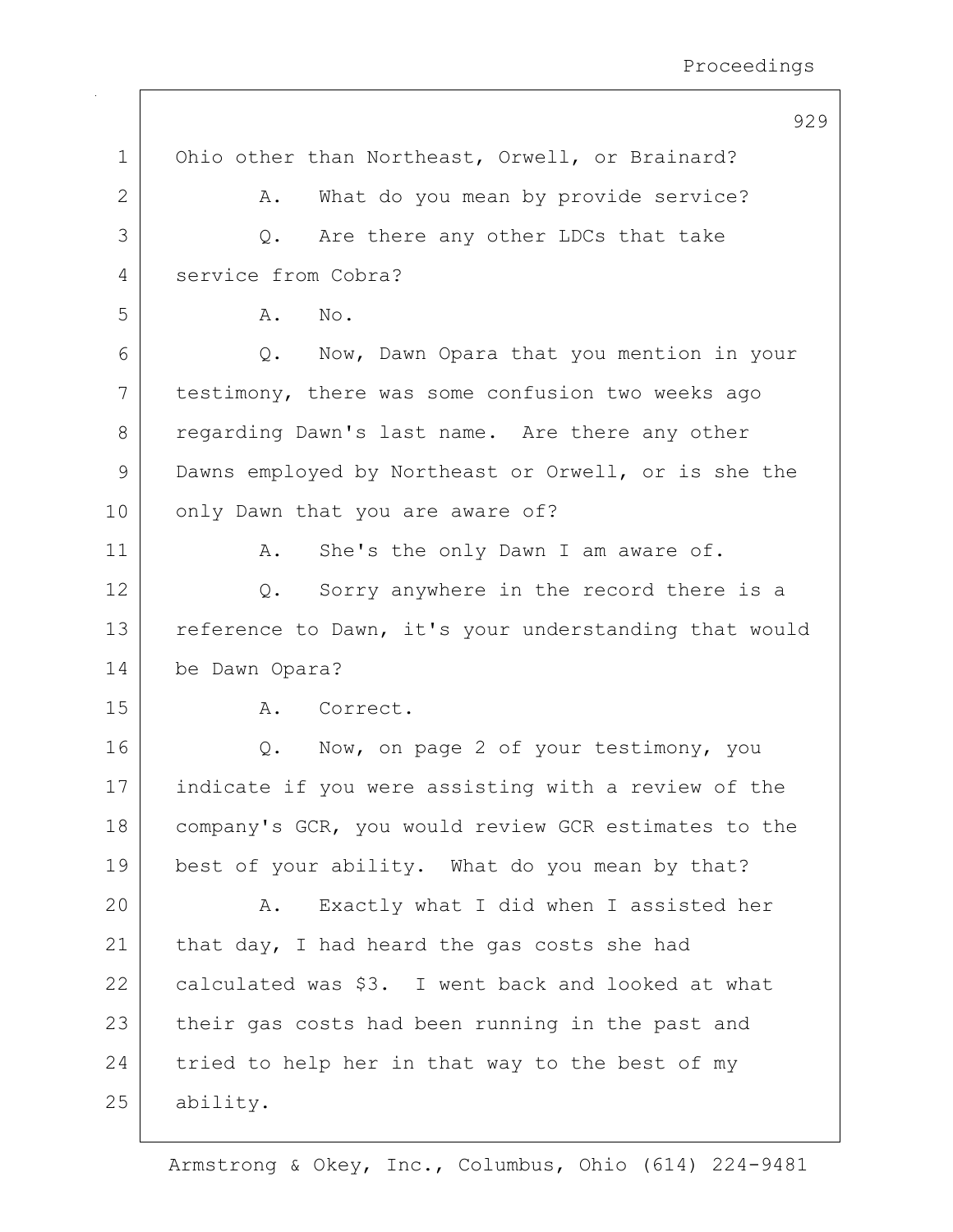|             | 930                                                   |
|-------------|-------------------------------------------------------|
| $\mathbf 1$ | Did you -- did you tell her that the<br>Q.            |
| 2           | numbers she was using were incorrect?                 |
| 3           | I did not get into that much information<br>Α.        |
| 4           | with her, no. That wasn't my position.                |
| 5           | What exactly did you tell her?<br>Q.                  |
| 6           | This was a conversation from two years<br>Α.          |
| 7           | ago. I just know I told her her gas cost -- her       |
| 8           | expected gas costs appeared to be low compared to     |
| $\mathsf 9$ | what their gas costs had been running historically.   |
| 10          | I notice that you're testifying regarding<br>Q.       |
| 11          | this incident, and Ms. Noce is testifying regarding   |
| 12          | this incident, but Ms. Opara is not testifying        |
| 13          | regarding this incident. Do you know why?             |
| 14          | I do not know why.<br>Α.                              |
| 15          | Now, you indicated that you would never<br>Q.         |
| 16          | personally report any false number in your testimony. |
| 17          | If you are told to make a modification to a filing by |
| 18          | senior management, would you put the numbers that     |
| 19          | senior management gave you into the filing?           |
| 20          | MR. YURICK: Objection, your Honor.                    |
| 21          | EXAMINER FARKAS: Basis?                               |
| 22          | MR. YURICK: She's a fact witness, and he              |
| 23          | is asking her a hypothetical so I don't think it's    |
| 24          | appropriate for her to answer.                        |
| 25          | EXAMINER FARKAS: I'll let her answer it               |
|             |                                                       |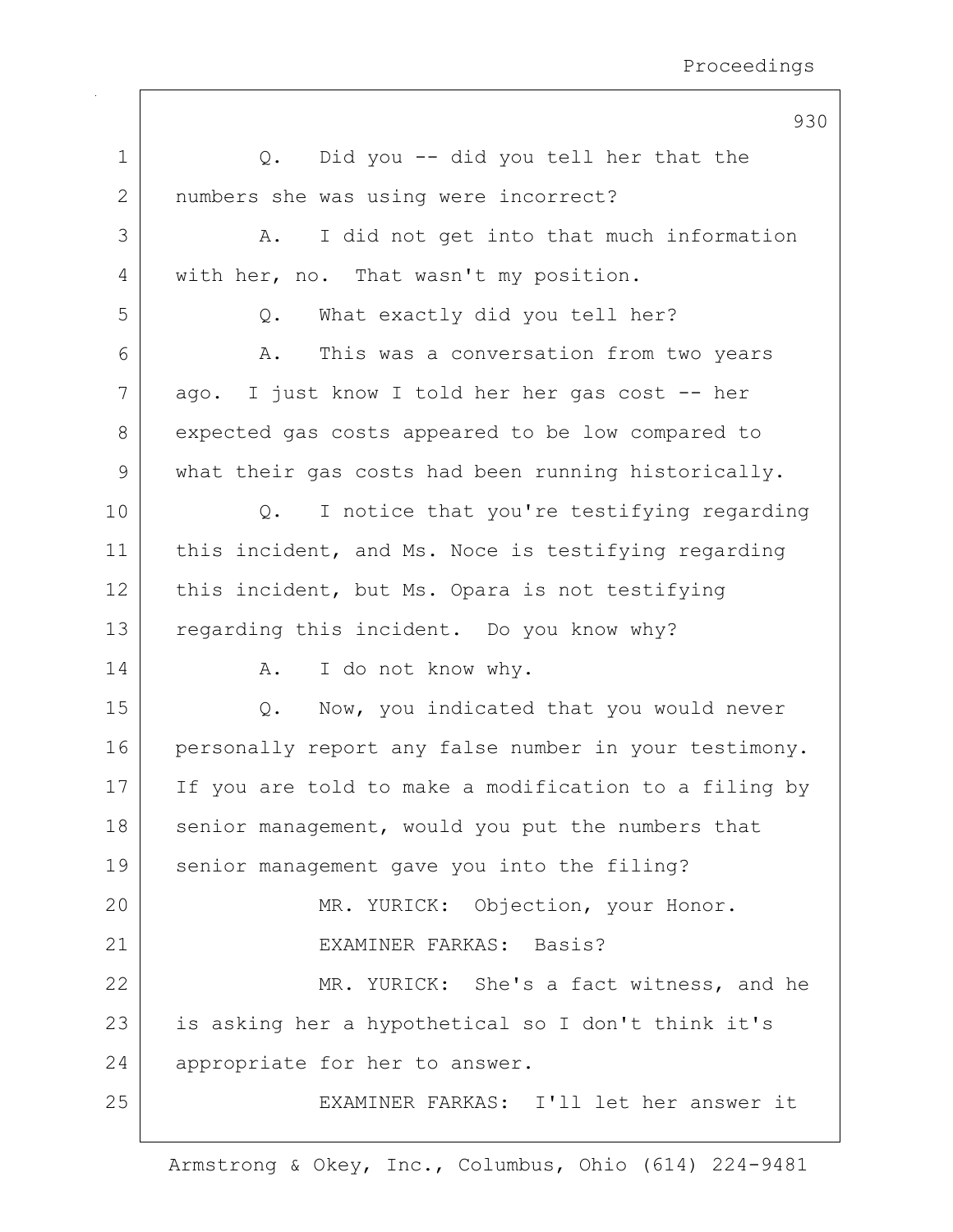931 1 | if she has an opinion. 2 A. I would never put any information that I 3 didn't think was factual or accurate into a filing. 4 Q. If you were told to put different numbers 5 in, you would verify that those were correct numbers 6 before you would use them? 7 A. Yes. 8 |  $Q.$  Now, when you were doing the GCR, were 9 you ever instructed to change any of the numbers that 10 you were using in the GCR? 11 | A. I was never filing a GCR. 12 MR. MARGARD: I'm sorry. Can I have that 13 answer repeated, please? 14 EXAMINER FARKAS: She said she never 15 filed a GCR. Is that accurate? 16 THE WITNESS: Yes. 17 Q. So what's the basis for your expertise to 18 review a GCR filing if you never did a GCR filing? 19 | A. I really only played a part in the  $20$  expected gas costs on that filing, and I was going 21 back to check the historical cost prior to that time 22 to make sure it was in line or not. 23 Q. So was your function more of just looking 24 at numbers and comparing numbers from the filing to 25 | numbers that you were aware of somewhere else or was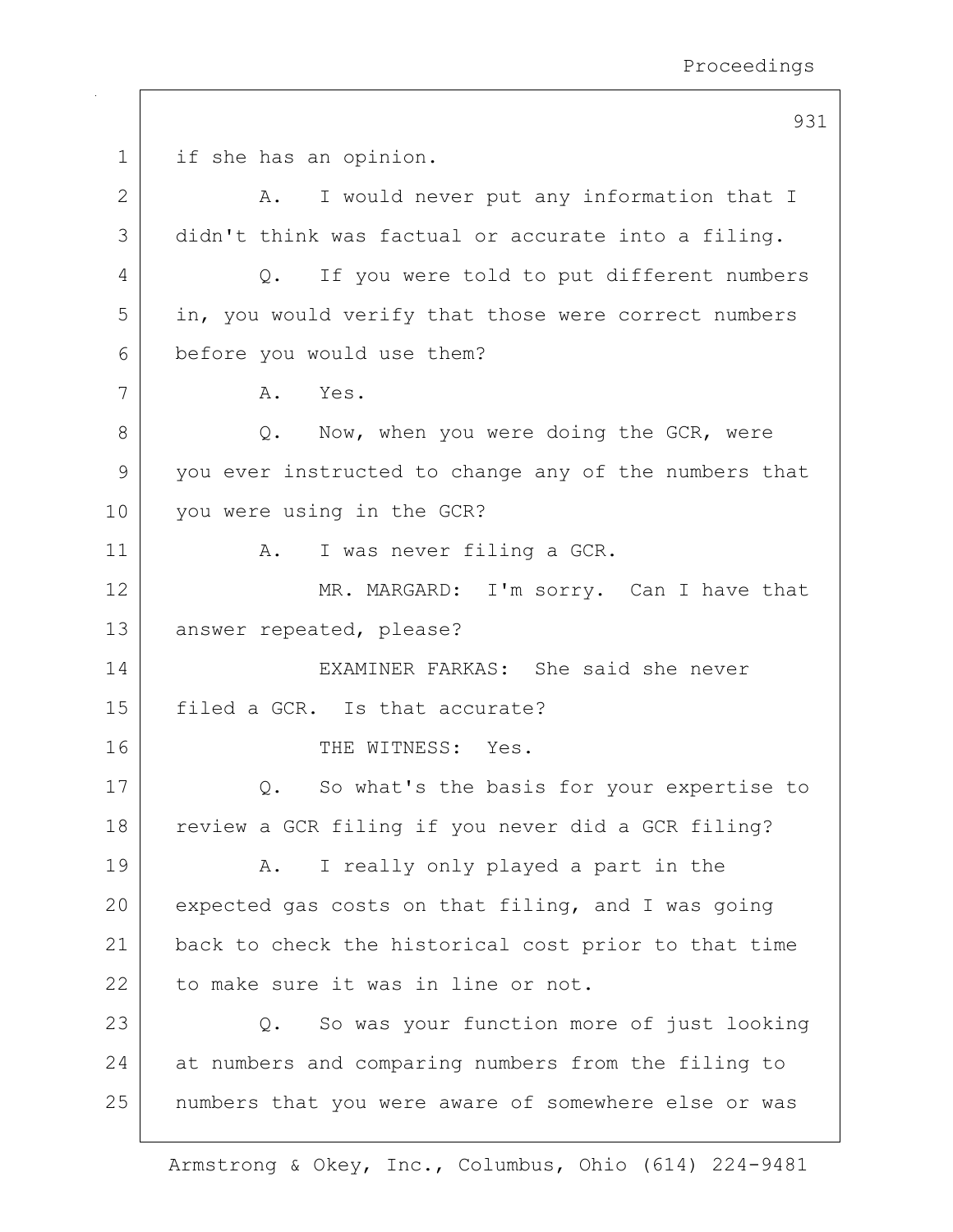|    | 932                                                 |  |
|----|-----------------------------------------------------|--|
| 1  | there any --                                        |  |
| 2  | That wasn't my function to check the GCR.<br>Α.     |  |
| 3  | Prior to becoming president of Cobra, did<br>Q.     |  |
| 4  | you work for Northeast and Orwell?                  |  |
| 5  | Yes.<br>Α.                                          |  |
| 6  | And what was your job with Northeast and<br>Q.      |  |
| 7  | Orwell?                                             |  |
| 8  | I was a controller.<br>Α.                           |  |
| 9  | And as controller, what was your<br>Q.              |  |
| 10 | interaction with the GCR process?                   |  |
| 11 | I did not check those at the time;<br>Α.            |  |
| 12 | Mr. Smith did. He approved them.                    |  |
| 13 | As the controller of Northeast and<br>Q.            |  |
| 14 | Orwell, did you consider yourself the senior        |  |
| 15 | accountant for the company?                         |  |
| 16 | Yes.<br>Α.                                          |  |
| 17 | And is it your understanding that GCR<br>Q.         |  |
| 18 | filing is an accounting calculation?                |  |
| 19 | Α.<br>Yes.                                          |  |
| 20 | Q. Yet you never reviewed the accounting            |  |
| 21 | calculation as controller?                          |  |
| 22 | Because I knew Mr. Smith was doing it.<br>Α.        |  |
| 23 | Mr. Smith as what?<br>Q.                            |  |
| 24 | Well, as president, I guess I said CFO<br>A.        |  |
| 25 | but president. There was a time he was CFO and then |  |
|    |                                                     |  |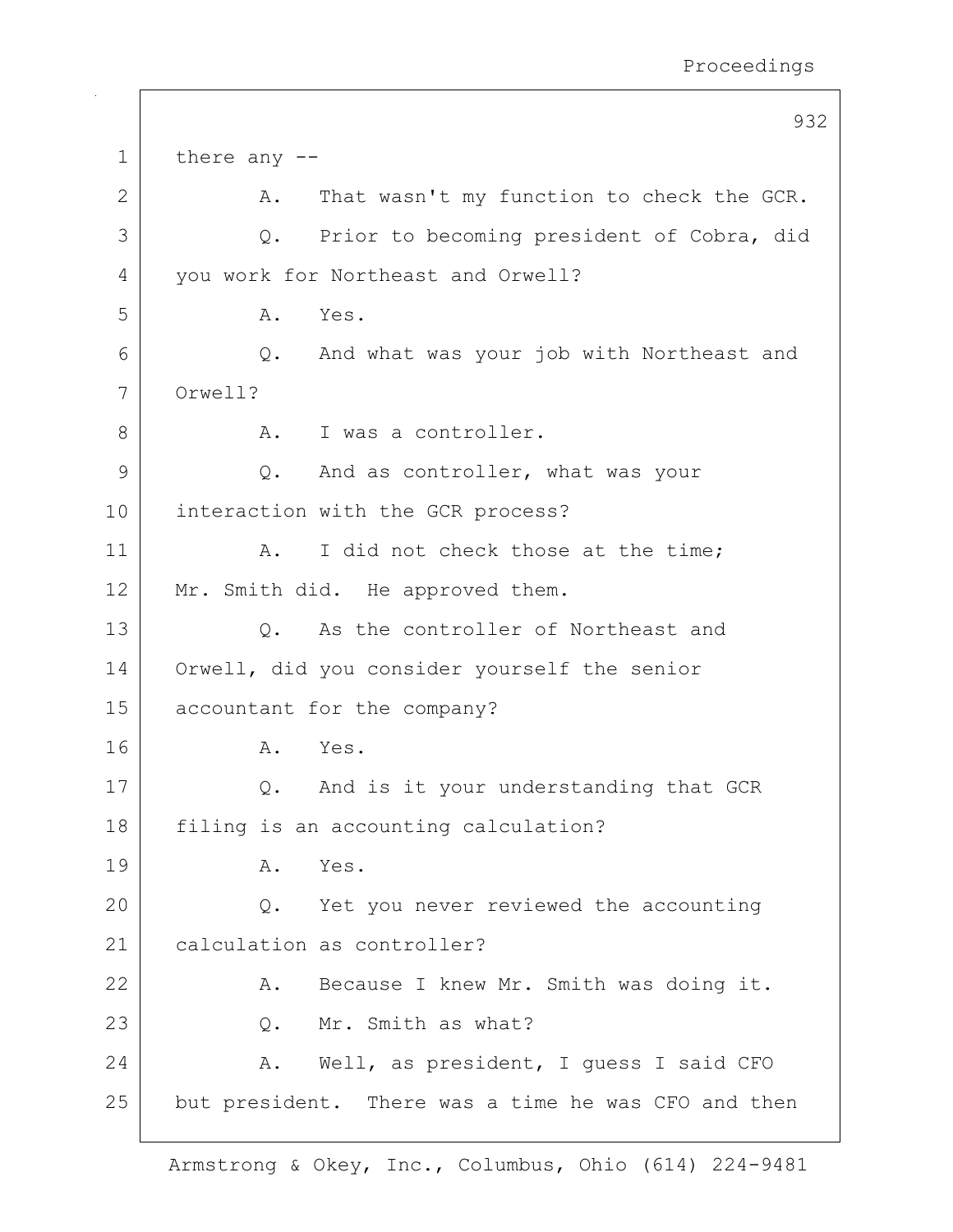933 1 president. 2 Q. Didn't reviewing GCR filings come under 3 your responsibility as controller? 4 A. No. 5 Q. So what was your responsibility as 6 controller? 7 A. To review financial statements and 8 present financial statements accurately. 9 Q. But the GCR filings were not financial 10 statements that you had reviewed. 11 A. No. 12 | Q. Now, at the bottom of page 2 you 13 indicate -- the question is are you aware of any time 14 during the audit period when Northeast's Actual 15 Adjustment was incorrect?" And then you indicate 16 that there was one instance where you were made aware 17 of it and that you informed staff. So you're saying 18 that that's  $-$  the one incident you made staff aware 19 of is the only incident during the time period that 20 you were president for Cobra, when you were reviewing 21 GCR filings, that was the only instance where you are 22 aware of that there was any problem with the actual 23 adjustment? 24 A. Actually Dawn Opara made them aware of  $25$  that and just asked me for advice on that and if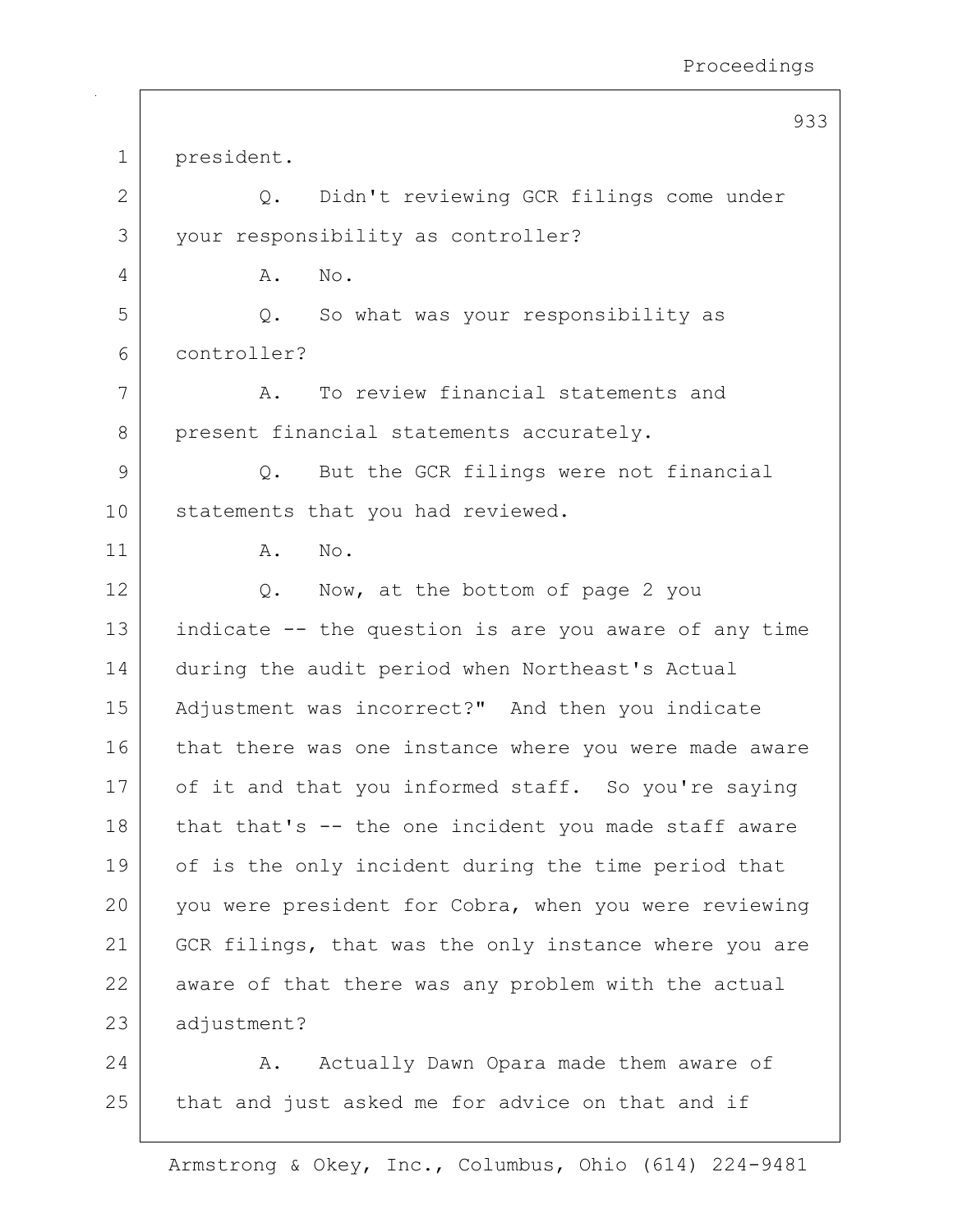|             | 934                                                   |
|-------------|-------------------------------------------------------|
| $\mathbf 1$ | there was any accuracy $-$ or any changes I needed to |
| 2           | make to her letter for the adjustment and it was an   |
| 3           | actual adjustment that we were -- that she found      |
| 4           | error in that we were reducing down for the error.    |
| 5           | Q. Okay. If you could turn to your Exhibit            |
| 6           | 2. At the top of the page this is an e-mail from      |
| 7           | Dawn Opara to Becky Howell. It says "For NEO, in      |
| 8           | September, I used the sales accrual from Anita's      |
| 9           | sheets," and Anita would be Ms. Noce?                 |
| 10          | Correct.<br>Α.                                        |
| 11          | And what would her sheets refer to?<br>Q.             |
| 12          | I don't know what she was talking about<br>Α.         |
| 13          | there, her sheets.                                    |
| 14          | Q. Did you respond to Ms. Opara that you              |
| 15          | didn't know what she was referring to with those      |
| 16          | sheets?                                               |
| 17          | I don't believe I responded after this<br>A.          |
| 18          | e-mail, no.                                           |
| 19          | So to the extent it says "after it was<br>Q.          |
| 20          | already filed," do you know what the "it" was         |
| 21          | referring to?                                         |
| 22          | In which part are you reading?<br>Α.                  |
| 23          | The sentence -- next sentence begins<br>$Q$ .         |
| 24          | "After it was already filed, it was determined that   |
| 25          | it was incorrect." So what was the first "it" that    |
|             |                                                       |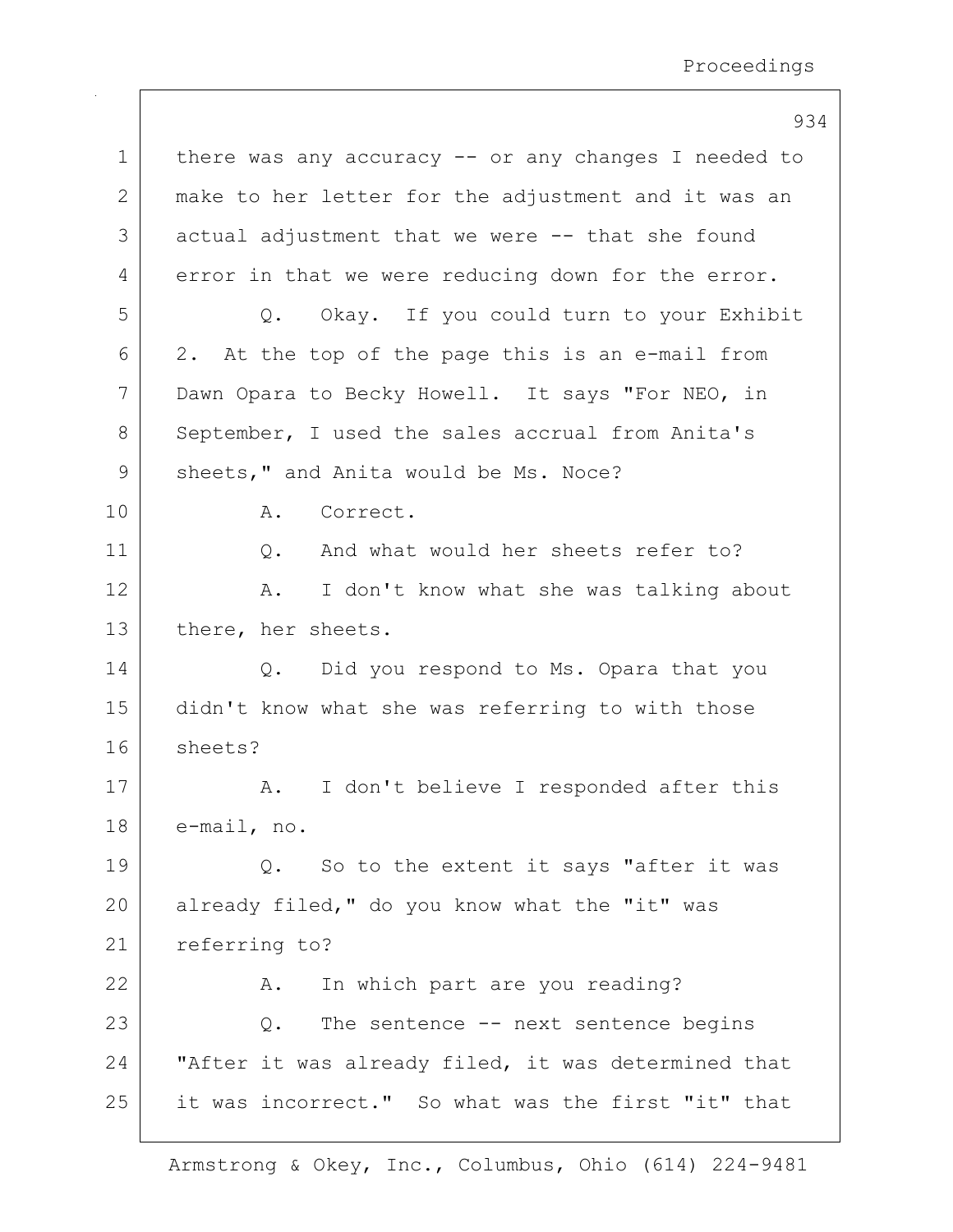|                | 935                                                   |
|----------------|-------------------------------------------------------|
| 1              | was already filed?                                    |
| $\overline{2}$ | I can't put words in her mouth, but I'm<br>Α.         |
| 3              | assuming the GCR filing since that's --               |
| 4              | Is that what you assumed from this e-mail<br>Q.       |
| 5              | when you got it?                                      |
| 6              | Correct, since that's the subject line.<br>Α.         |
| 7              | Q. So your understanding from this e-mail             |
| 8              | was this GCR filing had already been made but that    |
| 9              | she was told to leave it alone rather than correcting |
| 10             | it.                                                   |
| 11             | A.<br>Yes.                                            |
| 12             | That's what you understood. And the<br>Q.             |
| 13             | "he," who is that referring to?                       |
| 14             | Mr. Sarver.<br>Α.                                     |
| 15             | Now, there's an e-mail below that from<br>Q.          |
| 16             | Becky Howell to Dawn Opara and it says "For the       |
| 17             | audit, I ran the sales reports using" and then        |
| 18             | there's a less than greater than and the letter T and |
| 19             | an asterisk.                                          |
| 20             | Α.<br>Correct.                                        |
| 21             | What does that mean?<br>Q.                            |
| 22             | It means not equal to and the rate code<br>Α.         |
| 23             | is -- we have rate codes that start with T for        |
| 24             | transportation and anything after the T.              |
| 25             | It says that you had been using that<br>Q.            |
|                |                                                       |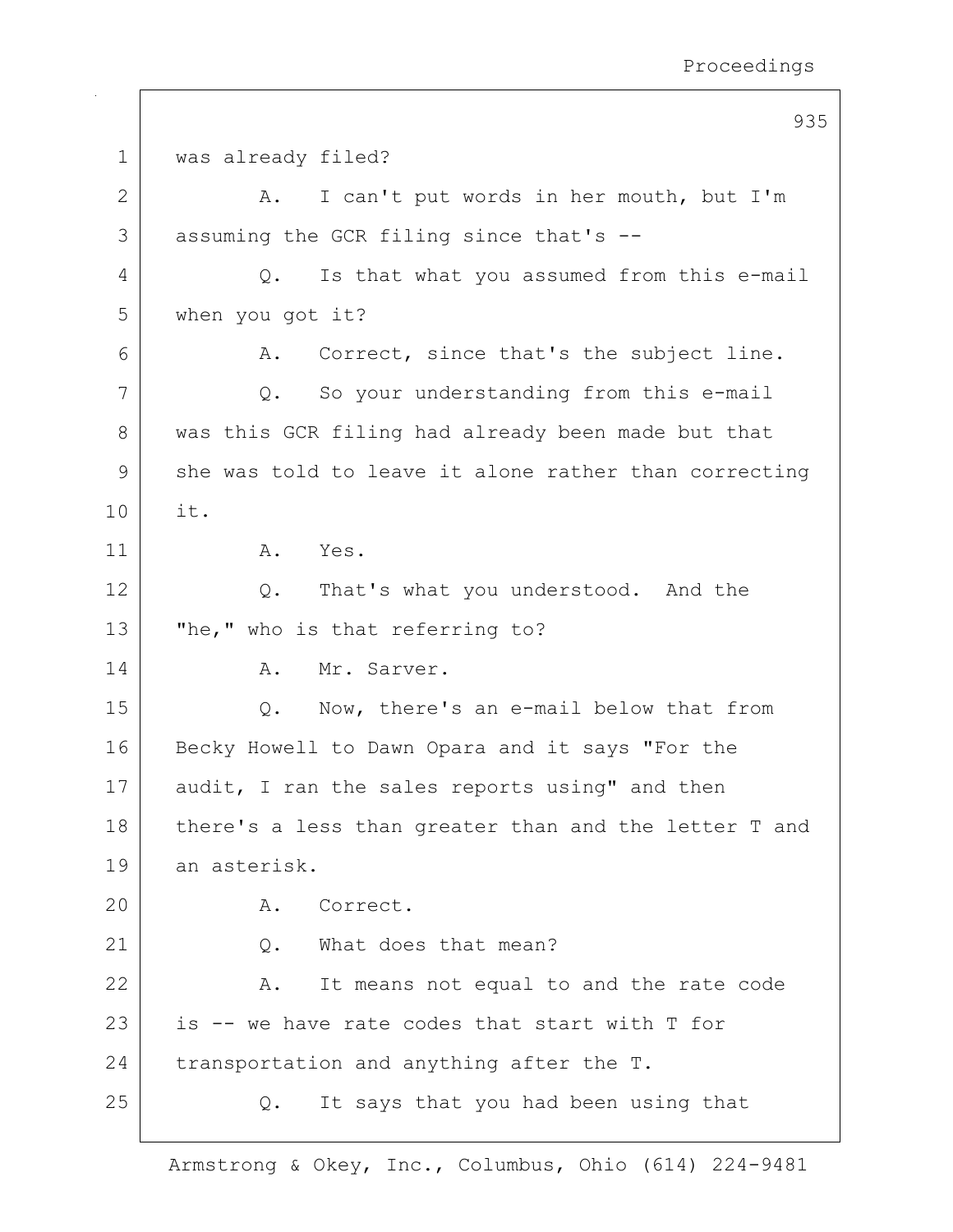| $\mathbf 1$     | since you started here. When did you start here?      |
|-----------------|-------------------------------------------------------|
| $\mathbf{2}$    | What was the timeframe?                               |
| 3               | That is Dawn's saying she had been using<br>Α.        |
| 4               | that since she started.                               |
| 5               | Q. Oh, okay. So -- all right. Let's try               |
| 6               | going to the end of the e-mail string and go forward. |
| 7               | Maybe it will be easier to follow it that way. The    |
| 8               | last e-mail -- or the first one in this stream was    |
| $\mathcal{G}$   | from you to Ms. Opara dated Monday, November 29, at   |
| 10 <sub>o</sub> | $12:38$ p.m., correct?                                |
| 11              | A. Correct.                                           |
| 12              | And you're asking Dawn "why are we having<br>Q.       |
| 13              | differences between what is getting filed on the GCR  |
| 14              | for sales volumes and the GCR audit?"                 |
| 15              | Α.<br>Correct.                                        |
| 16              | Now, when you say we, who are you<br>Q.               |
| 17              | referring to, the "we" there?                         |
| 18              | A. Just the company, that's all.                      |
| 19              | And the company you are referring to is<br>Q.         |
| 20              | Northeast and Orwell.                                 |
| 21              | Α.<br>Correct.                                        |
| 22              | Not Cobra.<br>$Q$ .                                   |
| 23              | Α.<br>No.                                             |
| 24              | So when you say "we," you meant the other<br>Q.       |
| 25              | two companies and not yourself on behalf of Cobra.    |
|                 |                                                       |

936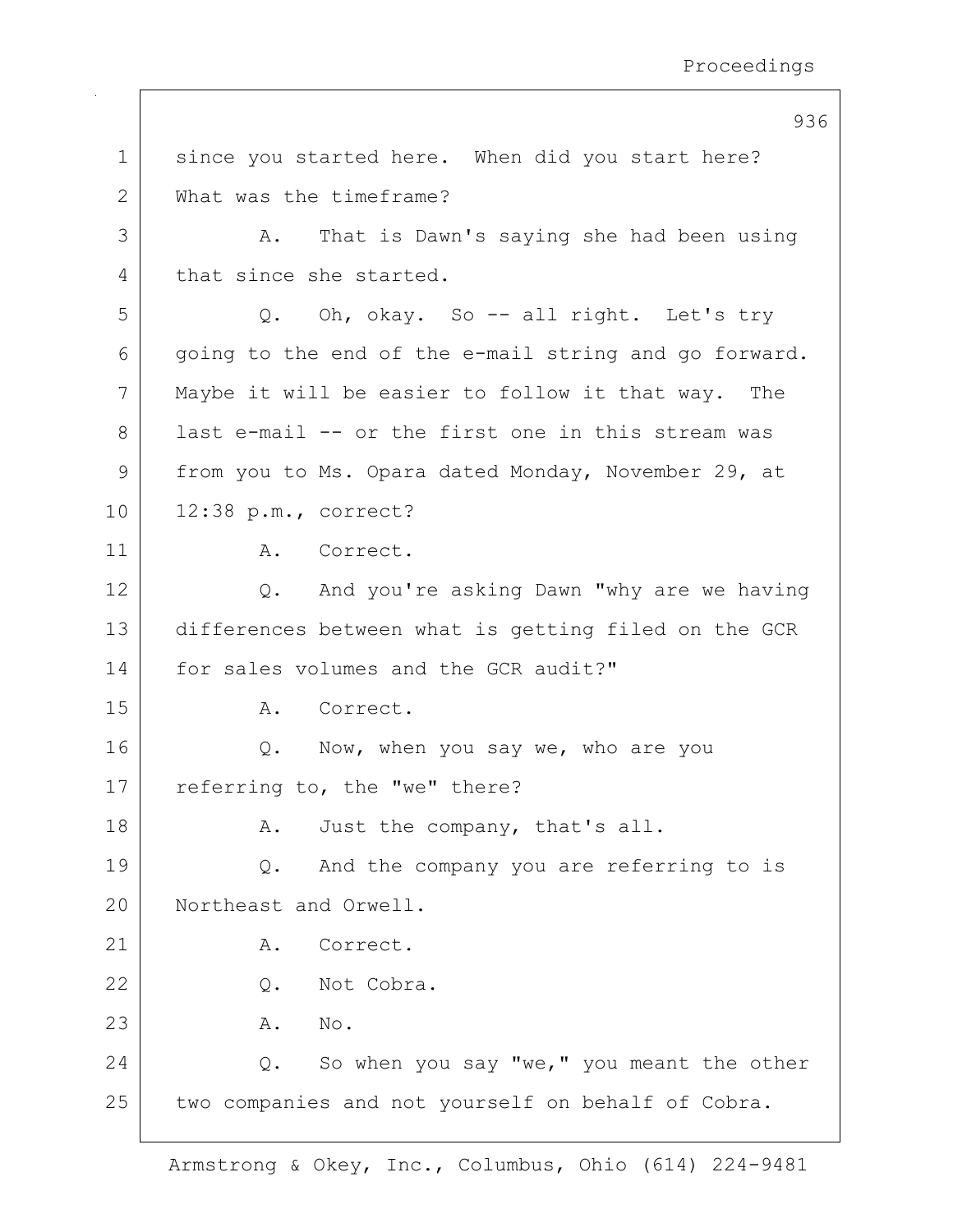|              | 937                                                     |
|--------------|---------------------------------------------------------|
| $\mathbf 1$  | Α.<br>Correct.                                          |
| $\mathbf{2}$ | And then the next sentence says "When we<br>Q.          |
| 3            | run the daily invoicing report at the time of the       |
| 4            | filing," the "we," again, that refers to just           |
| 5            | Northeast and Orwell and not you as part of Cobra.      |
| 6            | Correct.<br>Α.                                          |
| 7            | Then it says "It should be the exact same<br>$Q$ .      |
| 8            | report with the exact same numbers that are run         |
| 9            | months or years later." What do you mean by that?       |
| 10           | Meaning if they are trying to get the<br>Α.             |
| 11           | sales figures, when you run the daily invoicing         |
| 12           | report, if you run it today or if you run it two        |
| 13           | years from now, it should be the same figure.           |
| 14           | All right. Then your next sentence says<br>$Q$ .        |
| 15           | "Is someone back-posting to prior months again?"        |
| 16           | Uh-huh.<br>A.                                           |
| 17           | What is back-posting?<br>Q.                             |
| 18           | Mr. Sarver and I found that in our audit<br>Α.          |
| 19           | from 2008 where if the billing should have truly        |
| 20           | belonged into the prior period, it could be the first   |
| 21           | day of the next month, and they would post it back to   |
| 22           | the prior period knowing where that would belong.<br>It |
| 23           | would sometimes mess up our sales figures.              |
| 24           | Now, when you say $-$ -<br>Q.                           |
| 25           | So we corrected that so they could no<br>Α.             |
|              |                                                         |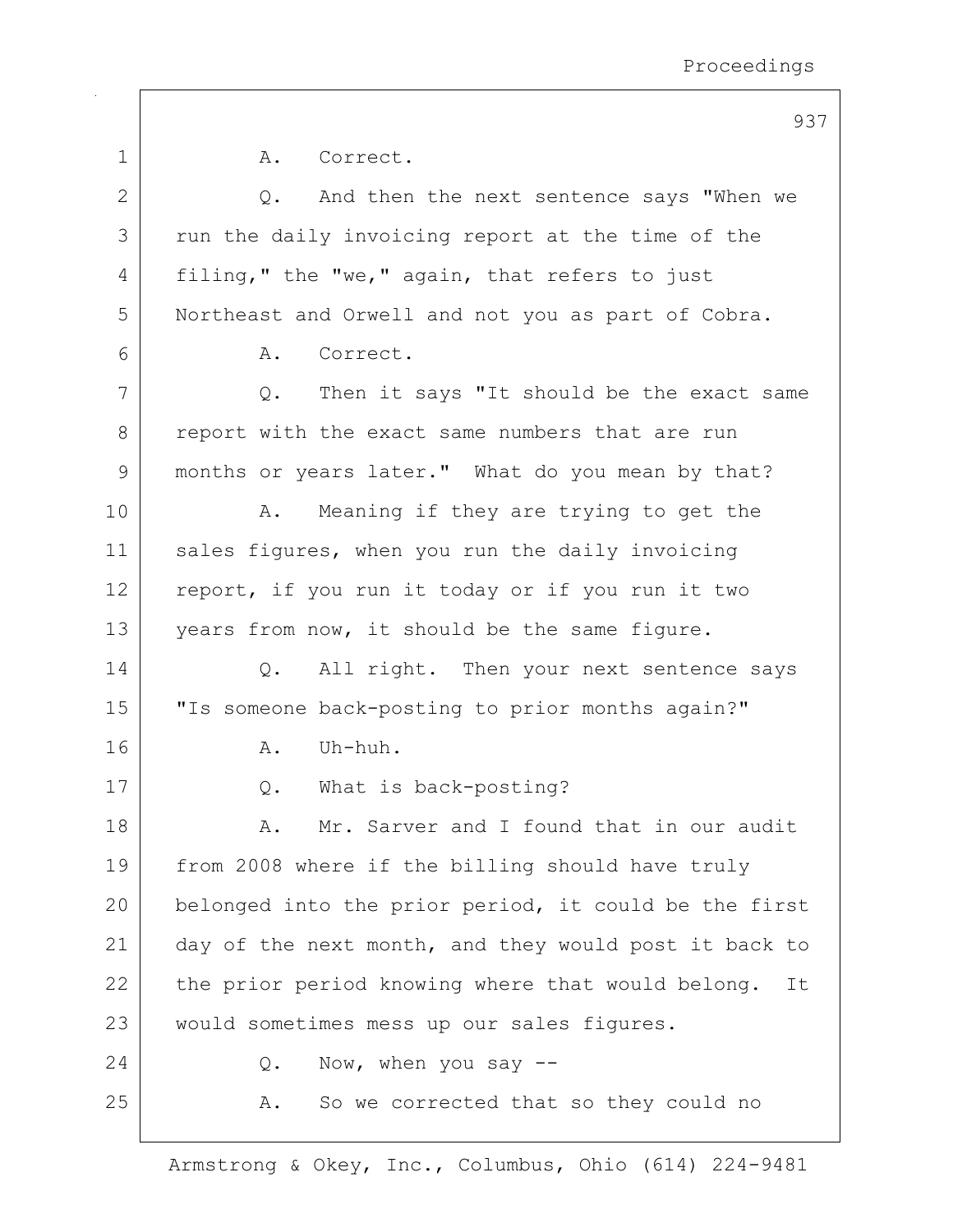|             | 938                                                   |
|-------------|-------------------------------------------------------|
| $\mathbf 1$ | longer do that, locked them out of that.              |
| 2           | When you said going back to the 2008<br>$Q_{\bullet}$ |
| 3           | audit, did you mean the audit that was the subject of |
| 4           | the 10-209 and 10-212 case?                           |
| 5           | Yeah, I'm not sure.<br>Α.                             |
| 6           | Or the one prior to that?<br>Q.                       |
| 7           | I am not sure if it was the 2006 audit or<br>Α.       |
| 8           | '08 audit. I can't recall which one it was.           |
| 9           | So to the extent you're questioning<br>Q.             |
| 10          | back-posting again, there was back-posting that was   |
| 11          | occurring prior to the 2009 audit.                    |
| 12          | I don't recall if it was the '6 audit or<br>Α.        |
| 13          | the '8 audit, but we had corrected that and locked    |
| 14          | all the users out so they could no longer back-post.  |
| 15          | Here I was questioning are they able to do that       |
| 16          | again. I did not know because I did not work on that  |
| 17          | side at the time.                                     |
| 18          | Q. Okay. I need to get my time references             |
| 19          | straight. The current audit case is the Docket No.    |
| 20          | 12-209 meaning it was the 2012 audit, correct?        |
| 21          | Uh-huh.<br>Α.                                         |
| 22          | Q. And the prior case that we had two years           |
| 23          | ago was the 10-209. That meant it was the 2010 audit  |
| 24          | so you're referring to audits that were prior to the  |
| 25          | last one, correct?                                    |
|             |                                                       |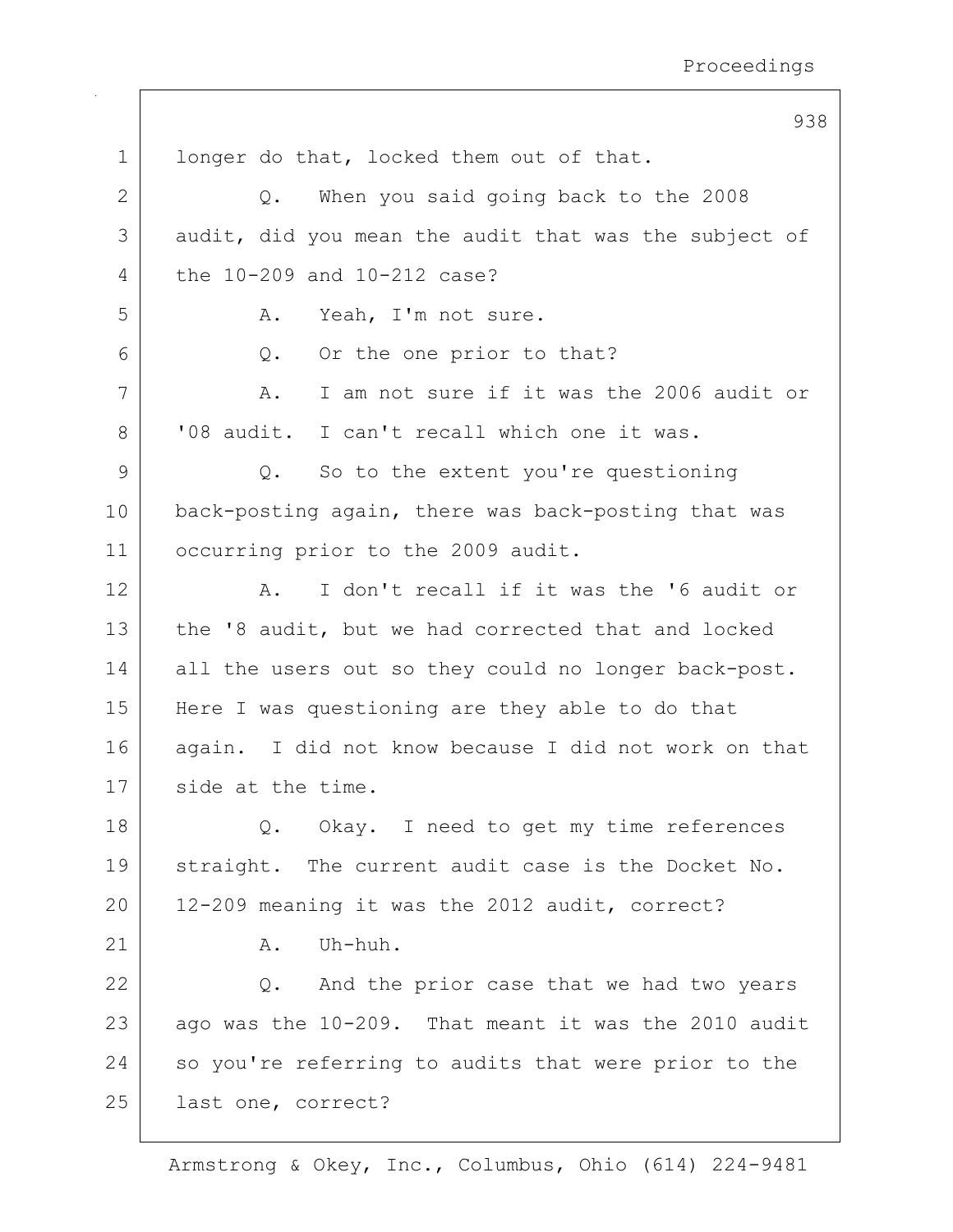939 1 | A. Prior to this one, yeah. 2 Q. Okay. You keep saying this one. 3 A. 2012. 4 Q. Okay. Was it prior to the 2010 audit 5 also? 6 A. I don't recall if it was the '8 audit or 7 | the '10 audit. I would have to go back and look. 8 Q. Okay. So the problem with individuals 9 | back-posting was supposed to be taken care of. 10 A. Correct. 11 | Q. And the Larry that you referred to is 12 Mr. Brainard? 13 | A. No. That is our software programmer. 14 Q. Okay. So he -- it was his job to lock 15 out so that no one could go back and back-post prior 16 months' data. 17 | A. When I was there during the audit with 18 Mr. Sarver, yes, I did ask the programmer to lock 19 people out so they could not back-post. After I 20 | left, I don't know what happened with that. I don't 21 remember. 22 | Q. Is it possible that back posting was  $23$  still occurring after that  $-$ - after you left? 24 A. I have no idea. 25 Q. Now, the next e-mail up is from Dawn to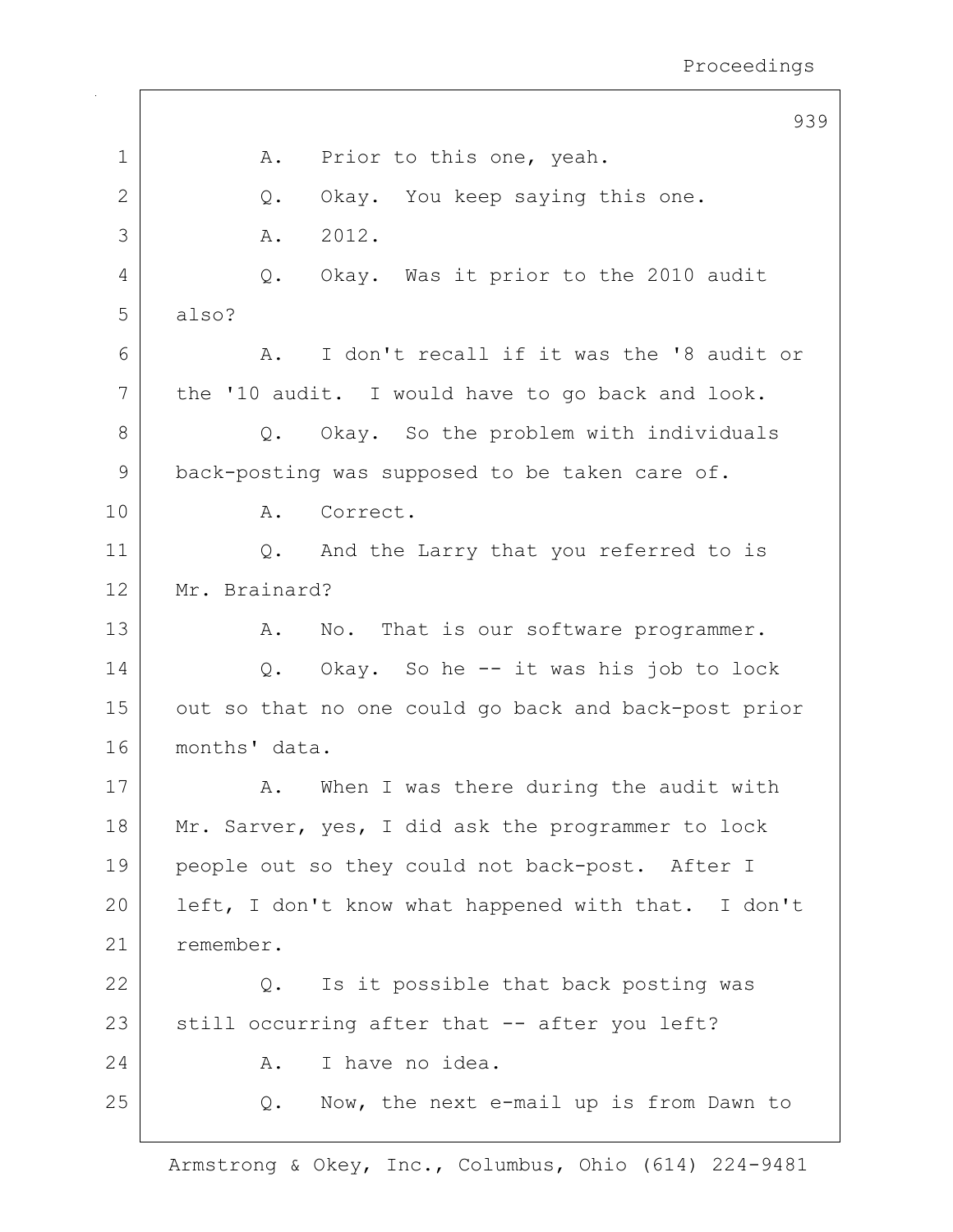940

1 you dated Monday, November 29, at 1:28 p.m. So 2 that's about an hour after the first e-mail here, 3 correct? 4 A. Correct. 5 Q. And there she's attaching the Orwell 6 March, 2009, I assume a filing as an example? 7 A. Yeah. I don't recall what she attached 8 on there, but I know there was discussion on the free 9 gas because we were trying to take out the free gas 10 and correct it because it was in prior audits put in 11 in error. 12 Q. So the free gas error was the second 13 error that had been occurring and the back posting 14 was the first one and those are both supposed to be 15 taken care of. 16 A. Correct. 17 Q. Now, there's a figure of  $$98,213.5$  and a 18 figure \$97,964. Do you know if those are Mcf or 19 dekatherms? 20 A. I don't know that. 21 | Q. And those are supposed to be the same 22 | number, correct?  $23$   $\overline{A}$ . I don't know that either. 24 Q. You don't know that either. Okay. Now,  $25$  at the bottom of page 1 of Exhibit 2, there's an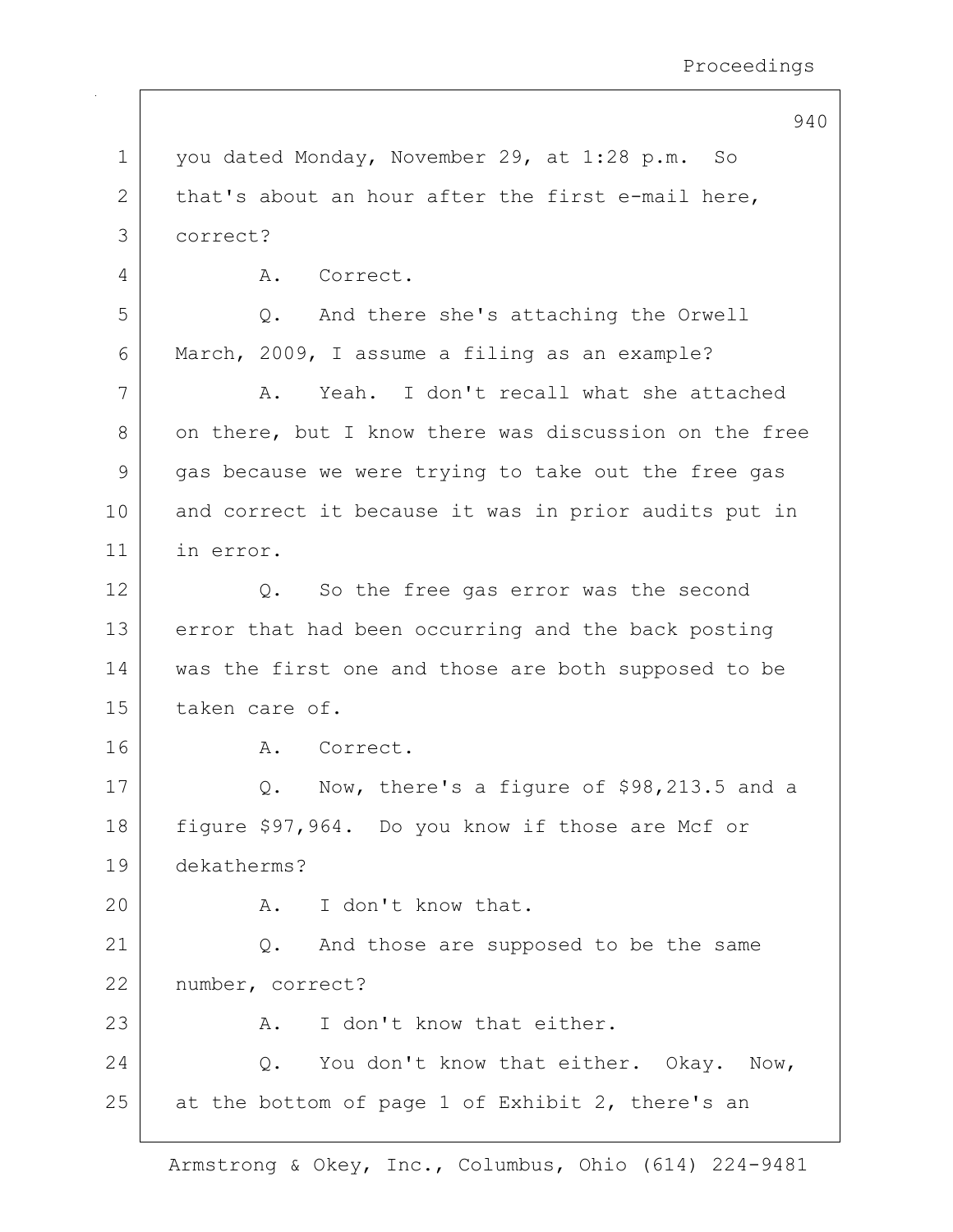941 1 e-mail from you to Dawn dated November 29 at 1:41 2 | p.m. so this is about 20 minutes after you got the 3 message from Ms. Opara, correct? 4 A. Correct. 5 Q. And yours is saying you cannot run a 6 daily invoicing report with the filter on Orwell. 7 | And you're explaining that filter would include large 8 | general transportation, correct? 9 A. Correct. 10 Q. And if it included large general 11 | transportation, that would skew the numbers because 12 large general transportation customers is not a part 13 of the GCR, correct? 14 A. Correct. 15 Q. Then you say you will need to specify 16 each GCR rate code that Orwell has for your filter. 17 What do you mean by that? 18 A. That means those are specifically just 19 rate codes for GCR customers. 20 Q. And then your last line "I figured the 21 main difference was free gas" so it's your assumption 22 that the difference between the  $98,000$  and the  $97,000$ 23 is free gas. 24 A. Yeah. I figured at the time that -- or I 25 was quessing at the time maybe we were off by what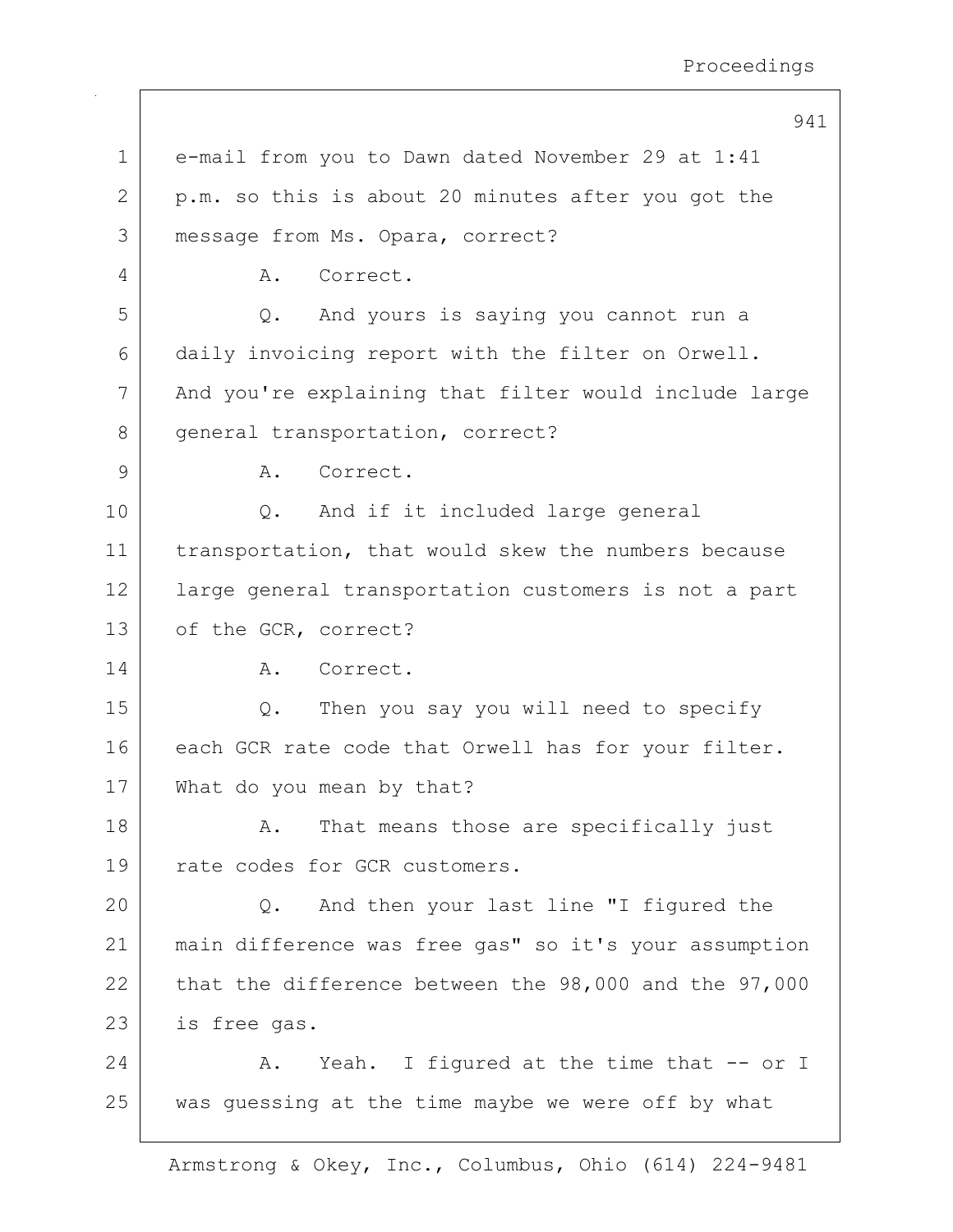|               | 942                                                  |
|---------------|------------------------------------------------------|
| $\mathbf 1$   | the error was at the time of free gas before we were |
| 2             | correcting that error.                               |
| 3             | Now, there's no -- there's no follow-up<br>Q.        |
| 4             | from Ms. Opara back to you in this exchange of       |
| 5             | e-mails listed here, correct?                        |
| 6             | Α.<br>Correct.                                       |
| 7             | Q. So what happened with this situation?             |
| 8             | Anything more that you are aware of?                 |
| $\mathcal{G}$ | No.<br>Α.                                            |
| 10            | So do you know if it, in fact, was free<br>Q.        |
| 11            | gas? Do you know what the resolution -- how it was   |
| 12            | resolved?                                            |
| 13            | I do not.<br>A.                                      |
| 14            | Then the two e-mails at the top of page 1<br>Q.      |
| 15            | of Exhibit 2, those are related to each other but    |
| 16            | they are a separate incident than the e-mail stream  |
| 17            | at the bottom of page 1 carrying over onto page 2,   |
| 18            | correct?                                             |
| 19            | A. Correct.                                          |
| 20            | And the bottom of -- the second e-mail on<br>Q.      |
| 21            | page 1 of Exhibit 2 from Dawn to you dated Tuesday,  |
| 22            | March 15, at 9:02 a.m., that is Ms. Opara asking you |
| 23            | a question, correct?                                 |
| 24            | I think she is just telling me she was<br>Α.         |
| 25            | running her sales reports at the time.               |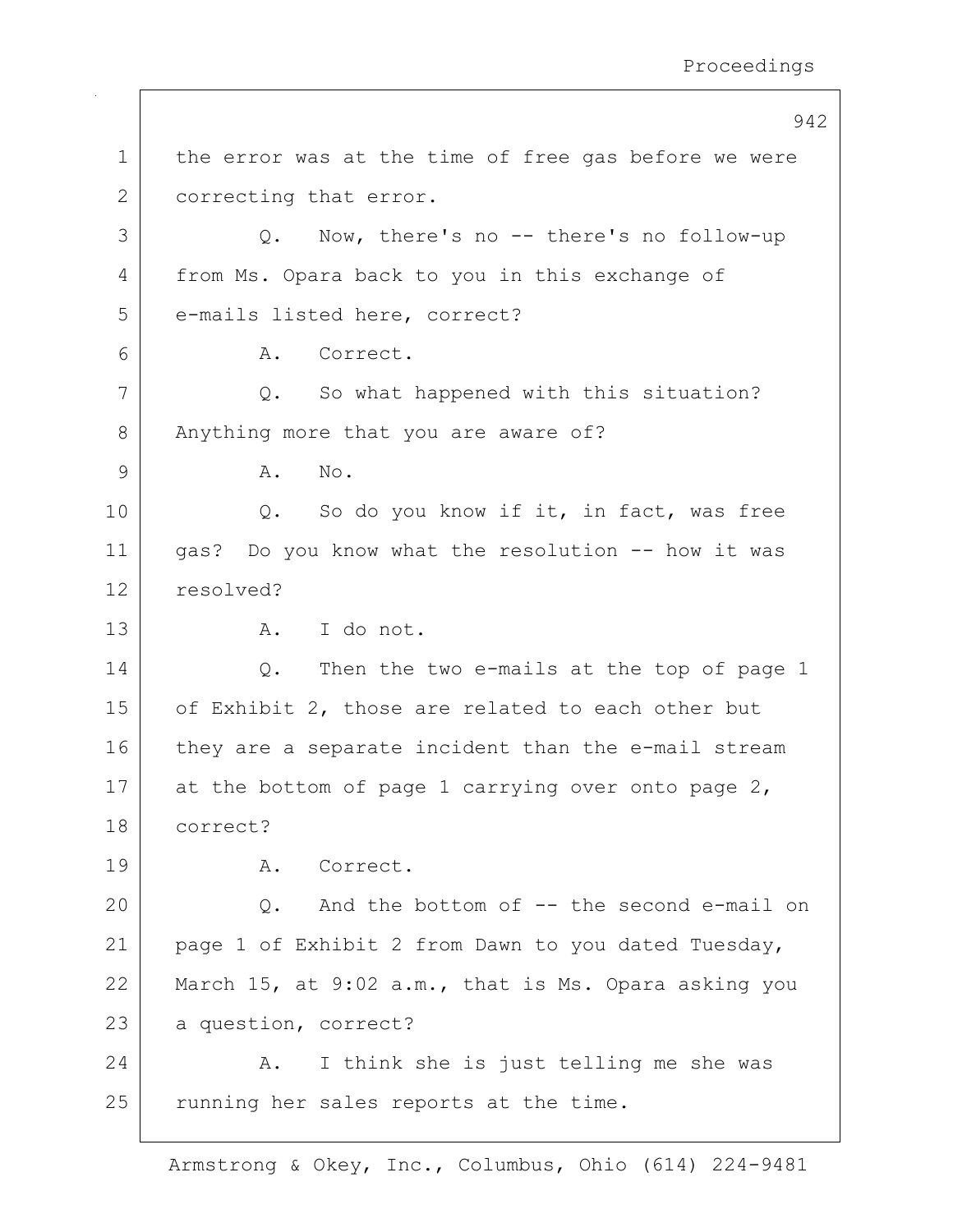|                | 943                                                          |
|----------------|--------------------------------------------------------------|
| 1              | Why was she informing you of how she was<br>Q.               |
| $\overline{2}$ | running sales reports?                                       |
| 3              | At that point I was assisting with the<br>Α.                 |
| 4              | 2010 audit.                                                  |
| 5              | Even though at this time you were $-$ - you<br>$Q_{\bullet}$ |
| 6              | were president of Cobra.                                     |
| 7              | Right. Because I believe they asked me<br>Α.                 |
| 8              | to assist since I was the controller at the time of          |
| 9              | the audit.                                                   |
| 10             | When you say "they asked me to assist,"<br>Q.                |
| 11             | Mr. Smith again?                                             |
| 12             | Yes.<br>Α.                                                   |
| 13             | EXAMINER FARKAS: Was that a frequent                         |
| 14             | occurrence when you were there that Mr. Smith would          |
| 15             | ask you as an officer of one company to assist               |
| 16             | employees of another company in preparing GCR                |
| 17             | information?                                                 |
| 18             | THE WITNESS: That wasn't -- I wouldn't                       |
| 19             | say a frequent thing. I think at the time it was             |
| 20             | because I was the controller of that company during          |
| 21             | that audit that he asked me that.                            |
| 22             | EXAMINER FARKAS: Did it happen more than                     |
| 23             | just in this --                                              |
| 24             | THE WITNESS: No.                                             |
| 25             | EXAMINER FARKAS: -- occasion?                                |
|                |                                                              |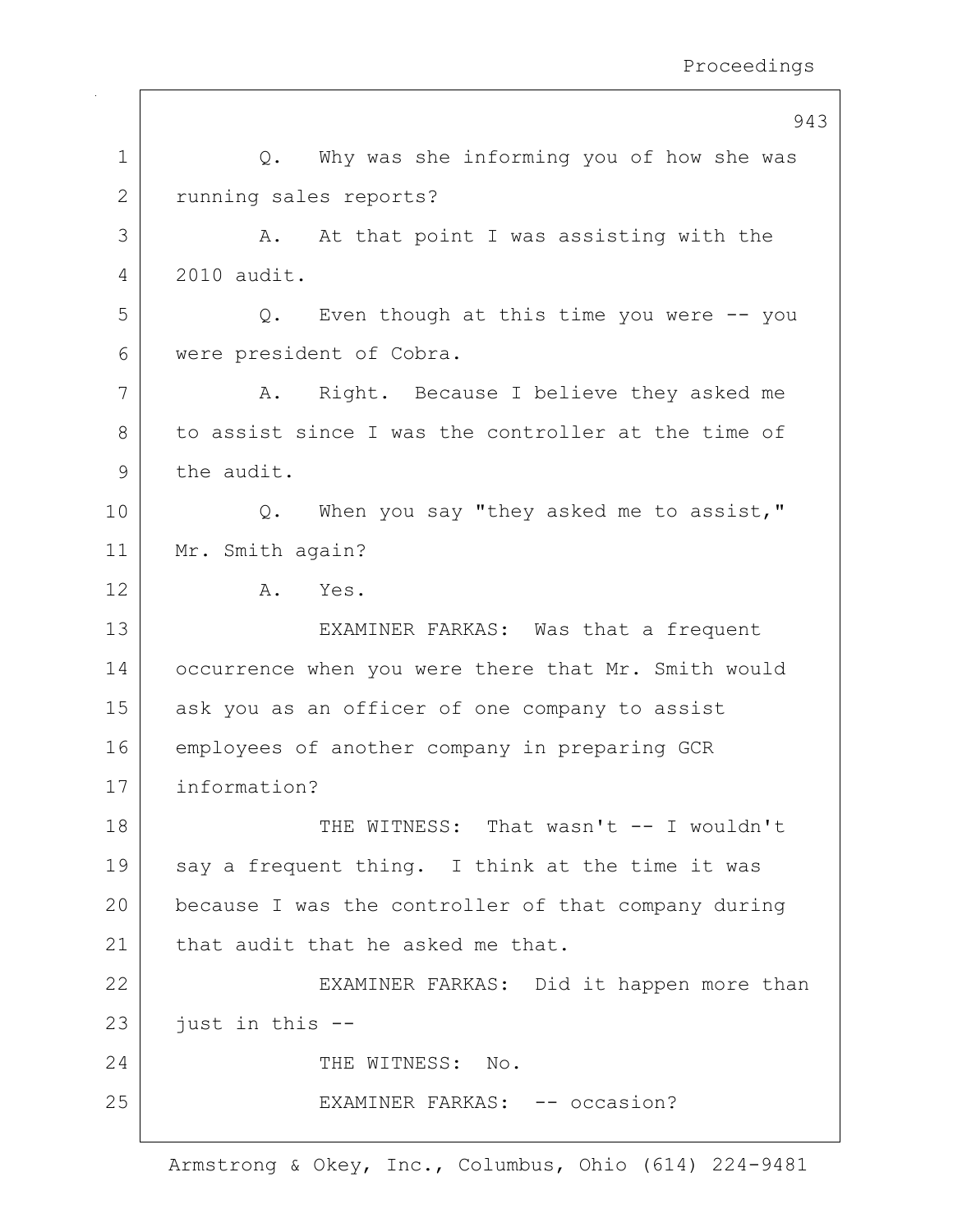|    | 944                                                   |
|----|-------------------------------------------------------|
| 1  | (By Mr. Serio) Now, I believe that you<br>Q.          |
| 2  | indicated when you testified previously that your     |
| 3  | office was actually located in the same building as   |
| 4  | the LDCs when you were working for the                |
| 5  | Cobra Pipeline, right?                                |
| 6  | Α.<br>No.                                             |
| 7  | You were not located in the same<br>Q.                |
| 8  | building?                                             |
| 9  | Α.<br>No.                                             |
| 10 | So any communication that you had with<br>Q.          |
| 11 | Ms. Opara or with Ms. Lipnis would have occurred over |
| 12 | the phone or through e-mail?                          |
| 13 | Yeah, just e-mail mostly, sometimes over<br>Α.        |
| 14 | the phone.                                            |
| 15 | You were in the hearing last -- two weeks<br>Q.       |
| 16 | ago when the company introduced the code of conduct   |
| 17 | as an exhibit in this case?                           |
| 18 | Α.<br>Yes.                                            |
| 19 | Are you familiar with the code of<br>Q.               |
| 20 | conduct?                                              |
| 21 | Not with all the material in it but the<br>Α.         |
| 22 | general.                                              |
| 23 | Did you sign a copy of that code of<br>$Q$ .          |
| 24 | conduct?                                              |
| 25 | I believe I did.<br>Α.                                |
|    |                                                       |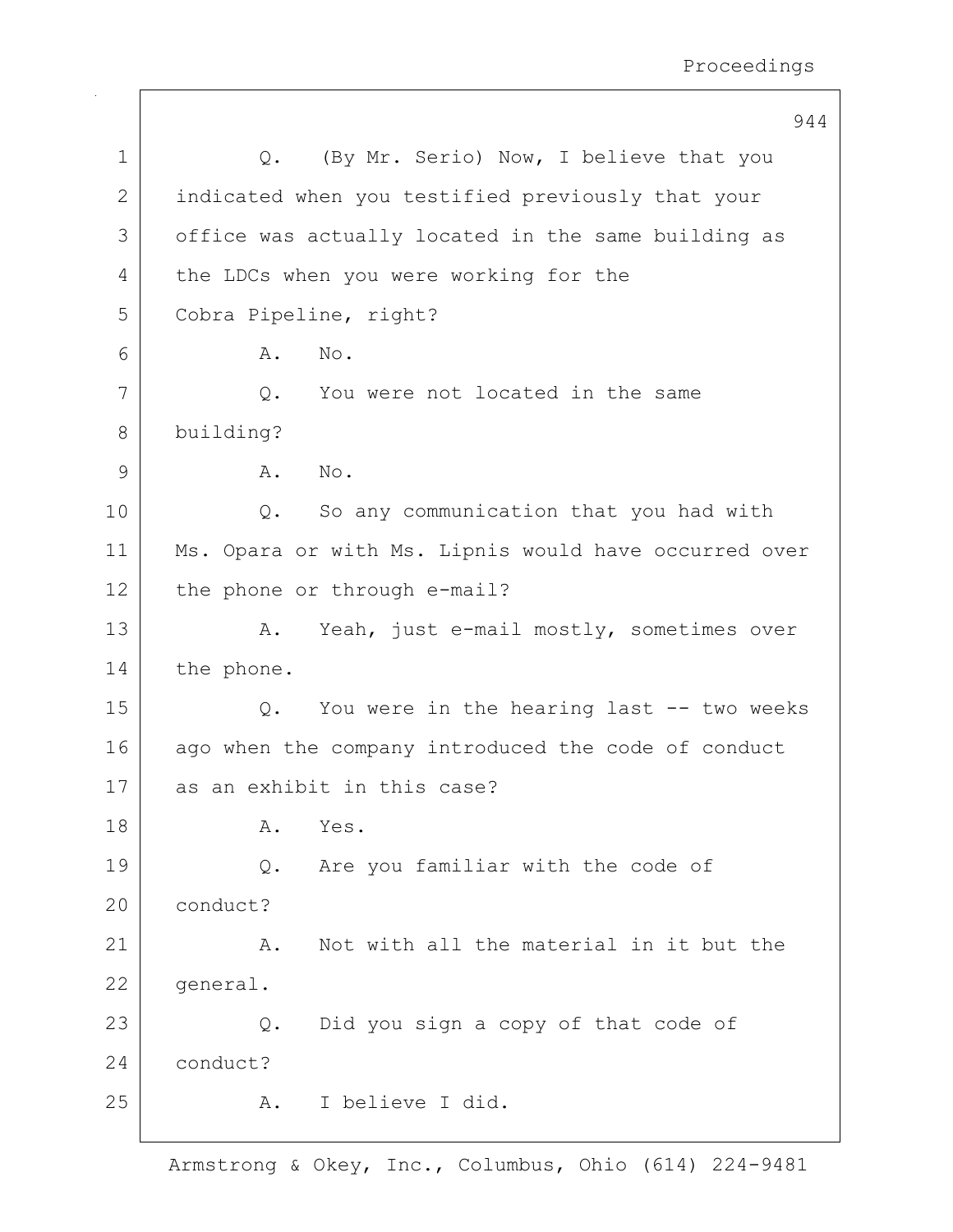|              | 945                                                   |
|--------------|-------------------------------------------------------|
| 1            | And when you were $--$ up until last week<br>Q.       |
| $\mathbf{2}$ | when you were controller for Gas Natural, who was it  |
| 3            | that you understood to be in charge of enforcing the  |
| 4            | code of conduct or making sure that all Gas Natural   |
| 5            | employees and their subsidiaries had adhered to the   |
| 6            | code of conduct?                                      |
| 7            | That I don't know.<br>Α.                              |
| 8            | Who asked you to sign the code of<br>Q.               |
| 9            | conduct?                                              |
| 10           | It was given to me in my HR packet.<br>Α.             |
| 11           | Did you ask who would be in charge of --<br>$Q$ .     |
| 12           | I did not.<br>Α.                                      |
| 13           | -- enforcing it? As a controller, is one<br>Q.        |
| 14           | of the functions that you had to make sure the        |
| 15           | transactions between affiliates were done in an arm's |
| 16           | length manner?                                        |
| 17           | Yes.<br>Α.                                            |
| 18           | So to that extent the code of conduct<br>Q.           |
| 19           | would have been consistent with what your job as      |
| 20           | controller should do?                                 |
| 21           | That falls into compliance, not under<br>Α.           |
| 22           | controller.                                           |
| 23           | If as controller you found an incident<br>Q.          |
| 24           | that you thought was improper, is that something that |
| 25           | would have fallen under your responsibility, or would |
|              |                                                       |

 $\Gamma$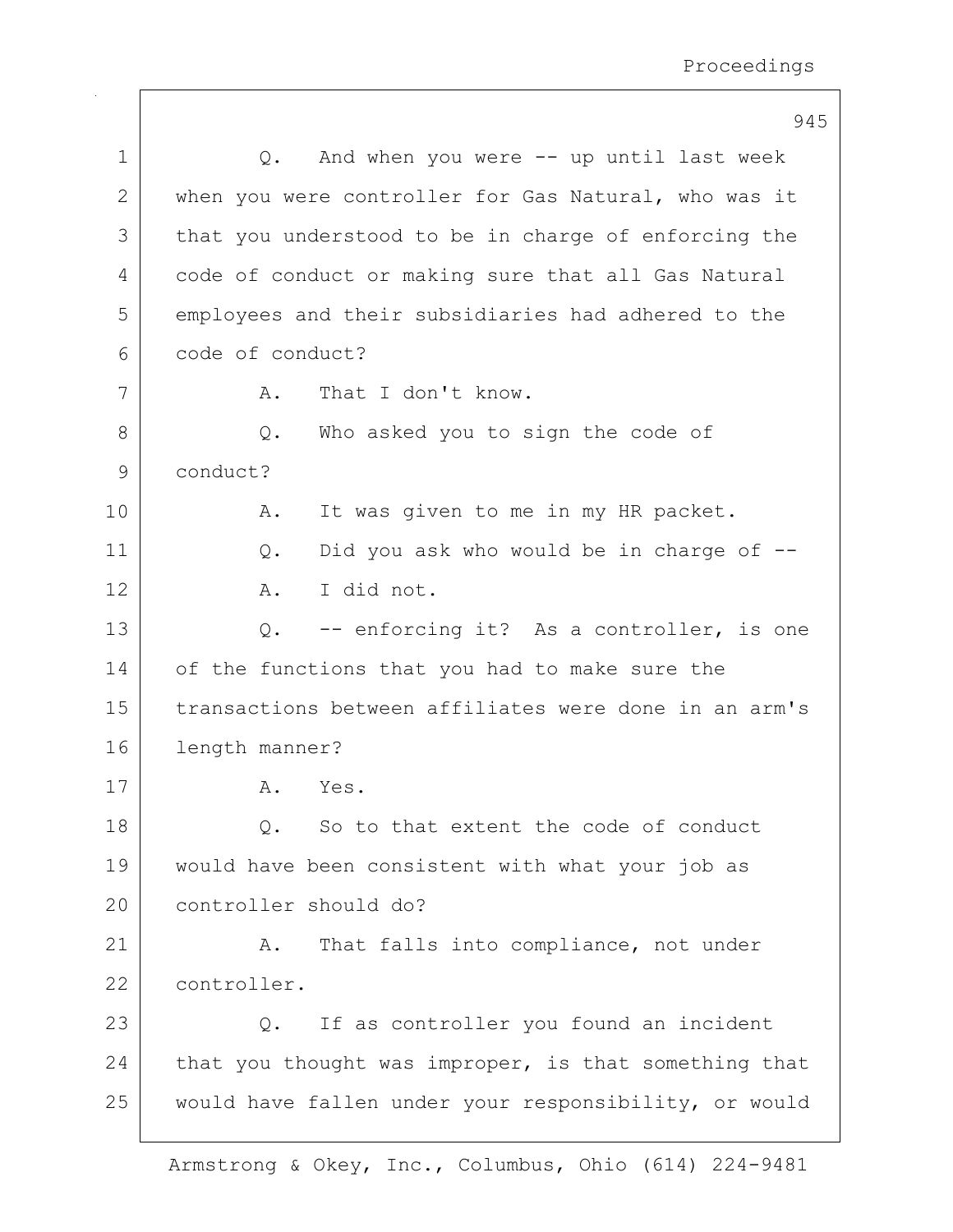|             | 946                                               |
|-------------|---------------------------------------------------|
| $\mathbf 1$ | you have taken that to someone else?              |
| 2           | I would have taken it to someone else.<br>Α.      |
| 3           | Who would that have been?<br>Q.                   |
| 4           | Mr. Smith.<br>Α.                                  |
| 5           | Now, in February of 2011, you were the<br>Q.      |
| 6           | controller and secretary for John D. Oil and Gas  |
| 7           | Marketing, correct?                               |
| 8           | That was the $-$ in the legal documents<br>Α.     |
| 9           | what I was. I wasn't the working controller, no.  |
| 10          | What's the difference between the legal<br>Q.     |
| 11          | controller and the working controller?            |
| 12          | I was listed as the controller, as an<br>Α.       |
| 13          | officer, but I did not keep the books of John D.  |
| 14          | Marketing, no. That was Mr. Kobani, Jeff Kobani,  |
| 15          | that Mr. Smith spoke of.                          |
| 16          | Who did you report to when you were<br>Q.         |
| 17          | controller and secretary for John D. Oil and Gas? |
| 18          | I quess Mr. Osborne at that time.<br>Α.           |
| 19          | Was there a president for John D. Oil and<br>Q.   |
| 20          | Gas Marketing?                                    |
| 21          | Α.<br>Yes.                                        |
| 22          | And who would that have been?<br>$Q$ .            |
| 23          | I believe it was Mr. Smith.<br>Α.                 |
| 24          | So you were the legal controller for<br>Q.        |
| 25          | John -- and secretary for John D. Oil and Gas     |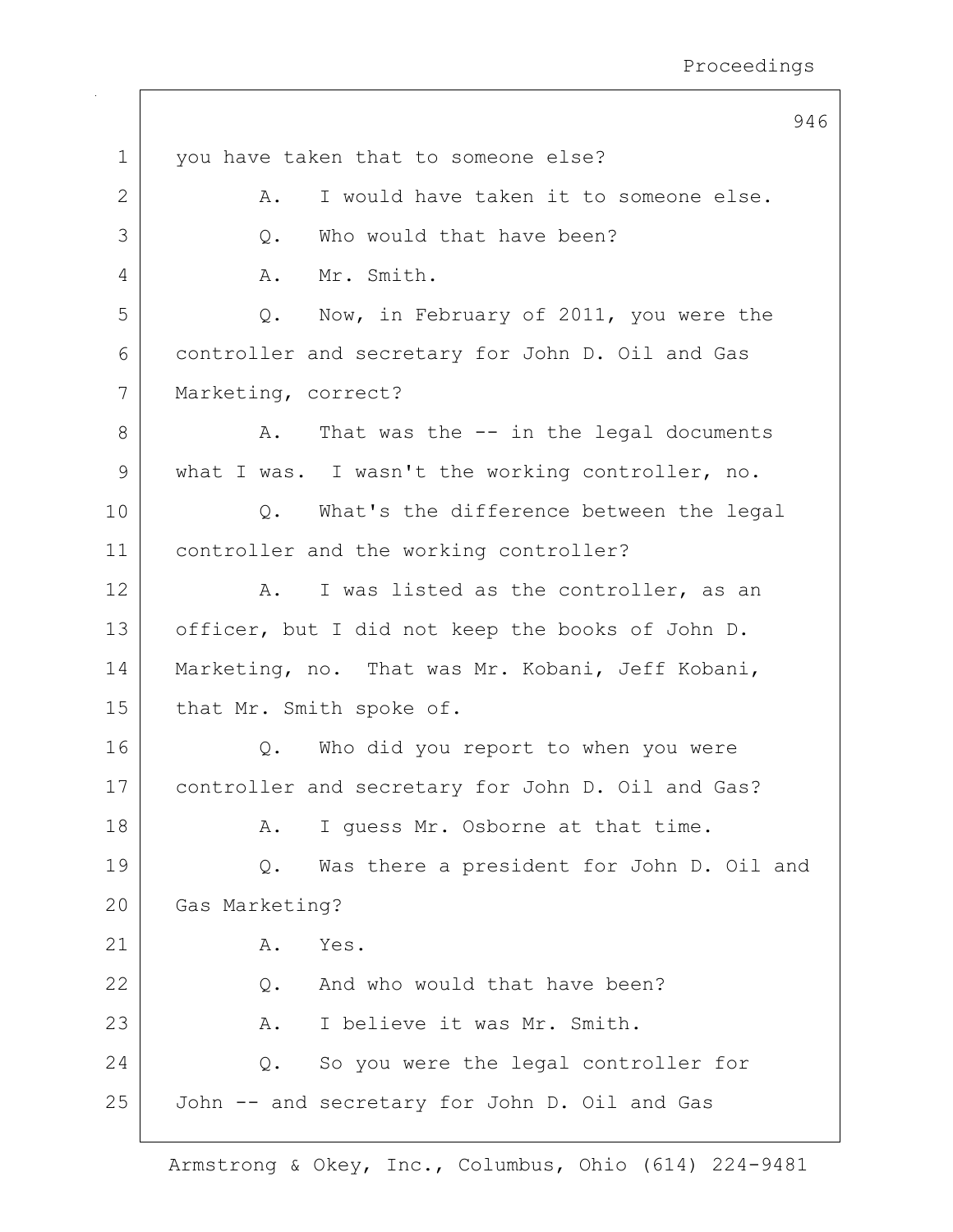947 1 Marketing, Mr. Smith was the president, but you 2 reported to Mr. Osborne.  $3$   $A.$  Yes. 4 | MR. SERIO: Could I approach, your Honor? 5 EXAMINER FARKAS: Yes. 6 MR. SERIO: Your Honor, I think 21 is the 7 next number. 8 | EXAMINER FARKAS: I think you are 22. 9 MR. SERIO: 22. I would like to have 10 marked for purposes of identification as OCC Exhibit 11 | No. 22, it's part of but not the complete set of 12 supplemental responses to the OCC from the company. 13 It's the cover page, the signature page, and then 14 it's one of the attached contracts that was provided 15 in response to OCC Interrogatory 50. 16 EXAMINER FARKAS: It's so marked. 17 (EXHIBIT MARKED FOR IDENTIFICATION.) 18 Q. If you could take a look at that attached 19 | contract, Ms. Howell. 20 | Chay. This is the -- this "Gas Sales 21 | Contract Supercedes Prior Contract" and then the "New 22 Identifier: JOHND2008-INTERSTATEsales-LDCs #1.1.1."  $23$  And it's a three-page contract, and on the second 24 page of that contract under John D. Oil & Gas 25 | Marketing, LLC, that's your signature, correct?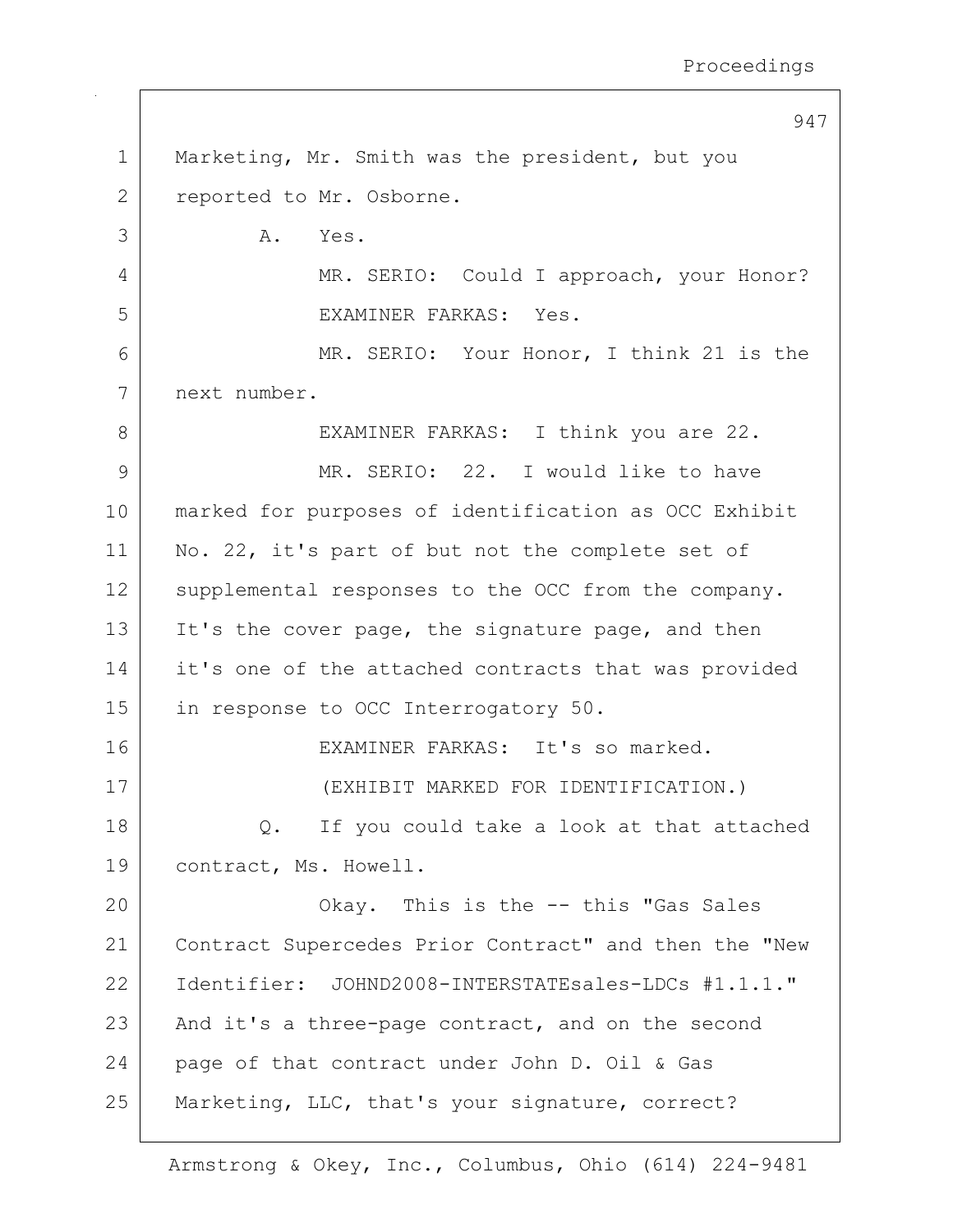|    | 948                                                  |
|----|------------------------------------------------------|
| 1  | A.<br>Correct.                                       |
| 2  | So you were the legal controller, and you<br>Q.      |
| 3  | were also signing contracts on behalf of John D. Oil |
| 4  | and Gas Marketing, correct?                          |
| 5  | Correct.<br>Α.                                       |
| 6  | Q. Now, did John D. Oil and Gas Marketing            |
| 7  | have other employees other than yourself and the     |
| 8  | other gentleman that you mentioned a couple minutes  |
| 9  | ago whose name I don't recall now?                   |
| 10 | Mike Zappitello was a direct employee of<br>Α.       |
| 11 | John D. Marketing. I was on Orwell Trumbull          |
| 12 | Pipeline's payroll, and they disbursed payroll on    |
| 13 | time spent on each company.                          |
| 14 | So you're listed as the controller to<br>Q.          |
| 15 | John D. Oil and Gas Marketing, but you were paid by  |
| 16 | Orwell Trumbull Pipeline.                            |
| 17 | Yeah. I was -- I wasn't the true<br>Α.               |
| 18 | controller at the time, Jeff Kobani was, but all of  |
| 19 | our payroll went through Orwell Trumbull Pipeline,   |
| 20 | and we did a disbursement based on time.             |
| 21 | Okay. You said you weren't the real<br>Q.            |
| 22 | controller yet when you signed this contract, your   |
| 23 | title was controller.                                |
| 24 | That's what it is in the legal documents,<br>Α.      |
| 25 | yes.                                                 |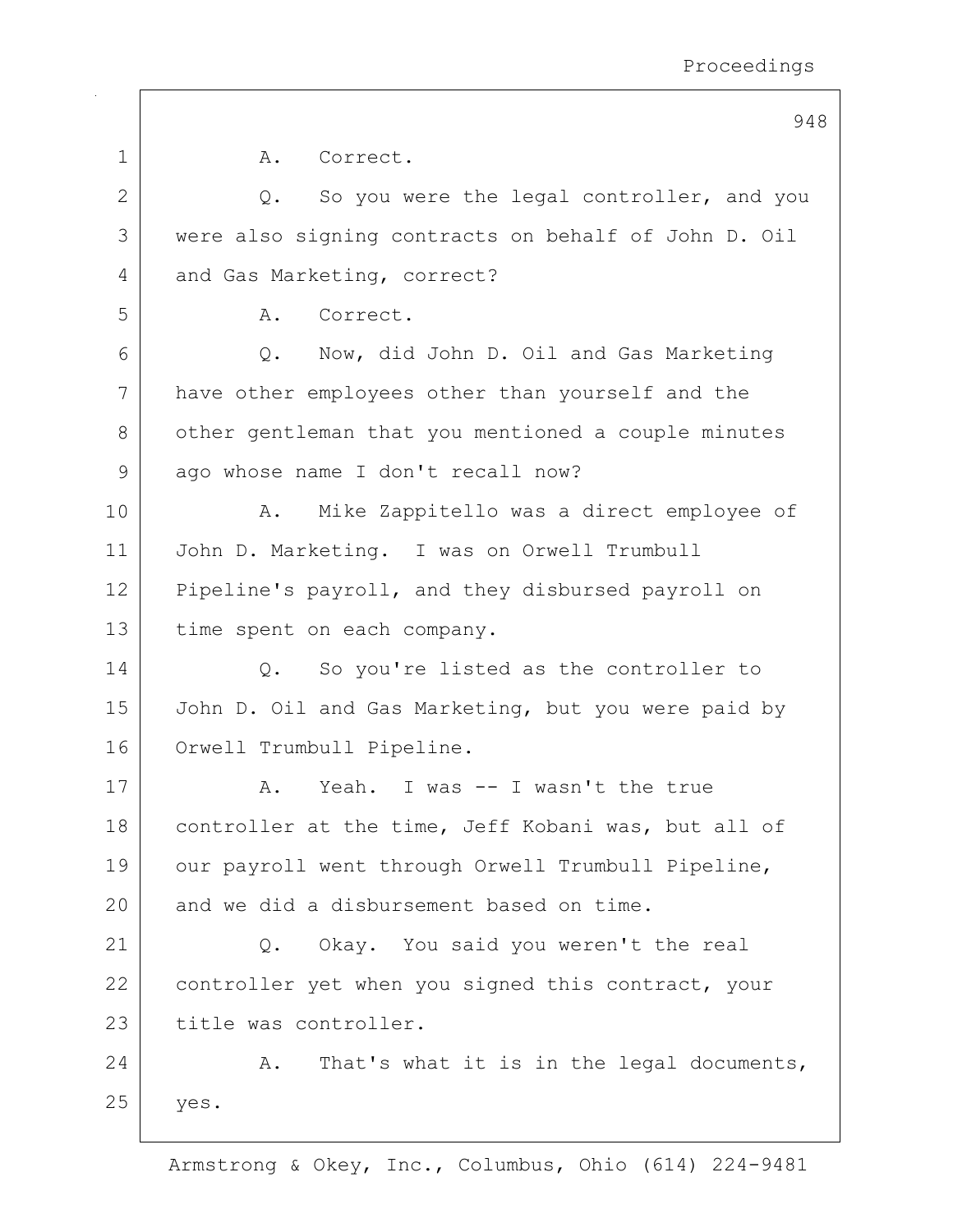|              | 949                                                       |
|--------------|-----------------------------------------------------------|
| $\mathbf 1$  | And at the time this contract was signed<br>$Q_{\bullet}$ |
| $\mathbf{2}$ | Mr. Osborne owned J.D. Oil and Gas Marketing, LLC,        |
| 3            | correct?                                                  |
| 4            | Correct.<br>Α.                                            |
| 5            | Now, at this time when you signed this<br>Q.              |
| 6            | contract February 23, 2011, were you also employed by     |
| 7            | Gas Natural as controller at that time?                   |
| 8            | Α.<br>No, I was not.                                      |
| 9            | So you became controller for Gas Natural<br>Q.            |
| 10           | after this contract was signed, correct?                  |
| 11           | Α.<br>Correct.                                            |
| 12           | And Mr. Smith signed this contract on<br>Q.               |
| 13           | behalf of the three LDCs as president. Now, you           |
| 14           | indicated that Mr. Zappitello was also employed by        |
| 15           | John D. Oil and Gas Marketing. And what was his           |
| 16           | position with John D. Oil and Gas Marketing at that       |
| 17           | time?                                                     |
| 18           | He was the manager.<br>Α.                                 |
| 19           | MR. SERIO: May I have just a moment,                      |
| 20           | your Honor?                                               |
| 21           | EXAMINER FARKAS: Yes.                                     |
| 22           | If you recall, OCC had an exhibit we<br>Q.                |
| 23           | cross-examined you with two weeks ago, it was OCC         |
| 24           | Exhibit 7. It was a number of different brokerage         |
| 25           | and interstate contracts. There are about 17 of           |
|              |                                                           |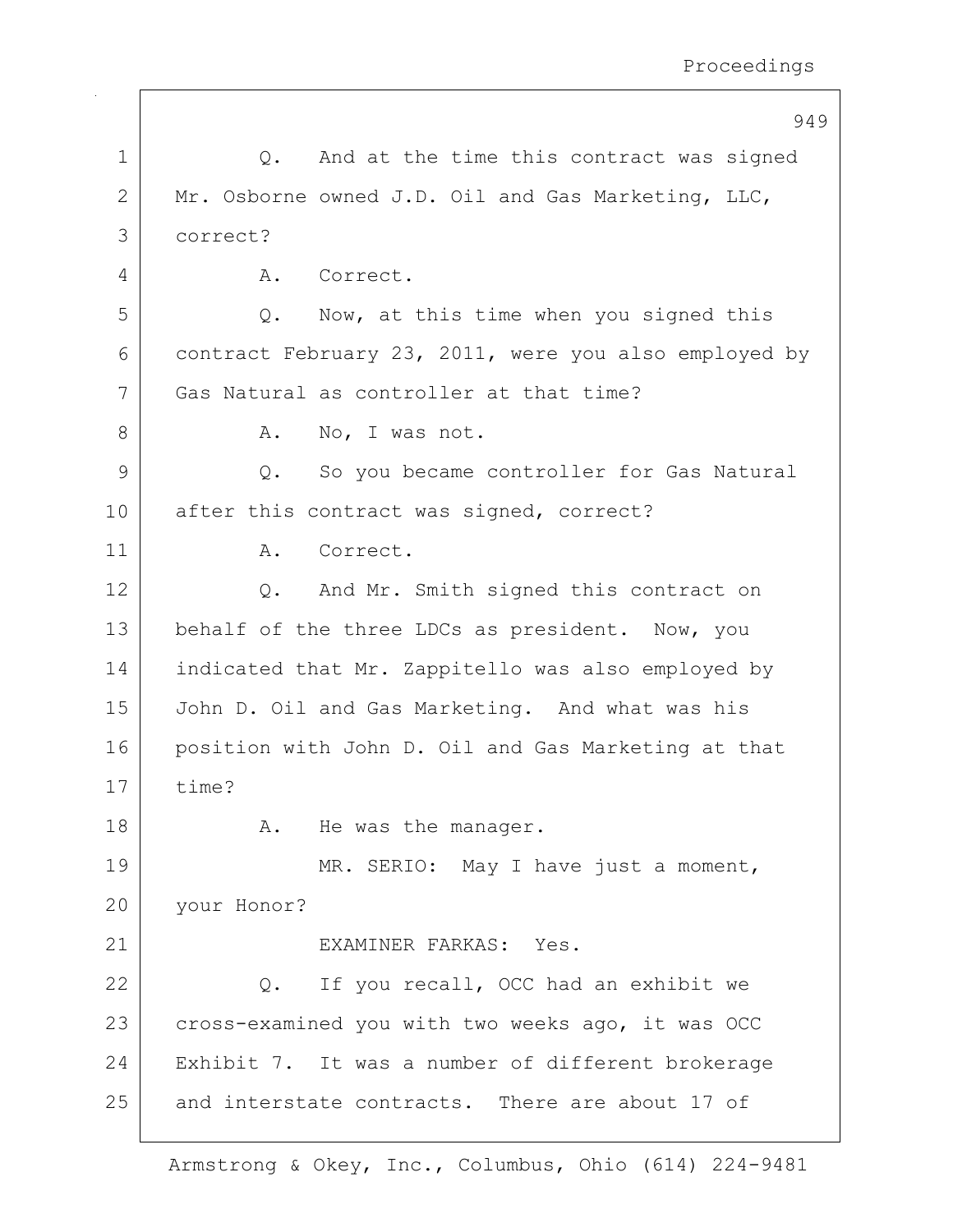|              | 950                                                 |
|--------------|-----------------------------------------------------|
| $\mathbf 1$  | Do you recall that package of contracts?<br>them.   |
| $\mathbf{2}$ | I recall looking at them, yes.<br>Α.                |
| 3            | And do you recall that there were a<br>Q.           |
| 4            | number of those different contracts that had        |
| 5            | Mr. Zappitello listed on the contract and it wasn't |
| 6            | clear -- you weren't clear if he was employed by    |
| 7            | other entities such as Mentor Energy Resources      |
| 8            | Company or OsAir?                                   |
| 9            | I'm clear he was an employee of John D.<br>Α.       |
| 10           | Marketing but not the other companies, no.          |
| 11           | You know that he was not employed by<br>Q.          |
| 12           | those companies?                                    |
| 13           | I do not know that.<br>Α.                           |
| 14           | Okay. So when you signed those contracts<br>Q.      |
| 15           | with Mr. Zappitello, your understanding was he was  |
| 16           | only -- what was your understanding with his role   |
| 17           | when you signed different contracts with him?       |
| 18           | My understanding of his role?<br>Α.                 |
| 19           | Did you understand that he was only<br>Q.           |
| 20           | employed by John D. Oil and Gas Marketing?          |
| 21           | Yes, that was my understanding.<br>Α.               |
| 22           | So to the extent that the contract lists<br>Q.      |
| 23           | other company names, do you have any explanation to |
| 24           | what might account for that?                        |
| 25           | Α.<br>No.                                           |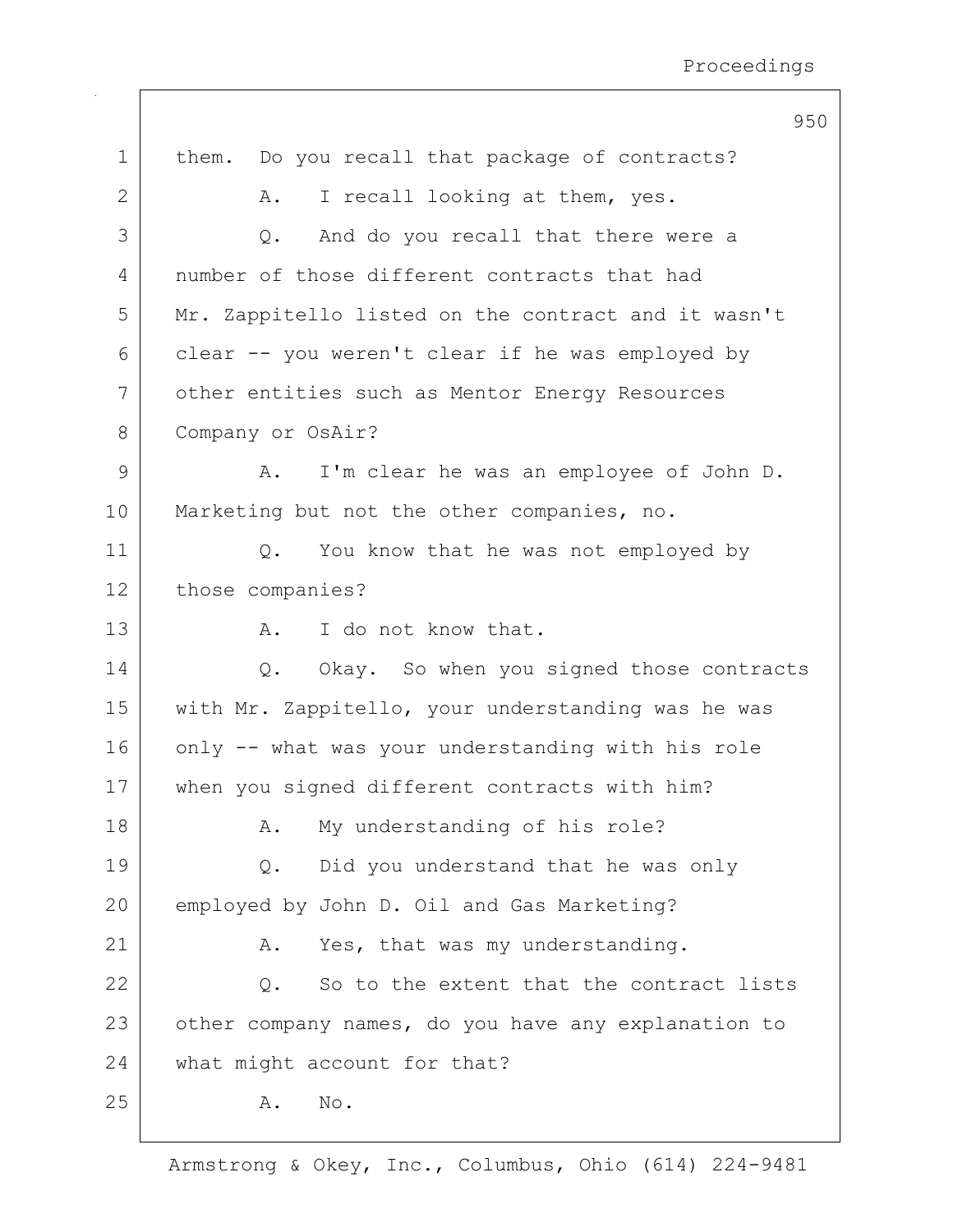|    | 951                                                   |
|----|-------------------------------------------------------|
| 1  | At the time you were controller for John<br>Q.        |
| 2  | D. Oil and Gas Marketing, did you report to           |
| 3  | Mr. Osborne, Rick Osborne?                            |
| 4  | Α.<br>Yes.                                            |
| 5  | MR. SERIO: Could I approach, your Honor?              |
| 6  | EXAMINER FARKAS: Yes.                                 |
| 7  | I'm going to show you OCC Exhibit No. 7.<br>Q.        |
| 8  | I'm going to show you contract No. 7 from that. The   |
| 9  | contract No. 7 was signed by you as corporate         |
| 10 | controller for Gas Natural, Inc., on November 28,     |
| 11 | 2012, correct?                                        |
| 12 | Correct.<br>A.                                        |
| 13 | Q. And that was a contract between John D.            |
| 14 | Resources, LLC, and Gas Natural Service Company.      |
| 15 | Now, can you tell me who John D. Resources, LLC, who  |
| 16 | they are compared to John D. Oil and Gas Marketing or |
| 17 | John D. Oil and Gas Exploration?                      |
| 18 | It's my understanding they are a<br>A.                |
| 19 | producer.                                             |
| 20 | And this producer was owned by<br>$\circ$ .           |
| 21 | Mr. Osborne also, correct?                            |
| 22 | I don't know who the owners are of John<br>Α.         |
| 23 | D. Resources.                                         |
| 24 | Q. Well, the contract that you signed with            |
| 25 | them lists Mr. Osborne as president, correct?         |
|    |                                                       |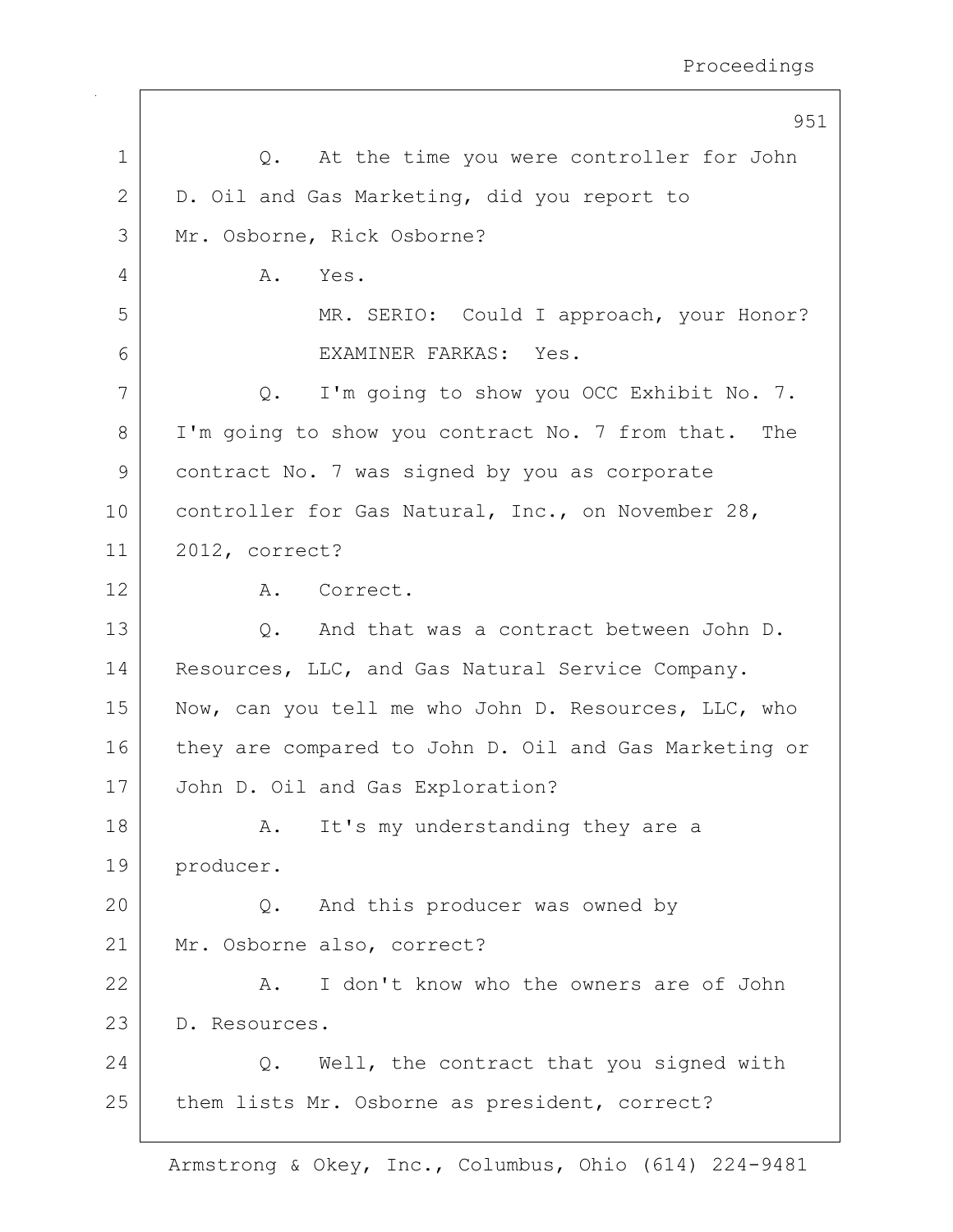|                | 952                                                   |
|----------------|-------------------------------------------------------|
| $\mathbf 1$    | Correct.<br>Α.                                        |
| $\mathbf{2}$   | And that's the same Mr. Osborne that was<br>Q.        |
| 3              | your boss that you reported to as controller for Gas  |
| $\overline{4}$ | Natural, correct?                                     |
| 5              | Α.<br>Correct.                                        |
| 6              | So you were signing the contract for your<br>Q.       |
| 7              | boss.                                                 |
| 8              | I didn't actually see him sign this but,<br>Α.        |
| 9              | yes, I did sign this contract.                        |
| 10             | So you were signing a contract with your<br>$Q$ .     |
| 11             | boss, correct?                                        |
| 12             | Correct.<br>A.                                        |
| 13             | And to the extent there is other<br>$Q$ .             |
| 14             | contracts in OCC Exhibit 7 similar to this one where  |
| 15             | you've signed and Mr. Osborne has signed, all those   |
| 16             | contracts you are signing with your boss, correct?    |
| 17             | Signing with him as president of whatever<br>Α.       |
| 18             | company, correct.                                     |
| 19             | Now, when you signed those contracts, did<br>Q.       |
| 20             | you have the ability to refuse to sign the contract   |
| 21             | on behalf of Gas Natural if you felt the contract was |
| 22             | not a good contract for customers of Gas Natural who  |
| 23             | ended up being Northeast and Orwell?                  |
| 24             | I guess I could have refused, yes.<br>Α.              |
| 25             | Did you ever refuse to sign one of those<br>Q.        |
|                |                                                       |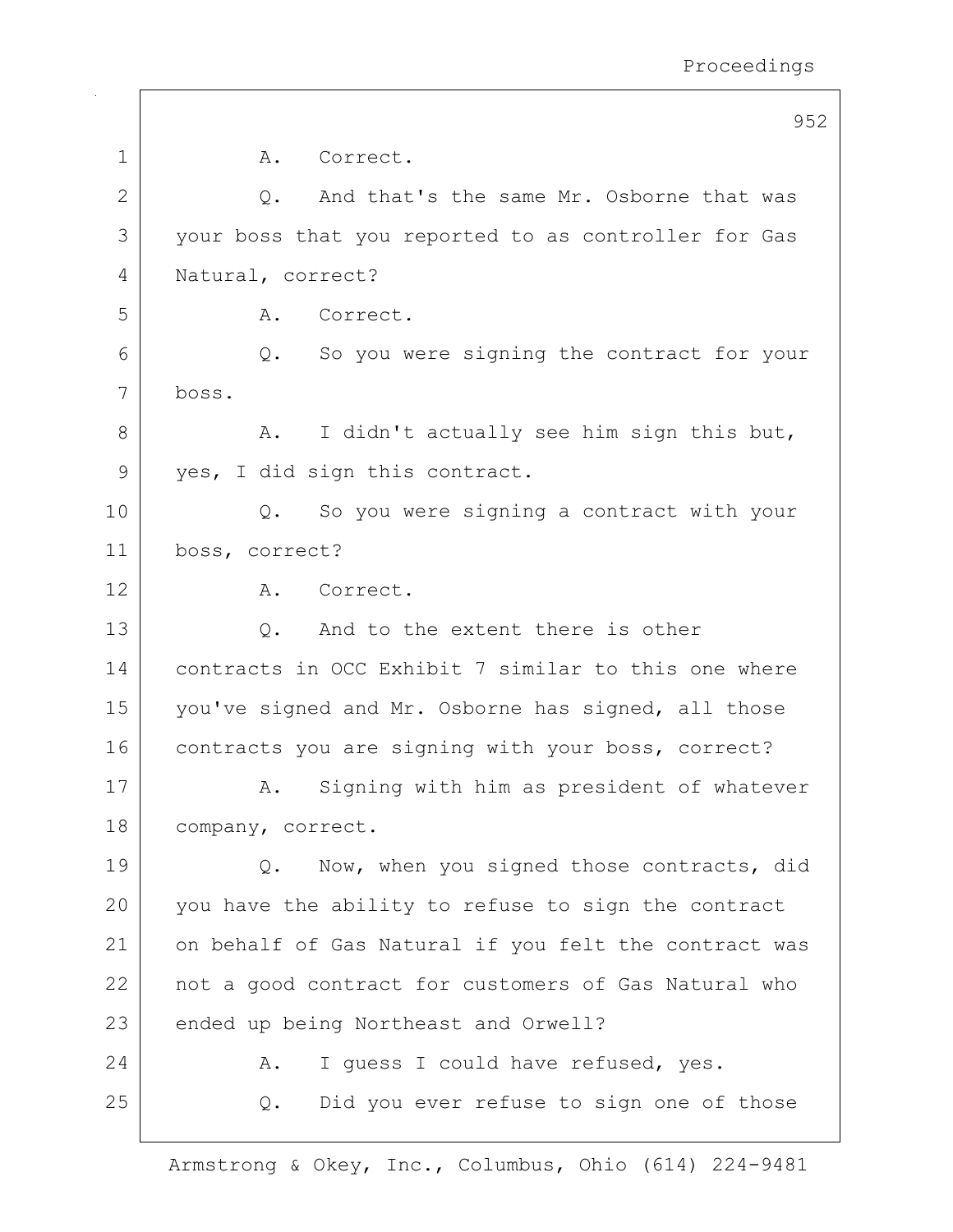|             | 953                                                        |
|-------------|------------------------------------------------------------|
| $\mathbf 1$ | contracts?                                                 |
| 2           | Α.<br>$\mathbb{N} \circ$ .                                 |
| 3           | And why not?<br>Q.                                         |
| 4           | Based on history and everything that was<br>Α.             |
| 5           | witnessed in the past, it was determined that it was       |
| 6           | the best cost gas for us.                                  |
| 7           | And that history includes everything that<br>$Q_{\bullet}$ |
| 8           | happened in the 2010 audit, correct?                       |
| 9           | Correct.<br>Α.                                             |
| 10          | So to the extent that in the 2010 audit<br>Q.              |
| 11          | there were instances where there was concern about         |
| 12          | the price that Northeast and Orwell were paying to         |
| 13          | affiliates, it didn't cause you to have concern that       |
| 14          | you were continuing to sign additional contracts with      |
| 15          | affiliates owned by your boss?                             |
| 16          | MR. YURICK: Your Honor.                                    |
| 17          | That's not true.<br>Α.                                     |
| 18          | MR. YURICK: Your Honor, I'm going to                       |
| 19          | object. No. 1, I don't think that was her testimony;       |
| 20          | but, No. 2, I'm trying to be polite and respectful of      |
| 21          | counsel and not interpose a lot of objections if I         |
| 22          | can think of any tangential even connection to her         |
| 23          | rebuttal testimony but, your Honor, with all due           |
| 24          | respect to opposing counsel, I think we're going very      |
| 25          | far afield at this point of this -- the topic of the       |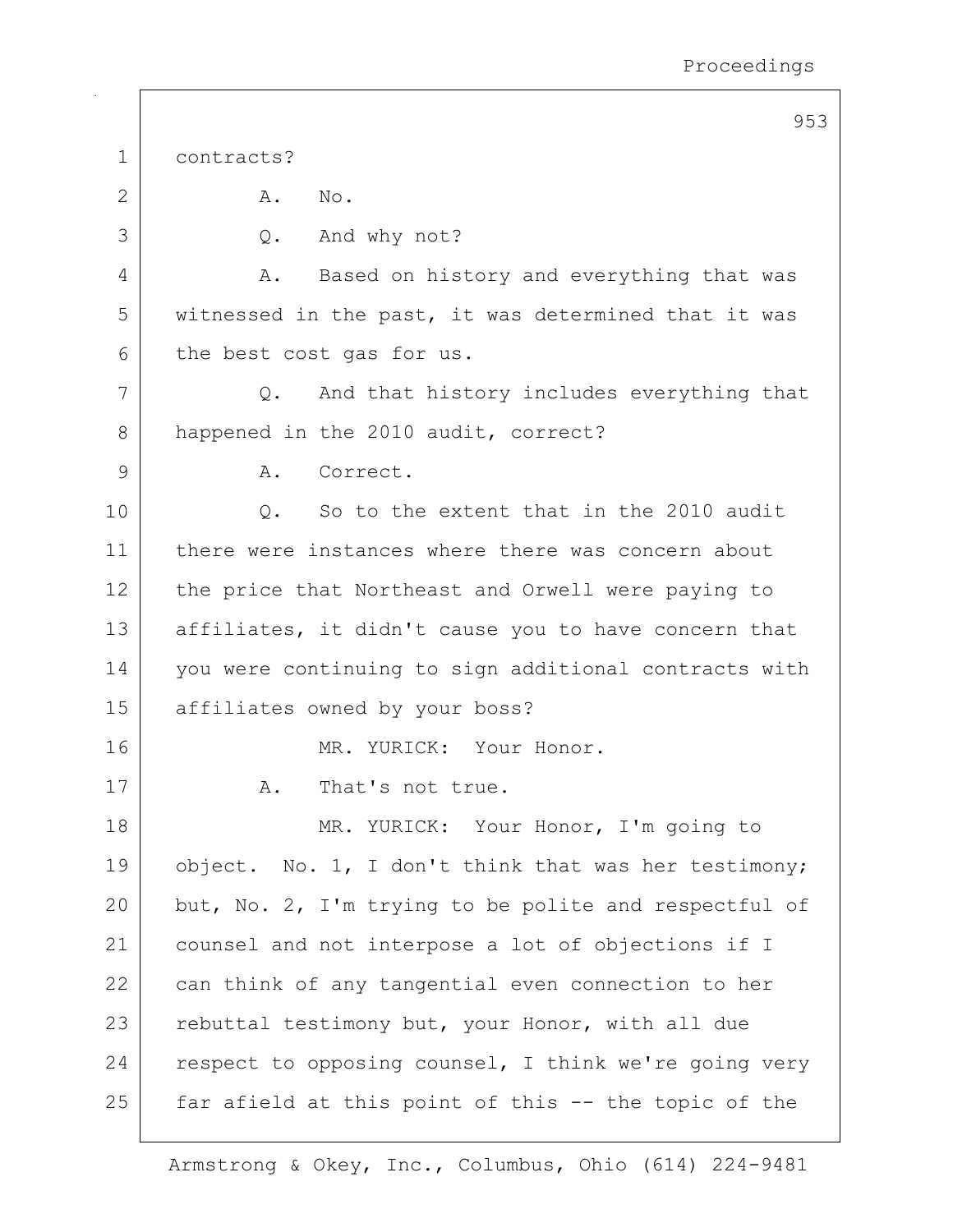1 rebuttal testimony.

2 So there's two bases for my objection.  $3$  No. 1, I don't think that the witness said anything 4 | like what counsel has represented; but, No. 2, I 5 | think we're getting pretty far off of her rebuttal 6 testimony at this point. 7 MR. SERIO: Your Honor, again, the heart 8 of the testimony gets to the credibility of the 9 witness, and to the extent that we have instances 10 here where the witness was signing contracts on 11 behalf of Northeast and Orwell with her boss and 12 she's saying it's based on history and that history 13 includes contracts in the last audit case were found 14 to be not in the best interest of customers, I think 15 | that goes directly to the credibility of the witness. 16 EXAMINER FARKAS: I'll let her answer 17 | this question. 18 Why don't -- would you read the question 19 back. 20 (Record read.) 21 A. At the time I signed them, it was my 22 understanding that an RFP had gone out and the RFP 23 was a good RFP and I could sign those contracts on 24 behalf of Gas Natural. 25 | MR. SERIO: That's all I have, your

Armstrong & Okey, Inc., Columbus, Ohio (614) 224-9481

954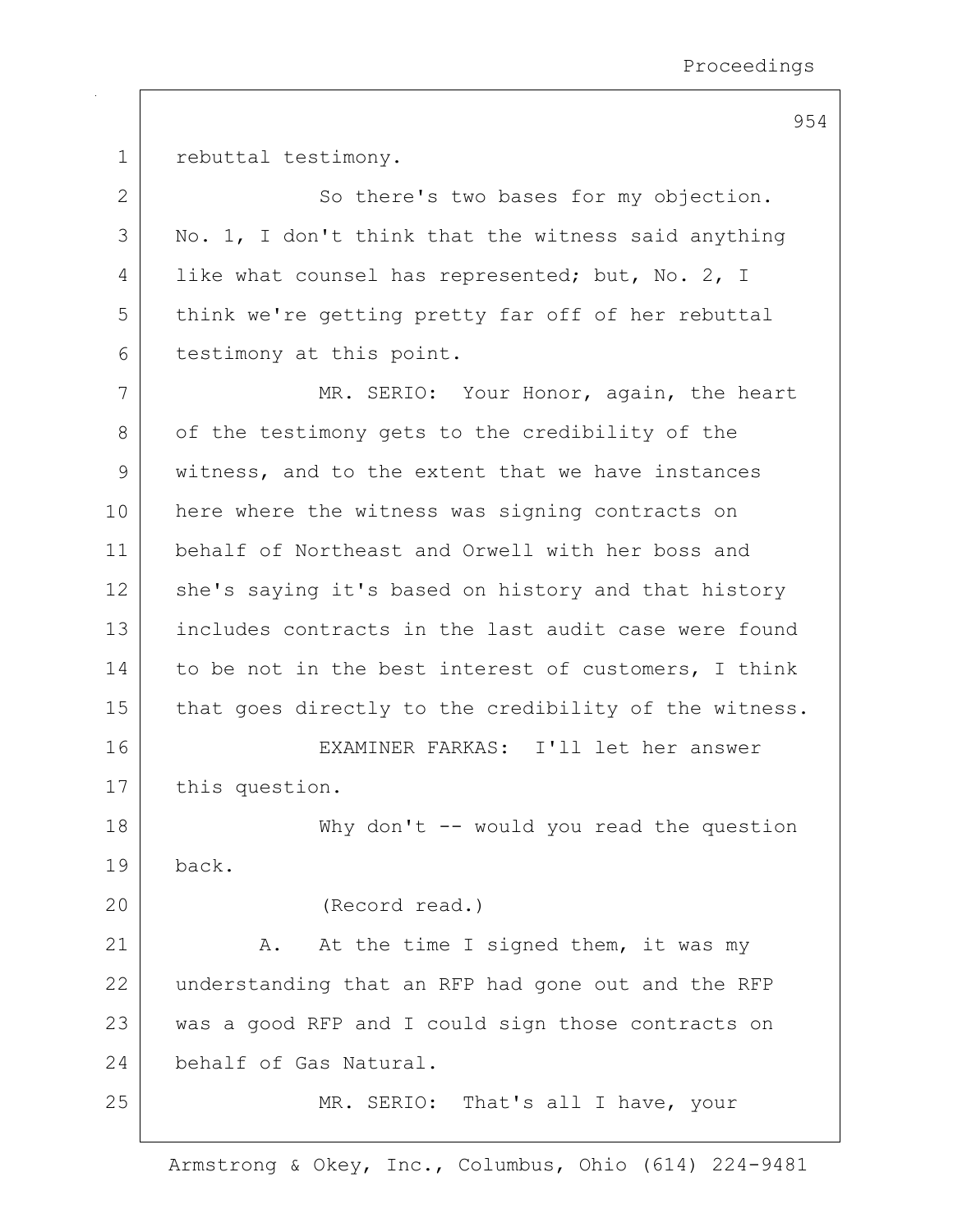|             | 955                                                 |
|-------------|-----------------------------------------------------|
| $\mathbf 1$ | Honor.                                              |
| 2           | Thank you, Ms. Howell.                              |
| 3           | EXAMINER FARKAS: Mr. Margard.                       |
| 4           | MR. MARGARD: Thank you, your Honor.                 |
| 5           |                                                     |
| 6           | CROSS-EXAMINATION                                   |
| 7           | By Mr. Margard:                                     |
| 8           | Good morning, Ms. Howell.<br>$Q_{\bullet}$          |
| 9           | Good morning.<br>Α.                                 |
| 10          | Just to be clear, you've been present<br>$Q$ .      |
| 11          | throughout this hearing, correct?                   |
| 12          | A. Correct.                                         |
| 13          | And your rebuttal testimony is intended<br>$Q$ .    |
| 14          | to rebut those portions of testimony you have heard |
| 15          | with which you disagree; is that correct?           |
| 16          | Correct.<br>Α.                                      |
| 17          | Within the scope of your responsibilities<br>$Q$ .  |
| 18          | of the companies. Now, you indicated to Mr. Serio   |
| 19          | you have a new job, but I didn't hear a title. Do   |
| 20          | you have a title for this job?                      |
| 21          | It's just a coordinator for our software<br>Α.      |
| 22          | project.                                            |
| 23          | And can you describe the nature of this<br>Q.       |
| 24          | software project?                                   |
| 25          | We're converting our entire company into<br>Α.      |
|             |                                                     |

 $\Gamma$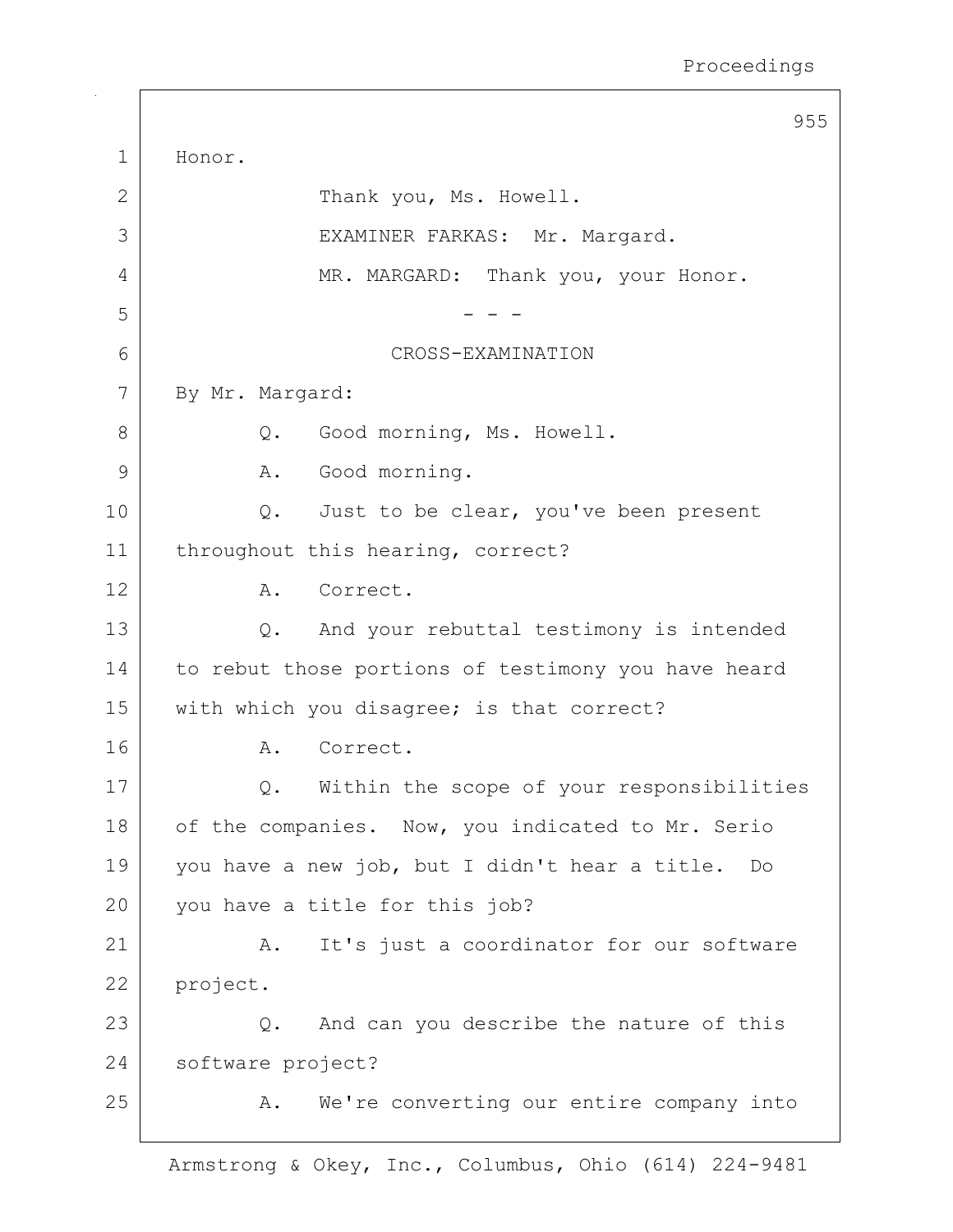956 1 | new accounting and billing software. It's been in 2 the works for a while, and we are just getting it off 3 the ground. 4 Q. And what is this new software? 5 A. It's called Cogsdale. 6 | EXAMINER FARKAS: Can you spell that? 7 | THE WITNESS: C-O-G-S-D-A-L-E. 8 | EXAMINER FARKAS: Thank you. 9 0. And when was the last software conversion 10 done? 11 A. There has not been one done that I know  $12$  of. Everyone is operating on their own software, 13 each market. 14 | C. When we say everyone, are we talking 15 about all of the related entities? 16 A. All the subsidiaries of Gas Natural. 17 | Q. So this is intended to put all of the 18 subsidiaries on the same software; is that correct? 19 A. Correct. 20 Q. Who -- who informed you of the change in 21 position? 22 A. I volunteered.  $23$  Q. You volunteered. I thought that's what 24 you had said, but I wanted to make sure that was what 25 | I had heard. Now, you indicate that Mr. Donald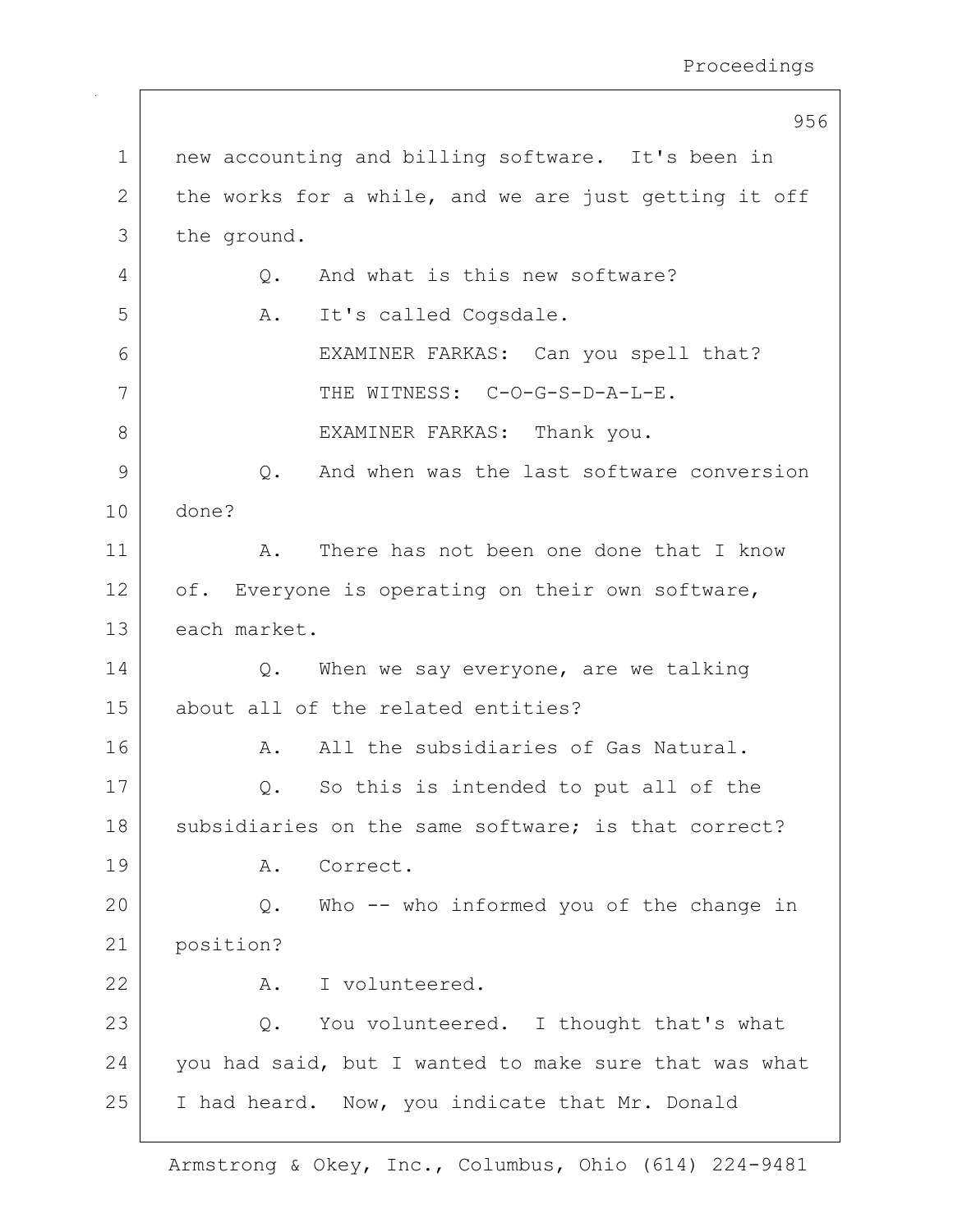957 1 | Whiteman has assumed your position as controller; is 2 that correct? 3 A. Correct. 4 Q. Are you acquainted with Mr. Whiteman? 5 A. Not much, no. 6 | Q. Are you acquainted with his background 7 and experience? 8 A. No. 9 Q. Are you aware whether he has any 10 experience at all with respect to natural gas? 11 | A. That I don't know for sure. 12 Q. Are you aware whether he has any 13 experience at all with respect to public regulation? 14 A. No. 15 Q. You're aware that the companies have made 16 a filing indicating that there has been directors and 17 principal officers? 18 A. I know there was going to be a filing. I 19 didn't know if it was filed yet. 20 Q. You haven't seen the filing?  $21$  A. No. 22 | Q. You weren't provided with a copy of it? 23 A. I don't believe I was, no. 24 Q. Do you know what experience Mr. Whiteman 25 has as a corporate controller?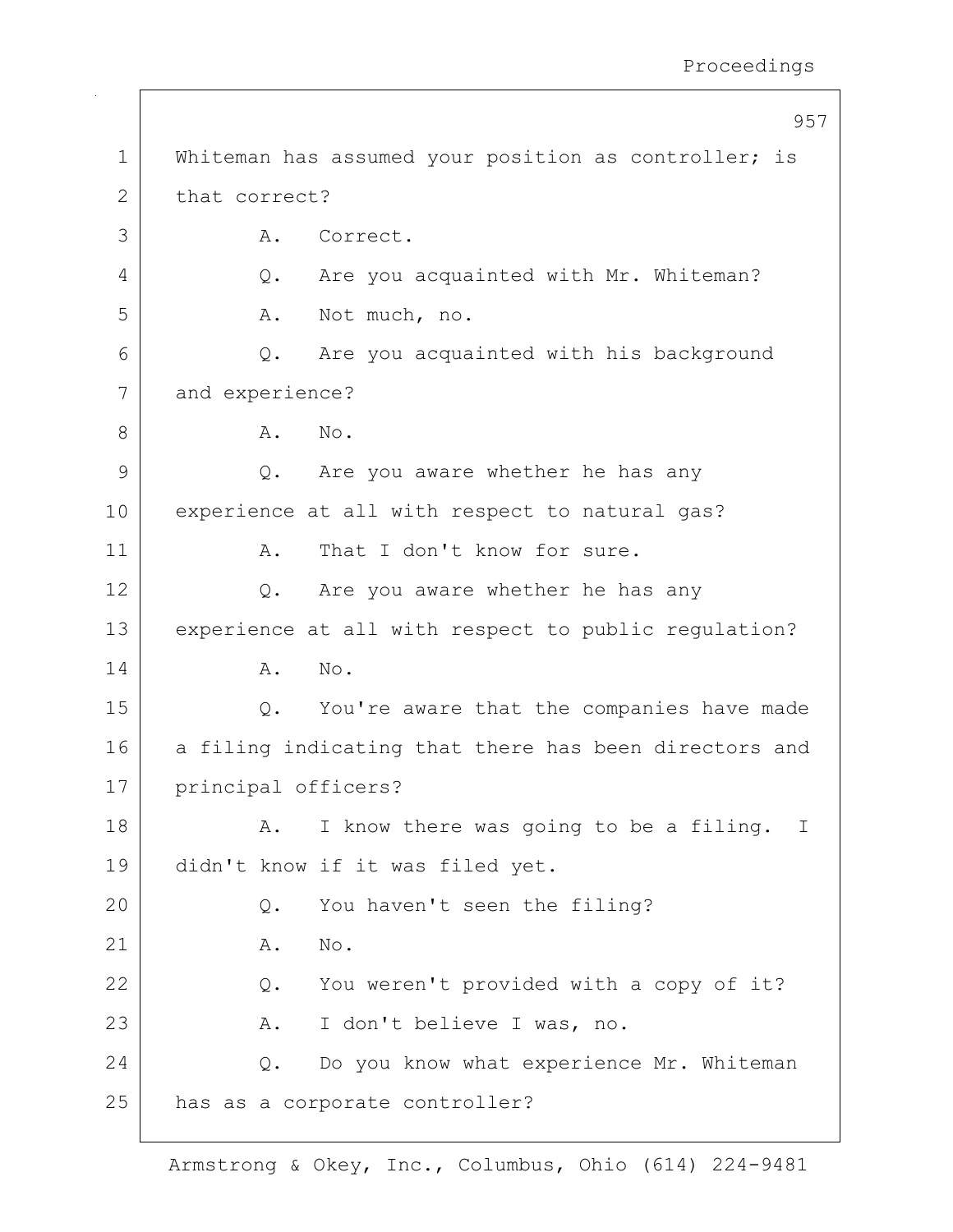|    | 958                                                 |
|----|-----------------------------------------------------|
| 1  | I do not know his experience.<br>Α.                 |
| 2  | Do you know if he's a CPA or if he has<br>Q.        |
| 3  | any accounting background at all whatsoever?        |
| 4  | I know he has an accounting background.<br>Α.       |
| 5  | I am not sure if he is a CPA.                       |
| 6  | I want to talk about the accounting<br>$Q$ .        |
| 7  | software. You were present when testimony was       |
| 8  | offered that you while president of Cobra Pipeline  |
| 9  | had access to the financial accounting software of  |
| 10 | the local distribution companies, were you not? You |
| 11 | were present?                                       |
| 12 | Yes.<br>Α.                                          |
| 13 | And you did, in fact, have such access;<br>Q.       |
| 14 | is that correct?                                    |
| 15 | For a short period.<br>Α.                           |
| 16 | And during what period?<br>$Q$ .                    |
| 17 | When they were in transition trying to<br>Α.        |
| 18 | find a new controller.                              |
| 19 | Can you be more specific with respect to<br>Q.      |
| 20 | dates?                                              |
| 21 | I don't even recall the dates.<br>Α.                |
| 22 | When they were transitioning from which<br>$Q$ .    |
| 23 | controller to which controller?                     |
| 24 | I believe it was after Sue Lagoni.<br>Α.            |
| 25 | And the controller who replaced her was?<br>Q.      |
|    |                                                     |

 $\Gamma$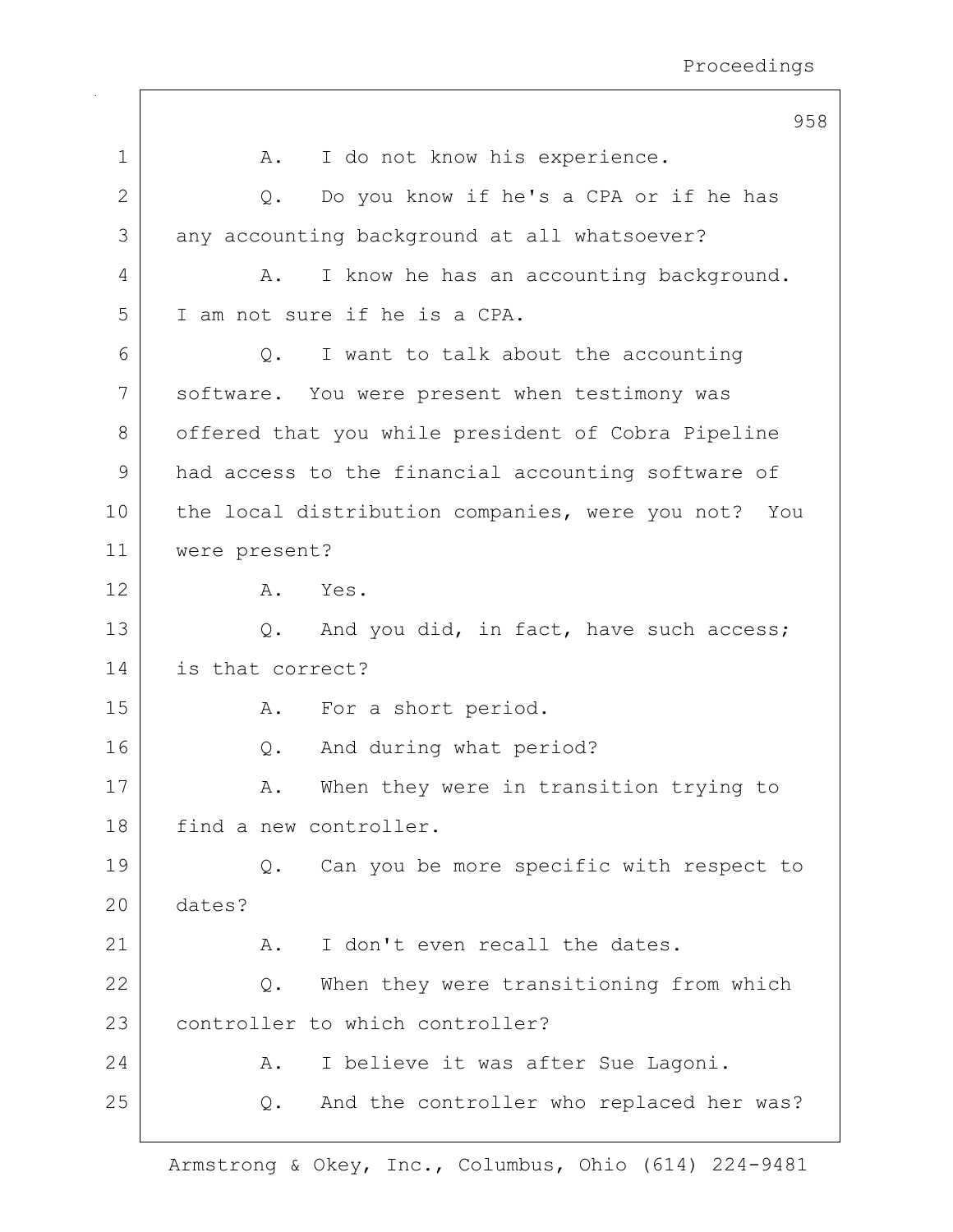|             | 959                                                   |
|-------------|-------------------------------------------------------|
| $\mathbf 1$ | I am not sure.<br>A.                                  |
| 2           | And did you, in fact, while serving as<br>Q.          |
| 3           | president of Cobra Pipeline access that accounting,   |
| 4           | books and records of the local distribution           |
| 5           | companies?                                            |
| 6           | I could get in there and see things. I<br>Α.          |
| 7           | could not really change anything. I was in a view     |
| 8           | only mode.                                            |
| 9           | I understand that that's what you are<br>Q.           |
| 10          | indicating your capabilities were. Did you, in fact,  |
| 11          | access that information, financial information?       |
| 12          | In a view only mode when I was asked to,<br>Α.        |
| 13          | yes.                                                  |
| 14          | You say you were when you were asked to.<br>Q.        |
| 15          | Is that the only time you accessed it?                |
| 16          | Yes.<br>Α.                                            |
| 17          | And who would ask you to access that<br>Q.            |
| 18          | information?                                          |
| 19          | Mr. Smith.<br>Α.                                      |
| 20          | And for what purpose?<br>Q.                           |
| 21          | Just if they were -- because they were<br>Α.          |
| 22          | without a controller at the time just answer a        |
| 23          | question or help with anything they needed help with. |
| 24          | Now, Mr. Brainard is no longer the<br>$Q$ .           |
| 25          | controller of the Ohio utilities, correct?            |
|             |                                                       |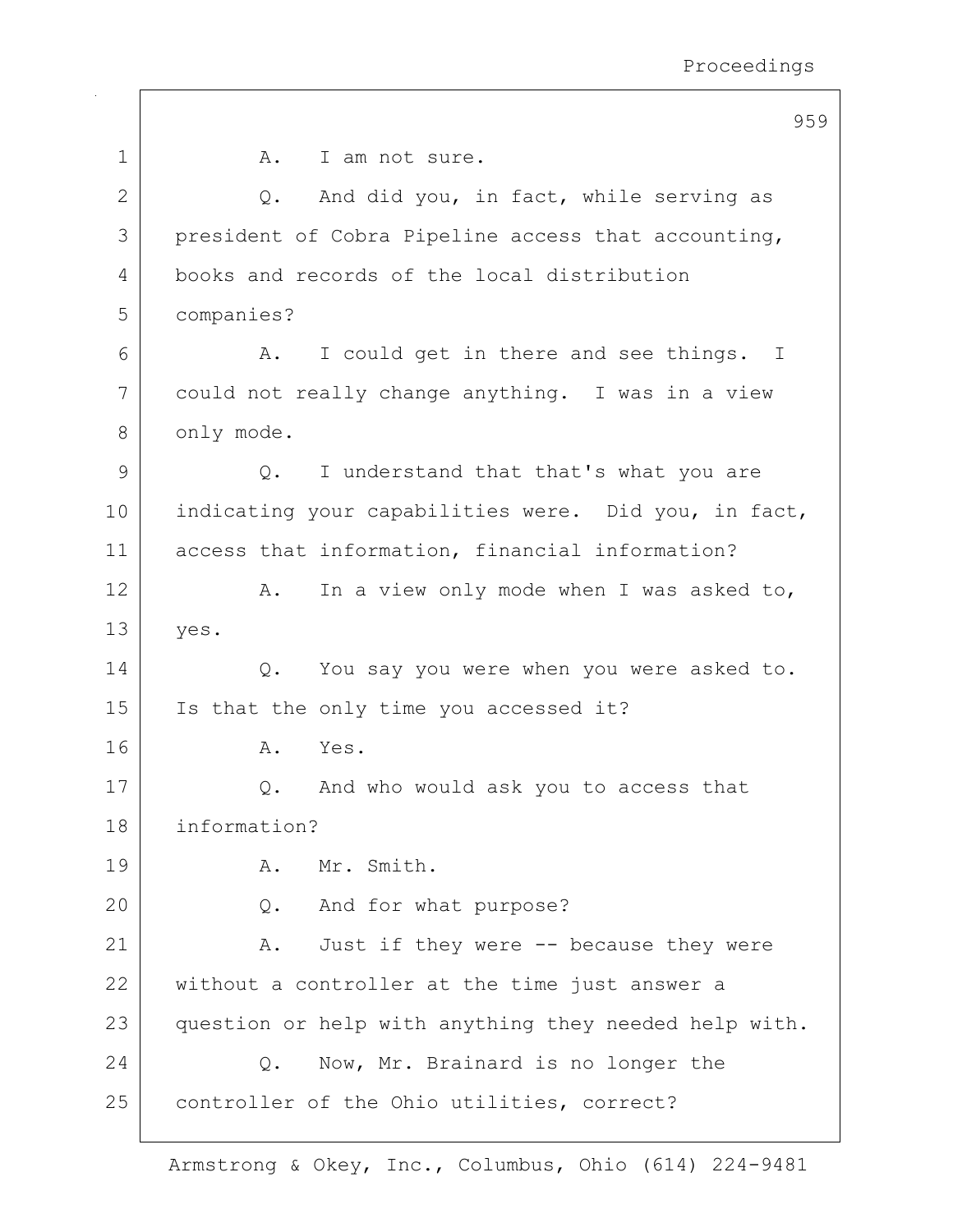|               |                         | 960                                       |
|---------------|-------------------------|-------------------------------------------|
| $\mathbf 1$   | Α.                      | Correct.                                  |
| $\mathbf{2}$  | Q.                      | Has a replacement been named for him?     |
| 3             | Α.                      | Yes.                                      |
| 4             | Q.                      | And who would that be?                    |
| 5             | Α.                      | Her name is Lori.                         |
| 6             | Q.                      | Lori?                                     |
| 7             | Α.                      | Yeah.                                     |
| 8             |                         | Q. Do you know her last name?             |
| $\mathcal{G}$ | Α.                      | Stevens, I believe. Lori Stevens, I       |
| 10            | believe.                |                                           |
| 11            | Q.                      | Did she come from within or from without  |
| 12            | the Gas Natural family? |                                           |
| 13            |                         | A. Without but I did not play a part in   |
| 14            | hiring her so.          |                                           |
| 15            | Q.                      | Have you met her?                         |
| 16            | A.                      | I have met her.                           |
| 17            | Q.                      | Were you -- did you have any involvement  |
| $18\,$        | in her hiring?          |                                           |
| 19            | Α.                      | No, I did not.                            |
| 20            | Q.                      | Do you know what her educational or work  |
| 21            | background is?          |                                           |
| 22            | A.                      | I do not.                                 |
| 23            | Q.                      | Do you know whether she has any           |
| 24            |                         | experience with the natural gas industry? |
| 25            | Α.                      | I do not know that.                       |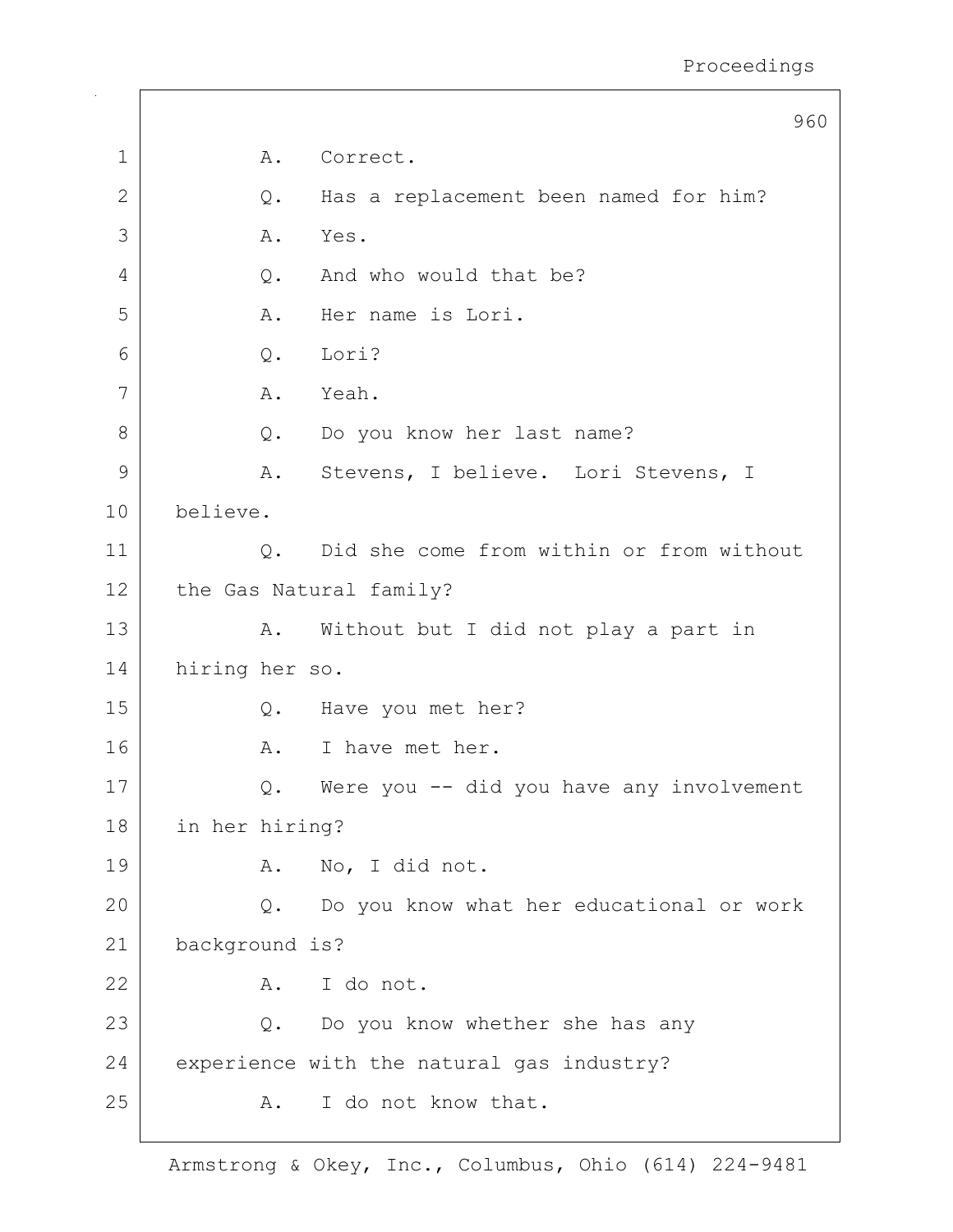|             | 961                                                     |
|-------------|---------------------------------------------------------|
| $\mathbf 1$ | We have had some discussions about<br>Q.                |
| 2           | Ms. Opara. Does Ms. Opara still work for Gas            |
| 3           | Natural?                                                |
| 4           | Yes, she does.<br>Α.                                    |
| 5           | And do you know for which entity she<br>Q.              |
| 6           | specifically works?                                     |
| 7           | I know for most of her time was for one<br>Α.           |
| 8           | of our out-of-state entities.                           |
| 9           | And she works in the Mentor office; is<br>$Q_{\bullet}$ |
| 10          | that correct?                                           |
| 11          | Correct.<br>Α.                                          |
| 12          | And by the way which office do you now<br>Q.            |
| 13          | work in?                                                |
| 14          | The Mentor office.<br>Α.                                |
| 15          | So you work in the same office?<br>Q.                   |
| 16          | Correct.<br>Α.                                          |
| 17          | You have attached a couple of documents<br>Q.           |
| 18          | to your testimony that involved communications          |
| 19          | between you and Ms. Opara. Are these the sum total      |
| 20          | of the communications relating to these issues in       |
| 21          | which you were included?                                |
| 22          | I don't know if that's all of them or<br>Α.             |
| 23          | not.                                                    |
| 24          | And to the best of your knowledge, these<br>Q.          |
| 25          | only represent communications between you and           |
|             |                                                         |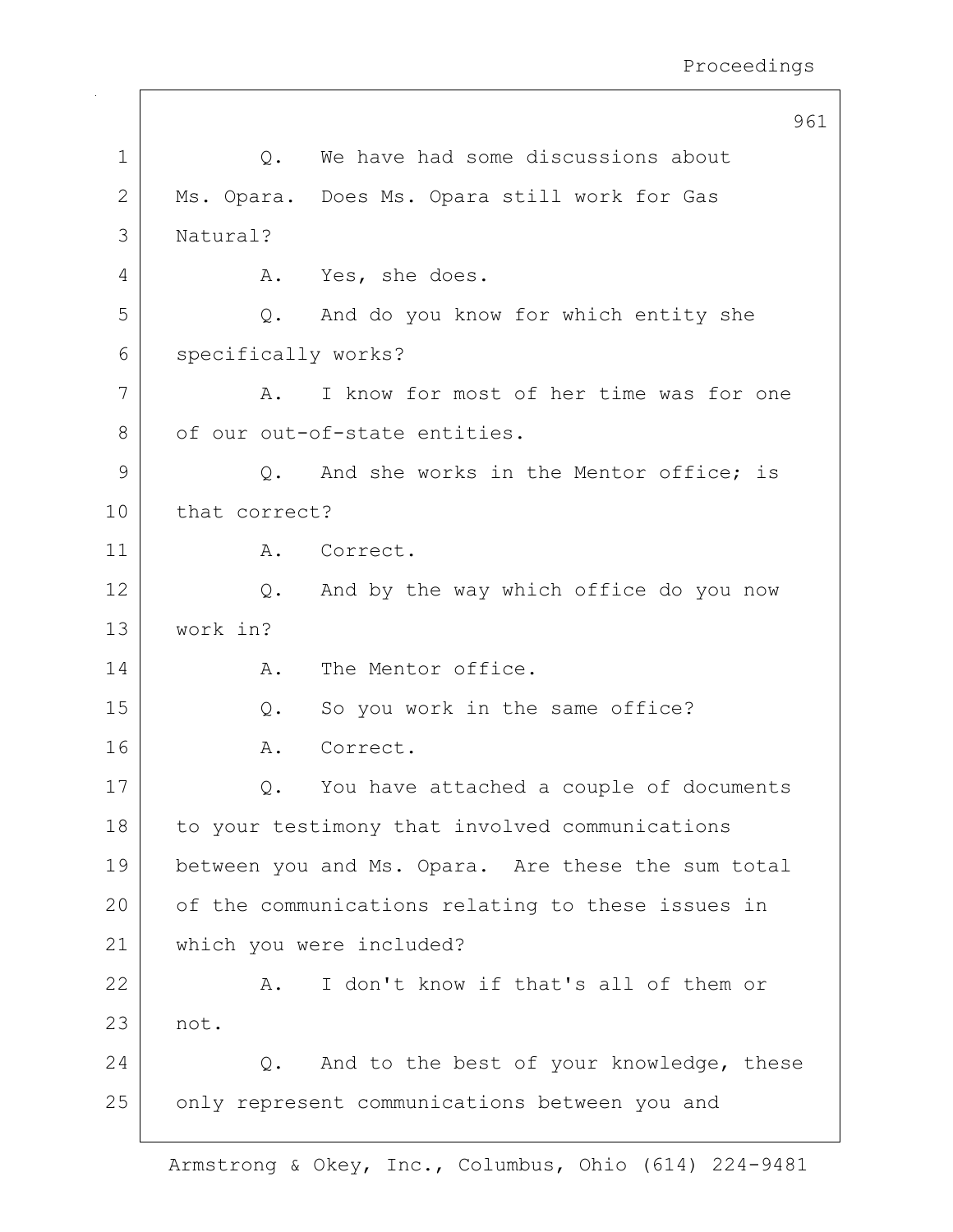962 1 | Ms. Opara and would not necessarily include 2 communications between Ms. Opara and others in the 3 companies; is that correct? 4 A. Correct. I don't know what her 5 communication was with -- with others. 6 Q. In preparing your rebuttal testimony, did 7 you make any inquiry with anyone as to whether there 8 were any other communications? 9 | A. I did not. 10 | Q. You relied solely on the direct 11 | communications that you had with Ms. Opara; is that 12 correct? 13 A. Correct. 14 | Q. Now, you have testified previously with 15 respect to your experience with GCRs, but I want to 16 make sure we have our timelines straight. What 17 experience do you have in the presentation of GCR 18 filings? 19 A. I do not -- I wasn't involved with them 20 when I was controller. Whoever would prepare them 21 | would take them to Mr. Smith for approval. 22 Q. Have you yourself ever prepared a GCR 23 filing for any of these entities? 24 A. No. 25 Q. Have you been responsible for providing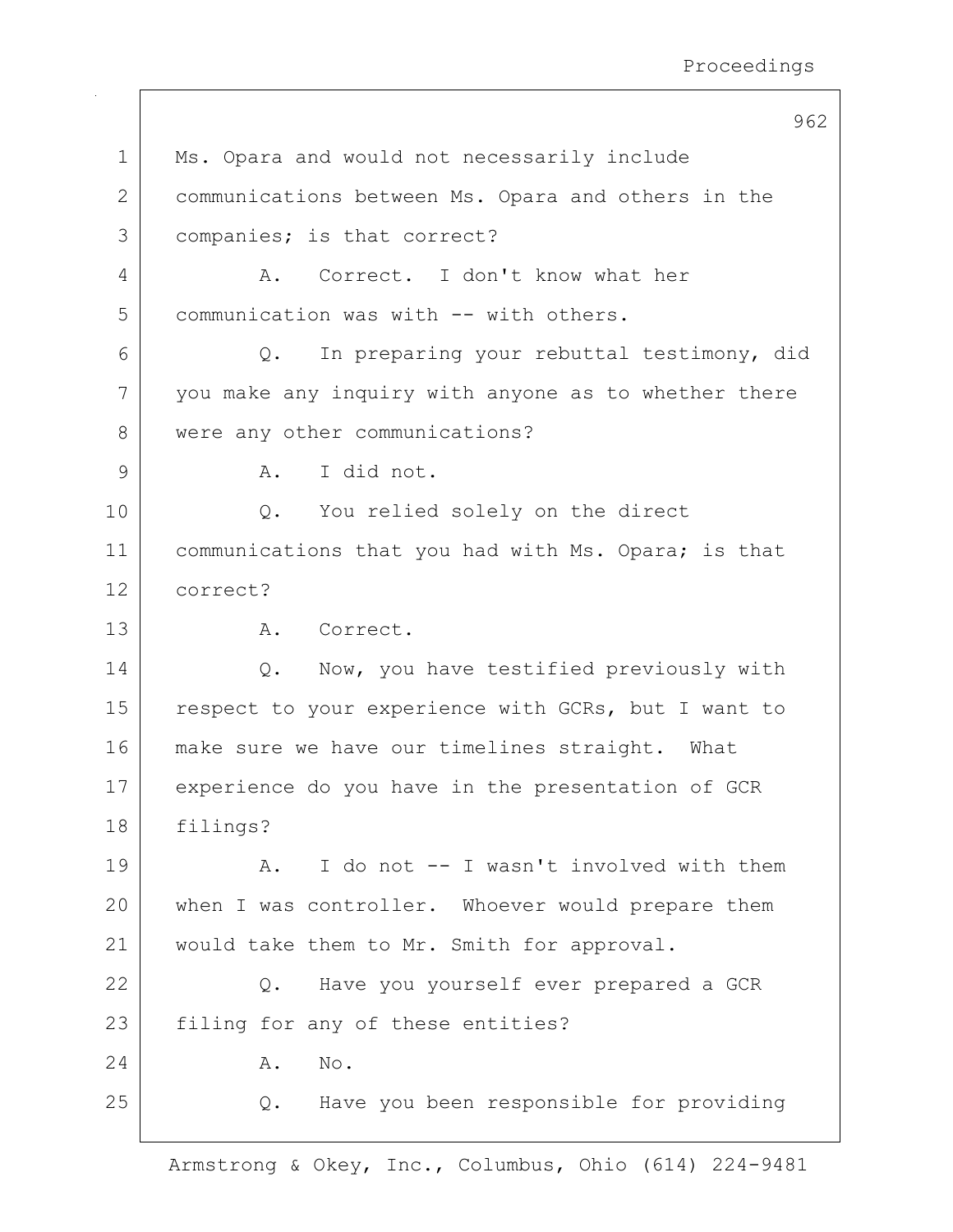|             |            |    | 963                                                   |
|-------------|------------|----|-------------------------------------------------------|
| $\mathbf 1$ |            |    | information that was input into those calculations?   |
| 2           |            | Α. | No.                                                   |
| 3           |            | Q. | But you were asked from time to time to               |
| 4           |            |    | review them; is that correct?                         |
| 5           |            | Α. | Correct.                                              |
| 6           |            | Q. | And you were asked by Mr. Smith to review             |
| 7           | them?      |    |                                                       |
| 8           |            | Α. | Yes.                                                  |
| 9           |            | Q. | Were you ever asked by anyone else to                 |
| 10          |            |    | review GCR filings?                                   |
| 11          |            | Α. | No.                                                   |
| 12          |            | Q. | You were present today during Mr. Smith's             |
| 13          | testimony? |    |                                                       |
| 14          |            | Α. | Yes.                                                  |
| 15          |            | Q. | And you have no reasons to dispute                    |
| 16          |            |    | anything that he said this morning?                   |
| 17          |            | Α. | By what he says I have no reason to                   |
| 18          | dispute.   |    |                                                       |
| 19          |            | Q. | I'm sorry, I didn't hear.                             |
| 20          |            | A. | No, I do not. Sorry.                                  |
| 21          |            | Q. | Sirens again. Thank you. You have                     |
| 22          |            |    | heard -- been present throughout the testimony today. |
| 23          |            | Α. | Yes.                                                  |
| 24          |            |    | Q. And you have heard reference to the GCR            |
| 25          | estimate.  |    |                                                       |
|             |            |    |                                                       |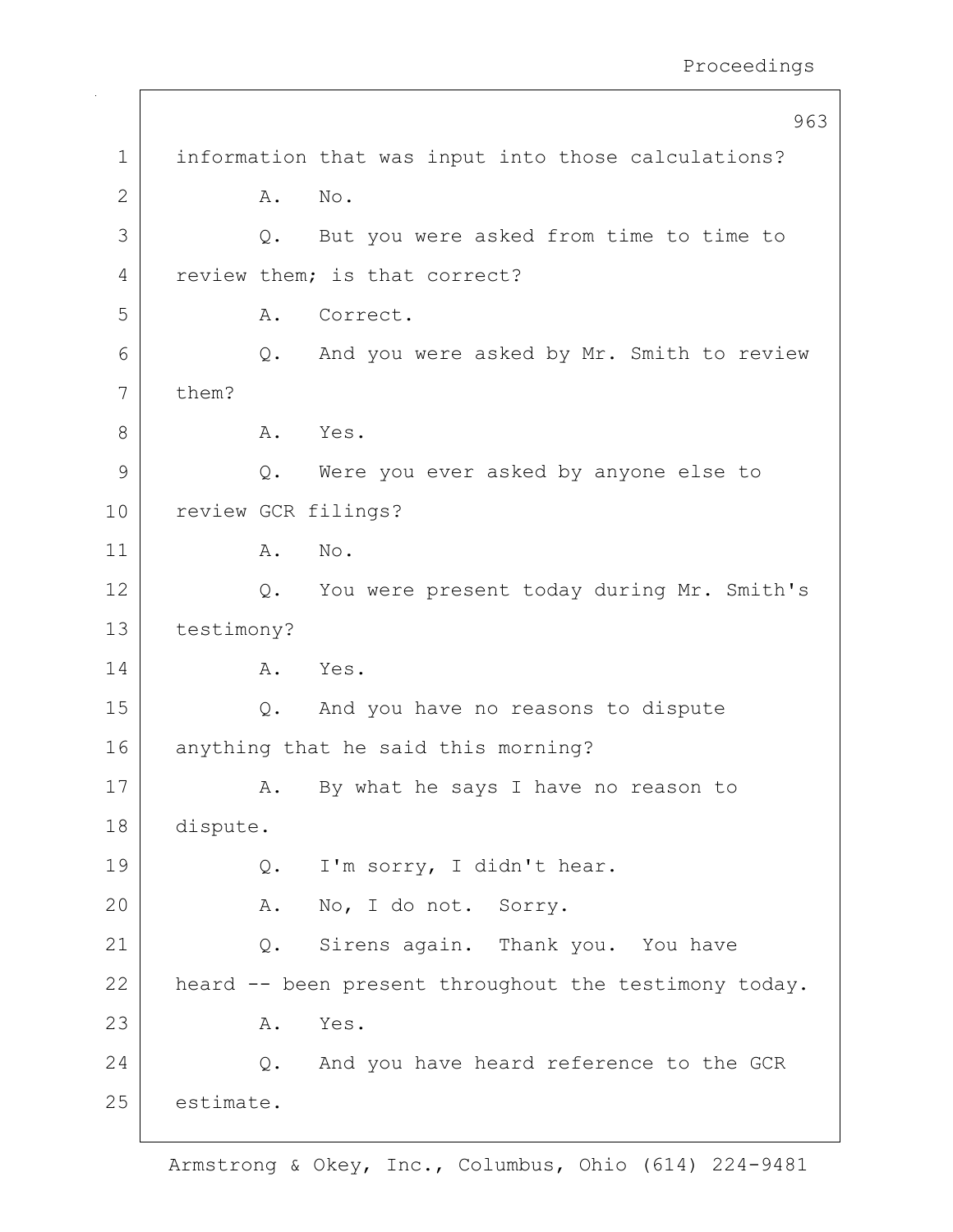|    | 964                                                   |
|----|-------------------------------------------------------|
| 1  | A.<br>Yes.                                            |
| 2  | Q. Are you acquainted with what the estimate          |
| 3  | is? Can you define that for us?                       |
| 4  | It's what you expect your gas cost to be<br>Α.        |
| 5  | going forward.                                        |
| 6  | Q.<br>When you say gas cost, are there                |
| 7  | components of that cost or are --                     |
| 8  | For your EGC is just what you -- your<br>Α.           |
| 9  | best estimate of what you believe your expected gas   |
| 10 | costs would be in the future.                         |
| 11 | Q. Okay. When you see EGC, expected gas               |
| 12 | cost, do you know how the expected gas cost component |
| 13 | of the GCR is calculated?                             |
| 14 | It's based off your sales and a NYMEX<br>Α.           |
| 15 | price, NYMEX plus price.                              |
| 16 | NYMEX and sales. And what period of<br>Q.             |
| 17 | sales?                                                |
| 18 | For the -- I think the historical past<br>A.          |
| 19 | year.                                                 |
| 20 | The historical past year? Is there any<br>Q.          |
| 21 | component of gas volume that's included as part of    |
| 22 | that calculation?                                     |
| 23 | It's based on your sales times your NYMEX<br>Α.       |
| 24 | prices for your expected gas costs.                   |
| 25 | That's the entirety of the EGC<br>Q.                  |
|    |                                                       |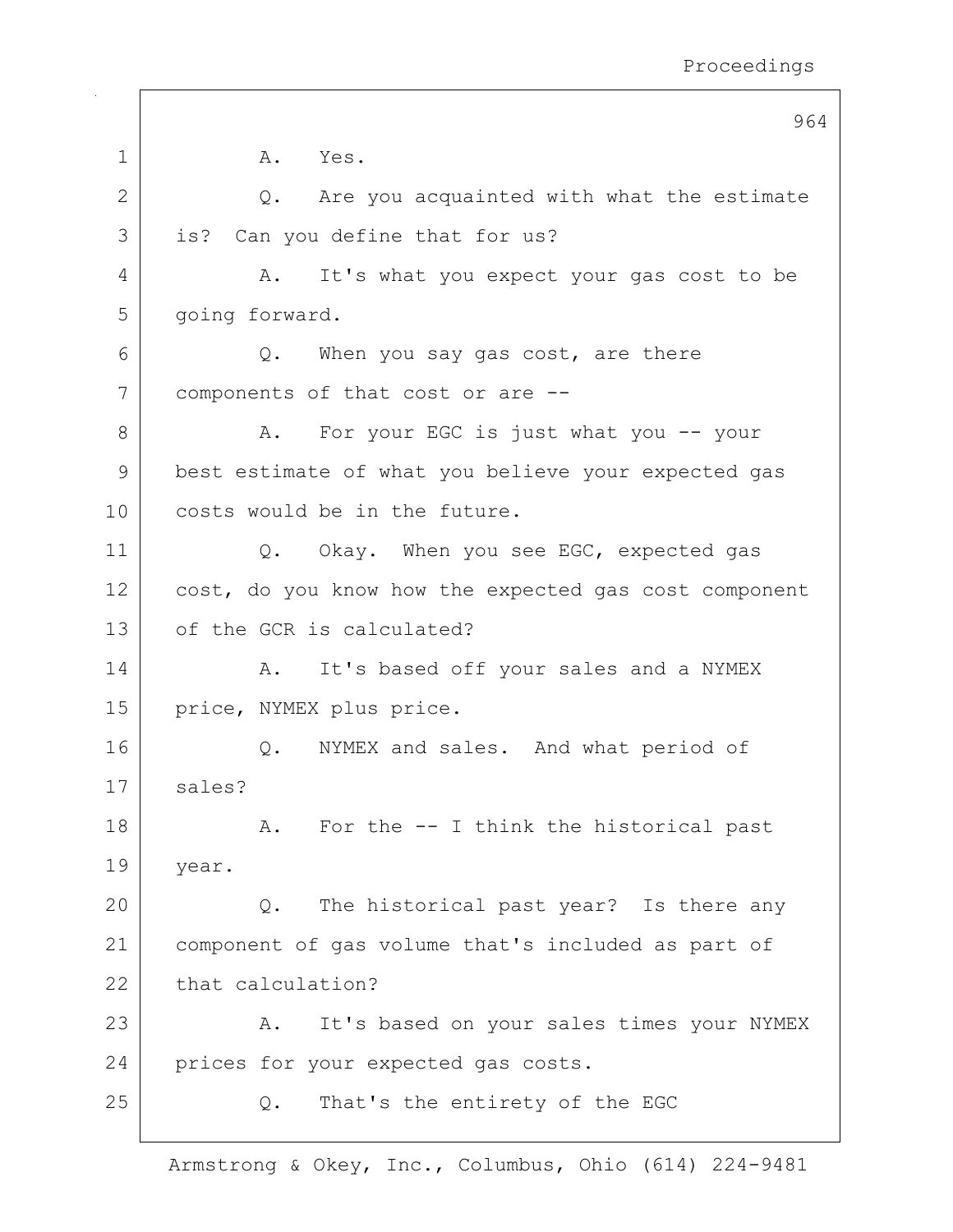|              | 965                                                 |
|--------------|-----------------------------------------------------|
| $\mathbf 1$  | calculation as you understand it?                   |
| $\mathbf{2}$ | Yes, as I understand it.<br>Α.                      |
| 3            | Okay. Now, you indicate historical.<br>Q.           |
| 4            | Need it be based strictly on historical figures or  |
| 5            | could it be based on projected figures?             |
| 6            | That I don't know.<br>Α.                            |
| 7            | $Q$ .<br>Do you know whether the company ever       |
| 8            | explored trends or forecasted trends in gas prices? |
| 9            | That I do not know.<br>Α.                           |
| 10           | And I take it that you had no involvement<br>Q.     |
| 11           | in training anyone in the calculation of the GCR?   |
| 12           | I did not, no.<br>Α.                                |
| 13           | Or in how the GCR is to be reported.<br>Q.          |
| 14           | No.<br>Α.                                           |
| 15           | And you had no involvement with any of<br>Q.        |
| 16           | the filings that have been made to the Commission   |
| 17           | with respect to the GCR.                            |
| 18           | Α.<br>No.                                           |
| 19           | As controller, what responsibility did<br>Q.        |
| 20           | you have with respect to internal audits?           |
| 21           | To internal audits?<br>Α.                           |
| 22           | Yes, ma'am.<br>Q.                                   |
| 23           | I would work with the auditors as well as<br>Α.     |
| 24           | our staff accountants, the outside -- or outside    |
| 25           | auditors, I should say.                             |
|              |                                                     |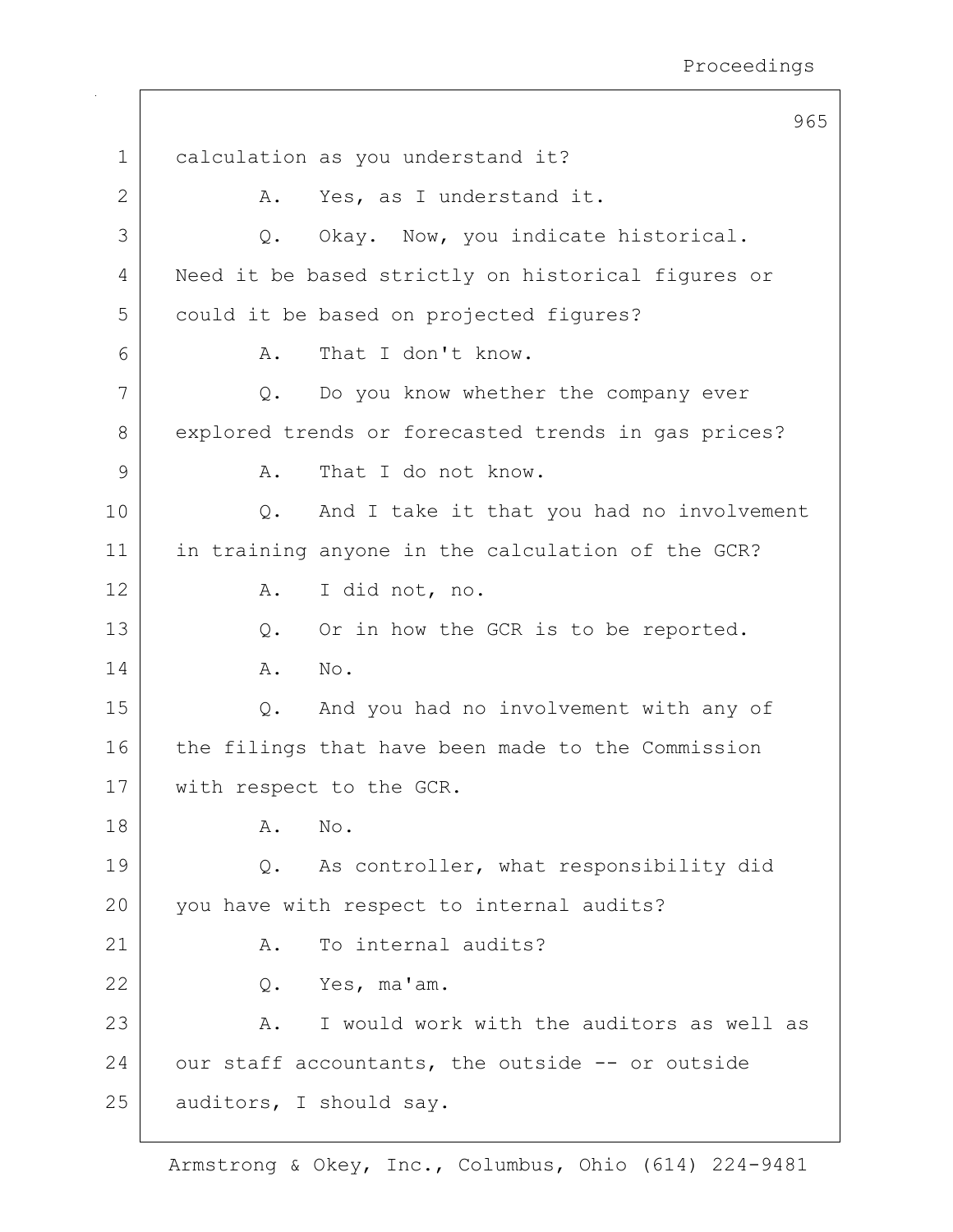|              | 966                                                   |
|--------------|-------------------------------------------------------|
| $\mathbf 1$  | Thank you. You're familiar with Sarbanes<br>$Q$ .     |
| $\mathbf{2}$ | Oxley.                                                |
| 3            | Correct.<br>Α.                                        |
| 4            | Who on behalf of the local distribution<br>Q.         |
| 5            | companies is responsible for compliance with Sarbanes |
| 6            | Oxley?                                                |
| 7            | That I do not know.<br>A.                             |
| 8            | Q. Okay. Who with respect to Gas Natural is           |
| 9            | responsible for Sarbanes Oxley compliance?            |
| 10           | I don't know who is ultimately<br>Α.                  |
| 11           | responsible.                                          |
| 12           | You were also president at Orwell<br>Q.               |
| 13           | Trumbull Pipeline, correct?                           |
| 14           | Correct.<br>A.                                        |
| 15           | And Orwell Trumbull Pipeline serves which<br>Q.       |
| 16           | of these distribution companies?                      |
| 17           | Orwell Natural Gas.<br>Α.                             |
| 18           | Just Orwell. Am I correct in<br>Q.                    |
| 19           | understanding that Orwell's service from Orwell       |
| 20           | Trumbull is based on a contractual relationship?      |
| 21           | I believe they have a contract.<br>Α.                 |
| 22           | And the rates that they are charged are<br>Q.         |
| 23           | based on that contract; is that correct?              |
| 24           | It's a tariff rate. In Orwell Trumbull's<br>Α.        |
| 25           | contracts the tariff has to be -- the rates are       |
|              |                                                       |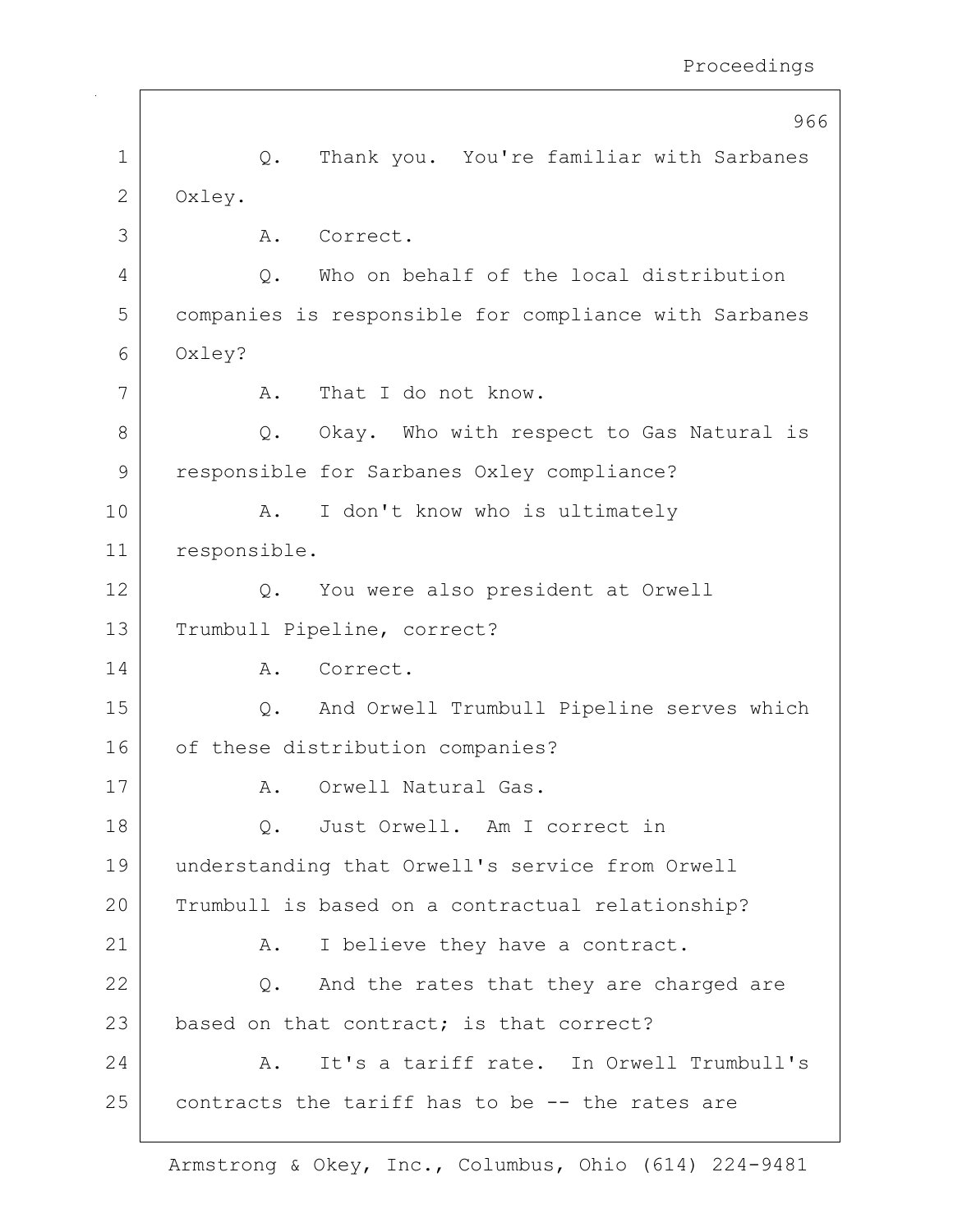967 1 approved through the contracts.  $2$  |  $Q.$  I want to make sure that we're taking  $-$ 3 | that I'm clear. Orwell Trumbull Pipeline has 4 tariffs, correct? 5 A. Correct. 6 Q. And tariff rates with respect to the 7 | transportation of natural gas. 8 A. Correct. 9 Q. Do they also have contractual 10 relationships charging different rates? 11 | A. I wasn't in charge of all the contracts 12 so I'm not sure. I don't recall. 13 Q. Are you aware of any contractual 14 relationship between Orwell and Orwell Trumbull? 15 A. I know we charge them the tariff rate. 16 | Q. It's your understanding that Orwell 17 Trumbull charges the tariff rate to Orwell Natural 18 Gas. 19 | A. I believe so, yes. 20 Q. And has always?  $21$  A. As far as I know. 22 Q. As in your various roles with the 23 companies and based on your relationship and history 24 of dealings with the Public Utilities Commission, are 25 you aware of which transactions require Commission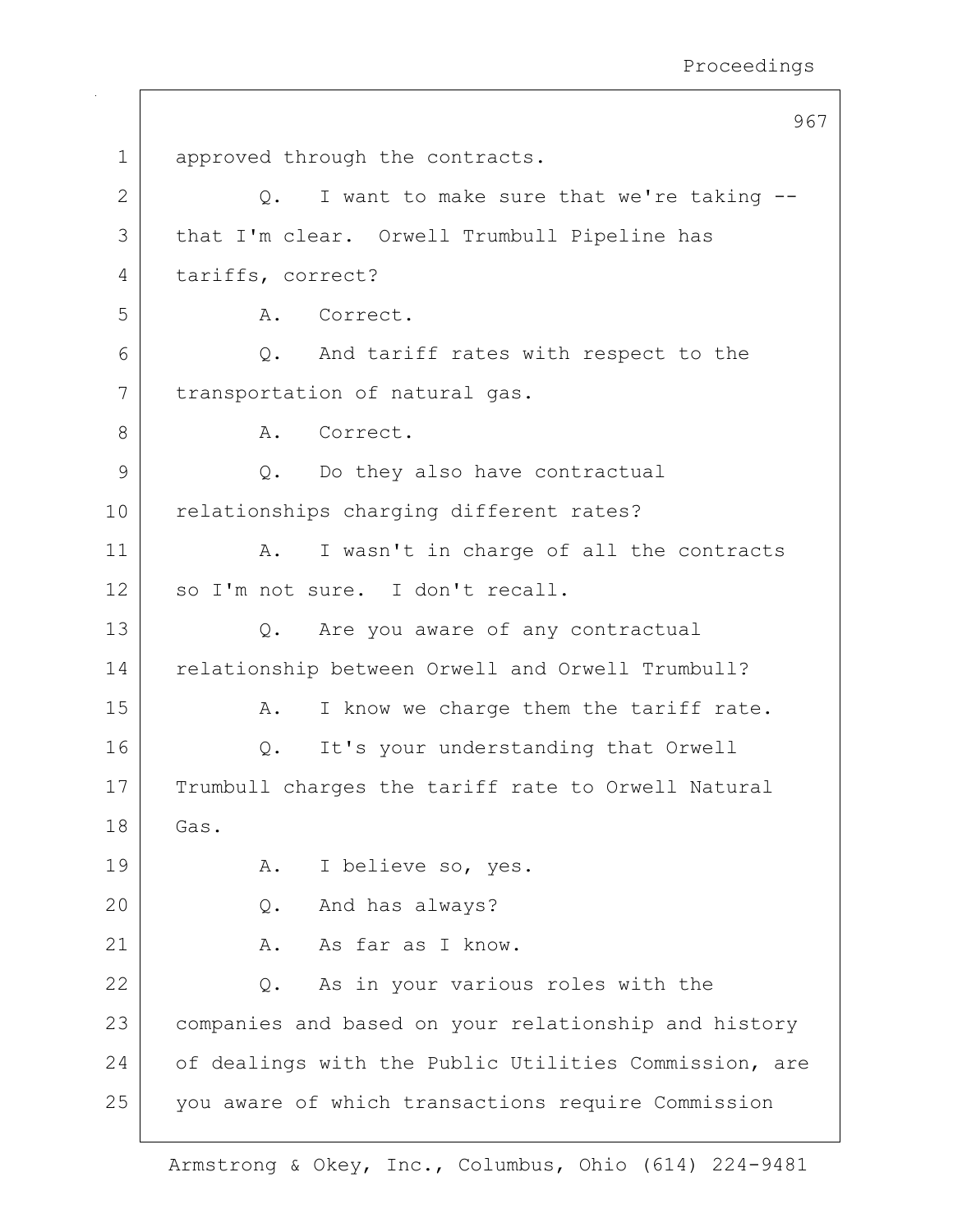|                | 968                                                   |
|----------------|-------------------------------------------------------|
| $\mathbf 1$    | approval and which do not?                            |
| 2              | For which company are we speaking of?<br>Α.           |
| 3              | Well, let's talk specifically about --<br>$Q$ .       |
| $\overline{4}$ | maybe I should ask it this way, is there a difference |
| 5              | in your mind with respect to these two companies?     |
| 6              | Okay. Could you repeat the question?<br>Α.            |
| 7              | I'm sorry. We'll try. Based on your<br>Q.             |
| 8              | experience in this industry and with this Commission, |
| 9              | do you have an understanding of which transactions    |
| 10             | require Commission review and approval and which do   |
| 11             | not?                                                  |
| 12             | For Orwell Natural Gas and Northeast<br>Α.            |
| 13             | Ohio?                                                 |
| 14             | Yes, ma'am.<br>Q.                                     |
| 15             | I guess as far as financing goes, I do<br>Α.          |
| 16             | but not contracts because I wasn't really in charge   |
| 17             | of the contracts.                                     |
| 18             | And would that include both financing<br>Q.           |
| 19             | as -- in terms of financing on behalf of the          |
| 20             | companies and financing by the companies? Is that a   |
| 21             | distinction that means something to you?              |
| 22             | I know when we get any debt, we need to<br>Α.         |
| 23             | get it approved through the Commission. I do not      |
| 24             | know of contracts because I wasn't -- I didn't deal   |
| 25             | with the contract management.                         |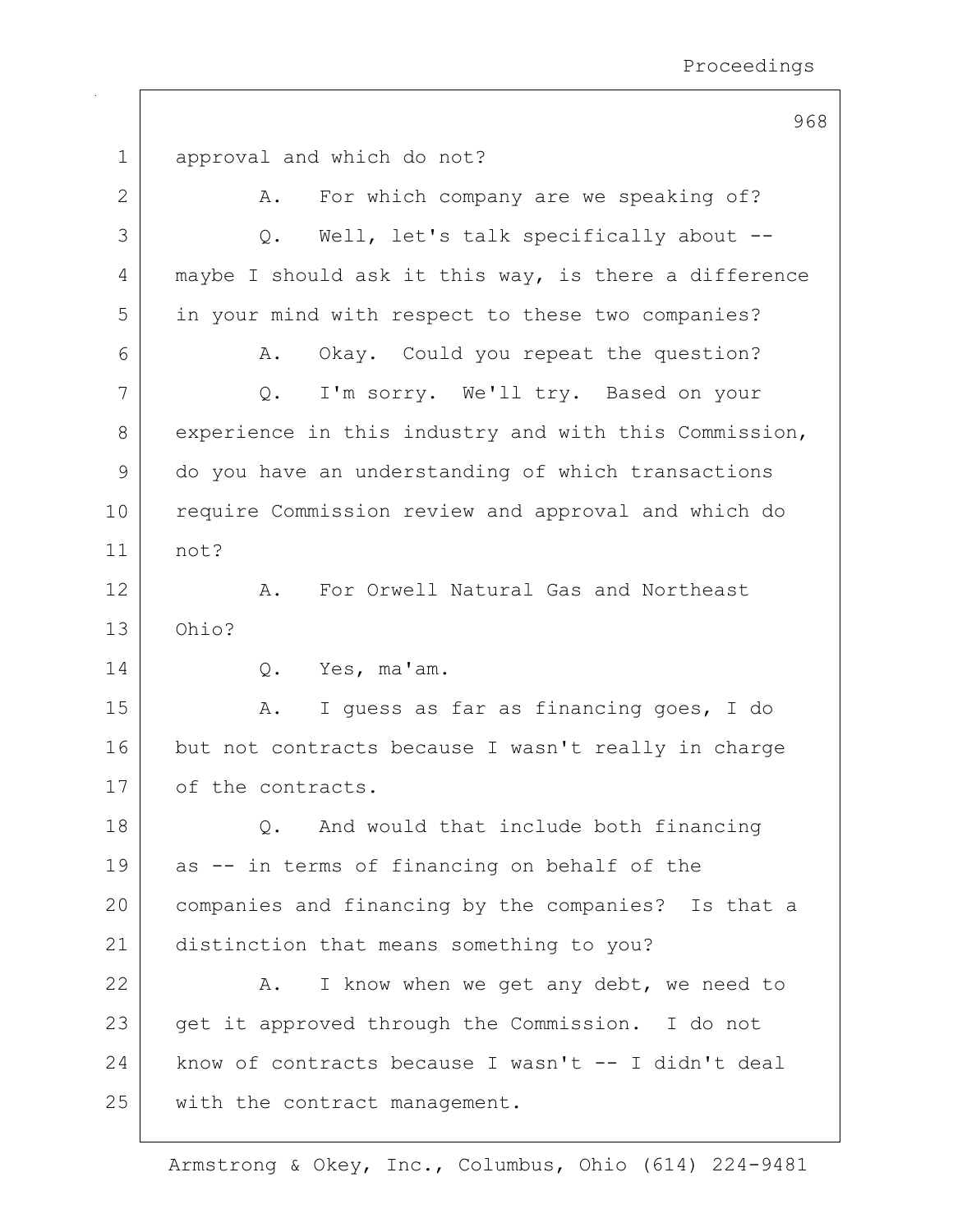|                | 969                                                   |
|----------------|-------------------------------------------------------|
| 1              | And it's your understanding that all debt<br>Q.       |
| 2              | is approved by the Commission or just long-term debt? |
| 3              | Long-term debt.<br>Α.                                 |
| $\overline{4}$ | Are you acquainted with short-term<br>Q.              |
| 5              | obligations undertaken by these companies during the  |
| 6              | audit period?                                         |
| 7              | I am not, no.<br>A.                                   |
| 8              | Would you have in your role as controller<br>Q.       |
| 9              | had any responsibility for becoming aware of or       |
| 10             | reviewing any debt obligations assumed by these       |
| 11             | companies on a short-term basis?                      |
| 12             | I wasn't controller during this audit<br>Α.           |
| 13             | period so I do not know.                              |
| 14             | Would you have been aware in any of your<br>Q.        |
| 15             | various capacities of any short-term obligation as    |
| 16             | assumed by either of these companies during the audit |
| 17             | period?                                               |
| 18             | I don't remember at the time, no, back<br>Α.          |
| 19             | when I was controller.                                |
| 20             | As corporate controller, while you were<br>Q.         |
| 21             | corporate controller, did you have responsibility for |
| 22             | assisting with the preparation of reports to the      |
| 23             | Securities and Exchange Commission?                   |
| 24             | MR. YURICK: Your Honor, I guess at this               |
| 25             | point there would be an objection. Again, I think     |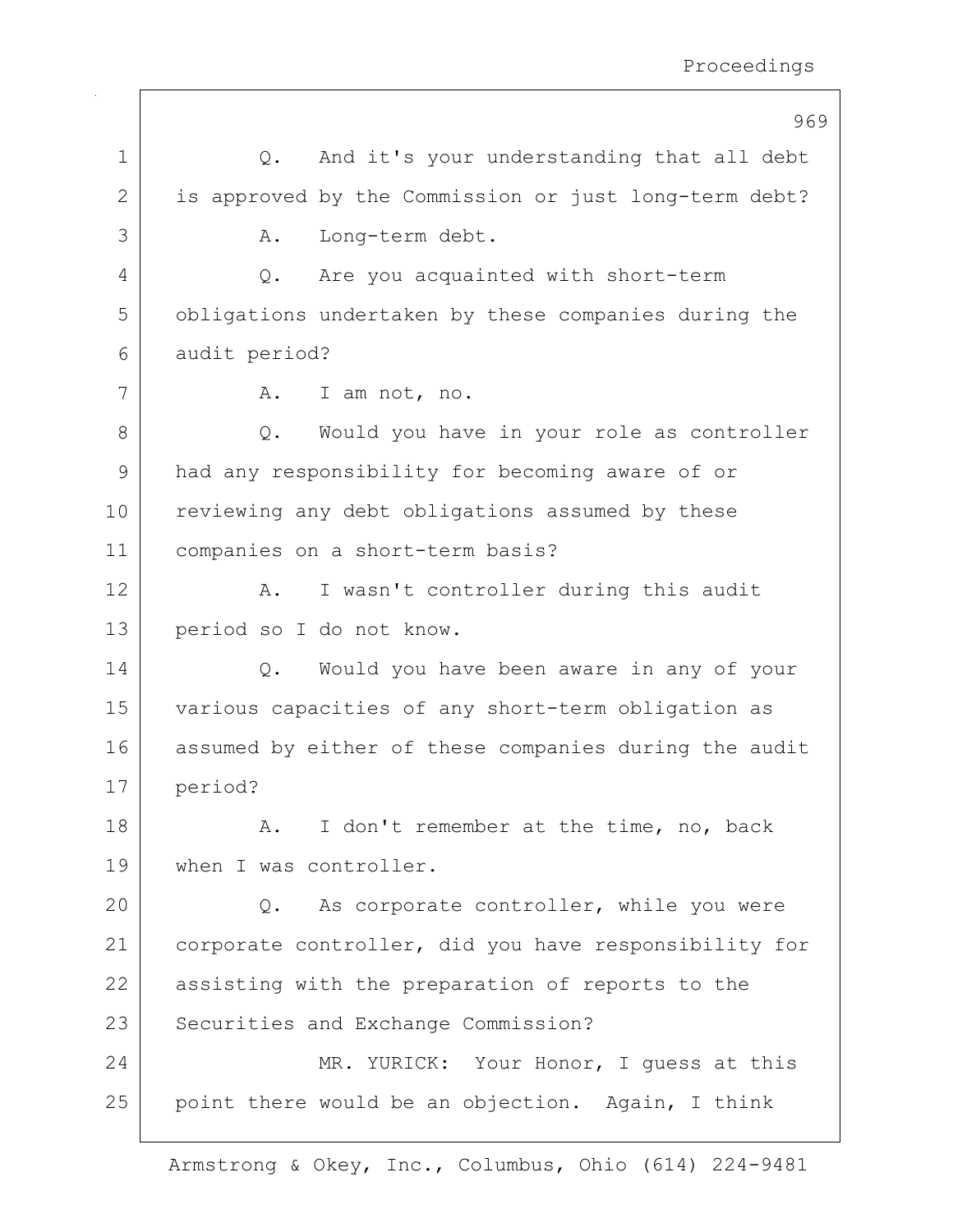|             | 970                                                     |
|-------------|---------------------------------------------------------|
| $\mathbf 1$ | I've tried to not interrupt the flow of thought, but    |
| 2           | I think we are getting fairly far afield from the       |
| 3           | topic of this witness's rebuttal testimony.             |
| 4           | EXAMINER FARKAS: I'm going to let her                   |
| 5           | answer this question.                                   |
| 6           | THE WITNESS: Can you repeat it?                         |
| 7           | MR. MARGARD: Would you reread, please.                  |
| 8           | (Record read.)                                          |
| 9           | I only assisted with our 10-Qs and 10-Ks.<br>Α.         |
| 10          | And the $10-\Omega s$ are $-$ just so we're clear<br>Q. |
| 11          | are what kind of document?                              |
| 12          | Quarterly financial document showing our<br>Α.          |
| 13          | financial position.                                     |
| 14          | Excuse me for interrupting. I apologize.<br>Q.          |
| 15          | Are you finished?                                       |
| 16          | Yes.<br>Α.                                              |
| 17          | Q. And the 10-Ks are?                                   |
| 18          | They are an annual representation.<br>Α.                |
| 19          | And are you familiar with those reports?<br>Q.          |
| 20          | I play a part in filing them, yes.<br>Α.                |
| 21          | And you've read them?<br>$\mathsf{Q}$ .                 |
| 22          | Yes.<br>Α.                                              |
| 23          | Are you familiar with the 2012 10-K<br>Q.               |
| 24          | report?                                                 |
| 25          | Yes.<br>Α.                                              |
|             |                                                         |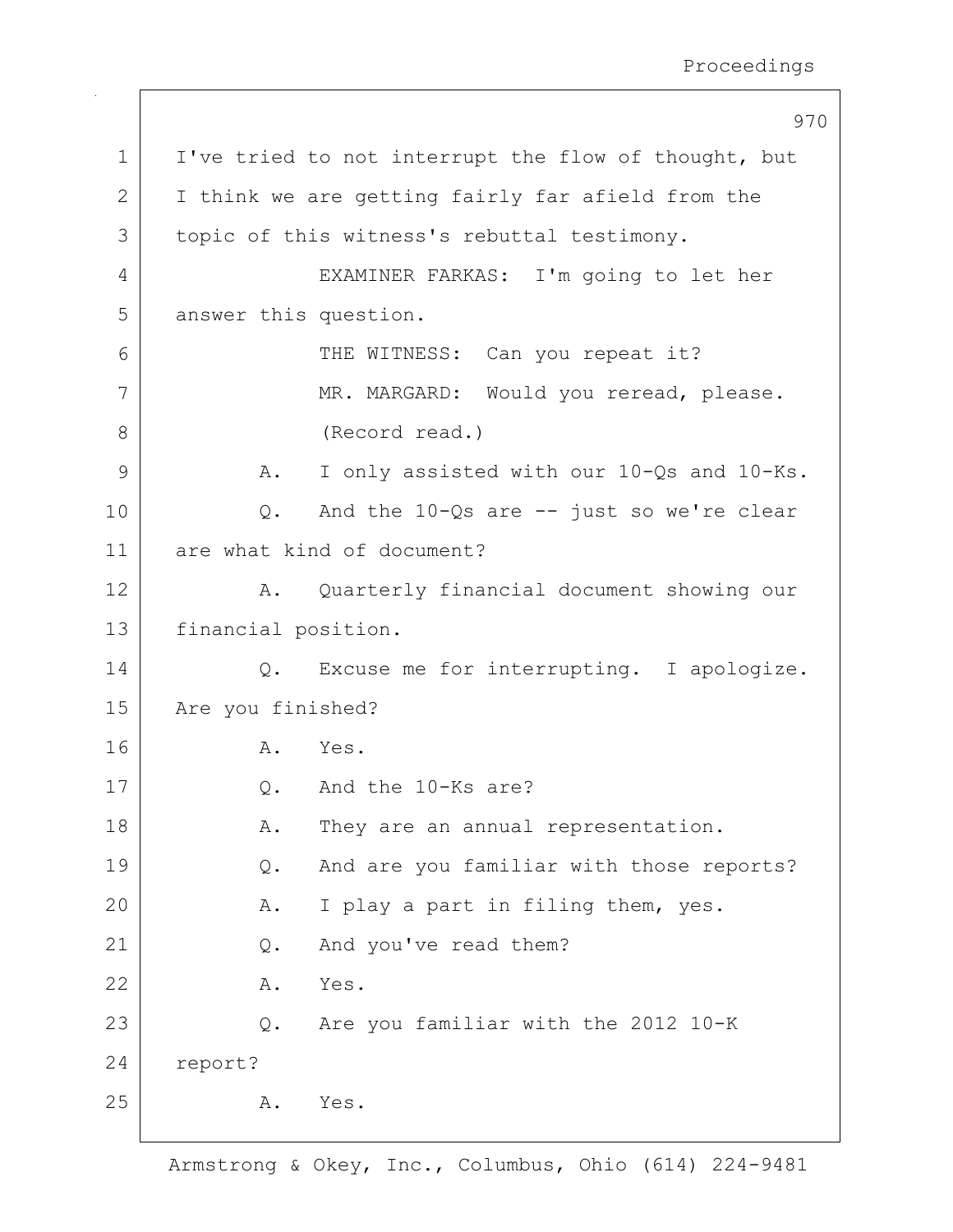|              | 971                                                   |
|--------------|-------------------------------------------------------|
| $\mathbf 1$  | MR. MARGARD: May I approach, your Honor?              |
| $\mathbf{2}$ | EXAMINER FARKAS: Yes.                                 |
| 3            | MR. MARGARD: Your Honor, I have marked                |
| 4            | for purposes of identification Staff Exhibit 4, a     |
| 5            | one-page document that I will represent is a page 46  |
| 6            | from the company's 10-K filing with the Securities    |
| 7            | and Exchange Commission.                              |
| 8            | EXAMINER FARKAS: For 2012? For 2012?                  |
| 9            | MR. MARGARD: For 2012, yes, your Honor.               |
| 10           | EXAMINER FARKAS: Okay. So marked.                     |
| 11           | (EXHIBIT MARKED FOR IDENTIFICATION.)                  |
| 12           | Does this look familiar to you,<br>Q.                 |
| 13           | Ms. Howell?                                           |
| 14           | I don't normally prepare the reporting on<br>Α.       |
| 15           | this but, yes, it looks familiar.                     |
| 16           | Does it appear to you to, in fact, be a<br>Q.         |
| 17           | page from the company's 10-K --                       |
| 18           | Α.<br>Yes.                                            |
| 19           | -- that relates to controls and<br>Q.                 |
| 20           | procedures?                                           |
| 21           | Α.<br>Yes.                                            |
| 22           | And is it not true, Ms. Howell, that the<br>Q.        |
| 23           | 10-K does not include an attestation from your        |
| 24           | internal auditor regarding the internal controls over |
| 25           | financial reporting?                                  |
|              |                                                       |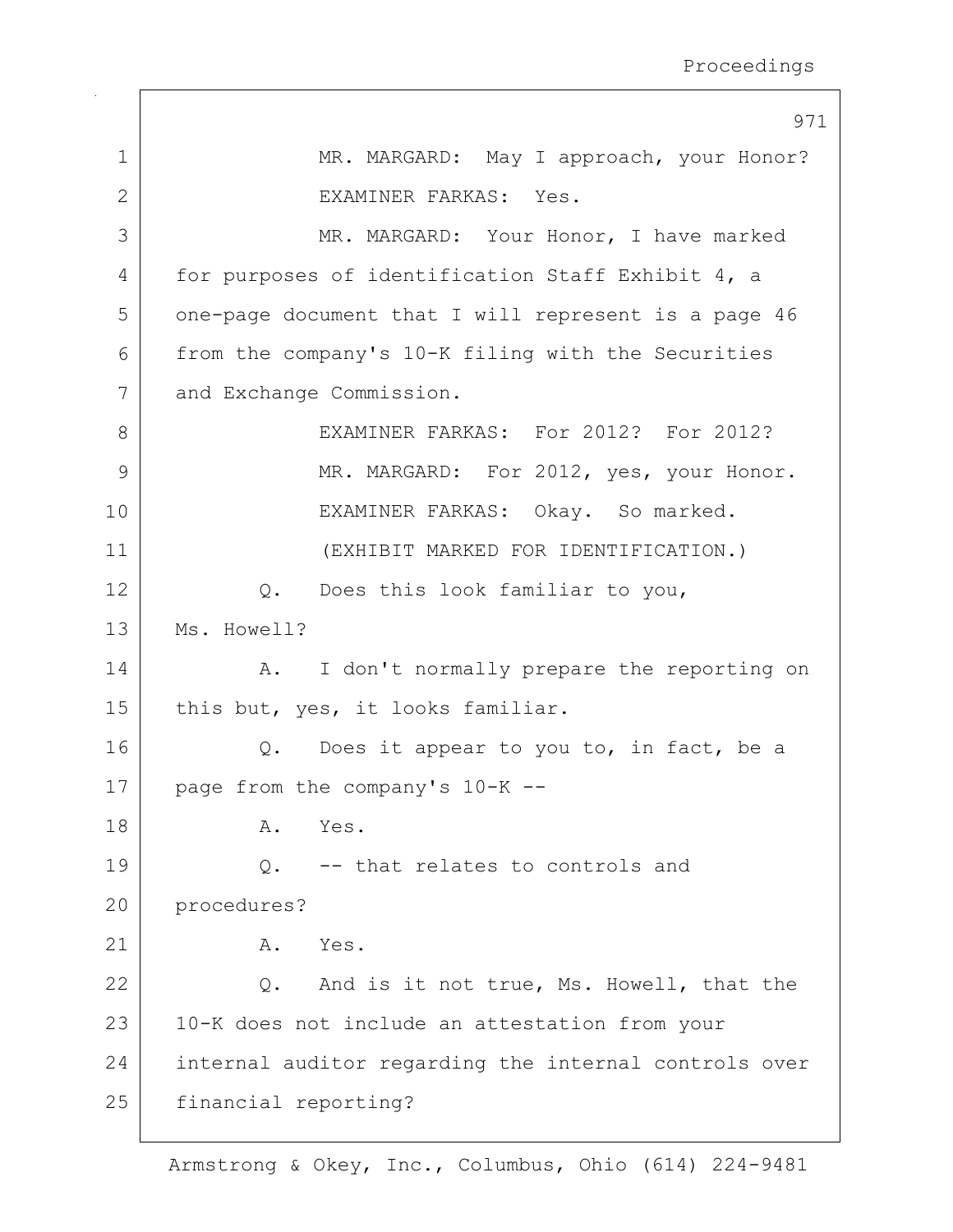|                | 972                                                 |
|----------------|-----------------------------------------------------|
| 1              | That I don't know.<br>A.                            |
| $\mathbf{2}$   | Q. I'll draw your attention to the fourth           |
| 3              | section there titled "Attestation Report of         |
| $\overline{4}$ | Independent Registered Accounting Firm." Give you a |
| 5              | moment to look that over.                           |
| 6              | Right.<br>Α.                                        |
| 7              | Q.<br>Does that sound accurate to you?              |
| 8              | A.<br>Yes.                                          |
| 9              | MR. MARGARD: Your Honor, I have no                  |
| 10             | further questions of the witness.                   |
| 11             | EXAMINER FARKAS: Any follow-up?                     |
| 12             | MR. YURICK: If I could have a moment to             |
| 13             | confer, your Honor.                                 |
| 14             | EXAMINER FARKAS: Yes. Go off the                    |
| 15             | record.                                             |
| 16             | (Recess taken.)                                     |
| 17             | EXAMINER FARKAS: Okay. Let's go back on             |
| 18             | the record.                                         |
| 19             | MR. YURICK: Your Honor, the company has             |
| 20             | no redirect for this witness.                       |
| 21             | EXAMINER FARKAS: Okay. Thank you for                |
| 22             | your testimony.                                     |
| 23             | I believe you want to move?                         |
| 24             | MR. YURICK: Yes. I would renew my                   |
| 25             | motion to admit Exhibit No. --                      |
|                |                                                     |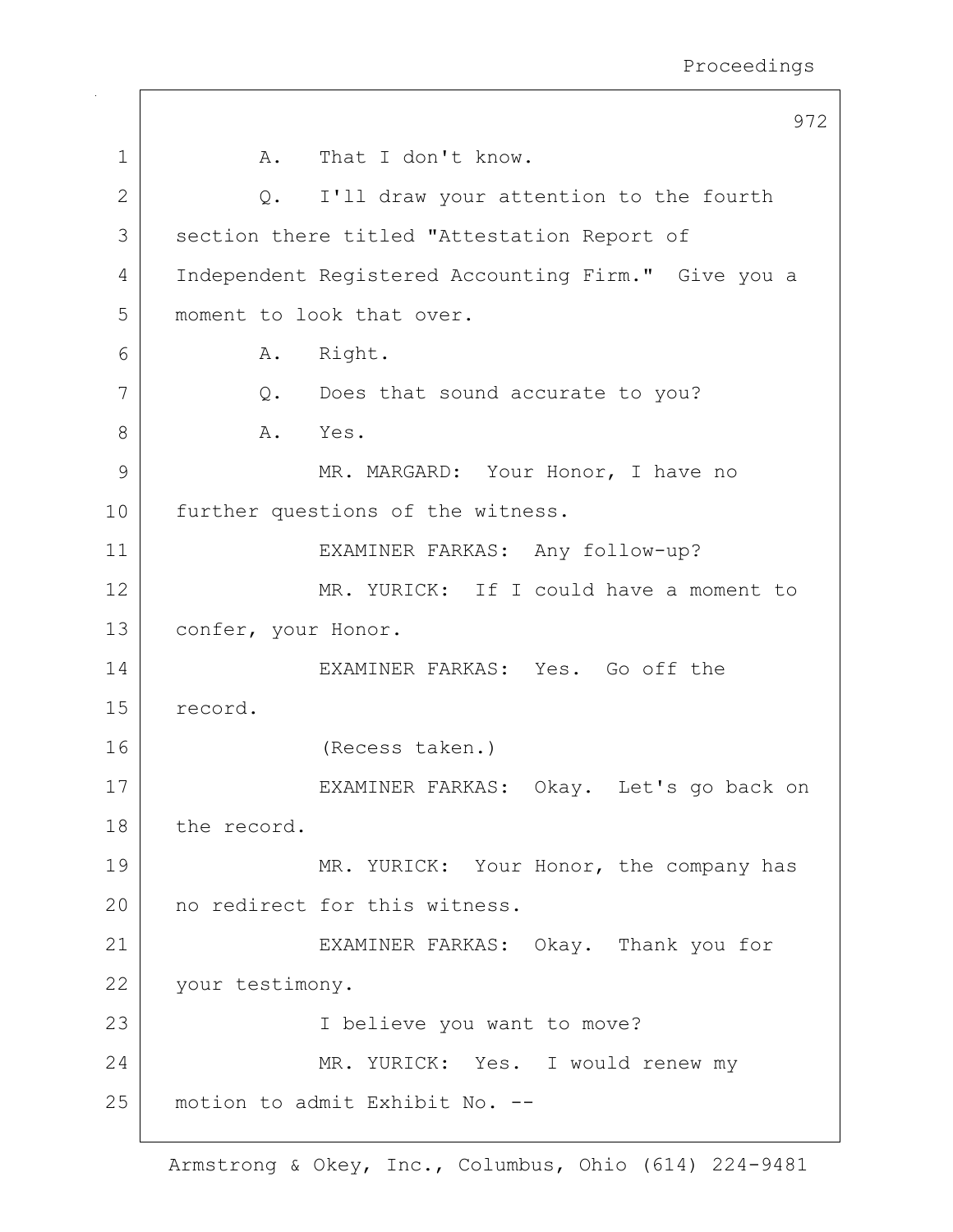|             | 973                                                   |
|-------------|-------------------------------------------------------|
| $\mathbf 1$ | EXAMINER FARKAS: 8.                                   |
| 2           | MR. YURICK: -- 8.                                     |
| 3           | EXAMINER FARKAS: Okay. Any objection to               |
| 4           | the admission of Company Exhibit 8?                   |
| 5           | MR. MARGARD: None, your Honor.                        |
| 6           | MR. SERIO: No, your Honor.                            |
| 7           | EXAMINER FARKAS: Okay. Then that will                 |
| 8           | be admitted.                                          |
| 9           | (EXHIBIT ADMITTED INTO EVIDENCE.)                     |
| 10          | EXAMINER FARKAS: Staff.                               |
| 11          | MR. MARGARD: Thank you, your Honor. I                 |
| 12          | have provided during the break all of the parties     |
| 13          | with the full 11 pages of Staff Exhibit No. 3. And I  |
| 14          | would renew my motion for its admission. I would      |
| 15          | also, your Honor, move for admission of Staff Exhibit |
| 16          | No. 4.                                                |
| 17          | EXAMINER FARKAS: Okay. Any objection to               |
| 18          | the admission of Staff Exhibits 3 and 4?              |
| 19          | MR. YURICK: Your Honor, I have no                     |
| 20          | objection to the admission of Staff Exhibit No. 3 at  |
| 21          | this point.                                           |
| 22          | EXAMINER FARKAS: Okay. Then we will                   |
| 23          | admit that.                                           |
| 24          | (EXHIBIT ADMITTED INTO EVIDENCE.)                     |
| 25          | MR. YURICK: Staff Exhibit 4 is one page               |
|             |                                                       |

 $\Gamma$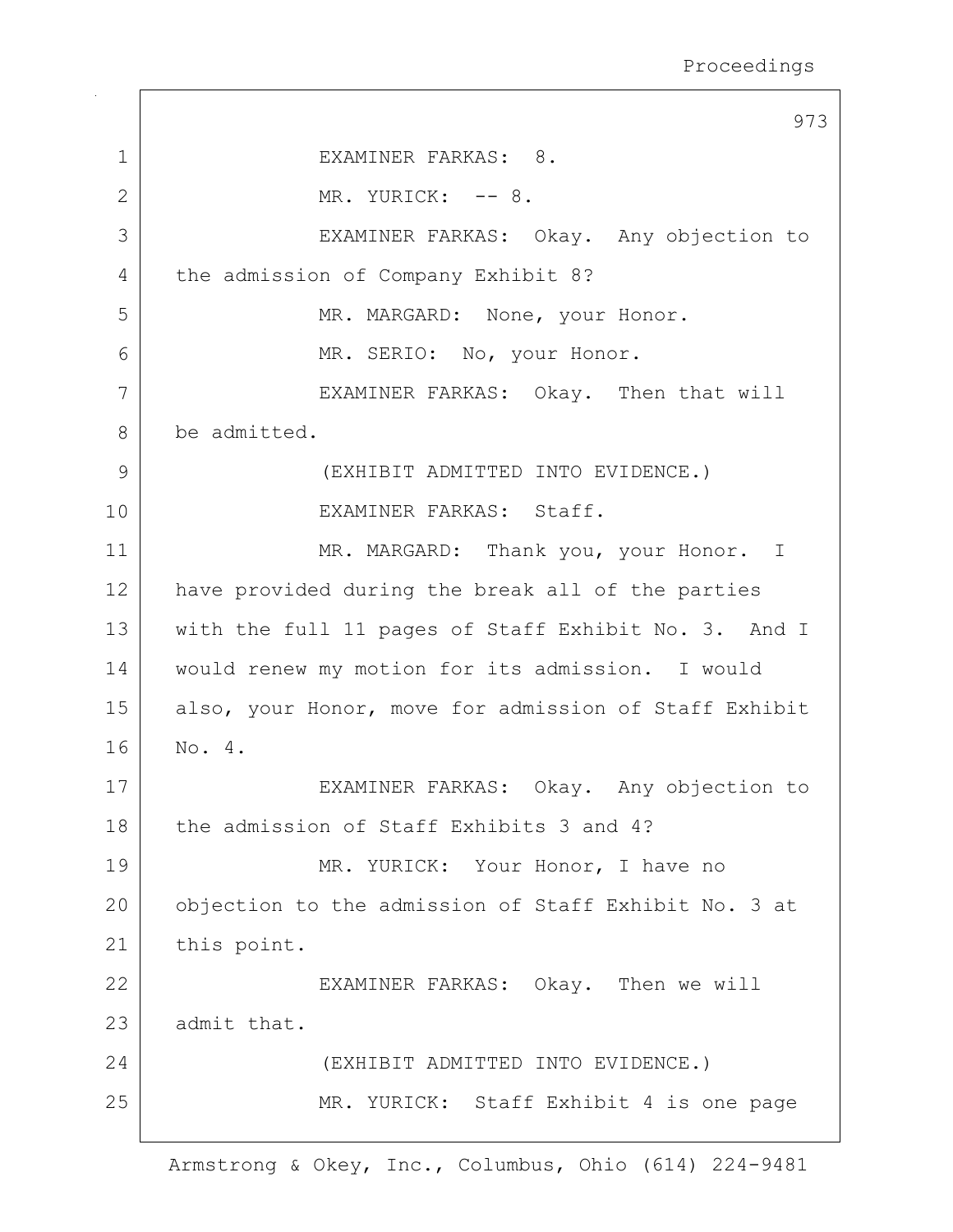1 | within an undeterminate number of pages what's been 2 represented to be an SEC filing. I don't think the 3 | witness authenticated or was really able to provide 4 an adequate basis for admitting that so the company 5 will object to the admission of Staff Exhibit No. 4. 6 No objection to Staff 3 though.

7 EXAMINER FARKAS: Okay.

8 MR. MARGARD: Thank you, your Honor. The 9 witness did indicate she did have some involvement in 10 the preparation of the filings and specifically the 11 10-K filings to the SEC. She indicated she had read 12 the 2012 10-K filing. She indicated that she 13 recognized that this was a part of the 2012 10-K 14 | filing. She was familiar with its contents and from 15 the representations contained in it, I think, your 16 | Honor, that's more than sufficient for the admission 17 of this document.

18 EXAMINER FARKAS: Does OCC have a 19 position? 20 | MR. SERIO: The only thing I would add, 21 | your Honor, to the extent it's one page we don't have 22 to burden the record. You could take administrative 23 notice of the entire 10-K and just leave this

24 individual page as an exhibit number.

25 MR. MARGARD: And, your Honor, staff

Armstrong & Okey, Inc., Columbus, Ohio (614) 224-9481

974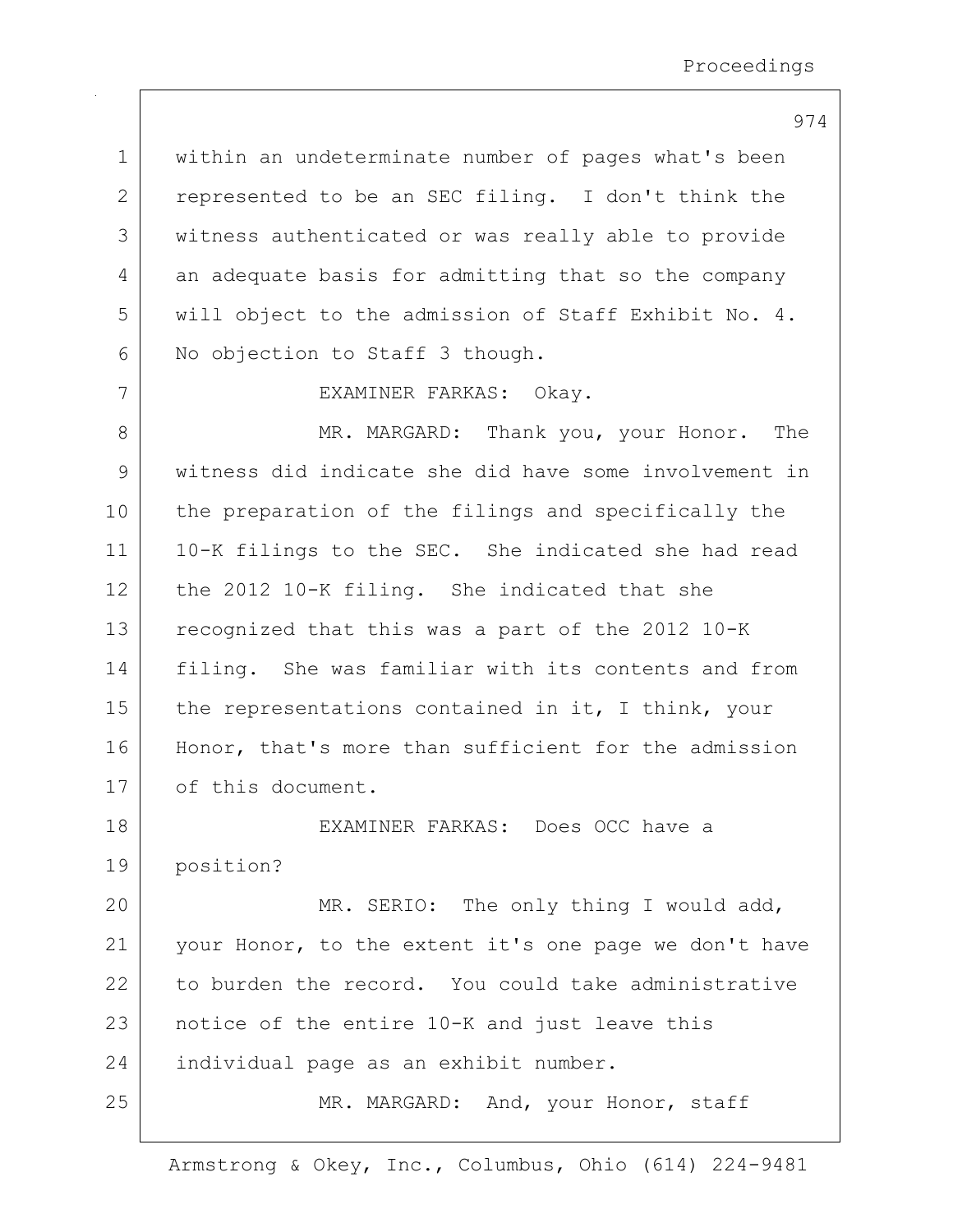|              | 975                                                  |
|--------------|------------------------------------------------------|
| $\mathbf{1}$ | would have no objection to that outcome if the Bench |
| 2            | so chooses.                                          |
| 3            | EXAMINER FARKAS: Is that a document that             |
| 4            | is accessible through -- if we Google searched it?   |
| 5            | MR. MARGARD: It is a publicly available              |
| 6            | document, yes.                                       |
| 7            | EXAMINER FARKAS: I'm going to admit it,              |
| 8            | and I'm taking administrative notice of the entire   |
| 9            | 10-Q filing by the companies for 2012.               |
| 10           | (EXHIBIT ADMITTED INTO EVIDENCE.)                    |
| 11           | EXAMINER FARKAS: Mr. Serio, I believe we             |
| 12           | have OCC Exhibit 22.                                 |
| 13           | MR. SERIO: Yes, your Honor. I would                  |
| 14           | move OCC Exhibit 22 into the record.                 |
| 15           | EXAMINER FARKAS: Any objection?                      |
| 16           | MR. YURICK: No objection, your Honor.                |
| 17           | MR. MARGARD: No objection, your Honor.               |
| 18           | EXAMINER FARKAS: Okay. Then that will                |
| 19           | be admitted.                                         |
| 20           | (EXHIBIT ADMITTED INTO EVIDENCE.)                    |
| 21           | EXAMINER FARKAS: Why don't we take a                 |
| 22           | lunch break until 1:30 and then we'll come back and  |
| 23           | finish the rebuttal testimony.                       |
| 24           | (Thereupon, at 12:23 p.m., a lunch recess            |
| 25           | was taken until 1:30 p.m.)                           |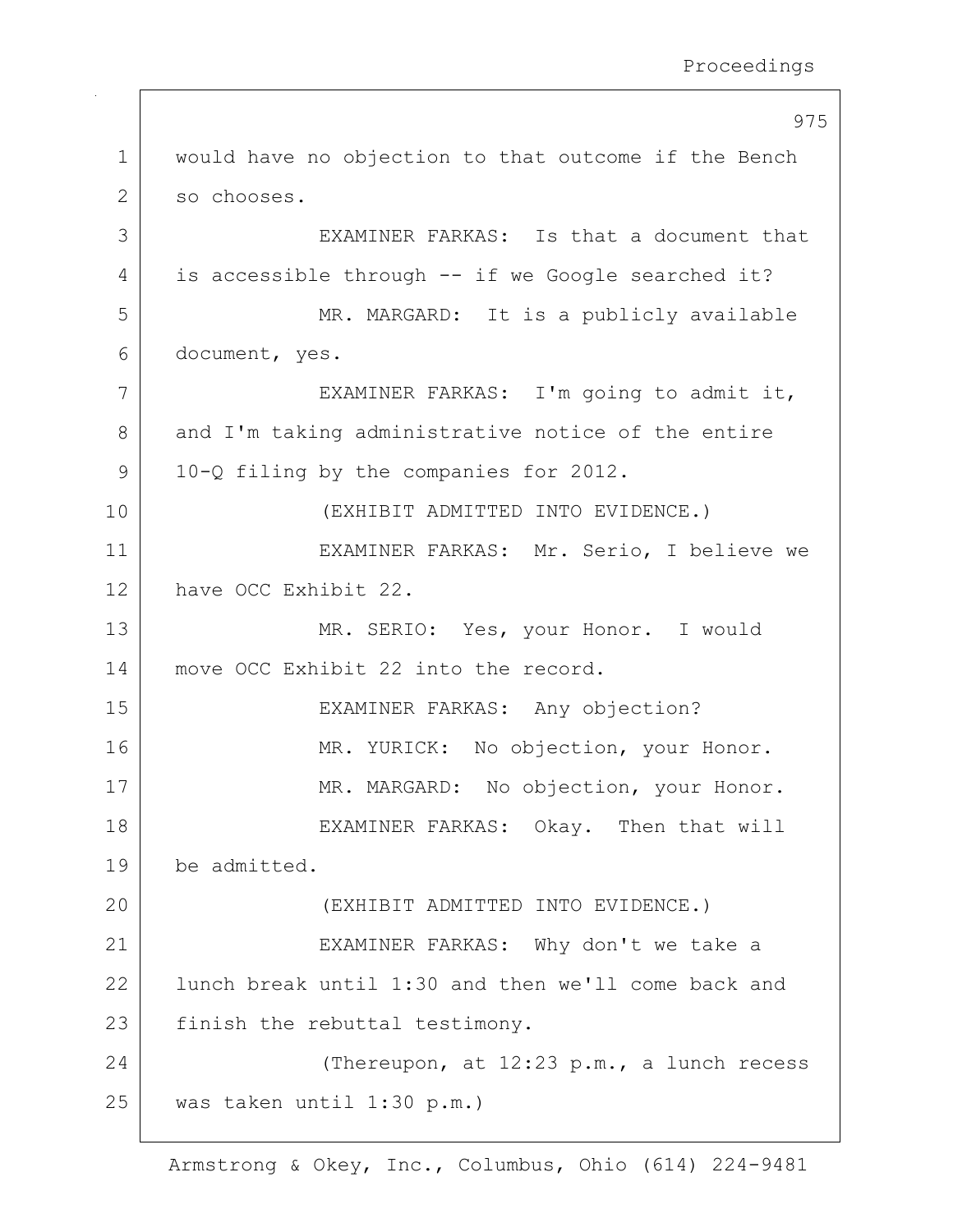976 1 | Monday Afternoon Session, 2 July 22, 2013.  $3 \mid$  - - -4 EXAMINER FARKAS: All right. Let's go 5 back on the record. 6 You have one more witness? 7 MR. YURICK: Yes, your Honor. At this 8 time the companies would call Anita Noce. 9 (Witness sworn.) 10 | EXAMINER FARKAS: You can be seated.  $11$  - - -12 ANITA NOCE 13 being first duly sworn, as prescribed by law, was 14 examined and testified as follows: 15 DIRECT EXAMINATION 16 By Mr. Yurick: 17 | Q. Good afternoon, ma'am. Could you please 18 | state your name and spell your last name for the 19 record. 20 A. Anita M. Noce, N-O-C-E. 21 | Q. And, Ms. Noce, are you employed by the 22 Gas Natural Companies? 23 A. Yes, I am. 24 Q. Is it your intention today to offer 25 | testimony on behalf of the two local distribution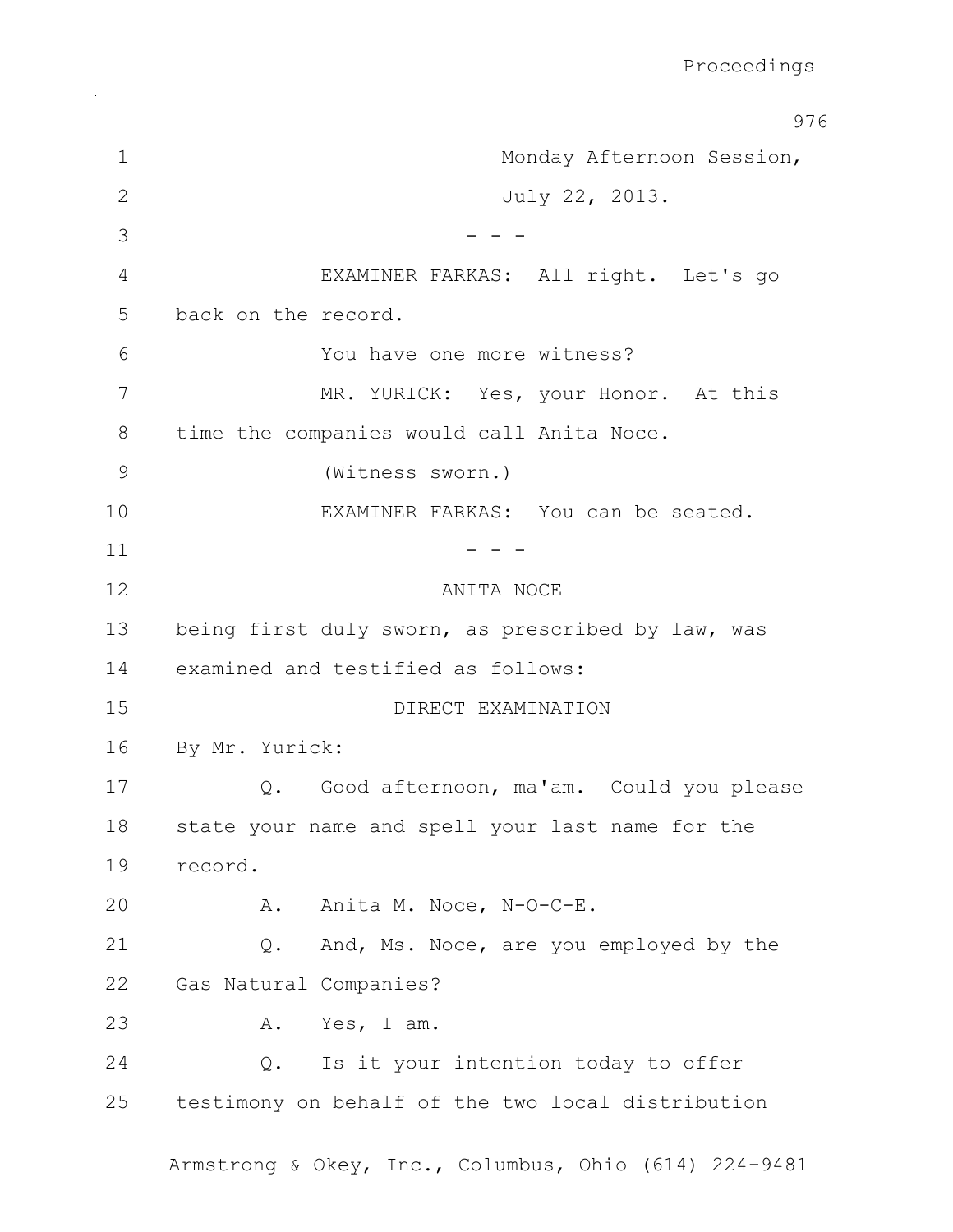|             | 977                                                      |
|-------------|----------------------------------------------------------|
| $\mathbf 1$ | companies that are involved in the audit case that       |
| 2           | we're hearing today, those two local distribution        |
| 3           | companies being Orwell and Northeast?                    |
| 4           | Α.<br>Yes.                                               |
| 5           | (EXHIBIT MARKED FOR IDENTIFICATION.)                     |
| 6           | Q. Okay. Now, handing you what's been                    |
| 7           | marked Company's Exhibit $9$ , is that a copy $-$ a true |
| 8           | and accurate copy of your prefiled rebuttal testimony    |
| 9           | filed in this case?                                      |
| 10          | A. Yes.                                                  |
| 11          | And that was testimony prepared by you or<br>Q.          |
| 12          | at your direction?                                       |
| 13          | A.<br>Yes.                                               |
| 14          | Q. And if I were to ask you the questions                |
| 15          | that are posed in Company's Exhibit 9, as you sit        |
| 16          | here today, would your answers be the same?              |
| 17          | Yes.<br>Α.                                               |
| 18          | Do you have any corrections, additions,<br>Q.            |
| 19          | or modifications to the testimony at this time?          |
| 20          | No.<br>Α.                                                |
| 21          | MR. YURICK: Your Honor, at this point I                  |
| 22          | would move the admission of Company's Exhibit No. 9,     |
| 23          | and I would tender the witness for cross-examination.    |
| 24          | EXAMINER FARKAS: Thank you.                              |
| 25          | Mr. Serio.                                               |
|             |                                                          |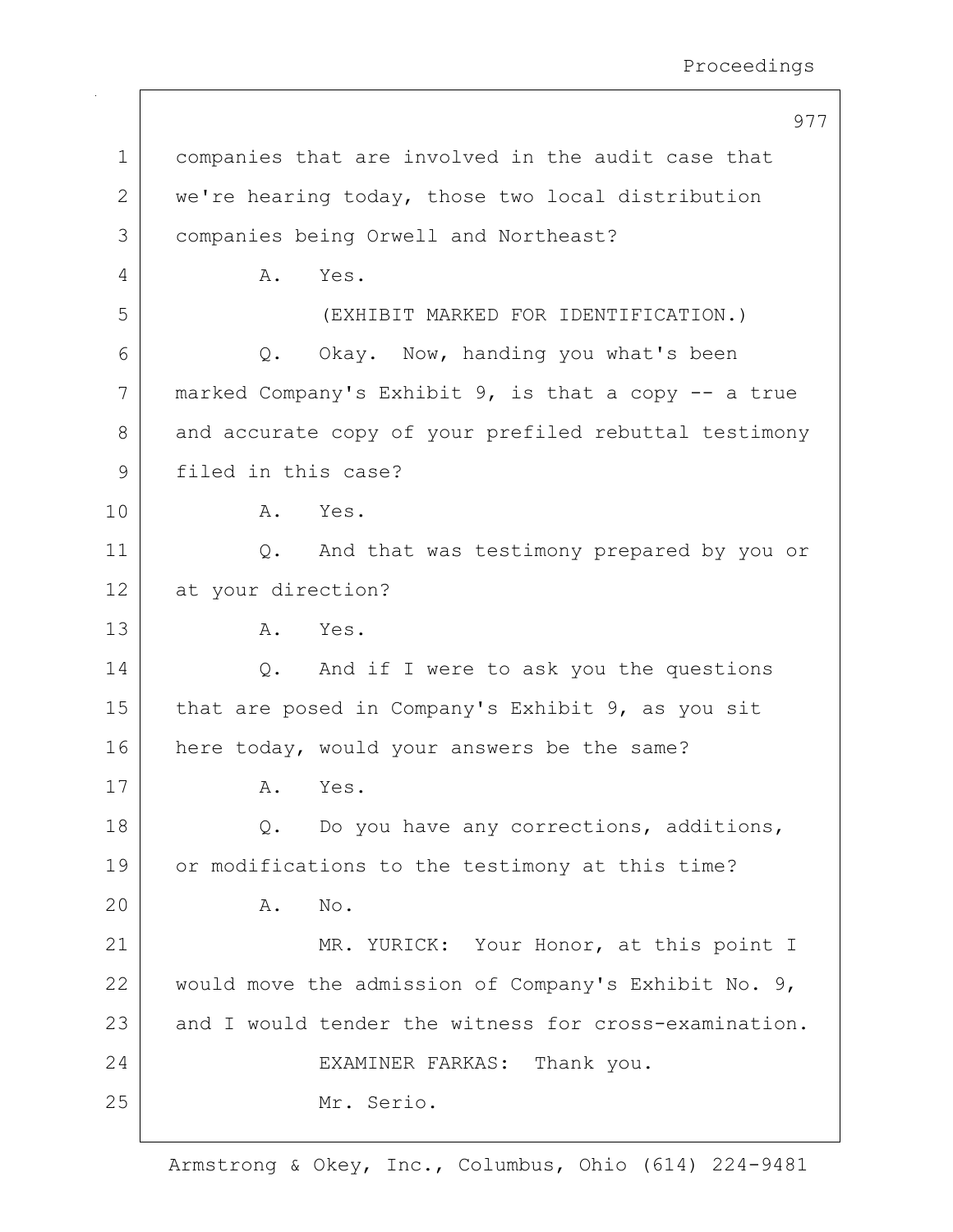|               | 978                                                  |
|---------------|------------------------------------------------------|
| 1             | MR. SERIO: Thank you, your Honor.                    |
| 2             |                                                      |
| 3             | CROSS-EXAMINATION                                    |
| 4             | By Mr. Serio:                                        |
| 5             | Good Afternoon, Ms. Noce.<br>Q.                      |
| 6             | Good afternoon.<br>Α.                                |
| 7             | I don't have your background as far as<br>Q.         |
| 8             | employment, education, so if you could bear with me, |
| $\mathcal{G}$ | I have a few questions about that. You're currently  |
| 10            | employed by Gas Natural. What's your current         |
| 11            | position?                                            |
| 12            | I'm going to be assisting Becky with the<br>Α.       |
| 13            | software conversion.                                 |
| 14            | Okay. So that's your position going<br>Q.            |
| 15            | forward?                                             |
| 16            | Yes.<br>Α.                                           |
| 17            | During the audit period what was your<br>Q.          |
| 18            | position?                                            |
| 19            | A. From -- well, until December of 2011, I           |
| 20            | was the lead accountant for Brainard, NEO, and       |
| 21            | Orwell, and in December of 2000 -- I'm sorry, it     |
| 22            | was -- yeah, December of '11, I went over to         |
| 23            | Cobra Pipeline.                                      |
| 24            | So from December of 2011 until your move,<br>$Q$ .   |
| 25            | when did you go to Gas Natural?                      |
|               |                                                      |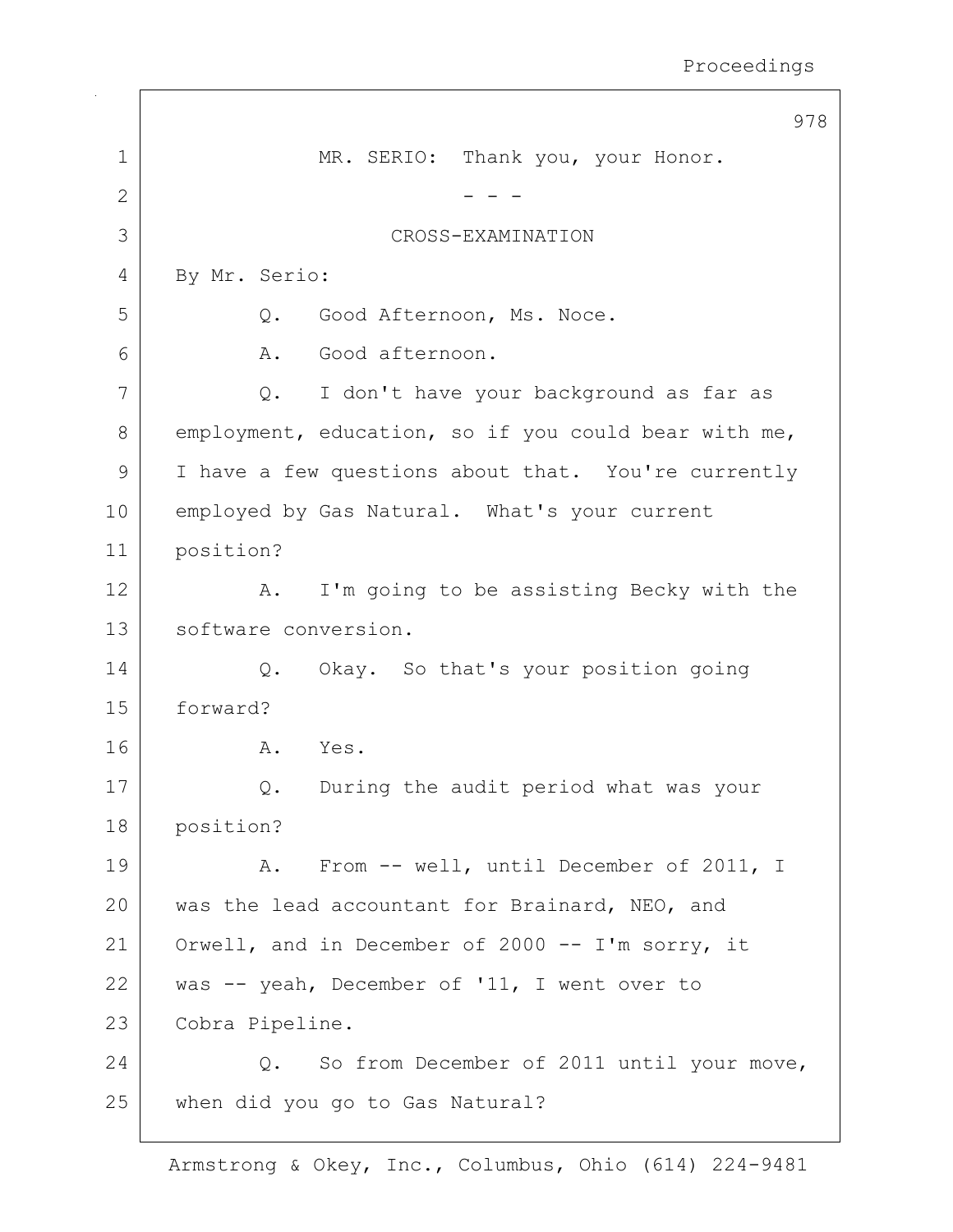|              | 979                                                   |
|--------------|-------------------------------------------------------|
| $\mathbf 1$  | A. October of '12.                                    |
| $\mathbf{2}$ | Q. Okay. So -- and how long were you lead             |
| 3            | accountant for the LDCs?                              |
| 4            | From December of '10.<br>Α.                           |
| 5            | And prior to that?<br>Q.                              |
| 6            | I was the accountant for Northeast Ohio<br>Α.         |
| 7            | Natural Gas and Brainard Natural Gas.                 |
| 8            | And roughly how long did you have those<br>Q.         |
| 9            | positions as accountant?                              |
| 10           | I started in August of 2007.<br>Α.                    |
| 11           | Q. Okay. So you were there prior to when              |
| 12           | JDOG started purchasing gas for Northeast and Orwell? |
| 13           | A. Yes.                                               |
| 14           | Q. Okay. Now, when you went from accountant           |
| 15           | to lead accountant, I assume that was an increase in  |
| 16           | responsibilities, some type of promotion?             |
| 17           | Yes.<br>Α.                                            |
| 18           | And then in December of '12, you were<br>Q.           |
| 19           | transferred to Cobra.                                 |
| 20           | Correct.<br>Α.                                        |
| 21           | What was your position at Cobra?<br>Q.                |
| 22           | I was the controller reporting to Jeff<br>Α.          |
| 23           | Kobani.                                               |
| 24           | EXAMINER FARKAS: Excuse me. I thought                 |
| 25           | you said in 2011 you went to Cobra.                   |
|              |                                                       |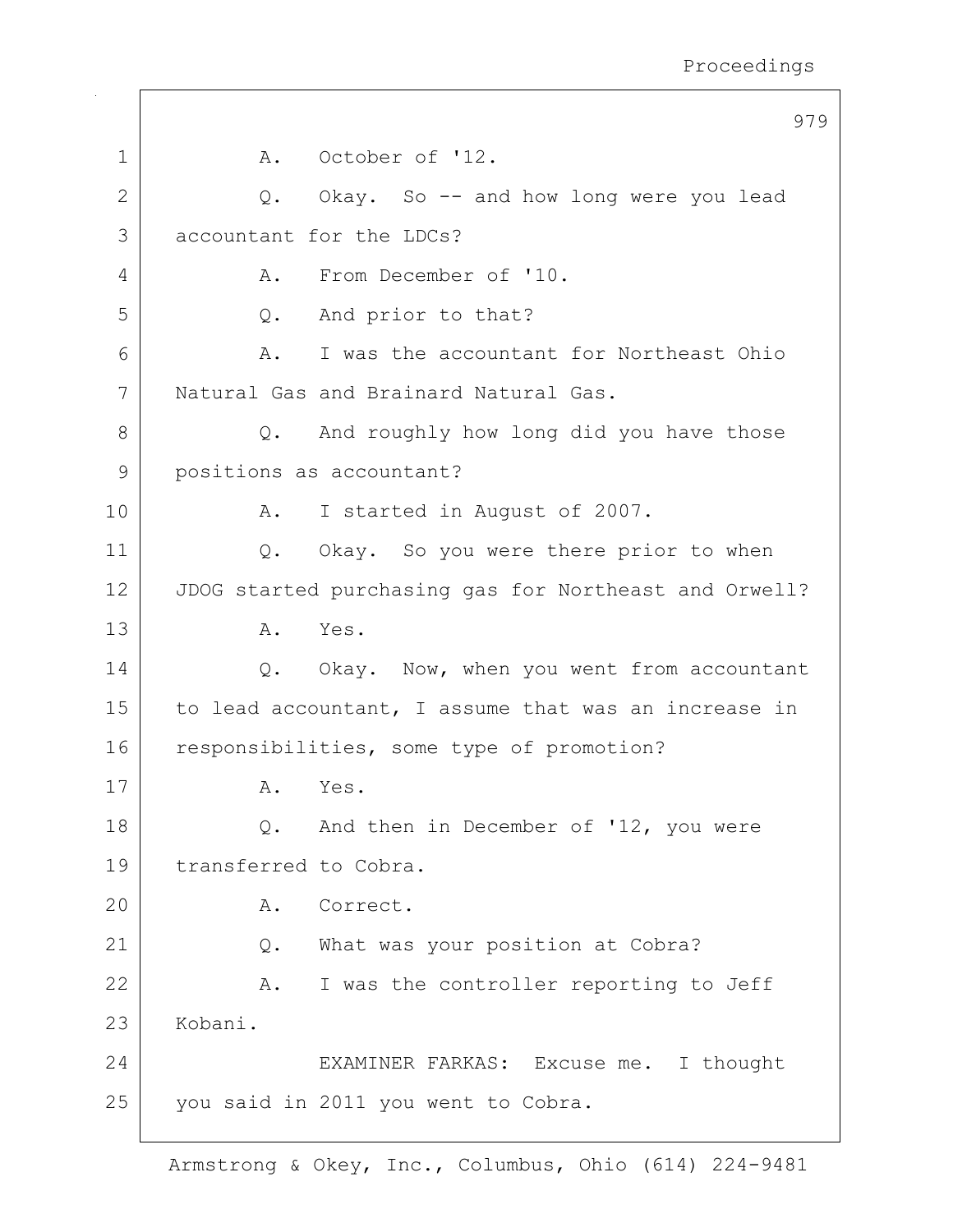980 1 THE WITNESS: That's correct. 2 EXAMINER FARKAS: Okay. And then didn't 3 you just say "in 2012" in this question? 4 MR. SERIO: I thought I said December of 5 '11. 6 EXAMINER FARKAS: Okay. 7 | MR. SERIO: If I didn't, that's what I 8 meant. 9 EXAMINER FARKAS: I stand corrected. 10 Thank you. 11 Q. (By Mr. Serio) And why did you go from 12 being lead accountant for Northeast to 13 Cobra Pipeline? 14 A. It was a change of position. 15 Q. Is that a change of position that you 16 applied for, or was that a change of position that 17 | was made -- that, you know, you just got transferred? 18 A. I was transferred. 19 | Q. And do you know who made that transfer, 20 who made the decision to transfer you? 21 | A. I was -- it was discussed with Becky 22 | Howell. I don't know who made the decision. 23 | C. And did the transfer to Cobra come with 24 an increase in pay, or was it a promotion? 25 A. Yes.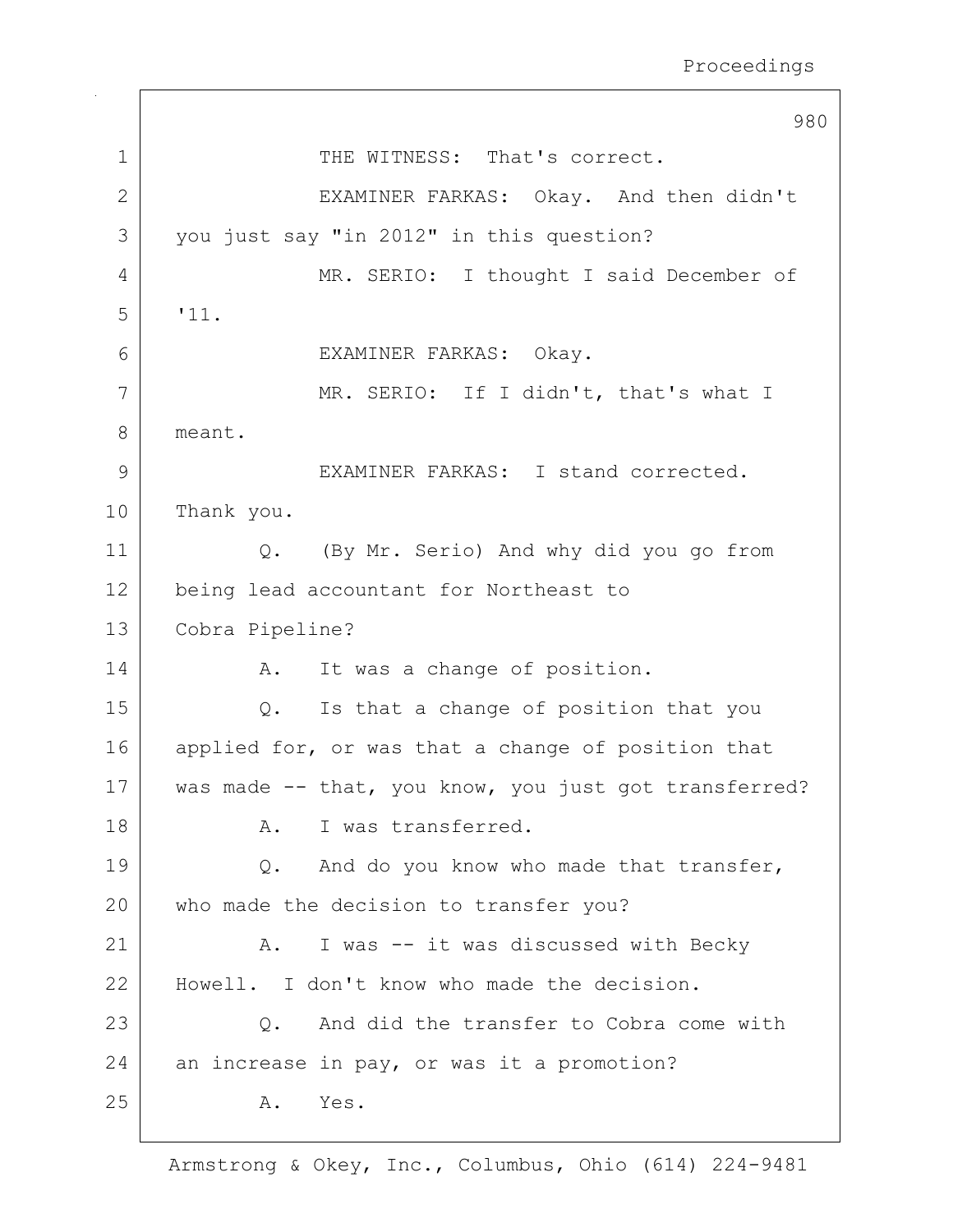|               |             | 981                                                |
|---------------|-------------|----------------------------------------------------|
| $\mathbf 1$   |             | Q. And then in October of '12, you became --       |
| 2             |             | I'm sorry. When you went to Cobra, you went as the |
| 3             | controller. |                                                    |
| 4             |             | A. Correct.                                        |
| 5             |             | Q. Okay. And then just recently -- when did        |
| 6             |             | you go from controller of Cobra to Gas Natural?    |
| 7             | A.          | October of 2012.                                   |
| 8             |             | Q. Okay. And you were at Gas Natural from          |
| $\mathcal{G}$ |             | October of '12 until roughly June, July of '13?    |
| 10            | Α.          | I'm still currently there.                         |
| 11            |             | Q. Okay. When are you supposed to transfer         |
| 12            |             | over for this new project?                         |
| 13            | Α.          | It's going to be tomorrow or whenever we           |
| 14            |             | get back to the office.                            |
| 15            | Q.          | Okay. Do you have an accounting degree?            |
| 16            | Α.          | Yes.                                               |
| 17            | Q.          | When did you get your degree?                      |
| 18            | Α.          | I believe it was -- I graduated in 2009.           |
| 19            | Q.          | And where did you go to college?                   |
| 20            | Α.          | Lakeland Community College.                        |
| 21            | Q.          | And are you a CPA?                                 |
| 22            | Α.          | No.                                                |
| 23            | Q.          | Have you sat for any of the CPA exams?             |
| 24            | Α.          | No.                                                |
| 25            | Q.          | Do you have any advanced degrees in                |
|               |             |                                                    |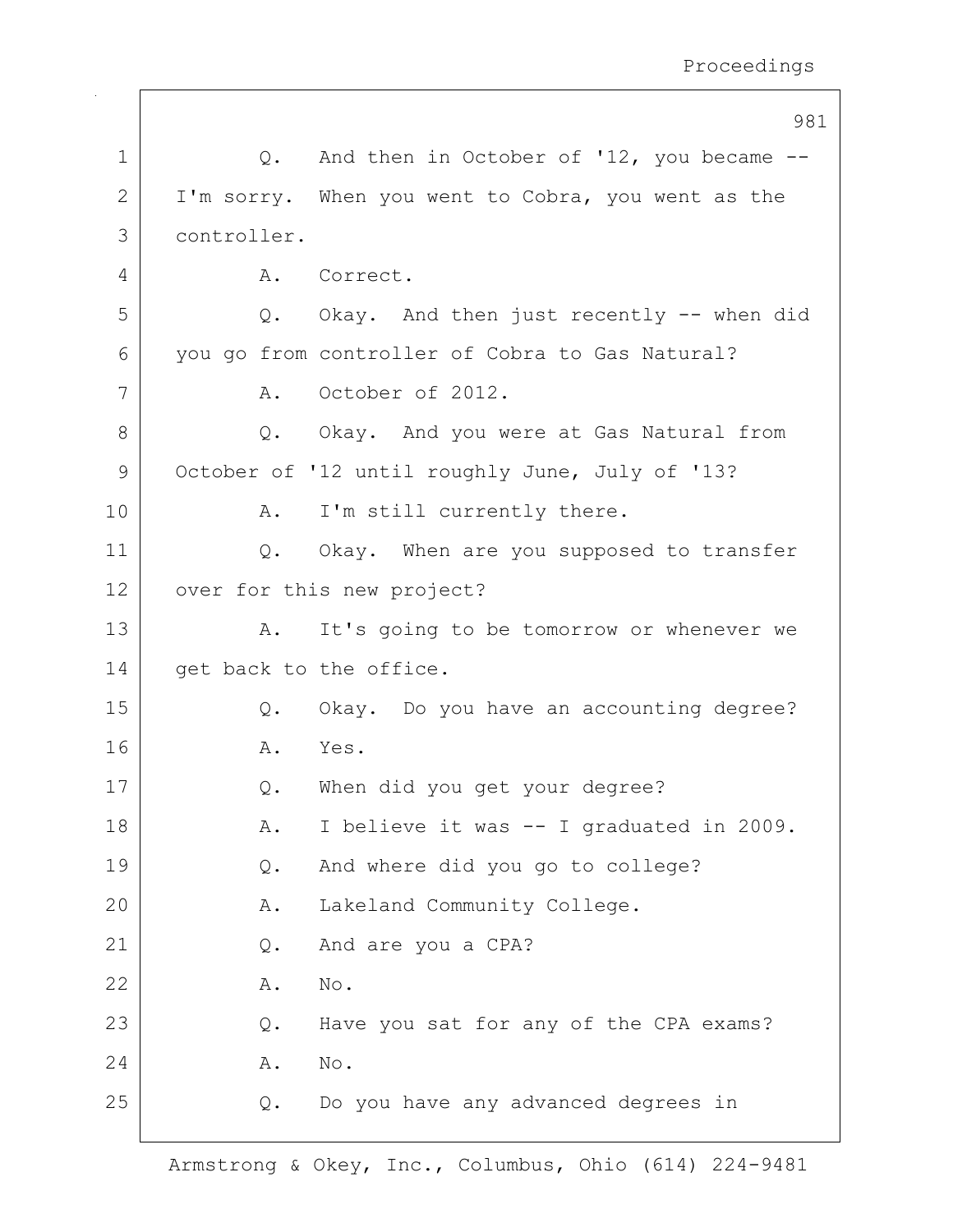982 1 accounting? 2 A. What do you mean by advanced degrees? 3 Q. Anything beyond your Bachelor's degree. 4 A. No. 5 Q. Prior to joining Northeast and Orwell as  $6$  an accountant, did you have any experience doing any 7 accounting work for distribution companies? 8 A. No. 9 Q. So all your utility experience starts 10 | with your time with Northeast and Orwell, correct? 11 A. Correct. 12 | Q. So in 2009, you were an accountant with 13 | Northeast and Orwell, correct? 14 A. Correct. 15 Q. And at that time where were you 16 physically located? 17 | A. I was located in the Mentor office on 18 Station Street. 19 Q. And that would have been in the Northeast 20 and Orwell floor of the building, correct?  $21$  A. Yes. 22 Q. When you went to Cobra, did you stay in 23 the Northeast and Orwell floor, or did you move to a 24 Cobra part of the building? 25 A. I was transferred to the Cobra office in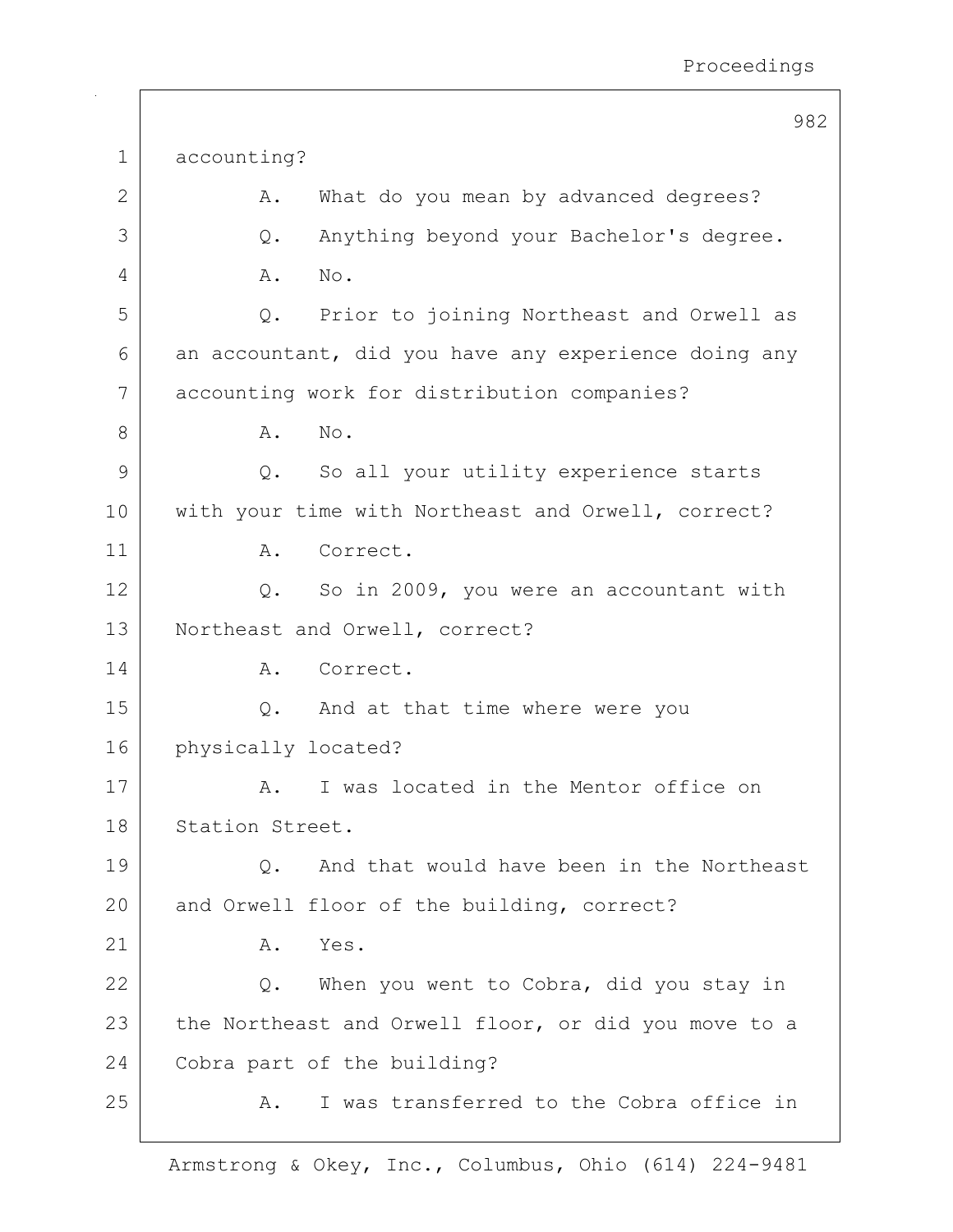983 1 Willoughby.  $2$   $\sqrt{Q}$ . And then when you went to Gas Natural, 3 did you stay in Willoughby, or were you located 4 physically back in the Mentor office? 5 A. I was transferred back to the Mentor 6 office. 7 Q. And was that physically where Northeast 8 and Orwell -- on the same floor or different floor? 9 | A. No, it was same floor. 10 Q. And you're familiar with Ms. Lipnis, 11 correct? 12 A. Yes, I am. 13 Q. And when you worked with her, she was a 14 Northeast employee? 15 | A. I don't know who she was employed by. 16 Q. When you say in your testimony I worked 17 together with her from May, '12, to October, '10, and 18 during that time period you were an accountant for 19 Northeast and Orwell, correct? 20 A. I was the accountant for Northeast. I 21 was not the accountant for Orwell. 22 Q. Okay, for Northeast. And when she was --23 when you were working with her, she assisted the 24 accounting department for Orwell, correct? 25 A. Correct, because there wasn't a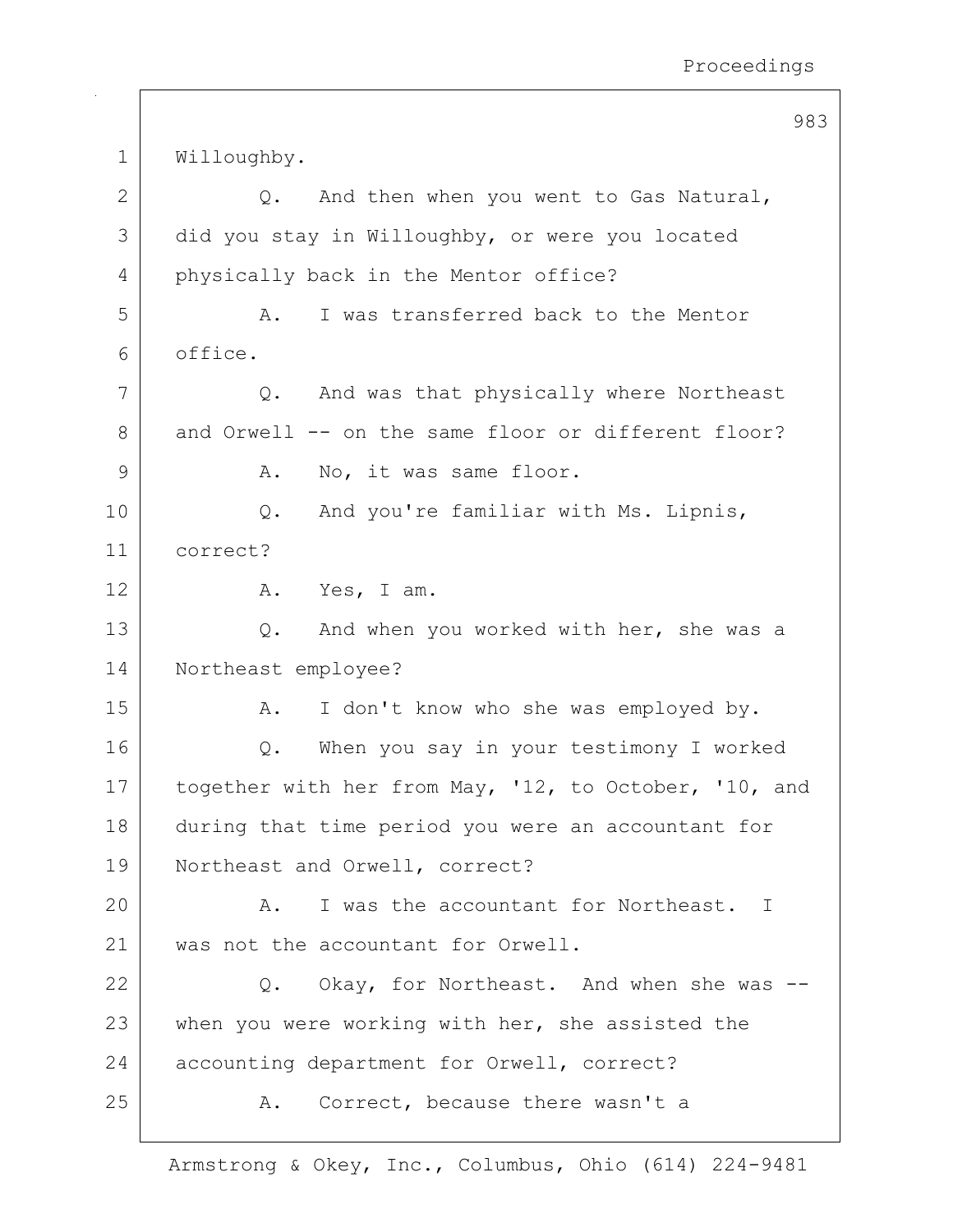| 1             | controller in place.                                  |
|---------------|-------------------------------------------------------|
| $\mathbf{2}$  | And she was doing the controller's job<br>$\circ$ .   |
| 3             | for the Ohio companies at that time, correct?         |
| 4             | I don't know what her title was. I just<br>Α.         |
| 5             | know she was assisting when we didn't have a          |
| 6             | controller.                                           |
| 7             | Now, on page 2 of your testimony, you<br>Q.           |
| 8             | talk about John D. Oil and Gas Marketing, JDOGM, and  |
| $\mathcal{G}$ | your understanding that JDOGM is a marketing company  |
| 10            | that purchases gas on behalf of Northeast and Orwell, |
| 11            | correct?                                              |
| 12            | Correct.<br>Α.                                        |
| 13            | Now, on line 13, you indicate that<br>Q.              |
| 14            | "purchasing the same gas two times would have been an |
| 15            | unwarranted expense to Northeast and its customers,"  |
| 16            | correct?                                              |
| 17            | Correct.<br>Α.                                        |
| 18            | So you have an understanding of what<br>Q.            |
| 19            | would be considered an appropriate expense and what   |
| 20            | would be considered an inappropriate expense,         |
| 21            | correct?                                              |
| 22            | Correct.<br>Α.                                        |
| 23            | And you were in the hearing two weeks ago<br>Q.       |
| 24            | during the three days that we were in hearing,        |
| 25            | correct?                                              |
|               |                                                       |

984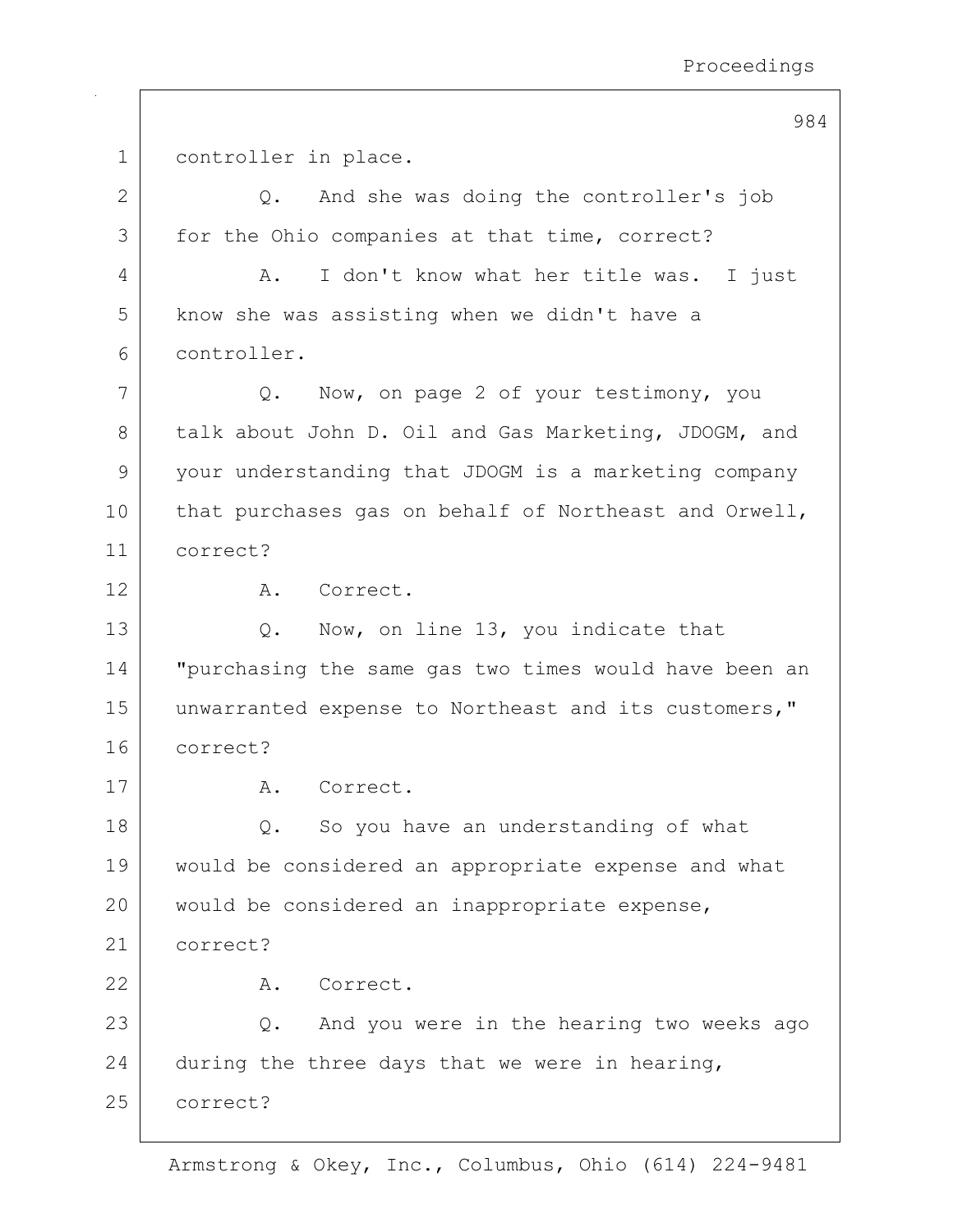|                | 985                                                   |
|----------------|-------------------------------------------------------|
| 1              | A.<br>Yes.                                            |
| $\overline{2}$ | And you heard Mr. Whelan's testimony<br>Q.            |
| 3              | regarding Cobra Pipeline and the processing fees?     |
| 4              | Yes.<br>Α.                                            |
| 5              | And are you familiar with Cobra Pipeline?<br>Q.       |
| 6              | Yes.<br>Α.                                            |
| 7              | And are you familiar with the Churchtown<br>Q.        |
| 8              | system and the processing fees that are on the        |
| 9              | Cobra system?                                         |
| 10             | I did not get involved in the operations<br>Α.        |
| 11             | on Cobra.                                             |
| 12             | MR. SERIO: Can I approach, your Honor?                |
| 13             | EXAMINER FARKAS: Yes.                                 |
| 14             | MR. SERIO: I would like to have marked                |
| 15             | for purposes of identification OCC Exhibit No. 23.    |
| 16             | This is the Amended First Set of Interrogatories and  |
| 17             | Requests for Production of Documents that OCC sent to |
| 18             | the company.                                          |
| 19             | (EXHIBIT MARKED FOR IDENTIFICATION.)                  |
| 20             | And if you would turn to page 11 of that<br>$Q$ .     |
| 21             | document. Now, if you look at questions 44, 46, 48,   |
| 22             | 49, 50, there is a series of questions there that     |
| 23             | asks about volumes received by either Northeast or    |
| 24             | Orwell and then it lists different types of           |
| 25             | production that they received anywhere from local     |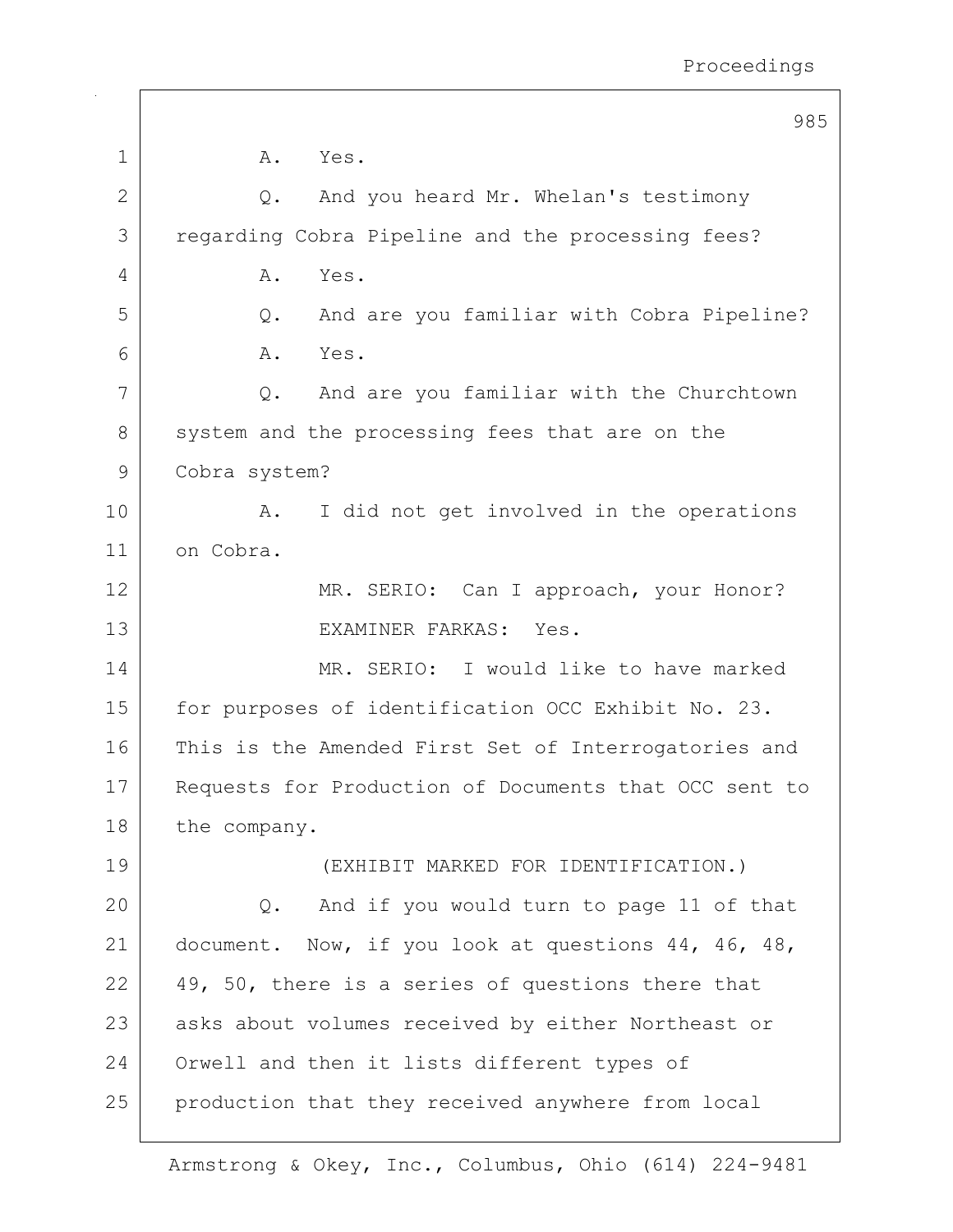986 1 production through Cobra to interstate deliveries 2 through Dominion East Ohio to interstate gas through 3 Orwell Trumbull. Do you see that series of 4 questions? 5 A. Yes. 6 Q. And the response there is to "See Exhibit 7 | 1," and it says "Prepared by Anita Noce," correct? 8 A. Correct. 9 9 Q. And that's you? 10 A. Yes. 11 | Q. So you're familiar with that question and 12 the response to it. 13 A. Yes. 14 | C. If you could turn to Exhibit 1, and 15 unfortunately the pages were not marked, but I think 16 it's the very first document after the Certificate of 17 Service. Now, to the extent that I want to go 18 | through Exhibit 1 and find the volumes that are local 19 production delivered through the Cobra Pipeline, can 20 you tell me exactly where on Exhibit 1 those volumes 21 would be listed? Which column? And if it helps, I 22 think if you go in about 20 or 25 pages, there's a 23 page that says "Northeast Ohio Natural Gas Exhibit 1"  $24$  in the upper left-hand corner, and then the center of 25 the page it says "TCO-Cobra Transporter" and I think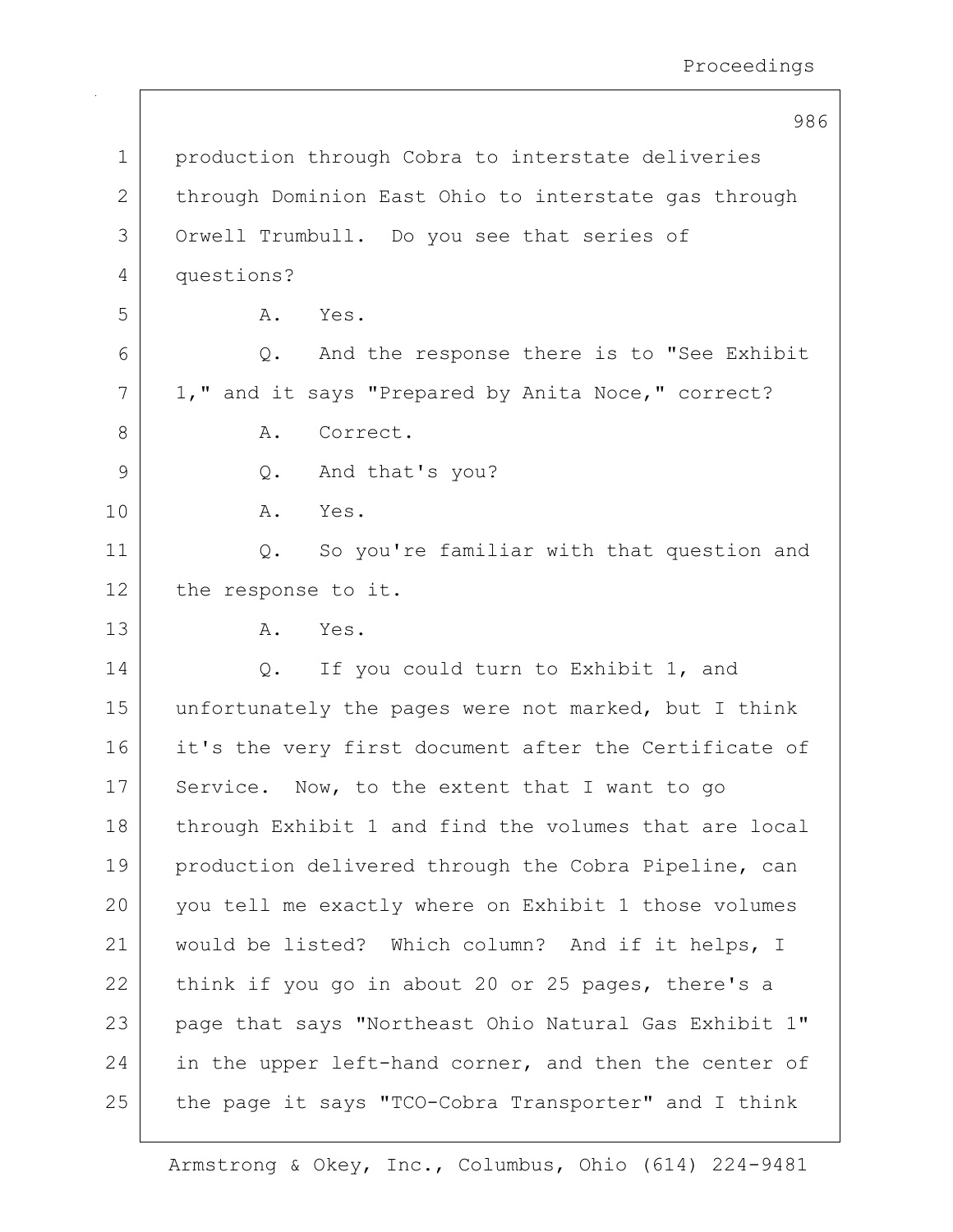|                | 987                                                   |
|----------------|-------------------------------------------------------|
| $\mathbf 1$    | that might be but I may not $-$ -                     |
| $\overline{2}$ | If you're talking about local production?<br>Α.       |
| 3              | Yes.<br>$Q$ .                                         |
| 4              | No. That is on the section that is<br>A.              |
| 5              | titled "Local Production."                            |
| 6              | Q. Okay. So that would be the section after           |
| 7              | where it says "TCO-Cobra transporter"?                |
| 8              | Yes.<br>Α.                                            |
| 9              | Q. And it just says "Local Production" at             |
| 10             | the top of the page.                                  |
| 11             | Α.<br>Correct.                                        |
| 12             | All right. Just so I make sure I got the<br>Q.        |
| 13             | right one, the first column says "Month September-09. |
| 14             | Supplier JDOGM/other"; is that the correct first      |
| 15             | page?                                                 |
| 16             | A.<br>Yes.                                            |
| 17             | Then it says "Total Purchased Cost<br>Q.              |
| 18             | \$37,323.38"?                                         |
| 19             | Correct.<br>Α.                                        |
| 20             | And then "Mcf Purchased \$8,625.5."<br>Q.             |
| 21             | Correct.<br>Α.                                        |
| 22             | So that's the page where it shows local<br>Q.         |
| 23             | production on the Cobra system.                       |
| 24             | Correct.<br>Α.                                        |
| 25             | Now, can you tell me of the local<br>Q.               |
|                |                                                       |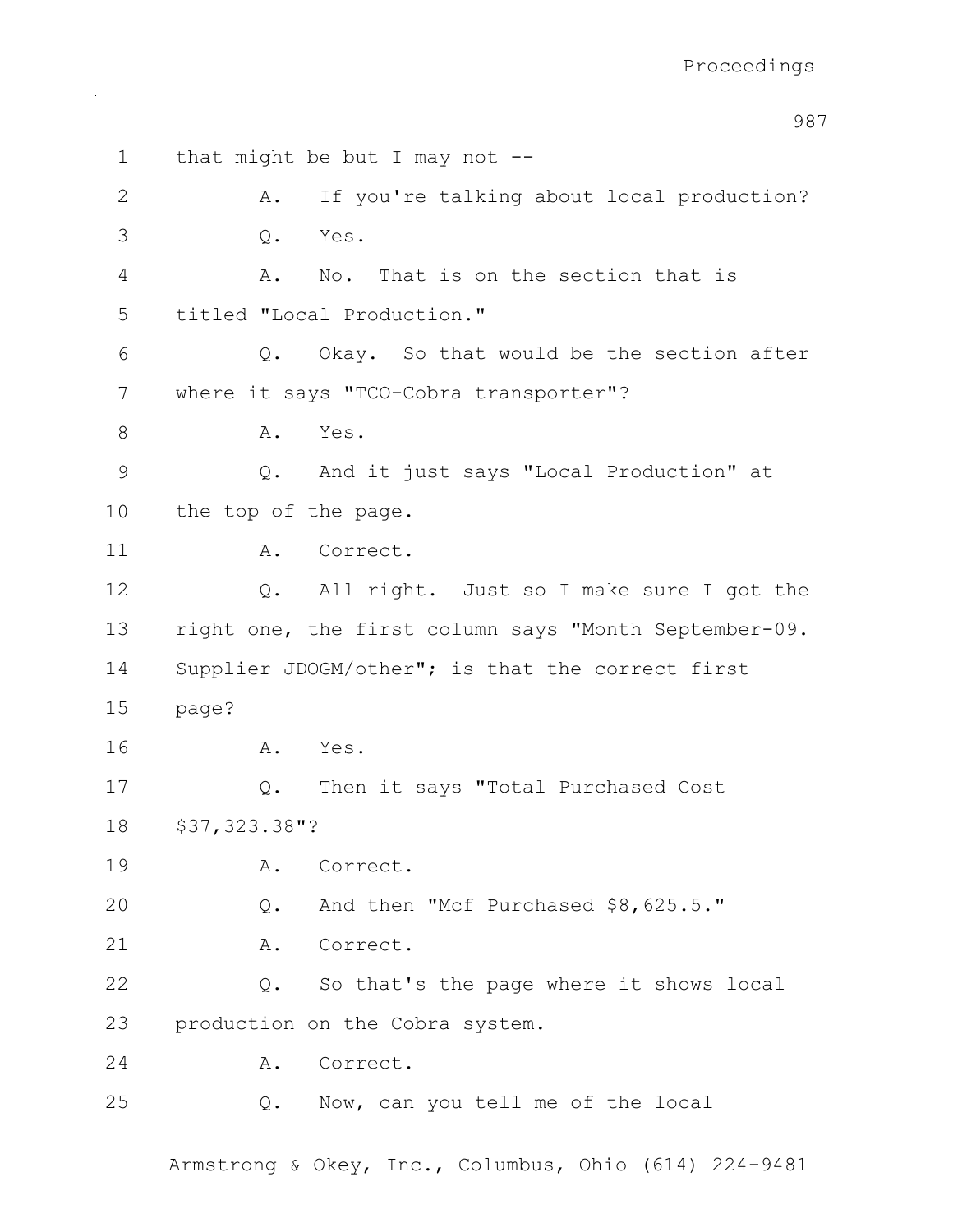|             | 988                                                   |
|-------------|-------------------------------------------------------|
| $\mathbf 1$ | production of the Cobra system which of the volumes   |
| 2           | were charged to 25-cent -- the 25-cent processing     |
| 3           | fee?                                                  |
| 4           | I didn't review the invoices for billing.<br>Α.       |
| 5           | I didn't sign off on the gas purchase invoices so I   |
| 6           | could not identify those.                             |
| 7           | But if I look at the pages here for local<br>Q.       |
| 8           | production, I would actually go to the dates and find |
| 9           | JDOGM for Churchtown or any references to Churchtown  |
| 10          | and those would be the volumes where the fee might    |
| 11          | have applied, correct?                                |
| 12          | I -- again, I didn't verify the charges<br>Α.         |
| 13          | for Cobra.                                            |
| 14          | You were in the room when Mr. Whelan<br>Q.            |
| 15          | testified about the processing charge?                |
| 16          | Correct.<br>Α.                                        |
| 17          | And do you recall hearing Mr. Whelan<br>Q.            |
| 18          | indicate he did not know for certainty if the volumes |
| 19          | that are charged, if they actually get processed?     |
| 20          | That's correct.<br>Α.                                 |
| 21          | In your opinion if the volumes are not<br>Q.          |
| 22          | actually processed but they are charged a fee, would  |
| 23          | that constitute an unwarranted expense to Northeast   |
| 24          | and its customers?                                    |
| 25          | Yes.<br>Α.                                            |
|             |                                                       |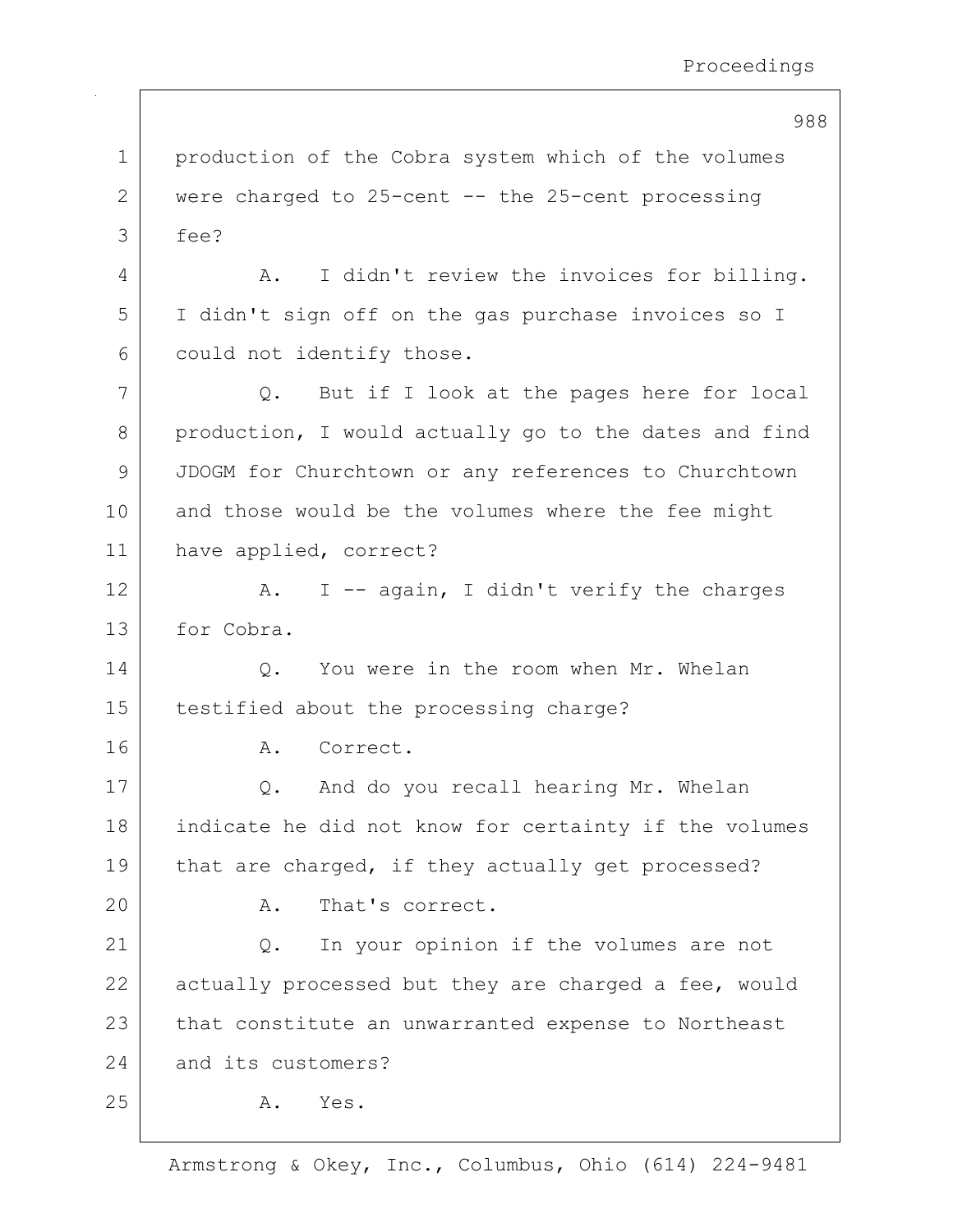|             | 989                                                  |
|-------------|------------------------------------------------------|
| $\mathbf 1$ | Now, you were also in the room when<br>Q.            |
| 2           | Ms. Patton testified, correct?                       |
| 3           | Correct.<br>Α.                                       |
| 4           | And did you hear her testimony regarding<br>$Q$ .    |
| 5           | her duties of nominating, scheduling, and confirming |
| 6           | gas volumes for Columbia Gas Transmission, TCO?      |
| 7           | Yes.<br>Α.                                           |
| 8           | And did you also hear the testimony where<br>$Q$ .   |
| 9           | she was asked if that was one of the duties that     |
| 10          | JDOGM was supposed to do pursuant to their contract  |
| 11          | with Northeast and Orwell?                           |
| 12          | I don't remember exactly what she said.<br>Α.        |
| 13          | But do you recall that that's one of the<br>Q.       |
| 14          | functions that JDOG Marketing is supposed to do for  |
| 15          | Northeast and Orwell?                                |
| 16          | I don't know. The only functions that I<br>Α.        |
| 17          | know that they are doing is gas purchasing.          |
| 18          | Well, let me ask you this, if Ms. Patton<br>$Q$ .    |
| 19          | is actually doing the nominating, scheduling, and    |
| 20          | confirming on TCO and that's a function that by      |
| 21          | contract JDOG Marketing is supposed to do, would you |
| 22          | also consider that an unwarranted expense to         |
| 23          | Northeast and its customers?                         |
| 24          | That wouldn't be my decision. I am not<br>Α.         |
| 25          | involved in the operations.                          |
|             |                                                      |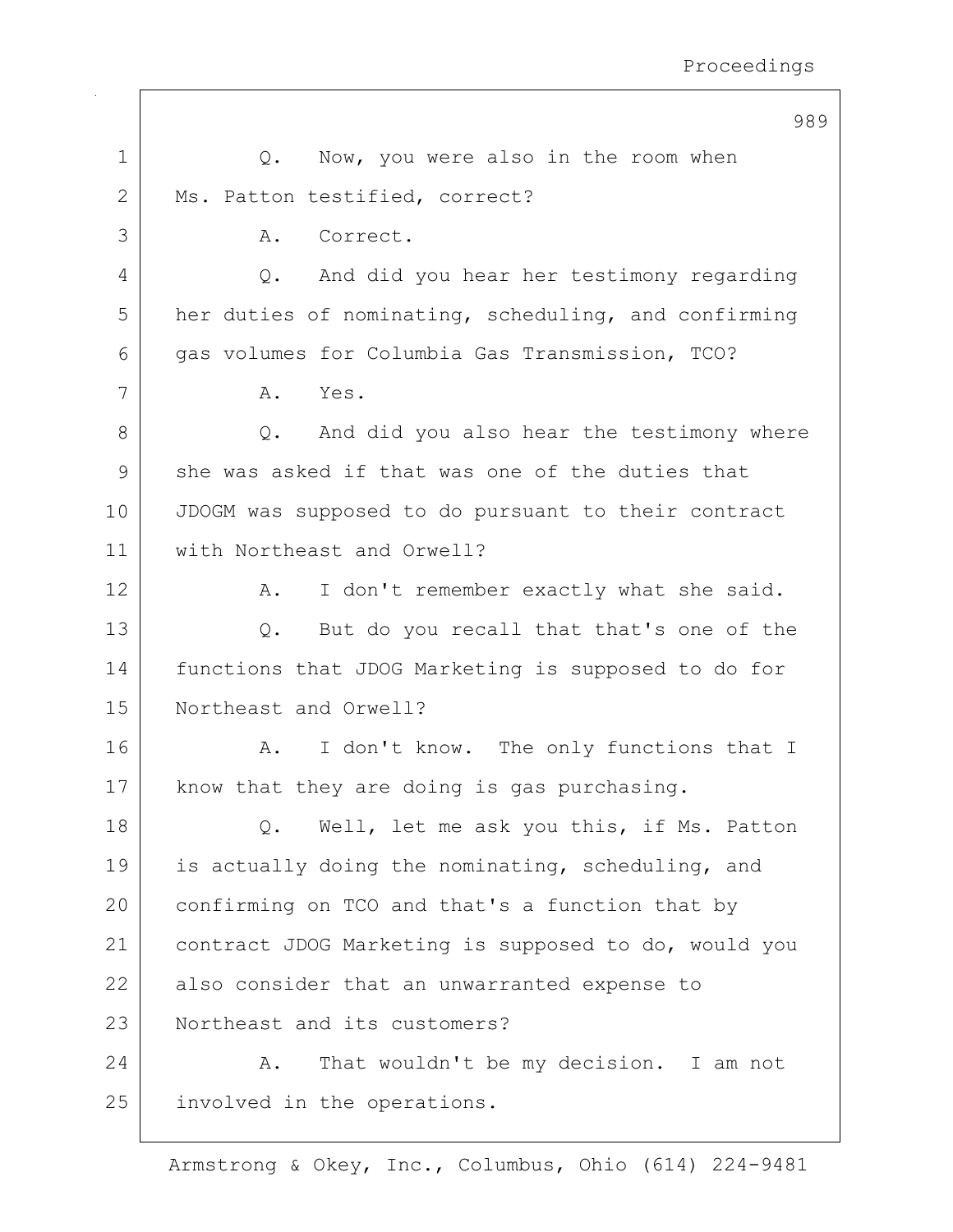|             | 990                                                   |
|-------------|-------------------------------------------------------|
| $\mathbf 1$ | I understand you are not involved in it.<br>Q.        |
| 2           | My question was based on the same analysis that you   |
| 3           | used on lines 12 and 13, that purchasing gas two      |
| 4           | times would have been an unwarranted expense, would   |
| 5           | paying for services that you are actually doing       |
| 6           | in-house constitute an unwarranted expense?           |
| 7           | If you are paying for something that is<br>Α.         |
| 8           | not being offered, then, yes, but I can't say what -- |
| 9           | who is doing what.                                    |
| 10          | Q. Okay. Fair enough. Now, you indicate on            |
| 11          | page 2 of your rebuttal testimony that you are        |
| 12          | unaware of any transactions between Northeast,        |
| 13          | Constellation, and JDOG where Northeast paid for the  |
| 14          | same volume of natural gas twice. Is it possible      |
| 15          | that a transaction occurred where they paid twice for |
| 16          | the same volumes, and you are just not aware of it?   |
| 17          | I think it would have been captured when<br>Α.        |
| 18          | I was closing the books because I had to prepare a    |
| 19          | gas purchase analysis in order to close the books.    |
| 20          | And I reviewed the general ledger so if it would have |
| 21          | been paid twice, it would have -- I would assume it   |
| 22          | would have stuck out.                                 |
| 23          | Now, do you know for a fact it would have<br>Q.       |
| 24          | stuck out, or are you making that assumption?         |
| 25          | Being that I reviewed the general ledger,<br>Α.       |
|             |                                                       |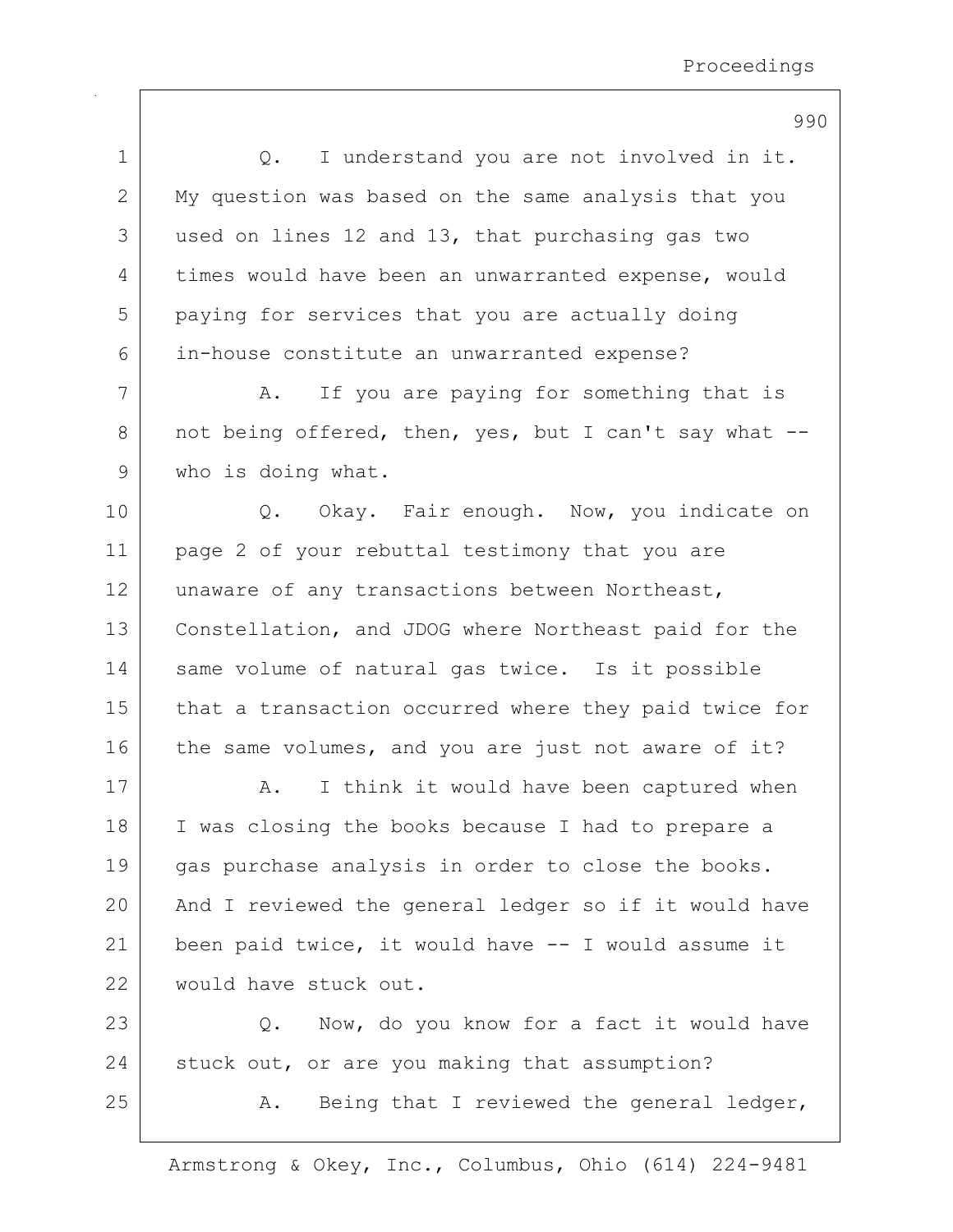991

1 | I think it would have been caught. 2 | EXAMINER FARKAS: What did you mean by 3 the term "closing the books"? What's that? 4 THE WITNESS: I prepared the month end 5 account recs and general entries for Northeast Ohio. 6 EXAMINER FARKAS: Okay. 7 Q. Now, on page 3 of your testimony, you 8 indicate that as an accountant for Northeast during 9 | the time period of the transaction, you would not 10 have discussed any accounting issues with Ms. Lipnis 11 due to the fact that your supervisor was Ms. Howell. 12 Do you know what Ms. Howell's position was at that 13 time? 14 A. I was referring to where Ms. Lipnis said 15 | we discussed this in July of 2009. I would not have 16 discussed anything with her in 2009. 17 Q. Okay. In July of 2009, do you know what 18 | Ms. Howell's position was? 19 A. She was a controller. 20 Q. For who? 21 | A. Northeast Ohio, Orwell, and Brainard. 22  $\vert$  Q. And in 2009, July, 2009, Ms. Lipnis was 23 the controller for Gas Natural, correct? 24  $\vert$  A. I have no idea. I didn't have any  $\vert$ - any 25 interactions with her.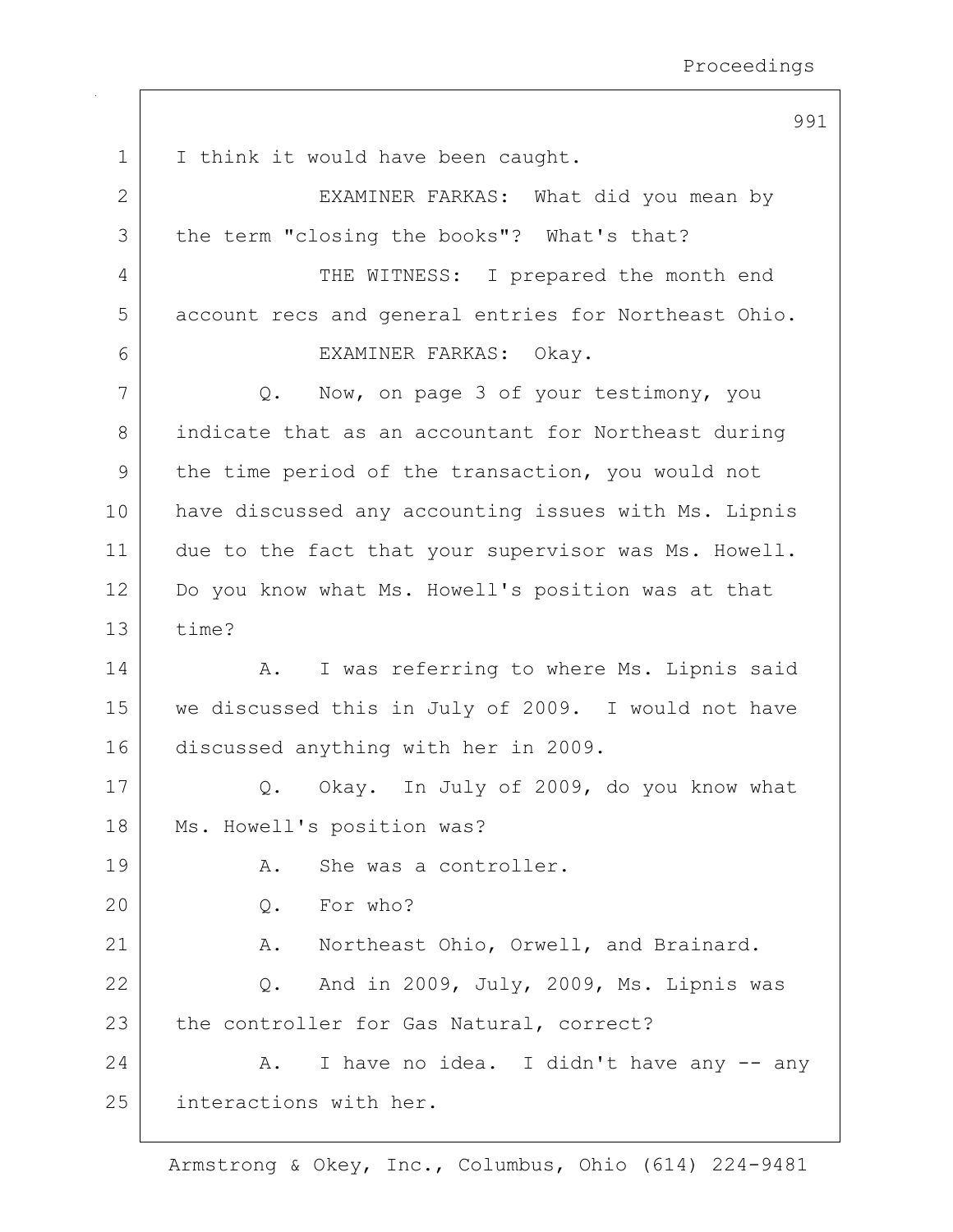|               | 992                                                  |
|---------------|------------------------------------------------------|
| $\mathbf 1$   | EXAMINER FARKAS: Well, could I just ask              |
| $\mathbf{2}$  | a question?                                          |
| 3             | MR. SERIO: Sure.                                     |
| 4             | EXAMINER FARKAS: You said on page 1,                 |
| 5             | line 20, that you did work together with her.        |
| 6             | THE WITNESS: But it wasn't until May of              |
| 7             | 2010.                                                |
| 8             | EXAMINER FARKAS: Okay. So you did have               |
| $\mathcal{G}$ | interaction with her.                                |
| 10            | THE WITNESS: Right. Just not during the              |
| 11            | year of 2009.                                        |
| 12            | EXAMINER FARKAS: Thank you.                          |
| 13            | Q. (By Mr. Serio) If she was in error                |
| 14            | regarding the time period, could the discussion      |
| 15            | regarding this potential event of purchasing gas     |
| 16            | twice, could that have occurred in 2010?             |
| 17            | No. It would not have occurred with her<br>Α.        |
| 18            | if there would have been any discussion. It would    |
| 19            | have occurred with Mr. Smith. I reported to him when |
| 20            | we were in between a controller.                     |
| 21            | But in 2010, she was acting as controller<br>Q.      |
| 22            | for the Ohio companies.                              |
| 23            | She was not acting as controller. She<br>Α.          |
| 24            | was assisting the accounting department since we     |
| 25            | didn't have a controller.                            |
|               |                                                      |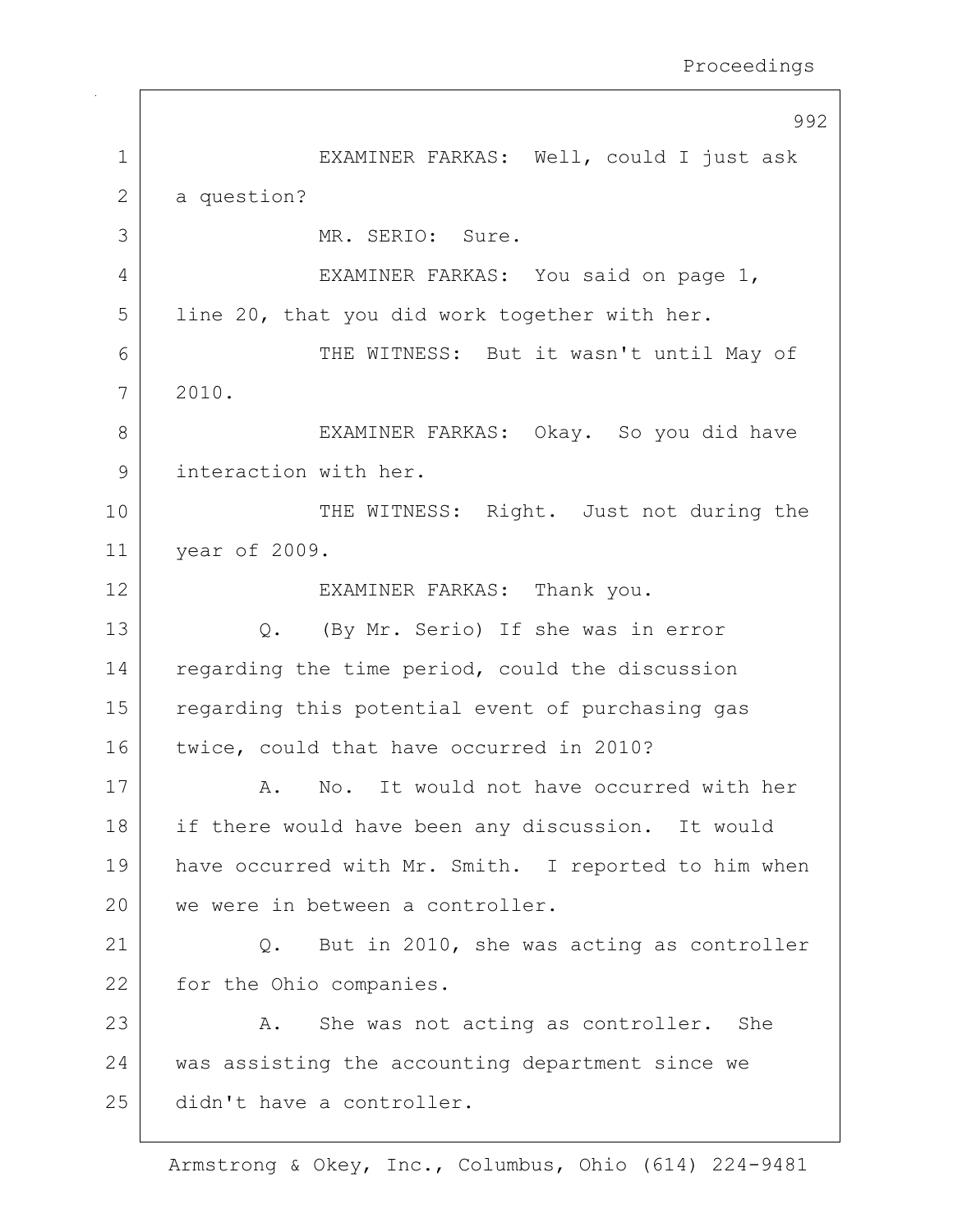|              | 993                                                   |
|--------------|-------------------------------------------------------|
| $\mathbf 1$  | I guess what's the difference between<br>Q.           |
| $\mathbf{2}$ | acting as the controller and assisting the accounting |
| 3            | department?                                           |
| 4            | She wasn't making decisions. We didn't<br>Α.          |
| 5            | go to her with questions. We would go to Mr. Smith.   |
| 6            | Okay. You didn't go to her, but could<br>Q.           |
| 7            | she have come to you with regard to this situation    |
| 8            | and ask questions?                                    |
| 9            | She did not.<br>Α.                                    |
| 10           | She did not. Are you familiar with the<br>Q.          |
| 11           | code of conduct that the company introduced in the    |
| 12           | hearing two weeks ago?                                |
| 13           | Yes.<br>Α.                                            |
| 14           | Have you signed a copy of the code of<br>Q.           |
| 15           | conduct?                                              |
| 16           | Yes.<br>Α.                                            |
| 17           | And what's your understanding of what the<br>Q.       |
| 18           | code of conduct does?                                 |
| 19           | To be honest with you, I have not read it<br>Α.       |
| 20           | recently so I can't verbatim tell you anything that's |
| 21           | in this.                                              |
| 22           | Generally speaking what's your<br>Q.                  |
| 23           | understanding of what it does?                        |
| 24           | Employees --<br>Α.                                    |
| 25           | Or purports to do.<br>Q.                              |
|              |                                                       |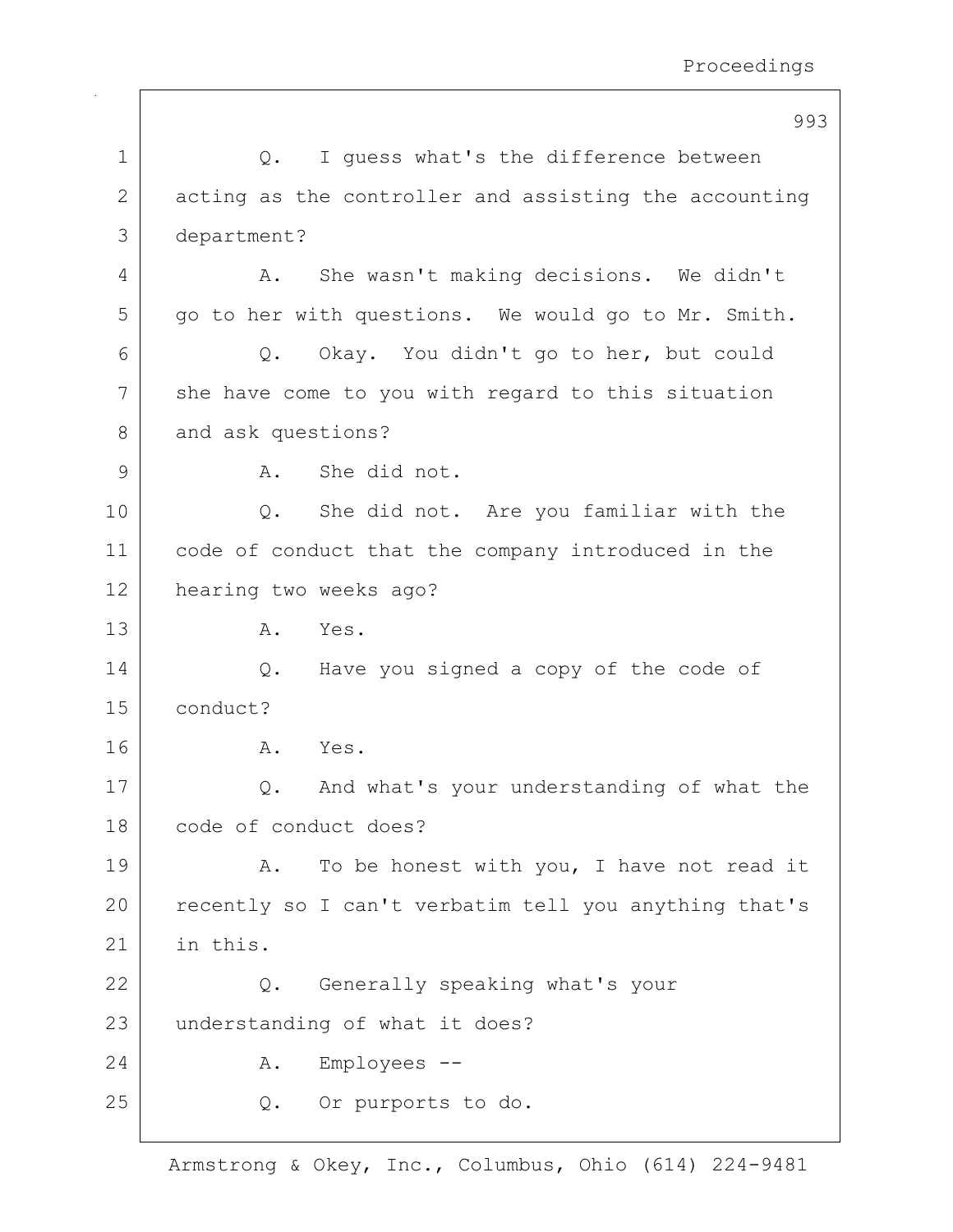|              |                 | 994                                            |
|--------------|-----------------|------------------------------------------------|
| $\mathbf 1$  | Α.              | To conduct themselves professionally           |
| $\mathbf{2}$ |                 | while at work and doing their jobs.            |
| 3            | Q.              | Do you know who enforces or who the            |
| 4            |                 | compliance officer for the code of conduct is? |
| 5            | Α.              | No.                                            |
| 6            | Q.              | As an accountant, are you familiar with        |
| 7            | Sarbanes Oxley? |                                                |
| 8            | Α.              | Yes.                                           |
| 9            | $Q$ .           | Do you know who the compliance officer         |
| 10           |                 | for Sarbanes Oxley is at Northeast?            |
| 11           | Α.              | No.                                            |
| 12           | Q.              | Do you know who it is for Gas Natural?         |
| 13           | Α.              | No.                                            |
| 14           | Q.              | Or for Orwell?                                 |
| 15           | Α.              | No.                                            |
| 16           |                 | MR. SERIO: That's all I have, your             |
| 17           | Honor.          |                                                |
| 18           |                 | Thank you very much, Ms. Noce.                 |
| 19           |                 | THE WITNESS: You're welcome.                   |
| 20           |                 | EXAMINER FARKAS: Thank you.                    |
| 21           |                 | Mr. Margard.                                   |
| 22           |                 | MR. MARGARD: Just a second, your Honor.        |
| 23           |                 |                                                |
| 24           |                 |                                                |
| 25           |                 |                                                |
|              |                 |                                                |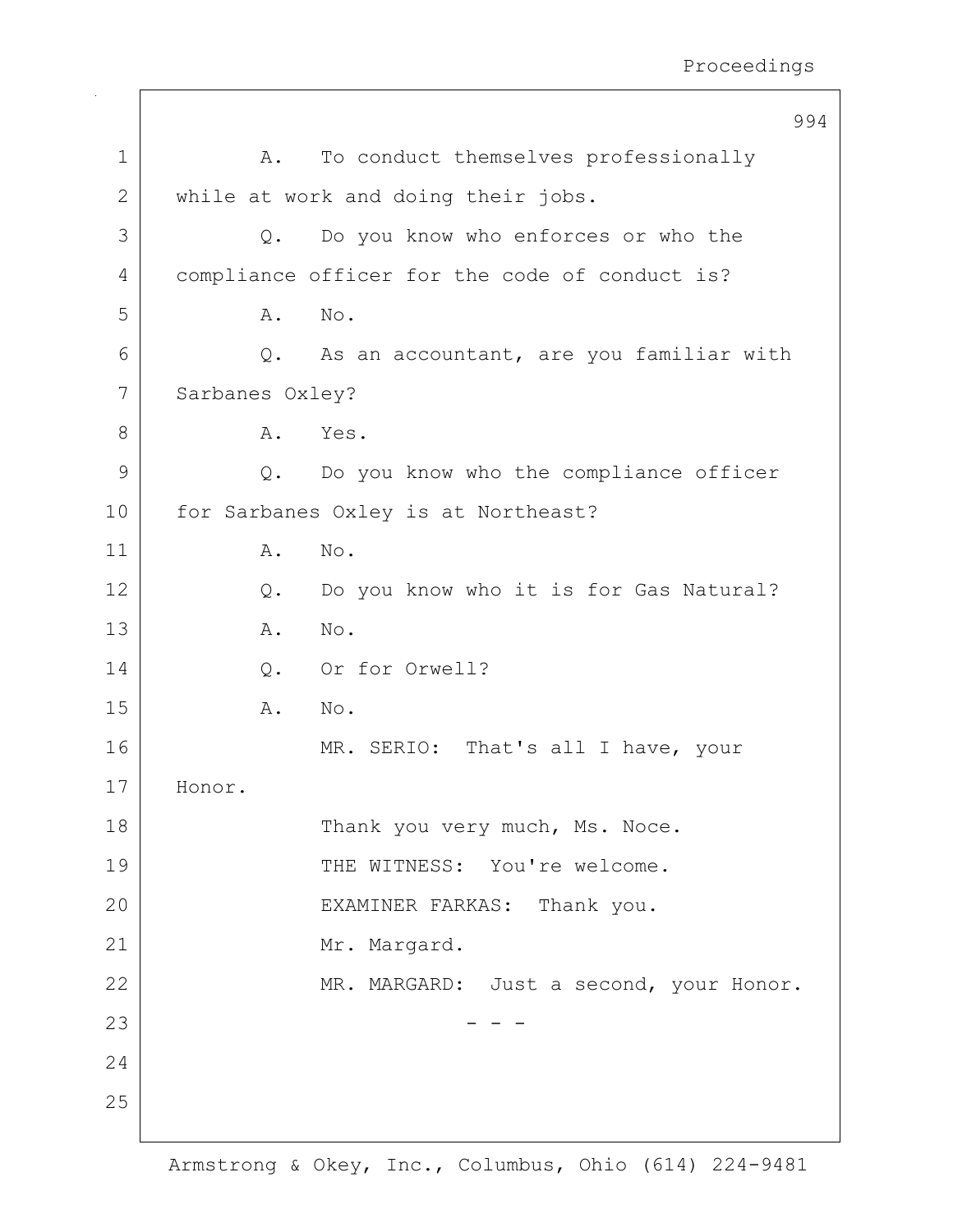|             | 995                                                   |
|-------------|-------------------------------------------------------|
| $\mathbf 1$ | CROSS-EXAMINATION                                     |
| 2           | By Mr. Margard:                                       |
| 3           | Good afternoon, Ms. Noce.<br>$Q$ .                    |
| 4           | Good afternoon.<br>Α.                                 |
| 5           | First of all, I want to start off with<br>Q.          |
| 6           | the same question that I asked your colleague earlier |
| 7           | and that is can you confirm for me that your -- your  |
| 8           | rebuttal testimony is the extent of the testimony     |
| 9           | that you're disputing in this case?                   |
| 10          | Correct.<br>Α.                                        |
| 11          | And you have been present throughout the<br>Q.        |
| 12          | hearing.                                              |
| 13          | Α.<br>Correct.                                        |
| 14          | Now, Mr. Serio asked you some questions<br>$Q$ .      |
| 15          | about your educational background, and I just wanted  |
| 16          | to clarify the record with respect to one point. He   |
| 17          | asked you if you had received any advanced degrees    |
| 18          | beyond your Bachelor's. You don't have a Bachelor's   |
| 19          | degree, do you?                                       |
| 20          | That's correct. I have an Associate's<br>Α.           |
| 21          | degree.                                               |
| 22          | Q. Associate's degree. You state in your              |
| 23          | testimony that you were directly responsible for the  |
| 24          | accuracy of Northeast's books. Can you expand on      |
| 25          | that a little bit and tell me specifically what your  |
|             |                                                       |

 $\top$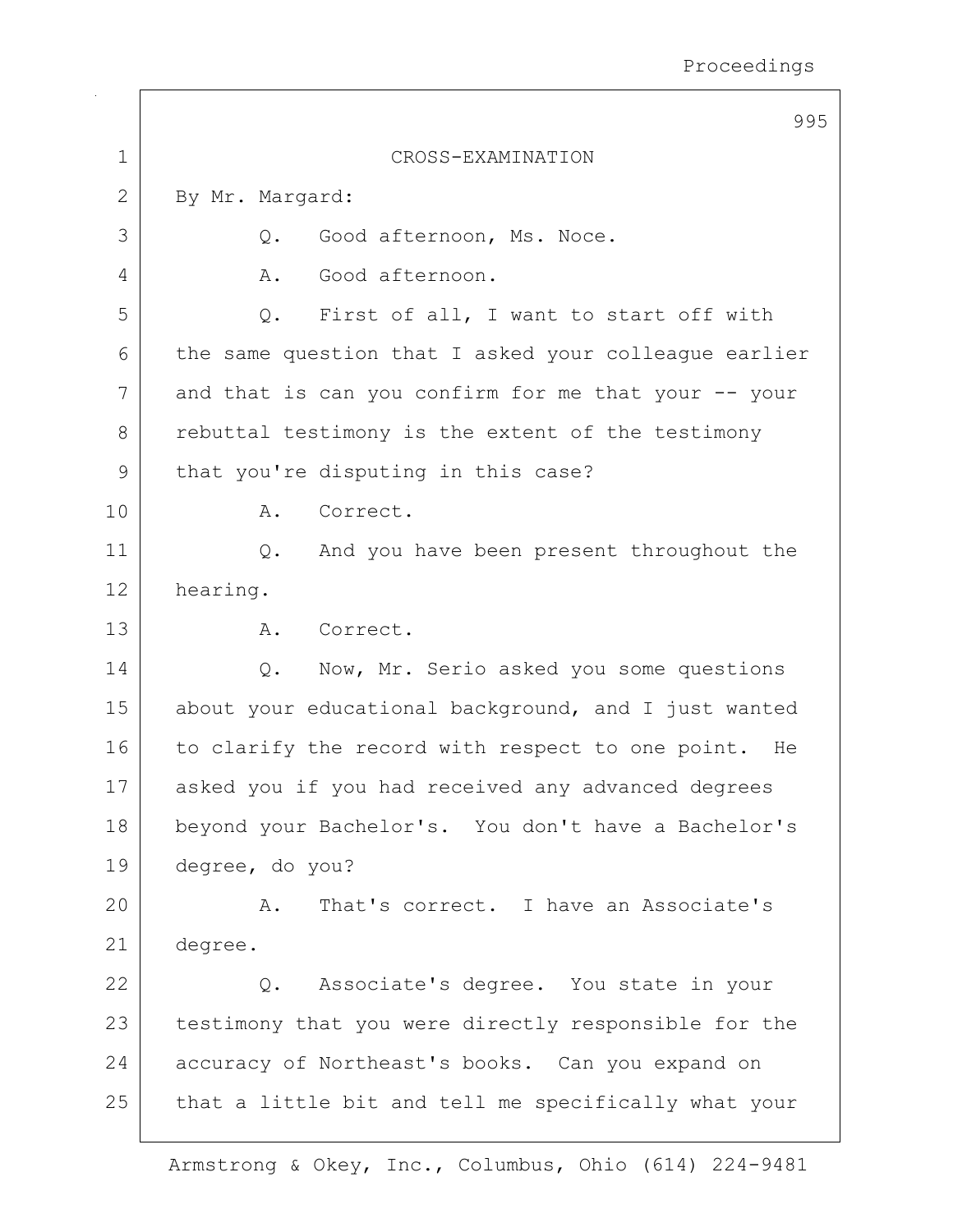| 1            | duties and responsibilities were?                     |
|--------------|-------------------------------------------------------|
| $\mathbf{2}$ | I prepare the account recs for the<br>Α.              |
| 3            | balance sheet, and I made the journal entries that    |
| 4            | needed to be made in order to close the books is what |
| 5            | you call it for month end for Northeast.              |
| 6            | EXAMINER FARKAS: Just for the record you              |
| 7            | have used the term "recs." Can you explain what that  |
| 8            | is?                                                   |
| 9            | THE WITNESS: Account reconciliations.                 |
| 10           | We do them for the balance sheet accounts, and you    |
| 11           | just look at the reasonableness for the transactions  |
| 12           | that went through them and that they are accurate.    |
| 13           | EXAMINER FARKAS: So that's what you                   |
| 14           | meant by "recs."                                      |
| 15           | THE WITNESS: Yes.                                     |
| 16           | EXAMINER FARKAS: Thank you.                           |
| 17           | (By Mr. Margard) So you were doing<br>Q.              |
| $18\,$       | general ledger accounting.                            |
| 19           | Α.<br>Yes.                                            |
| 20           | You were not responsible for reviewing<br>Q.          |
| 21           | the individual invoices?                              |
| 22           | No.<br>Α.                                             |
| 23           | And, therefore, you didn't approve<br>Q.              |
| 24           | individual invoices for payment?                      |
| 25           | I did not approve the gas invoices, no.<br>Α.         |
|              |                                                       |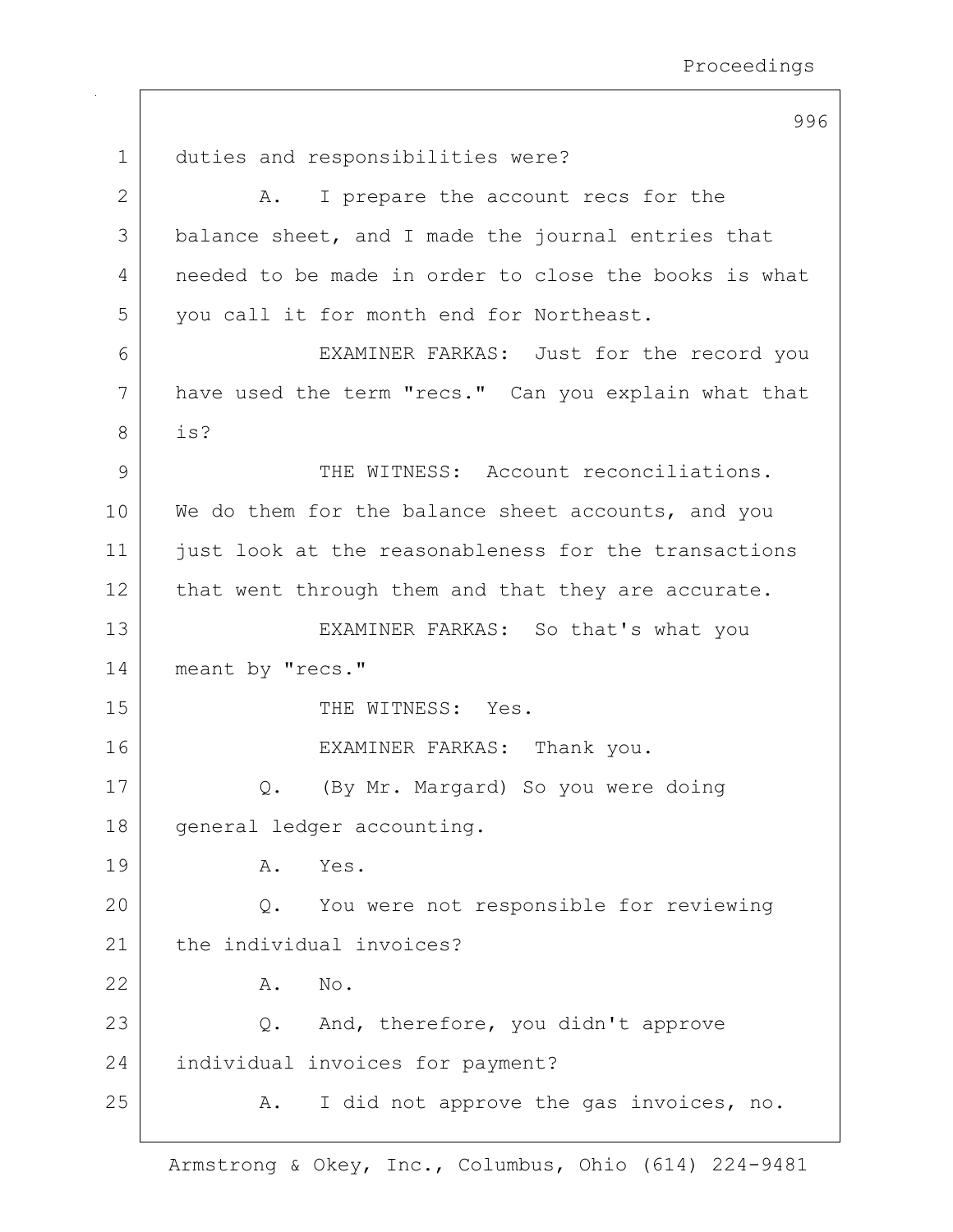|             | 997                                                   |
|-------------|-------------------------------------------------------|
| $\mathbf 1$ | Q. You made a distinction there. There were           |
| 2           | invoices that you did approve?                        |
| 3           | Recurring for utilities, telephones, yes.<br>Α.       |
| 4           | Q. Okay. Thank you. Now, you have had some            |
| 5           | responsibilities for preparing and filing GCR         |
| 6           | reports, correct?                                     |
| 7           | That's correct.<br>A.                                 |
| 8           | Q. Just so that we're clear can you tell us           |
| 9           | what period of time you were responsible for          |
| 10          | preparing GCR calculations and reports and for which  |
| 11          | companies?                                            |
| 12          | I did them for all three companies, for<br>Α.         |
| 13          | Brainard, NEO, and Orwell, and the first ones I did   |
| 14          | were in June I believe it was 2010 -- no, 2011, and I |
| 15          | ended doing them in January of '12.                   |
| 16          | Q. So for six months you were responsible             |
| 17          | for all three companies.                              |
| 18          | Correct.<br>Α.                                        |
| 19          | Did you have responsibility for any<br>Q.             |
| 20          | individual company during any other period of time?   |
| 21          | What do you mean by that?<br>Α.                       |
| 22          | Was that the only period of time during<br>Q.         |
| 23          | which you were responsible for performing GCR         |
| 24          | calculations and filing reports?                      |
| 25          | No. I started doing them again in May of<br>Α.        |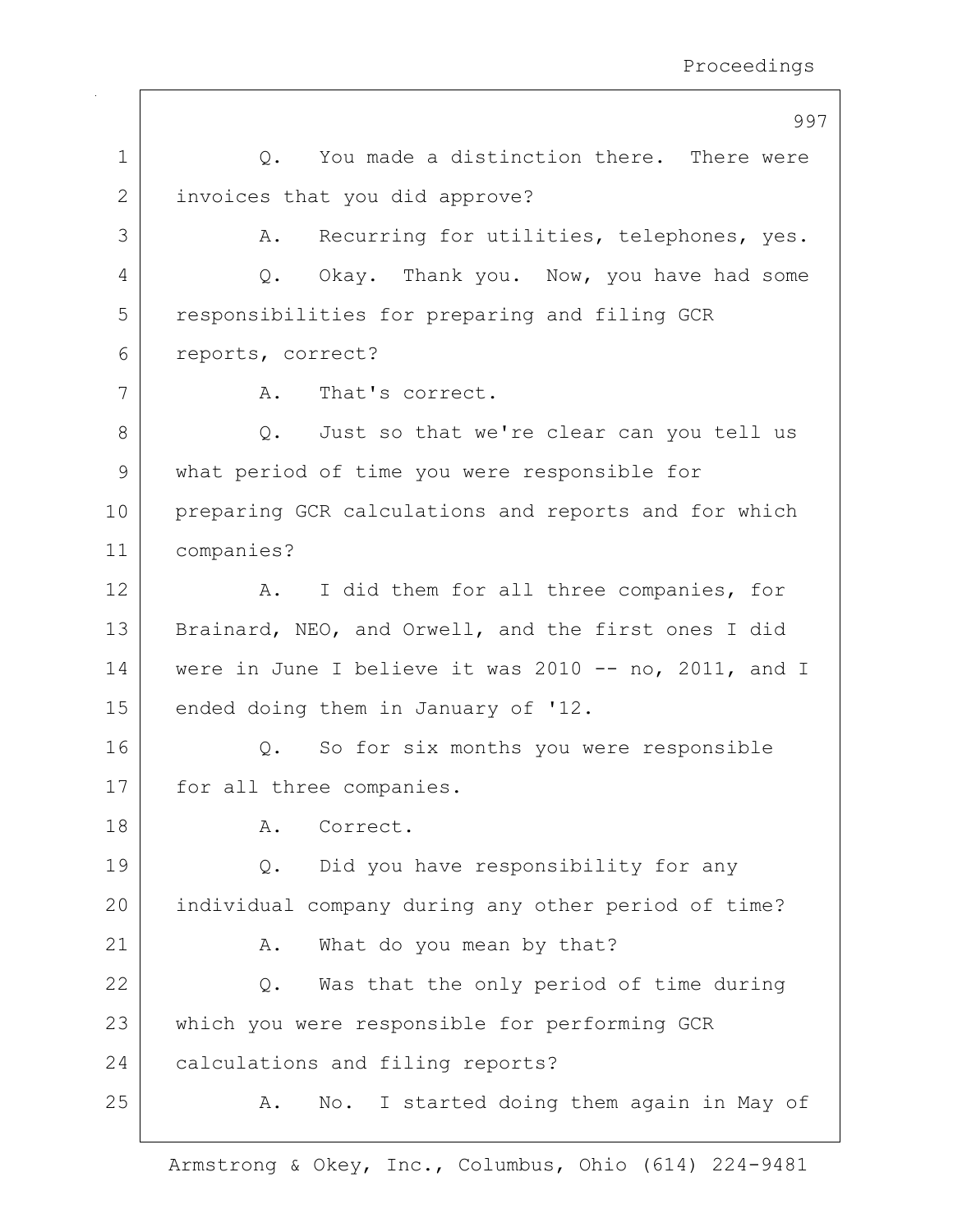|              | 998                                                   |
|--------------|-------------------------------------------------------|
| $\mathbf 1$  | 2013.                                                 |
| 2            | And for all three companies?<br>Q.                    |
| 3            | Correct.<br>Α.                                        |
| 4            | So then you're familiar with the GCR<br>Q.            |
| 5            | calculation.                                          |
| 6            | Α.<br>Correct.                                        |
| 7            | And you're familiar with the components<br>Q.         |
| 8            | of the GCR mechanism?                                 |
| $\mathsf{9}$ | Correct.<br>Α.                                        |
| 10           | Q. Can you identify those components for us,          |
| 11           | please?                                               |
| 12           | There's the EGC which is the expected gas<br>A.       |
| 13           | costs. There are AAs, BAs, and RAs.                   |
| 14           | Can you expand on that, tell us what the<br>Q.        |
| 15           | acronyms stand for just for clarity sake?             |
| 16           | The AA is the actual adjustment. The BA,<br>Α.        |
| 17           | I'm not sure what the B stands for. It's got          |
| 18           | something that's a part of the normal quarter trueup, |
| 19           | just the AA is. And then we recorded any adjustments  |
| 20           | that staff wanted made from an audit in the RA.       |
| 21           | Okay. What is involved in determining<br>$Q$ .        |
| 22           | the EGC?                                              |
| 23           | The way that I calculate them is based on<br>Α.       |
| 24           | the definition that I pulled from the PUCO website.   |
| 25           | I take the historical purchased volumes and I times   |
|              |                                                       |

 $\sqrt{ }$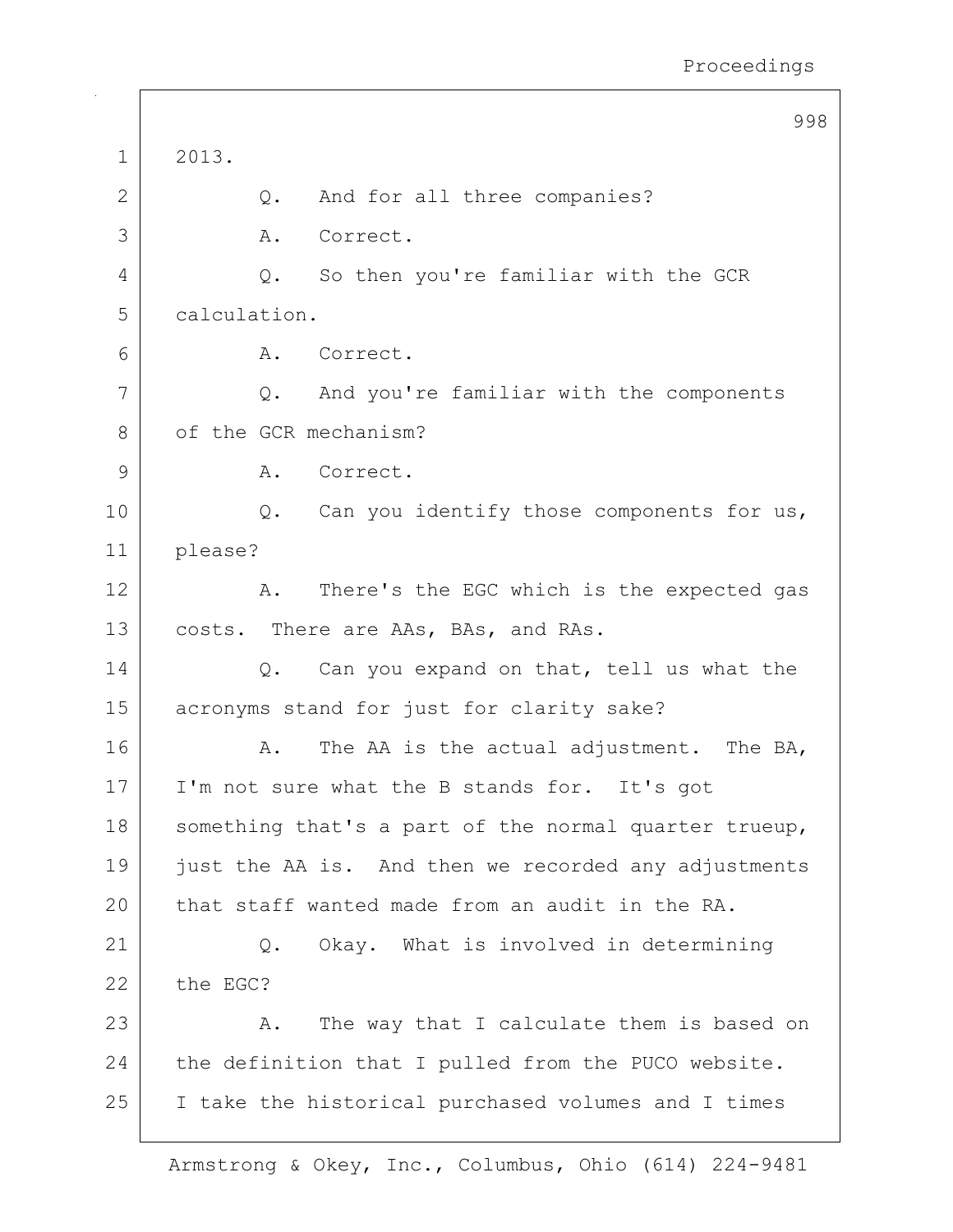|             | 999                                                        |
|-------------|------------------------------------------------------------|
| $\mathbf 1$ | those by the future NYMEX plus basis and then they         |
| 2           | are divided by historical sales volumes.                   |
| 3           | So it does volumes and not just sales and<br>$Q_{\bullet}$ |
| 4           | not just market price?                                     |
| 5           | Correct.<br>Α.                                             |
| 6           | Q. Thank you. You've heard both Mr. Smith                  |
| 7           | and Ms. Howell talk about the GCR estimate. Are you        |
| 8           | familiar with that phrase?                                 |
| 9           | I believe they are referring to the EGC,<br>Α.             |
| 10          | estimated gas cost.                                        |
| 11          | Q. Okay. And do you have any additional                    |
| 12          | information to share with us in terms of the process       |
| 13          | that the companies used to determine that estimate?        |
| 14          | It was just what I explained.<br>Α.                        |
| 15          | You indicated that you used the futures<br>$Q$ .           |
| 16          | NYMEX plus basis.                                          |
| 17          | A. Correct.                                                |
| 18          | And you used sales.<br>$Q$ .                               |
| 19          | Correct.<br>Α.                                             |
| 20          | Historic sales.<br>Q.                                      |
| 21          | Yes.<br>Α.                                                 |
| 22          | For what period of time?<br>Q.                             |
| 23          | For the prior year, 12 months.<br>Α.                       |
| 24          | For the prior 12 months and historic<br>Q.                 |
| 25          | volumes as well.                                           |
|             |                                                            |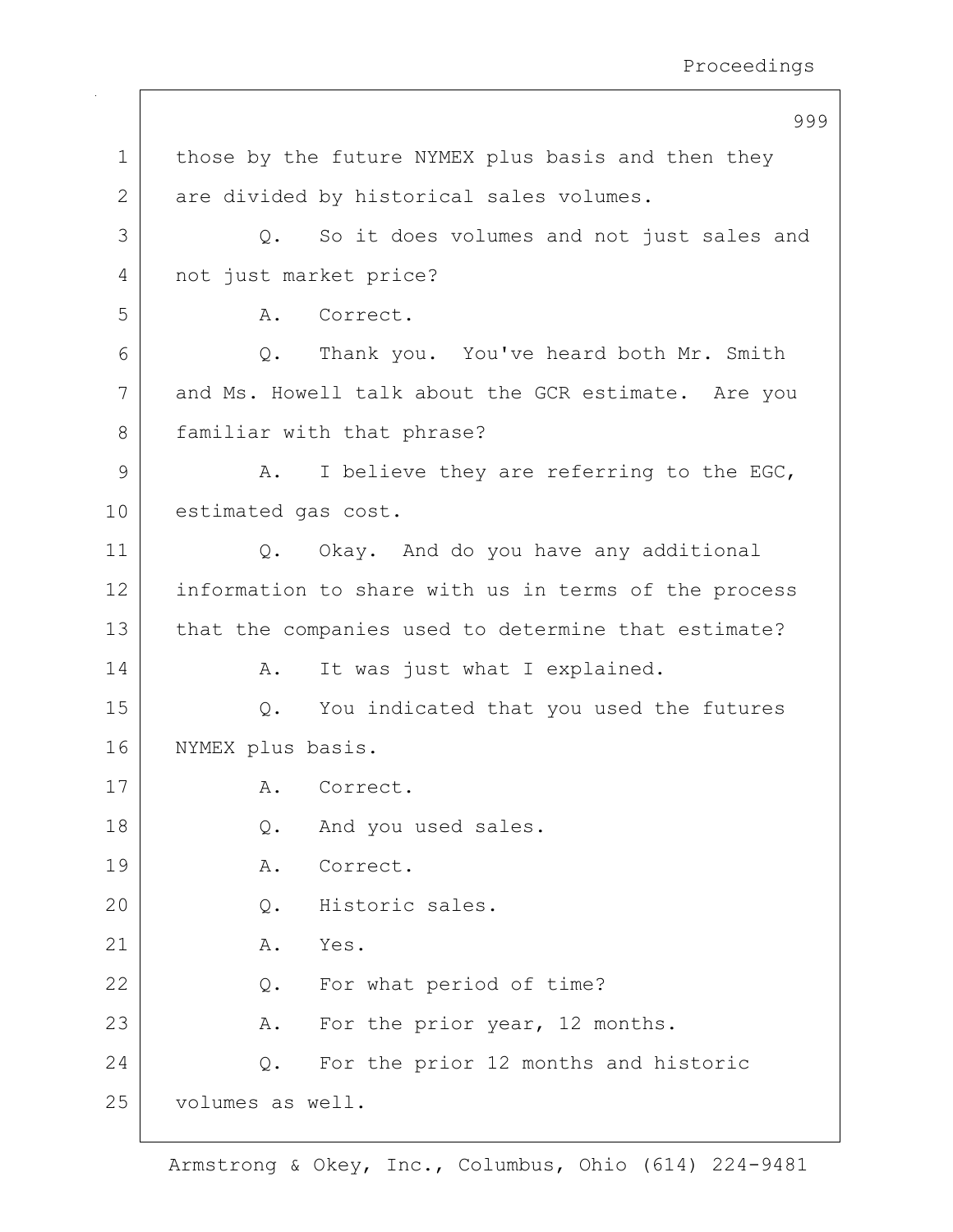1000 1 | A. Purchased volumes, yes. 2 Q. Purchased volumes. And for what period? 3 A. The prior 12 months, completed 12 months. 4 Q. Okay. Thank you very much. Those all 5 seem like fairly objective numbers. Where would you 6 get the information to make that calculation? 7 A. From the actual invoices. 8 Q. Would there be any reason to revise or 9 modify any of those numbers? 10 | A. If -- not on my decision but if, you 11 | know, people who reviewed it felt that it wasn't in 12 | line or whatever, they would have that right to make 13 that change. 14 Q. And who reviewed the filings that you 15 prepared? 16 | A. In 2011, it was Larry Brainard and 17 | Mr. Smith. When I started doing them in May, it was 18 | Larry Brainard and Becky Howell and Mr. Osborne also 19 reviewed them. 20 Q. Mr. Richard Osborne? 21 A. Yes. 22 Q. Okay. Thank you. You were asked some 23 questions about this 2009 purchase and discussions 24 that you may or may not have had with Ms. Lipnis. I  $25$  just want to make sure I'm clear on this, is it your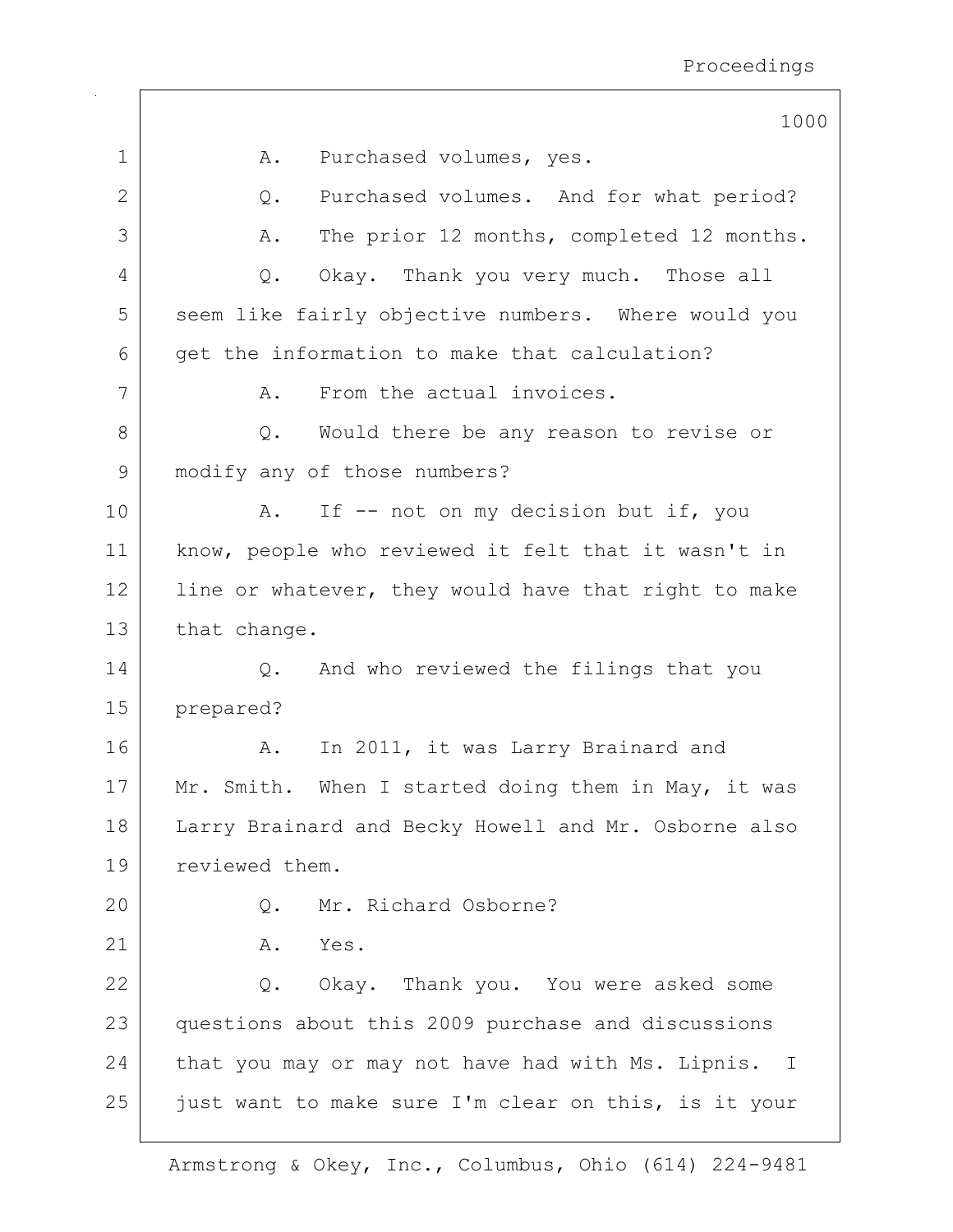|             | 1001                                                  |
|-------------|-------------------------------------------------------|
| $\mathbf 1$ | understanding that she testified that this discussion |
| 2           | occurred in 2009?                                     |
| 3           | I believe so, yes.<br>Α.                              |
| 4           | That's your understanding of her<br>Q.                |
| 5           | testimony? But it's your testimony that there was no  |
| 6           | discussion at all at any time.                        |
| 7           | No.<br>Α.                                             |
| 8           | No, there was no discussion?<br>Q.                    |
| 9           | There was no discussion with her, no.<br>Α.           |
| 10          | Thank you. But you were not responsible<br>Q.         |
| 11          | for approving any of those invoices in July of 2009,  |
| 12          | were you?                                             |
| 13          | No.<br>Α.                                             |
| 14          | And it is possible, isn't it, that<br>Q.              |
| 15          | invoices from two different vendors for the same      |
| 16          | purchase and for the same amount could have been      |
| 17          | approved?                                             |
| 18          | It's unlikely. Like I said, I<br>A.                   |
| 19          | reviewed --                                           |
| 20          | But it's possible?<br>$Q$ .                           |
| 21          | Not when I was reviewing the general<br>Α.            |
| 22          | ledger.                                               |
| 23          | How would those individual invoices have<br>Q.        |
| 24          | appeared on the general ledger?                       |
| 25          | They have to be coded to a general ledger<br>Α.       |
|             |                                                       |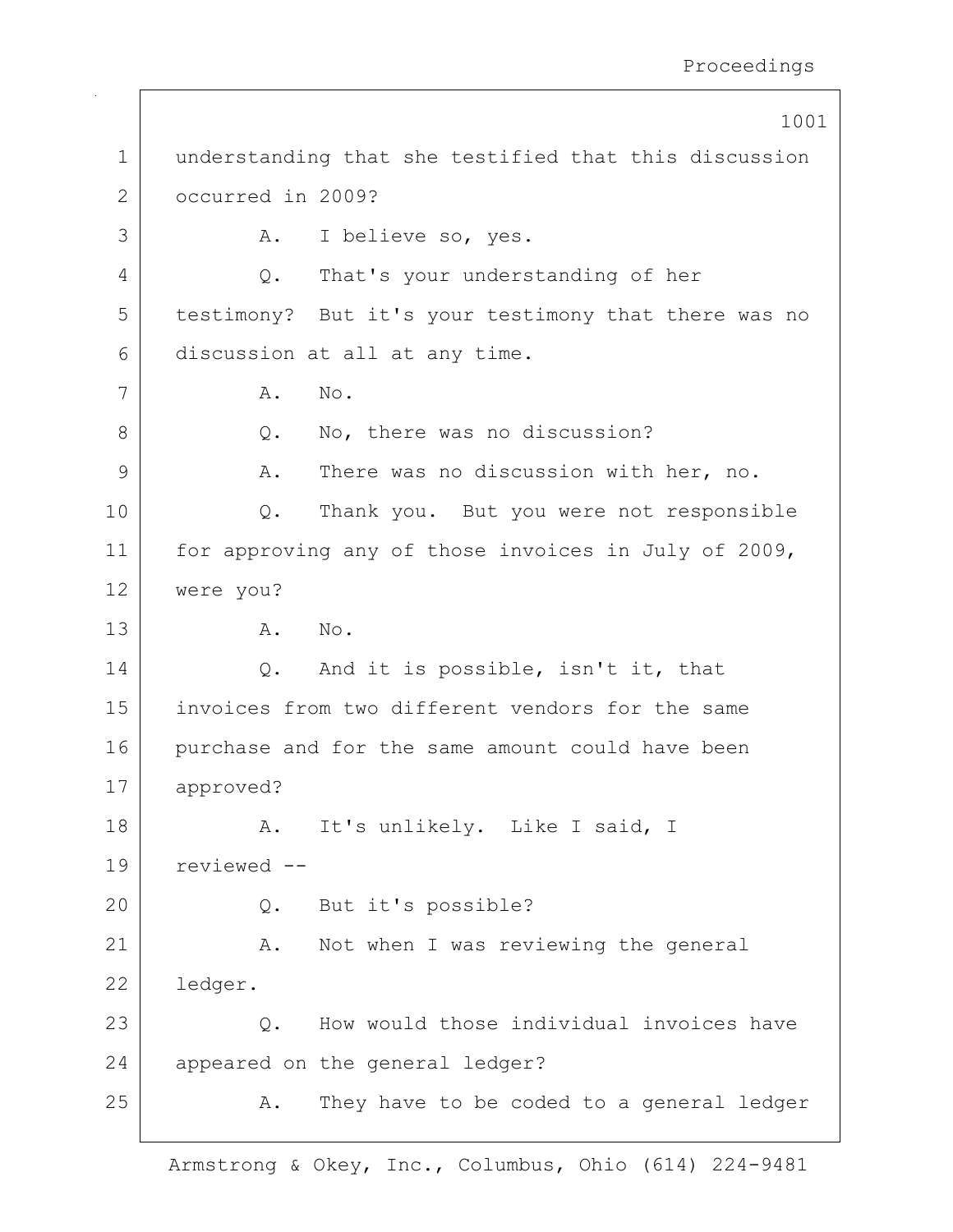|             | 1002                                                 |
|-------------|------------------------------------------------------|
| $\mathbf 1$ | account. And when I was doing the gas purchases for  |
| 2           | the month end close, I would review the accrual      |
| 3           | account and the expense account for the gas          |
| 4           | purchases.                                           |
| 5           | You were also asked some questions about<br>Q.       |
| 6           | which individuals for the companies were responsible |
| 7           | for Sarbanes Oxley compliance, and I believe you     |
| 8           | indicated you did not know --                        |
| 9           | That's correct.<br>Α.                                |
| 10          | Q. -- is that correct? Do you know who               |
| 11          | generally in the corporation is responsible for that |
| 12          | compliance?                                          |
| 13          | Α.<br>No.                                            |
| 14          | Q. Do you know what responsibility the               |
| 15          | controller has for that compliance?                  |
| 16          | No, I haven't studied it for every<br>Α.             |
| 17          | industry. I don't know if it's the same for every    |
| 18          | company. I don't know.                               |
| 19          | What was your understanding of your<br>$Q$ .         |
| 20          | responsibility as an assistant controller?           |
| 21          | I did various projects. I did various<br>Α.          |
| 22          | different things. I didn't have a set day-to-day     |
| 23          | procedure and job.                                   |
| 24          | MR. MARGARD: Okay. If I may have a                   |
| 25          | moment, your Honor?                                  |
|             |                                                      |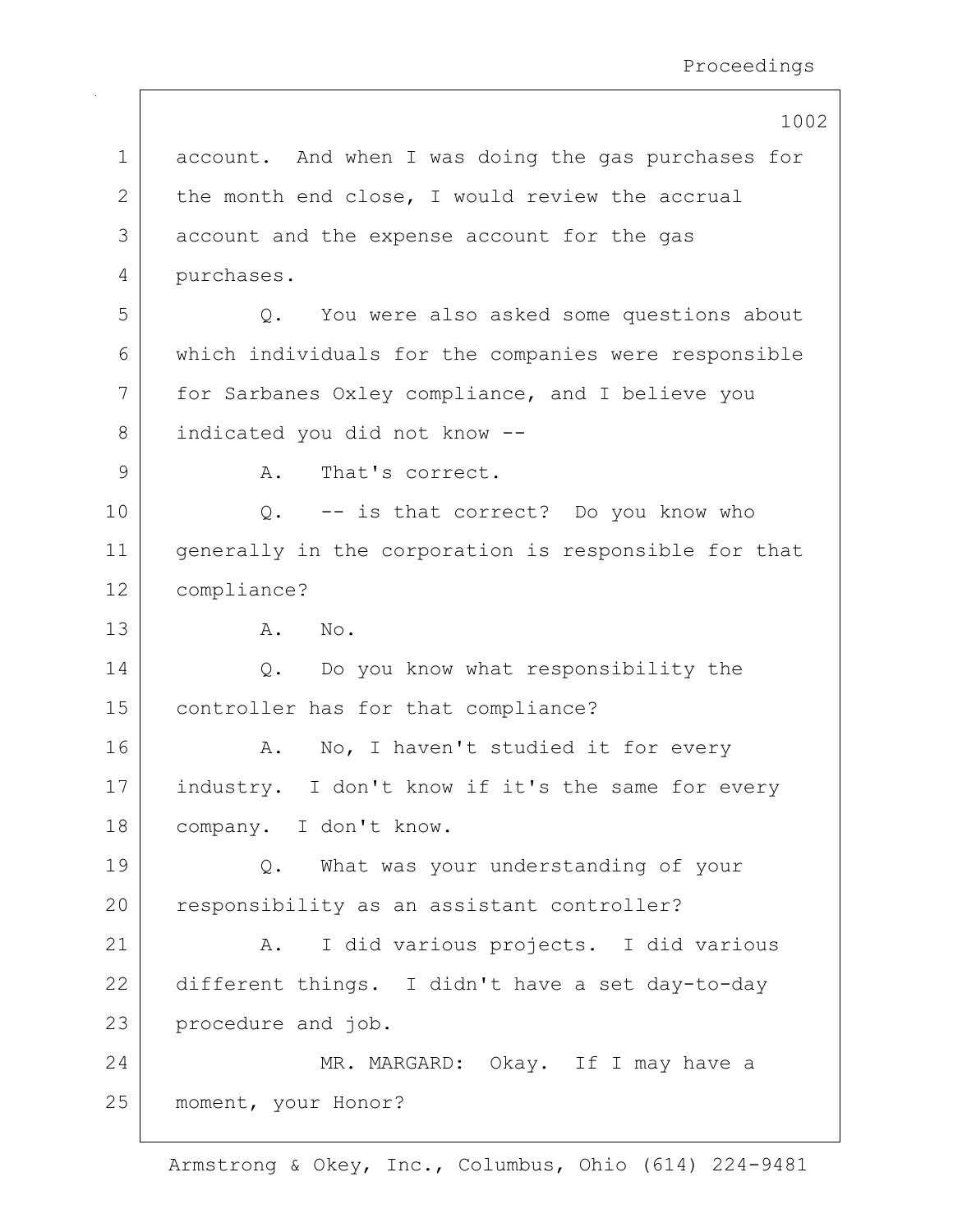1003 1 EXAMINER FARKAS: Yes. 2 MR. MARGARD: I have no further 3 questions. Thank you. 4 MR. YURICK: If I could have a few 5 moments. 6 EXAMINER FARKAS: Yes. Go off the 7 record. 8 (Recess taken.) 9 EXAMINER FARKAS: Let's go back on the 10 record. 11 MR. YURICK: Your Honor, the company has 12 no further questions of the witness at this point in 13 time. 14 EXAMINER FARKAS: You are excused. Thank 15 you very much. 16 MR. YURICK: I would renew my motion to 17 | admit company Exhibit No.? 18 EXAMINER FARKAS: 9. 19 MR. YURICK: I would renew my motion for 20 the admission of Company Exhibit No. 9, the rebuttal 21 testimony of Anita Noce. 22 | EXAMINER FARKAS: Any objection? 23 MR. SERIO: I don't have any objection, 24 but I was wondering if we could get one 25 | clarification. I believe one of the last questions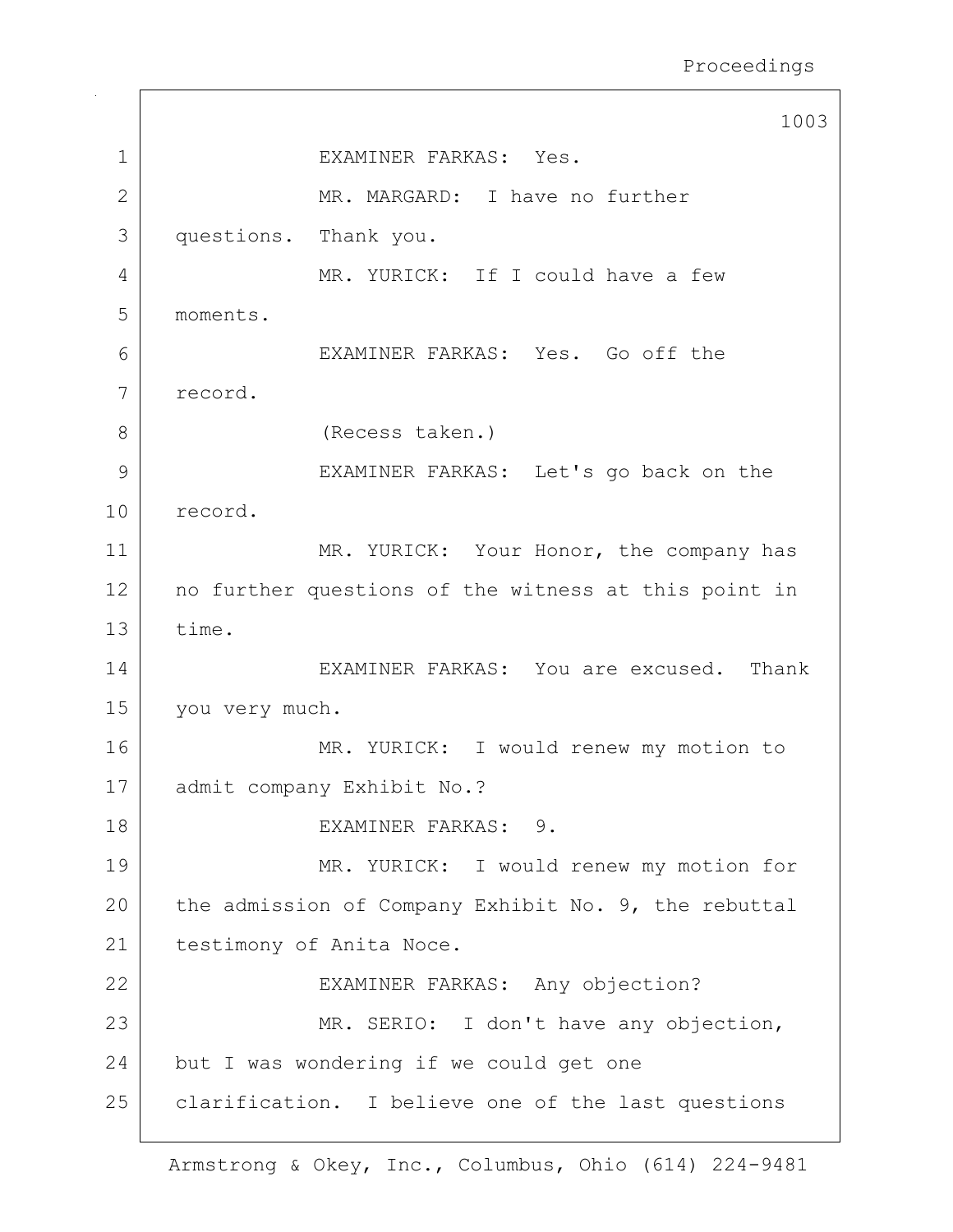|              | 1004                                                  |
|--------------|-------------------------------------------------------|
| $\mathbf 1$  | to Mr. Margard she indicated Rick Osborne, and it     |
| $\mathbf{2}$ | wasn't clear if that was the Chairman Rick Osborne or |
| 3            | the President of JDOG Marketing Rick Osborne. I       |
| 4            | don't think they are the same individual.             |
| 5            | MR. YURICK: Yeah, they are.                           |
| 6            | MR. SERIO: Oh, okay.                                  |
| 7            | EXAMINER FARKAS: With that                            |
| 8            | clarification.                                        |
| 9            | MR. SERIO: Yes.                                       |
| 10           | EXAMINER FARKAS: No objection?                        |
| 11           | MR. SERIO: No.                                        |
| 12           | EXAMINER FARKAS: Staff?                               |
| 13           | MR. MARGARD: No objection.                            |
| 14           | EXAMINER FARKAS: Then Company Exhibit 9               |
| 15           | will be admitted.                                     |
| 16           | (EXHIBIT ADMITTED INTO EVIDENCE.)                     |
| 17           | EXAMINER FARKAS: I believe Exhibit No.                |
| 18           | 23.                                                   |
| 19           | MR. SERIO: OCC would move Exhibit No.                 |
| 20           | 23.                                                   |
| 21           | MR. YURICK: No objection, your Honor.                 |
| 22           | EXAMINER FARKAS: Staff?                               |
| 23           | MR. MARGARD: No objection.                            |
| 24           | EXAMINER FARKAS: That will be admitted.               |
| 25           | (EXHIBIT ADMITTED INTO EVIDENCE.)                     |
|              |                                                       |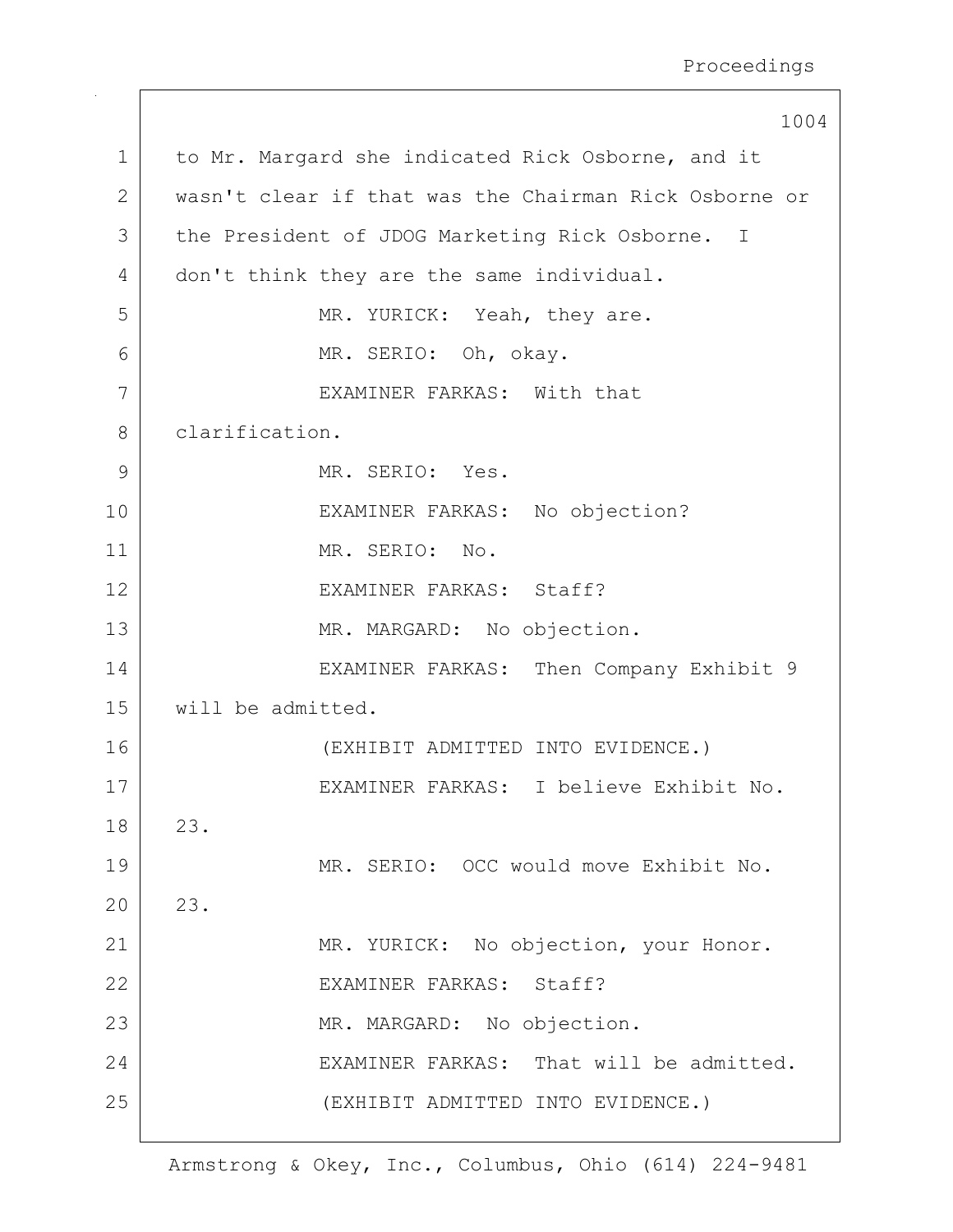|                | 1005                                                  |
|----------------|-------------------------------------------------------|
| $\mathbf 1$    | EXAMINER FARKAS: I believe that's all of              |
| $\overline{2}$ | our exhibits we dealt with.                           |
| 3              | Let's go off the record for a second.                 |
| 4              | (Discussion off the record.)                          |
| 5              | EXAMINER FARKAS: The briefing schedule                |
| 6              | will be as follows: Initial briefs will be due to be  |
| 7              | filed on or before August 19 and reply briefs         |
| 8              | August 30, and you can serve me electronically. I     |
| 9              | would ask you to serve all the other parties          |
| 10             | electronically.                                       |
| 11             | And for purposes of the brief the parties             |
| 12             | do not have to $-$ - they can if they want but they   |
| 13             | don't have to put any procedural history of the case. |
| 14             | Is there anything further?                            |
| 15             | MR. SERIO: You indicated we can serve                 |
| 16             | you electronically. Did you want a hard copy?         |
| 17             | EXAMINER FARKAS: No, I do not. Thank                  |
| 18             | you.                                                  |
| 19             | Anything further from anybody? Company?               |
| 20             | MR. YURICK: Nothing from the company,                 |
| 21             | your Honor.                                           |
| 22             | EXAMINER FARKAS: OCC?                                 |
| 23             | MR. SERIO: No, your Honor.                            |
| 24             | EXAMINER FARKAS: Staff?                               |
| 25             | MR. MARGARD: No, your Honor.                          |
|                |                                                       |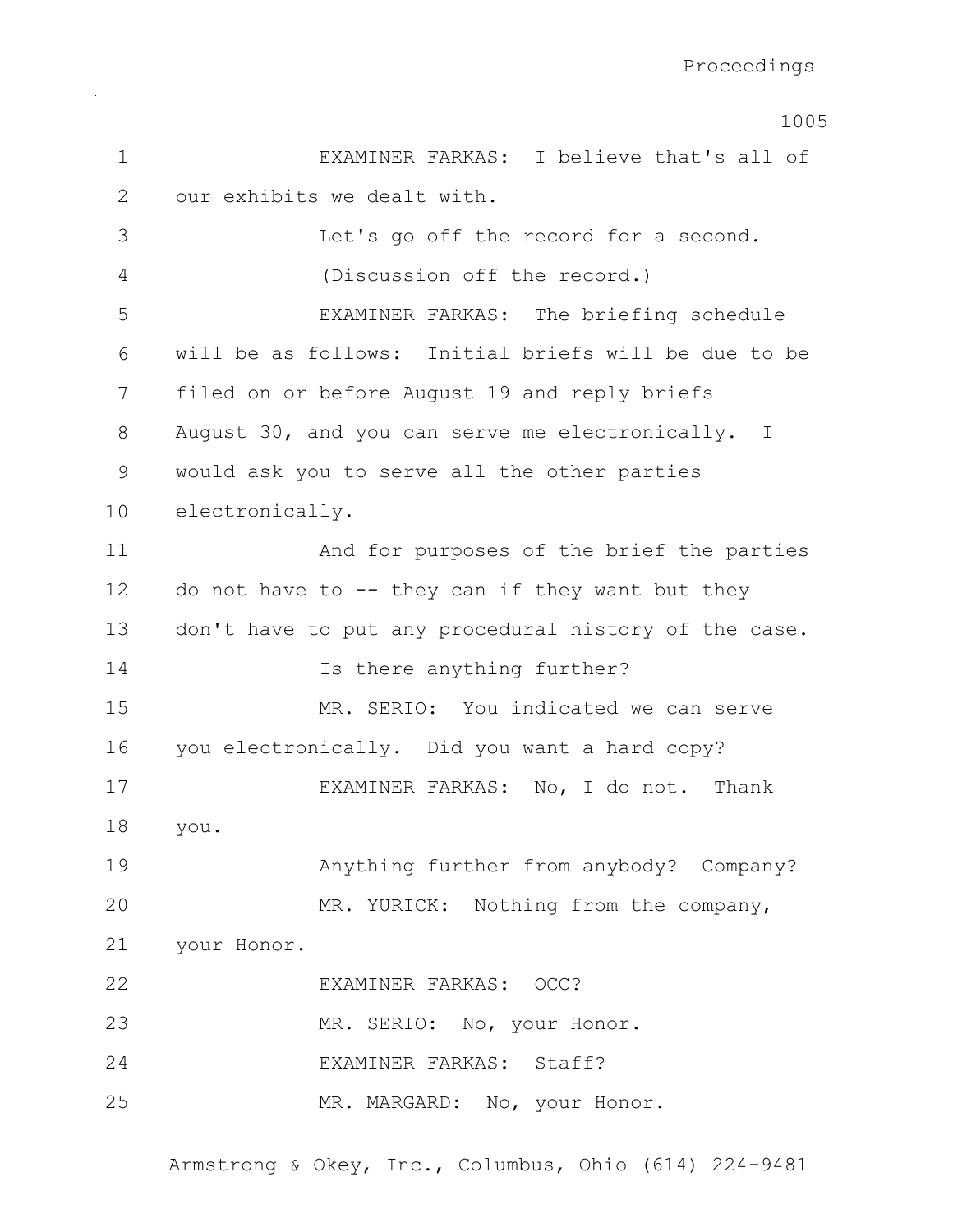|              | 1006                                                 |
|--------------|------------------------------------------------------|
| $\mathbf 1$  | EXAMINER FARKAS: We stand adjourned.                 |
| $\mathbf{2}$ | (Thereupon, the hearing was concluded at             |
| 3            | 2:16 p.m.                                            |
| 4            |                                                      |
| 5            | CERTIFICATE                                          |
| 6            | I do hereby certify that the foregoing is            |
| 7            | a true and correct transcript of the proceedings     |
| 8            | taken by me in this matter on Monday, July 22, 2013, |
| 9            | and carefully compared with my original stenographic |
| 10           | notes.                                               |
| 11           |                                                      |
| 12           |                                                      |
| 13           | Karen Sue Gibson, Registered<br>Merit Reporter.      |
| 14           |                                                      |
| 15           | $(KSG-5730)$                                         |
| 16           |                                                      |
| 17           |                                                      |
| 18           |                                                      |
| 19           |                                                      |
| 20           |                                                      |
| 21           |                                                      |
| 22           |                                                      |
| 23           |                                                      |
| 24           |                                                      |
| 25           |                                                      |
|              |                                                      |

 $\sqrt{2}$